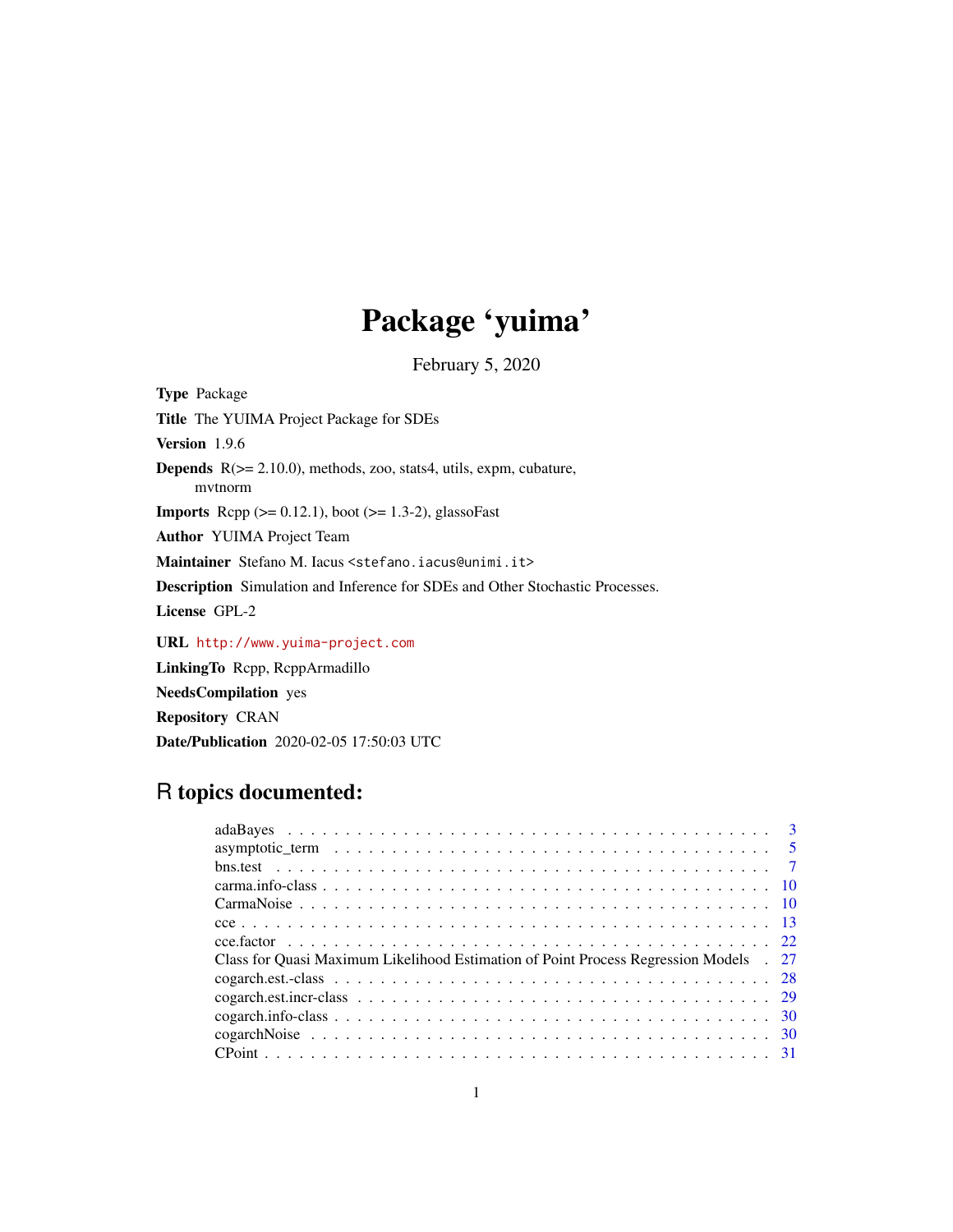|                                                                                                              | 35  |
|--------------------------------------------------------------------------------------------------------------|-----|
|                                                                                                              | 37  |
|                                                                                                              | 38  |
|                                                                                                              | 40  |
|                                                                                                              | 43  |
|                                                                                                              | 45  |
|                                                                                                              | 48  |
| info. Map-class $\ldots \ldots \ldots \ldots \ldots \ldots \ldots \ldots \ldots \ldots \ldots \ldots \ldots$ | 51  |
|                                                                                                              | 51  |
|                                                                                                              | 52  |
|                                                                                                              | 52  |
|                                                                                                              | 52  |
|                                                                                                              | 53  |
|                                                                                                              | 54  |
|                                                                                                              | 55  |
|                                                                                                              | 56  |
|                                                                                                              | 57  |
| llag                                                                                                         | 59  |
|                                                                                                              | 63  |
|                                                                                                              | 65  |
|                                                                                                              | 66  |
| mllag                                                                                                        | 68  |
|                                                                                                              | -72 |
|                                                                                                              | 73  |
|                                                                                                              | 74  |
|                                                                                                              | 76  |
|                                                                                                              | 77  |
|                                                                                                              | 79  |
|                                                                                                              | 79  |
|                                                                                                              | 80  |
|                                                                                                              | 81  |
|                                                                                                              |     |
|                                                                                                              |     |
|                                                                                                              | 91  |
|                                                                                                              | 94  |
|                                                                                                              | 95  |
|                                                                                                              |     |
|                                                                                                              |     |
| setCogarch                                                                                                   |     |
| setData                                                                                                      |     |
|                                                                                                              |     |
|                                                                                                              |     |
|                                                                                                              |     |
|                                                                                                              |     |
|                                                                                                              |     |
| setModel                                                                                                     |     |
|                                                                                                              |     |
|                                                                                                              |     |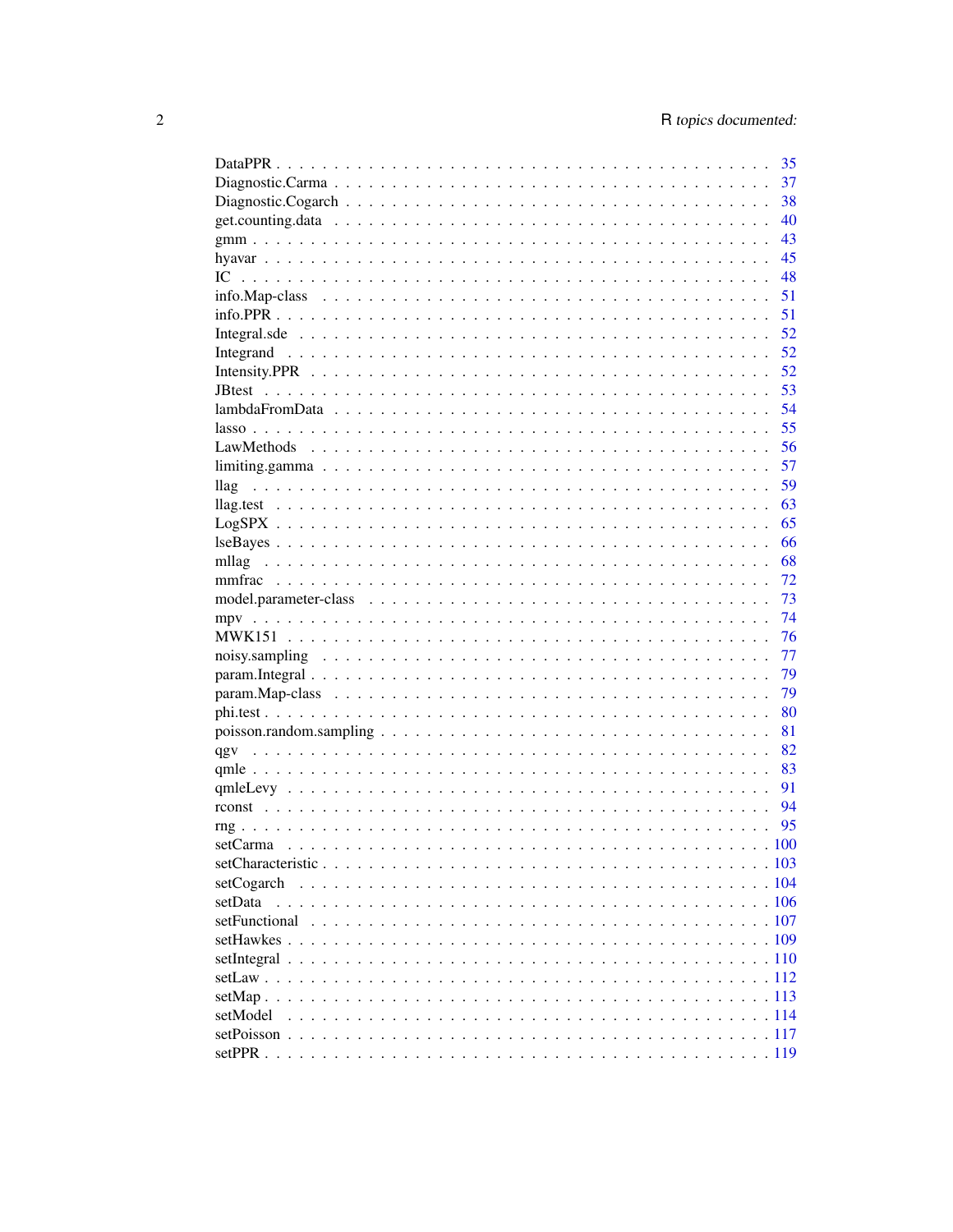<span id="page-2-0"></span>

## **Index** [161](#page-160-0)

adaBayes *Adaptive Bayes estimator for the parameters in sde model*

## Description

Adaptive Bayes estimator for the parameters in a specific type of sde.

## Usage

```
adaBayes(yuima, start, prior, lower, upper, method = "mcmc", mcmc = 1000,
rate =1, rcpp = TRUE, algorithm = "randomwalk")
```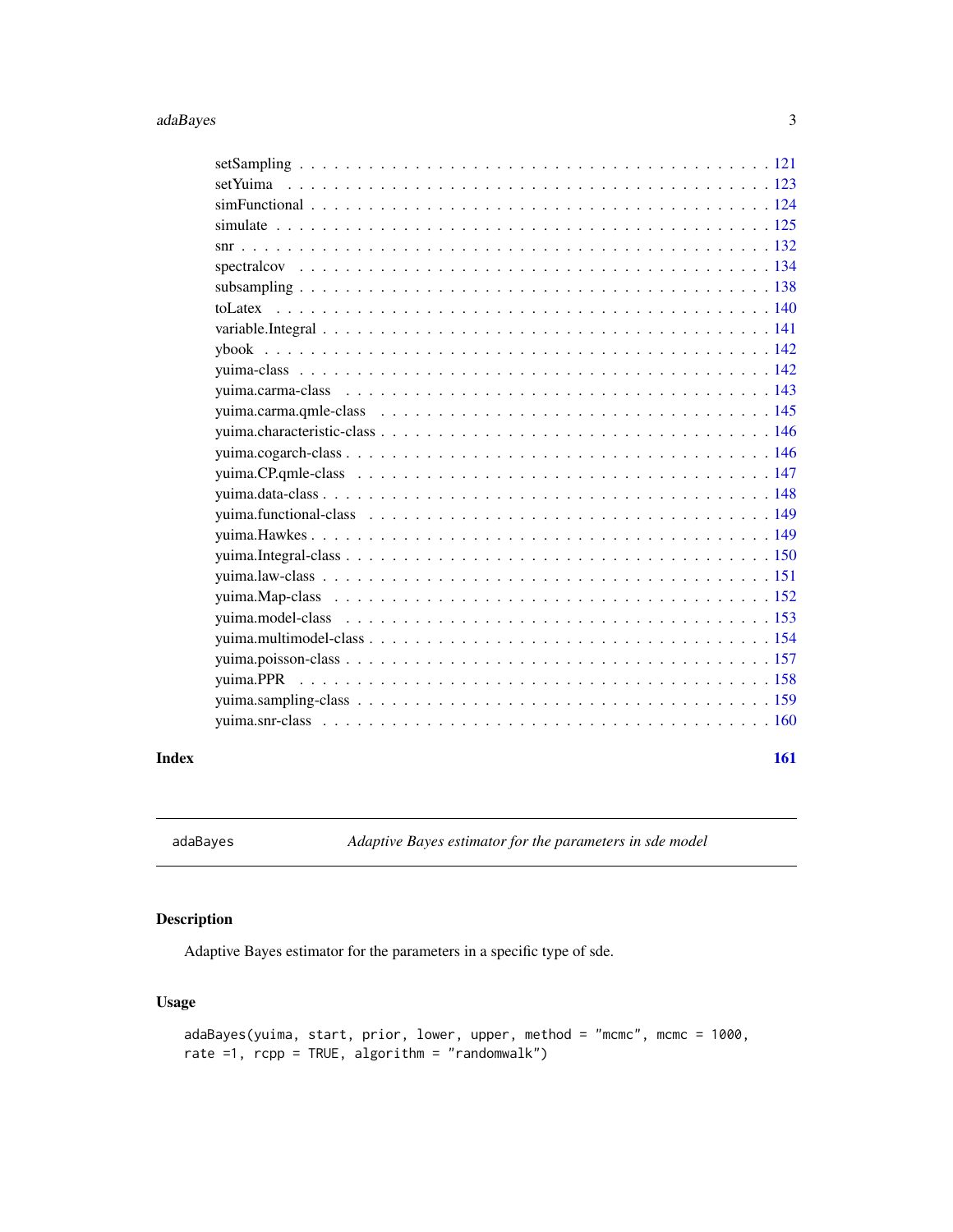#### **Arguments**

| yuima     | a 'yuima' object.                                                                                                                                                                                                              |  |
|-----------|--------------------------------------------------------------------------------------------------------------------------------------------------------------------------------------------------------------------------------|--|
| start     | initial suggestion for parameter values                                                                                                                                                                                        |  |
| prior     | a list of prior distributions for the parameters specified by 'code'. Currently,<br>dunif(z, min, max), dnorm(z, mean, sd), dbeta(z, shape1, shape2), dgamma(z,<br>shape, rate) are available.                                 |  |
| lower     | a named list for specifying lower bounds of parameters                                                                                                                                                                         |  |
| upper     | a named list for specifying upper bounds of parameters                                                                                                                                                                         |  |
| method    | nomeme requires package cubature                                                                                                                                                                                               |  |
| mcmc      | number of iteration of Markov chain Monte Carlo method                                                                                                                                                                         |  |
| rate      | a thinning parameter. Only the first n^rate observation will be used for inference.                                                                                                                                            |  |
| rcpp      | Logical value. If rcpp = TRUE (default), Rcpp code will be performed. Other-<br>wise, usual R code will be performed.                                                                                                          |  |
| algorithm | Logical value when method = mcmc. If algorithm = randomwalk (default), the<br>random-walk Metropolis algorithm will be performed. If algorithm = MpCN,<br>the Mixed preconditioned Crank-Nicolson algorithm will be performed. |  |

## Details

Calculate the Bayes estimator for stochastic processes by using the quasi-likelihood function. The calculation is performed by the Markov chain Monte Carlo method. Currently, the Random-walk Metropolis algorithm and the Mixed preconditioned Crank-Nicolson algorithm is implemented.

## Value

vector a vector of the paramter estimate

## Note

algorithm = nomcmc is unstable.

## Author(s)

Kengo Kamatani with YUIMA project Team

## References

Yoshida, N. (2011). Polynomial type large deviation inequalities and quasi-likelihood analysis for stochastic differential equations. Annals of the Institute of Statistical Mathematics, 63(3), 431-479.

Uchida, M., & Yoshida, N. (2014). Adaptive Bayes type estimators of ergodic diffusion processes from discrete observations. Statistical Inference for Stochastic Processes, 17(2), 181-219.

Kamatani, K. (2017). Ergodicity of Markov chain Monte Carlo with reversible proposal. Journal of Applied Probability, 54(2).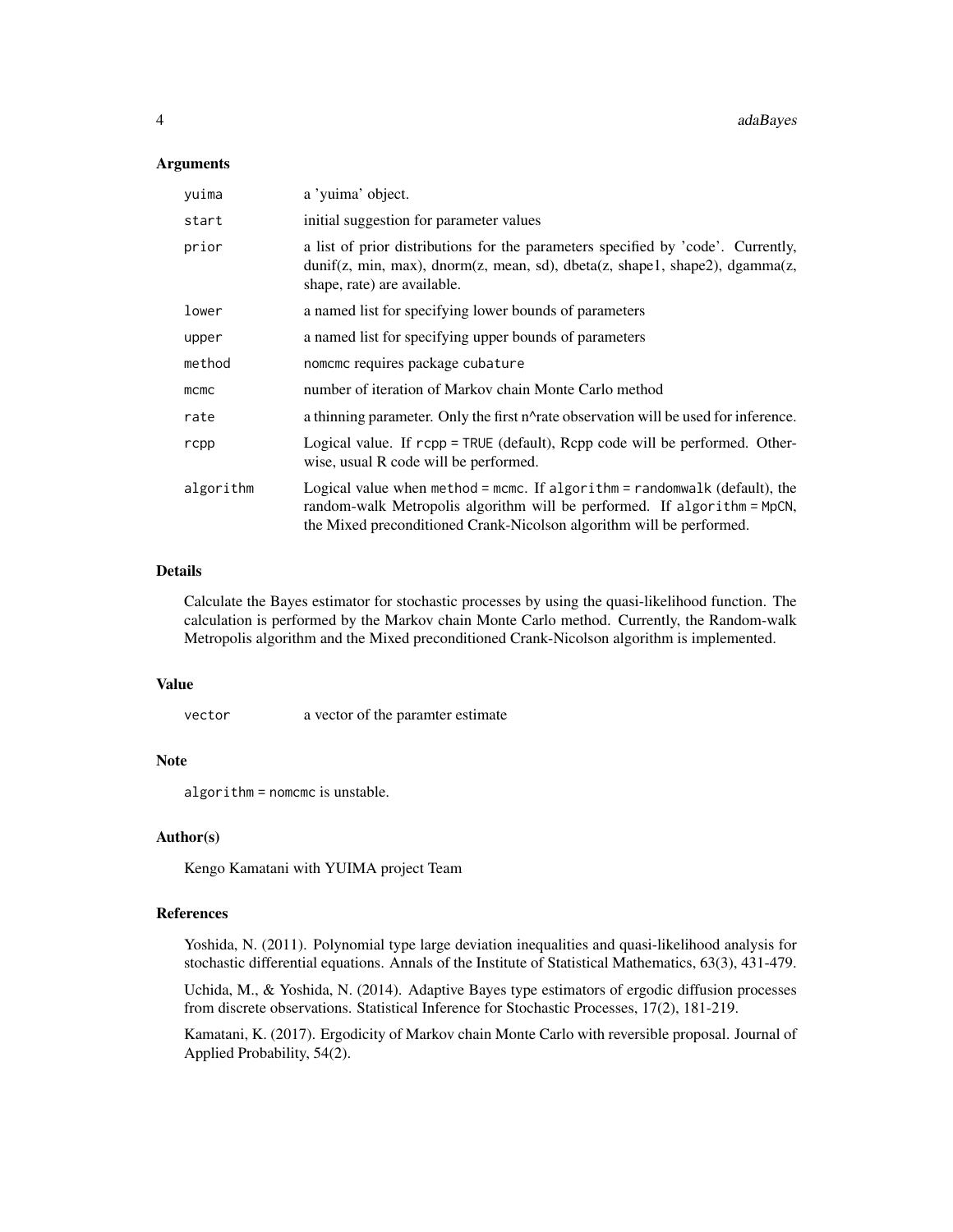## <span id="page-4-0"></span>asymptotic\_term 5

#### Examples

```
## Not run:
set.seed(123)
b \leq c("-theta1*x1+theta2*sin(x2)+50","-theta3*x2+theta4*cos(x1)+25")
a <- matrix(c("4+theta5","1","1","2+theta6"),2,2)
true = list(theta1 = 0.5, theta2 = 5, theta3 = 0.3,
            theta4 = 5, theta5 = 1, theta6 = 1)
lower = list(theta1=0.1,theta2=0.1,theta3=0,
             theta4=0.1,theta5=0.1,theta6=0.1)
upper = list(theta1=1,theta2=10,theta3=0.9,
             theta4=10, theta5=10, theta6=10)
start = list(thetal=runif(1),theta2=rnorm(1),
             theta3=rbeta(1,1,1),
             theta4=rnorm(1),
             theta5=rgamma(1,1,1),
             theta6=rexp(1))
yuimamodel <- setModel(drift=b,diffusion=a,state.variable=c("x1", "x2"),solve.variable=c("x1","x2"))
yuimasamp <- setSampling(Terminal=50,n=50*10)
yuima <- setYuima(model = yuimamodel, sampling = yuimasamp)
yuima <- simulate(yuima, xinit = c(100,80),
                  true.parameter = true,sampling = yuimasamp)
prior <-
   list(
        theta1=list(measure.type="code",df="dunif(z,0,1)"),
        theta2=list(measure.type="code",df="dnorm(z,0,1)"),
        theta3=list(measure.type="code",df="dbeta(z,1,1)"),
        theta4=list(measure.type="code",df="dgamma(z,1,1)"),
        theta5=list(measure.type="code",df="dnorm(z,0,1)"),
        theta6=list(measure.type="code",df="dnorm(z,0,1)")
    )
set.seed(123)
mle <- qmle(yuima, start = start, lower = lower, upper = upper, method = "L-BFGS-B",rcpp=TRUE)
print(mle@coef)
bayes <- adaBayes(yuima, start=start, prior=prior,
                                    method="mcmc",
                                    mcmc=1000,rcpp=TRUE, lower = lower, upper = upper)
print(bayes@coef)
## End(Not run)
```
asymptotic\_term *asymptotic expansion of the expected value of the functional*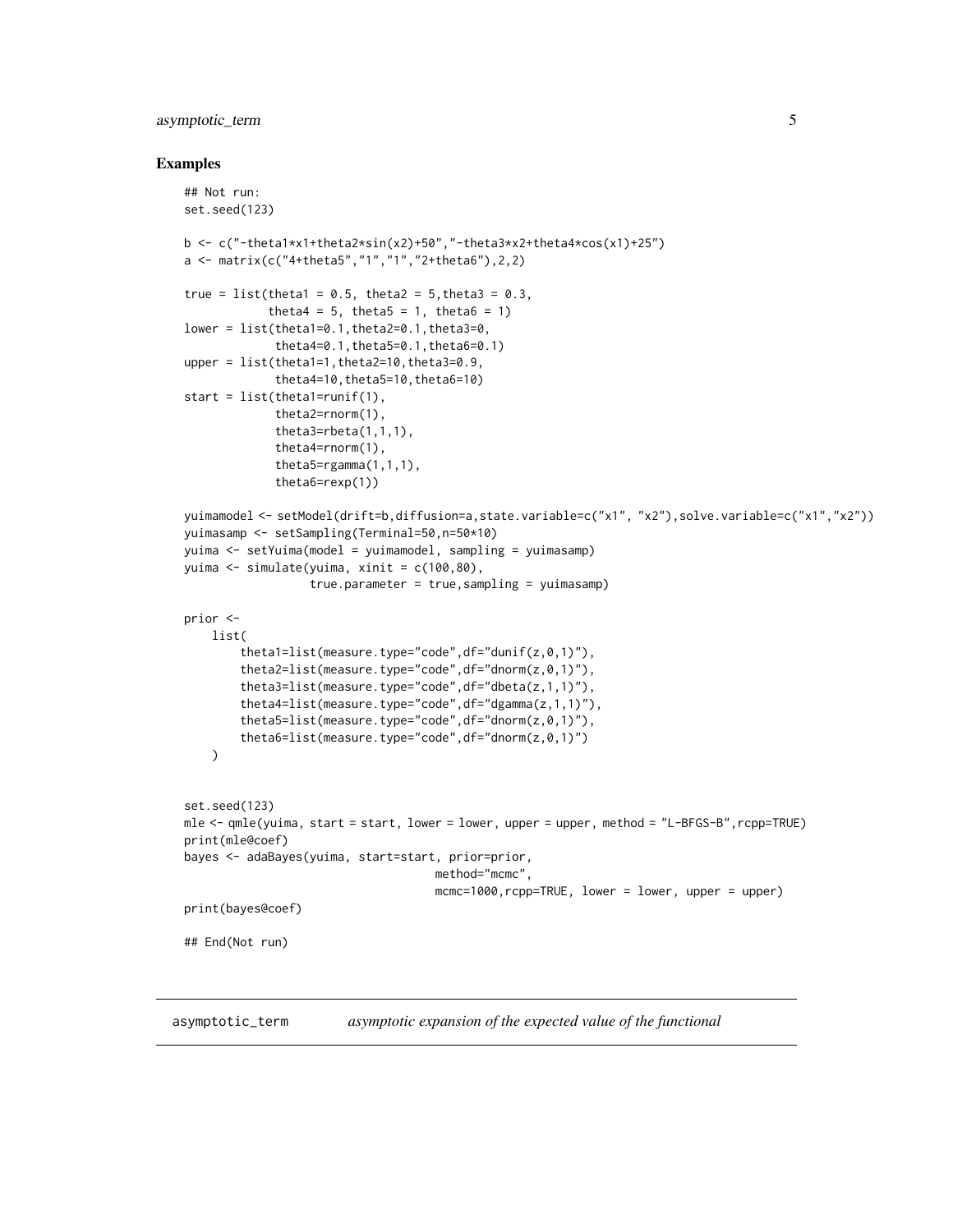## Description

calculate the fisrt and second term of asymptotic expansion of the functional mean.

#### Usage

```
asymptotic_term(yuima, block=100, rho, g, expand.var="e")
```
## Arguments

| yuima      | an yuima object containing model and functional. |
|------------|--------------------------------------------------|
| block      | the number of trapezoids for integrals.          |
| rho        | specify discounting factor in mean integral.     |
| g          | arbitrary measurable function for mean integral. |
| expand.var | default expand.var="e".                          |

## Details

Calculate the first and second term of asymptotic expansion of the expected value of the functional associated with a sde. The returned value  $d0 + \epsilon$  epsilon  $* d1$  is approximation of the expected value.

## Value

terms list of 1st and 2nd asymptotic terms, terms\$d0 and terms\$d1.

#### Note

we need to fix this routine.

## Author(s)

YUIMA Project Team

## Examples

```
# to the Black-Scholes economy:
# dXt^e = Xt^e * dt + e * Xt^e * dWtdiff.matrix <- "x*e"
model \leq setModel(drift = "x", diffusion = diff.matrix)
# call option is evaluated by averating
# max{ (1/T)*int_0^T Xt^e dt, 0}, the first argument is the functional of interest:
Terminal <- 1
xinit \leq c(1)f <- list( c(expression(x/Terminal)), c(expression(0)))
F \leftarrow 0division <- 1000
e \le -13yuima <- setYuima(model = model, sampling = setSampling(Terminal=Terminal, n=division))
yuima <- setFunctional( yuima, f=f,F=F, xinit=xinit,e=e)
```
# asymptotic expansion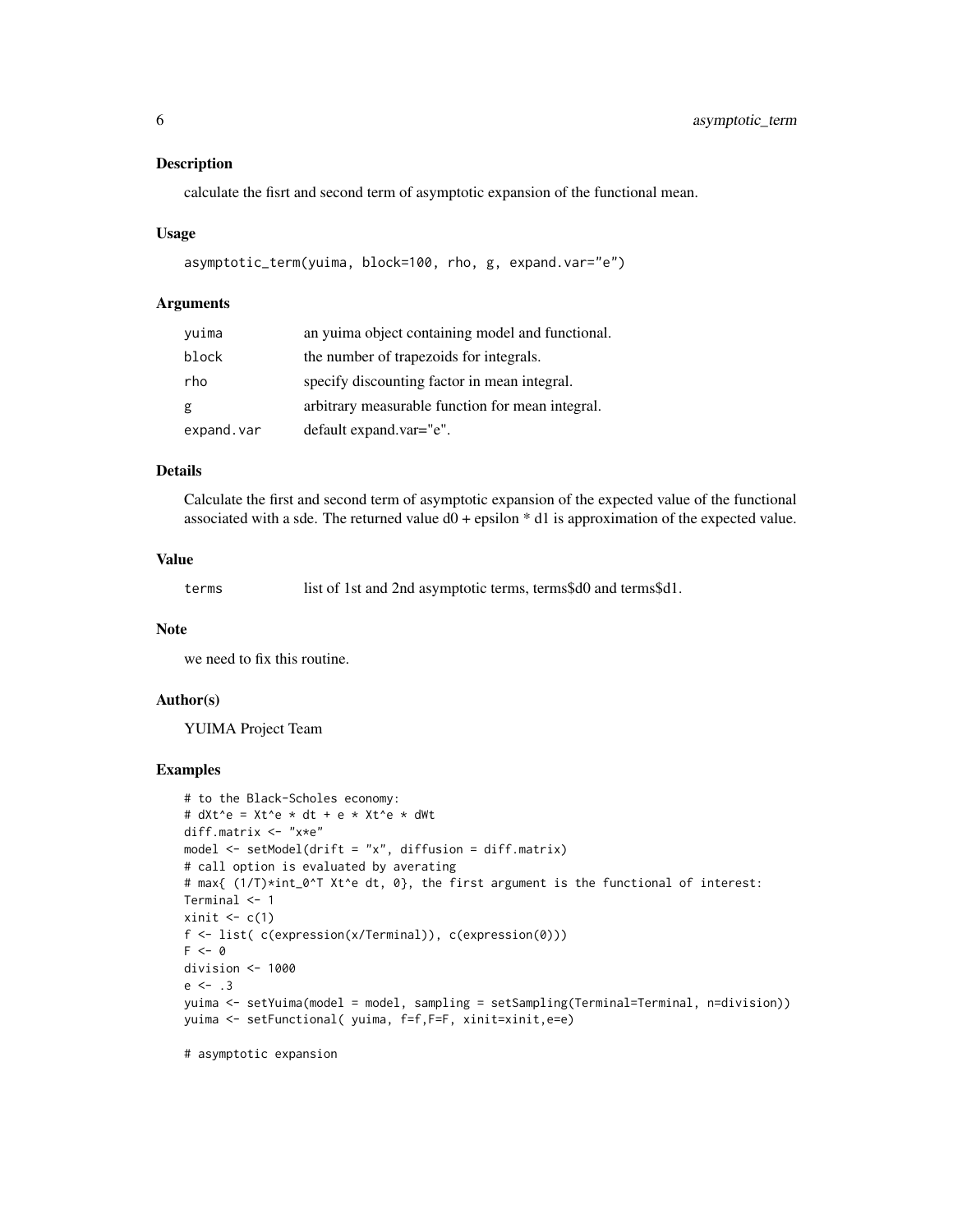#### <span id="page-6-0"></span>bns.test 7

```
rho <- expression(0)
F0 <- F0(yuima)
get_ge <- function(x,epsilon,K,F0){
  tmp \leftarrow (FØ - K) + (epsilon \times x)tmp[(epsilon x \times x) < (K-F0)] <- 0
  return( tmp )
}
g <- function(x) get_ge(x,epsilon=e,K=1,F0=F0)
set.seed(123)
asymp <- asymptotic_term(yuima, block=10, rho,g)
asymp
sum(asymp$d0 + e * asymp$d1)
### An example of multivariate case: Heston model
## a <- 1;C <- 1;d <- 10;R<-.1
## diff.matrix <- matrix( c("x1*sqrt(x2)*e", "e*R*sqrt(x2)",0,"sqrt(x2*(1-R^2))*e"), 2,2)
## model <- setModel(drift = c("a*x1","C*(10-x2)"),
## diffusion = diff.matrix,solve.variable=c("x1","x2"),state.variable=c("x1","x2"))
## call option is evaluated by averating
## max{ (1/T)*int_0^T Xt^e dt, 0}, the first argument is the functional of interest:
##
## Terminal <- 1
## xinit <- c(1,1)
##
## f <- list( c(expression(0), expression(0)),
## c(expression(0), expression(0)) , c(expression(0), expression(0)) )
## F <- expression(x1,x2)
##
## division <- 1000
## e <- .3
##
## yuima <- setYuima(model = model, sampling = setSampling(Terminal=Terminal, n=division))
## yuima <- setFunctional( yuima, f=f,F=F, xinit=xinit,e=e)
##
## rho <- expression(x1)
## F0 <- F0(yuima)
## get_ge <- function(x){
## return( max(x[1],0))
## }
## g <- function(x) get_ge(x)
## set.seed(123)
## asymp <- asymptotic_term(yuima, block=10, rho,g)
## sum(asymp$d0 + e * asymp$d1)
```
bns.test *Barndorff-Nielsen and Shephard's Test for the Presence of Jumps Using Bipower Variation*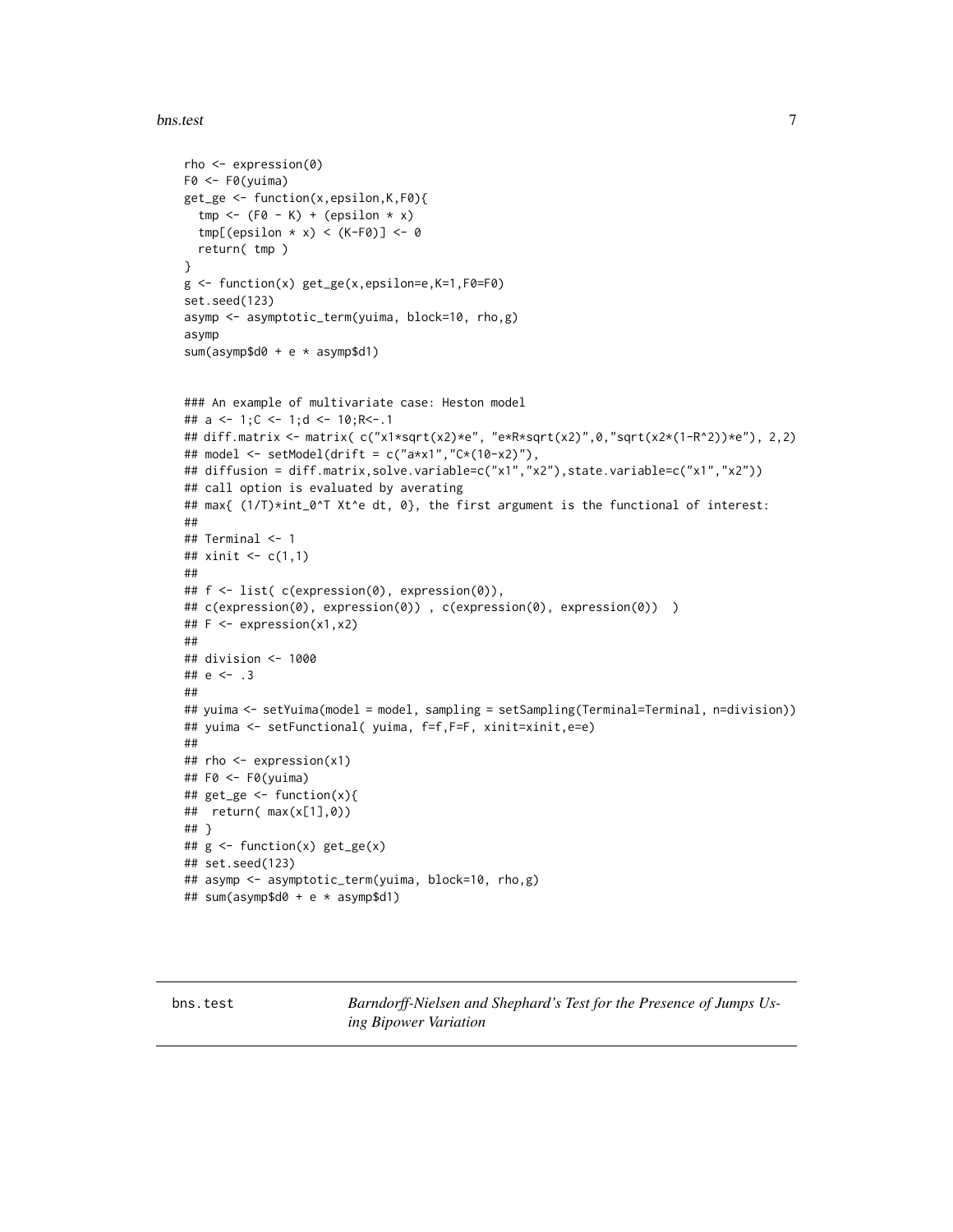8 bns.test bns.test bns.test bns.test bns.test bns.test bns.test bns.test bns.test bns.test bns.test bns.test bns.test bns.test bns.test bns.test bns.test bns.test bns.test bns.test bns.test bns.test bns.test bns.test bns.

#### Description

Tests the presence of jumps using the statistic proposed in Barndorff-Nielsen and Shephard (2004,2006) for each component.

## Usage

```
bns.test(yuima, r = rep(1, 4), type = "standard", adj = TRUE)
```
## Arguments

| yuima | an object of yuima-class or yuima.data-class.                                                                                                                                     |  |
|-------|-----------------------------------------------------------------------------------------------------------------------------------------------------------------------------------|--|
| r     | a vector of non-negative numbers or a list of vectors of non-negative numbers.<br>Theoretically, it is necessary that sum( $r$ )=4 and max( $r$ )<2.                              |  |
| type  | type of the test statistic to use. standard is default.                                                                                                                           |  |
| adi   | logical; if TRUE, the maximum adjustment suggested in Barndorff-Nielsen and<br>Shephard (2004) is applied to the test statistic when type is equal to either "log"<br>or "ratio". |  |

## Details

For the i-th component, the test statistic is equal to the i-th component of sqrt(n)\*(mpv(yuima,2)-mpv(yuima,c(1,1)))/ when type="standard", sqrt(n)\*log(mpv(yuima,2)/mpv(yuima,c(1,1)))/sqrt(vartheta\*mpv(yuima,r)/mpv(yuin when type="log" and sqrt(n)\*(1-mpv(yuima,c(1,1))/mpv(yuima,2))/sqrt(vartheta\*mpv(yuima,r)/mpv(yuima,c when type="ratio". Here, n is equal to the length of the i-th component of the zoo.data of yuima minus 1 and vartheta is  $pi^2/4+pi-5$ . When adj=TRUE, mpv(yuima,r)[i]/mpv(yuima,c(1,1))^2)[i] is replaced with 1 if it is less than 1.

## Value

A list with the same length as the zoo.data of yuima. Each components of the list has class "htest" and contains the following components:

| statistic | the value of the test statistic of the corresponding component of the zoo. data<br>of yuima. |
|-----------|----------------------------------------------------------------------------------------------|
| p.value   | an approximate p-value for the test of the corresponding component.                          |
| method    | the character string "Barndorff-Nielsen and Shephard jump test".                             |
| data.name | the character string "xi", where i is the number of the component.                           |

#### Note

Theoretically, this test may be invalid if sampling is irregular.

## Author(s)

Yuta Koike with YUIMA Project Team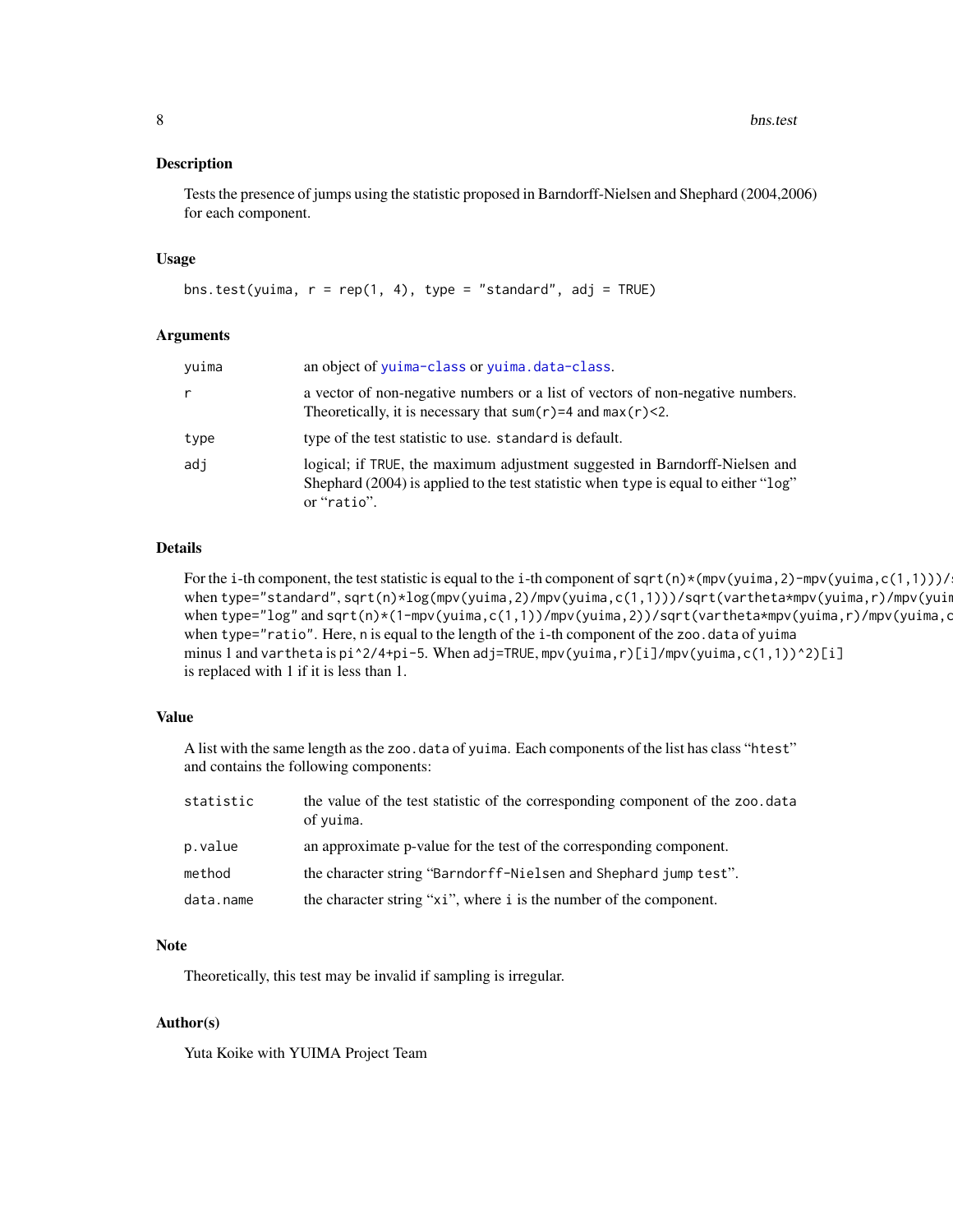#### bns.test 9

## References

Barndorff-Nielsen, O. E. and Shephard, N. (2004) Power and bipower variation with stochastic volatility and jumps, *Journal of Financial Econometrics*, 2, no. 1, 1–37.

Barndorff-Nielsen, O. E. and Shephard, N. (2006) Econometrics of testing for jumps in financial economics using bipower variation, *Journal of Financial Econometrics*, 4, no. 1, 1–30.

Huang, X. and Tauchen, G. (2005) The relative contribution of jumps to total price variance, *Journal of Financial Econometrics*, 3, no. 4, 456–499.

#### See Also

[mpv](#page-73-1)

```
set.seed(123)
# One-dimensional case
## Model: dXt=t*dWt+t*dzt,
## where zt is a compound Poisson process with intensity 5 and jump sizes distribution N(\emptyset, \emptyset.1).
model <- setModel(drift=0,diffusion="t",jump.coeff="t",measure.type="CP",
                  measure=list(intensity=5,df=list("dnorm(z,0,sqrt(0.1))")),
                  time.variable="t")
yuima.samp <- setSampling(Terminal = 1, n = 390)
yuima <- setYuima(model = model, sampling = yuima.samp)
yuima <- simulate(yuima)
plot(yuima) # The path seems to involve some jumps
bns.test(yuima) # standard type
bns.test(yuima,type="log") # log type
bns.test(yuima,type="ratio") # ratio type
# Multi-dimensional case
## Model: dXkt=t*dWk_t (k=1,2,3) (no jump case).
diff.matrix \leq diag(3)
diag(diff.matrix) \leq c("t","t","t")
model <- setModel(drift=c(0,0,0),diffusion=diff.matrix,time.variable="t",
                  solve.variable=c("x1","x2","x3"))
yuima.samp <- setSampling(Terminal = 1, n = 390)
yuima <- setYuima(model = model, sampling = yuima.samp)
yuima <- simulate(yuima)
plot(yuima)
bns.test(yuima)
```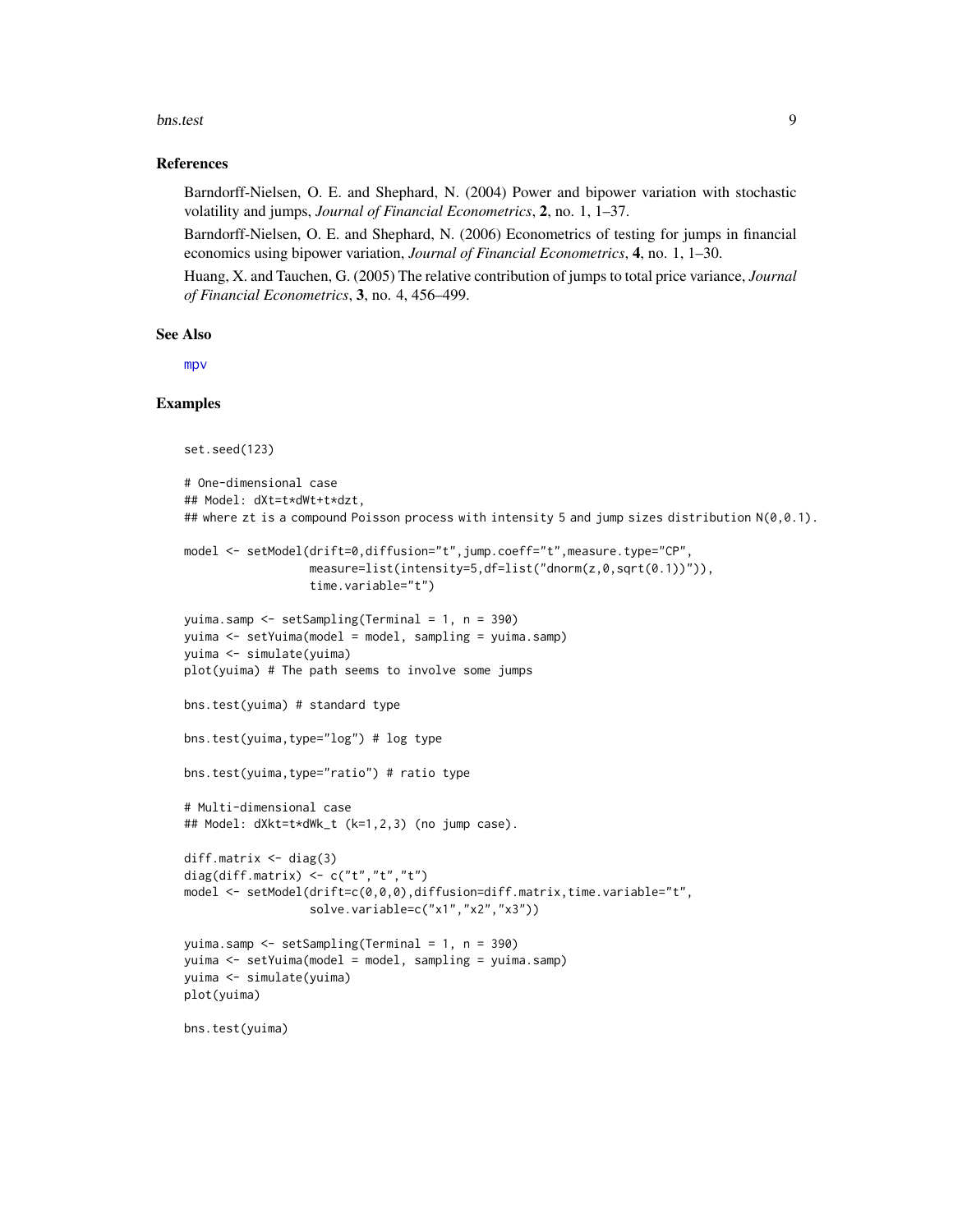<span id="page-9-0"></span>

#### Description

The carma. info-class is a class of the yuima package.

## Details

The carma.info-class object cannot be directly specified by the user but it is constructed when the [yuima.carma-class](#page-142-1) object is constructed via [setCarma](#page-99-1).

## **Slots**

p: Number of autoregressive coefficients.

q: Number of moving average coefficients.

loc.par: Label of location coefficient.

scale.par: Label of scale coefficient.

ar.par: Label of autoregressive coefficients.

ma.par: Label of moving average coefficients.

lin.par: Label of linear coefficients.

Carma.var: Label of the observed process.

Latent.var: Label of the unobserved process.

XinExpr: Logical variable. If XinExpr=FALSE, the starting condition of Latent.var is zero otherwise each component of Latent.var has a parameter as a starting point.

#### Author(s)

The YUIMA Project Team

CarmaNoise *Estimation for the underlying Levy in a carma model*

## Description

Retrieve the increment of the underlying Levy for the carma $(p,q)$  process using the approach developed in Brockwell et al.(2011)

## Usage

CarmaNoise(yuima, param, data=NULL, NoNeg.Noise=FALSE)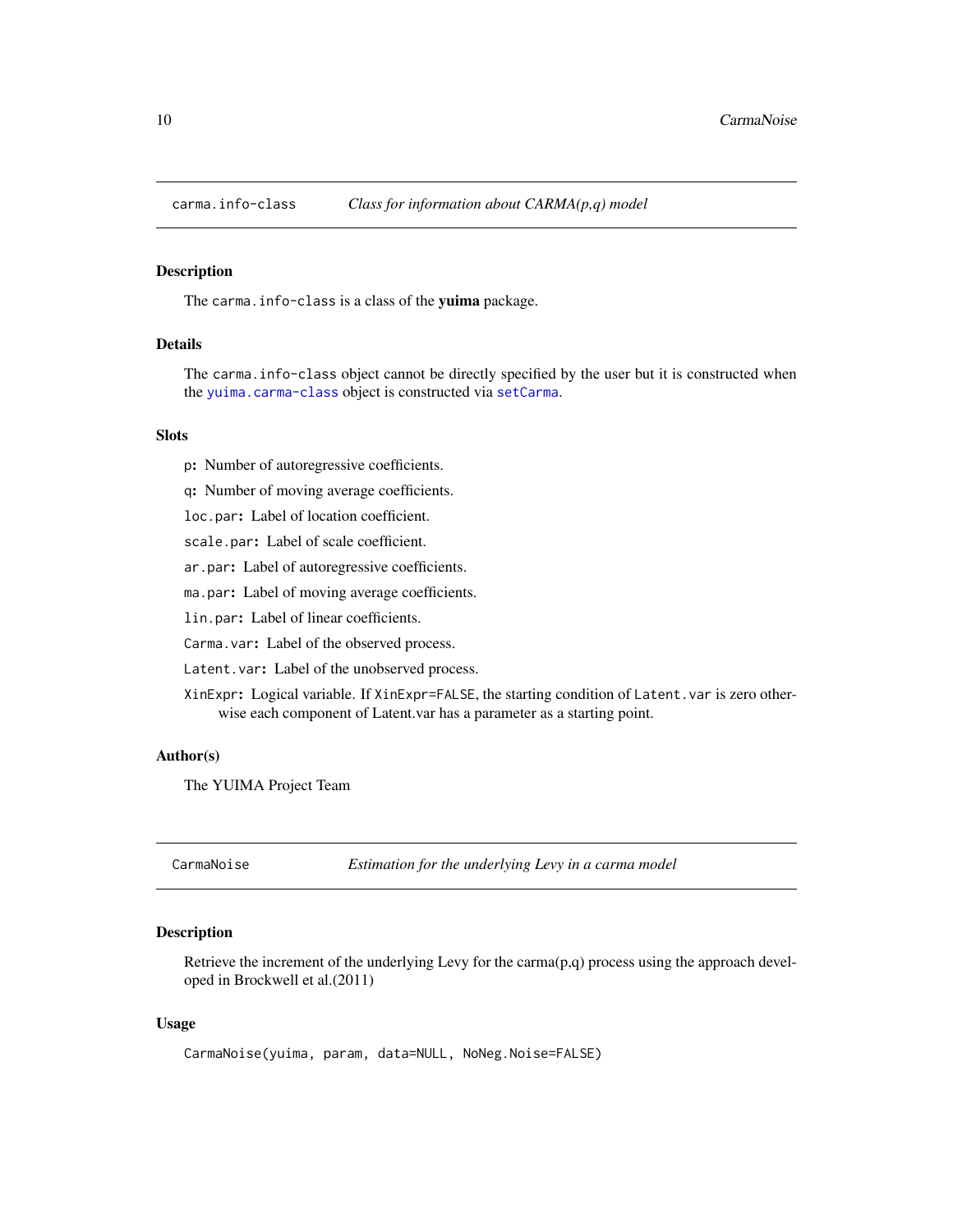#### CarmaNoise 11

#### **Arguments**

| yuima       | a yuima object or an object of yuima.carma-class.                                                                                                                                                      |  |
|-------------|--------------------------------------------------------------------------------------------------------------------------------------------------------------------------------------------------------|--|
| param       | list of parameters for the carma.                                                                                                                                                                      |  |
| data        | an object of class yuima. data-class contains the observations available at uni-<br>formly spaced time. If data=NULL, the default, the 'CarmaNoise' uses the data<br>in an object of yuima.data-class. |  |
| NoNeg.Noise | Estimate a non-negative Levy-Driven Carma process. By default NoNeg. Noise=FALSE.                                                                                                                      |  |
|             |                                                                                                                                                                                                        |  |

## Value

incr.Levy a numeric object contains the estimated increments.

## Note

The function qmle uses the function CarmaNoise for estimation of underlying Levy in the carma model.

## Author(s)

The YUIMA Project Team

#### References

Brockwell, P., Davis, A. R. and Yang. Y. (2011) Estimation for Non-Negative Levy-Driven CARMA Process, *Journal of Business And Economic Statistics*, 29 - 2, 250-259.

```
## Not run:
#Ex.1: Carma(p=3, q=0) process driven by a brownian motion.
mod0<-setCarma(p=3,q=0)
# We fix the autoregressive and moving average parameters
# to ensure the existence of a second order stationary solution for the process.
true.parm0 <-list(a1=4,a2=4.75,a3=1.5,b0=1)
# We simulate a trajectory of the Carma model.
numb.sim<-1000
samp0<-setSampling(Terminal=100,n=numb.sim)
set.seed(100)
incr.W<-matrix(rnorm(n=numb.sim,mean=0,sd=sqrt(100/numb.sim)),1,numb.sim)
sim0<-simulate(mod0,
               true.parameter=true.parm0,
               sampling=samp0, increment.W=incr.W)
#Applying the CarmaNoise
```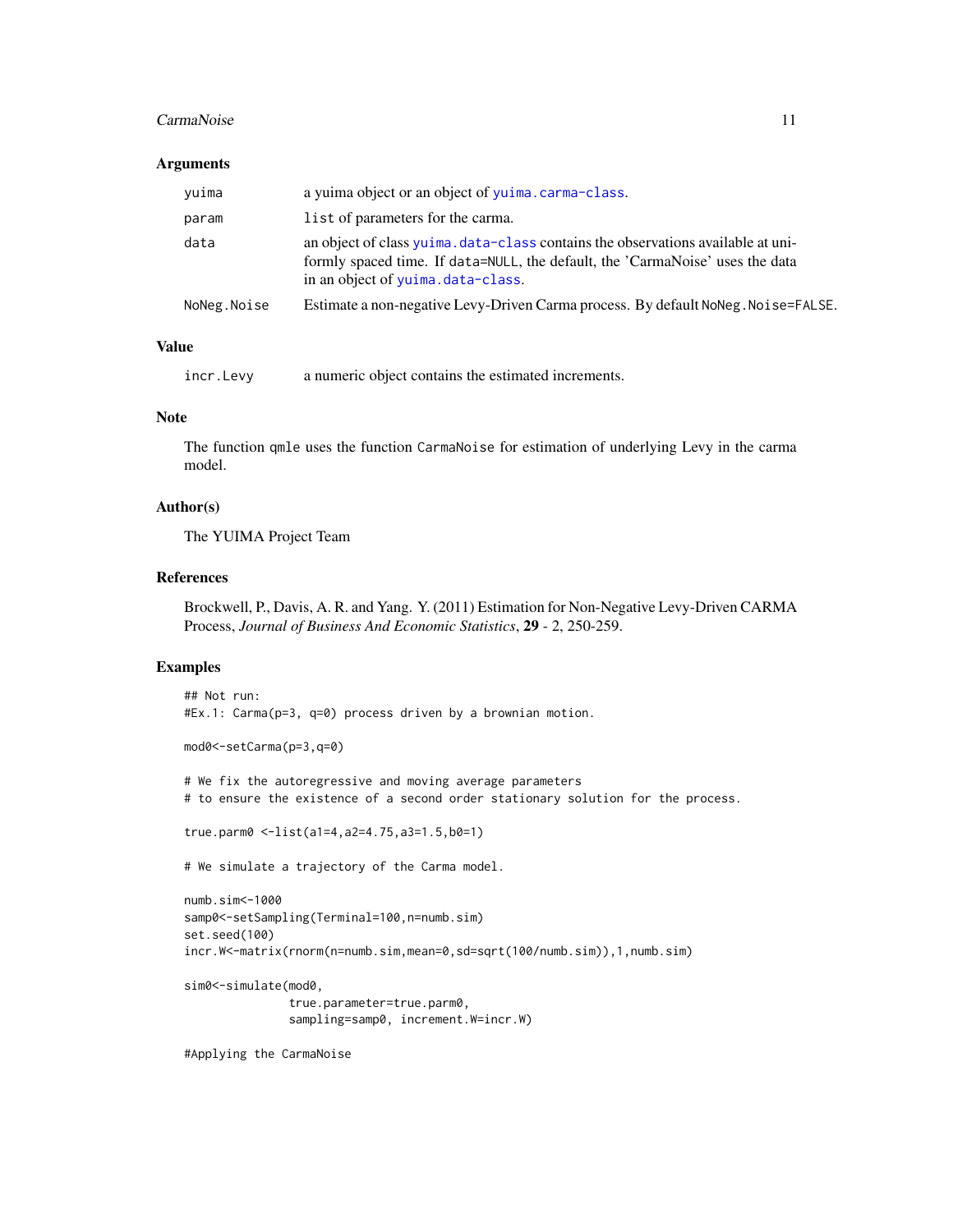```
system.time(
  inc.Levy0<-CarmaNoise(sim0,true.parm0)
)
# We compare the orginal with the estimated noise increments
par(mfrow=c(1,2))
plot(t(incr.W)[1:998],type="l", ylab="",xlab="time")
title(main="True Brownian Motion",font.main="1")
plot(inc.Levy0,type="l", main="Filtered Brownian Motion", font.main="1", ylab="", xlab="time")
# Ex.2: carma(2,1) driven by a compound poisson
# where jump size is normally distributed and
# the lambda is equal to 1.
mod1<-setCarma(p=2,
               q=1,
               measure=list(intensity="Lamb",df=list("dnorm(z, 0, 1)")),
               measure.type="CP")
true.parm1 <-list(a1=1.39631, a2=0.05029,
                  b0=1,b1=2,
                  Lamb=1)
# We generate a sample path.
samp1<-setSampling(Terminal=100,n=200)
set.seed(123)
sim1<-simulate(mod1,
               true.parameter=true.parm1,
               sampling=samp1)
# We estimate the parameter using qmle.
carmaopt1 <- qmle(sim1, start=true.parm1)
summary(carmaopt1)
# Internally qmle uses CarmaNoise. The result is in
plot(carmaopt1)
# Ex.3: Carma(p=2,q=1) with scale and location parameters
# driven by a Compound Poisson
# with jump size normally distributed.
mod2<-setCarma(p=2,
               q=1,
               loc.par="mu",
               scale.par="sig",
               measure=list(intensity="Lamb",df=list("dnorm(z, 0, 1)")),
               measure.type="CP")
true.parm2 <-list(a1=1.39631,
                  a2=0.05029,
                  b0=1,
                  b1=2,
```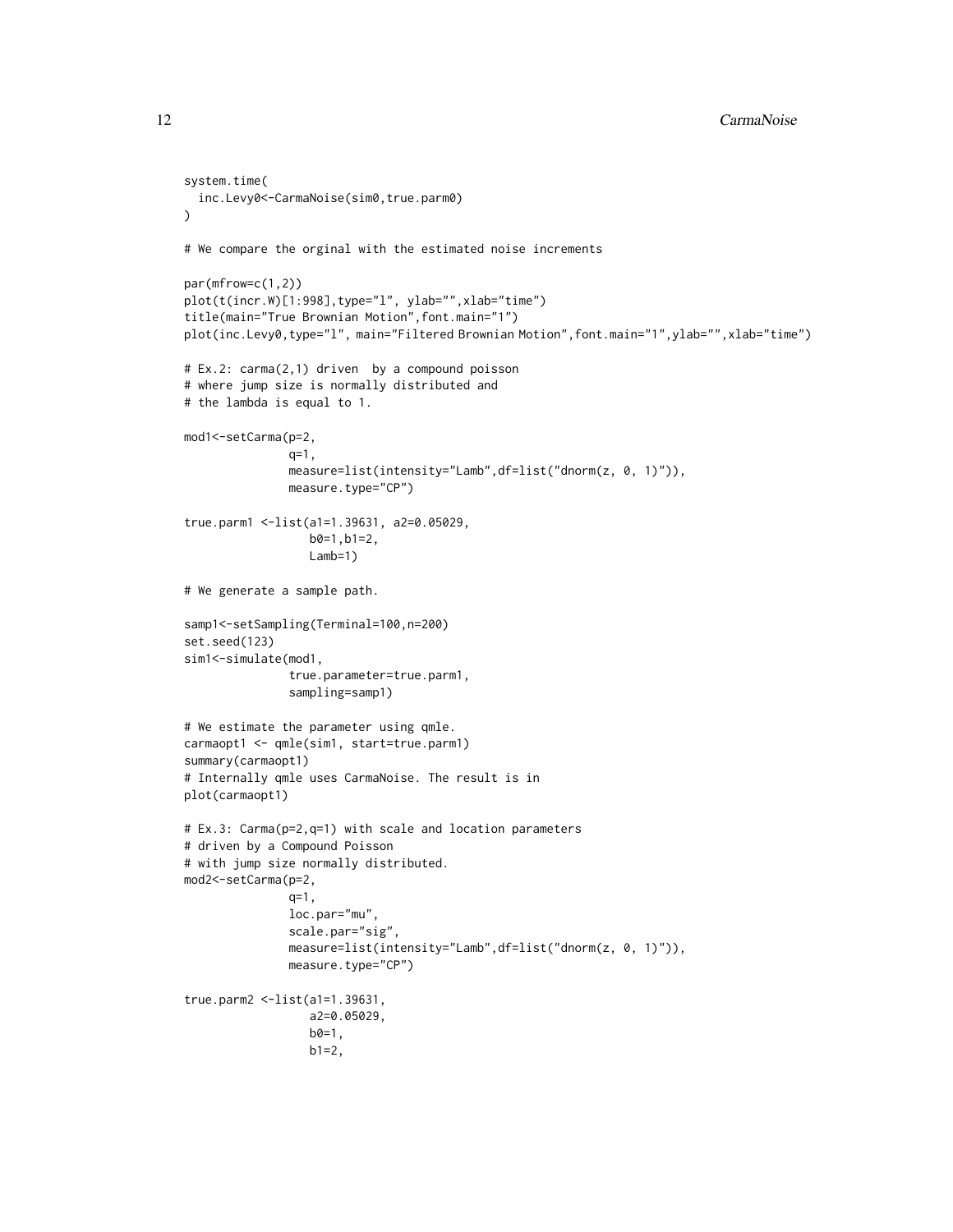<span id="page-12-0"></span> $\text{cce}$  and  $\text{cce}$  13

```
Lamb=1,
                  mu=0.5,
                  sig=0.23)
# We simulate the sample path
set.seed(123)
sim2<-simulate(mod2,
               true.parameter=true.parm2,
               sampling=samp1)
# We estimate the Carma and we plot the underlying noise.
carmaopt2 <- qmle(sim2, start=true.parm2)
summary(carmaopt2)
# Increments estimated by CarmaNoise
plot(carmaopt2)
## End(Not run)
```
<span id="page-12-1"></span>cce *Nonsynchronous Cumulative Covariance Estimator*

## Description

This function estimates the covariance between two Ito processes when they are observed at discrete times possibly nonsynchronously. It can apply to irregularly sampled one-dimensional data as a special case.

## Usage

```
ccc(x, method='HY", theta, kn, g=function(x)min(x, 1-x), referring = TRUE,cwise = TRUE, delta = 0, adj = TRUE, K, c.two, J = 1, c.multi, kernel, H,
   c.RK, eta = 3/5, m = 2, ftregion = 0, vol.init = NA,
   covol.init = NA, nvar.init = NA, ncov.init = NA, mn, alpha = 0.4,
    frequency = 300, avg = TRUE, threshold, utime, psd = FALSE)
```
## Arguments

| x      | an object of yuima-class or yuima.data-class.                                                                                                                                                                                                                                                                                                                                                                                                                                                                                     |
|--------|-----------------------------------------------------------------------------------------------------------------------------------------------------------------------------------------------------------------------------------------------------------------------------------------------------------------------------------------------------------------------------------------------------------------------------------------------------------------------------------------------------------------------------------|
| method | the method to be used. See 'Details'.                                                                                                                                                                                                                                                                                                                                                                                                                                                                                             |
| theta  | a numeric vector or matrix. If it is a matrix, each of its components indicates<br>the tuning parameter which determines the pre-averaging window lengths kn to<br>be used for estimating the corresponding component. If it is a numeric vector,<br>it is converted to a matrix as $(C+t(C))/2$ , where C=matrix(theta,d,d) and<br>$d=dim(x)$ . The default value is 0.15 for the method "PHY" or "PTHY" following<br>Christensen et al. (2013), while it is 1 for the method "MRC" following Chris-<br>tensen et al. $(2010)$ . |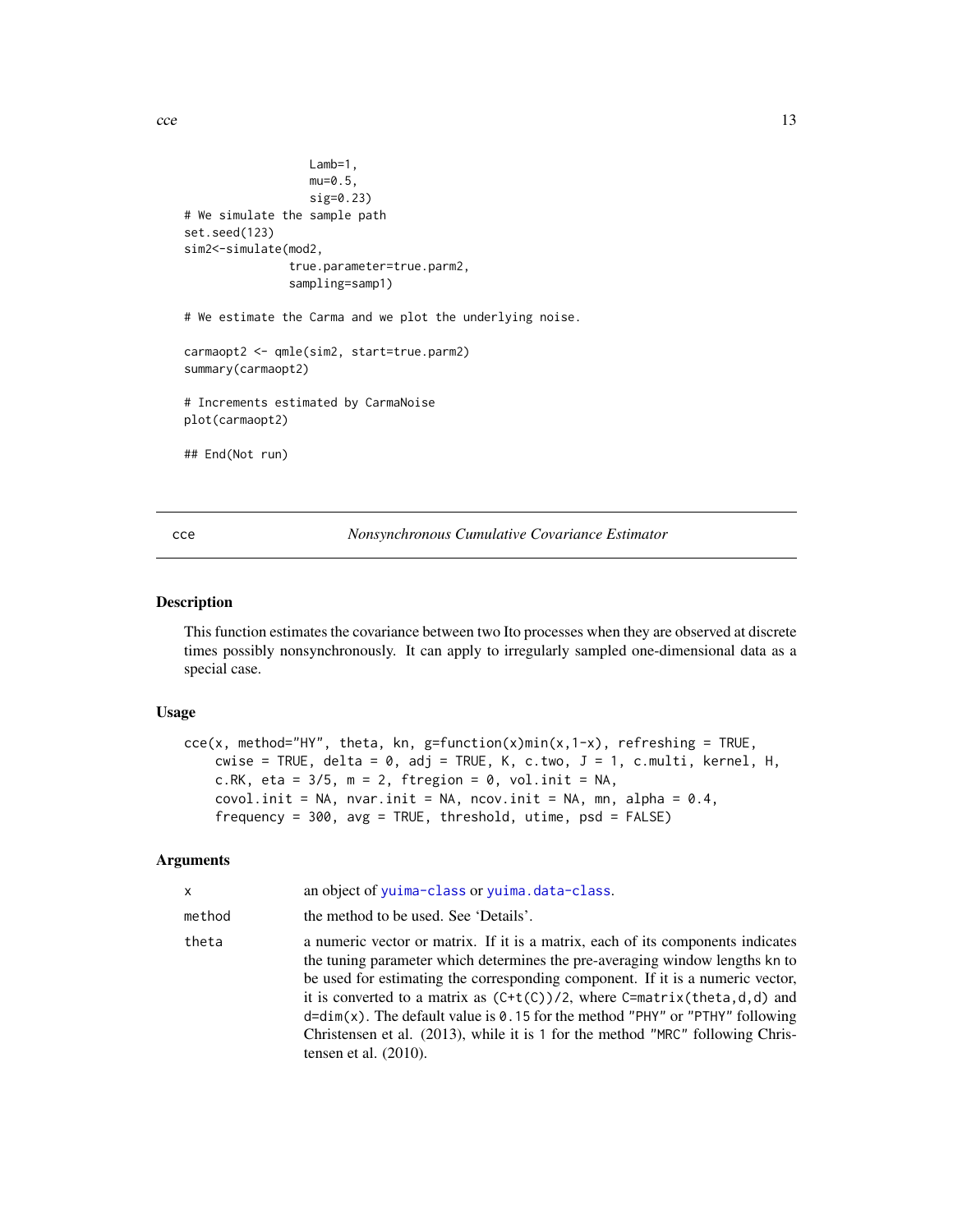| kn         | an integer-valued vector or matrix indicating the pre-averaging window length(s).<br>For the methods "PHY" or "PTHY", see 'Details' for the default value. For the<br>method "MRC", the default value is ceiling (theta*n^(1+delta)), where n is<br>the number of the refresh times associated with the data minus 1.                                                                                                                                                                                                                                                                                                                                                                                                   |  |
|------------|-------------------------------------------------------------------------------------------------------------------------------------------------------------------------------------------------------------------------------------------------------------------------------------------------------------------------------------------------------------------------------------------------------------------------------------------------------------------------------------------------------------------------------------------------------------------------------------------------------------------------------------------------------------------------------------------------------------------------|--|
| g          | a function indicating the weight function to be used. The default value is the<br>Bartlett window: function(x)min(x, $1-x$ ).                                                                                                                                                                                                                                                                                                                                                                                                                                                                                                                                                                                           |  |
| refreshing | logical. If TRUE, the data is pre-synchronized by the next-tick interpolation in<br>the refresh times.                                                                                                                                                                                                                                                                                                                                                                                                                                                                                                                                                                                                                  |  |
| cwise      | logical. If TRUE, the estimator is calculated componentwise.                                                                                                                                                                                                                                                                                                                                                                                                                                                                                                                                                                                                                                                            |  |
| delta      | a non-negative number indicating the order of the pre-averaging window length(s)<br>kn.                                                                                                                                                                                                                                                                                                                                                                                                                                                                                                                                                                                                                                 |  |
| adj        | logical. If TRUE, a finite-sample adjustment is performed. For the method "MRC",<br>see Christensen et al. (2010) for details. For the method "TSCV", see Zhang<br>$(2011)$ and Zhang et al. $(2005)$ for details.                                                                                                                                                                                                                                                                                                                                                                                                                                                                                                      |  |
| К          | a positive integer indicating the large time-scale parameter. The default value is<br>ceiling(c.two*n^(2/3)), where n is the number of the refresh times associ-<br>ated with the data minus 1.                                                                                                                                                                                                                                                                                                                                                                                                                                                                                                                         |  |
| c.two      | a positive number indicating the tuning parameter which determines the scale of<br>the large time-scale parameter K. The default value is the average of the numeric<br>vector each of whose components is the roughly estimated optimal value in the<br>sense of the minimizer of the theoretical asymptotic variance of the estimator of<br>the corresponding diagonal component. The theoretical asymptotic variance is<br>considered in the standard case and given by Eq.(63) of Zhang et al. (2005).                                                                                                                                                                                                              |  |
| J          | a positive integer indicating the small time-scale parameter.                                                                                                                                                                                                                                                                                                                                                                                                                                                                                                                                                                                                                                                           |  |
| c.multi    | a numeric vector or matrix. If it is a matrix, each of its components indicates the<br>tuning parameter which determines (the scale of) the number of the time scales<br>to be used for estimating the corresponding component. If it is a numeric vector,<br>it is converted to a matrix as $(C+t(C))/2$ , where C=matrix(c.multi,d,d) and<br>$d = dim(x)$ . The default value is the numeric vector each of whose components<br>is the roughly estimated optimal value in the sense of minimizing the theoretical<br>asymptotic variance of the estimator of the corresponding diagonal component.<br>The theoretical asymptotic variance is considered in the standard case and given<br>by Eq.(37) of Zhang (2006). |  |
| kernel     | a function indicating the kernel function to be used. The default value is the<br>Parzan kernel, which is recommended in Barndorff-Nielsen et al. (2009, 2011).                                                                                                                                                                                                                                                                                                                                                                                                                                                                                                                                                         |  |
| H          | a positive number indicating the bandwidth parameter. The default value is<br>c.RK*n^eta, where n is the number of the refresh times associated with the<br>data minus 1.                                                                                                                                                                                                                                                                                                                                                                                                                                                                                                                                               |  |
| c.RK       | a positive number indicating the tuning parameter which determines the scale<br>of the bandwidth parameter H. The default value is the average of the numeric<br>vector each of whose components is the roughly estimated optimal value in the<br>sense of minimizing the theoretical asymptotic variance of the estimator of the<br>corresponding diagonal component. The theoretical asymptotic variance is con-<br>sidered in the standard case and given in Barndorff-Nielsen et al. (2009, 2011).                                                                                                                                                                                                                  |  |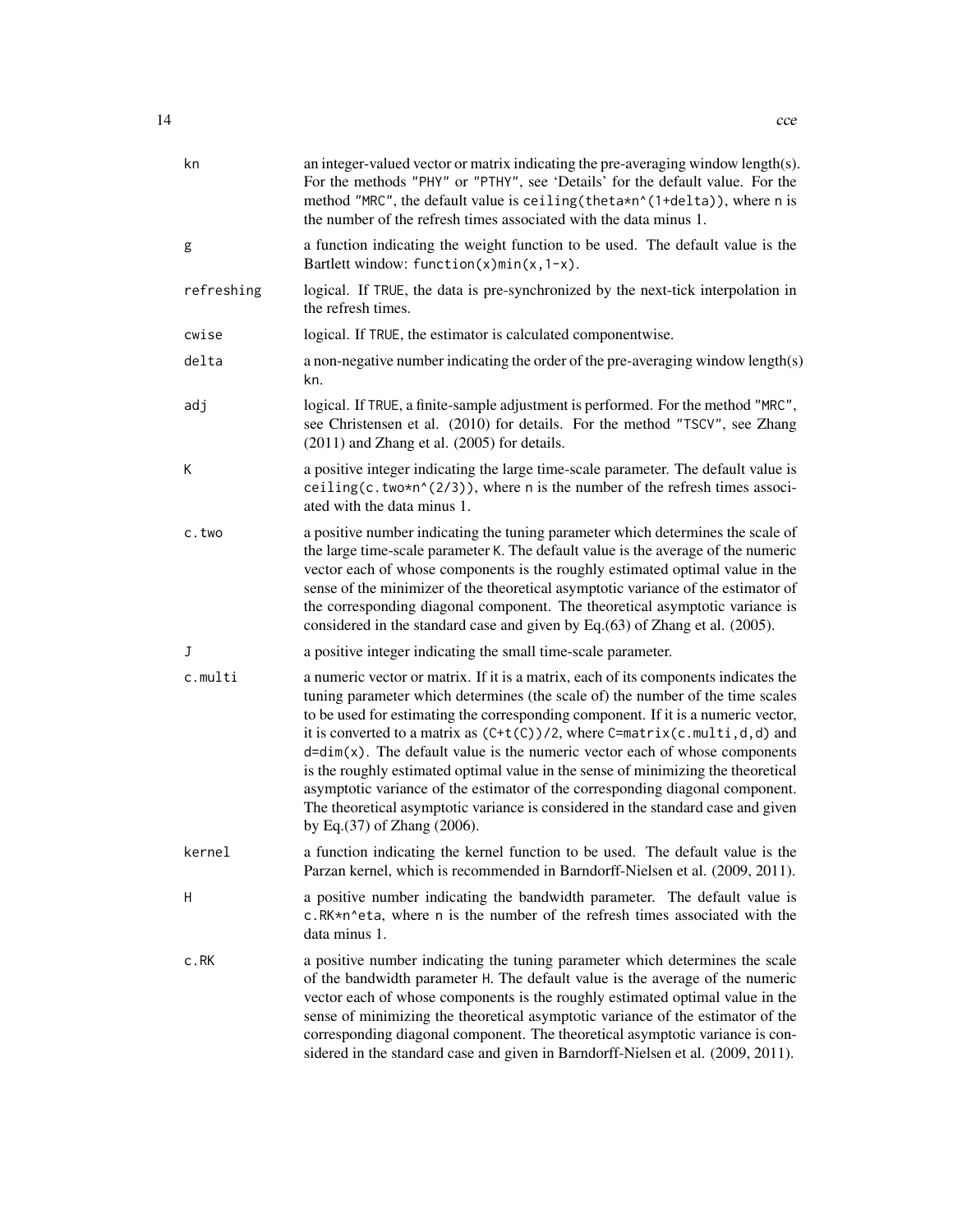| eta        | a positive number indicating the tuning parameter which determines the order<br>of the bandwidth parameter H.                                                                                                                                                                                                                                                                                                                                     |  |
|------------|---------------------------------------------------------------------------------------------------------------------------------------------------------------------------------------------------------------------------------------------------------------------------------------------------------------------------------------------------------------------------------------------------------------------------------------------------|--|
| m          | a positive integer indicating the number of the end points to be jittered.                                                                                                                                                                                                                                                                                                                                                                        |  |
| ftregion   | a non-negative number indicating the length of the flat-top region. ftregion=0<br>(the default) means that a non-flat-top realized kernel studied in Barndorff-<br>Nielsen et al. (2011) is used. ftregion=1/H means that a flat-top realized<br>kernel studied in Barndorff-Nielsen et al. (2008) is used. See Varneskov (2015)<br>for other values.                                                                                             |  |
| vol.init   | a numeric vector each of whose components indicates the initial value to be used<br>to estimate the integrated volatility of the corresponding component, which is<br>passed to the optimizer.                                                                                                                                                                                                                                                    |  |
| covol.init | a numeric matrix each of whose columns indicates the initial value to be used<br>to estimate the integrated covariance of the corresponding component, which is<br>passed to the optimizer.                                                                                                                                                                                                                                                       |  |
| nvar.init  | a numeric vector each of whose components indicates the initial value to be<br>used to estimate the variance of noise of the corresponding component, which is<br>passed to the optimizer.                                                                                                                                                                                                                                                        |  |
| ncov.init  | a numeric matrix each of whose columns indicates the initial value to be used<br>to estimate the covariance of noise of the corresponding component, which is<br>passed to the optimizer.                                                                                                                                                                                                                                                         |  |
| mn         | a positive integer indicating the number of terms to be used for calculating the<br>SIML estimator. The default value is ceiling (n^alpha), where n is the number<br>of the refresh times associated with the data minus 1.                                                                                                                                                                                                                       |  |
| alpha      | a postive number indicating the order of mn.                                                                                                                                                                                                                                                                                                                                                                                                      |  |
| frequency  | a positive integer indicating the frequency (seconds) of the calendar time sam-<br>pling to be used.                                                                                                                                                                                                                                                                                                                                              |  |
| avg        | logical. If TRUE, the averaged subsampling estimator is calculated. Otherwise<br>the simple sparsely subsampled estimator is calculated.                                                                                                                                                                                                                                                                                                          |  |
| threshold  | a numeric vector or list indicating the threshold parameter(s). Each of its compo-<br>nents indicates the threshold parameter or process to be used for estimating the<br>corresponding component. If it is a numeric vector, the elements in threshold<br>are recycled if there are two few elements in threshold. The default value is<br>determined following Koike (2014) (for the method "THY") and Koike (2015)<br>(for the method "PTHY"). |  |
| utime      | a positive number indicating what seconds the interval $[0,1]$ corresponds to.                                                                                                                                                                                                                                                                                                                                                                    |  |
|            | The default value is the difference between the maximum and the minimum of<br>the sampling times, multiplied by 23,400. Here, 23,400 seconds correspond to<br>$6.5$ hours, hence if the data is sampled on the interval $[0,1]$ , then the sampling<br>interval is regarded as 6.5 hours.                                                                                                                                                         |  |
| psd        | logical. If TRUE, the estimated covariance matrix C is converted to (C%*%C)^(1/2)<br>for ensuring the positive semi-definiteness. In this case the absolute values of<br>the estimated correlations are always ensured to be less than or equal to 1.                                                                                                                                                                                             |  |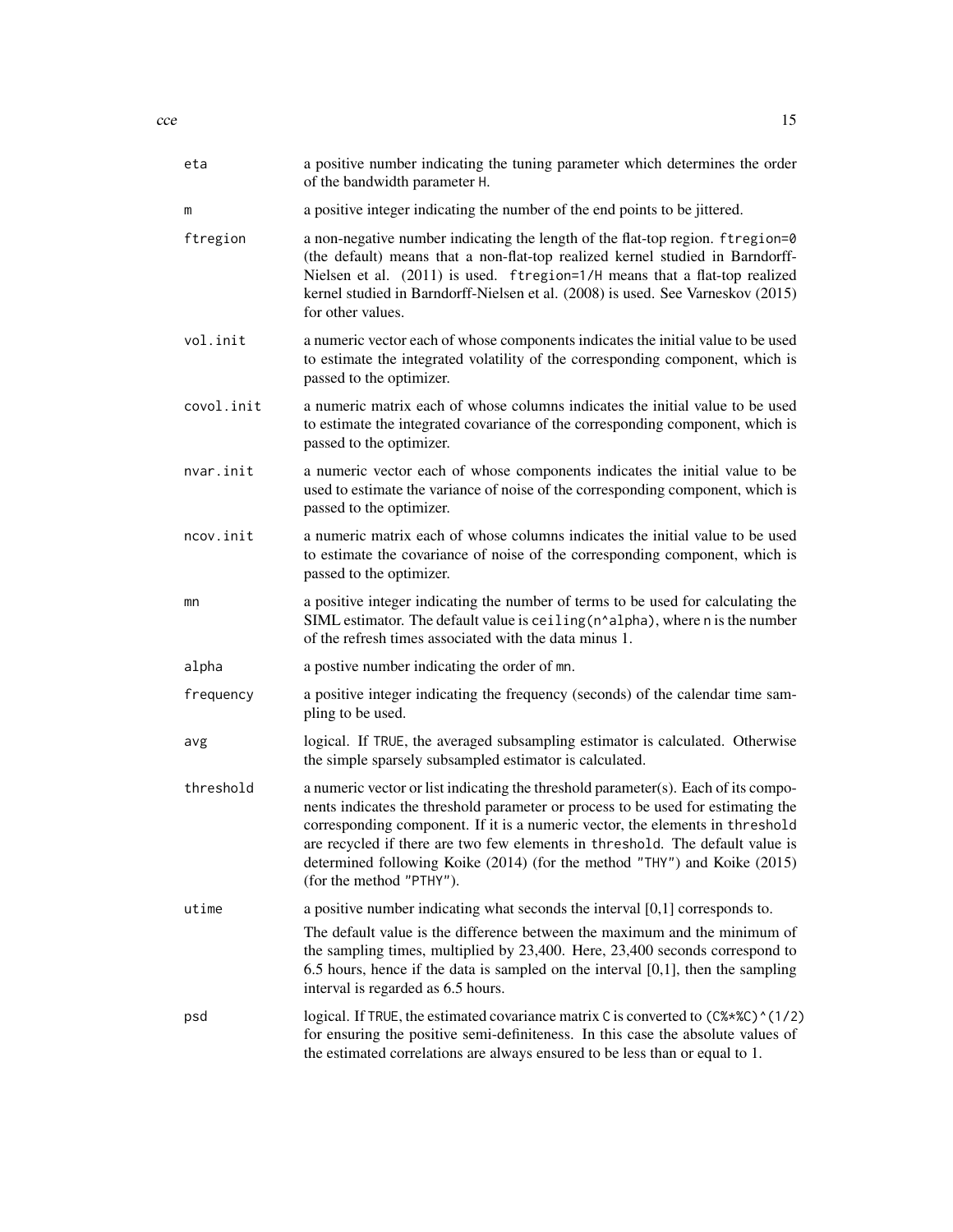This function is a method for objects of [yuima.data-class](#page-147-1) and [yuima-class](#page-141-1). It extracts the data slot when applied to a an object of [yuima-class](#page-141-1).

Typical usages are

```
cce(x,psd=FALSE)
cce(x,method="PHY",theta,kn,g,refreshing=TRUE,cwise=TRUE,psd=FALSE)
cce(x,method="MRC",theta,kn,g,delta=0,avg=TRUE,psd=FALSE)
cce(x,method="TSCV",K,c.two,J=1,adj=TRUE,utime,psd=FALSE)
cce(x,method="GME",c.multi,utime,psd=FALSE)
cce(x,method="RK",kernel,H,c.RK,eta=3/5,m=2,ftregion=0,utime,psd=FALSE)
cce(x,method="QMLE",vol.init=NULL,covol.init=NULL,
    nvar.init=NULL,ncov.init=NULL,psd=FALSE)
cce(x,method="SIML",mn,alpha=0.4,psd=FALSE)
cce(x,method="THY",threshold,psd=FALSE)
cce(x,method="PTHY",theta,kn,g,threshold,refreshing=TRUE,cwise=TRUE,psd=FALSE)
cce(x,method="SRC",frequency=300,avg=TRUE,utime,psd=FALSE)
cce(x,method="SBPC",frequency=300,avg=TRUE,utime,psd=FALSE)
```
The default method is method "HY", which is an implementation of the Hayashi-Yoshida estimator proposed in Hayashi and Yoshida (2005).

Method "PHY" is an implementation of the Pre-averaged Hayashi-Yoshida estimator proposed in Christensen et al. (2010).

Method "MRC" is an implementation of the Modulated Realized Covariance based on refresh time sampling proposed in Christensen et al. (2010).

Method "TSCV" is an implementation of the previous tick Two Scales realized CoVariance based on refresh time sampling proposed in Zhang (2011).

Method "GME" is an implementation of the Generalized Multiscale Estimator proposed in Bibinger (2011).

Method "RK" is an implementation of the multivariate Realized Kernel based on refresh time sampling proposed in Barndorff-Nielsen et al. (2011).

Method "QMLE" is an implementation of the nonparametric Quasi Maximum Likelihood Estimator proposed in Ait-Sahalia et al. (2010).

Method "SIML" is an implementation of the Separating Information Maximum Likelihood estimator proposed in Kunitomo and Sato (2013) with the basis of refresh time sampling.

Method "THY" is an implementation of the Truncated Hayashi-Yoshida estimator proposed in Mancini and Gobbi (2012).

Method "PTHY" is an implementation of the Pre-averaged Truncated Hayashi-Yoshida estimator, which is a thresholding version of the pre-averaged Hayashi-Yoshida estimator.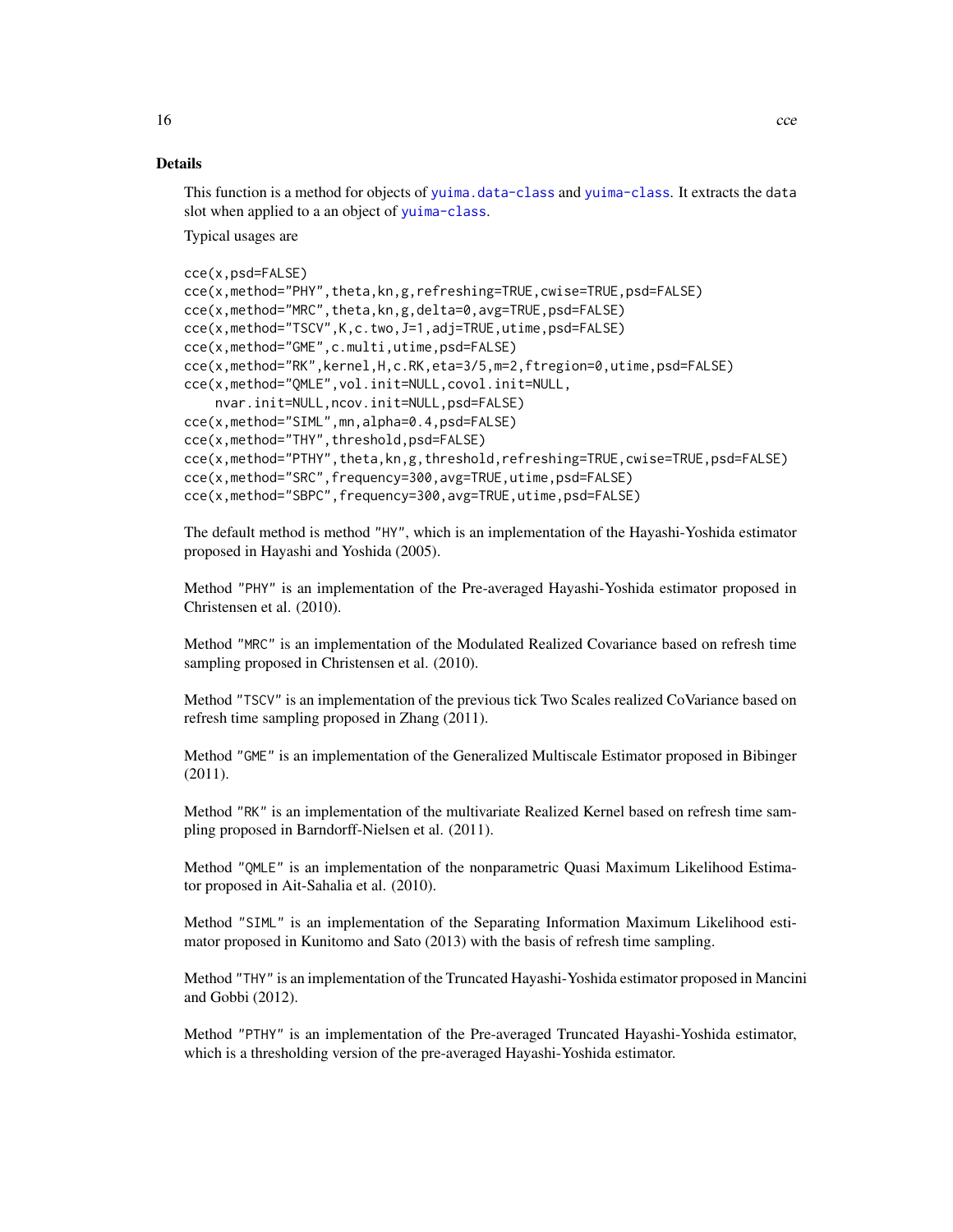#### Method "SRC" is an implementation of the calendar time Subsampled Realized Covariance.

Method "SBPC" is an implementation of the calendar time Subsampled realized BiPower Covariation.

The rough estimation procedures for selecting the default values of the tuning parameters are based on those in Barndorff-Nielsen et al. (2009).

For the methods "PHY" or "PTHY", the default value of kn changes depending on the values of refreshing and cwise. If both refreshing and cwise are TRUE (the default), the default value of kn is given by the matrix ceiling(theta\*N), where N is a matrix whose diagonal components are identical with the vector length(x)-1 and whose  $(i, j)$ -th component is identical with the number of the refresh times associated with i-th and j-th components of x minus 1. If refreshing is TRUE while cwise is FALSE, the default value of kn is given by ceiling (mean(theta)\*sqrt(n)), where n is the number of the refresh times associated with the data minus 1. If refreshing is FALSE while cwise is TRUE, the default value of kn is given by the matrix ceiling(theta\*N0), where N0 is a matrix whose diagonal components are identical with the vector length(x)-1 and whose  $(i, j)$ th component is identical with  $\text{length}(x)[i]-1)+\text{length}(x)[j]-1$ . If both refreshing and cwise are FALSE, the default value of kn is given by ceiling (mean(theta)\*sqrt(sum(length(x)-1))) (following Christensen et al. (2013)).

For the method "QMLE", the optimization of the quasi-likelihood function is implemented via [arima0](#page-0-0) using the fact that it can be seen as an MA(1) model's one: See Hansen et al. (2008) for details.

#### Value

A list with components:

| covmat | the estimated covariance matrix  |
|--------|----------------------------------|
| cormat | the estimated correlation matrix |

#### Note

The example shows the central limit theorem for the nonsynchronous covariance estimator.

Estimation of the asymptotic variance can be implemented by [hyavar](#page-44-1). The second-order correction will be provided in a future version of the package.

#### Author(s)

Yuta Koike with YUIMA Project Team

## References

Ait-Sahalia, Y., Fan, J. and Xiu, D. (2010) High-frequency covariance estimates with noisy and asynchronous financial data, *Journal of the American Statistical Association*, 105, no. 492, 1504– 1517.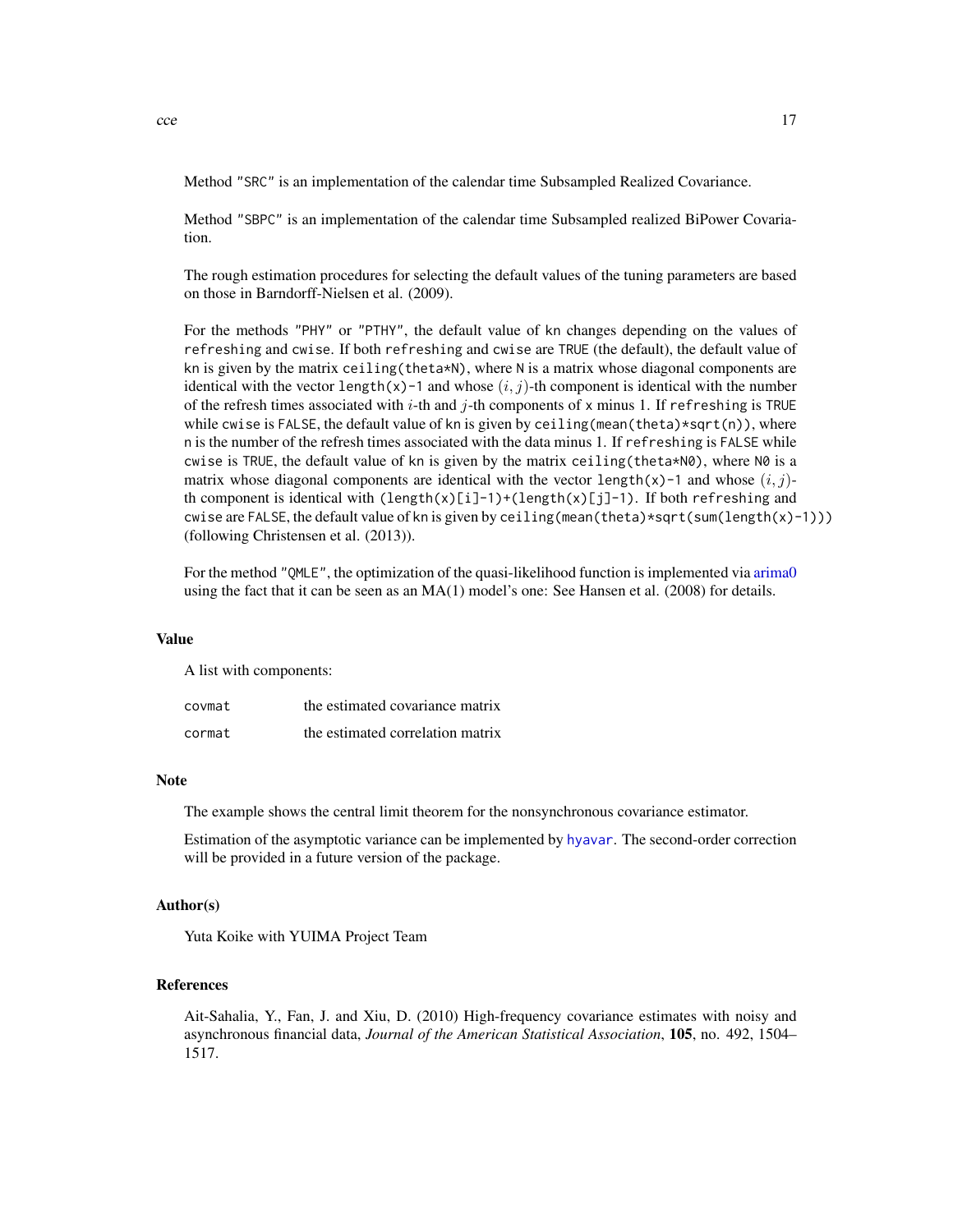Barndorff-Nielsen, O. E., Hansen, P. R., Lunde, A. and Shephard, N. (2008) Designing realised kernels to measure the ex-post variation of equity prices in the presence of noise, *Econometrica*, 76, no. 6, 1481–1536.

Barndorff-Nielsen, O. E., Hansen, P. R., Lunde, A. and Shephard, N. (2009) Realized kernels in practice: trades and quotes, *Econometrics Journal*, 12, C1–C32.

Barndorff-Nielsen, O. E., Hansen, P. R., Lunde, A. and Shephard, N. (2011) Multivariate realised kernels: Consistent positive semi-definite estimators of the covariation of equity prices with noise and non-synchronous trading, *Journal of Econometrics*, 162, 149–169.

Bibinger, M. (2011) Efficient covariance estimation for asynchronous noisy high-frequency data, *Scandinavian Journal of Statistics*, 38, 23–45.

Bibinger, M. (2012) An estimator for the quadratic covariation of asynchronously observed Ito processes with noise: asymptotic distribution theory, *Stochastic processes and their applications*, 122, 2411–2453.

Christensen, K., Kinnebrock, S. and Podolskij, M. (2010) Pre-averaging estimators of the ex-post covariance matrix in noisy diffusion models with non-synchronous data, *Journal of Econometrics*, 159, 116–133.

Christensen, K., Podolskij, M. and Vetter, M. (2013) On covariation estimation for multivariate continuous Ito semimartingales with noise in non-synchronous observation schemes, *Journal of Multivariate Analysis* 120 59–84.

Hansen, P. R., Large, J. and Lunde, A. (2008) Moving average-based estimators of integrated variance, *Econometric Reviews*, 27, 79–111.

Hayashi, T. and Yoshida, N. (2005) On covariance estimation of non-synchronously observed diffusion processes, *Bernoulli*, 11, no. 2, 359–379.

Hayashi, T. and Yoshida, N. (2008) Asymptotic normality of a covariance estimator for nonsynchronously observed diffusion processes, *Annals of the Institute of Statistical Mathematics*, 60, no. 2, 367–406.

Koike, Y. (2016) Estimation of integrated covariances in the simultaneous presence of nonsynchronicity, microstructure noise and jumps, *Econometric Theory*, 32, 533–611.

Koike, Y. (2014) An estimator for the cumulative co-volatility of asynchronously observed semimartingales with jumps, *Scandinavian Journal of Statistics*, 41, 460–481.

Kunitomo, N. and Sato, S. (2013) Separating information maximum likelihood estimation of realized volatility and covariance with micro-market noise, *North American Journal of Economics and Finance*, 26, 282–309.

Mancini, C. and Gobbi, F. (2012) Identifying the Brownian covariation from the co-jumps given discrete observations, *Econometric Theory*, 28, 249–273.

Varneskov, R. T. (2016) Flat-top realized kernel estimation of quadratic covariation with nonsynchronous and noisy asset prices, *Journal of Business & Economic Statistics*, 34, no.1, 1–22.

Zhang, L. (2006) Efficient estimation of stochastic volatility using noisy observations: a multi-scale approach, *Bernoulli*, 12, no.6, 1019–1043.

Zhang, L. (2011) Estimating covariation: Epps effect, microstructure noise, *Journal of Econometrics*, 160, 33–47.

Zhang, L., Mykland, P. A. and Ait-Sahalia, Y. (2005) A tale of two time scales: Determining integrated volatility with noisy high-frequency data, *Journal of the American Statistical Association*, 100, no. 472, 1394–1411.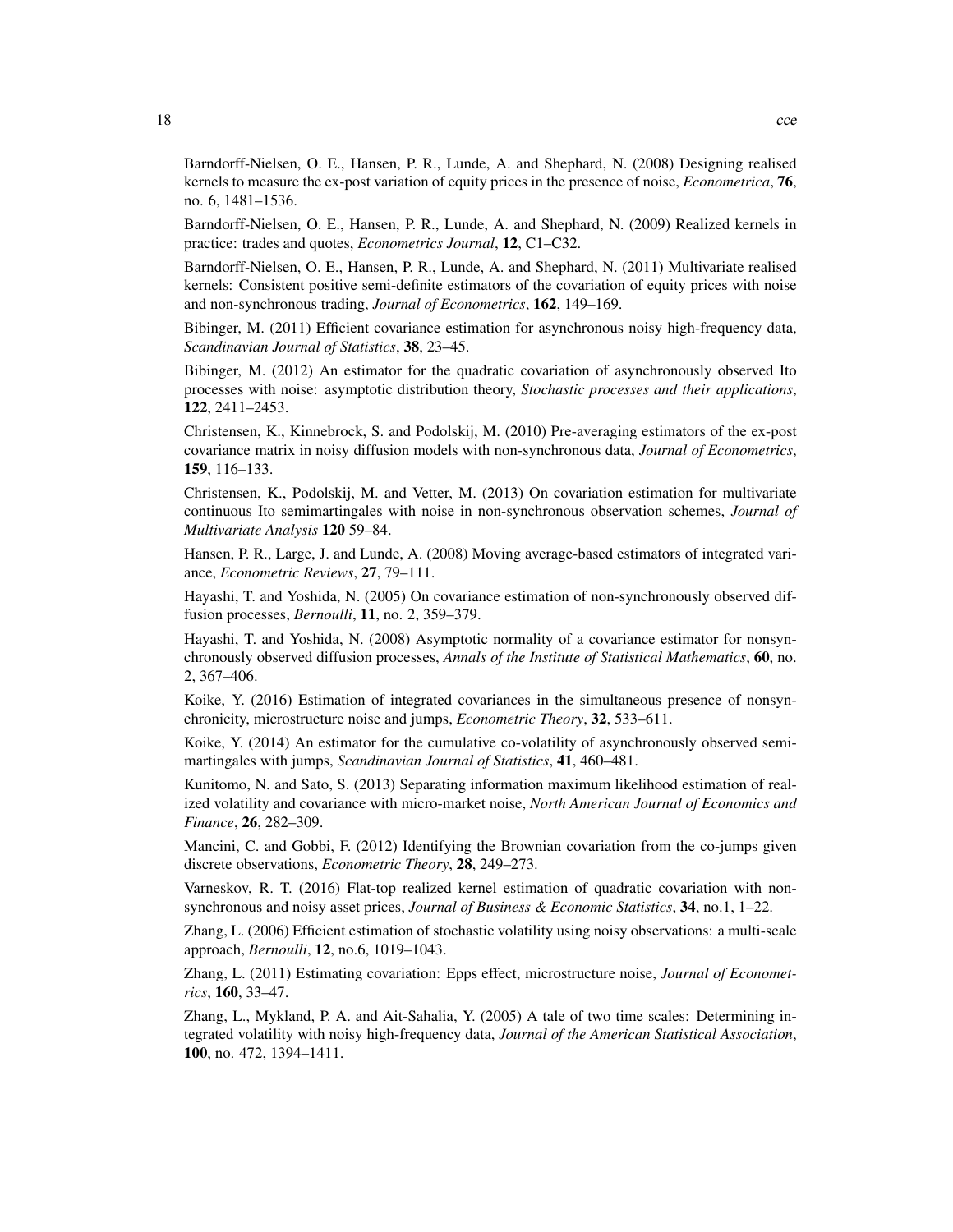$\text{cce}$  19

## See Also

[setModel](#page-113-1), [setData](#page-105-1), [hyavar](#page-44-1), [lmm](#page-133-1), [cce.factor](#page-21-1)

```
## Set a model
diff.coef.1 <- function(t, x1 = 0, x2 = 0) sqrt(1+t)
diff.coef.2 <- function(t, x1 = 0, x2 = 0) sqrt(1+t^2)
cor.rho <- function(t, x1 = 0, x2 = 0) sqrt(1/2)
diff.coef.matrix <- matrix(c("diff.coef.1(t,x1,x2)",
"diff.coef.2(t,x1,x2) * cor.rho(t,x1,x2)",
"", "diff.coef.2(t,x1,x2) * sqrt(1-cor.rho(t,x1,x2)^2)"), 2, 2)
cor.mod \leq setModel(drift = c("", ""),
diffusion = diff.coef.matrix,solve.variable = c("x1", "x2"))set.seed(111)
## We use a function poisson.random.sampling to get observation by Poisson sampling.
yuima.samp <- setSampling(Terminal = 1, n = 1200)
yuima <- setYuima(model = cor.mod, sampling = yuima.samp)
yuima <- simulate(yuima)
psample<- poisson.random.sampling(yuima, rate = c(0.2, 0.3), n = 1000)
## cce takes the psample and returns an estimate of the quadratic covariation.
cce(psample)$covmat[1, 2]
##cce(psample)[1, 2]
## True value of the quadratic covariation.
cc.theta <- function(T, sigma1, sigma2, rho) {
 tmp \leftarrow function(t) return(sigma1(t) * sigma2(t) * rho(t))integrate(tmp, 0, T)
}
theta \leq cc.theta(T = 1, diff.coef.1, diff.coef.2, cor.rho)$value
cat(sprintf("theta =%.5f\n", theta))
names(psample@zoo.data)
# Example. A stochastic differential equation with nonlinear feedback.
## Set a model
drift.coef.1 <- function(x1,x2) x2
```

```
drift.coef.2 \leftarrow function(x1,x2) -x1drift.coef.vector <- c("drift.coef.1","drift.coef.2")
diff.coef.1 <- function(t,x1,x2) sqrt(abs(x1))*sqrt(1+t)
diff.coef.2 <- function(t, x1, x2) sqrt(abs(x2))cor.rho <- function(t, x1, x2) 1/(1+x1^2)
```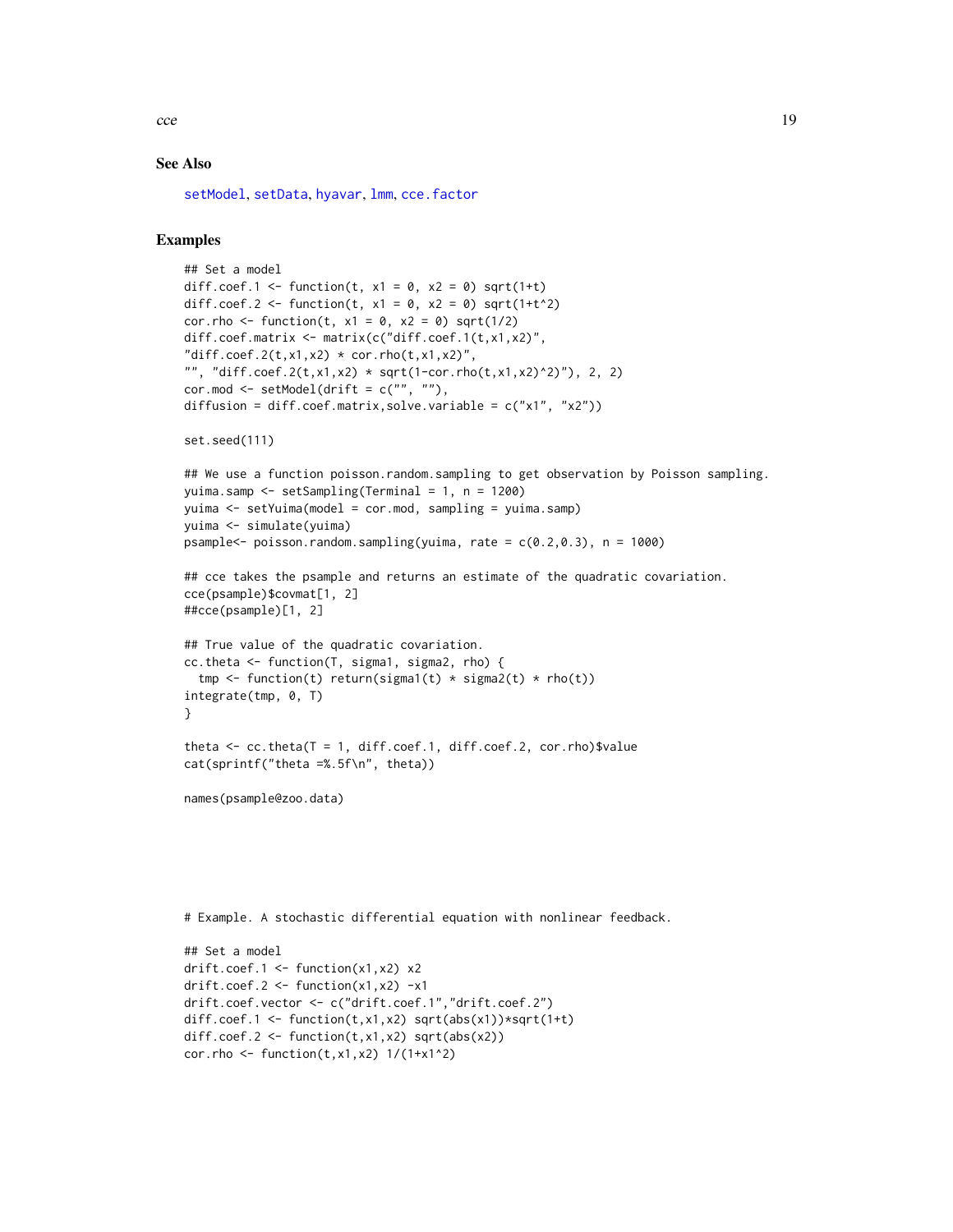```
diff.coef.matrix <- matrix(c("diff.coef.1(t,x1,x2)",
"diff.coef.2(t,x1,x2) * cor.rho(t,x1,x2)","",
"diff.coef.2(t,x1,x2) * sqrt(1-cor.rho(t,x1,x2)^2)"), 2, 2)
cor.mod <- setModel(drift = drift.coef.vector,
diffusion = diff.coef.matrix,solve.variable = c("x1", "x2"))## Generate a path of the process
set.seed(111)
yuima.samp <- setSampling(Terminal = 1, n = 10000)
yuima <- setYuima(model = cor.mod, sampling = yuima.samp)
yuima <- simulate(yuima, xinit=c(2,3))
plot(yuima)
## The "true" value of the quadratic covariation.
cce(yuima)
## We use the function poisson.random.sampling to generate nonsynchronous
## observations by Poisson sampling.
psample<- poisson.random.sampling(yuima, rate = c(0.2, 0.3), n = 3000)
## cce takes the psample to return an estimated value of the quadratic covariation.
## The off-diagonal elements are the value of the Hayashi-Yoshida estimator.
cce(psample)
# Example. Epps effect for the realized covariance estimator
## Set a model
drift \leq c(0,0)sigma1 < -1sigma2 < -1rho \leq -0.5diffusion <- matrix(c(sigma1,sigma2*rho,0,sigma2*sqrt(1-rho^2)),2,2)
model <- setModel(drift=drift,diffusion=diffusion,
                  state.variable=c("x1","x2"),solve.variable=c("x1","x2"))
## Generate a path of the latent process
set.seed(116)
## We regard the unit interval as 6.5 hours and generate the path on it
## with the step size equal to 2 seconds
yuima.samp <- setSampling(Terminal = 1, n = 11700)
yuima <- setYuima(model = model, sampling = yuima.samp)
yuima <- simulate(yuima)
```
## We extract nonsynchronous observations from the path generated above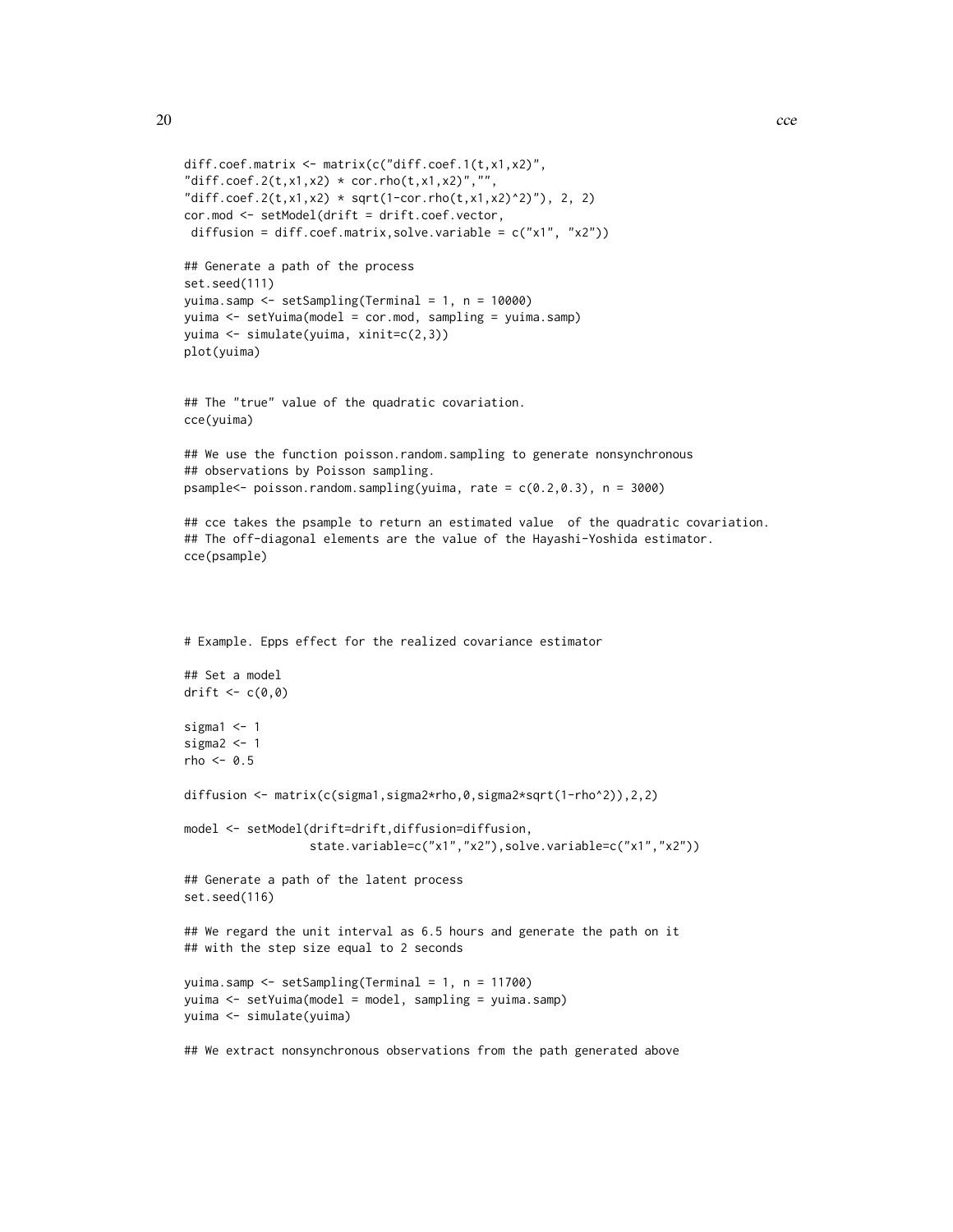```
## by Poisson random sampling with the average duration equal to 10 seconds
psample \leq- poisson.random.sampling(yuima, rate = c(1/5,1/5), n = 11700)
## Hayashi-Yoshida estimator consistetly estimates the true correlation
cce(psample)$cormat[1,2]
## If we synchronize the observation data on some regular grid
## by previous-tick interpolations and compute the correlation
## by therealized covariance based on such synchronized observations,
## we underestimate the true correlation (known as the Epps effect).
## This is illustrated by the following examples.
## Synchronization on the grid with 5 seconds steps
suppressWarnings(s1 <- cce(subsampling(psample, sampling = setSampling(n = 4680)))$cormat[1,2])
s1
## Synchronization on the grid with 10 seconds steps
suppressWarnings(s2 <- cce(subsampling(psample, sampling = setSampling(n = 2340)))$cormat[1,2])
s2
## Synchronization on the grid with 20 seconds steps
suppressWarnings(s3 <- cce(subsampling(psample, sampling = setSampling(n = 1170)))$cormat[1,2])
s3
## Synchronization on the grid with 30 seconds steps
suppressWarnings(s4 <- cce(subsampling(psample, sampling = setSampling(n = 780)))$cormat[1,2])
s4
## Synchronization on the grid with 1 minute steps
suppressWarnings(s5 <- cce(subsampling(psample, sampling = setSampling(n = 390)))$cormat[1,2])
s5
plot(zoo(c(s1,s2,s3,s4,s5),c(5,10,20,30,60)),type="b",xlab="seconds",ylab="correlation",
main = "Epps effect for the realized covariance")
# Example. Non-synchronous and noisy observations of a correlated bivariate Brownian motion
## Generate noisy observations from the model used in the previous example
Omega <- 0.005*matrix(c(1,rho,rho,1),2,2) # covariance matrix of noise
noisy.psample <- noisy.sampling(psample,var.adj=Omega)
plot(noisy.psample)
## Hayashi-Yoshida estimator: inconsistent
cce(noisy.psample)$covmat
## Pre-averaged Hayashi-Yoshida estimator: consistent
cce(noisy.psample,method="PHY")$covmat
## Generalized multiscale estimator: consistent
```

```
cce(noisy.psample,method="GME")$covmat
```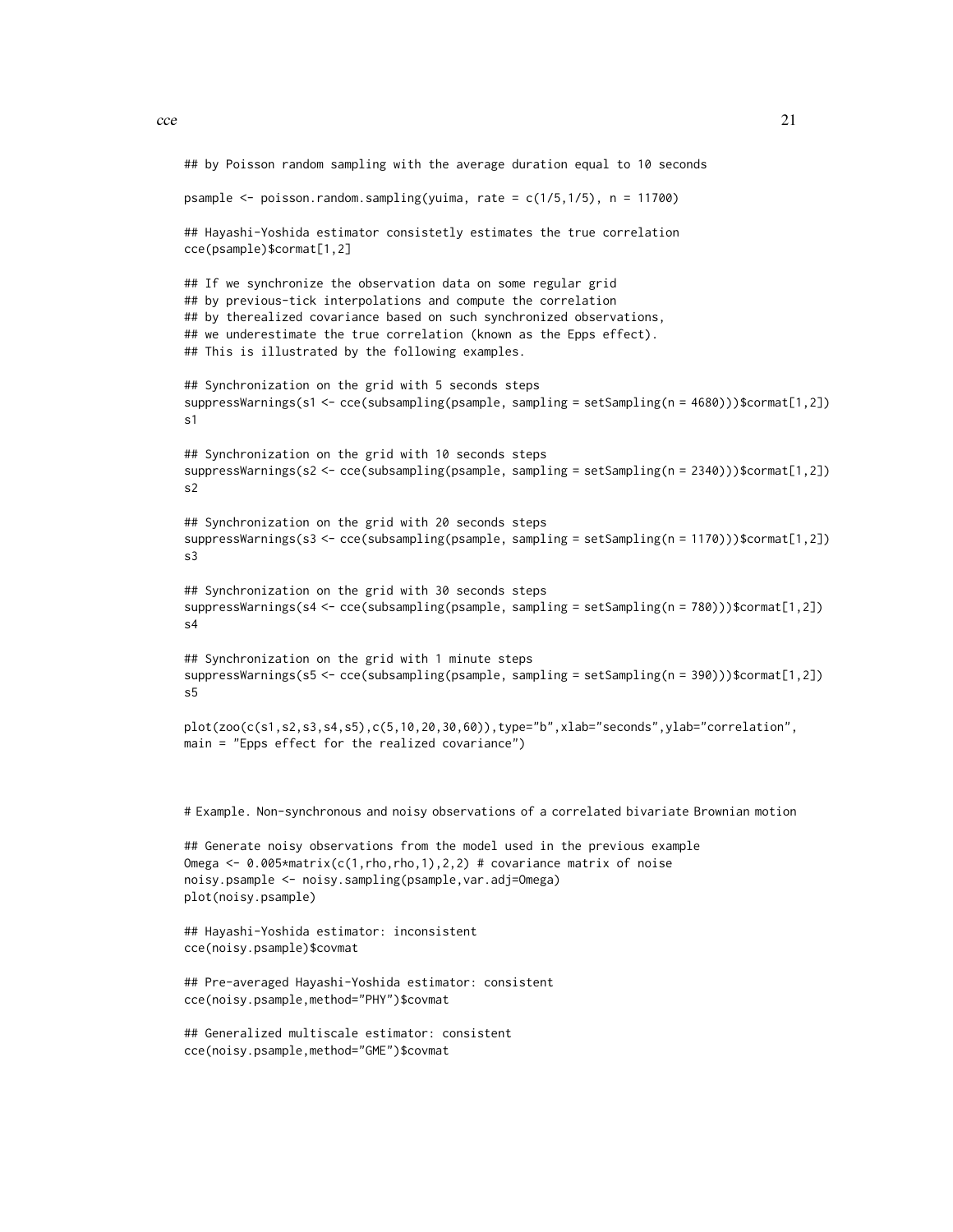```
## Multivariate realized kernel: consistent
cce(noisy.psample,method="RK")$covmat
```

```
## Nonparametric QMLE: consistent
cce(noisy.psample,method="QMLE")$covmat
```
<span id="page-21-1"></span>cce.factor *High-Dimensional Cumulative Covariance Estimator by Factor Modeling and Regularization*

#### Description

This function estimates the covariance and precision matrices of a high-dimesnional Ito process by factor modeling and regularization when it is observed at discrete times possibly nonsynchronously with noise.

## Usage

```
cce.factor(yuima, method = "HY", factor = NULL, PCA = FALSE,
           nfactor = "interactive", regularize = "glasso", taper,
           group = 1:(dim(yuima) - length(factor)), lambda = "bic",
           weight = TRUE, nlambda = 10, ratio, N, thr.type = "soft",
           thr = NULL, tau = NULL, par.alasso = 1, par.scad = 3.7,
           thr.delta = 0.01, frequency = 300, utime, ...)
```
## Arguments

| yuima      | an object of yuima-class or yuima.data-class.                                                                                                                                                          |
|------------|--------------------------------------------------------------------------------------------------------------------------------------------------------------------------------------------------------|
| method     | the method to be used in cce.                                                                                                                                                                          |
| factor     | an integer or character vector indicating which components of yuina are factors.<br>If NULL, no factor structure is taken account of.                                                                  |
| <b>PCA</b> | logical. If TRUE, a principal component analysis is performed to construct fac-<br>tors.                                                                                                               |
| nfactor    | the number of factors constructed when PCA is TRUE. If nfactor = "interactive",<br>the scree plot of the principal component analysis is depicted and the user can<br>set this argument interactively. |
| regularize | the regularizaton method to be used. Possible choices are "glasso" (the de-<br>fault), "tapering", "thresholding" and "eigen.cleaning". See 'Details'.                                                 |
| taper      | the tapering matrix used when regularize = "tapering". If missing, the ta-<br>pering matrix is constructed according to group. See 'Details'.                                                          |
| group      | an integer vector having the length equal to dim(yuima)-length(factor).                                                                                                                                |
| lambda     | the penalty parameter used when regularize = "glasso". If it is "aic" (resp.<br>"bic"), it is selected by minimizing the formally defined AIC (resp. BIC). See<br>'Details'.                           |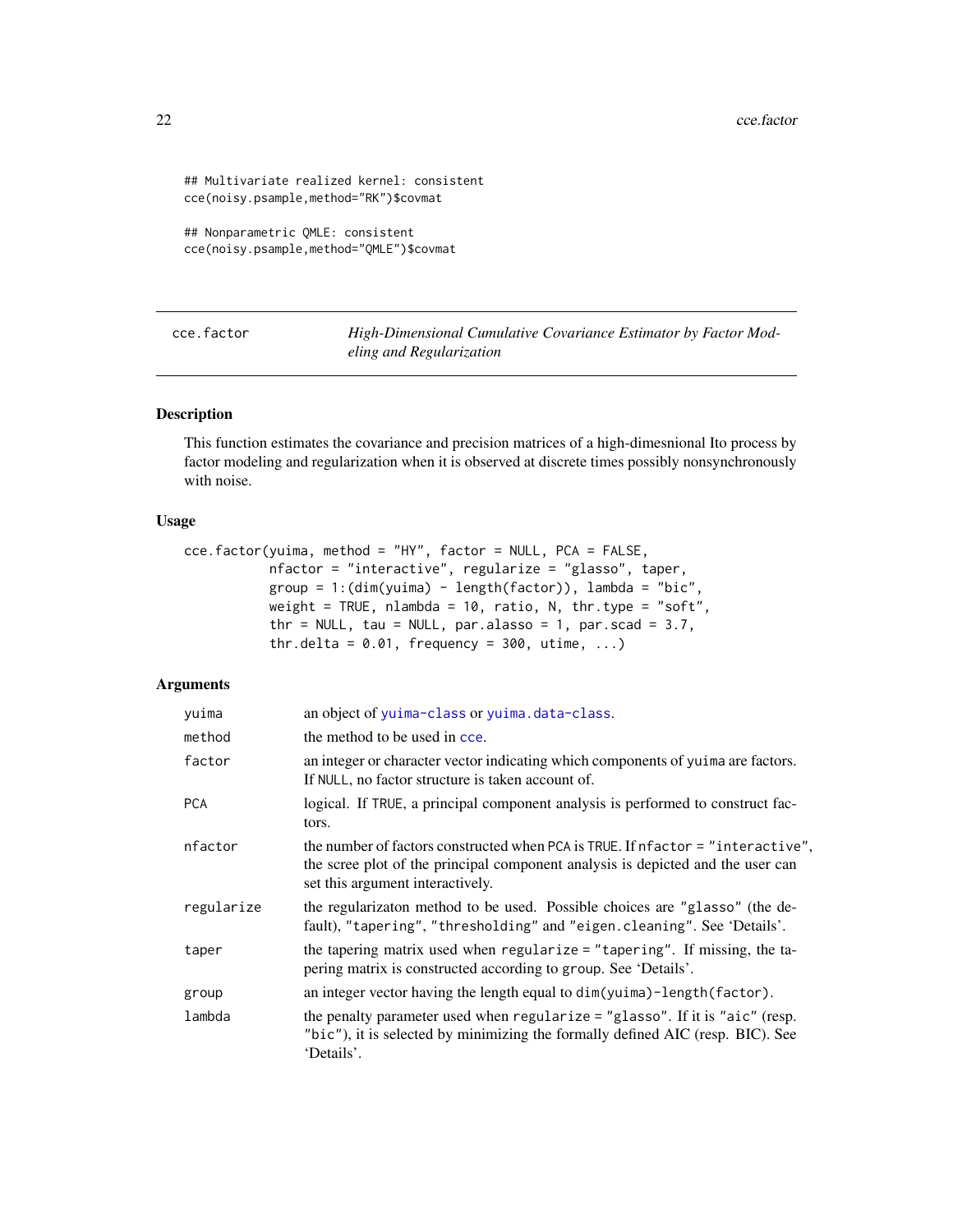| weight     | logical. If TRUE. A weighted version is used for regularize = "glasso" as in<br>Koike (2019).                                                                                                                                                                                                                                                                                                                       |
|------------|---------------------------------------------------------------------------------------------------------------------------------------------------------------------------------------------------------------------------------------------------------------------------------------------------------------------------------------------------------------------------------------------------------------------|
| nlambda    | a positive integer indicating the number of candidate penalty parameters for<br>which AIC or BIC is evaluated when lambda is "aic" or "bic".                                                                                                                                                                                                                                                                        |
| ratio      | a positive number indicating the ratio of the largest and smallest values in can-<br>didate penalty parameters for which AIC or BIC is evaluated when lambda is<br>"aic" or "bic". See 'Details'. The default value is sqrt(log(d)/N), where d<br>is the dimension of yuima.                                                                                                                                        |
| N          | a positive integer indicating the "effective" sampling size, which is necessary to<br>evealuate AIC and BIC when lambda is "aic" or "bic". In a standard situation,<br>it is equal to the sample size $-1$ , but it might be different when the data are<br>observed nonsynchronously and/or with noise. If missing, it is automatically<br>determined according to method.                                         |
| thr.type   | a character string indicating the type of the thresholding method used when<br>regularize = "thresholding". Possible choices are "hard", "soft", "alasso"<br>and "scad". See Section 2.3 of Dai et al. (2019) for the definition of each<br>method.                                                                                                                                                                 |
| thr        | a numeric matrix indicating the threshold levels used when regularize = "thresholding".<br>Its entries indicate the threshold levels for the corresponding entries of the co-<br>variance matrix (values for $\lambda$ in the notation of Dai et al. (2019)). A single<br>number is converted to the matrix with common entries equal to that number. If<br>NULL, it is determined according to tau. See 'Details'. |
| tau        | a number between 0 and 1 used to determine the threshold levels used when<br>regularize = "thresholding" and thr=NULL (a value for $\tau$ in the notation<br>of Dai et al. (2019)). If NULL, it is determined by a grid search procedure as<br>suggested in Section 4.3 of Dai et al. (2019). See 'Details'.                                                                                                        |
| par.alasso | the tuning parameter for thr. type = "alasso" (a value for $\eta$ in the notation of<br>Dai et al. (2019)).                                                                                                                                                                                                                                                                                                         |
| par.scad   | the tuning parameter for thr. type = "scad" (a value for $a$ in the notation of<br>Dai et al. (2019)).                                                                                                                                                                                                                                                                                                              |
| thr.delta  | a positive number indicating the step size used in the grid serach procedure to<br>determine tau.                                                                                                                                                                                                                                                                                                                   |
| frequency  | passed to cce.                                                                                                                                                                                                                                                                                                                                                                                                      |
| utime      | passed to cce.                                                                                                                                                                                                                                                                                                                                                                                                      |
| $\cdots$   | passed to cce.                                                                                                                                                                                                                                                                                                                                                                                                      |

## Details

One basic approach to estimate the covariance matrix of high-dimensional time series is to take account of the factor structure and perform regularization for the residual covariance matrix. This function implements such an estimation procedure for high-frequency data modeled as a discretely observed semimartingale. Specifically, let  $Y$  be a  $d$ -dimensional semimartingale which describes the dynamics of the observation data. We consider the following continuous-time factor model:

$$
Y_t = \beta X_t + Z_t, 0 \le t \le T,
$$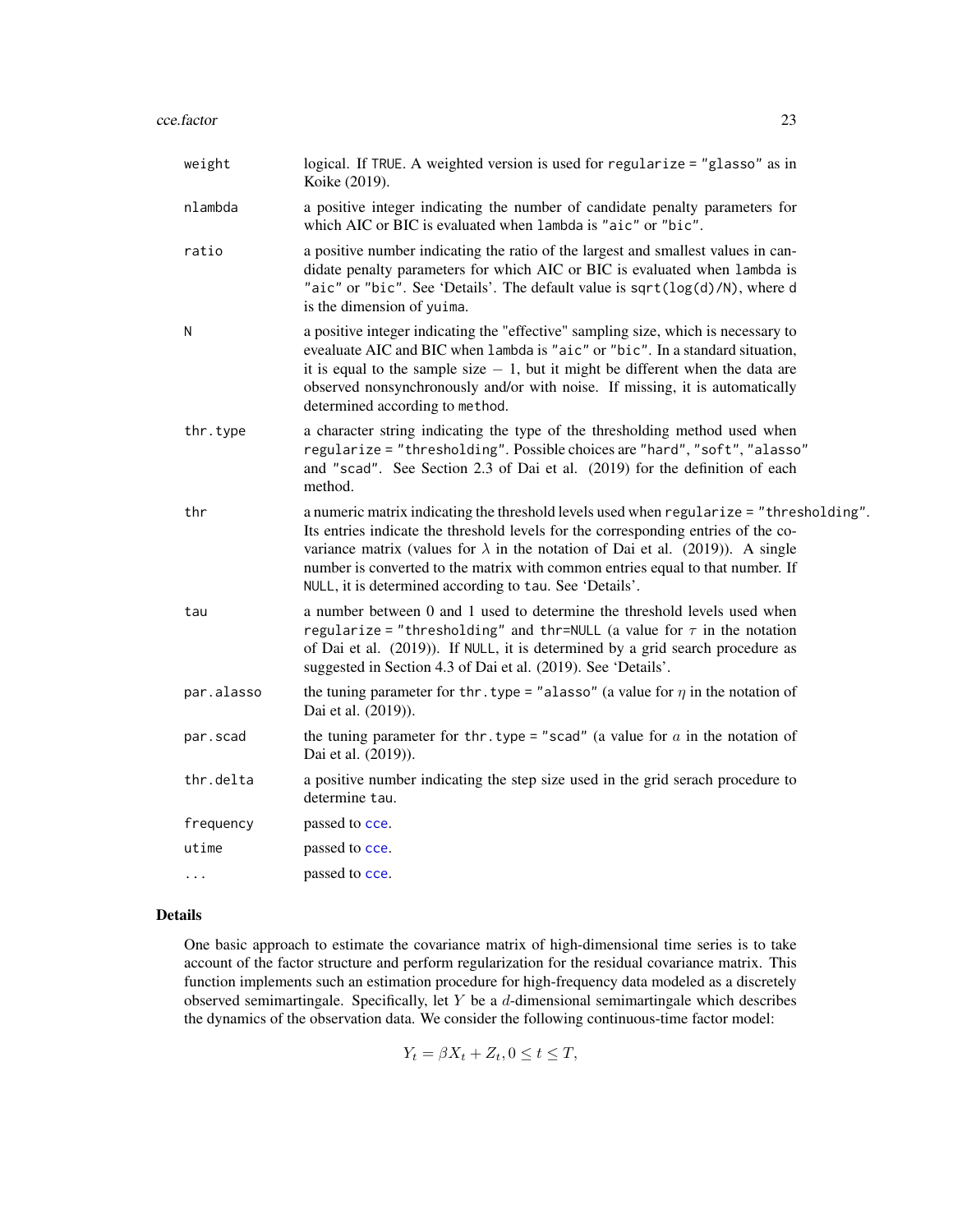where X is an r-dimensional semimartingale (the factor process),  $Z$  is a d-dimensional semimartingale (the residual process), and  $\beta$  is a constant  $d \times r$  matrix (the factor loading matrix). We assume that X and Z are orthogonal in the sense that  $[X, Z]_T = 0$ . Then, the quadratic covariation matrix of  $Y$  is given by

$$
[Y,Y]_T = \beta [X,X]_T \beta^{\top} + [Z,Z]_T.
$$

Also,  $\beta$  can be written as  $\beta = [Y, X]_T [X, X]_T^{-1}$ . Thus, if we have observation data both for Y and X, we can construct estimators for  $[Y, Y]_T$ ,  $[X, X]_T$  and  $\beta$  by [cce](#page-12-1). Moreover, plugging these estimators into the above equation, we can also construct an estimator for  $Z, Z|_T$ . Since this estimator is often poor due to the high-dimensionality, we regularize it by some method. Then, by plugging the regularized estimator for  $|Z, Z|_T$  into the above equation, we obtain the final estimator for  $[Y, Y]_T$ .

Even if we do not have observation data for  $X$ , we can (at least formally) construct a pseudo factor process by performing principal component analysis for the initial estimator of  $[Y, Y]_T$ . See Ait-Sahalia and Xiu (2017) and Dai et al. (2019) for details.

Currently, the following four options are available for the regularization method applied to the residual covariance matrix estimate:

1. regularize = "glasso" (the default).

This performs the glaphical Lasso. When weight=TRUE (the default), a weighted version of the graphical Lasso is performed as in Koike (2019). Otherwise, the standard graphical Lasso is performed as in Brownlees et al. (2018).

If lambda="aic" (resp.~lambda="bic"), the penalty parameter for the graphical Lasso is selected by minimizing the formally defined AIC (resp.~BIC). The minimization is carried out by grid search, where the grid is determined as in Section 5.1 of Koike (2019).

The optimization problem in the graphical Lasso is solved by the GLASSOFAST algorithm of Sustik and Calderhead (2012), which is available from the package glassoFast.

2. regularize = "tapering".

This performs tapering, i.e. taking the entry-wise product of the residual covariance matrix estimate and a tapering matrix specified by taper. See Section 3.5.1 of Pourahmadi (2011) for an overview of this method.

If taper is missing, it is constructed according to group as follows: taper is a 0-1 matrix and the  $(i, j)$ -th entry is equal to 1 if and only if group[i]==group[j]. Thus, by default it makes the residual covariance matrix diagonal.

3. regularize = "thresholding".

This performs thresholding, i.e. entries of the residual covariance matrix are shrunk toward 0 according to a thresholding rule (specified by thr.type) and a threshold level (spencified by thr).

If thr=NULL, the  $(i,j)$ -th entry of thr is given by  $\tau\sqrt{[Z^i,\overline{Z^i}]_T [Z^j,\overline{Z^j}]_T},$  where  $[Z^i,\overline{Z^i}]_T$ (resp.  $[Z^j, Z^j]_T$ ) denotes the *i*-th (resp. *j*-th) diagonal entry of the non-regularized estimator for the residual covariance matrix  $[Z, Z]_T$ , and  $\tau$  is a tuning parameter specified by tau. When tau=NULL, the value of  $\tau$  is set to the smallest value in the grid with step size thr.delta

such that the regularized estimate of the residual covariance matrix becomes positive definite.

4. regularize = "eigen.cleaning".

This performs the eigenvalue cleaning algorithm described in Hautsch et al. (2012).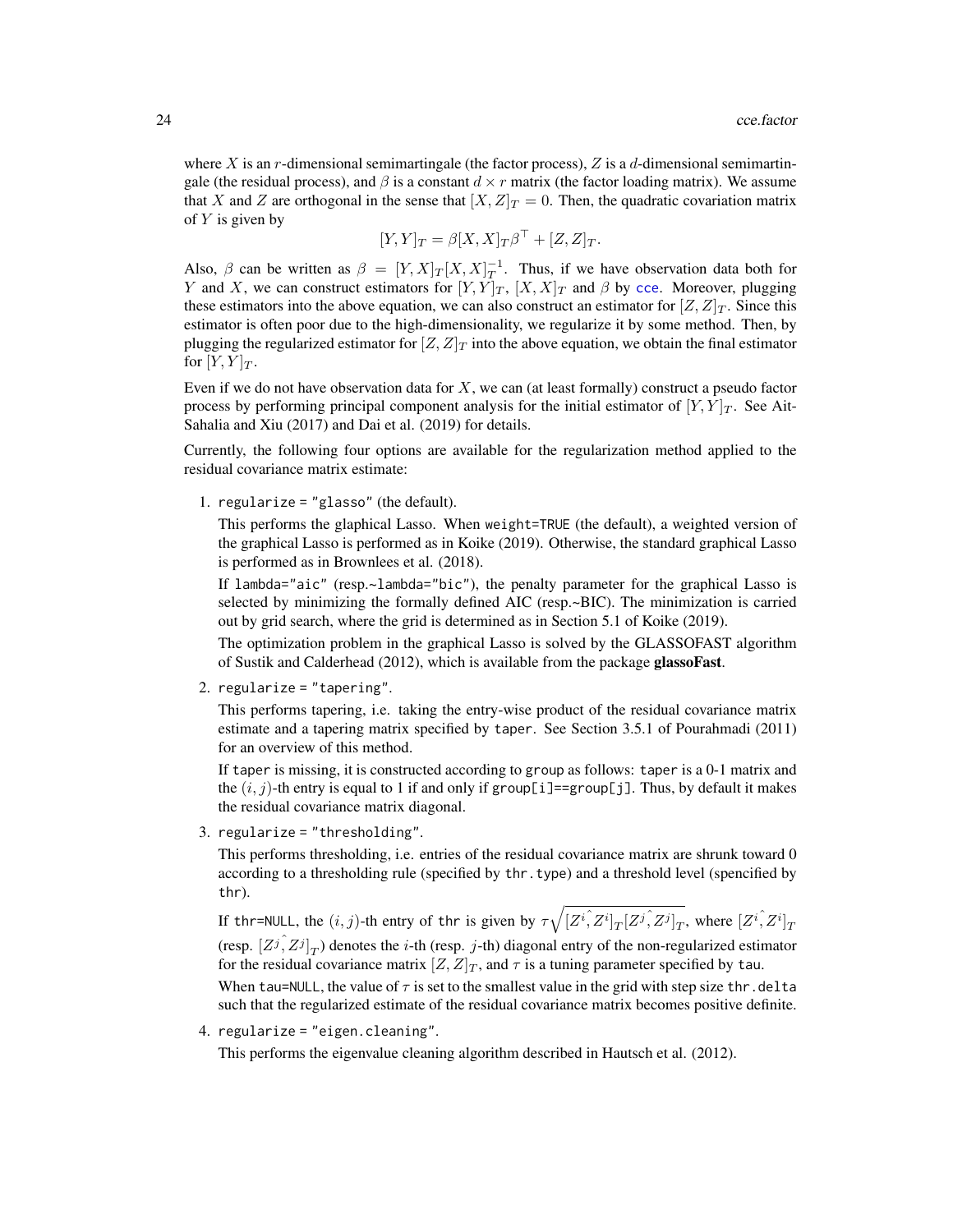#### cce.factor 25

## Value

A list with components:

| covmat.y | the estimated covariance matrix                                          |
|----------|--------------------------------------------------------------------------|
| premat.y | the estimated precision matrix                                           |
| beta.hat | the estimated factor loading matrix                                      |
| covmat.x | the estimated factor covariance matrix                                   |
| covmat.z | the estimated residual covariance matrix                                 |
| premat.z | the estimated residual precision matrix                                  |
| sigma.z  | the estimated residual covariance matrix before regularization           |
| рc       | the variances of the principal components (it is NULL if $PCA = FALSE$ ) |

## Author(s)

Yuta Koike with YUIMA project Team

## References

Ait-Sahalia, Y. and Xiu, D. (2017). Using principal component analysis to estimate a high dimensional factor model with high-frequency data, *Journal of Econometrics*, 201, 384–399.

Brownlees, C., Nualart, E. and Sun, Y. (2018). Realized networks, *Journal of Applied Econometrics*, 33, 986–1006.

Dai, C., Lu, K. and Xiu, D. (2019). Knowing factors or factor loadings, or neither? Evaluating estimators of large covariance matrices with noisy and asynchronous data, *Journal of Econometrics*, 208, 43–79.

Hautsch, N., Kyj, L. M. and Oomen, R. C. (2012). A blocking and regularization approach to high-dimensional realized covariance estimation, *Journal of Applied Econometrics*, 27, 625–645.

Koike, Y. (2019). De-biased graphical Lasso for high-frequency data. [arXiv:1905.01494.](https://arxiv.org/abs/1905.01494)

Pourahmadi, M. (2011). Covariance estimation: The GLM and regularization perspectives. *Statistical Science*, 26, 369–387.

Sustik, M. A. and Calderhead, B. (2012). GLASSOFAST: An efficient GLASSO implementation, UTCSTechnical Report TR-12-29, The University of Texas at Austin.

## See Also

[cce](#page-12-1), [lmm](#page-133-1), [glassoFast](#page-0-0)

```
set.seed(123)
```

```
## Simulating a factor process (Heston model)
drift \leq c("mu*S", "-theta*(V-v)")
diffusion <- matrix(c("sqrt(max(V,0))*S", "gamma*sqrt(max(V,0))*rho",
                       0, "gamma*sqrt(max(V,0))*sqrt(1-rho^2)"),
                    2,2)
```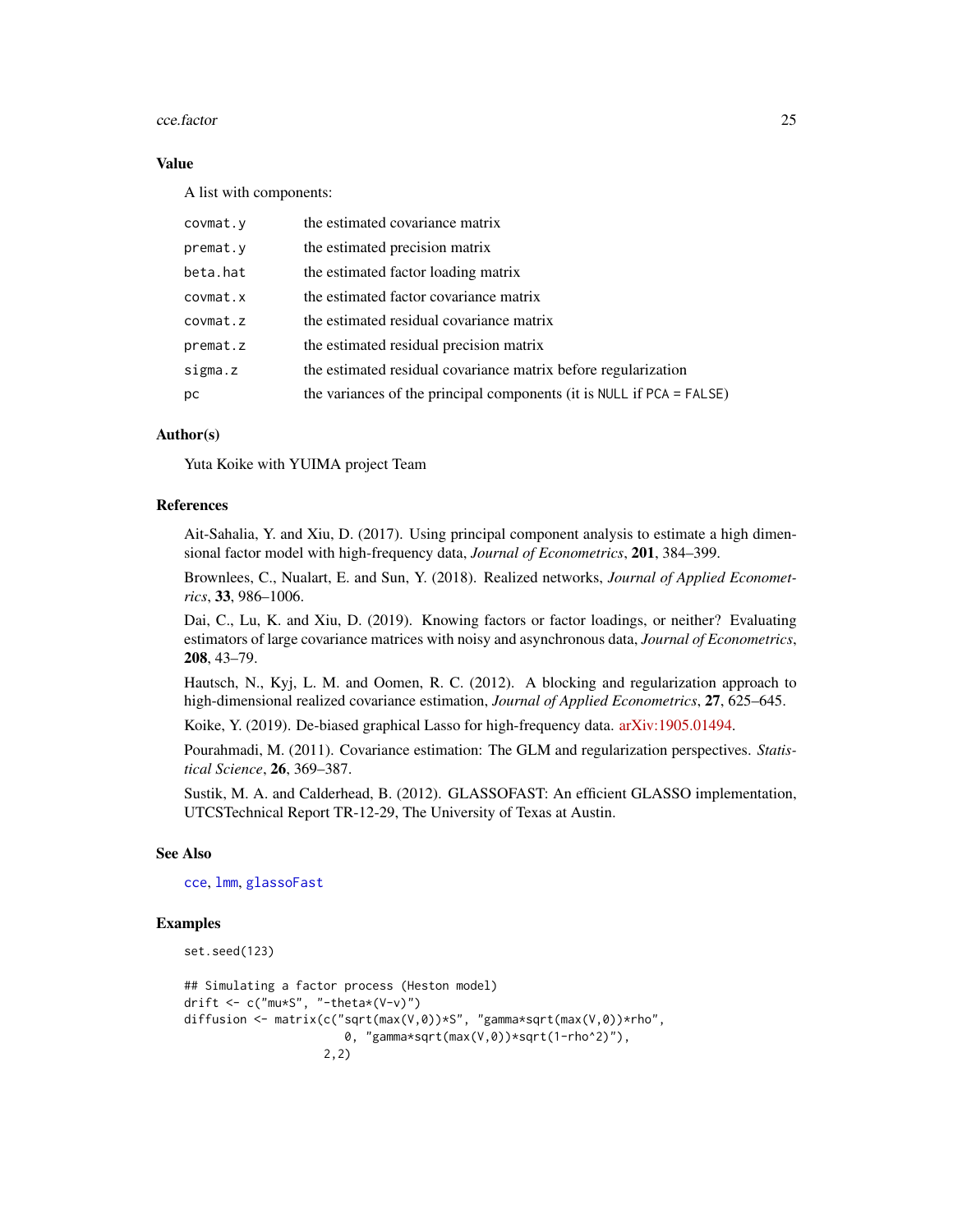```
mod <- setModel(drift = drift, diffusion = diffusion,
                state.variable = c("S", "V"))
n < -2340samp <- setSampling(n = n)
heston <- setYuima(model = mod, sampling = samp)
param \le list(mu = 0.03, theta = 3, v = 0.09,
              gamma = 0.3, rho = -0.6)
result \le simulate(heston, xinit = c(1, 0.1),
                   true.parameter = param)
zdata <- get.zoo.data(result) # extract the zoo data
X <- log(zdata[[1]]) # log-price process
V <- zdata[[2]] # squared volatility process
## Simulating a residual process (correlated BM)
d <- 100 # dimension
Q \leftarrow 0.1 * \text{toeplitz}(0.7^{(1:d-1)}) # residual covariance matrix
dZ <- matrix(rnorm(n*d),n,d) %*% chol(Q)/sqrt(n)
Z <- zoo(apply(dZ, 2, "diffinv"), samp@grid[[1]])
## Constructing observation data
b \le runif(d, 0.25, 2.25) # factor loadings
Y <- X %o% b + Z
yuima <- setData(cbind(X, Y))
# We subsample yuima to construct observation data
yuima <- subsampling(yuima, setSampling(n = 78))
## Estimating the covariance matrix (factor is known)
cmat \le tcrossprod(b) * mean(V[-1]) + Q # true covariance matrix
pmat <- solve(cmat) # true precision matrix
# (1) Regularization method is glasso (the default)
est <- cce.factor(yuima, factor = 1)
norm(est$covmat.y - cmat, type = "2")
norm(est$premat.y - pmat, type = "2")
# (2) Regularization method is tapering
est <- cce.factor(yuima, factor = 1, regularize = "tapering")
norm(est$covmat.y - cmat, type = "2")
norm(est$premat.y - pmat, type = "2")
# (3) Regularization method is thresholding
est \leq cce.factor(yuima, factor = 1, regularize = "thresholding")
norm(est$covmat.y - cmat, type = "2")
norm(est$premat.y - pmat, type = "2")
# (4) Regularization method is eigen.cleaning
est <- cce.factor(yuima, factor = 1, regularize = "eigen.cleaning")
norm(est$covmat.y - cmat, type = "2")
```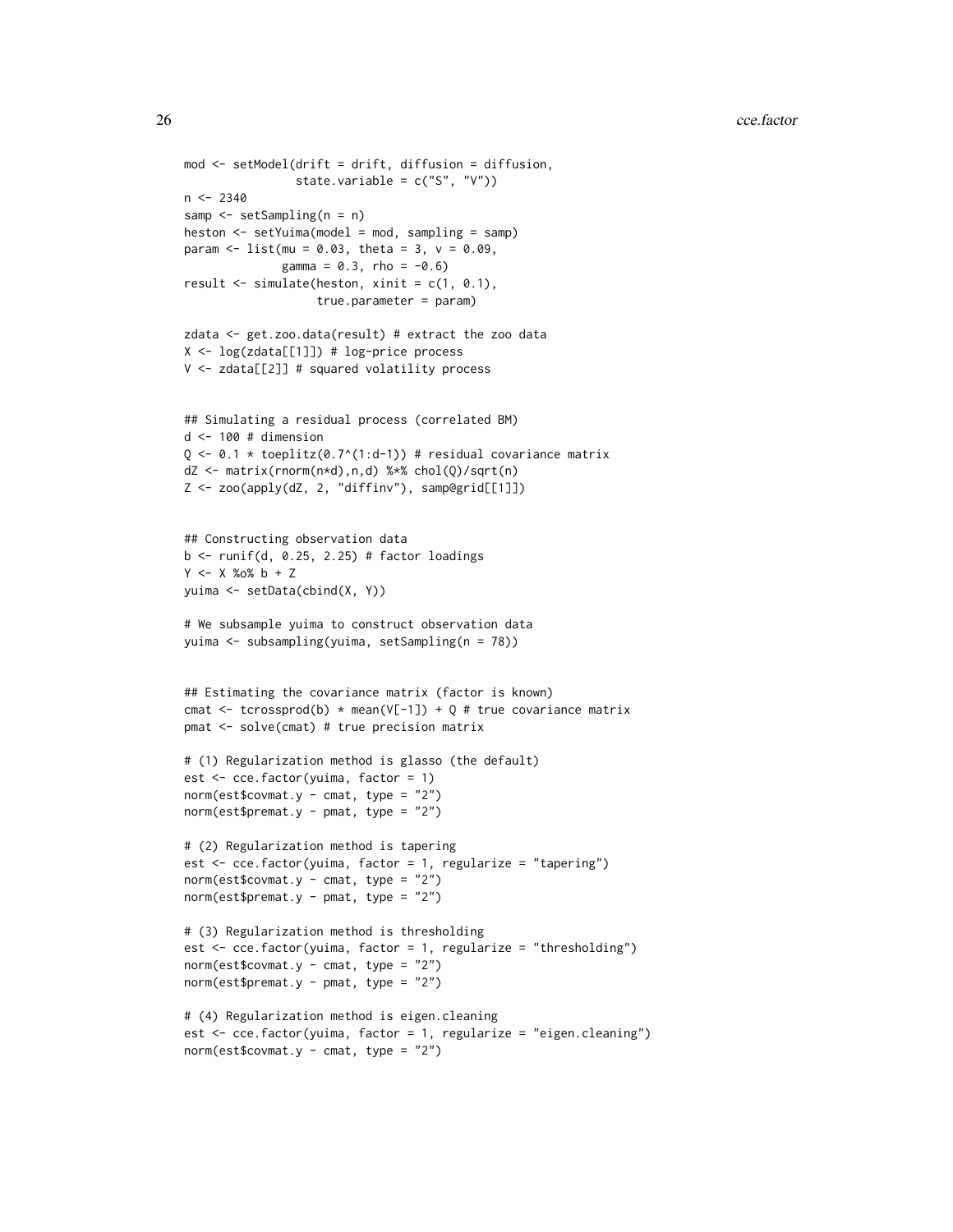```
norm(est$premat.y - pmat, type = "2")## Estimating the covariance matrix (factor is unknown)
yuima2 <- setData(Y)
# We subsample yuima to construct observation data
yuima2 <- subsampling(yuima2, setSampling(n = 78))
# (A) Ignoring the factor structure (regularize = "glasso")
est <- cce.factor(yuima2)
norm(est$covmat.y - cmat, type = "2")
norm(est$premat.y - pmat, type = "2")# (B) Estimating the factor by PCA (regularize = "glasso")
est <- cce.factor(yuima2, PCA = TRUE, nfactor = 1) # use 1 factor
norm(est$covmat.y - cmat, type = "2")
norm(est$premat.y - pmat, type = "2")
# One can interactively select the number of factors
# after implementing PCA (the scree plot is depicted)
# Try: est <- cce.factor(yuima2, PCA = TRUE)
```
Class for Quasi Maximum Likelihood Estimation of Point Process Regression Models *Class for Quasi Maximum Likelihood Estimation of Point Process Regression Models*

## Description

The yuima.PPR.qmle class is a class of the yuima package that extends the mle-class of the stats4 package.

#### **Slots**

call: is an object of class language.

coef: is an object of class numeric that contains estimated parameters.

fullcoef: is an object of class numeric that contains estimated and fixed parameters.

vcov: is an object of class matrix.

min: is an object of class numeric.

minuslogl: is an object of class function.

method: is an object of class character.

model: is an object of class [yuima.PPR-class](#page-157-1).

## **Methods**

Methods mle All methods for mle-class are available.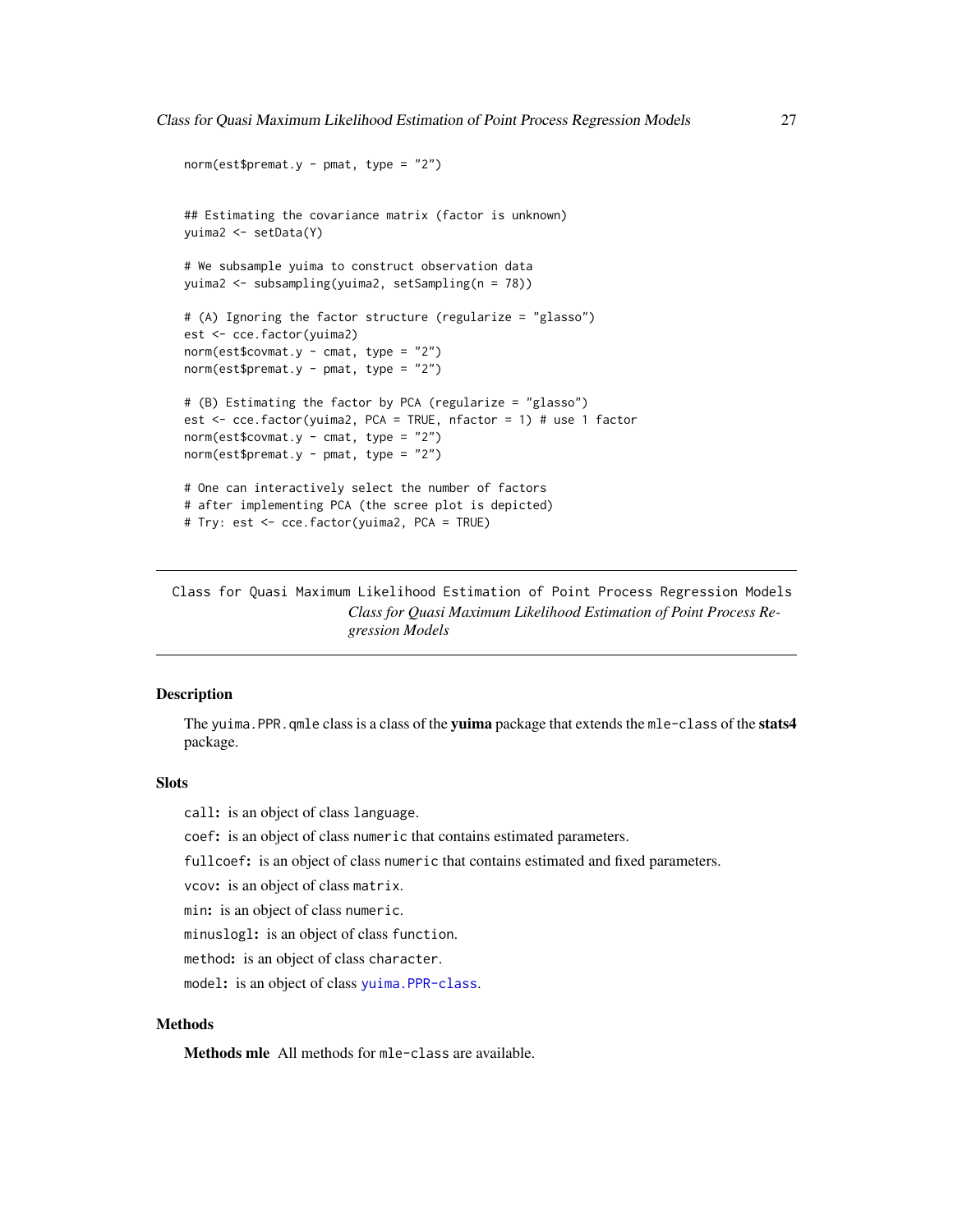## <span id="page-27-0"></span>Author(s)

The YUIMA Project Team

cogarch.est.-class *Class for Generalized Method of Moments Estimation for COGA-RCH(p,q) model*

## <span id="page-27-1"></span>**Description**

The cogarch.est class is a class of the yuima package that contains estimated parameters obtained by the function [gmm](#page-42-1) or [qmle](#page-82-1).

#### **Slots**

yuima: is an object of of [yuima-class](#page-141-1).

objFun: is an object of class character that indicates the objective function used in the minimization problem. See the documentation of the function [gmm](#page-42-1) or [qmle](#page-82-1) for more details.

call: is an object of class language.

coef: is an object of class numeric that contains estimated parameters.

fullcoef: is an object of class numeric that contains estimated and fixed parameters.

vcov: is an object of class matrix.

min: is an object of class numeric.

minuslogl: is an object of class function.

method: is an object of class character.

## Methods

Methods mle All methods for mle-class are available.

#### Author(s)

The YUIMA Project Team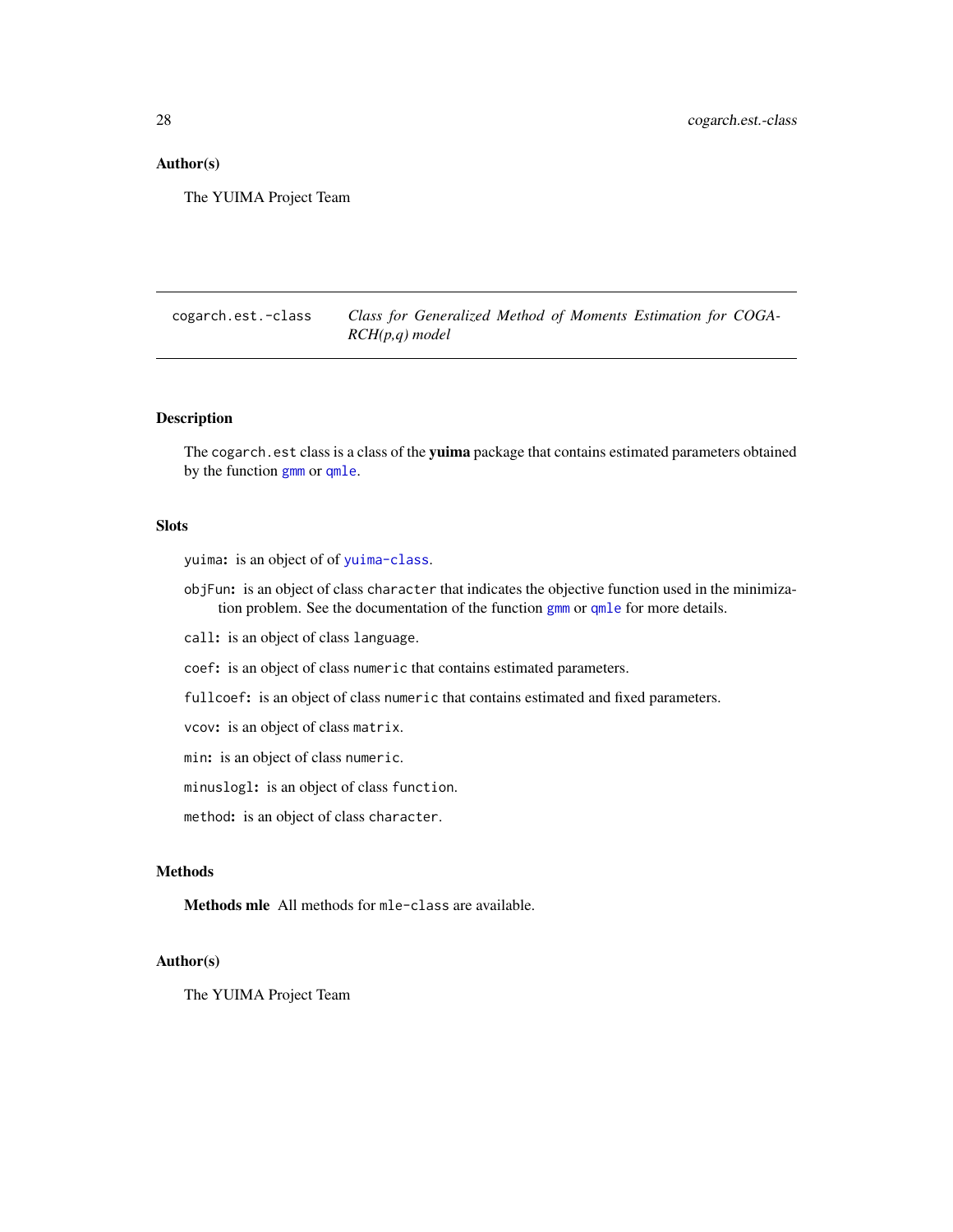<span id="page-28-0"></span>cogarch.est.incr-class

*Class for Estimation of COGARCH(p,q) model with underlying increments*

#### Description

The cogarch.est.incr class is a class of the yuima package that extends the [cogarch.est-class](#page-27-1) and is filled by the function [gmm](#page-42-1) or [qmle](#page-82-1).

## **Slots**

- Incr.Lev: is an object of class [zoo](#page-0-0) that contains the estimated increments of the noise obtained using [cogarchNoise](#page-29-1).
- yuima: is an object of of [yuima-class](#page-141-1).
- logL.Incr: is an object of class numeric that contains the value of the log-likelihood for estimated Levy increments.
- objFun: is an object of class character that indicates the objective function used in the minimization problem. See the documentation of the function [gmm](#page-42-1) or [qmle](#page-82-1) for more details.
- call: is an object of class language.
- coef: is an object of class numeric that contains estimated parameters.
- fullcoef: is an object of class numeric that contains estimated and fixed parameters.
- vcov: is an object of class matrix.
- min: is an object of class numeric.
- minuslogl: is an object of class function.
- method: is an object of class character.

#### Methods

[simulate](#page-124-1) simulation method. For more information see simulate.

plot Plot method for estimated increment of the noise.

Methods mle All methods for mle-class are available.

## Author(s)

The YUIMA Project Team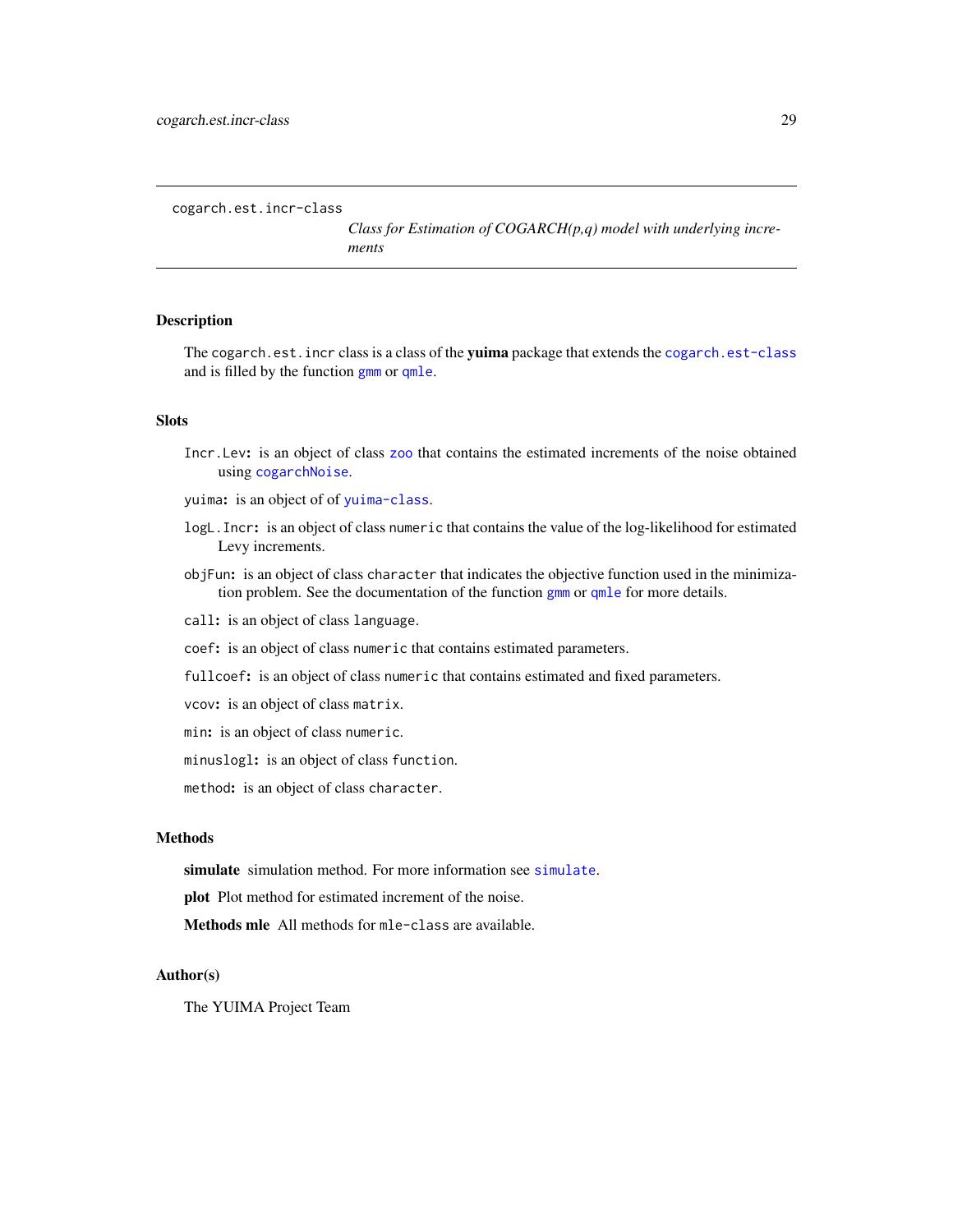<span id="page-29-0"></span>cogarch.info-class *Class for information about CoGarch(p,q)*

## Description

The cogarch. info-class is a class of the yuima package

## Slots

- p: Number of autoregressive coefficients in the variance process.
- q: Number of moving average coefficients in the variance process.
- ar.par: Label of autoregressive coefficients.
- ma.par: Label of moving average coefficients.
- loc.par: Label of location coefficient in the variance process.
- Cogarch.var: Label of the observed process.
- V.var: Label of the variance process.
- Latent. var: Label of the latent process in the state representation of the variance.
- XinExpr: Logical variable. If XinExpr=FALSE, the starting condition of Latent.var is zero otherwise each component of Latent.var has a parameter as a starting point.
- measure: Levy measure for jump and quadratic part.
- measure.type: Type specification for Levy measure.

## Note

The cogarch.info-class object cannot be directly specified by the user but it is built when the [yuima.cogarch-class](#page-145-1) object is constructed via [setCogarch](#page-103-1).

## Author(s)

The YUIMA Project Team

<span id="page-29-1"></span>

| cogarchNoise | Estimation for the underlying Levy in a $COGARCH(p,q)$ model |  |
|--------------|--------------------------------------------------------------|--|
|--------------|--------------------------------------------------------------|--|

## Description

Retrieve the increment of the underlying Levy for the COGARCH(p,q) process

## Usage

```
cogarchNoise(yuima, data=NULL, param, mu=1)
```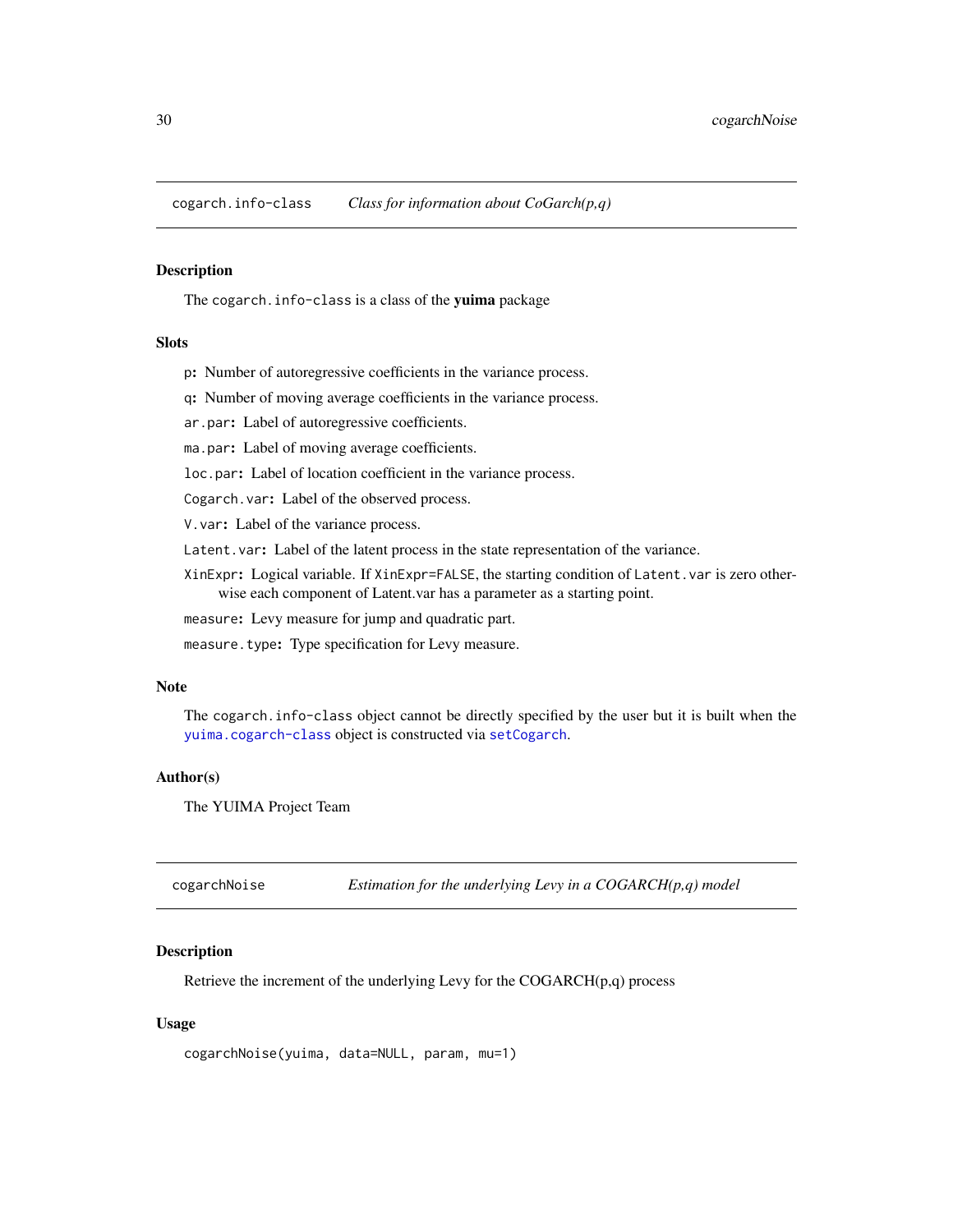#### <span id="page-30-0"></span> $C\text{Point}$  31

## Arguments

| yuima | a yuima object or an object of yuima.cogarch-class.                                                                                                                                                   |
|-------|-------------------------------------------------------------------------------------------------------------------------------------------------------------------------------------------------------|
| data  | an object of class yuima data-class contains the observations available at uni-<br>formly spaced time. If data=NULL, the default, the cogarchNoise uses the data<br>in an object of yuima.data-class. |
| param | list of parameters for the COGARCH $(p,q)$ .                                                                                                                                                          |
| mu    | a numeric object that contains the value of the second moments of the levy<br>measure.                                                                                                                |

## Value

| incr.Levy | a numeric object contains the estimated increments.                              |
|-----------|----------------------------------------------------------------------------------|
| model     | an object of class yuima containing the state, the variance and the cogarch pro- |
|           | cess.                                                                            |

## Note

The function cogarchNoise assumes the underlying Levy process is centered in zero.

The function gmm uses the function cogarchNoise for estimation of underlying Levy in the COG-ARCH(p,q) model.

## Author(s)

The YUIMA Project Team

## References

Chadraa. (2009) Statistical Modelling with COGARCH(P,Q) Processes, *PhD Thesis*.

## Examples

# Insert here some examples

CPoint *Volatility structural change point estimator*

## Description

Volatility structural change point estimator

## Usage

```
CPoint(yuima, param1, param2, print=FALSE, symmetrized=FALSE, plot=FALSE)
qmleL(yuima, t, ...)
qmleR(yuima, t, ...)
```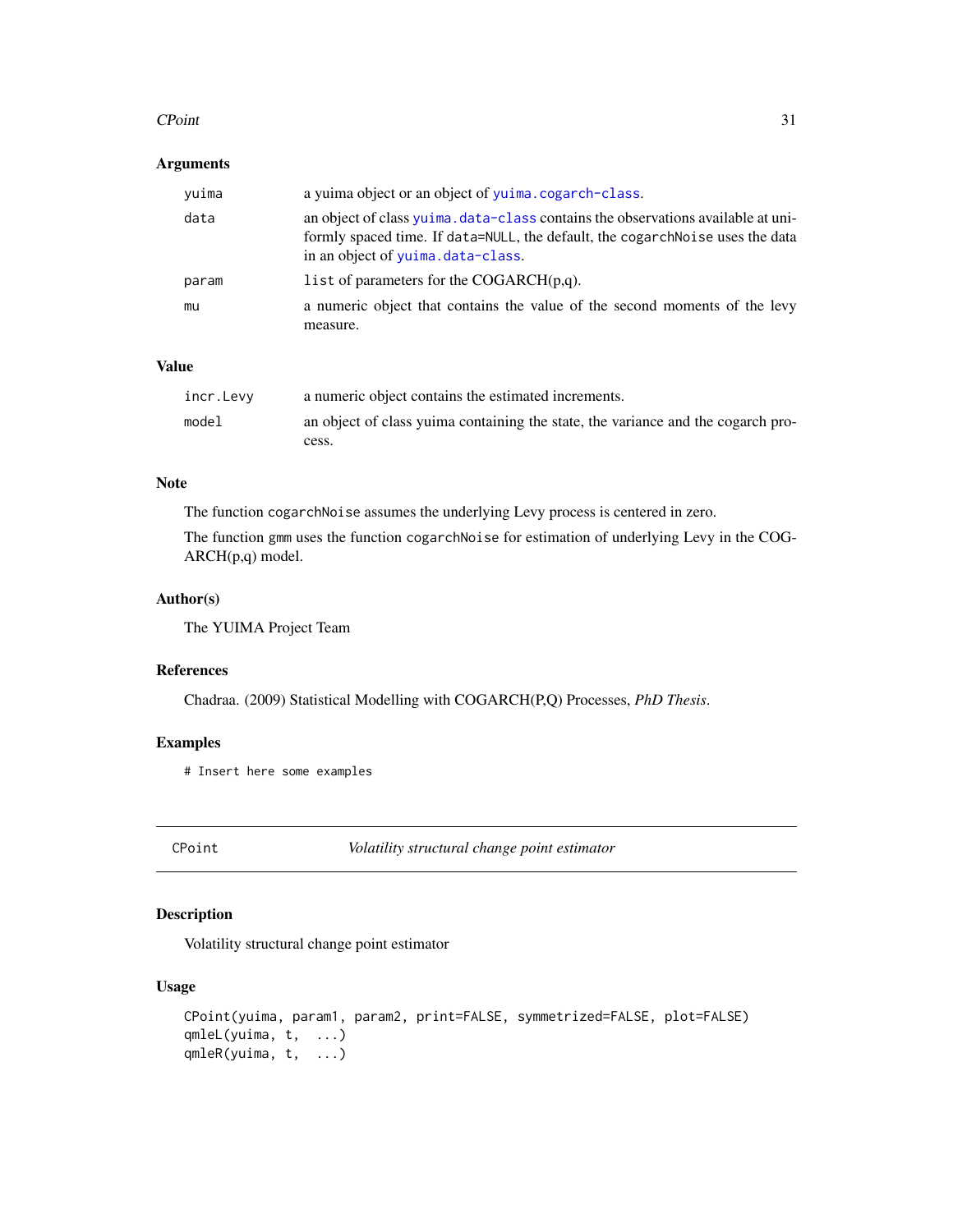## **Arguments**

| yuima       | a vuima object.                                                                          |
|-------------|------------------------------------------------------------------------------------------|
| param1      | parameter values before the change point t                                               |
| param2      | parameter values after the change point t                                                |
| plot        | plot test statistics? Default is FALSE.                                                  |
| print       | print some debug output. Default is FALSE.                                               |
| t           | time value. See Details.                                                                 |
| symmetrized | if TRUE uses the symmetrized version of the quasi maximum-likelihood approx-<br>imation. |
| $\ddotsc$   | passed to <b>qmle</b> method. See Examples.                                              |

## Details

CPoint estimates the change point using quasi-maximum likelihood approach.

Function qmleL estimates the parameters in the diffusion matrix using observations up to time t.

Function qmleR estimates the parameters in the diffusion matrix using observations from time t to the end.

Arguments in both qmleL and qmleR follow the same rules as in [qmle](#page-82-1).

## Value

ans a list with change point instant, and paramters before and after the change point.

#### Author(s)

The YUIMA Project Team

```
## Not run:
diff.matrix <- matrix(c("theta1.1*x1","0*x2","0*x1","theta1.2*x2"), 2, 2)
drift.c <- c("1-x1", "3-x2")
drift.matrix <- matrix(drift.c, 2, 1)
ymodel <- setModel(drift=drift.matrix, diffusion=diff.matrix, time.variable="t",
state.variable=c("x1", "x2"), solve.variable=c("x1", "x2"))
n < - 1000set.seed(123)
t1 <- list(theta1.1=.1, theta1.2=0.2)
t2 <- list(theta1.1=.6, theta1.2=.6)
tau <- 0.4
ysamp1 <- setSampling(n=tau*n, Initial=0, delta=0.01)
yuima1 <- setYuima(model=ymodel, sampling=ysamp1)
```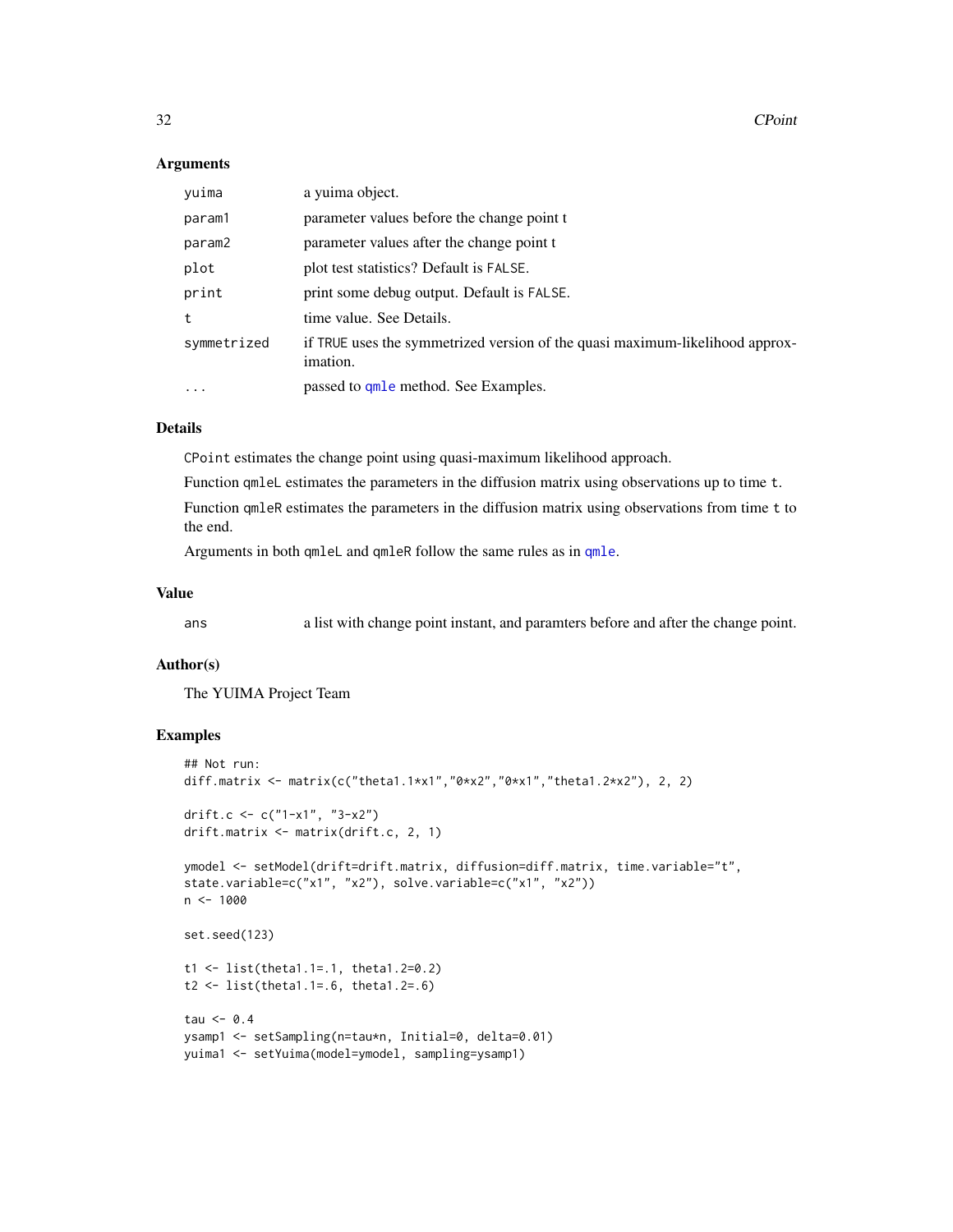## CPoint 33

```
yuima1 <- simulate(yuima1, xinit=c(1, 1), true.parameter=t1)
x1 <- yuima1@data@zoo.data[[1]]
x1 <- as.numeric(x1[length(x1)])
x2 <- yuima1@data@zoo.data[[2]]
x2 \leq -as.numeric(x2[length(x2)])ysamp2 <- setSampling(Initial=n*tau*0.01, n=n*(1-tau), delta=0.01)
yuima2 <- setYuima(model=ymodel, sampling=ysamp2)
yuima2 <- simulate(yuima2, xinit=c(x1, x2), true.parameter=t2)
yuima <- yuima1
yuima@data@zoo.data[[1]] <- c(yuima1@data@zoo.data[[1]], yuima2@data@zoo.data[[1]][-1])
yuima@data@zoo.data[[2]] <- c(yuima1@data@zoo.data[[2]], yuima2@data@zoo.data[[2]][-1])
plot(yuima)
# estimation of change point for given parameter values
t.est <- CPoint(yuima,param1=t1,param2=t2, plot=TRUE)
low <- list(theta1.1=0, theta1.2=0)
# first state estimate of parameters using small
# portion of data in the tails
tmp1 <- qmleL(yuima,start=list(theta1.1=0.3,theta1.2=0.5),t=1.5,
        lower=low, method="L-BFGS-B")
tmp1
tmp2 <- qmleR(yuima,start=list(theta1.1=0.3,theta1.2=0.5), t=8.5,
       lower=low, method="L-BFGS-B")
tmp2
# first stage changepoint estimator
t.est2 <- CPoint(yuima,param1=coef(tmp1),param2=coef(tmp2))
t.est2$tau
# second stage estimation of parameters given first stage
# change point estimator
tmp11 <- qmleL(yuima,start=as.list(coef(tmp1)), t=t.est2$tau-0.1,
lower=low, method="L-BFGS-B")
tmp11
tmp21 <- qmleR(yuima,start=as.list(coef(tmp2)), t=t.est2$tau+0.1,
lower=low, method="L-BFGS-B")
tmp21
# second stage estimator of the change point
CPoint(yuima,param1=coef(tmp11),param2=coef(tmp21))
```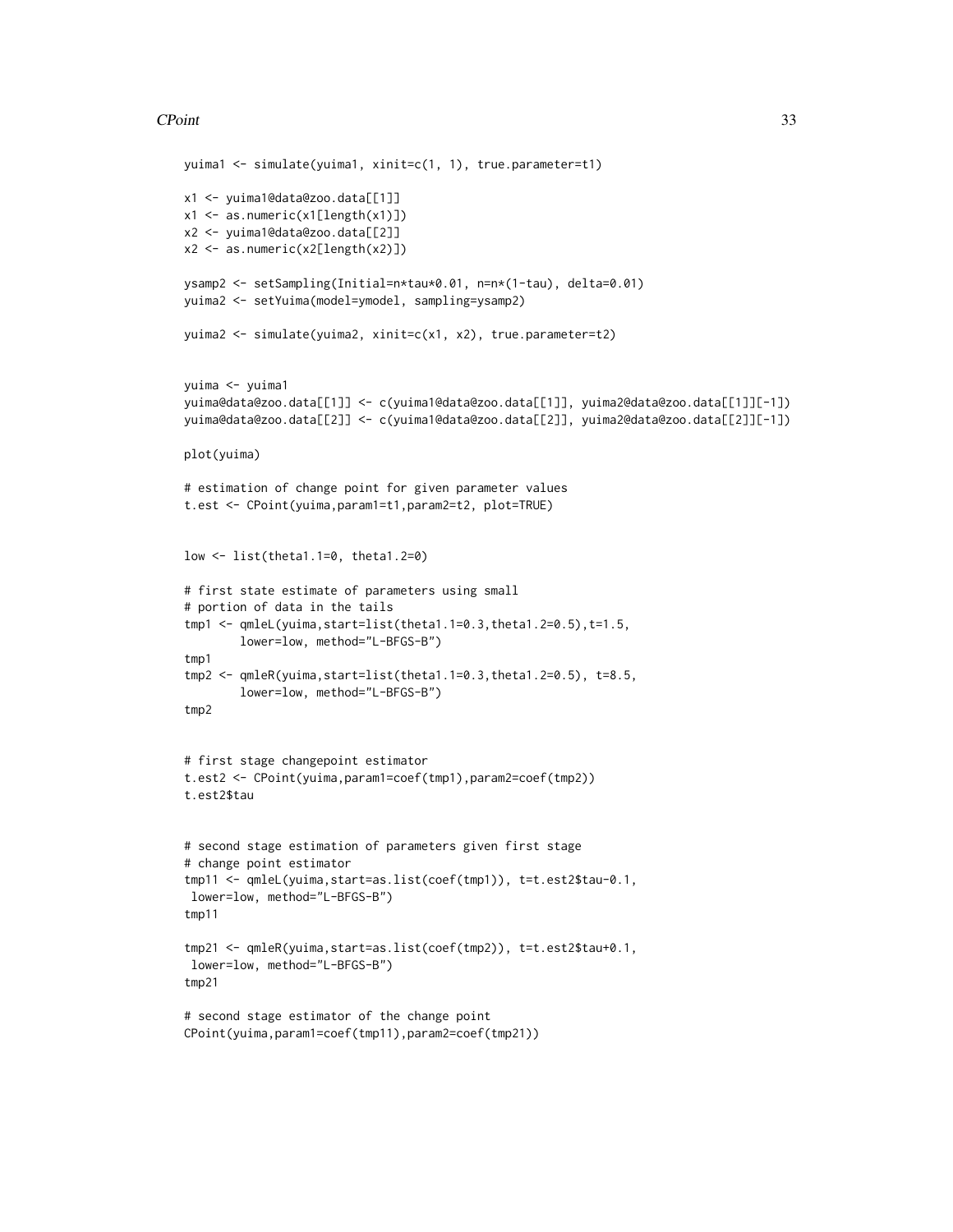```
## One dimensional example: non linear case
diff.matrix <- matrix("(1+x1^2)^theta1", 1, 1)
drift.c \leq \leq \lfloor "x1")
ymodel <- setModel(drift=drift.c, diffusion=diff.matrix, time.variable="t",
state.variable=c("x1"), solve.variable=c("x1"))
n <- 500
set.seed(123)
y0 <- 5 # initial value
theta00 <-1/5gamma <- 1/4
theta01 <- theta00+n^(-gamma)
t1 <- list(theta1= theta00)
t2 <- list(theta1= theta01)
tau \leq -0.4ysamp1 <- setSampling(n=tau*n, Initial=0, delta=1/n)
yuima1 <- setYuima(model=ymodel, sampling=ysamp1)
yuima1 <- simulate(yuima1, xinit=c(5), true.parameter=t1)
x1 <- yuima1@data@zoo.data[[1]]
x1 <- as.numeric(x1[length(x1)])
ysamp2 <- setSampling(Initial=tau, n=n*(1-tau), delta=1/n)
yuima2 <- setYuima(model=ymodel, sampling=ysamp2)
yuima2 <- simulate(yuima2, xinit=c(x1), true.parameter=t2)
yuima <- yuima1
yuima@data@zoo.data[[1]] <- c(yuima1@data@zoo.data[[1]], yuima2@data@zoo.data[[1]][-1])
plot(yuima)
t.est <- CPoint(yuima,param1=t1,param2=t2)
t.est$tau
low <- list(theta1=0)
upp <- list(theta1=1)
# first state estimate of parameters using small
# portion of data in the tails
tmp1 <- qmleL(yuima,start=list(theta1=0.5),t=.15,lower=low, upper=upp,method="L-BFGS-B")
tmp1
tmp2 <- qmleR(yuima,start=list(theta1=0.5), t=.85,lower=low, upper=upp,method="L-BFGS-B")
```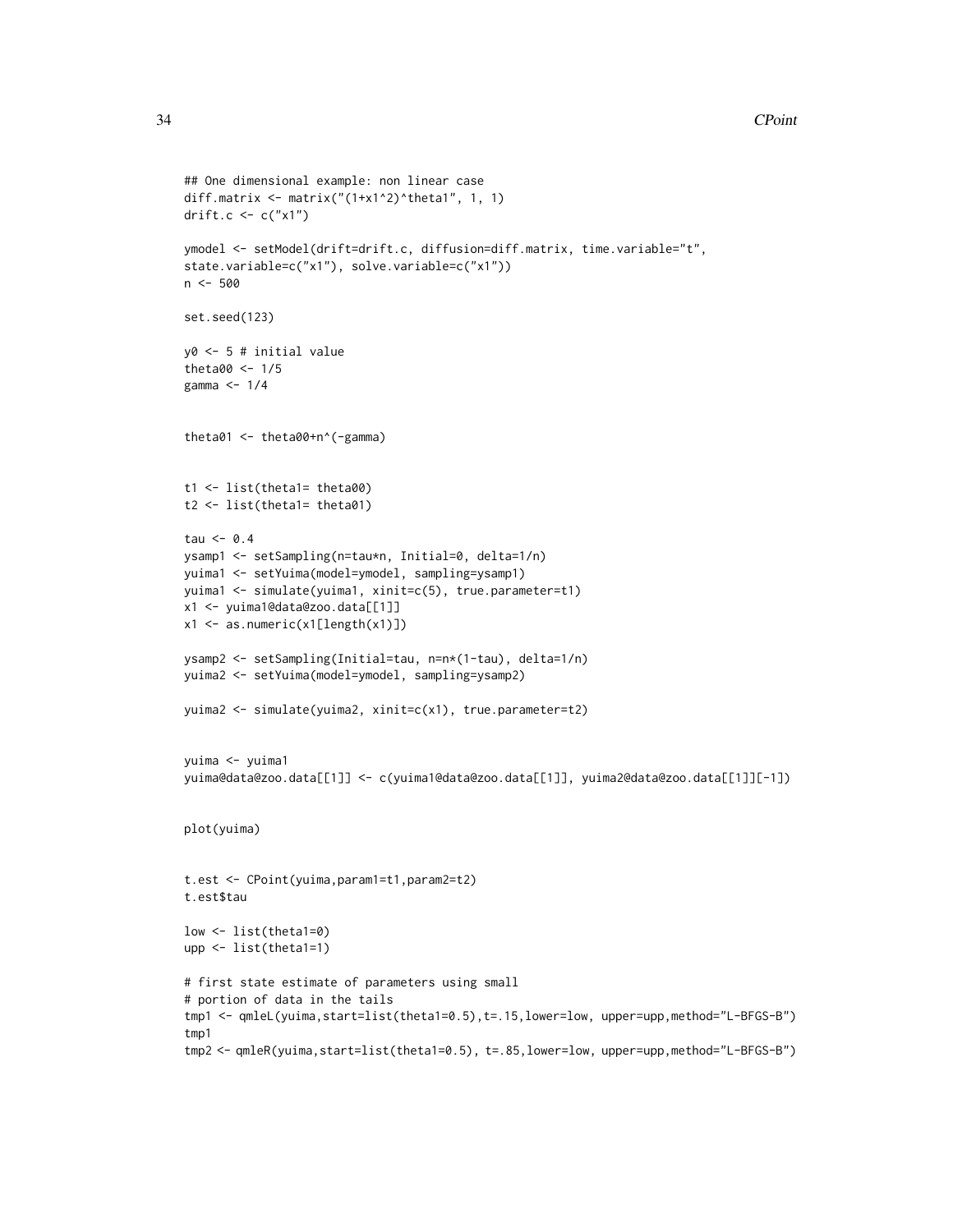#### <span id="page-34-0"></span>DataPPR 35

tmp2

```
# first stage changepoint estimator
t.est2 <- CPoint(yuima,param1=coef(tmp1),param2=coef(tmp2))
t.est2$tau
# second stage estimation of parameters given first stage
# change point estimator
tmp11 <- qmleL(yuima,start=as.list(coef(tmp1)), t=t.est2$tau-0.1,
  lower=low, upper=upp,method="L-BFGS-B")
tmp11
tmp21 <- qmleR(yuima,start=as.list(coef(tmp2)), t=t.est2$tau+0.1,
 lower=low, upper=upp,method="L-BFGS-B")
tmp21
# second stage estimator of the change point
CPoint(yuima,param1=coef(tmp11),param2=coef(tmp21),plot=TRUE)
## End(Not run)
```
DataPPR *From* zoo *data to* yuima.PPR*.*

#### Description

The function converts an object of class zoo to an object of class [yuima.PPR](#page-157-2).

## Usage

DataPPR(CountVar, yuimaPPR, samp)

#### **Arguments**

| CountVar | An object of class zoo that contains counting variables and covariates. index (CountVar)<br>returns the arrival times.                                               |
|----------|----------------------------------------------------------------------------------------------------------------------------------------------------------------------|
| vuimaPPR | An object of class yuima. PPR that contains a mathematical description of the<br>point process regression model assumed to be the generator of the observed<br>data. |
| samp     | An object of class yuima.sampling.                                                                                                                                   |

## Value

The function returns an object of class [yuima.PPR](#page-157-2) where the slot model contains the Point process described in yuimaPPR@model, the slot data contains the counting variables and the covariates observed on the grid in samp.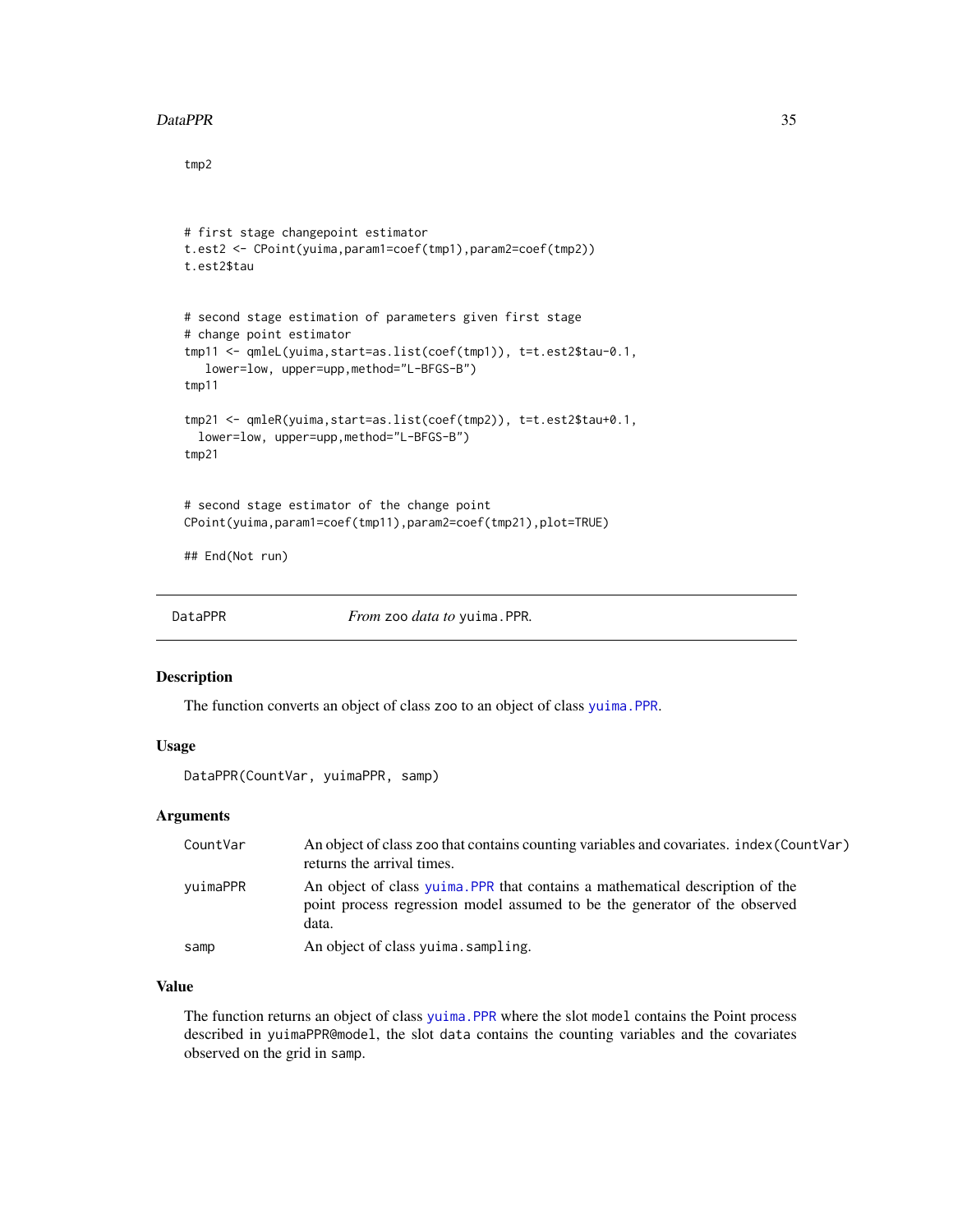```
## Not run:
# In this example we generate a dataset contains the Counting Variable N
# and the Covariate X.
# The covariate X is an OU driven by a Gamma process.
# Values of parameters.
mu < - 2alpha <-4beta <-5
# Law definition
my.rKern <- function(n,t){
 res0 <- t(t(rgamma(n, 0.1*t)))
 res1 \leq t(t(rep(1,n)))res <- cbind(res0,res1)
 return(res)
}
Law.PPRKern <- setLaw(rng = my.rKern)
# Point Process definition
modKern <- setModel(drift = c("0.4*(0.1-X)", "0"),diffusion = c("0", "0"),
                    jump.coeff = matrix(c("1","0","0","1"),2,2),
                    measure = list(df = Law.PPRKern),measure.type = c("code", "code"),
                    solve.variable = c("X", "N"),
                    xinit=c("0.25","0"))
gFun \leftarrow "exp(mu * log(1+X))"#
Kernel <- "alpha*exp(-beta*(t-s))"
prvKern <- setPPR(yuima = modKern,
                  counting.var="N", gFun=gFun,
                  Kernel = as.matrix(Kernel),
                  lambda.var = "lambda", var.dx = "N",
                  lower.var="0", upper.var = "t")
# Simulation
Term<-200
seed<-1
n<-20000
true.parKern <- list(mu=mu, alpha=alpha, beta=beta)
set.seed(seed)
# set.seed(1)
```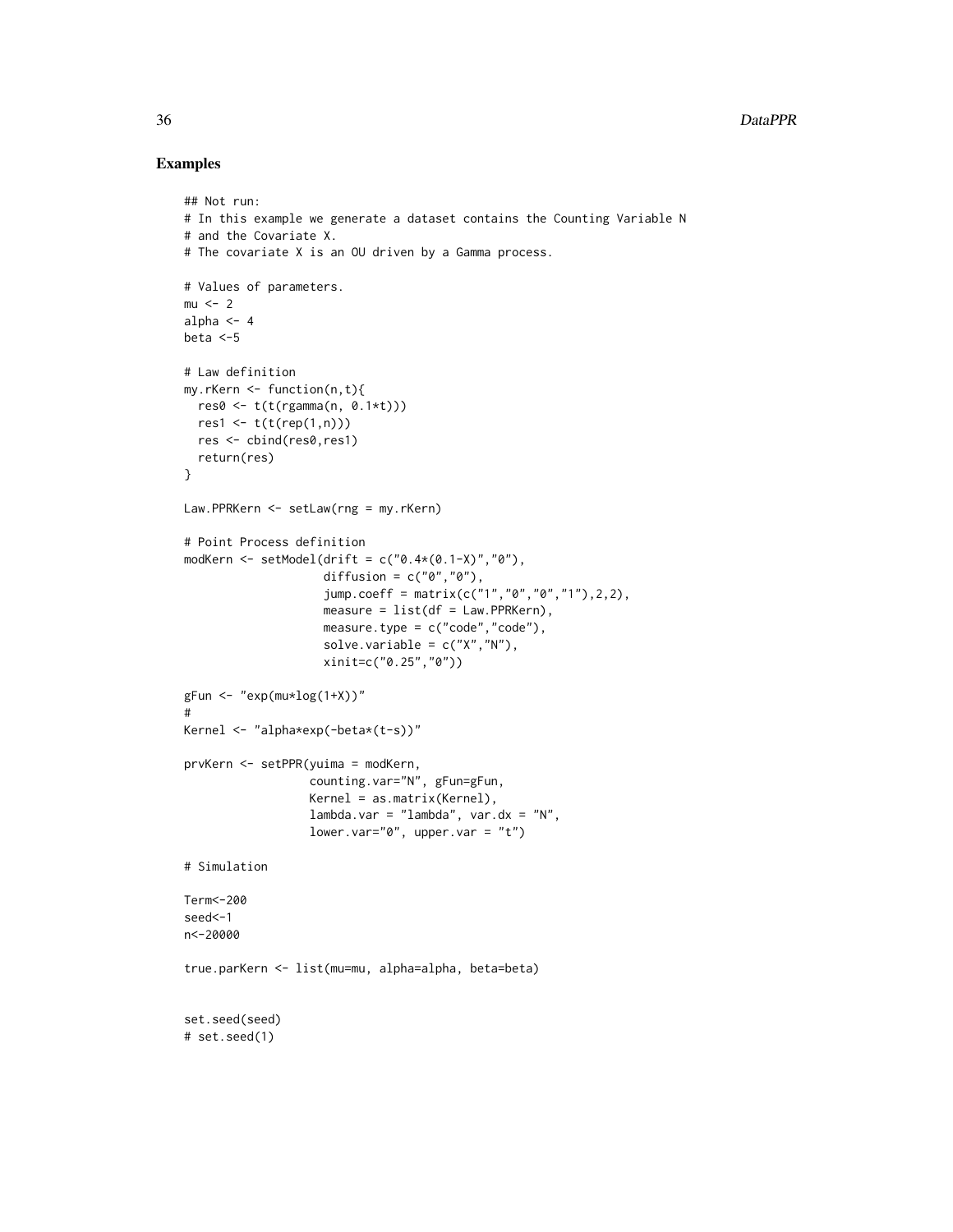```
time.simKern <-system.time(
 simprvKern <- simulate(object = prvKern, true.parameter = true.parKern,
                         sampling = setSampling(Terminal =Term, n=n))
\mathcal{L}plot(simprvKern,main ="Counting Process with covariates" ,cex.main=0.9)
# Using the function get.counting.data we extract from an object of class
# yuima.PPR the counting process N and the covariate X at the arrival times.
CountVar <- get.counting.data(simprvKern)
plot(CountVar)
# We convert the zoo object in the yuima.PPR object.
sim2 <- DataPPR(CountVar, yuimaPPR=simprvKern, samp=simprvKern@sampling)
## End(Not run)
```
Diagnostic.Carma *Diagnostic Carma model*

## Description

This function verifies if the condition of stationarity is satisfied.

## Usage

```
Diagnostic.Carma(carma)
```
#### Arguments

carma An object of class yuima.qmle-class where the slot model is a carma process.

# Value

Logical variable. If TRUE, Carma is stationary.

# Author(s)

YUIMA TEAM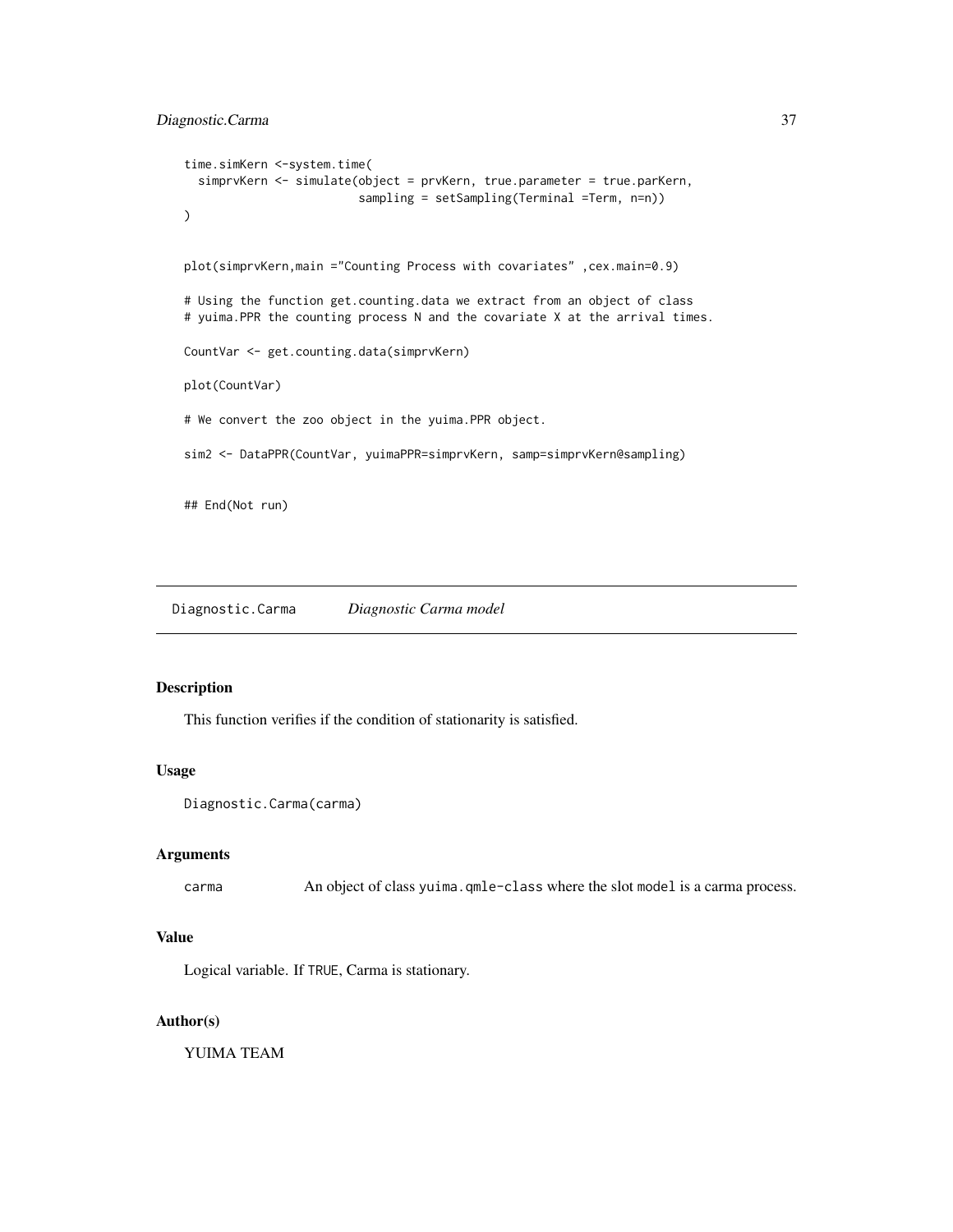## Examples

```
mod1 <- setCarma(p = 2, q = 1, scale.par = "sig",
          Carma.var = "y")
param1 <- list(a1 = 1.39631, a2 = 0.05029, b0 = 1,
            b1 = 1, sig = 1)
samp1 <- setSampling(Terminal = 100, n = 200)
set.seed(123)
sim1 <- simulate(mod1, true.parameter = param1,
          sampling = samp1)
est1 <- qmle(sim1, start = param1)
Diagnostic.Carma(est1)
```
Diagnostic.Cogarch *Function for checking the statistical properties of the COGARCH(p,q) model*

### Description

The function check the statistical properties of the  $COGARCH(p,q)$  model. We verify if the process has a strict positive stationary variance model.

## Usage

```
Diagnostic.Cogarch(yuima.cogarch, param = list(), matrixS = NULL, mu = 1, display = TRUE)
```
# Arguments

| yuima.cogarch | an object of class yuima.cogarch, yuima or a class cogarch.gmm-class         |
|---------------|------------------------------------------------------------------------------|
| param         | a list containing the values of the parameters                               |
| matrixS       | a Square matrix.                                                             |
| mu            | first moment of the Levy measure.                                            |
| displav       | a logical variable, if TRUE the function displays the result in the console. |

## Value

The functon returns a List with entries:

meanVarianceProc

Unconditional Stationary mean of the variance process.

#### meanStateVariable

Unconditional Stationary mean of the state process.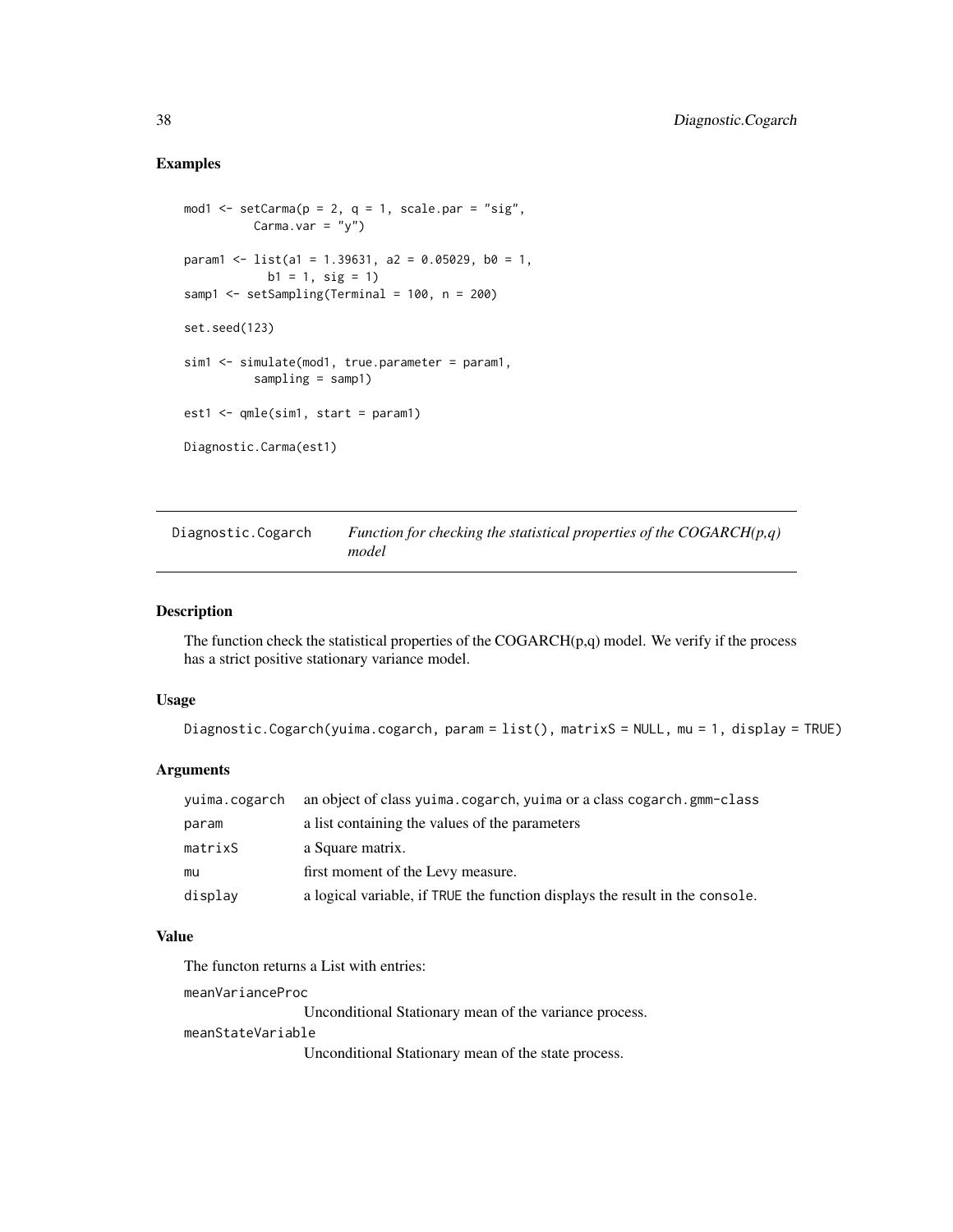| stationary | If TRUE, the COGARCH $(p,q)$ has stationary variance. |
|------------|-------------------------------------------------------|
| positivity | If TRUE, the variance process is strictly positive.   |

## Author(s)

YUIMA Project Team

## Examples

```
## Not run:
# Definition of the COGARCH(1,1) process driven by a Variance Gamma nois:
param.VG <- list(a1 = 0.038, b1 = 0.053,
                 a0 = 0.04/0.053, lambda = 1, alpha = sqrt(2), beta = 0, mu = 0,
                  x01 = 50.33cog.VG \leq setCogarch(p = 1, q = 1, word = FALSE,measure=list(df="rvgamma(z, lambda, alpha, beta, mu)"),
                      measure.type = "code",
                      Cogarch.var = "y",V.var = "v", Latent.var = "x",XinExpr=TRUE)
# Verify the stationarity and the positivity of th variance process
test <- Diagnostic.Cogarch(cog.VG,param=param.VG)
show(test)
# Simulate a sample path
set.seed(210)
Term=800
num=24000
samp.VG <- setSampling(Terminal=Term, n=num)
sim.VG <- simulate(cog.VG,
                    true.parameter=param.VG,
                    sampling=samp.VG,
                    method="euler")
plot(sim.VG)
# Estimate the model
res.VG <- gmm(sim.VG, start = param.VG, Est.Incr = "IncrPar")
summary(res.VG)
# Check if the estimated COGARCH(1,1) has a positive and stationary variance
test1<-Diagnostic.Cogarch(res.VG)
show(test1)
```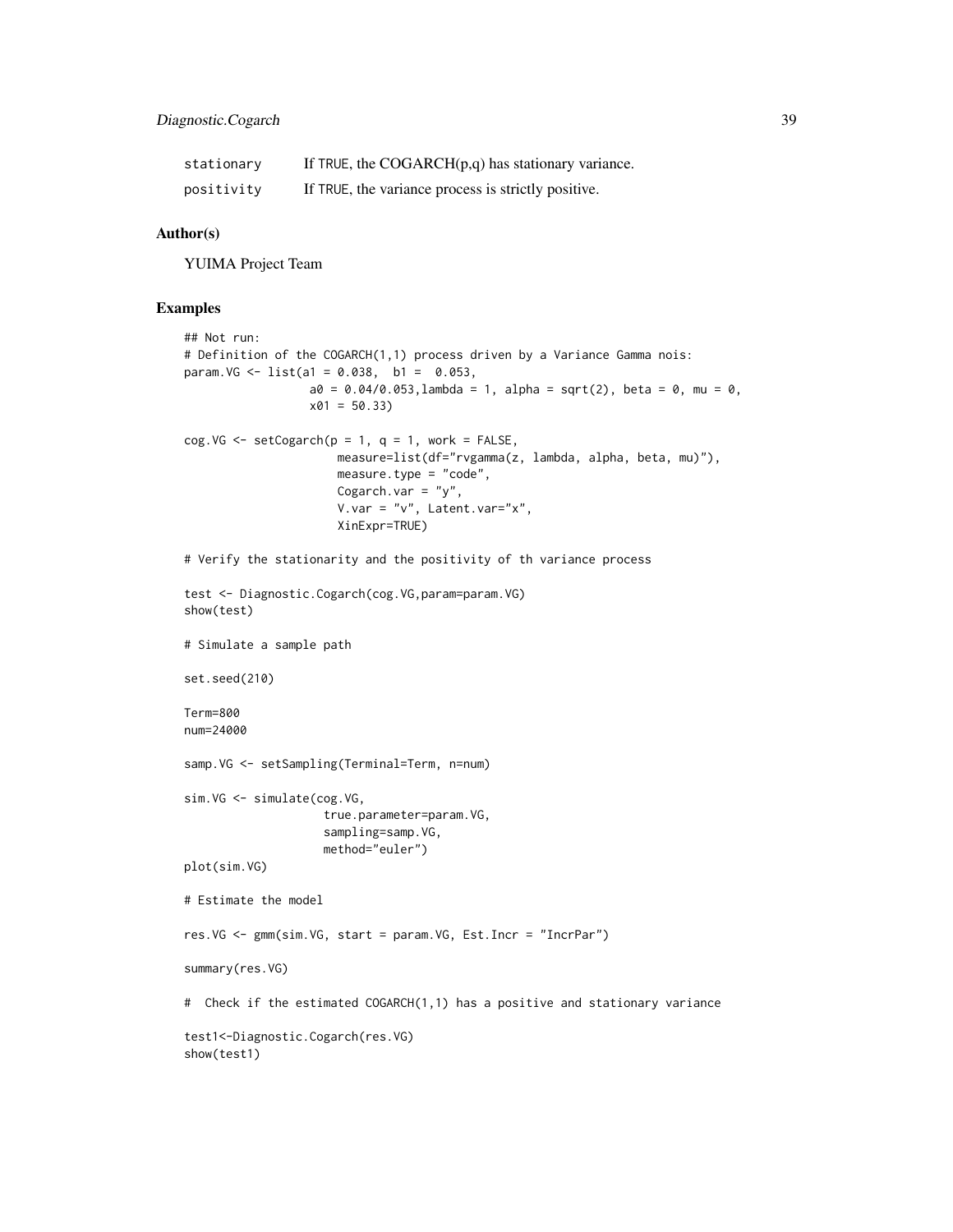```
# Simulate a COGARCH sample path using the estimated COGARCH(1,1)
# and the recovered increments of underlying Variance Gamma Noise
esttraj<-simulate(res.VG)
plot(esttraj)
```
## End(Not run)

get.counting.data *Extract arrival times from an object of class* yuima.PPR

#### Description

This function extracts arrival times from an object of class [yuima.PPR](#page-157-0).

## Usage

```
get.counting.data(yuimaPPR,type="zoo")
```
# Arguments

| vuimaPPR | An object of class yuima. PPR.                                                                                |
|----------|---------------------------------------------------------------------------------------------------------------|
| type     | By default type="zoo" the function returns an object of class zoo. Other values<br>are yuima. PPR and matrix. |

## Value

By default the function returns an object of class zoo. The arrival times can be extracted by applying the method index to the output

# Examples

```
## Not run:
##################
# Hawkes Process #
##################
# Values of parameters.
mu < - 2alpha <-4beta <-5
# Law definition
my.rHawkes <- function(n){
  res lt- t(t(rep(1,n)))
```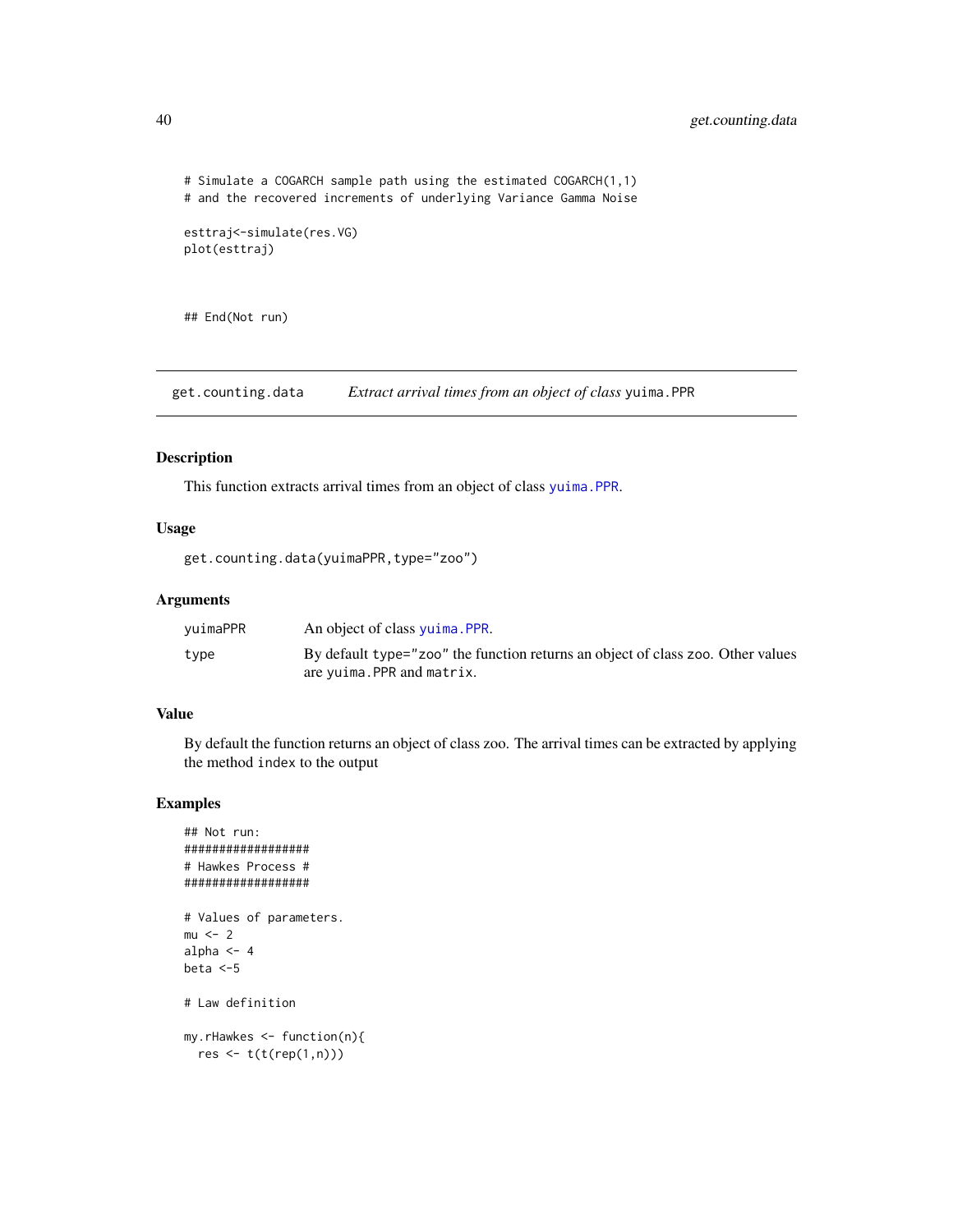```
return(res)
}
Law.Hawkes <- setLaw(rng = my.rHawkes)
# Point Process Definition
gFun < - "mu"
Kernel <- "alpha*exp(-beta*(t-s))"
modHawkes \leq setModel(drift = c("0"), diffusion = matrix("0",1,1),
  jump.coeff = matrix(c("1"), 1, 1), measure = list(df = Law.Hawkes),measure.type = "code", solve.variable = c("N"),
  xinit=c("0"))
prvHawkes <- setPPR(yuima = modHawkes, counting.var="N", gFun=gFun,
  Kernel = as.matrix(Kernel), lambda.var = "lambda",
  var.dx = "N", lower.var="0", upper.var = "t")
true.par <- list(mu=mu, alpha=alpha, beta=beta)
set.seed(1)
Term<-70
n<-7000
# Simulation trajectory
time.Hawkes <-system.time(
  simHawkes <- simulate(object = prvHawkes, true.parameter = true.par,
     sampling = setSampling(Terminal =Term, n=n))
)
# Arrival times of the Counting process.
DataHawkes <- get.counting.data(simHawkes)
TimeArr <- index(DataHawkes)
##################################
# Point Process Regression Model #
##################################
# Values of parameters.
mu < - 2alpha <-4beta <-5
# Law definition
my.rKern <- function(n,t){
  res0 <- t(t(rgamma(n, 0.1*t)))
  res1 <- t(t(rep(1,n)))
  res <- cbind(res0,res1)
  return(res)
```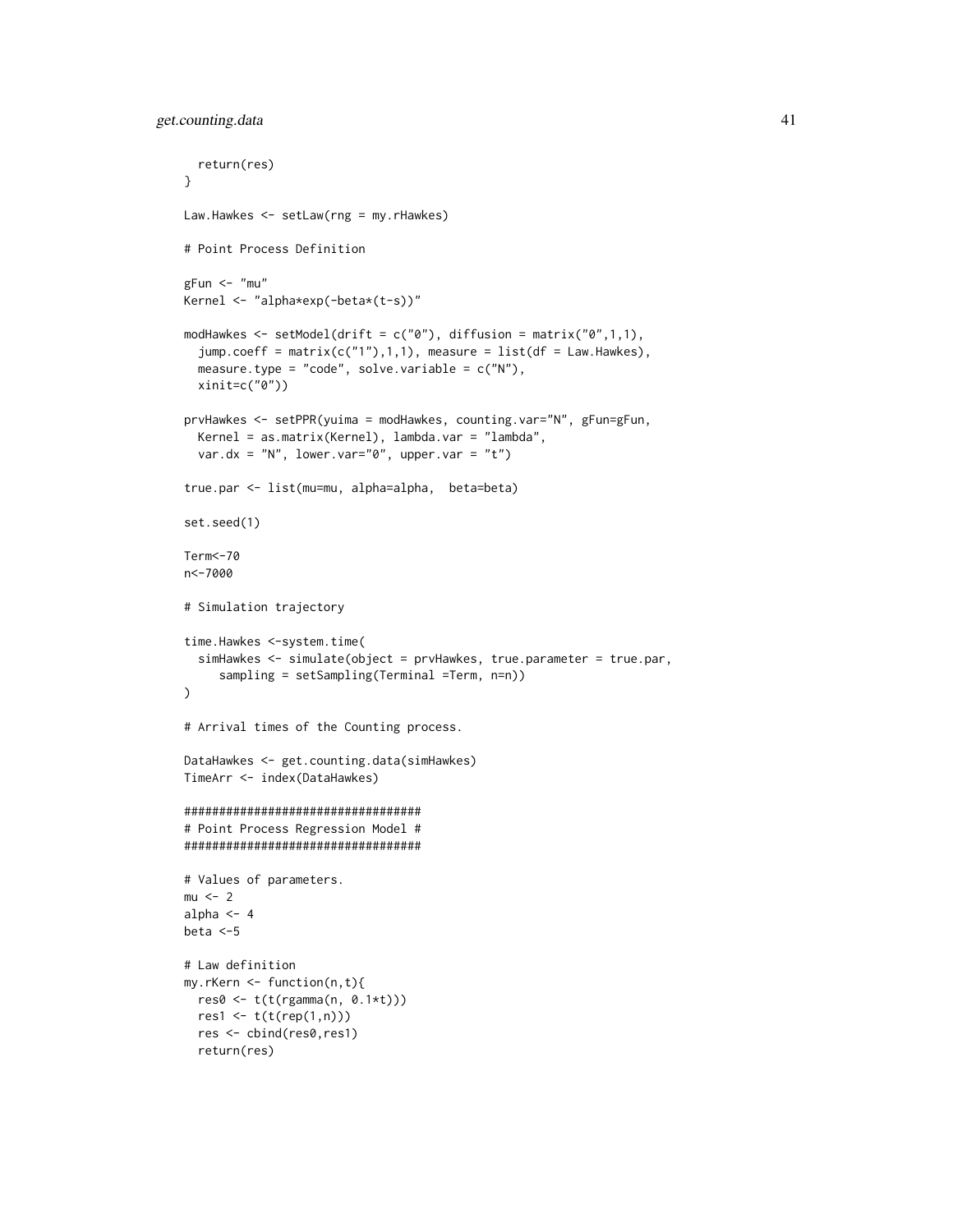```
}
Law.PPRKern <- setLaw(rng = my.rKern)
# Point Process definition
modKern <- setModel(drift = c("0.4*(0.1-X)",0"),
                    diffusion = c("0", "0"),
                    jump.coeff = matrix(c("1","0","0","1"),2,2),
                    measure = list(df = Law.PPRKern),
                    measure.type = c("code","code"),
                    solve.variable = c("X","N"),
                    xinit=c("0.25","0"))
gFun \leftarrow "exp(mu * log(1+X))"#
Kernel <- "alpha*exp(-beta*(t-s))"
prvKern <- setPPR(yuima = modKern,
                  counting.var="N", gFun=gFun,
                  Kernel = as.matrix(Kernel),
                  lambda.var = "lambda", var.dx = "N",
                  lower.var="0", upper.var = "t")
# Simulation
Term<-100
seed<-1
n<-10000
true.parKern <- list(mu=mu, alpha=alpha, beta=beta)
set.seed(seed)
# set.seed(1)
time.simKern <-system.time(
  simprvKern <- simulate(object = prvKern, true.parameter = true.parKern,
                         sampling = setSampling(Terminal =Term, n=n))
)
plot(simprvKern,main ="Counting Process with covariates" ,cex.main=0.9)
# Arrival Times
CountVar <- get.counting.data(simprvKern)
TimeArr <- index(CountVar)
## End(Not run)
```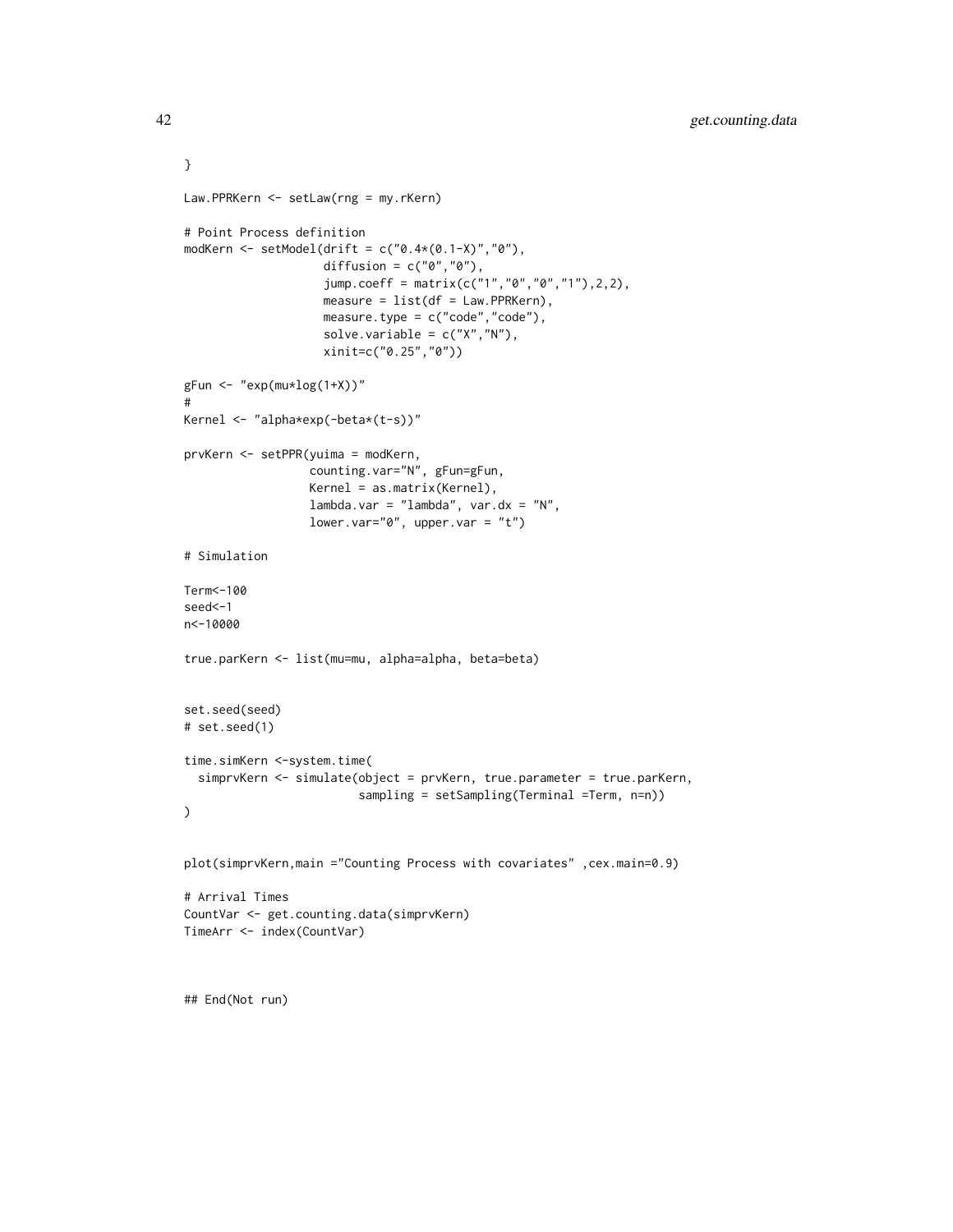# Description

The function returns the estimated parameters of a  $COGARCH(P,Q)$  model. The parameters are abtained by matching theoretical vs empirical autocorrelation function. The theoretical autocorrelation function is computed according the methodology developed in Chadraa (2009).

## Usage

```
gmm(yuima, data = NULL, start,
method="BFGS", fixed = list(), lower, upper, lag.max = NULL,
equally.spaced = FALSE, aggregation=TRUE, Est.Incr = "NoIncr", objFun = "L2")
```
# Arguments

| yuima       | a yuima object or an object of yuima.cogarch-class.                                                                                                                                                                                                                                                                                                                                                                        |
|-------------|----------------------------------------------------------------------------------------------------------------------------------------------------------------------------------------------------------------------------------------------------------------------------------------------------------------------------------------------------------------------------------------------------------------------------|
| data        | an object of class yuima. data-class contains the observations available at uni-<br>formly spaced time. If data=NULL, the default, the function uses the data in an<br>object of yuima-class.                                                                                                                                                                                                                              |
| start       | a list containing the starting values for the optimization routine.                                                                                                                                                                                                                                                                                                                                                        |
| method      | a string indicating one of the methods available in optim.                                                                                                                                                                                                                                                                                                                                                                 |
| fixed       | a list of fixed parameters in optimization routine.                                                                                                                                                                                                                                                                                                                                                                        |
| lower       | a named list for specifying lower bounds of parameters.                                                                                                                                                                                                                                                                                                                                                                    |
| upper       | a named list for specifying upper bounds of parameters.                                                                                                                                                                                                                                                                                                                                                                    |
| lag.max     | maximum lag at which to calculate the theoretical and empirical acf. Default is<br>$sqrt(N)$ where N is the number of observation.                                                                                                                                                                                                                                                                                         |
|             | equally spaced Logical variable. If equally spaced = TRUE, the function use the returns of<br>COGARCH(P,Q) evaluated at unitary length for the computation of the empiri-<br>cal autocorrelations. If equally. spaced = FALSE, the increments are evaluated<br>on the interval with frequency specified in an object of class yuima.data-class<br>that contains the observed time series.                                  |
| aggregation | If aggregation=TRUE, before the estimation of the levy parameters we aggre-<br>gate the estimated increments                                                                                                                                                                                                                                                                                                               |
| Est.Incr    | a string variable, If Est. Incr = "NoIncr", default value, gmm returns an ob-<br>ject of class cogarch.est-class that contains the COGARCH parameters. If<br>Est. Incr = "Incr" or Est. Incr = "IncrPar" the output is an object of class<br>cogarch.est.incr-class. In the first case the object contains the increments<br>of underlying noise while in the second case also the estimated parameter of<br>levy measure. |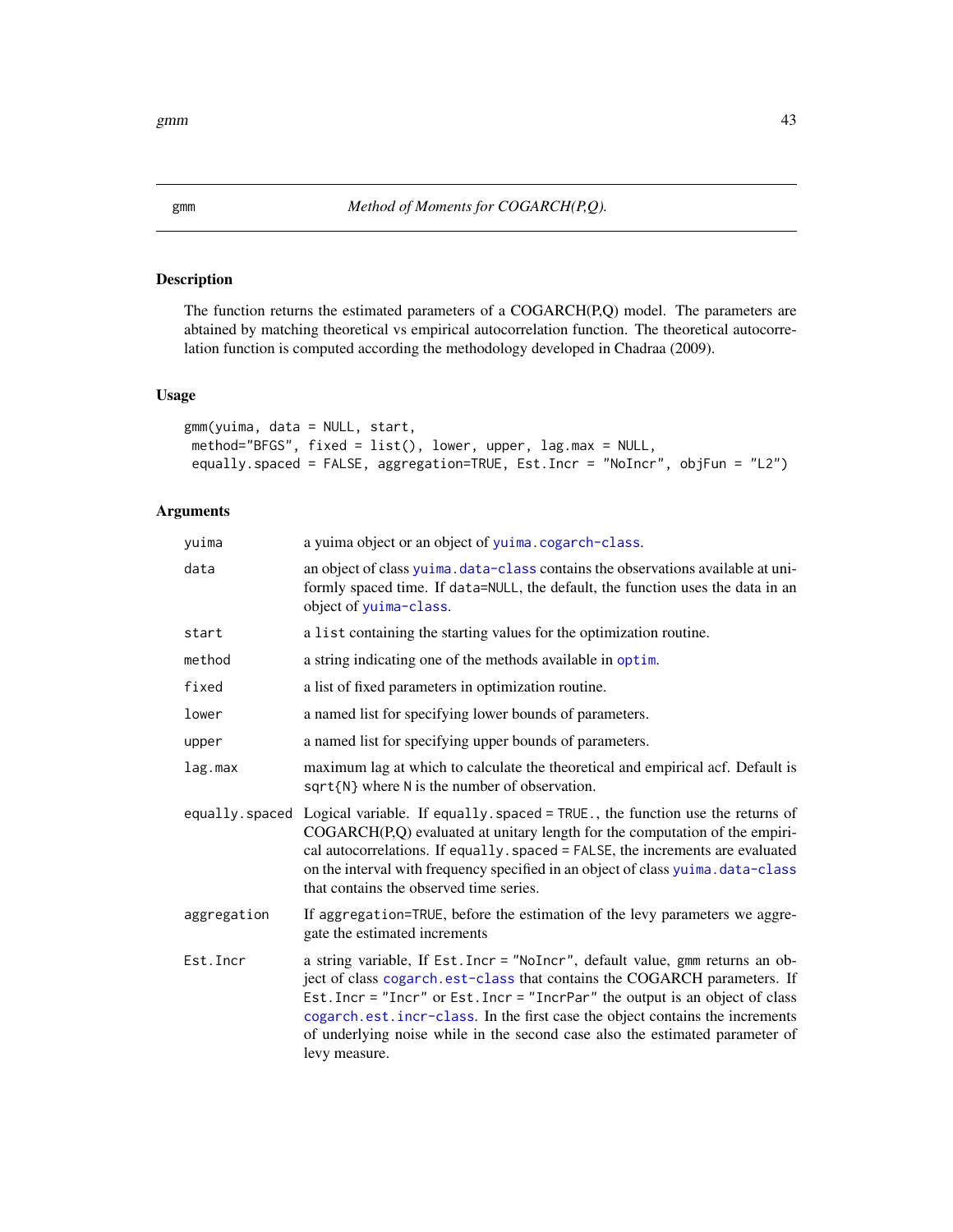objFun a string variable that indentifies the objective function in the optimization step. objFun = "L2", default value, the objective function is a quadratic form where the weighting Matrix is the identity one. objFun = "L2CUE" the weighting matrix is estimated using Continuously Updating GMM (L2CUE). objFun = "L1", the objective function is the mean absolute error. In the last case the standard error for estimators are not available.

## **Details**

The routine is based on three steps: estimation of the COGARCH parameters, recovering the increments of the underlying Levy process and estimation of the levy measure parameters. The last two steps are available on request by the user.

## Value

The function returns a list with the same components of the object obtained when the function [optim](#page-0-0) is used.

## Author(s)

The YUIMA Project Team.

# References

Chadraa, E. (2009) Statistical Modeling with COGARCH(P,Q) Processes. Phd Thesis

# Examples

```
## Not run:
# Example COGARCH(1,1): the parameters are the same used in Haugh et al. 2005. In this case
# we assume the underlying noise is a symmetric variance gamma.
# As first step we define the COGARCH(1,1) in yuima:
mod1 \le setCogarch(p = 1, q = 1, work = FALSE,
                   measure=list(df="rbgamma(z,1,sqrt(2),1,sqrt(2))"),
                    measure.type = "code", Cogarch.var = "y",
                    V.var = "v", Latent.var="x",XinExpr=TRUE)
param \le list(a1 = 0.038, b1 = 0.053,
              a0 = 0.04/0.053, x01 = 20# We generate a trajectory
samp <- setSampling(Terminal=10000, n=100000)
set.seed(210)
sim1 <- simulate(mod1, sampling = samp, true.parameter = param)
# We estimate the model
res1 < - gmm(yuima = sim1, start = param)
summary(res1)
```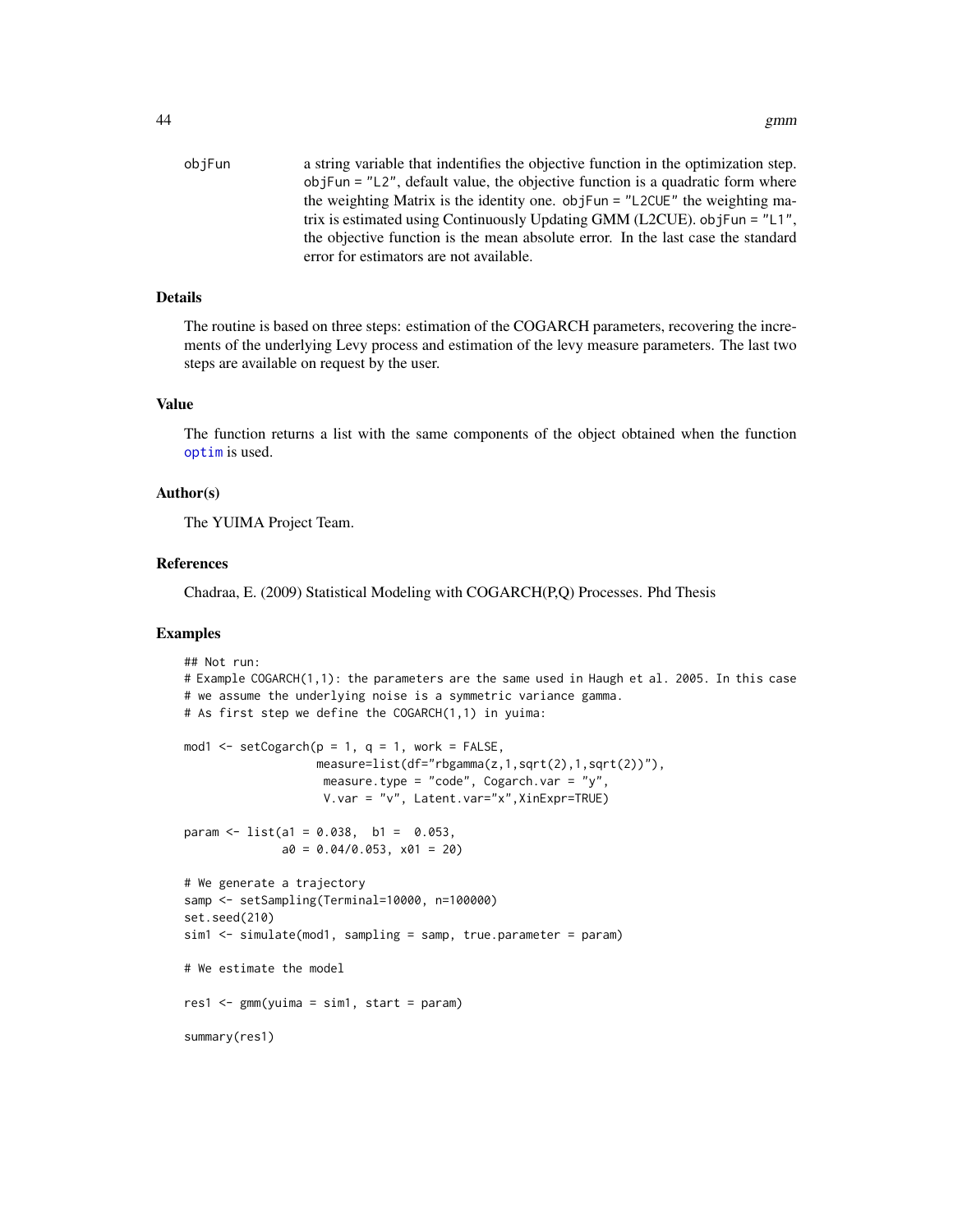#### hyavar 45

## End(Not run)

<span id="page-44-0"></span>hyavar *Asymptotic Variance Estimator for the Hayashi-Yoshida estimator*

## Description

This function estimates the asymptotic variances of covariance and correlation estimates by the Hayashi-Yoshida estimator.

## Usage

hyavar(yuima, bw, nonneg = TRUE, psd = TRUE)

# Arguments

| yuima  | an object of yuima-class or yuima.data-class.                                                                                                                                                                                                                                                                                                                                                                                                                                                                                                                                                  |
|--------|------------------------------------------------------------------------------------------------------------------------------------------------------------------------------------------------------------------------------------------------------------------------------------------------------------------------------------------------------------------------------------------------------------------------------------------------------------------------------------------------------------------------------------------------------------------------------------------------|
| bw     | a positive number or a numeric matrix. If it is a matrix, each component indicate<br>the bandwidth parameter for the kernel estimators used to estimate the asymp-<br>totic variance of the corresponding component (necessary only for off-diagonal<br>components). If it is a number, it is converted to a matrix as $matrix(\mathbf{bw}, \mathbf{d}, \mathbf{d})$ ,<br>where $d=dim(x)$ . The default value is the matrix whose $(i, j)$ -th component is<br>given by $min(n_i, n_i)^{0.45}$ , where $n_i$ denotes the number of the observations for<br>the $i$ -th component of the data. |
| nonneg | logical. If TRUE, the asymptotic variance estimates for correlations are always<br>ensured to be non-negative. See 'Details'.                                                                                                                                                                                                                                                                                                                                                                                                                                                                  |
| psd    | passed to cce.                                                                                                                                                                                                                                                                                                                                                                                                                                                                                                                                                                                 |

#### Details

The precise description of the method used to estimate the asymptotic variances is as follows. For diagonal components, they are estimated by the realized quarticity multiplied by 2/3. Its theoretical validity is ensured by Hayashi et al. (2011), for example. For off-diagonal components, they are estimated by the naive kernel approach descrived in Section 8.2 of Hayashi and Yoshida (2011). Note that the asymptotic covariance between a diagonal component and another component, which is necessary to evaluate the asymptotic variances of correlation estimates, is not provided in Hayashi and Yoshida (2011), but it can be derived in a similar manner to that paper.

If nonneg is TRUE, negative values of the asymptotic variances of correlations are avoided in the following way. The computed asymptotic varaince-covariance matrix of the vector  $(HYii, HYii, HYj)$ is converted to its spectral absolute value. Here,  $HYij$  denotes the Hayashi-Yohida estimator for the  $(i, j)$ -th component.

The function also returns the covariance and correlation matrices calculated by the Hayashi-Yoshida estimator (using [cce](#page-12-0)).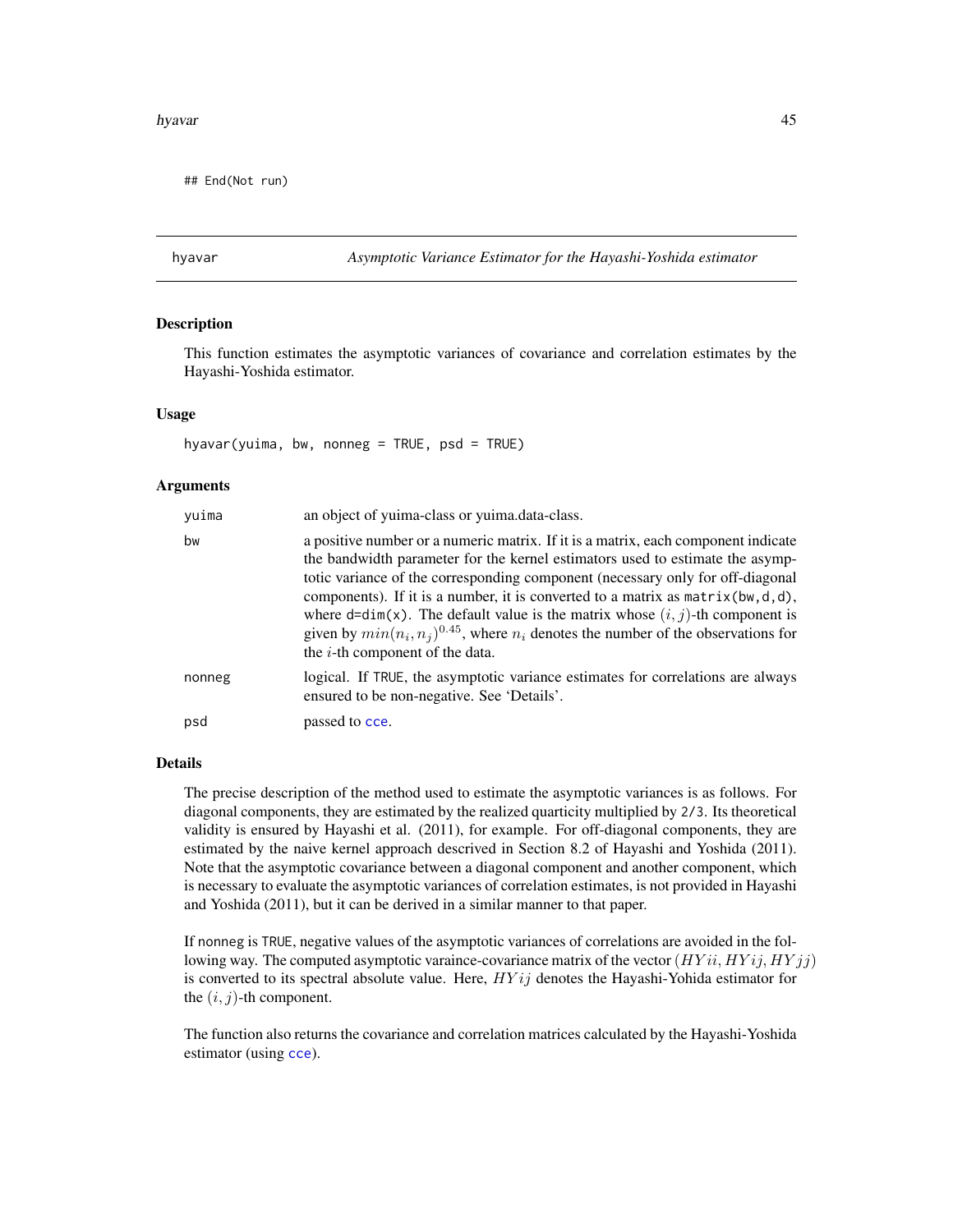46 hyavar her best and the set of the set of the set of the set of the set of the set of the set of the set of the set of the set of the set of the set of the set of the set of the set of the set of the set of the set of t

## Value

A list with components:

| covmat   | the estimated covariance matrix                     |
|----------|-----------------------------------------------------|
| cormat   | the estimated correlation matrix                    |
| avar.cov | the estimated asymptotic variances for covariances  |
| avar.cor | the estimated asymptotic variances for correlations |

## Note

Construction of kernel-type estimators for off-diagonal components is implemented after pseudoaggregation described in Bibinger (2011).

#### Author(s)

Yuta Koike with YUIMA Project Team

# References

Barndorff-Nilesen, O. E. and Shephard, N. (2004) Econometric analysis of realized covariation: High frequency based covariance, regression, and correlation in financial economics, *Econometrica*, 72, no. 3, 885–925.

Bibinger, M. (2011) Asymptotics of Asynchronicity, technical report, Available at [arXiv:1106.4222.](https://arxiv.org/abs/1106.4222)

Hayashi, T., Jacod, J. and Yoshida, N. (2011) Irregular sampling and central limit theorems for power variations: The continuous case, *Annales de l'Institut Henri Poincare - Probabilites et Statistiques*, 47, no. 4, 1197–1218.

Hayashi, T. and Yoshida, N. (2011) Nonsynchronous covariation process and limit theorems, *Stochastic processes and their applications*, 121, 2416–2454.

#### See Also

[setData](#page-105-0), [cce](#page-12-0)

## Examples

```
## Set a model
diff.coef.1 <- function(t, x1 = 0, x2 = 0) sqrt(1+t)
diff.coef.2 <- function(t, x1 = 0, x2 = 0) sqrt(1+t^2)
cor.rho \le function(t, x1 = 0, x2 = 0) sqrt(1/2)
diff.coef.matrix <- matrix(c("diff.coef.1(t,x1,x2)",
"diff.coef.2(t,x1,x2) * cor.rho(t,x1,x2)",
"", "diff.coef.2(t,x1,x2) * sqrt(1-cor.rho(t,x1,x2)^2)"), 2, 2)
cor.mod \leq - setModel(drift = c("", ""),
diffusion = diff.coef.matrix,solve.variable = c("x1", "x2"))
```

```
set.seed(111)
```
## We use a function poisson.random.sampling to get observation by Poisson sampling. yuima.samp <- setSampling(Terminal = 1, n = 1200)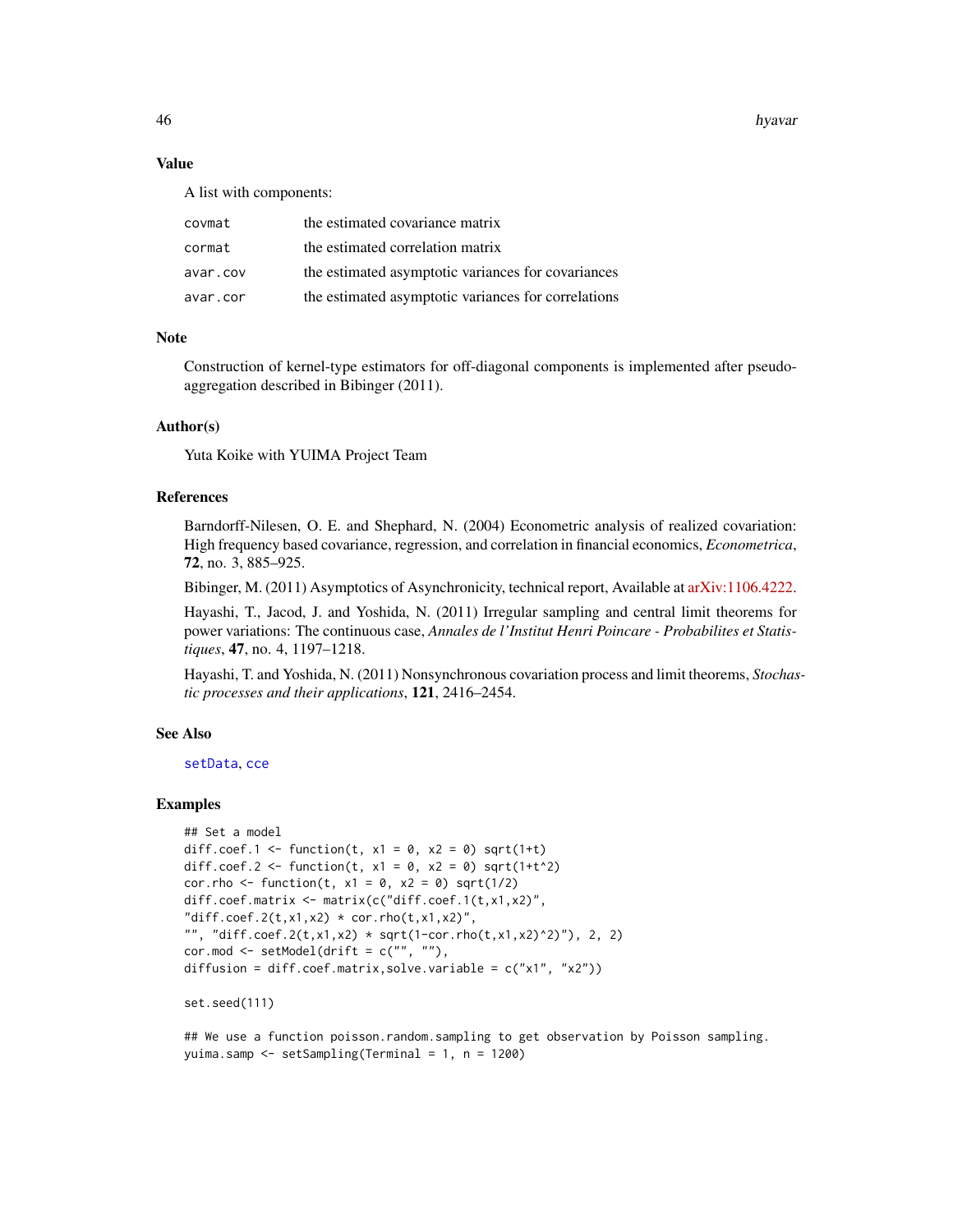#### hyavar 47

```
yuima <- setYuima(model = cor.mod, sampling = yuima.samp)
yuima <- simulate(yuima)
psample<- poisson.random.sampling(yuima, rate = c(0.2,0.3), n = 1000)
## Constructing a 95% confidence interval for the quadratic covariation from psample
result <- hyavar(psample)
thetahat \leq result$covmat[1,2] # estimate of the quadratic covariation
se <- sqrt(result$avar.cov[1,2]) # estimated standard error
c(lower = thetahat + qnorm(0.025) * se, upper = thetahat + qnorm(0.975) * se)
## True value of the quadratic covariation.
cc.theta <- function(T, sigma1, sigma2, rho) {
  tmp <- function(t) return(sigma1(t) * sigma2(t) * rho(t))
  integrate(tmp, 0, T)
}
# contained in the constructed confidence interval
cc.theta(T = 1, diff.coef.1, diff.coef.2, cor.rho)$value
# Example. A stochastic differential equation with nonlinear feedback.
## Set a model
drift.coef.1 <- function(x1,x2) x2
drift.coef.2 <- function(x1, x2) -x1drift.coef.vector <- c("drift.coef.1","drift.coef.2")
diff.coef.1 <- function(t,x1,x2) sqrt(abs(x1))*sqrt(1+t)
diff.coef.2 <- function(t, x1, x2) sqrt(abs(x2))
cor.rho <- function(t, x1, x2) 1/(1+x1^2)
diff.coef.matrix <- matrix(c("diff.coef.1(t,x1,x2)",
"diff.coef.2(t, x1, x2) * cor.rho(t, x1, x2)", "","diff.coef.2(t,x1,x2) * sqrt(1-cor.rho(t,x1,x2)^2)"), 2, 2)
cor.mod <- setModel(drift = drift.coef.vector,
diffusion = diff.coef.matrix,solve.variable = c("x1", "x2"))## Generate a path of the process
set.seed(111)
yuima.samp <- setSampling(Terminal = 1, n = 10000)
yuima <- setYuima(model = cor.mod, sampling = yuima.samp)
yuima <- simulate(yuima, xinit=c(2,3))
plot(yuima)
## The "true" values of the covariance and correlation.
result.full <- cce(yuima)
(cov.true <- result.full$covmat[1,2]) # covariance
(cor.true <- result.full$cormat[1,2]) # correlation
## We use the function poisson.random.sampling to generate nonsynchronous
## observations by Poisson sampling.
psample<- poisson.random.sampling(yuima, rate = c(0.2, 0.3), n = 3000)
## Constructing 95% confidence intervals for the covariation from psample
result <- hyavar(psample)
```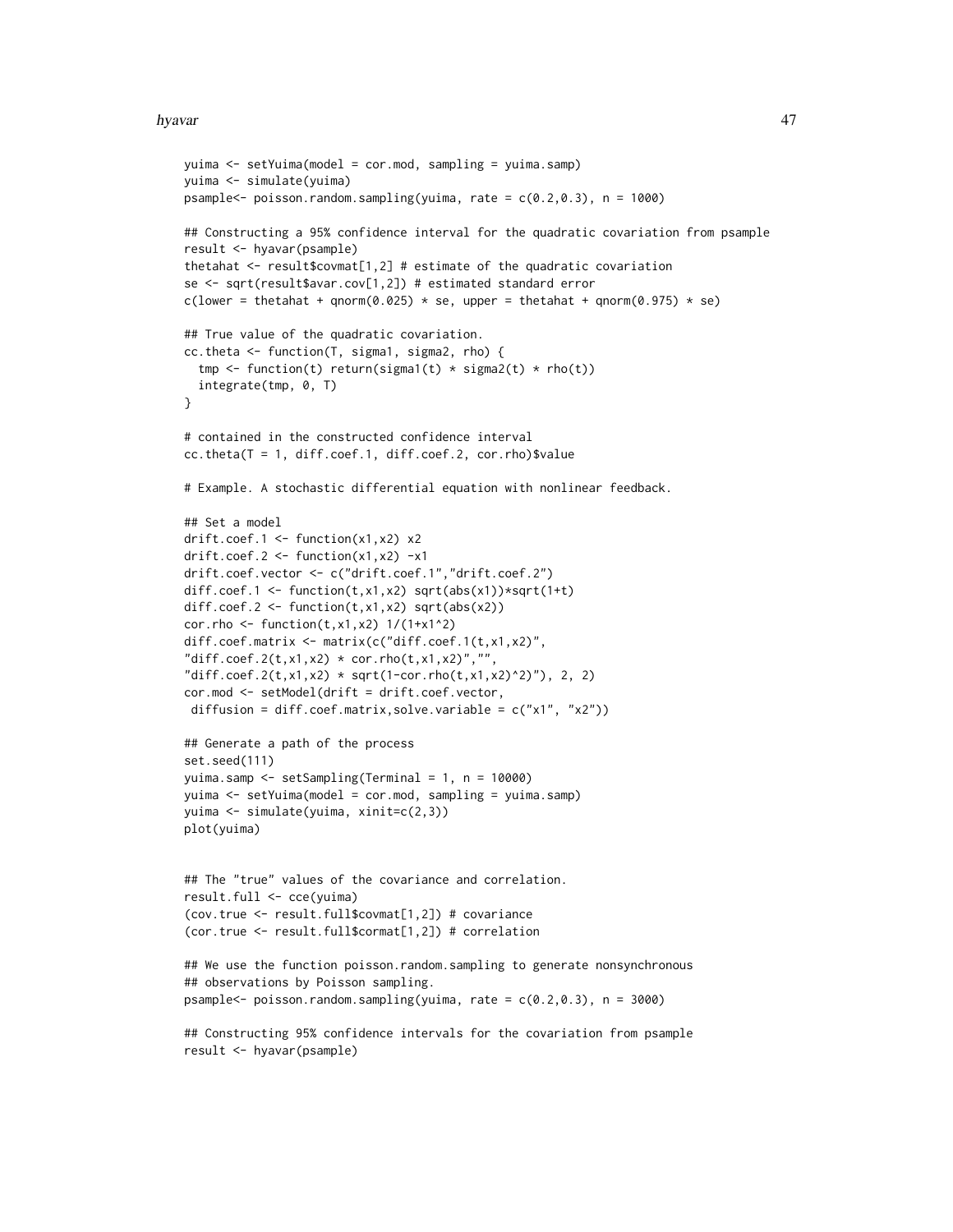```
cov.est <- result$covmat[1,2] # estimate of covariance
cor.est <- result$cormat[1,2] # estimate of correlation
se.cov <- sqrt(result$avar.cov[1,2]) # estimated standard error of covariance
se.cor <- sqrt(result$avar.cor[1,2]) # estimated standard error of correlation
## 95% confidence interval for covariance
c(lower = cov.est + qnorm(0.025) * se.cov,upper = cov.est + qnorm(0.975) * se.cov) # contains cov.true
## 95% confidence interval for correlation
c(lower = cor.est + qnorm(0.025) * se.cor,upper = cor.est + qnorm(0.975) * se.cor) # contains cor.true
## We can also use the Fisher z transformation to construct a
## 95% confidence interval for correlation
## It often improves the finite sample behavior of the asymptotic
## theory (cf. Section 4.2.3 of Barndorff-Nielsen and Shephard (2004))
z <- atanh(cor.est) # the Fisher z transformation of the estimated correlation
se.z \le se.cor/(1 - cor.est^2) # standard error for z (calculated by the delta method)
## 95% confidence interval for correlation via the Fisher z transformation
c(lower = tanh(z + qnorm(0.025) * se.z), upper = tanh(z + qnorm(0.975) * se.z))
```
IC *Information criteria for the stochastic differential equation*

# Description

Calculate the information criteria BIC, Quasi-BIC (QBIC) and CIC for the stochastic differential equation.

# Usage

IC(yuima, data = NULL, start, lower, upper, joint = FALSE, rcpp = FALSE, ...)

## Arguments

| yuima    | a yuima object.                                                                                                                             |
|----------|---------------------------------------------------------------------------------------------------------------------------------------------|
| data     | the data to be used.                                                                                                                        |
| start    | a named list of the initial values of the parameters for optimization.                                                                      |
| lower    | a named list for specifying lower bounds of the parameters.                                                                                 |
| upper    | a named list for specifying upper bounds of the parameters.                                                                                 |
| joint    | perform joint parameter estimation or two stage parameter estimation? (default<br>joint=FALSE) If two.step=TRUE, this argument is not used. |
| rcpp     | use $C++code$ ? (default rcpp=FALSE)                                                                                                        |
| $\cdots$ |                                                                                                                                             |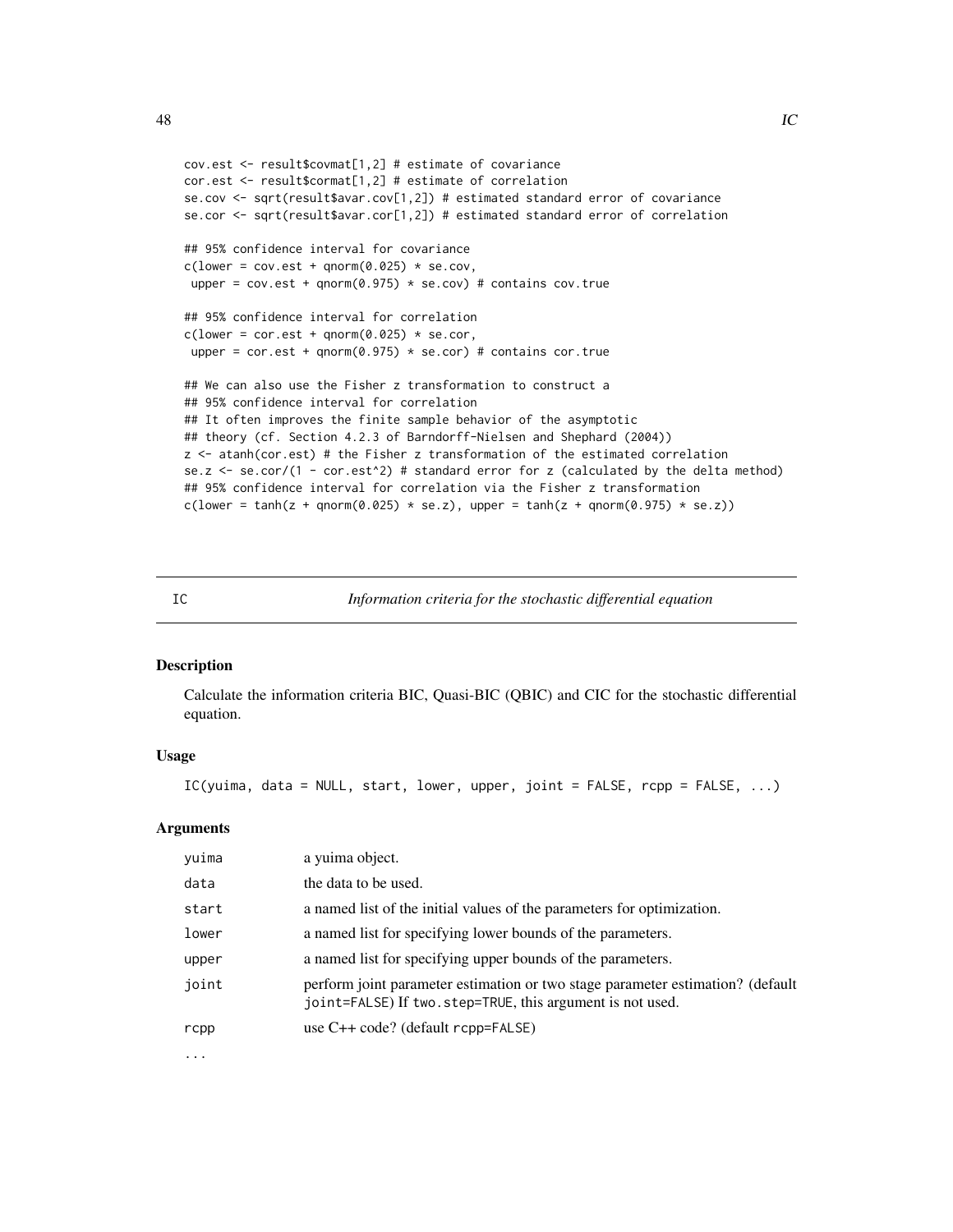# Details

Please see specifications in <https://sites.google.com/site/shoichieguchi90en/specification>

#### Value

| par  | the estimators of the parameters. |
|------|-----------------------------------|
| BIC. | a value of BIC.                   |
| OBIC | a value of QBIC.                  |
| CTC. | a value of CIC.                   |

## **Note**

The function IC uses the function [qmle](#page-82-0) with method="L-BFGS-B" internally.

## Author(s)

The YUIMA Project Team

Contacts: Shoichi Eguchi <eguchi@sigmath.es.osaka-u.ac.jp>

# References

# ## AIC, BIC

Akaike, H. (1973). Information theory and an extension of the maximum likelihood principle. In Second International Symposium on Information Theory (Tsahkadsor, 1971), 267-281. [http://link.sp](http://link.springer.com/chapter/10.1007/978-1-4612-1694-0_15)ringer.com/chapter/10.10 [1-4612-1694-0\\_15](http://link.springer.com/chapter/10.1007/978-1-4612-1694-0_15)

Schwarz, G. (1978). Estimating the dimension of a model. The Annals of Statistics, 6(2), 461-464. <http://projecteuclid.org/euclid.aos/1176344136>

## BIC, Quasi-BIC

Eguchi, S. and Masuda, H. (2016). Schwarz type model comparison for LAQ models. [arXiv:1606.01627v2.](https://arxiv.org/abs/1606.01627v2)

## CIC

Uchida, M. (2010). Contrast-based information criterion for ergodic diffusion processes from discrete observations. Annals of the Institute of Statistical Mathematics, 62(1), 161-187. [http://link.sprin](http://link.springer.com/article/10.1007/s10463-009-0245-1)ger.com/article/10.1007 [009-0245-1](http://link.springer.com/article/10.1007/s10463-009-0245-1)

# Examples

```
### Ex.1
set.seed(123)
N < -1000 # number of data
h \leftarrow N^(-2/3) # sampling stepsize
Ter <- N*h # terminal sampling time
## Data generate (dXt = -\text{Xt} * dt + \exp((-2 * \cos(\chi t) + 1)/2) * dWt)mod <- setModel(drift="theta21*x", diffusion="exp((theta11*cos(x)+theta12)/2)")
samp <- setSampling(Terminal=Ter, n = N)
```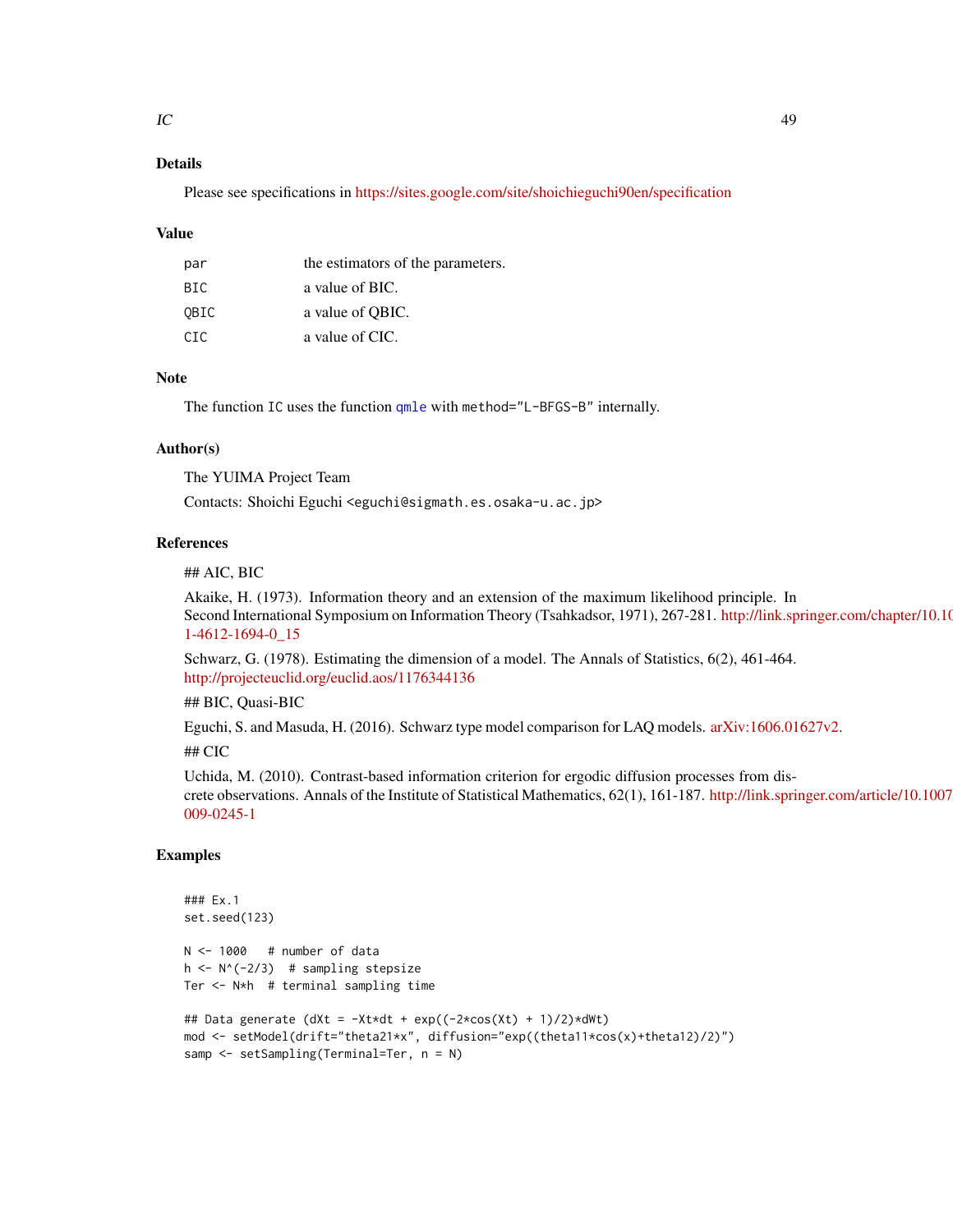```
yuima <- setYuima(model=mod, sampling=setSampling(Terminal=Ter, n=50*N))
simu.yuima <- simulate(yuima, xinit=1, true.parameter=list(theta11=-2, theta12=1,
                       theta21=-1), subsampling=samp)
Xt < - NULL
for(i in 1:(N+1)){
 Xt <- c(Xt, simu.yuima@data@original.data[50*(i-1)+1])
}
## Parameter settings
para.init <- list(theta11=runif(1,max=-1.5,min=-2.5), theta12=runif(1,max=1.5,min=0.5),
                  theta21=runif(1,max=-0.5,min=-1.5))
para.low <- list(theta11=-7, theta12=-4, theta21=-6)
para.upp <- list(theta11=3, theta12=6, theta21=4)
## Ex.1.1 (dXt = (theta21*x)*dt + exp((theta11*cos(x)+theta12)/2)*dWt)
mod1 <- setModel(drift="theta21*x", diffusion="exp((theta11*cos(x)+theta12)/2)")
samp1 <- setSampling(Terminal=Ter, n = N)
yuima1 <- setYuima(model=mod1, sampling=samp1)
ic1 <- IC(yuima1, data=Xt, start=para.init, upper=para.upp, lower=para.low, rcpp=TRUE)
ic1
## Ex.1.2 (dXt = (theta21*x)*dt + exp(theta11*cos(x)/2)*dWt)
mod2 <- setModel(drift="theta21*x", diffusion="exp(theta11*cos(x)/2)")
samp2 <- setSampling(Terminal=Ter, n = N)
yuima2 <- setYuima(model=mod2, sampling=samp2)
ic2 <- IC(yuima2, data=Xt, start=para.init, upper=para.upp, lower=para.low, rcpp=TRUE)
ic<sub>2</sub>
## Not run:
### Ex.2 (multidimansion case)
set.seed(123)
N < -3000 # number of data
h \leq N^{(2/3)} # sampling stepsize
Ter <- N*h # terminal sampling time
## Data generate
diff.coef.matrix <- matrix(c("beta1+1", "beta3*x1", "-beta2*x1", "beta4+1"), 2, 2)
drif.coef.vec <- c("alpha1*x1", "alpha2*x2")
mod <- setModel(drift = drif.coef.vec, diffusion = diff.coef.matrix,
                state.variable = c("x1", "x2"), solve.variable = c("x1", "x2"))
samp <- setSampling(Terminal = Ter, n = N)
yuima <- setYuima(model = mod, sampling = setSampling(Terminal = Ter, n = 50*N))
simu.yuima <- simulate(yuima, xinit = c(1,1), true.parameter = list(alpha1=-2, alpha2=-1,
                       beta1=1, beta2=1, beta3=1, beta4=2), subsampling = samp)
Xt <- matrix(0,(N+1),2)
for(i in 1:(N+1)){
  Xt[i,] <- simu.yuima@data@original.data[50*(i-1)+1,]
}
## Parameter settings
```

```
para.init <- list(alpha1 = runif(1,min=-3,max=-1), alpha2 = runif(1,min=-2,max=0),
                  alpha3 = runif(1, min=-1, max=1), beta1 = runif(1, min=0, max=2),
```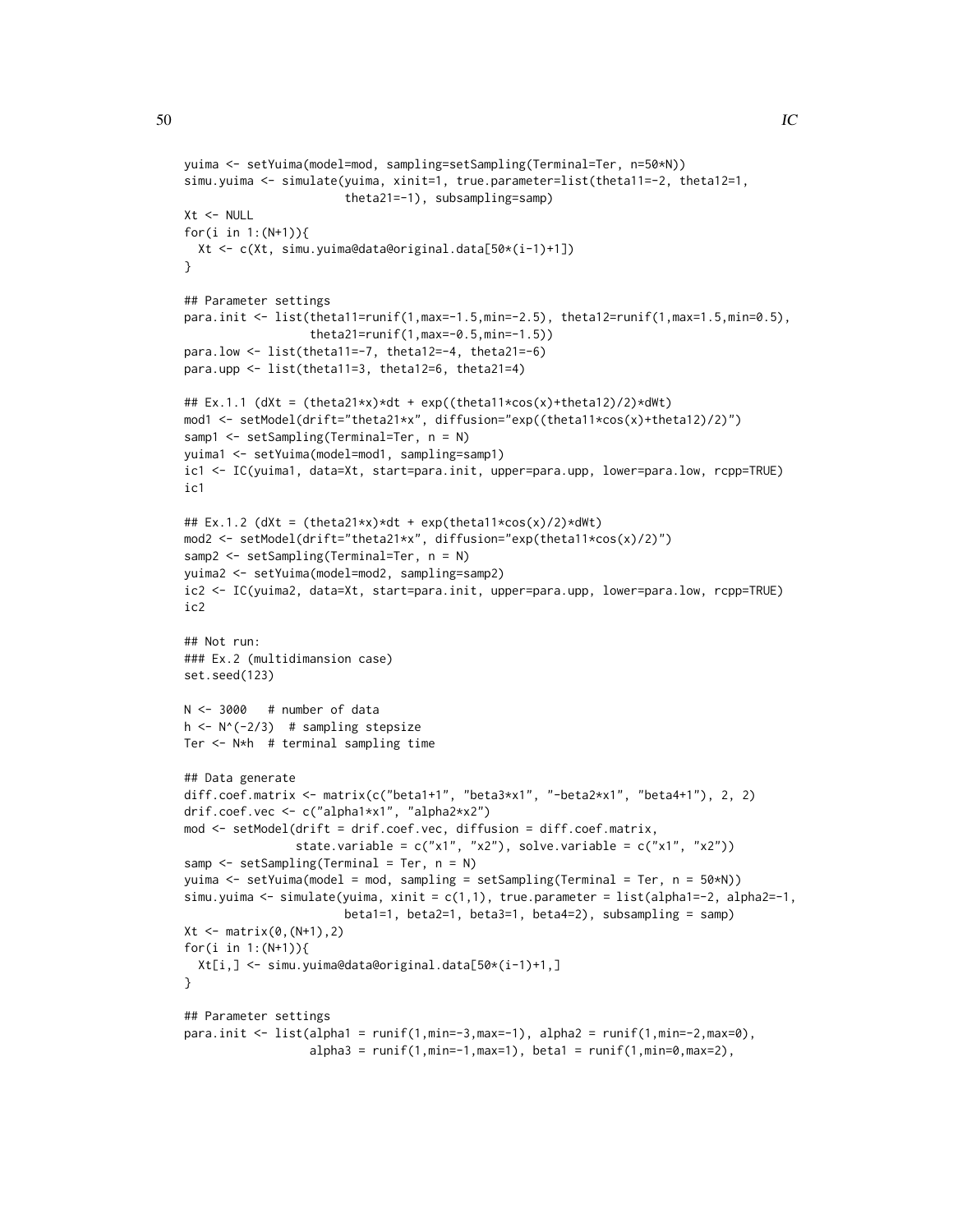```
beta2 = runif(1,min=0,max=2), beta3 = runif(1,min=0,max=2),
                  beta = runif(1, min=1, max=3))para.low <- list(alpha1 = -5, alpha2 = -5, alpha3 = -5, beta1 = 0, beta2 = 0, beta3 = 0, beta4 = 0)
para.upp \le list(alpha1 = 5, alpha2 = 5, alpha3 = 5, beta1 = 5, beta2 = 5, beta3 = 5, beta4 = 5)
## Ex.2.1
diff.coef.matrix1 <- matrix(c("beta1+1", "beta3*x1", "-beta2*x1", "beta4+1"), 2, 2)
drif.coef.vec1 <- c("alpha1*x1", "alpha2*x2+alpha3")
mod1 <- setModel(drift = drif.coef.vec1, diffusion = diff.coef.matrix1,
                 state.variable = c("x1", "x2"), solve.variable = c("x1", "x2"))samp1 <- setSampling(Terminal=Ter, n = N)
yuima1 <- setYuima(model=mod1, sampling=samp1)
ic1 <- IC(yuima1, data=Xt, start=para.init, upper=para.upp, lower=para.low, rcpp=TRUE)
ic1
## Ex.2.2
diff.coef.matrix2 <- matrix(c("beta1+1", "beta3*x1", "-beta2*x1", "beta4+1"), 2, 2)
drif.coef.vec2 <- c("alpha1*x1", "alpha2*x2")
mod2 <- setModel(drift = drif.coef.vec2, diffusion = diff.coef.matrix2,
                 state.variable = c("x1", "x2"), solve.variable = c("x1", "x2"))samp2 <- setSampling(Terminal=Ter, n = N)
yuima2 <- setYuima(model=mod2, sampling=samp2)
ic2 <- IC(yuima2, data=Xt, start=para.init, upper=para.upp, lower=para.low, rcpp=TRUE)
ic2
## End(Not run)
```
info.Map-class *Class for information about Map/Operators*

### Description

Auxiliar class for definition of an object of class [yuima.Map](#page-151-0). see the documentation of [yuima.Map](#page-151-0) for more details.

info.PPR *Class for information about Point Process*

#### Description

Auxiliar class for definition of an object of class [yuima.PPR](#page-157-0) and [yuima.Hawkes](#page-148-0). see the documentation for more details.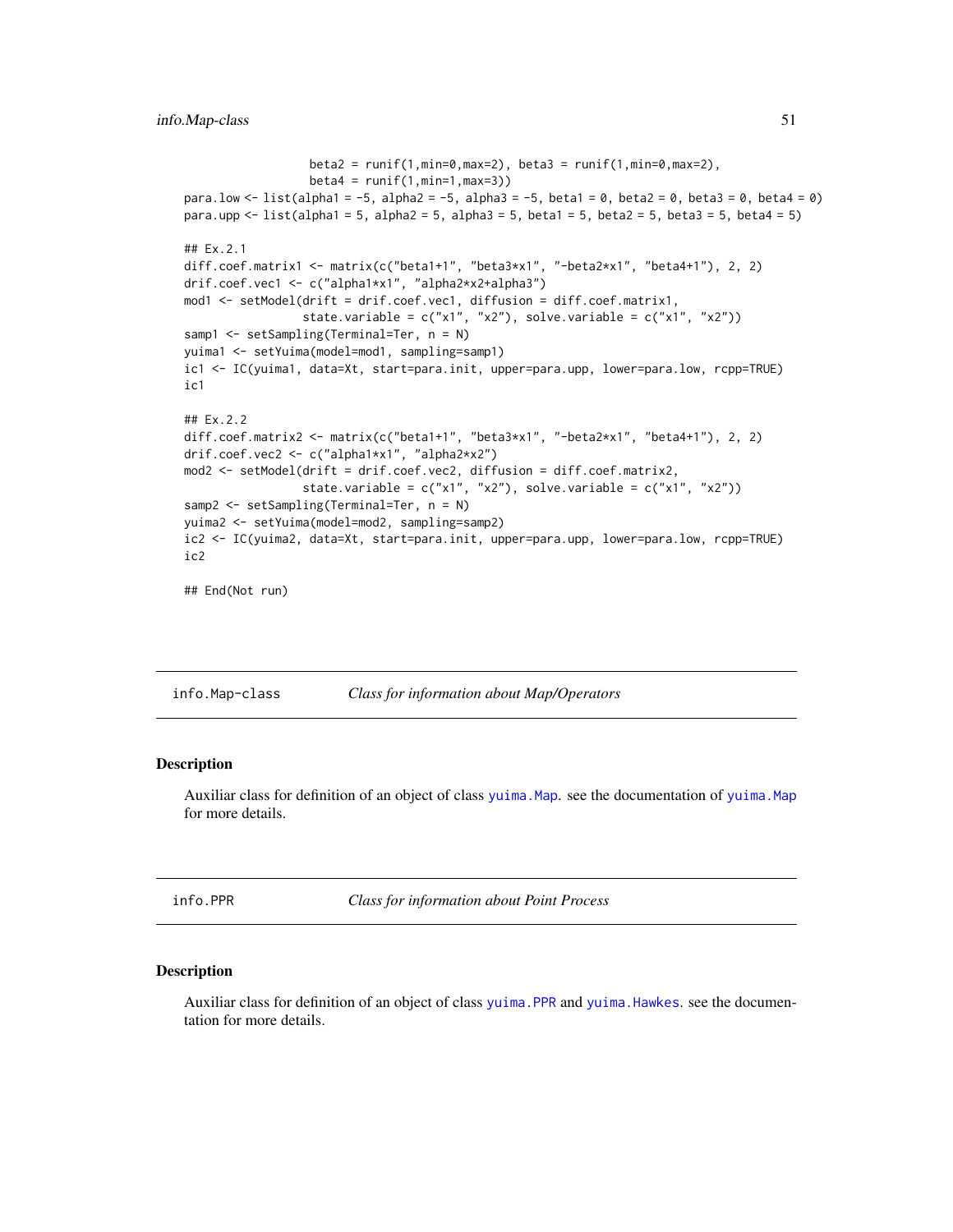## Description

Auxiliar class for definition of an object of class [yuima.Integral](#page-149-0). see the documentation of [yuima.Integral](#page-149-0) for more details.

| Integrand | Class for the mathematical description of integral of a stochastic pro- |
|-----------|-------------------------------------------------------------------------|
|           | cess                                                                    |

# Description

Auxiliar class for definition of an object of class [yuima.Integral](#page-149-0). see the documentation of [yuima.Integral](#page-149-0) for more details.

| Intensity.PPR | Intesity Process for the Point Process Regression Model |
|---------------|---------------------------------------------------------|
|---------------|---------------------------------------------------------|

# Description

This function returns the intensity process of a Point Process Regression Model

# Usage

```
Intensity.PPR(yuimaPPR, param)
```
# Arguments

| yuimaPPR | An object of class yuima. PPR |
|----------|-------------------------------|
| param    | Model parameters              |

# Value

On obejct of class yuima.data

## Author(s)

YUIMA TEAM

## Examples

#INSERT HERE AN EXAMPLE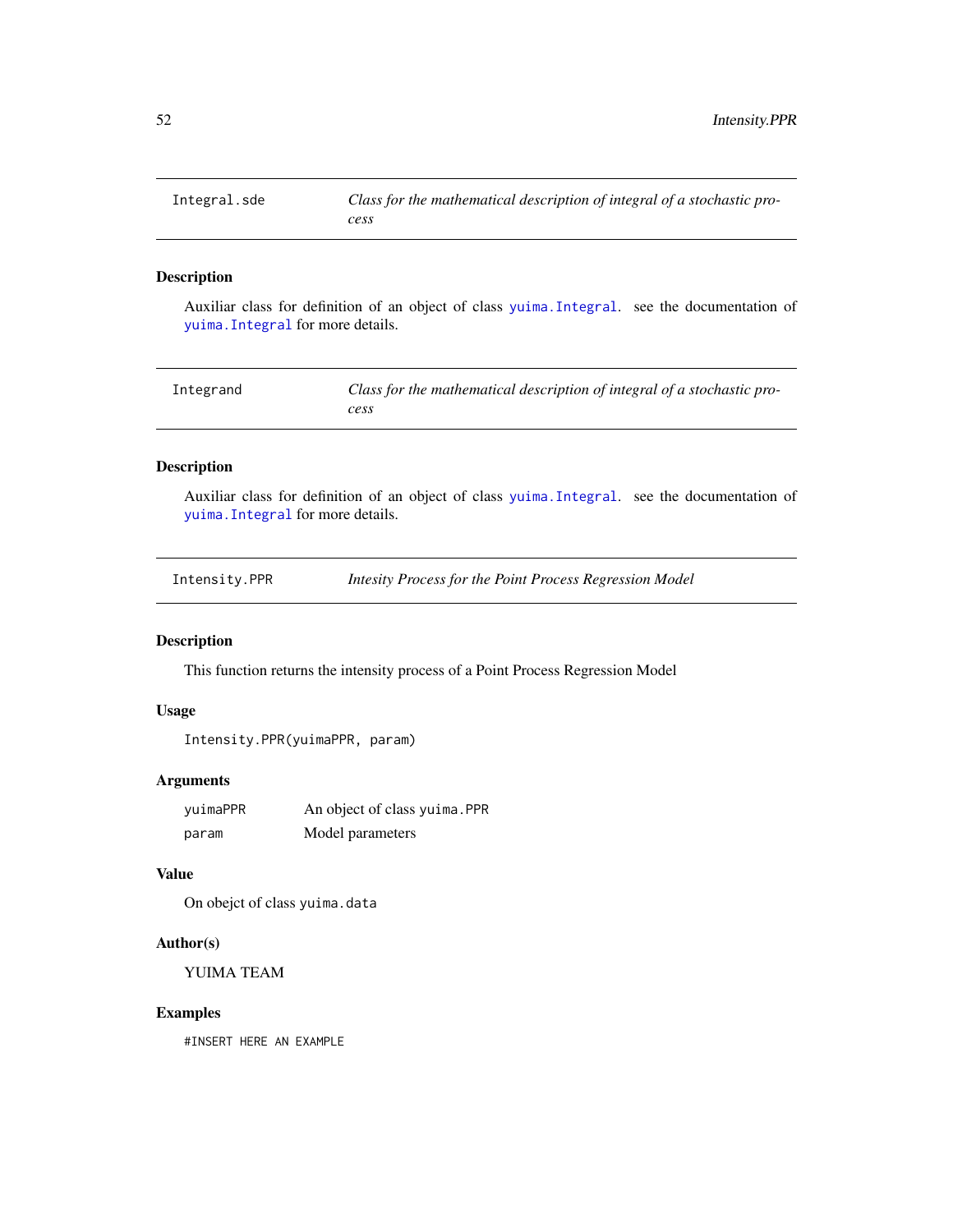JBtest *Remove jumps and calculate the Gaussian quasi-likelihood estimator based on the Jarque-Bera normality test*

# Description

Remove jumps and calculate the Gaussian quasi-likelihood estimator based on the Jarque-Bera normality test

# Usage

JBtest(yuima,start,lower,upper,alpha,skewness=TRUE,kurtosis=TRUE,withdrift=FALSE)

# Arguments

| yuima     | a yuima object (diffusion with compound Poisson jumps).                                                       |
|-----------|---------------------------------------------------------------------------------------------------------------|
| lower     | a named list for specifying lower bounds of parameters.                                                       |
| upper     | a named list for specifying upper bounds of parameters.                                                       |
| alpha     | <b>Insert Description Here.</b>                                                                               |
| start     | initial values to be passed to the optimizer.                                                                 |
| skewness  | use third moment information ? by default, skewness=TRUE                                                      |
| kurtosis  | use fourth moment information ? by default, kurtosis=TRUE                                                     |
| withdrift | use drift information for constructing self-normalized residuals or not? by de-<br>fault, withdrift $=$ FALSE |

# Details

This function removes large increments which are regarded as jumps based on the iterative Jarque-Bera normality test, and after that, calculates the Gaussian quasi maximum likelihood estimator.

# Value

| Removed       | Removed jumps and jump times                                                                                                                                                                                                   |
|---------------|--------------------------------------------------------------------------------------------------------------------------------------------------------------------------------------------------------------------------------|
| <b>OGOMLE</b> | Gaussian quasi maximum likelihood estimator before jump removal                                                                                                                                                                |
| JRGOMLE       | Gaussian quasi maximum likelihood estimator after jump removal                                                                                                                                                                 |
| Figures       | For visualization, the jump points are presented. In addition, the histgram of<br>the jump removed self-normalized residuals, transition of the estimators and the<br>logarithm of Jarque-Bera statistics are given as figures |

# Author(s)

The YUIMA Project Team

Contacts: Yuma Uehara <y-uehara@ism.ac.jp>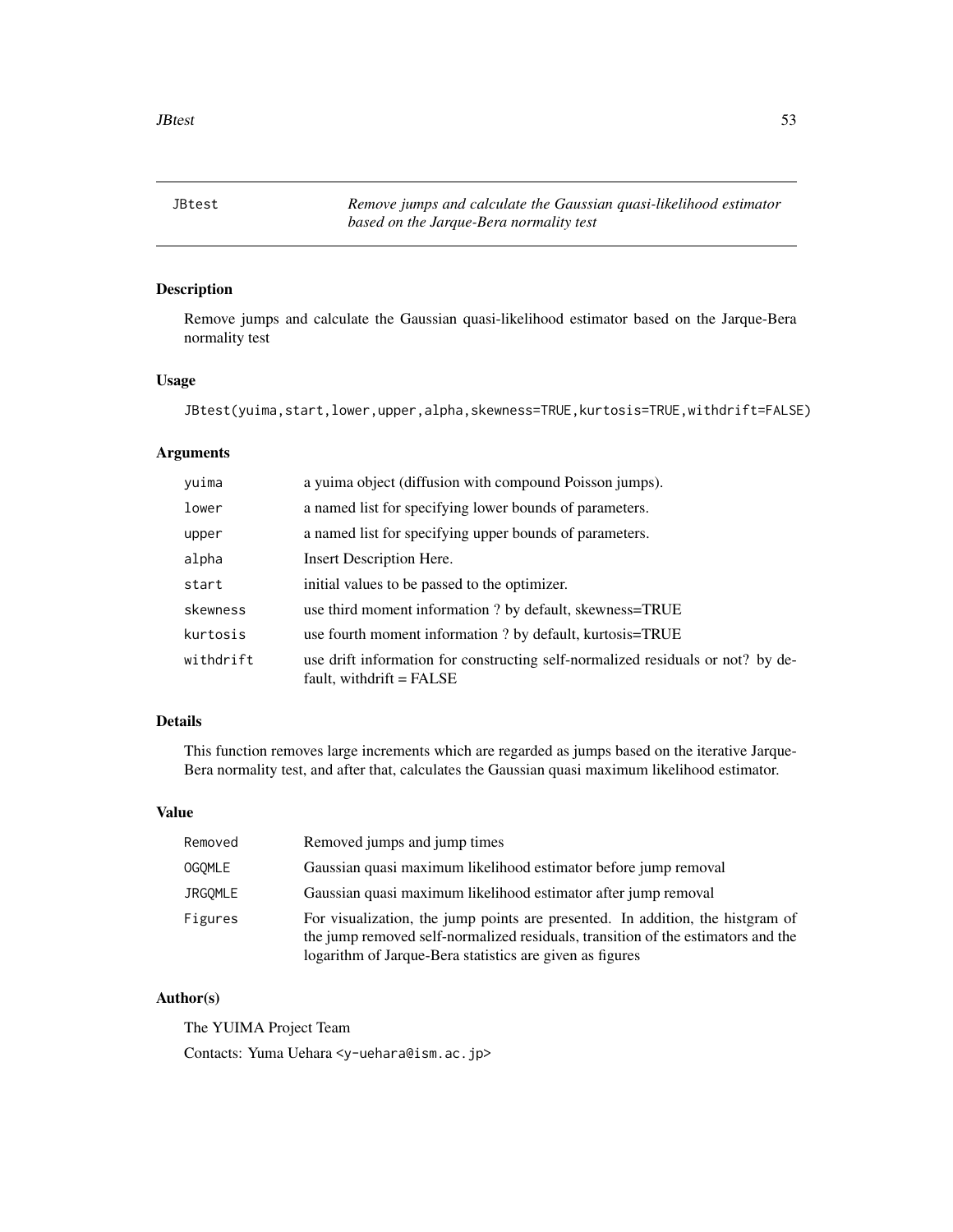## References

Masuda, H. (2013). Asymptotics for functionals of self-normalized residuals of discretely observed stochastic processes. Stochastic Processes and their Applications 123 (2013), 2752–2778

Masuda, H and Uehara, Y. (2018) Estimating Diffusion With Compound Poisson Jumps Based On Self-normalized Residuals, arXiv:1802.03945

## Examples

```
set.seed(123)
mod <- setModel(drift="10-3*x",
                diffusion="theta*(2+x^2)/(1+x^2)",
               jump.coeff="1",
               measure=list(intensity="1",df=list("dunif(z, 3, 5)")),
               measure.type="CP")
T < -10 ## Terminal
n <- 5000 ## generation size
samp <- setSampling(Terminal=T, n=n) ## define sampling scheme
yuima <- setYuima(model = mod, sampling = samp)
yuima <- simulate(yuima, xinit=1,true.parameter=list(theta=sqrt(2)), sampling = samp)
JBtest(yuima,start=list(theta=0.5),upper=c(theta=100)
,lower=c(theta=0),alpha=0.01)
```
lambdaFromData *Intensity of a Point Process Regression Model*

## Description

This function returns the intensity process of a PPR model when covariates and counting processes are obsered on discrete time

## Usage

```
lambdaFromData(yuimaPPR, PPRData = NULL, parLambda = list())
```
## Arguments

| yuimaPPR  | Mathematical Description of PPR model |
|-----------|---------------------------------------|
| PPRData   | Observed data                         |
| parLambda | Values of intesity parameters         |

## Details

...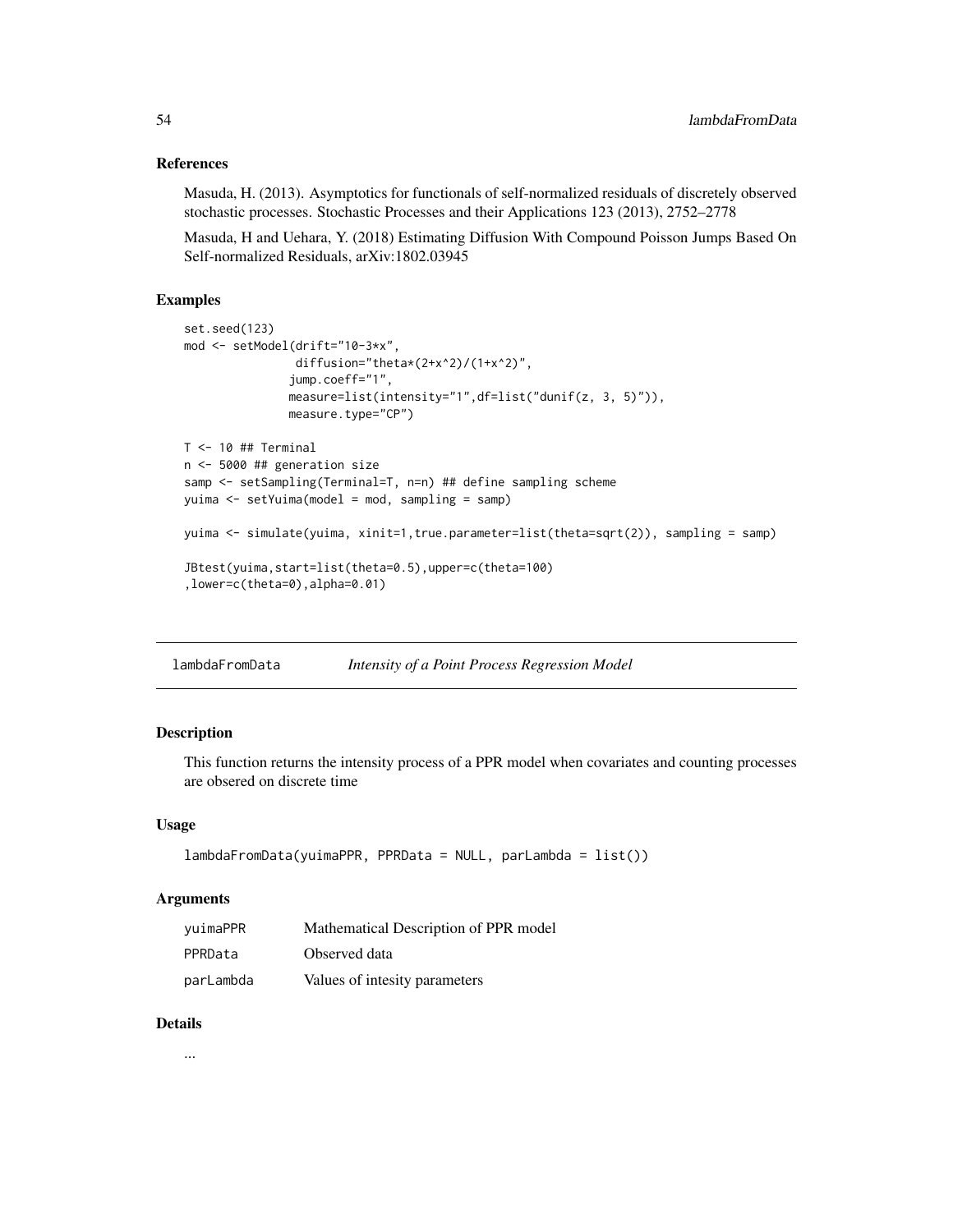lasso 55

Value

...

# Note

...

## Author(s)

YUIMA TEAM

## References

...

# See Also

...

lasso *Adaptive LASSO estimation for stochastic differential equations*

# Description

Adaptive LASSO estimation for stochastic differential equations.

# Usage

```
lasso(yuima, lambda0, start, delta=1, ...)
```
# Arguments

| yuima   | a yuima object.                                             |
|---------|-------------------------------------------------------------|
| lambda0 | a named list with penalty for each parameter.               |
| start   | initial values to be passed to the optimizer.               |
| delta   | controls the amount of shrinking in the adaptive sequences. |
|         | passed to optime method. See Examples.                      |

## Details

lasso behaves more likely the standard [qmle](#page-82-0) function in and argument method is one of the methods available in [optim](#page-0-0).

From initial guess of QML estimates, performs adaptive LASSO estimation using the Least Squares Approximation (LSA) as in Wang and Leng (2007, JASA).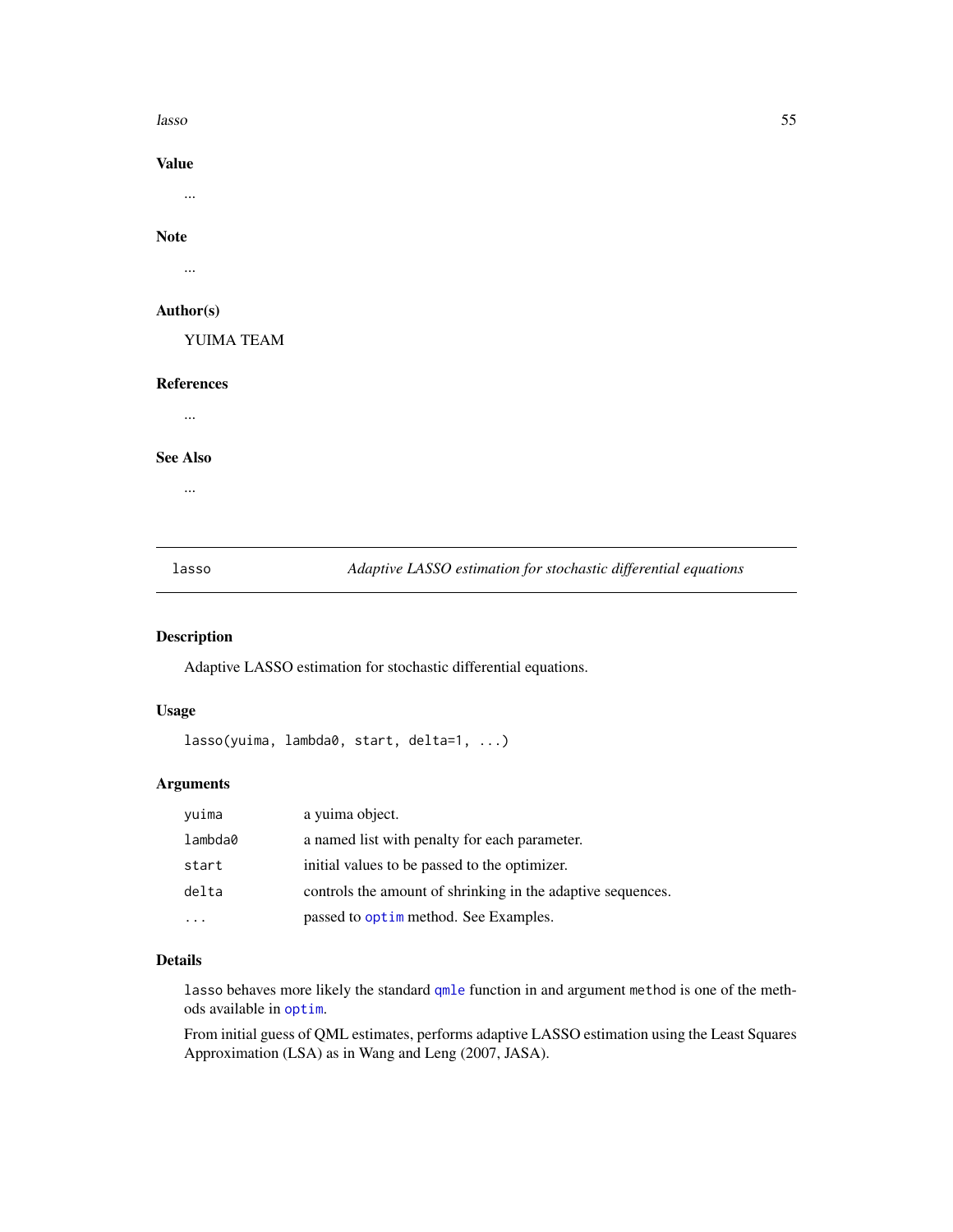# Value

ans a list with both QMLE and LASSO estimates.

#### Author(s)

The YUIMA Project Team

# Examples

```
##multidimension case
diff.matrix <- matrix(c("theta1.1","theta1.2", "1", "1"), 2, 2)
drift.c <- c("-theta2.1*x1", "-theta2.2*x2", "-theta2.2", "-theta2.1")
drift.matrix <- matrix(drift.c, 2, 2)
ymodel <- setModel(drift=drift.matrix, diffusion=diff.matrix, time.variable="t",
                   state.variable=c("x1", "x2"), solve.variable=c("x1", "x2"))
n < -100ysamp <- setSampling(Terminal=(n)^(1/3), n=n)
yuima <- setYuima(model=ymodel, sampling=ysamp)
set.seed(123)
truep <- list(theta1.1=0.6, theta1.2=0,theta2.1=0.5, theta2.2=0)
yuima <- simulate(yuima, xinit=c(1, 1),
true.parameter=truep)
est \leq lasso(yuima, start=list(theta2.1=0.8, theta2.2=0.2, theta1.1=0.7, theta1.2=0.1),
 lower=list(theta1.1=1e-10,theta1.2=1e-10,theta2.1=.1,theta2.2=1e-10),
 upper=list(theta1.1=4,theta1.2=4,theta2.1=4,theta2.2=4), method="L-BFGS-B")
# TRUE
unlist(truep)
# QMLE
round(est$mle,3)
# LASSO
round(est$lasso,3)
```
LawMethods *Methods for an object of class* yuima.law

#### Description

Methods for yuima.law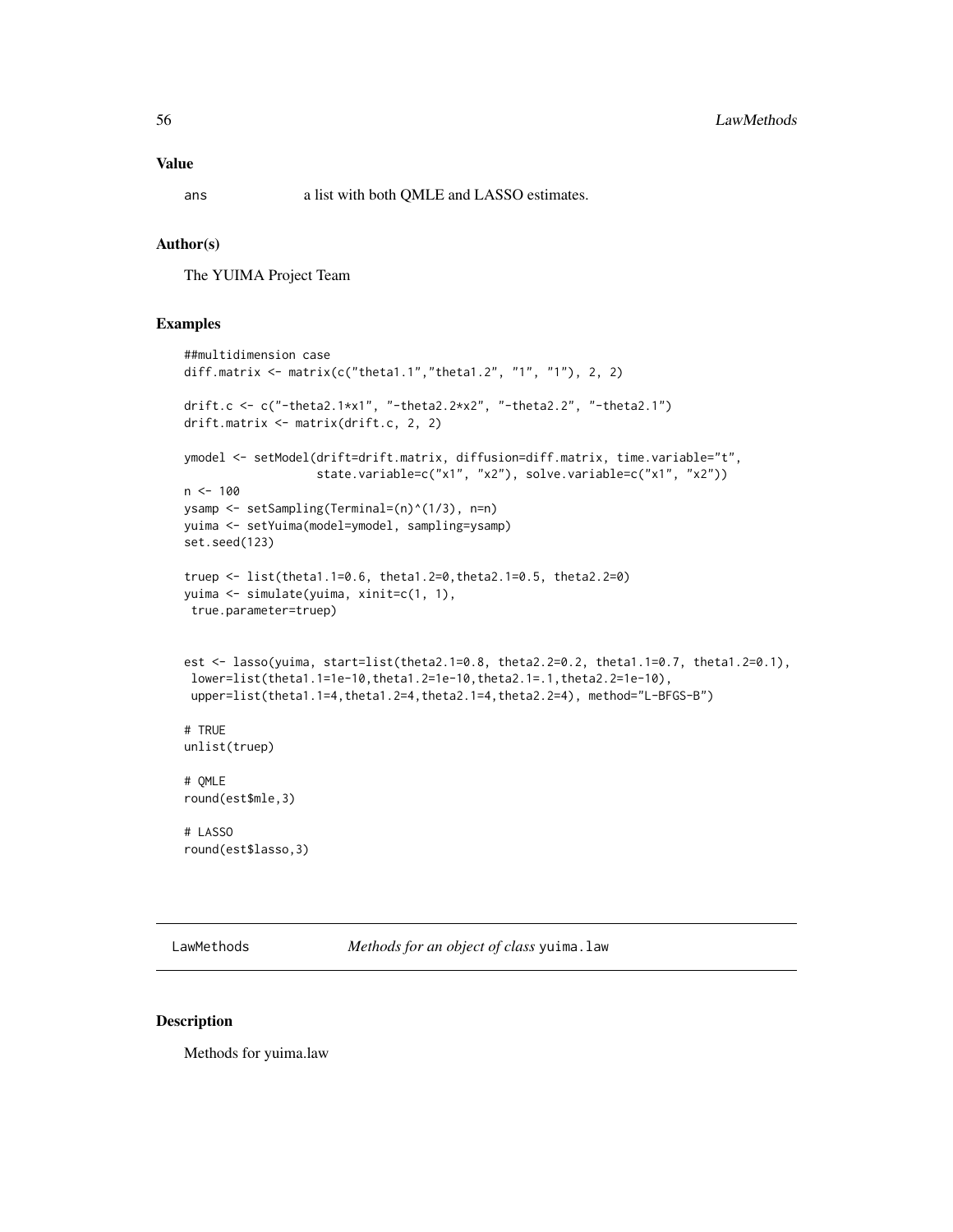# limiting.gamma 57

# Usage

```
rand(object, n, param, ...)
dens(object, x, param, log = FALSE, ...)
cdf(object, q, param, ...)
quant(object, p, param, ...)
```
# Arguments

| object |   |
|--------|---|
| n      | . |
| param  |   |
|        |   |
| X      |   |
| log    | . |
| q      |   |
| р      |   |

# Value

Methods for an object of yuima.law-class

# Note

Insert additional info

## Author(s)

YUIMA TEAM

limiting.gamma *calculate the value of limiting covariance matrices : Gamma*

# Description

To confirm assysmptotic normality of theta estimators.

# Usage

limiting.gamma(obj,theta,verbose=FALSE)

# Arguments

| obi     | an yuima or yuima. model object.         |
|---------|------------------------------------------|
| theta   | true theta                               |
| verbose | an option for display a verbose process. |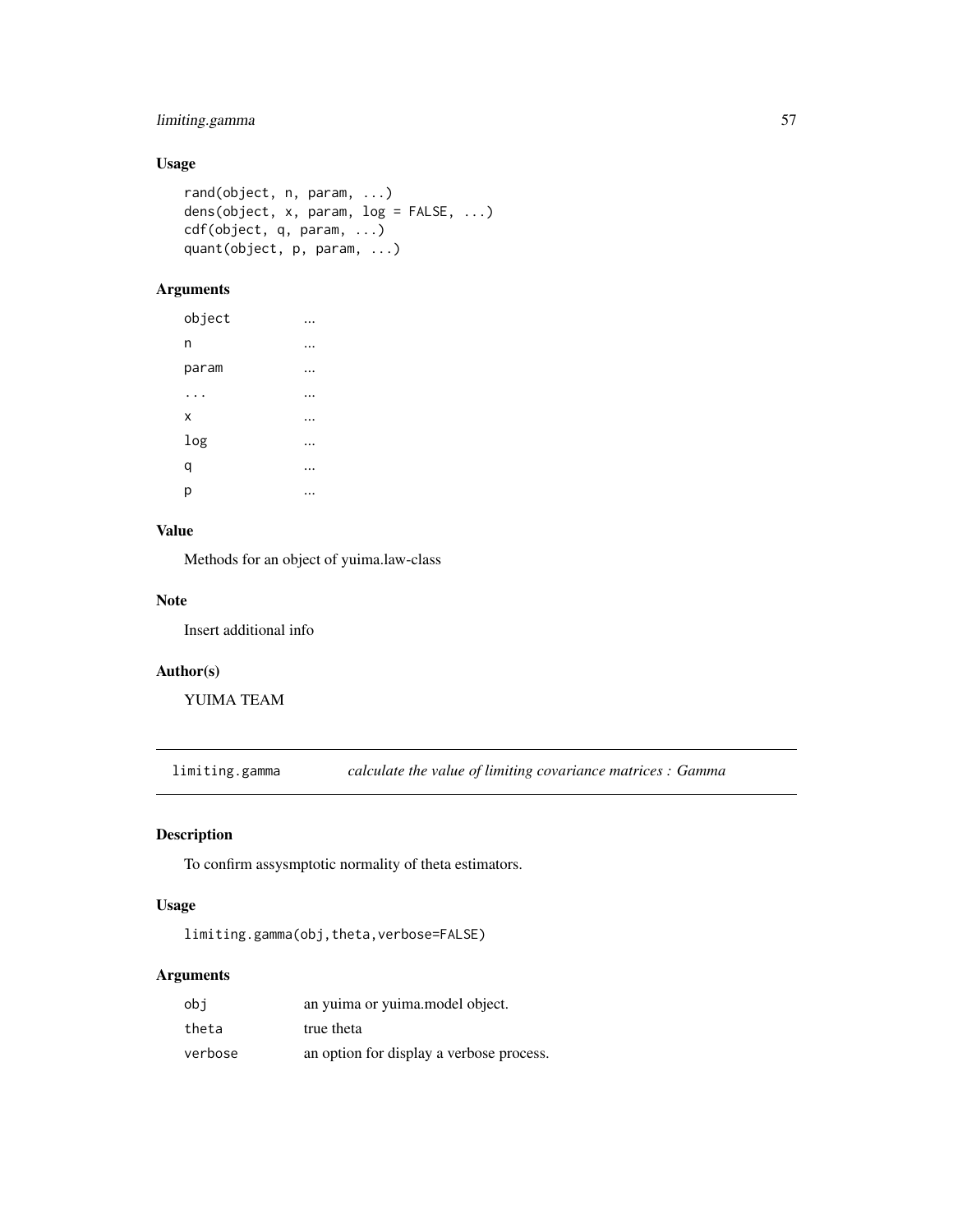# Details

Calculate the value of limiting covariance matrices Gamma. The returned values gamma1 and gamma2 are used to confirm assysmptotic normality of theta estimators. this program is limitted to 1-dimention-sde model for now.

# Value

| gamma1 | a theoretical figure for variance of thetal estimator |
|--------|-------------------------------------------------------|
| gamma2 | a theoretical figure for variance of theta2 estimator |

## Note

we need to fix this routine.

# Author(s)

The YUIMA Project Team

## Examples

```
set.seed(123)
## Yuima
diff.matrix <- matrix(c("theta1"), 1, 1)
myModel <- setModel(drift=c("(-1)*theta2*x"), diffusion=diff.matrix,
time.variable="t", state.variable="x")
n < - 100mySampling <- setSampling(Terminal=(n)^(1/3), n=n)
myYuima <- setYuima(model=myModel, sampling=mySampling)
myYuima <- simulate(myYuima, xinit=1, true.parameter=list(theta1=0.6, theta2=0.3))
## theorical figure of theta
theta1 <-3.5theta2 <-1.3theta <- list(theta1, theta2)
lim.gamma <- limiting.gamma(obj=myYuima, theta=theta, verbose=TRUE)
## return theta1 and theta2 with list
lim.gamma$list
## return theta1 and theta2 with vector
lim.gamma$vec
```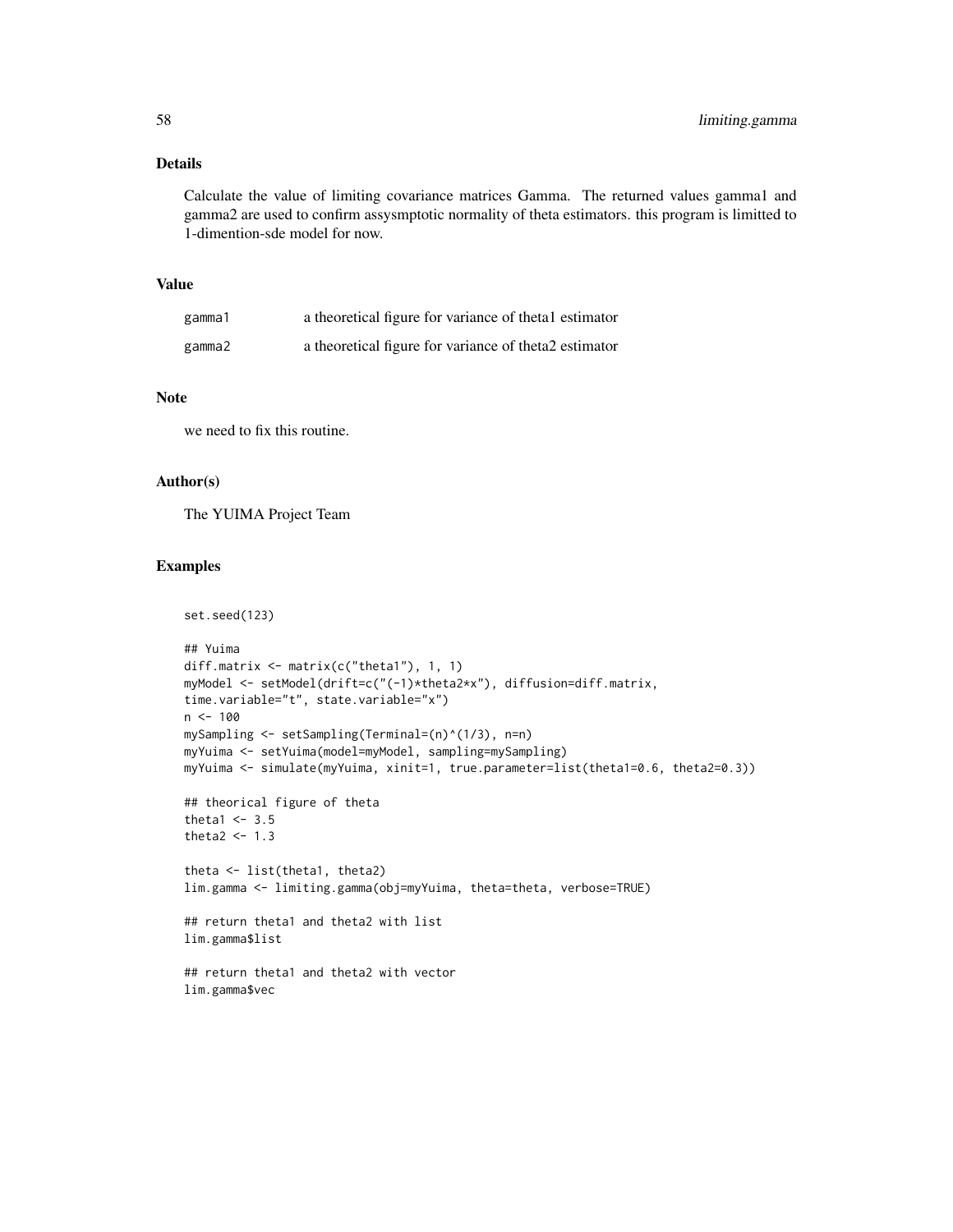# <span id="page-58-0"></span>Description

Estimate the lead-lag parameters of discretely observed processes by maximizing the shifted Hayashi-Yoshida covariation contrast functions, following Hoffmann et al. (2013).

# Usage

```
\text{llag}(x, \text{ from } = -\text{Inf}, \text{ to } = \text{Inf}, \text{ division } = \text{FALSE}, \text{ verbose } = (\text{ci } || \text{ ccor}),grid, psd = TRUE, plot = ci, ccor = ci, ci = FALSE, alpha = 0.01,
       fisher = TRUE, bw, tol = 1e-7)
```
# Arguments

| X        | an object of yuima-class or yuima.data-class.                                                                                                                                                                                                                                           |
|----------|-----------------------------------------------------------------------------------------------------------------------------------------------------------------------------------------------------------------------------------------------------------------------------------------|
| verbose  | whether 11ag returns matrices or not. The default is FALSE.                                                                                                                                                                                                                             |
| from     | a numeric vector each of whose component(s) indicates the lower end of a finite<br>grid on which the contrast function is evaluated, if grid is missing.                                                                                                                                |
| to       | a numeric vector each of whose component(s) indicates the upper end of a finite<br>grid on which the contrast function is evaluated, if grid is missing.                                                                                                                                |
| division | a numeric vector each of whose component(s) indicates the number of the points<br>of a finite grid on which the contrast function is evaluated, if grid is missing.                                                                                                                     |
| grid     | a numeric vector or a list of numeric vectors. See 'Details'.                                                                                                                                                                                                                           |
| psd      | logical. If TRUE, the estimated cross-correlation functions are converted to the<br>interval [-1,1]. See 'Details'.                                                                                                                                                                     |
| plot     | logical. If TRUE, the estimated cross-correlation functions are plotted. If ci is<br>also TRUE, the pointwise confidence intervals (under the null hypothesis that the<br>corresponding correlation is zero) are also plotted. The default is FALSE.                                    |
| ccor     | logical. If TRUE, the estimated cross-correlation functions are returned. This<br>argument is ignored if verbose is FALSE. The default is FALSE.                                                                                                                                        |
| сi       | logical. If TRUE, (pointwise) confidence intervals of the estimated cross-correlation<br>functions and p-values for the significance of the correlations at the estimated<br>lead-lag parameters are calculated. Note that the confidence intervals are only<br>plotted when plot=TRUE. |
| alpha    | a posive number indicating the significance level of the confidence intervals for<br>the cross-correlation functions.                                                                                                                                                                   |
| fisher   | logical. If TRUE, the p-values and the confidence intervals for the cross-correlation<br>functions is evaluated after applying the Fisher z transformation. This argument<br>is only meaningful if $pval = "corr".$                                                                     |
| bw       | bandwidth parameter to compute the asymptotic variances. See 'Details' and<br>hyavar for details.                                                                                                                                                                                       |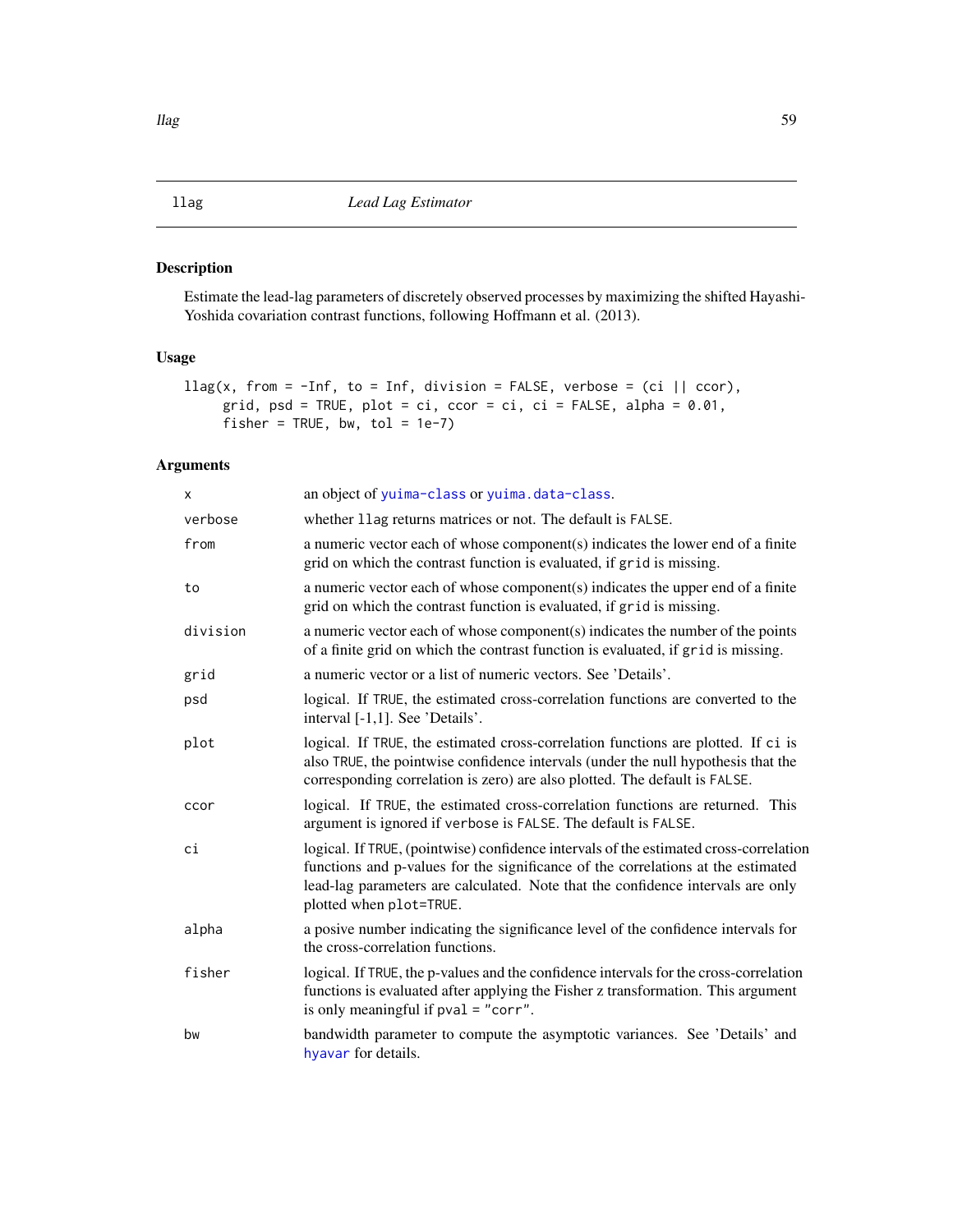## Details

Let  $d$  be the number of the components of the zoo.data of the object x.

Let  $Xi_{ti_0},Xi_{ti_1},\ldots,Xi_{ti_n(i)}$  be the observation data of the *i*-th component (i.e. the *i*-th component of the zoo.data of the object x).

The shifted Hayashi-Yoshida covariation contrast function  $Ui(i\theta)$  of the observations  $Xi$  and  $Xi$  $(i < j)$  is defined by the same way as in Hoffmann et al. (2013), which corresponds to their crosscovariance function. The lead-lag parameter  $\theta_{ij}$  is defined as a maximizer of  $|Uij(\theta)|$ .  $Uij(\theta)$  is evaluated on a finite grid  $Gij$  defined below. Thus  $\theta_{ij}$  belongs to this grid. If there exist more than two maximizers, the lowest one is selected.

If psd is TRUE, for any i, j the matrix  $C := (U k l(\theta))_{k,l \in i,j}$  is converted to (C%\*%C)^(1/2) for ensuring the positive semi-definiteness, and  $Uij(\theta)$  is redefined as the (1,2)-component of the converted C. Here,  $Ukk(\theta)$  is set to the realized volatility of Xk. In this case  $\theta_{i,j}$  is given as a maximizer of the cross-correlation functions.

The grid  $Gij$  is defined as follows. First, if grid is missing,  $Gij$  is given by

$$
a, a + (b - a)/(N - 1), \ldots, a + (N - 2)(b - a)/(N - 1), b,
$$

where a, b and N are the  $(d(i - 1) - (i - 1)i/2 + (j - i))$ -th components of from, to and division respectively. If the corresponding component of from (resp. to) is -Inf (resp. Inf),  $a = -(tj_n(j) - ti_0)$  (resp.  $b = ti_n(i) - tj_0$ ) is used, while if the corresponding component of division is FALSE,  $N = round(2max(n(i), n(j))) + 1$  is used. Missing components are filled with -Inf (resp. Inf, FALSE). The default value -Inf (resp. Inf, FALSE) means that all components are -Inf (resp. Inf, FALSE). Next, if grid is a numeric vector,  $Gij$  is given by grid. If grid is a list of numeric vectors, Gij is given by the  $(d(i - 1) - (i - 1)i/2 + (j - i))$ -th component of grid.

The estimated lead-lag parameters are returned as the skew-symmetric matrix  $(\theta_i j)_{i,j=1,\dots,d}$ . If verbose is TRUE, the covariance matrix  $(U_{ij}(\theta_{ij}))_{i,j=1,\dots,d}$  corresponding to the estimated leadlag parameters, the corresponding correlation matrix and the computed contrast functions are also returned. If further ccor is TRUE, the computed cross-correlation functions are returned as a list with the length  $d(d-1)/2$ . For  $i < j$ , the  $(d(i-1) - (i-1)i/2 + (j-i))$ -th component of the list consists of an object  $U_{ij}(\theta)/sqrt(U_{ii}(\theta) * U_{jj}(\theta))$  of class [zoo](#page-0-0) indexed by  $G_{ij}$ .

If plot is TRUE, the computed cross-correlation functions are plotted sequentially.

If ci is TRUE, the asymptotic variances of the cross-correlations are calculated at each point of the grid by using the naive kernel approach descrived in Section 8.2 of Hayashi and Yoshida (2011). The implementation is the same as that of [hyavar](#page-44-0) and more detailed description is found there.

## Value

If verbose is FALSE, a skew-symmetric matrix corresponding to the estimated lead-lag parameters is returned. Otherwise, an object of class "yuima.llag", which is a list with the following components, is returned: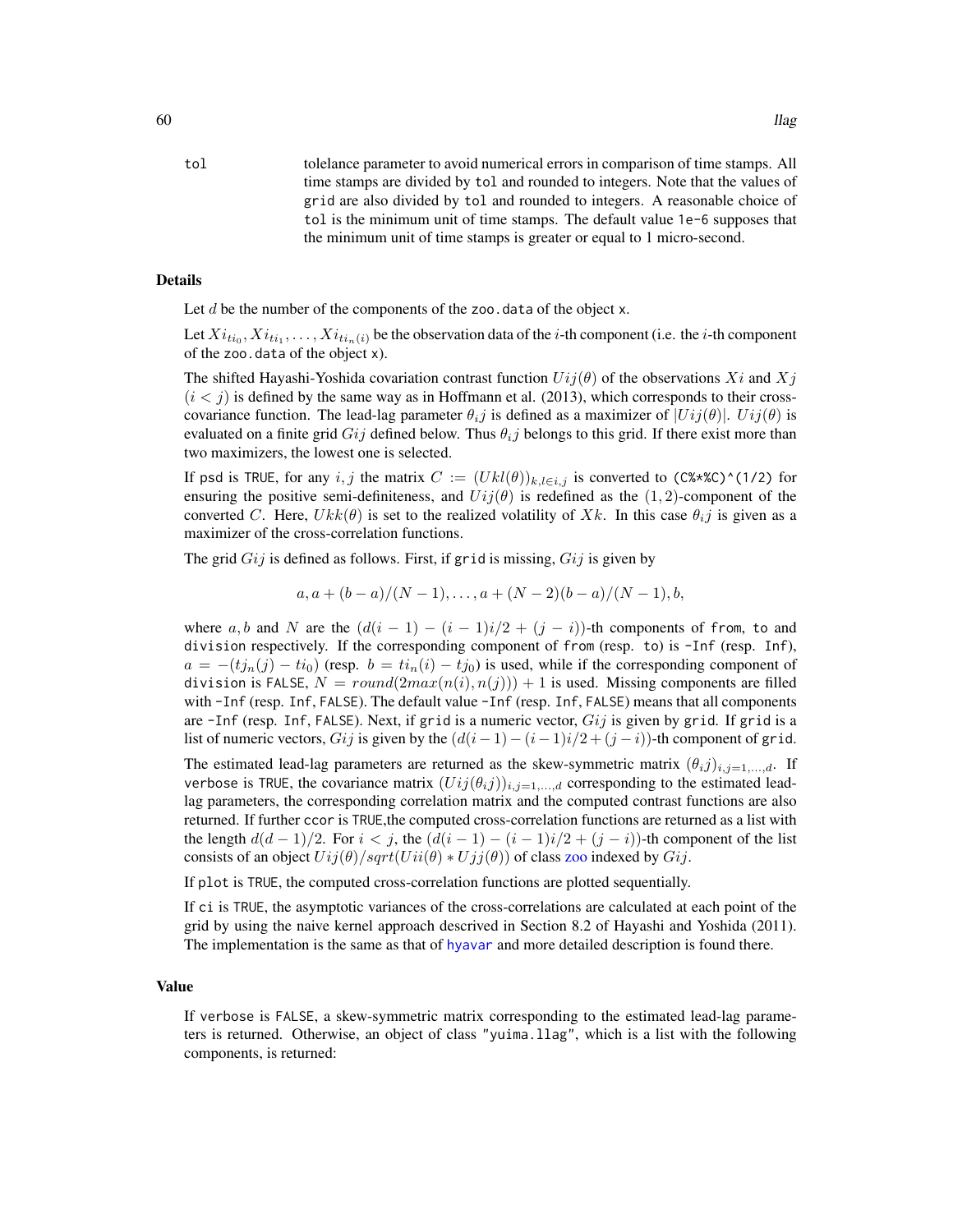| lagcce                                                                            | a skew-symmetric matrix corresponding to the estimated lead-lag parameters.                                          |  |
|-----------------------------------------------------------------------------------|----------------------------------------------------------------------------------------------------------------------|--|
| covmat                                                                            | a covariance matrix corresponding to the estimated lead-lag parameters.                                              |  |
| cormat                                                                            | a correlation matrix corresponding to the estimated lead-lag parameters.                                             |  |
| <b>LLR</b>                                                                        | a matrix consisting of lead-lag ratios. See Huth and Abergel (2014) for details.                                     |  |
| If ci is TRUE, the following component is added to the returned list:             |                                                                                                                      |  |
| p.values                                                                          | a matrix of p-values for the significance of the correlations corresponding to the<br>estimated lead-lag parameters. |  |
| If further ccor is TRUE, the following components are added to the returned list: |                                                                                                                      |  |
| ccor                                                                              | a list of computed cross-correlation functions.                                                                      |  |
| avar                                                                              | a list of computed asymptotic variances of the cross-correlations (if $ci = TRUE$ ).                                 |  |

#### Note

The default grid usually contains too many points, so it is better for users to specify this argument in order to reduce the computational time. See 'Examples' below for an example of the specification.

The evaluated p-values should carefully be interpreted because they are calculated based on *pointwise confidence intervals* rather than *simultaneous confidence intervals* (so there would be a multiple testing problem). Evaluation of p-values based on the latter will be implemented in the future extension of this function: Indeed, so far no theory has been developed for this. However, it is conjectured that the error distributions of the estimated cross-correlation functions are asymptotically independent if the grid is not dense too much, so p-values evaluated by this function will still be meaningful as long as sufficiently low significance levels are used.

# Author(s)

Yuta Koike with YUIMA Project Team

## References

Hayashi, T. and Yoshida, N. (2011) Nonsynchronous covariation process and limit theorems, *Stochastic processes and their applications*, 121, 2416–2454.

Hoffmann, M., Rosenbaum, M. and Yoshida, N. (2013) Estimation of the lead-lag parameter from non-synchronous data, *Bernoulli*, 19, no. 2, 426–461.

Huth, N. and Abergel, F. (2014) High frequency lead/lag relationships — Empirical facts, *Journal of Empirical Finance*, 26, 41–58.

# See Also

[cce](#page-12-0), [hyavar](#page-44-0), [mllag](#page-67-0), [llag.test](#page-62-0)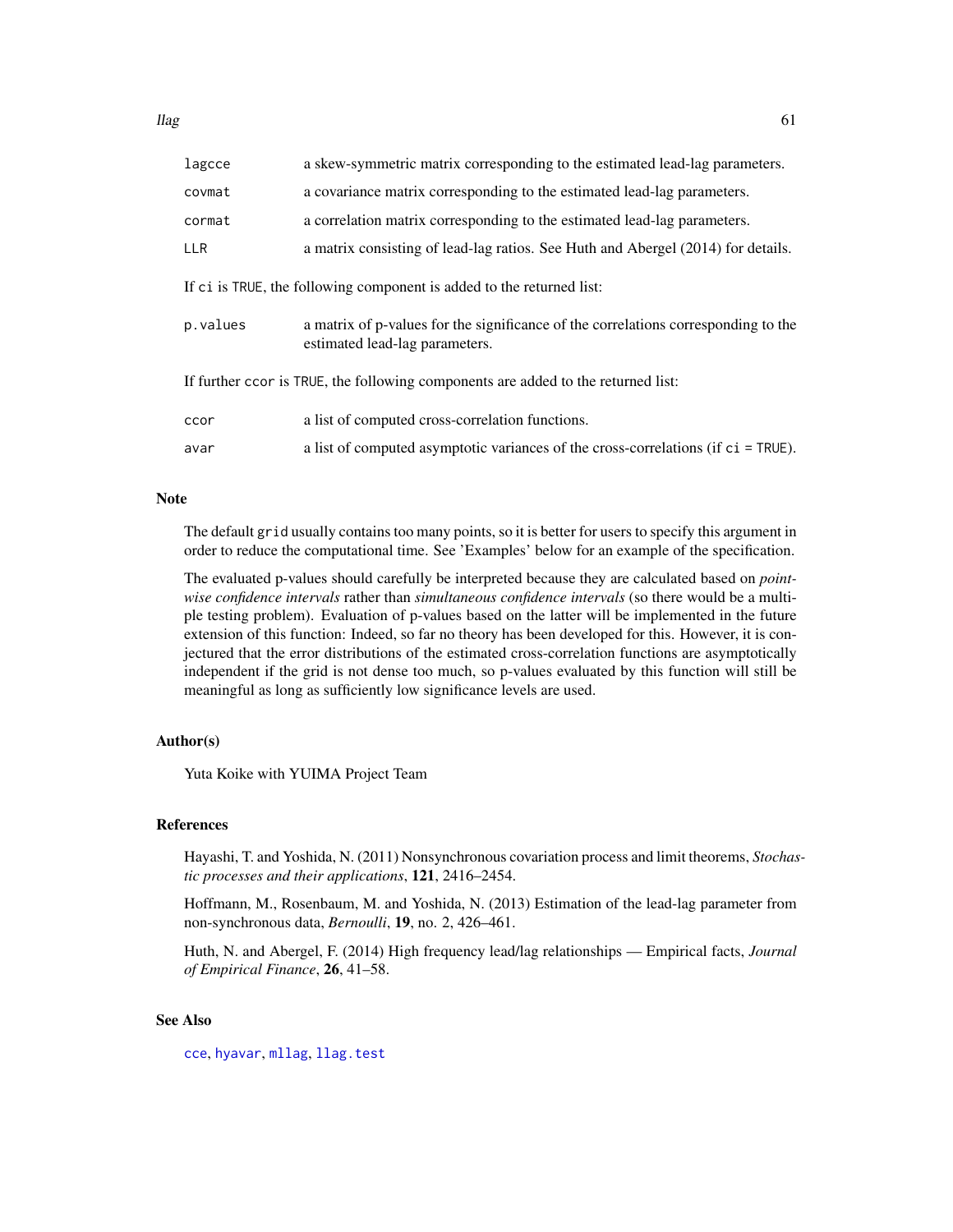## Examples

```
## Set a model
diff.coef.matrix <- matrix(c("sqrt(x1)", "3/5*sqrt(x2)",
 "1/3*sqrt(x3)", "", "4/5*sqrt(x2)","2/3*sqrt(x3)",
 "","","2/3*sqrt(x3)"), 3, 3)
drift <- c("1-x1","2*(10-x2)","3*(4-x3)")
cor.mod <- setModel(drift = drift,
 diffusion = diff.coef.matrix,
 solve.variable = c("x1", "x2", "x3"))set.seed(111)
## We use a function poisson.random.sampling
## to get observation by Poisson sampling.
yuima.samp <- setSampling(Terminal = 1, n = 1200)
yuima <- setYuima(model = cor.mod, sampling = yuima.samp)
yuima <- simulate(yuima,xinit=c(1,7,5))
## intentionally displace the second time series
  data2 <- yuima@data@zoo.data[[2]]
  time2 <- time(data2)
  theta2 <- 0.05 # the lag of x2 behind x1
  stime2 <- time2 + theta2
  time(yuima@data@zoo.data[[2]]) <- stime2
  data3 <- yuima@data@zoo.data[[3]]
  time3 <- time(data3)
  theta3 <- 0.12 # the lag of x3 behind x1
  stime3 <- time3 + theta3
  time(yuima@data@zoo.data[[3]]) <- stime3
## sampled data by Poisson rules
psample<- poisson.random.sampling(yuima,
rate = c(0.2, 0.3, 0.4), n = 1000)
## plot
plot(psample)
## cce
cce(psample)
## lead-lag estimation (with cross-correlation plots)
par(mfcol=c(3,1))
result <- llag(psample, plot=TRUE)
```
 $62$  llag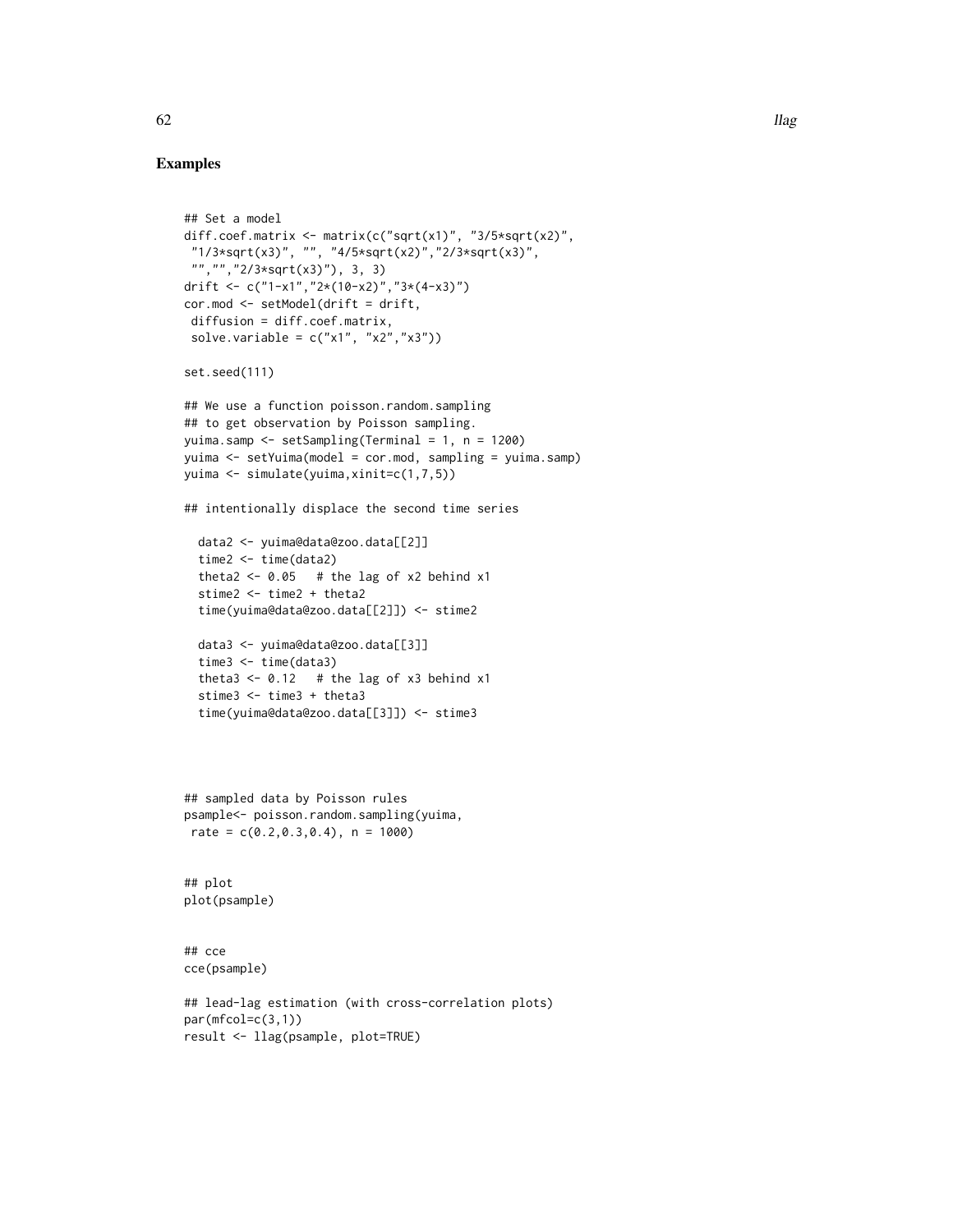#### llag.test 63

```
## estimated lead-lag parameter
result
## computing pointwise confidence intervals
llag(psample, ci = TRUE)
## In practice, it is better to specify the grid because the default grid contains too many points.
## Here we give an example for how to specify it.
## We search lead-lag parameters on the interval [-0.1, 0.1] with step size 0.01
G \leftarrow \text{seq}(-0.1, 0.1, \text{by=0.01})## lead-lag estimation (with computing confidence intervals)
result <- llag(psample, grid = G, ci = TRUE)
## Since the true lead-lag parameter 0.12 between x1 and x3 is not contained
## in the searching grid G, we see that the corresponding cross-correlation
## does not exceed the cofidence interval
## detailed output
## the p-value for the (1,3)-th component is high
result
## Finally, we can examine confidence intervals of other significant levels
## and/or without the Fisher z-transformation via the plot-method defined
## for yuima.llag-class objects as follows
plot(result, alpha = 0.001)plot(result, fisher = FALSE)
par(mfcol=c(1,1))
```
<span id="page-62-0"></span>llag.test *Wild Bootstrap Test for the Absence of Lead-Lag Effects*

# **Description**

Tests the absence of lead-lag effects (time-lagged correlations) by the wild bootstrap procedure proposed in Koike (2017) for each pair of components.

#### Usage

```
llag.test(x, from = -Inf, to = Inf, division = FALSE, grid, R = 999,
          parallel = "no", ncpus = getOption("boot.ncpus", 1L),
          cl = NULL, tol = 1e-06)
```
#### Arguments

x an object of [yuima-class](#page-141-0) or [yuima.data-class](#page-147-0).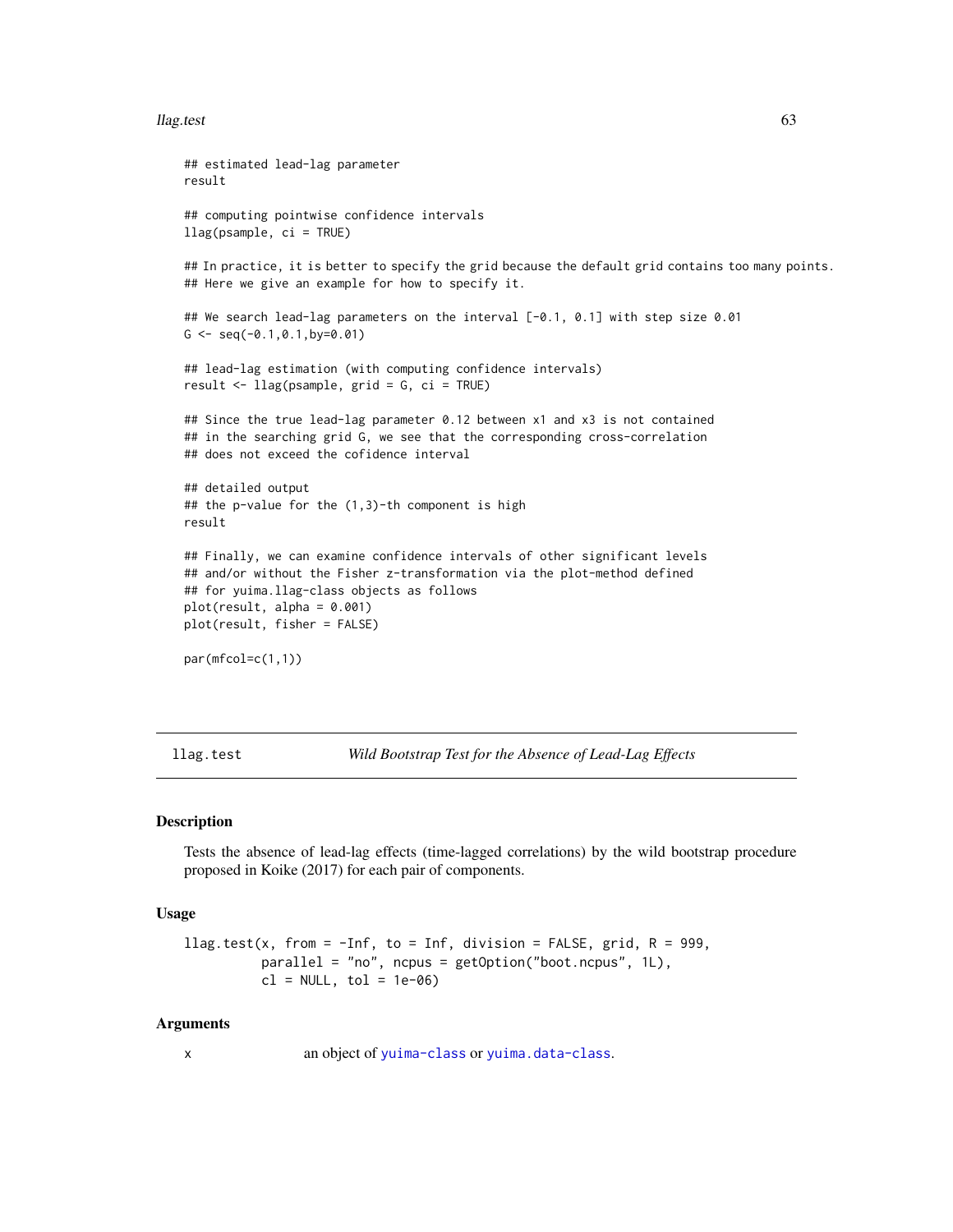| from     | a numeric vector each of whose component(s) indicates the lower end of a finite<br>grid on which the contrast function is evaluated, if grid is missing.                                                                                                                                                                                                                                                     |
|----------|--------------------------------------------------------------------------------------------------------------------------------------------------------------------------------------------------------------------------------------------------------------------------------------------------------------------------------------------------------------------------------------------------------------|
| to       | a numeric vector each of whose component(s) indicates the upper end of a finite<br>grid on which the contrast function is evaluated, if grid is missing.                                                                                                                                                                                                                                                     |
| division | a numeric vector each of whose component(s) indicates the number of the points<br>of a finite grid on which the contrast function is evaluated, if grid is missing.                                                                                                                                                                                                                                          |
| grid     | a numeric vector or a list of numeric vectors. See 'Details' of 11ag.                                                                                                                                                                                                                                                                                                                                        |
| R        | a single positive integer indicating the number of bootstrap replicates.                                                                                                                                                                                                                                                                                                                                     |
| parallel | passed to boot.                                                                                                                                                                                                                                                                                                                                                                                              |
| ncpus    | passed to <b>boot</b> .                                                                                                                                                                                                                                                                                                                                                                                      |
| cl       | passed to <b>boot</b> .                                                                                                                                                                                                                                                                                                                                                                                      |
| tol      | tolelance parameter to avoid numerical errors in comparison of time stamps. All<br>time stamps are divided by tol and rounded to integers. Note that the values of<br>grid are also divided by tol and rounded to integers. A reasonable choice of<br>tol is the minimum unit of time stamps. The default value 1e-6 supposes that<br>the minimum unit of time stamps is greater or equal to 1 micro-second. |

# Details

For each pair of components, this function performs the wild bootstrap procedure proposed in Koike (2017) to test whether there is a (possibly) time-lagged correlation. The null hypothesis of the test is that there is no time-lagged correlation and the alternative is its negative. The test regects the null hypothesis if the maximum of the absolute values of cross-covariances is too large. The critical region is constructed by a wild bootstrap procedure with Rademacher variables as the multiplier variables.

# Value

| p.values | a matrix whose components indicate the bootstrap p-values for the correspond-<br>ing pair of components.                                 |
|----------|------------------------------------------------------------------------------------------------------------------------------------------|
| max.cov  | a matrix whose componenets indicate the maxima of the absolute values of<br>cross-covariances for the corresponding pair of components.  |
| max.corr | a matrix whose componenets indicate the maxima of the absolute values of<br>cross-correlations for the corresponding pair of components. |

# Author(s)

Yuta Koike with YUIMA Project Team

# References

Koike, Y. (2019). Gaussian approximation of maxima of Wiener functionals and its application to high-frequency data, *Annals of Statistics*, 47, 1663–1687. [arXiv:1709.00353.](https://arxiv.org/abs/1709.00353)

# See Also

[cce](#page-12-0), [hyavar](#page-44-0), [mllag](#page-67-0), [llag](#page-58-0)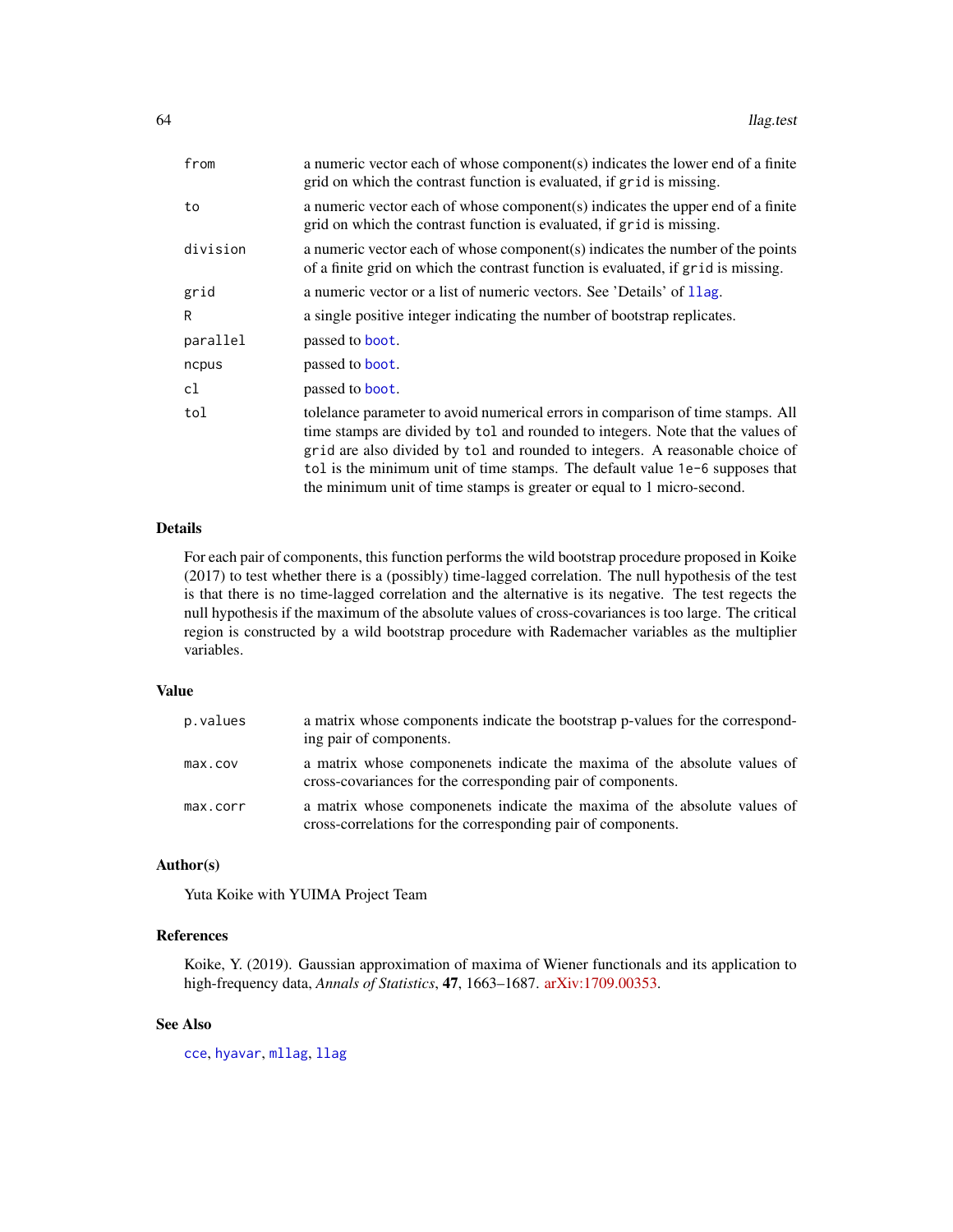## $LogSPX$  65

# Examples

## Set a model

```
# The following example is taken from mllag
```

```
diff.coef.matrix <- matrix(c("sqrt(x1)", "3/5*sqrt(x2)",
 "1/3*sqrt(x3)", "", "4/5*sqrt(x2)","2/3*sqrt(x3)",
 "","","2/3*sqrt(x3)"), 3, 3)
drift <- c("1-x1","2*(10-x2)","3*(4-x3)")
cor.mod <- setModel(drift = drift,
 diffusion = diff.coef.matrix,
 solve.variable = c("x1", "x2", "x3"))set.seed(111)
## We use a function poisson.random.sampling
## to get observation by Poisson sampling.
yuima.samp <- setSampling(Terminal = 1, n = 1200)
yuima <- setYuima(model = cor.mod, sampling = yuima.samp)
yuima <- simulate(yuima,xinit=c(1,7,5))
## intentionally displace the second time series
  data2 <- yuima@data@zoo.data[[2]]
  time2 <- time(data2)
  theta2 <- 0.05 # the lag of x2 behind x1
  stime2 <- time2 + theta2
  time(yuima@data@zoo.data[[2]]) <- stime2
  data3 <- yuima@data@zoo.data[[3]]
  time3 <- time(data3)
  theta3 <- 0.12 # the lag of x3 behind x1
  stime3 <- time3 + theta3
  time(yuima@data@zoo.data[[3]]) <- stime3
## sampled data by Poisson rules
psample<- poisson.random.sampling(yuima,
rate = c(0.2, 0.3, 0.4), n = 1000)
 ## We search lead-lag parameters on the interval [-0.1, 0.1] with step size 0.01
G \leq -\text{seq}(-0.1, 0.1, \text{by} = 0.01)## perform lead-lag test
llag.test(psample, grid = G, R = 999)
## Since the lead-lag parameter for the pair(x1, x3) is not contained in G,
## the null hypothesis is not rejected for this pair
```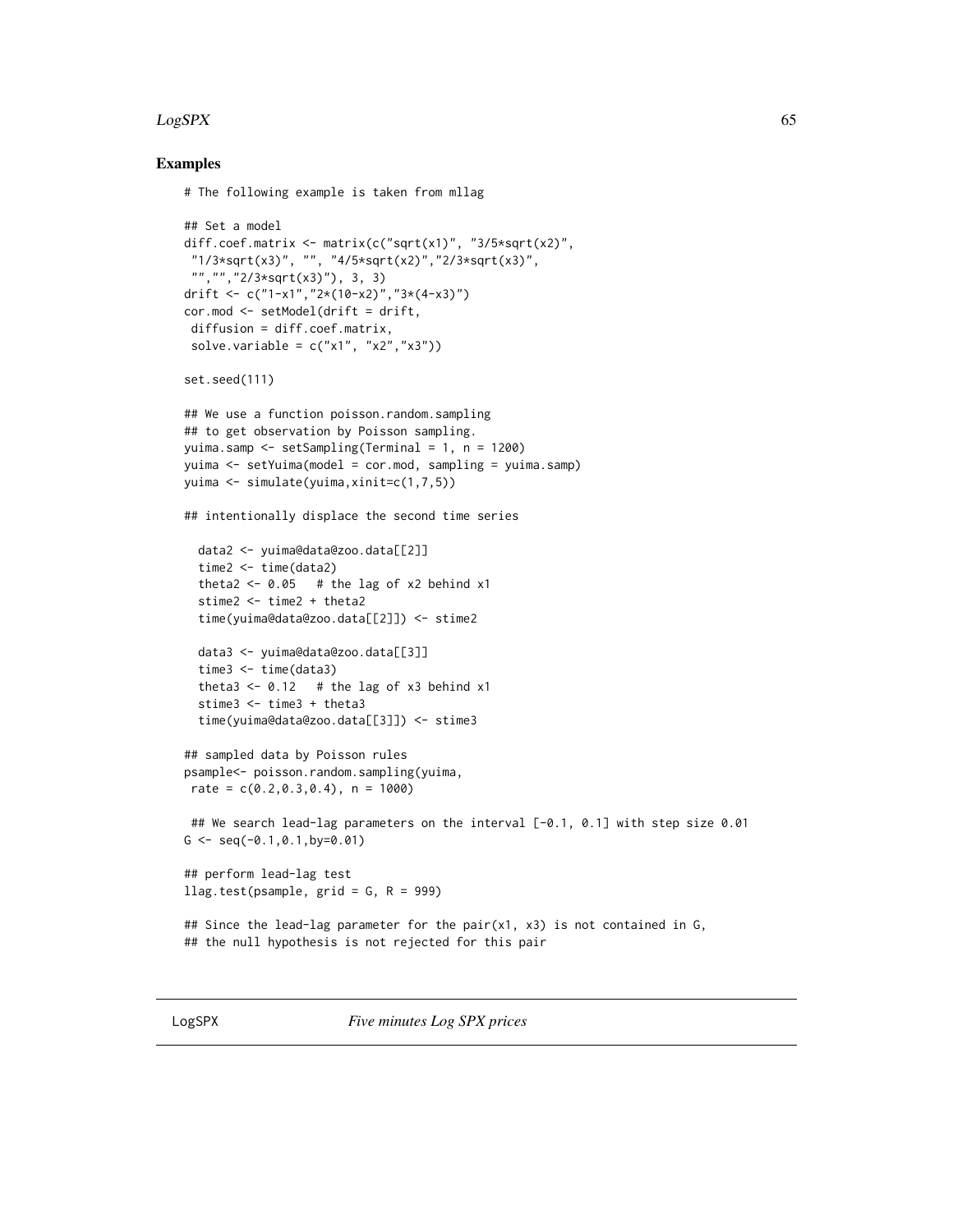## Description

Intraday five minutes Standard and Poor 500 Log-prices data ranging from 09 july 2012 to 01 april 2015.

## Usage

data(LogSPX)

## Details

The dataset is composed by a list where the element Data\$allObs contains the intraday five minutes Standard and Poor cumulative Log-return data computed as Log(P\_t)-Log(P\_0) and P\_0 is the open SPX price at 09 july 2012. Data\$logdayprice contains daily SPX log prices and. Each day we have the same number of observation and the value is reported in Data\$obsinday. The original data are freely available from the <http://thebonnotgang.com/>

#### Examples

data(LogSPX)

| lseBayes | Adaptive Bayes estimator for the parameters in sde model by using<br>LSE functions |
|----------|------------------------------------------------------------------------------------|
|          |                                                                                    |

#### Description

Adaptive Bayes estimator for the parameters in a specific type of sde by using LSE functions.

#### Usage

```
lseBayes(yuima, start, prior, lower, upper, method = "mcmc", mcmc = 1000,
rate =1, algorithm = "randomwalk")
```
#### Arguments

| yuima     | a 'yuima' object.                                                                                                                                                                                                                  |
|-----------|------------------------------------------------------------------------------------------------------------------------------------------------------------------------------------------------------------------------------------|
| start     | initial suggestion for parameter values                                                                                                                                                                                            |
| prior     | a list of prior distributions for the parameters specified by 'code'. Currently,<br>dunif(z, min, max), dnorm(z, mean, sd), dbeta(z, shape1, shape2), dgamma(z,<br>shape, rate) are available.                                     |
| lower     | a named list for specifying lower bounds of parameters                                                                                                                                                                             |
| upper     | a named list for specifying upper bounds of parameters                                                                                                                                                                             |
| method    | nomeme requires package cubature                                                                                                                                                                                                   |
| $m$ cmc   | number of iteration of Markov chain Monte Carlo method                                                                                                                                                                             |
| rate      | a thinning parameter. Only the first n^rate observation will be used for inference.                                                                                                                                                |
| algorithm | Logical value when method = mcmc. If algorithm = "randomwalk" (default),<br>the random-walk Metropolis algorithm will be performed. If algorithm = "MpCN",<br>the Mixed preconditioned Crank-Nicolson algorithm will be performed. |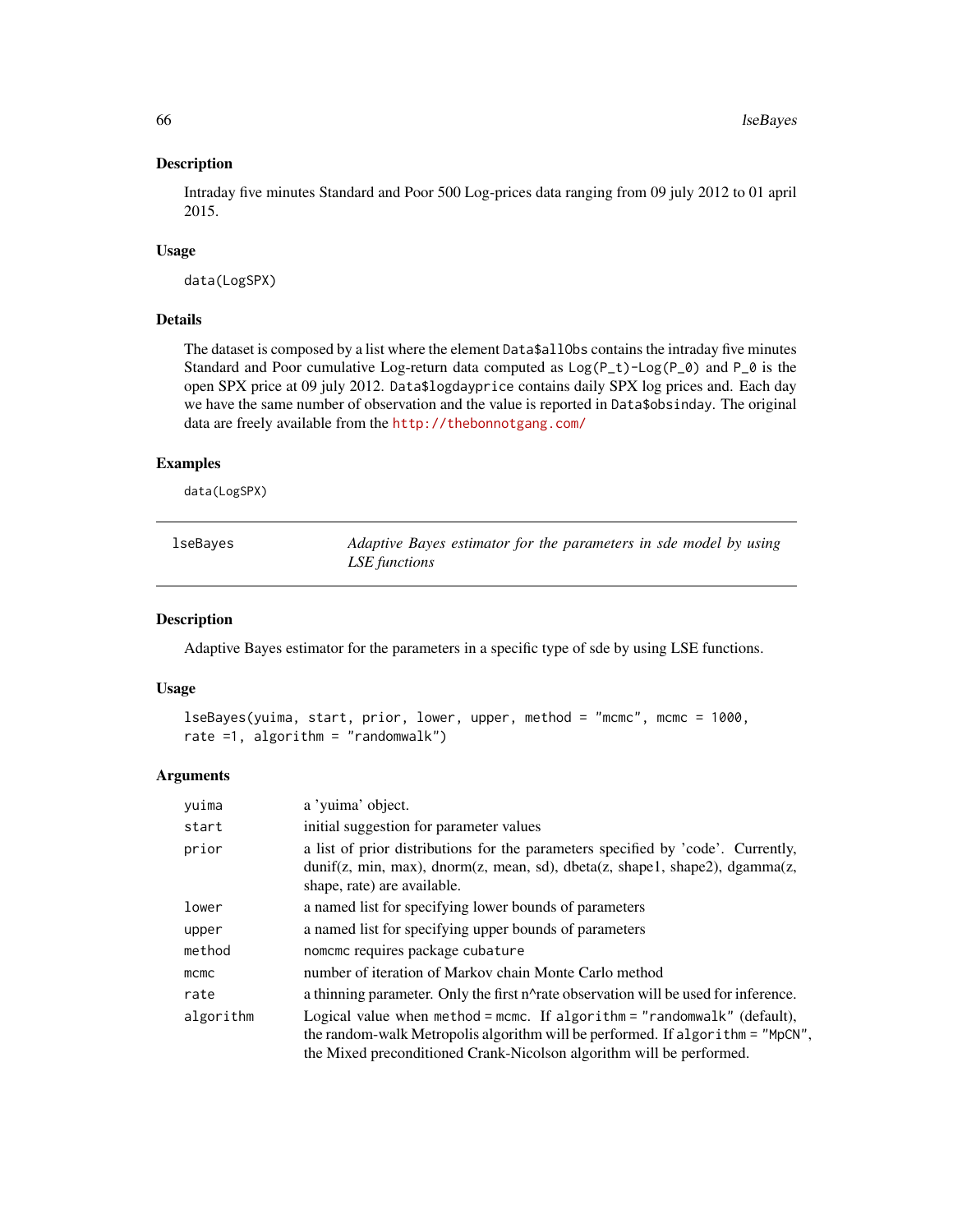#### lseBayes 67 and the set of the set of the set of the set of the set of the set of the set of the set of the set of the set of the set of the set of the set of the set of the set of the set of the set of the set of the set

# Details

lseBayes is always performed by Rcpp code.Calculate the Bayes estimator for stochastic processes by using Least Square Estimate functions. The calculation is performed by the Markov chain Monte Carlo method. Currently, the Random-walk Metropolis algorithm and the Mixed preconditioned Crank-Nicolson algorithm is implemented.In lseBayes,the LSE function for estimating diffusion parameter differs from the LSE function for estimating drift parameter.lseBayes is similar to adaBayes,but lseBayes calculate faster than adaBayes because of LSE functions.

## Value

vector a vector of the parameter estimate

## **Note**

algorithm = "nomcmc" is unstable. nomcmc is going to be stopped.

## Author(s)

Yuto Yoshida with YUIMA project Team

# References

Yoshida, N. (2011). Polynomial type large deviation inequalities and quasi-likelihood analysis for stochastic differential equations. Annals of the Institute of Statistical Mathematics, 63(3), 431-479.

Uchida, M., & Yoshida, N. (2014). Adaptive Bayes type estimators of ergodic diffusion processes from discrete observations. Statistical Inference for Stochastic Processes, 17(2), 181-219.

Kamatani, K. (2017). Ergodicity of Markov chain Monte Carlo with reversible proposal. Journal of Applied Probability, 54(2).

# Examples

```
## Not run:
####2-dim model
set.seed(123)
b <- c("-theta1*x1+theta2*sin(x2)+50","-theta3*x2+theta4*cos(x1)+25")
a <- matrix(c("4+theta5*sin(x1)^2","1","1","2+theta6*sin(x2)^2"),2,2)
true = list(theta1 = 0.5, theta2 = 5, theta3 = 0.3,
            theta4 = 5, theta5 = 1, theta6 = 1)
lower = list(theta1=0.1,theta2=0.1,theta3=0,
             theta4=0.1,theta5=0.1,theta6=0.1)
upper = list(thetal=1,theta2=10,theta3=0.9,theta4=10,theta5=10,theta6=10)
start = list(theta1=runif(1),
             theta2=rnorm(1),
             theta3=rbeta(1,1,1),
             theta4=rnorm(1),
             theta5=rgamma(1,1,1),
             theta6=rexp(1))
```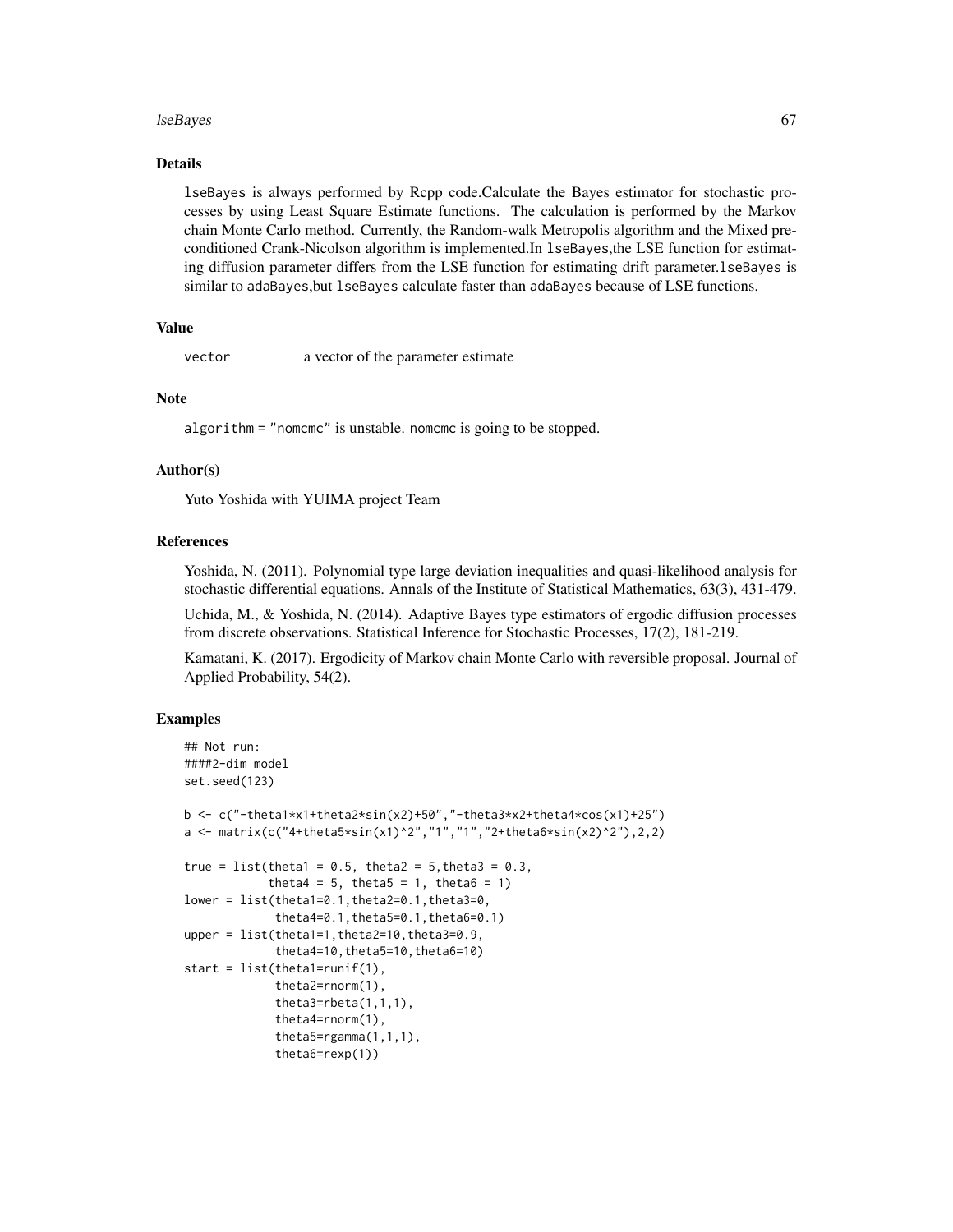```
yuimamodel <- setModel(drift=b,diffusion=a,state.variable=c("x1", "x2"),solve.variable=c("x1","x2"))
yuimasamp <- setSampling(Terminal=50,n=50*100)
yuima <- setYuima(model = yuimamodel, sampling = yuimasamp)
yuima <- simulate(yuima, xinit = c(100,80),
                  true.parameter = true,sampling = yuimasamp)
prior <-
   list(
        theta1=list(measure.type="code",df="dunif(z,0,1)"),
        theta2=list(measure.type="code",df="dnorm(z,0,1)"),
        theta3=list(measure.type="code",df="dbeta(z,1,1)"),
        theta4=list(measure.type="code",df="dgamma(z,1,1)"),
        theta5=list(measure.type="code",df="dnorm(z,0,1)"),
        theta6=list(measure.type="code",df="dnorm(z,0,1)")
    )
mle <- qmle(yuima, start = start, lower = lower, upper = upper, method = "L-BFGS-B",rcpp=TRUE)
print(mle@coef)
set.seed(123)
bayes1 <- lseBayes(yuima, start=start, prior=prior,
                                    method="mcmc",
                          mcmc=1000,lower = lower, upper = upper,algorithm = "randomwalk")
bayes1@coef
set.seed(123)
bayes2 <- lseBayes(yuima, start=start, prior=prior,
                                    method="mcmc",
                               mcmc=1000,lower = lower, upper = upper,algorithm = "MpCN")
bayes2@coef
## End(Not run)
```
<span id="page-67-0"></span>mllag *Multiple Lead-Lag Detector*

## Description

Detecting the lead-lag parameters of discretely observed processes by picking time shifts at which the Hayashi-Yoshida cross-correlation functions exceed thresholds, which are constructed based on the asymptotic theory of Hayashi and Yoshida (2011).

## Usage

```
mllag(x, from = -Inf, to = Inf, division = FALSE, grid, psd = TRUE,plot = TRUE, alpha = 0.01, fisher = TRUE, bw)
```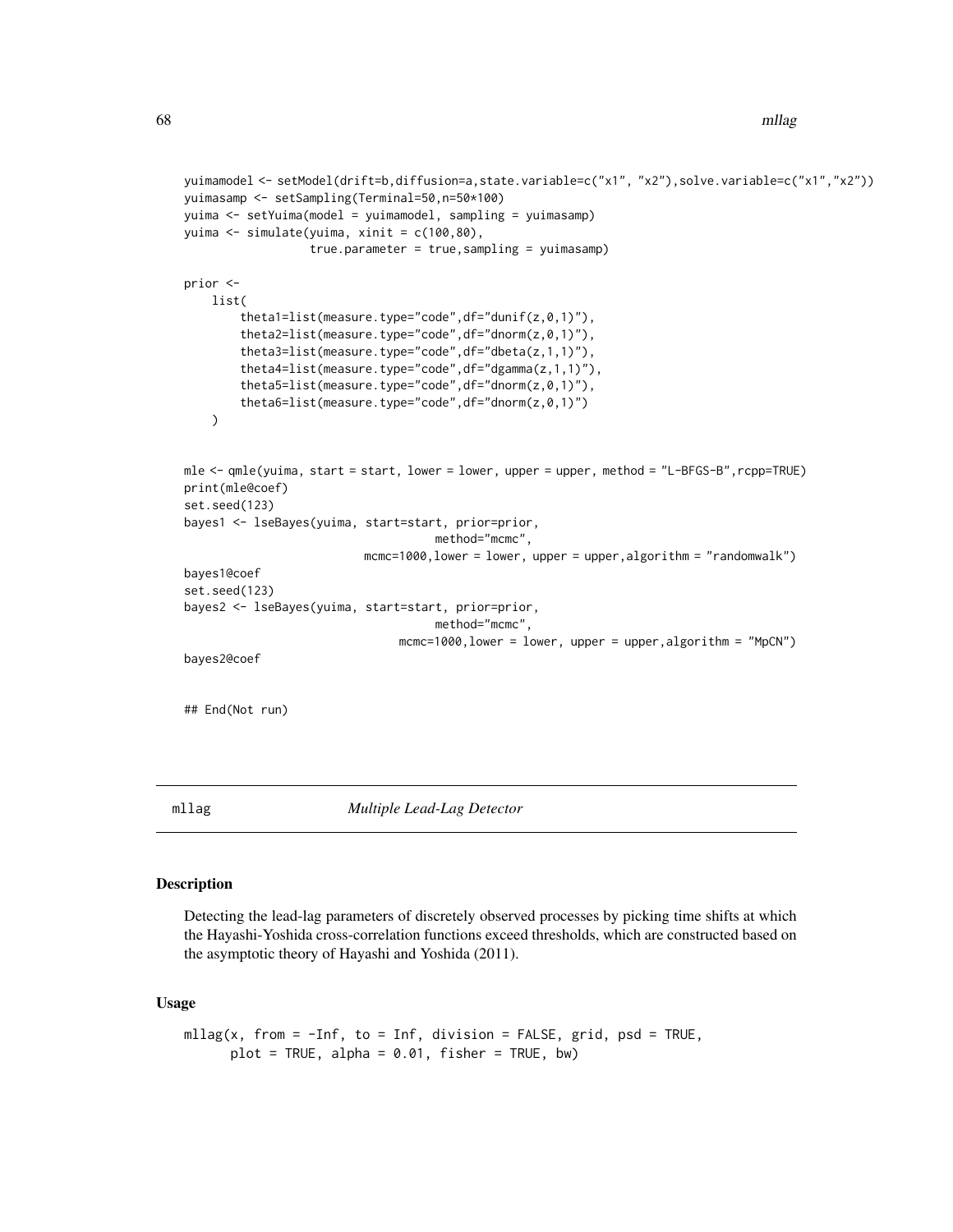#### mllag 69

# Arguments

| $\mathsf{x}$ | an object of yuima-class or yuima.data-class or yuima.llag-class (out-<br>put of 11ag) or yuima.mllag-class (output of this function).                                                                                                     |  |
|--------------|--------------------------------------------------------------------------------------------------------------------------------------------------------------------------------------------------------------------------------------------|--|
| from         | passed to 1 lag.                                                                                                                                                                                                                           |  |
| to           | passed to 1 lag.                                                                                                                                                                                                                           |  |
| division     | passed to 1 lag.                                                                                                                                                                                                                           |  |
| grid         | passed to 1 lag.                                                                                                                                                                                                                           |  |
| psd          | passed to 1 lag.                                                                                                                                                                                                                           |  |
| plot         | logical. If TRUE, the estimated cross-correlation functions and the pointwise con-<br>fidence intervals (under the null hypothesis that the corresponding correlation is<br>zero) as well as the detected lead-lag parameters are plotted. |  |
| alpha        | a posive number indicating the significance level of the confidence intervals for<br>the cross-correlation functions.                                                                                                                      |  |
| fisher       | logical. If TRUE, the p-values and the confidence intervals for the cross-correlation<br>functions is evaluated after applying the Fisher z transformation.                                                                                |  |
| bw           | passed to 1 lag.                                                                                                                                                                                                                           |  |

# Details

The computation method of cross-correlation functions and confidence intervals is the same as the one used in [llag](#page-58-0). The exception between this function and [llag](#page-58-0) is how to detect the lead-lag parameters. While [llag](#page-58-0) only returns the maximizer of the absolute value of the cross-correlations following the theory of Hoffmann et al. (2013), this function returns all the time shifts at which the cross-correlations exceed (so there is also the possiblity that *no* lead-lag is returned). Note that this approach is mathematically debetable because there would be a multiple testing problem (see also 'Note' of [llag](#page-58-0)), so the interpretation of the result from this function should carefully be addressed. In particular, the significance level alpha probably does not give the "correct" level.

#### Value

An object of class "yuima.mllag", which is a list with the following elements:

| mlagcce | a list of data. frame-class objects consisting of lagcce (lead-lag parameters),<br>p. value and correlation. |
|---------|--------------------------------------------------------------------------------------------------------------|
| LLR     | a matrix consisting of lead-lag ratios. See Huth and Abergel (2014) for details.                             |
| ccor    | a list of computed cross-correlation functions.                                                              |
| avar    | a list of computed asymptotic variances of the cross-correlations (if $ci = TRUE$ ).                         |
| СI      | a list of computed confidence intervals.                                                                     |

## Author(s)

Yuta Koike with YUIMA Project Team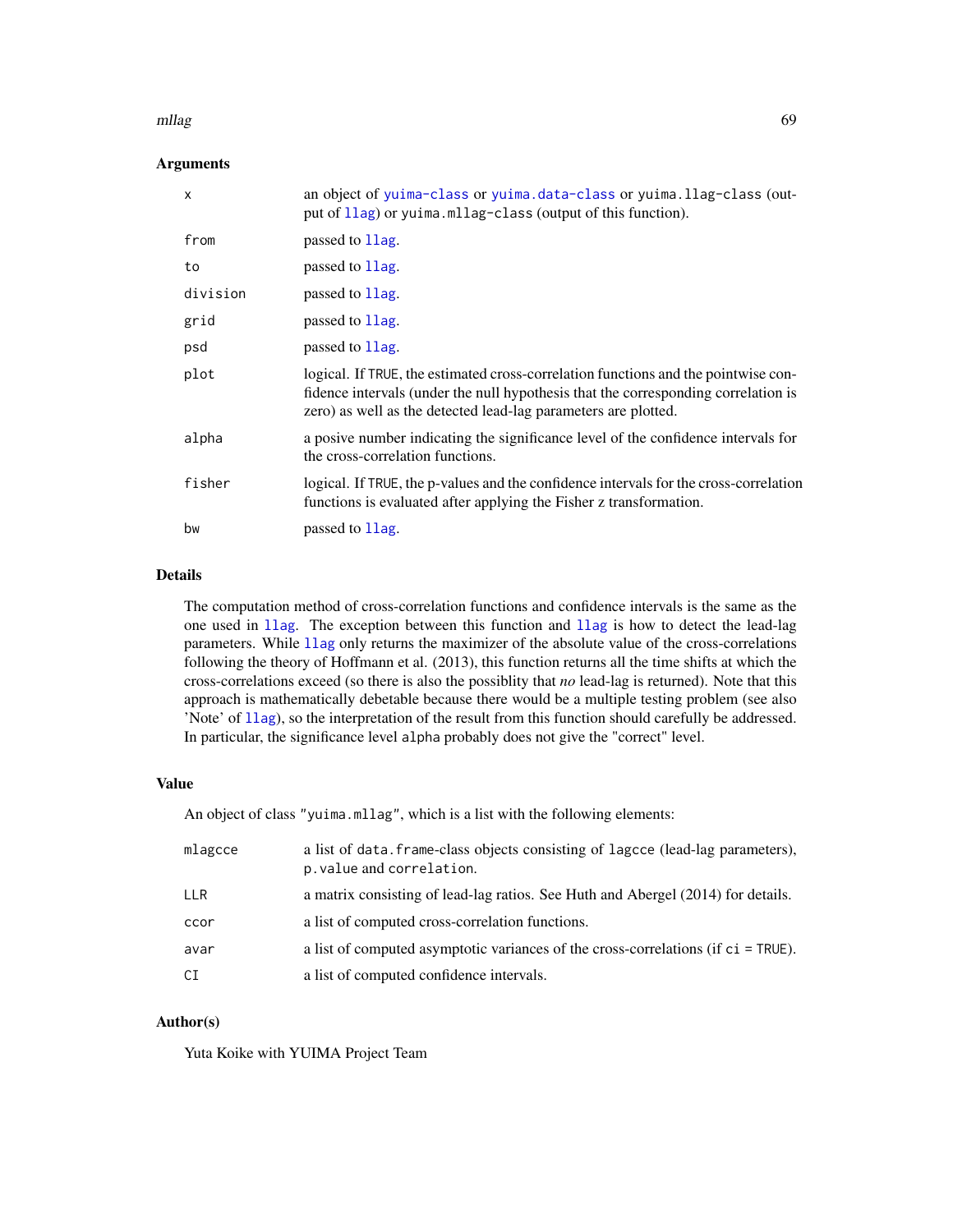#### References

Hayashi, T. and Yoshida, N. (2011) Nonsynchronous covariation process and limit theorems, *Stochastic processes and their applications*, 121, 2416–2454.

Hoffmann, M., Rosenbaum, M. and Yoshida, N. (2013) Estimation of the lead-lag parameter from non-synchronous data, *Bernoulli*, 19, no. 2, 426–461.

Huth, N. and Abergel, F. (2014) High frequency lead/lag relationships — Empirical facts, *Journal of Empirical Finance*, 26, 41–58.

## See Also

[llag](#page-58-0), [hyavar](#page-44-0), [llag.test](#page-62-0)

## Examples

# The first example is taken from llag

```
## Set a model
diff.coef.matrix <- matrix(c("sqrt(x1)", "3/5*sqrt(x2)",
"1/3*sqrt(x3)", "", "4/5*sqrt(x2)","2/3*sqrt(x3)",
"","","2/3*sqrt(x3)"), 3, 3)
drift <- c("1-x1","2*(10-x2)","3*(4-x3)")
cor.mod <- setModel(drift = drift,
diffusion = diff.coef.matrix,
solve.variable = c("x1", "x2", "x3"))set.seed(111)
## We use a function poisson.random.sampling
```

```
## to get observation by Poisson sampling.
yuima.samp <- setSampling(Terminal = 1, n = 1200)
yuima <- setYuima(model = cor.mod, sampling = yuima.samp)
yuima <- simulate(yuima,xinit=c(1,7,5))
```
## intentionally displace the second time series

```
data2 <- yuima@data@zoo.data[[2]]
time2 <- time(data2)
theta2 <- 0.05 # the lag of x2 behind x1
stime2 <- time2 + theta2
time(yuima@data@zoo.data[[2]]) <- stime2
```

```
data3 <- yuima@data@zoo.data[[3]]
time3 <- time(data3)
theta3 <- 0.12 # the lag of x3 behind x1
stime3 <- time3 + theta3
time(yuima@data@zoo.data[[3]]) <- stime3
```

```
## sampled data by Poisson rules
psample<- poisson.random.sampling(yuima,
rate = c(0.2, 0.3, 0.4), n = 1000)
```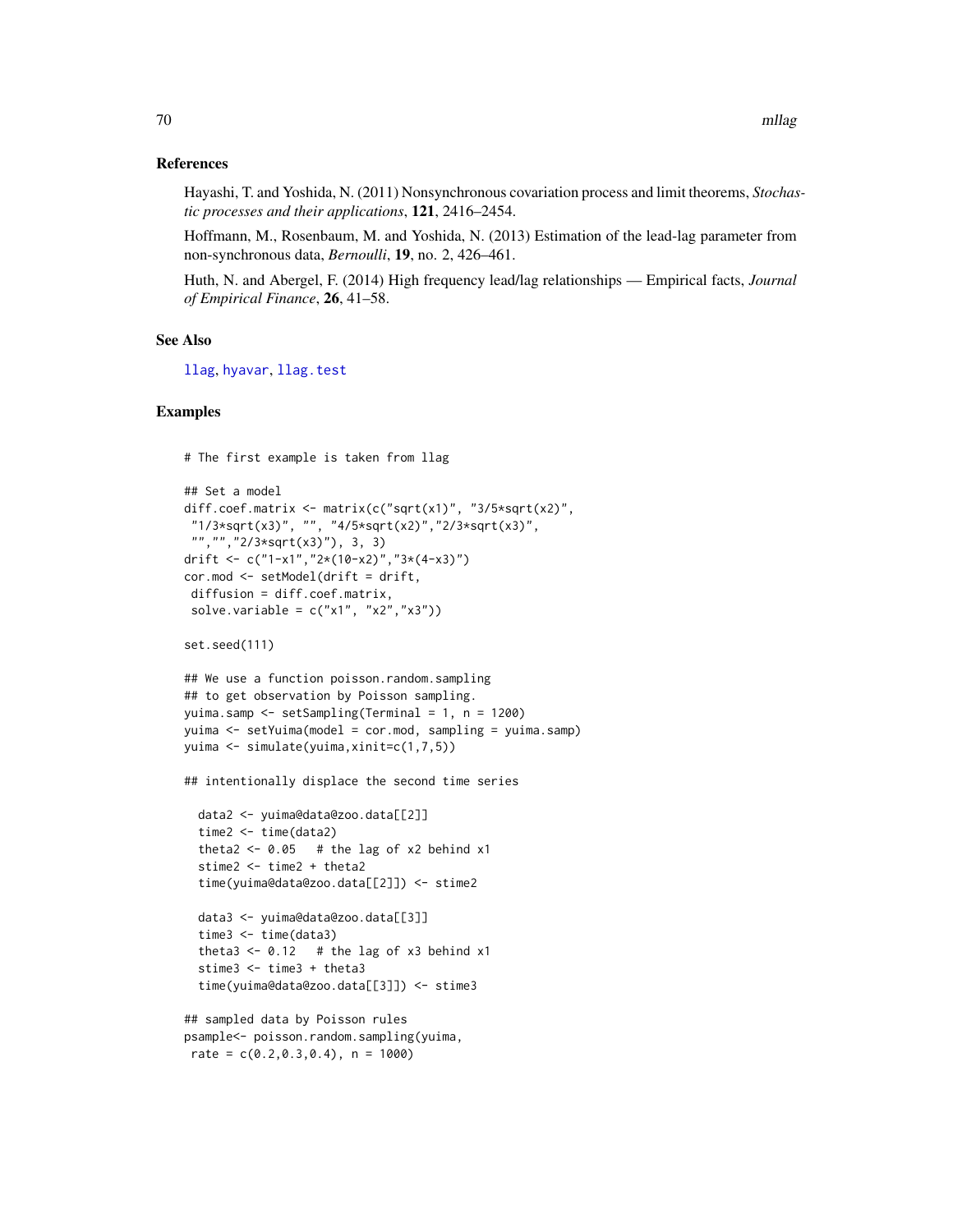#### mllag 2008 and 2009 and 2009 and 2009 and 2009 and 2009 and 2009 and 2009 and 2009 and 2009 and 2009 and 2009

```
## We search lead-lag parameters on the interval [-0.1, 0.1] with step size 0.01
G \leq -\text{seq}(-0.1, 0.1, \text{by} = 0.01)## lead-lag estimation by mllag
par(mfcol=c(3,1))
result <- mllag(psample, grid = G)
## Since the lead-lag parameter for the pair(x1, x3) is not contained in G,
## no lead-lag parameter is detected for this pair
par(mfcol=c(1,1))
# The second example is a situation where multiple lead-lag effects exist
set.seed(222)
n < -3600Times \leq seq(0, 1, by = 1/n)
R1 < -0.6R2 < -0.3dW1 \leq rnorm(n + 10)/sqrt(n)
dW2 \leq -rnorm(n + 5)/sqrt(n)dW3 <- rnorm(n)/sqrt(n)
x \le - zoo(diffinv(dW1[-(1:10)] + dW2[1:n]), Times)
y \le - zoo(diffinv(R1 \star dW1[1:n] + R2 \star dW2[-(1:5)] +
                 sqrt(1- R1^2 - R2^2) * dW3), Times)
## In this setting, both x and y have a component leading to the other,
## but x's leading component dominates y's one
yuima <- setData(list(x, y))
## Lead-lag estimation by llag
G \leq -\text{seq}(-30/n, 30/n, \text{ by } = 1/n)est \le llag(yuima, grid = G, ci = TRUE)
## The shape of the plotted cross-correlation is evidently bimodal,
## so there are likely two lead-lag parameters
## Lead-lag estimation by mllag
mllag(est) # succeeds in detecting two lead-lag parameters
## Next consider a non-synchronous sampling case
psample \leq poisson.random.sampling(yuima, n = n, rate = c(0.8, 0.7))
## Lead-lag estimation by mllag
est <- mllag(psample, grid = G)
est # detects too many lead-lag parameters
## Using a lower significant level
mllag(est, alpha = 0.001) # insufficient
```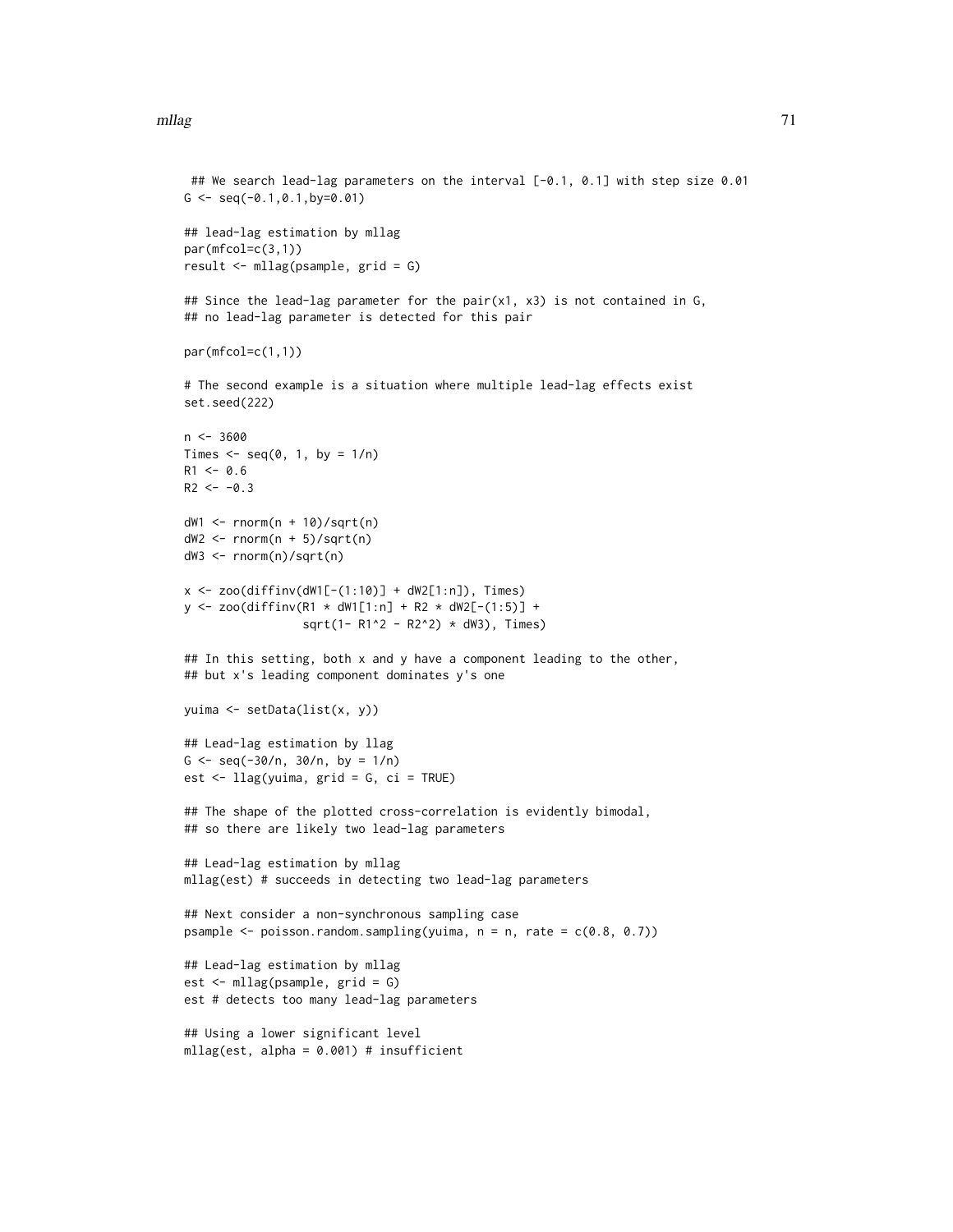## As the plot reveals, one reason is because the grid is too dense ## In fact, this phenomenon can be avoided by using a coarser grid mllag(psample, grid = seq(-30/n, 30/n, by=5/n)) # succeeds!

mmfrac *mmfrac*

# Description

Estimates the drift of a fractional Ornstein-Uhlenbeck and, if necessary, also the Hurst and diffusion parameters.

#### Usage

mmfrac(yuima, ...)

## Arguments

| yuima    | a yuima object.          |
|----------|--------------------------|
| $\cdots$ | arguments passed to qgv. |

## Details

Estimates the drift of s fractional Ornstein-Uhlenbeck and, if necessary, also the Hurst and diffusion parameters.

## Value

an object of class mmfrac

## Author(s)

The YUIMA Project Team

# References

Brouste, A., Iacus, S.M. (2013) Parameter estimation for the discretely observed fractional Ornstein-Uhlenbeck process and the Yuima R package, Computational Statistics, pp. 1129–1147.

# See Also

See also [qgv](#page-81-0).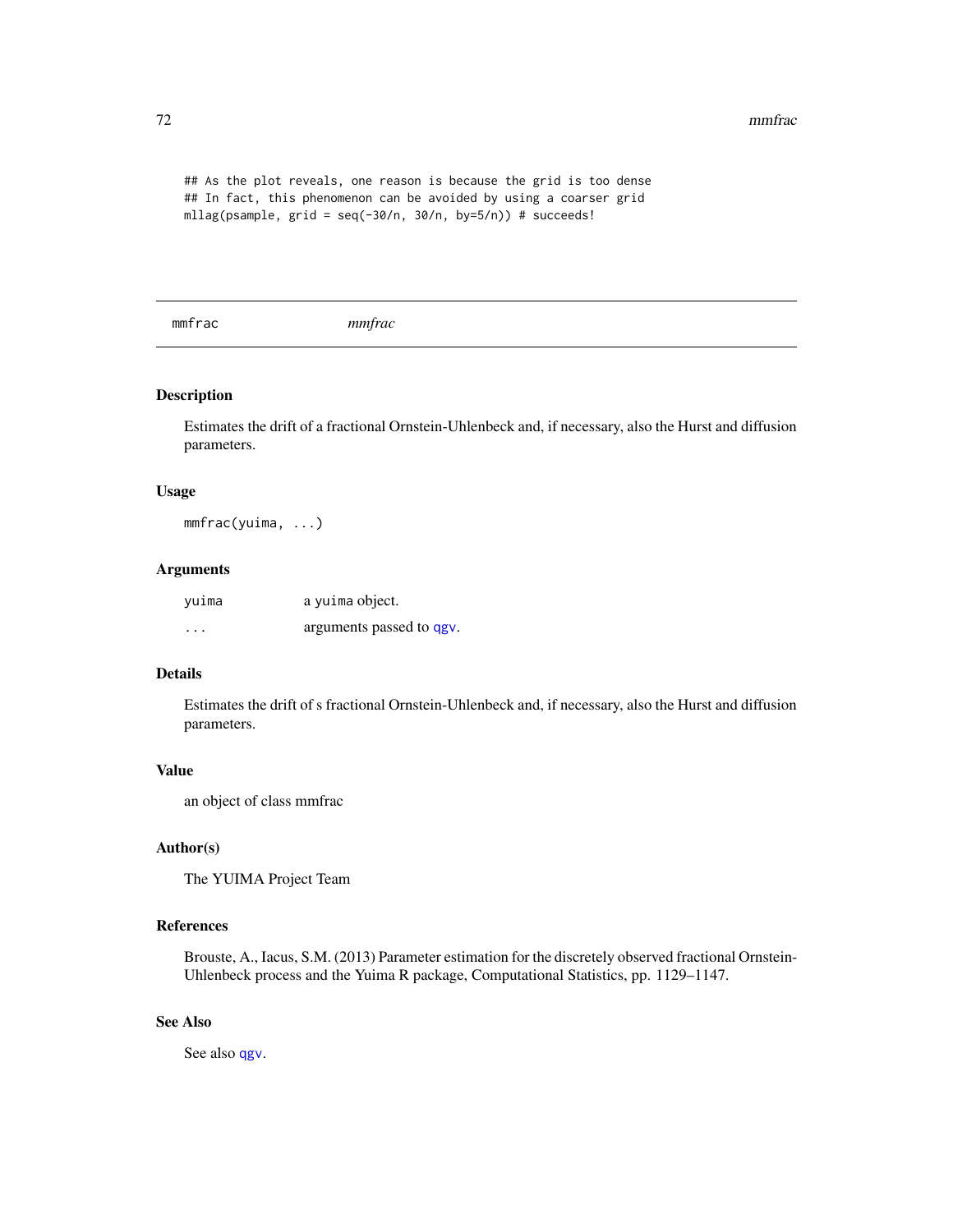# model.parameter-class 73

## Examples

```
# Estimating all Hurst parameter, diffusion coefficient and drift coefficient
# in fractional Ornstein-Uhlenbeck
model<-setModel(drift="-x*lambda",hurst=NA,diffusion="theta")
sampling<-setSampling(T=100,n=10000)
yui1<-simulate(model,true.param=list(theta=1,lambda=4),hurst=0.7,sampling=sampling)
mmfrac(yui1)
```
model.parameter-class *Class for the parameter description of stochastic differential equations*

# Description

The model.parameter-class is a class of the yuima package.

# Details

The model.parameter-class object cannot be directly specified by the user but it is constructed when the [yuima.model-class](#page-152-0) object is constructed via [setModel](#page-113-0). All the terms which are not in the list of *solution, state, time, jump* variables are considered as parameters. These parameters are identified in the different components of the model (drift, diffusion and jump part). This information is later used to draw inference jointly or separately for the different parameters depending on the model in hands.

## **Slots**

drift: A vector of names belonging to the drift coefficient.

diffusion: A vector of names of parameters belonging to the diffusion coefficient.

jump: A vector of names of parameters belonging to the jump coefficient.

measure: A vector of names of parameters belonging to the Levy measure.

xinit: A vector of names of parameters belonging to the initial condition.

all: A vector of names of all the parameters found in the components of the model.

common: A vector of names of the parameters in common among drift, diffusion, jump and measure term.

# Author(s)

The YUIMA Project Team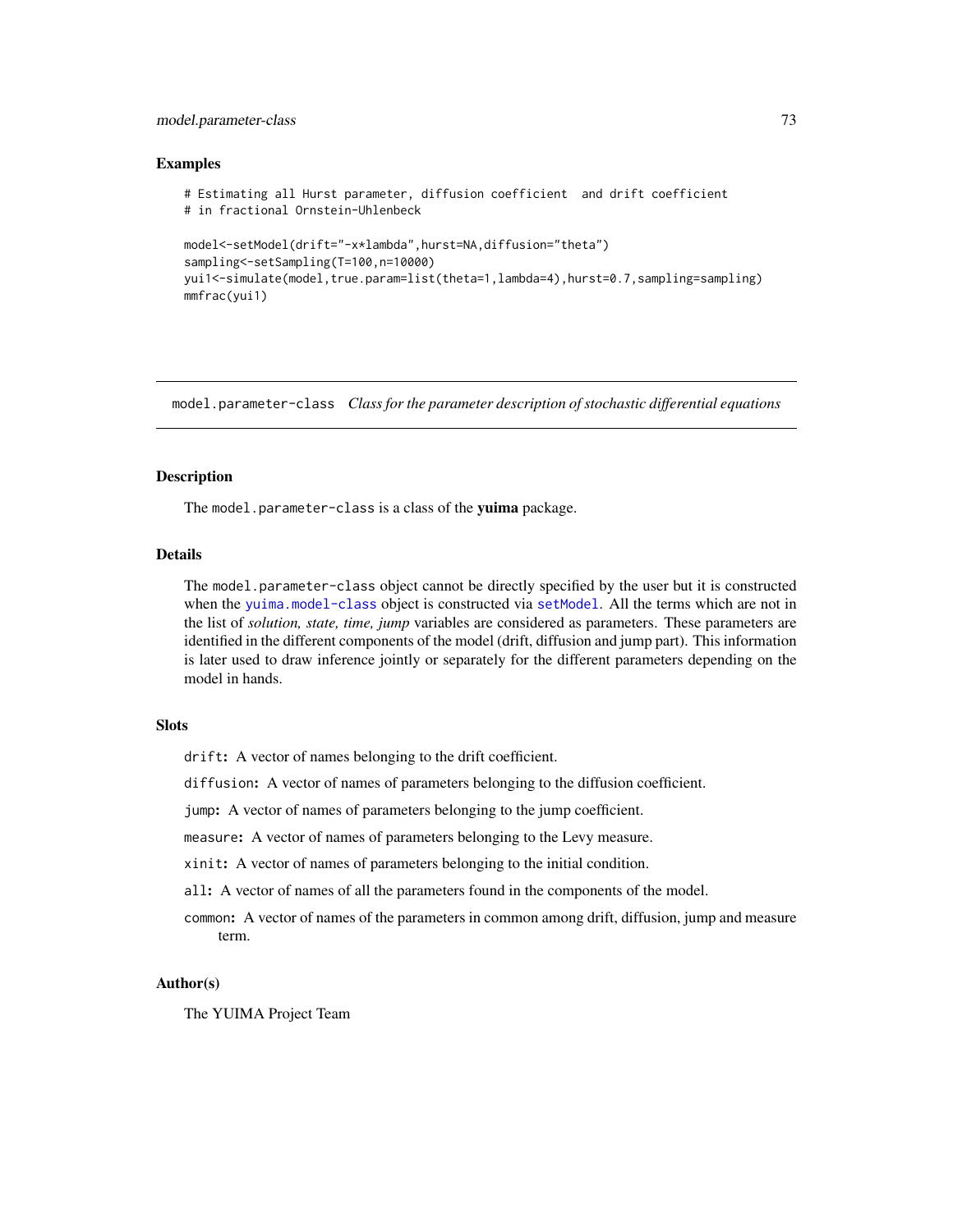# Description

The function returns the realized MultiPower Variation (mpv), defined in Barndorff-Nielsen and Shephard (2004), for each components.

#### Usage

 $mpv(yuima, r = 2, normalize = TRUE)$ 

## Arguments

| vuima     | an object of yuima-class or yuima.data-class.                                  |
|-----------|--------------------------------------------------------------------------------|
|           | a vector of non-negative numbers or a list of vectors of non-negative numbers. |
| normalize | logical. See 'Details'.                                                        |

## Details

Let d be the number of the components of the zoo.data of yuima.

Let  $X_{t_0}^i, X_{t_1}^i, \ldots, X_{t_n}^i$  be the observation data of the *i*-th component (i.e. the *i*-th component of the zoo.data of yuima).

When r is a k-dimensional vector of non-negative numbers,  $mpv(yuima, r, normalize=TRUE)$  is defined as the d-dimensional vector with i-th element equal to

$$
\mu_{r[1]}^{-1}\cdots \mu_{r[k]}^{-1}n^{\frac{r[1]+\cdots+r[k]}{2}-1}\sum_{j=1}^{n-k+1}|\Delta X^i_{t_j}|^{r[1]}|\Delta X^i_{t_{j+1}}|^{r[2]}\cdots |\Delta X^i_{t_{j+k-1}}|^{r[k]},
$$

where  $\mu_p$  is the p-th absolute moment of the standard normal distribution and  $\Delta X^i_{t_j} = X^i_{t_j} - X^i_{t_{j-1}}$ . If normalize is <code>FALSE</code> the result is not multiplied by  $\mu_{r[1]}^{-1} \cdots \mu_{r[k]}^{-1}.$ 

When r is a list of vectors of non-negative numbers,  $mpv$  (yuima, r, normalize=TRUE) is defined as the d-dimensional vector with i-th element equal to

$$
\mu_{r_1^i}^{-1} \cdots \mu_{r_{k_i}^i}^{-1} n^{\frac{r_1^i + \cdots + r_{k_i}^i}{2} - 1} \sum_{j=1}^{n-k_i+1} |\Delta X^i_{t_j}|^{r_1^i} |\Delta X^i_{t_{j+1}}|^{r_2^i} \cdots |\Delta X^i_{t_{j+k_i-1}}|^{r_{k_i}^i},
$$

where  $r_1^i, \ldots, r_{k_i}^i$  is the i-th component of r. If normalize is FALSE the result is not multiplied by  $\mu_{n^i}^{-1}$  $r_1^{-1} \cdots \mu_{r_{k_i}}^{-1}$  $\frac{-1}{r_{k_i}^i}$ .

#### Value

A numeric vector with the same length as the zoo.data of yuima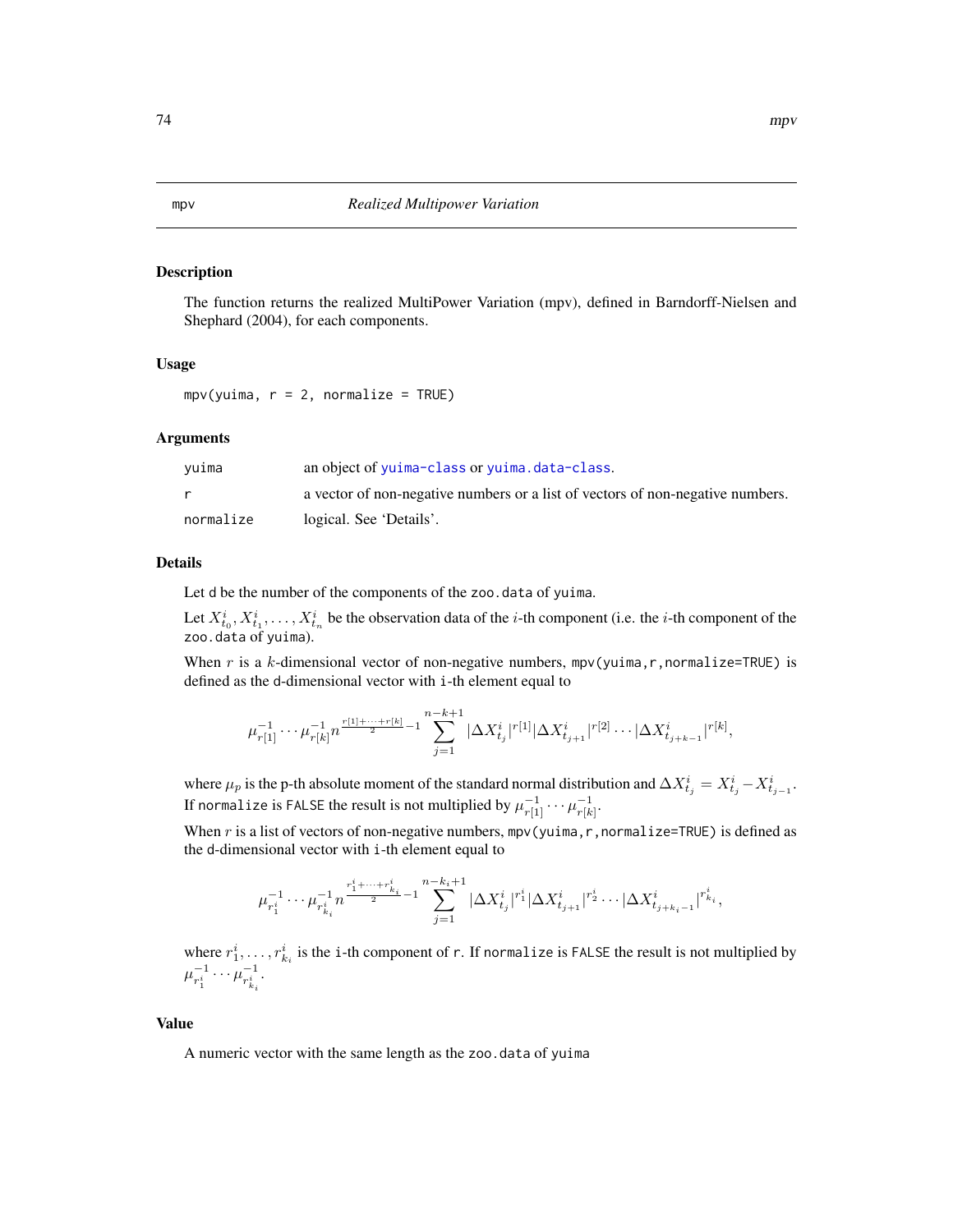$mpv$  and the contract of the contract of the contract of the contract of the contract of the contract of the contract of the contract of the contract of the contract of the contract of the contract of the contract of the

# Author(s)

Yuta Koike with YUIMA Project Team

# **References**

Barndorff-Nielsen, O. E. and Shephard, N. (2004) Power and bipower variation with stochastic volatility and jumps, *Journal of Financial Econometrics*, 2, no. 1, 1–37.

Barndorff-Nielsen, O. E. , Graversen, S. E. , Jacod, J. , Podolskij M. and Shephard, N. (2006) A central limit theorem for realised power and bipower variations of continuous semimartingales, in: Kabanov, Y. , Lipster, R. , Stoyanov J. (Eds.), From Stochastic Calculus to Mathematical Finance: The Shiryaev Festschrift, Springer-Verlag, Berlin, pp. 33–68.

# See Also

[setModel](#page-113-0),[cce](#page-12-0)

```
set.seed(123)
# One-dimensional case
## Model: dXt=t*dWt+t*dzt,
## where zt is a compound Poisson process with intensity 5 and jump sizes distribution N(\emptyset, 0.1).
model <- setModel(drift=0,diffusion="t",jump.coeff="t",measure.type="CP",
                  measure=list(intensity=5,df=list("dnorm(z,0,sqrt(0.1))")),
                  time.variable="t")
yuima.samp <- setSampling(Terminal = 1, n = 390)
yuima <- setYuima(model = model, sampling = yuima.samp)
yuima <- simulate(yuima)
plot(yuima)
mpv(yuima) # true value is 1/3
mpv(yuima,1) # true value is 1/2
mpv(yuima, rep(2/3,3)) # true value is 1/3# Multi-dimensional case
## Model: dXkt=t*dWk_t (k=1,2,3).
diff.matrix <- diag(3)
diag(diff.matrix) <- c("t","t","t")
model <- setModel(drift=c(0,0,0),diffusion=diff.matrix,time.variable="t",
                  solve.variable=c("x1","x2","x3"))
yuima.samp <- setSampling(Terminal = 1, n = 390)
yuima <- setYuima(model = model, sampling = yuima.samp)
yuima <- simulate(yuima)
plot(yuima)
```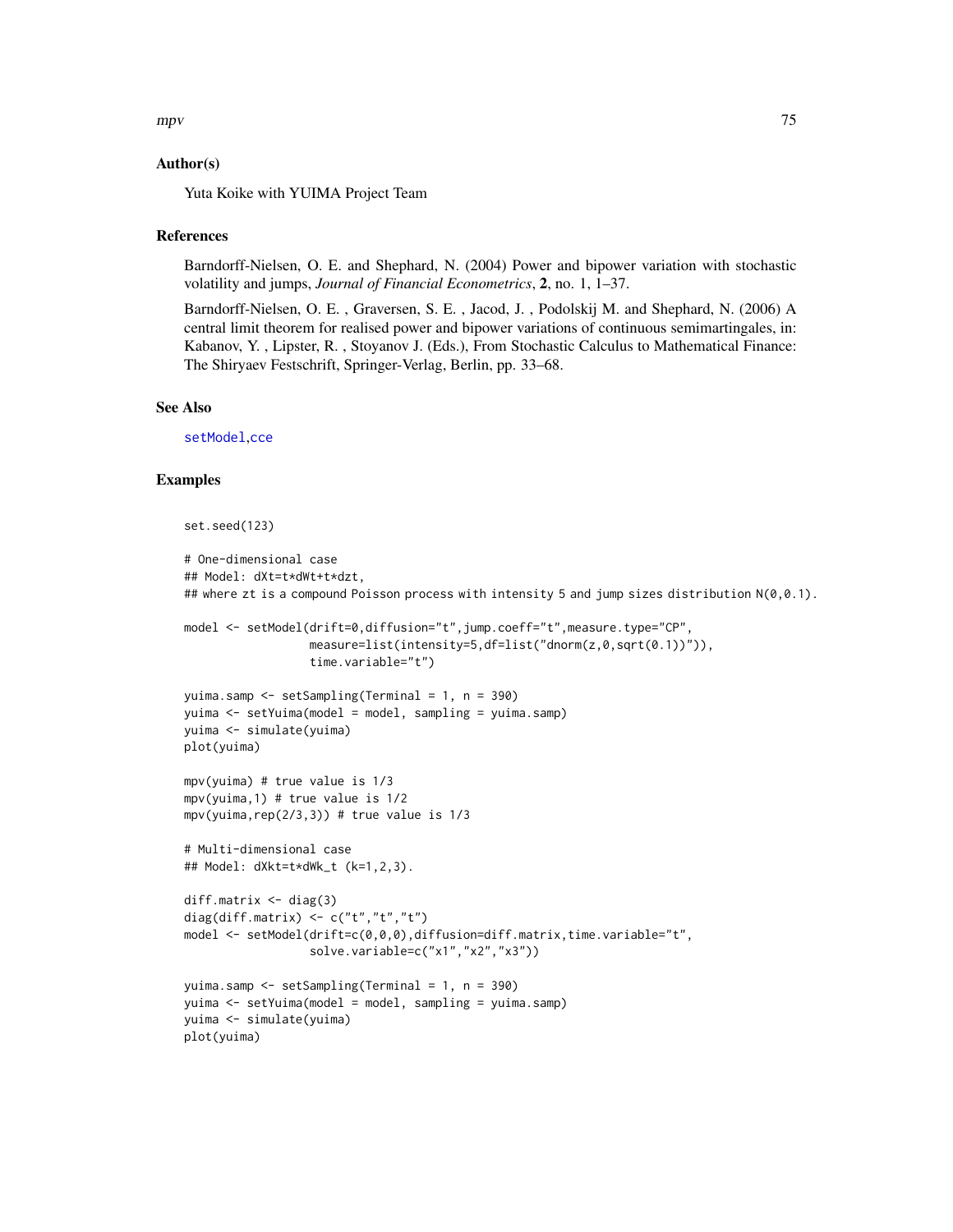$mpv(yuima,list(c(1,1),1,rep(2/3,3)))$  # true varue is  $c(1/3,1/2,1/3)$ 

MWK151 *Graybill - Methuselah Walk - PILO - ITRDB CA535*

#### Description

Graybill - Methuselah Walk - PILO - ITRDB CA535, pine tree width in mm from -608 to 1957.

#### Usage

data(MWK151)

## Details

The full data records of past temperature, precipitation, and climate and environmental change derived from tree ring measurements. Parameter keywords describe what was measured in this data set. Additional summary information can be found in the abstracts of papers listed in the data set citations, however many of the data sets arise from unpublished research contributed to the International Tree Ring Data Bank. Additional information on data processing and analysis for International Tree Ring Data Bank (ITRDB) data sets can be found on the Tree Ring Page <http://www.ncdc.noaa.gov/paleo/treering.html>.

The MWK151 is only a small part of the data relative to one tree and contains measurement of a tree's ring width in mm, from -608 to 1957.

## Source

[ftp://ftp.ncdc.noaa.gov/pub/data/paleo/treering/measurements/northamerica/usa/ca](ftp://ftp.ncdc.noaa.gov/pub/data/paleo/treering/measurements/northamerica/usa/ca535.rwl)535. [rwl](ftp://ftp.ncdc.noaa.gov/pub/data/paleo/treering/measurements/northamerica/usa/ca535.rwl)

#### References

Graybill, D.A., and Shiyatov, S.G., Dendroclimatic evidence from the northern Soviet Union, in Climate since A.D. 1500, edited by R.S. Bradley and P.D. Jones, Routledge, London, 393-414, 1992.

#### Examples

data(MWK151)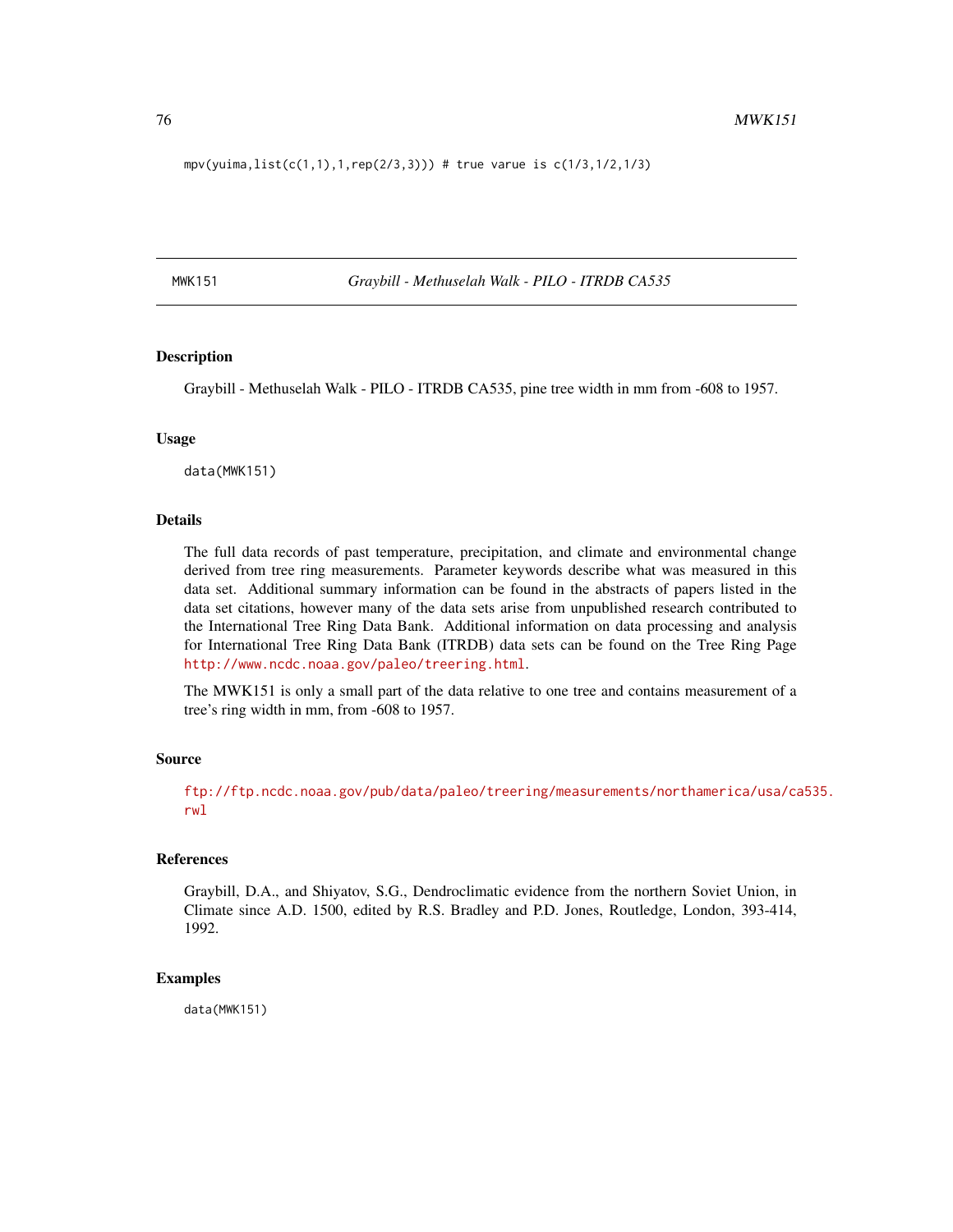noisy.sampling *Noisy Observation Generator*

## Description

Generates a new observation data contaminated by noise.

# Usage

```
noisy.sampling(x, var.adj = 0, rng = "rnorm", mean.adj = 0, ...,
               end.coef = 0, n, order.adj = 0, znoise)
```
# Arguments

| X         | an object of yuima-class or yuima.data-class.                                                          |
|-----------|--------------------------------------------------------------------------------------------------------|
| var.adj   | a matrix or list to be used for adjusting the variance matrix of the exogenous<br>noise.               |
| rng       | a function to be used for generating the random numbers for the exogenous<br>noise.                    |
| mean.add  | a numeric vector to be used for adjusting the mean vector of the exogenous<br>noise.                   |
| $\cdots$  | passed to rng.                                                                                         |
| end.coef  | a numeric vector or list to be used for adjusting the variance of the endogenous<br>noise.             |
| n         | a numeric vector to be used for adjusting the scale of the endogenous noise.                           |
| order.adj | a positive number to be used for adjusting the order of the noise.                                     |
| znoise    | a list indicating other sources of noise processes. The default value is as $.$ list (double(dim(x))). |

# Details

This function simulates microstructure noise and adds it to the path of x. Currently, this function can deal with Kalnina and Linton (2011) type microstructure noise. See 'Examples' below for more details.

# Value

an object of [yuima.data-class](#page-147-0).

## Author(s)

The YUIMA Project Team

## References

Kalnina, I. and Linton, O. (2011) Estimating quadratic variation consistently in the presence of endogenous and diurnal measurement error, *Journal of Econometrics*, 147, 47–59.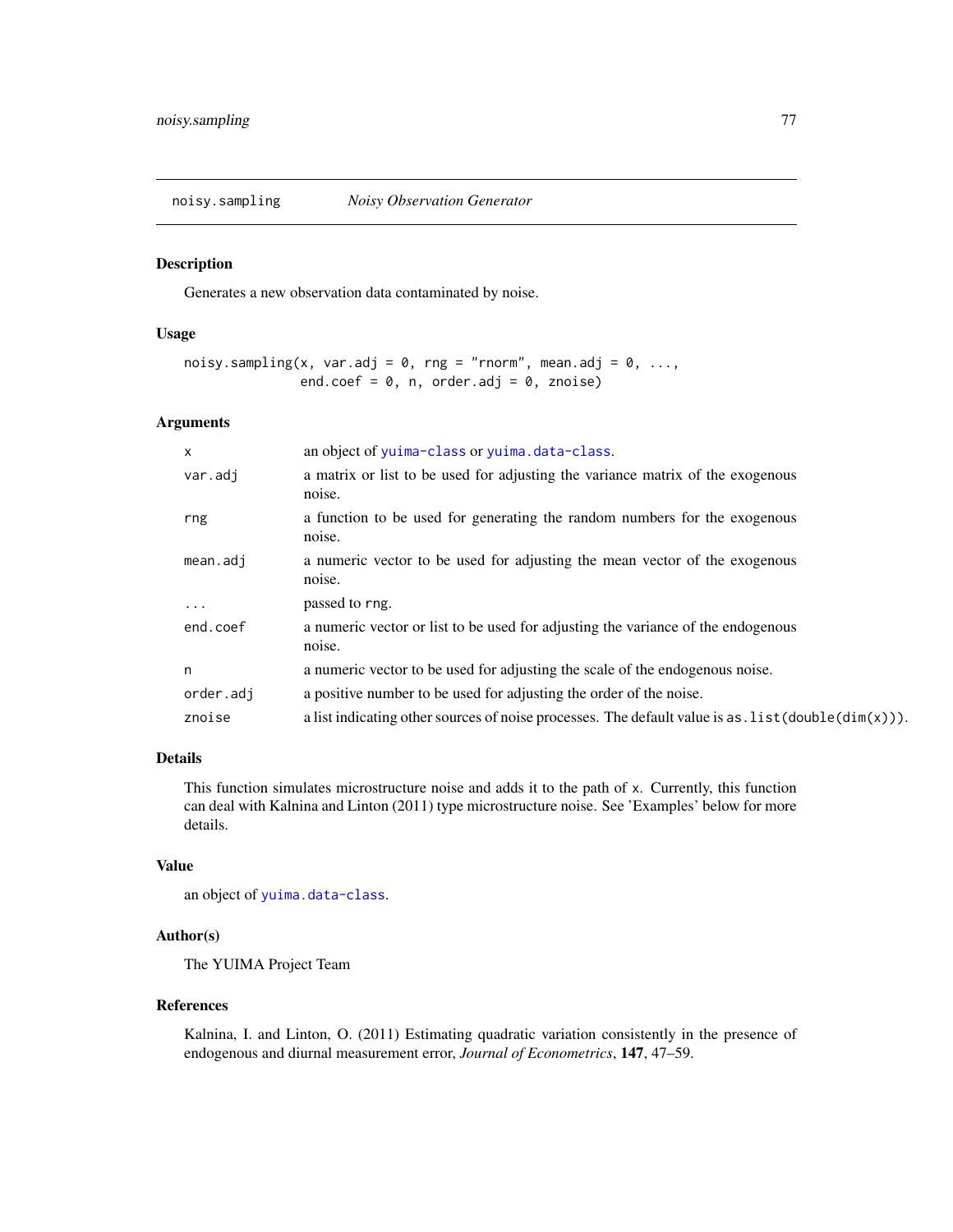#### See Also

[cce,](#page-12-0) [lmm](#page-133-0)

```
## Set a model (a two-dimensional normal model sampled by a Poisson random sampling)
set.seed(123)
```

```
drift \leq c(0,0)sigma1 < -1sigma2 < -1rho <- 0.7
diffusion <- matrix(c(sigma1,sigma2*rho,0,sigma2*sqrt(1-rho^2)),2,2)
model <- setModel(drift=drift,diffusion=diffusion,
                  state.variable=c("x1","x2"),solve.variable=c("x1","x2"))
yuima.samp <- setSampling(Terminal = 1, n = 2340)
yuima <- setYuima(model = model, sampling = yuima.samp)
yuima <- simulate(yuima)
## Poisson random sampling
psample<- poisson.random.sampling(yuima, rate = c(1/3,1/6), n = 2340)
## Plot the path without noise
plot(psample)
# Set a matrix as the variance of noise
Omega <- 0.01*diffusion
## Contaminate the observation data by centered normal distributed noise
## with the variance matrix equal to 1% of the diffusion
noisy.psample1 <- noisy.sampling(psample,var.adj=Omega)
plot(noisy.psample1)
## Contaminate the observation data by centered uniformly distributed noise
## with the variance matrix equal to 1% of the diffusion
noisy.psample2 <- noisy.sampling(psample,var.adj=Omega,rng="runif",min=-sqrt(3),max=sqrt(3))
plot(noisy.psample2)
## Contaminate the observation data by centered exponentially distributed noise
## with the variance matrix equal to 1% of the diffusion
noisy.psample3 <- noisy.sampling(psample,var.adj=Omega,rng="rexp",rate=1,mean.adj=1)
plot(noisy.psample3)
## Contaminate the observation data by its return series
## multiplied by -0.1 times the square root of the intensity vector
## of the Poisson random sampling
noisy.psample4 <- noisy.sampling(psample,end.coef=-0.1,n=2340*c(1/3,1/6))
plot(noisy.psample4)
```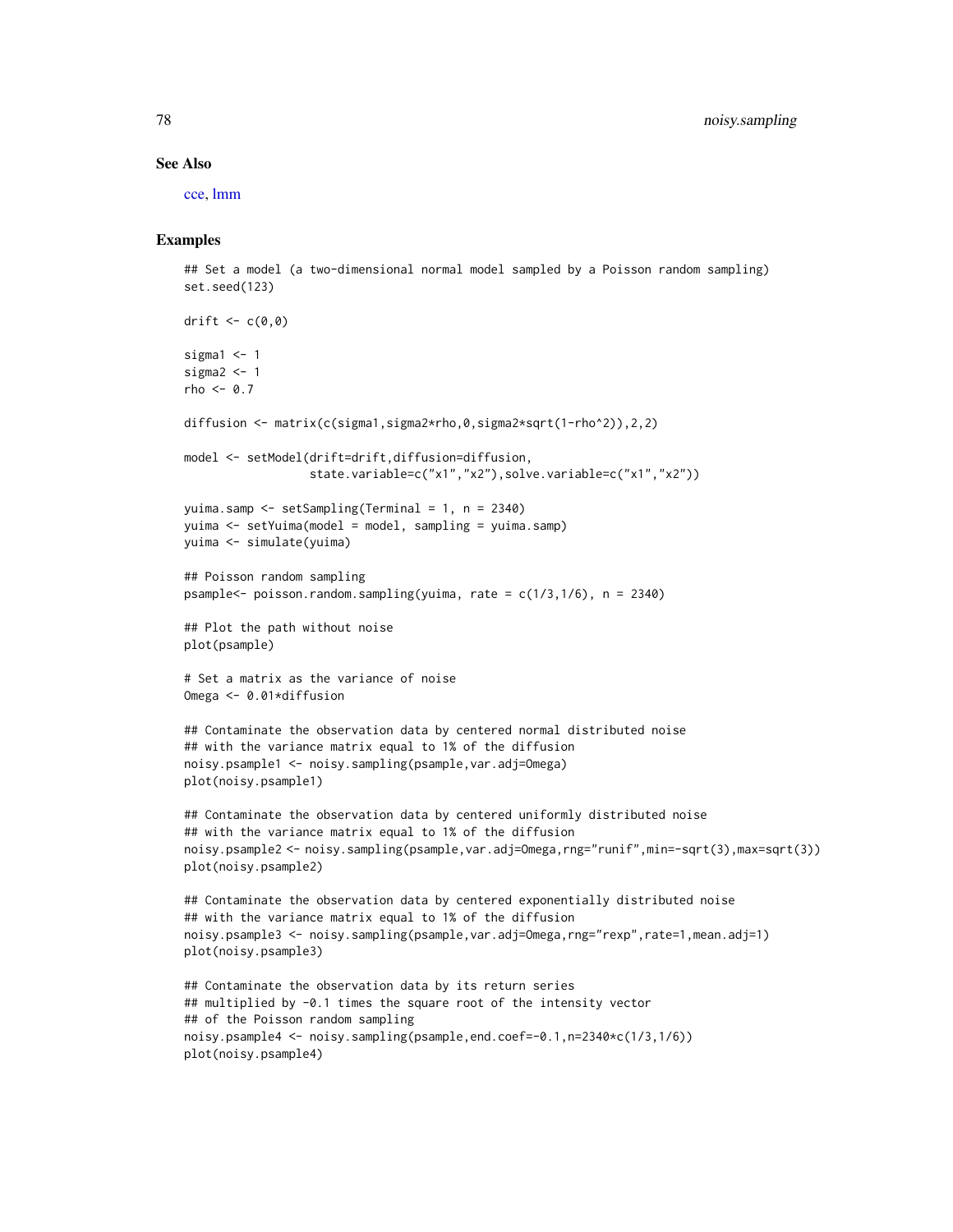# param.Integral 79

```
## An application:
## Adding a compound Poisson jumps to the observation data
## Set a compound Poisson process
intensity <- 5
j.num <- rpois(1,intensity) # Set a number of jumps
j.idx <- unique(ceiling(2340*runif(j.num))) # Set time indices of jumps
jump <- matrix(0,2,2341)
jump[,j.idx+1] <- sqrt(0.25/intensity)*diffusion
grid \leq seq(0,1,by=1/2340)CPprocess <- list(zoo(cumsum(jump[1,]),grid),zoo(cumsum(jump[2,]),grid))
## Adding the jumps
yuima.jump <- noisy.sampling(yuima,znoise=CPprocess)
plot(yuima.jump)
## Poisson random sampling
psample.jump <- poisson.random.sampling(yuima.jump, rate = c(1/3,1/6), n = 2340)
plot(psample.jump)
```

| param.Integral | Class for the mathematical description of integral of a stochastic pro- |
|----------------|-------------------------------------------------------------------------|
|                | cess                                                                    |

# Description

Auxiliar class for definition of an object of class [yuima.Integral](#page-149-0). see the documentation of [yuima.Integral](#page-149-0) for more details.

param.Map-class *Class for information about Map/Operators*

# Description

Auxiliar class for definition of an object of class [yuima.Map](#page-151-0). see the documentation of [yuima.Map](#page-151-0) for more details.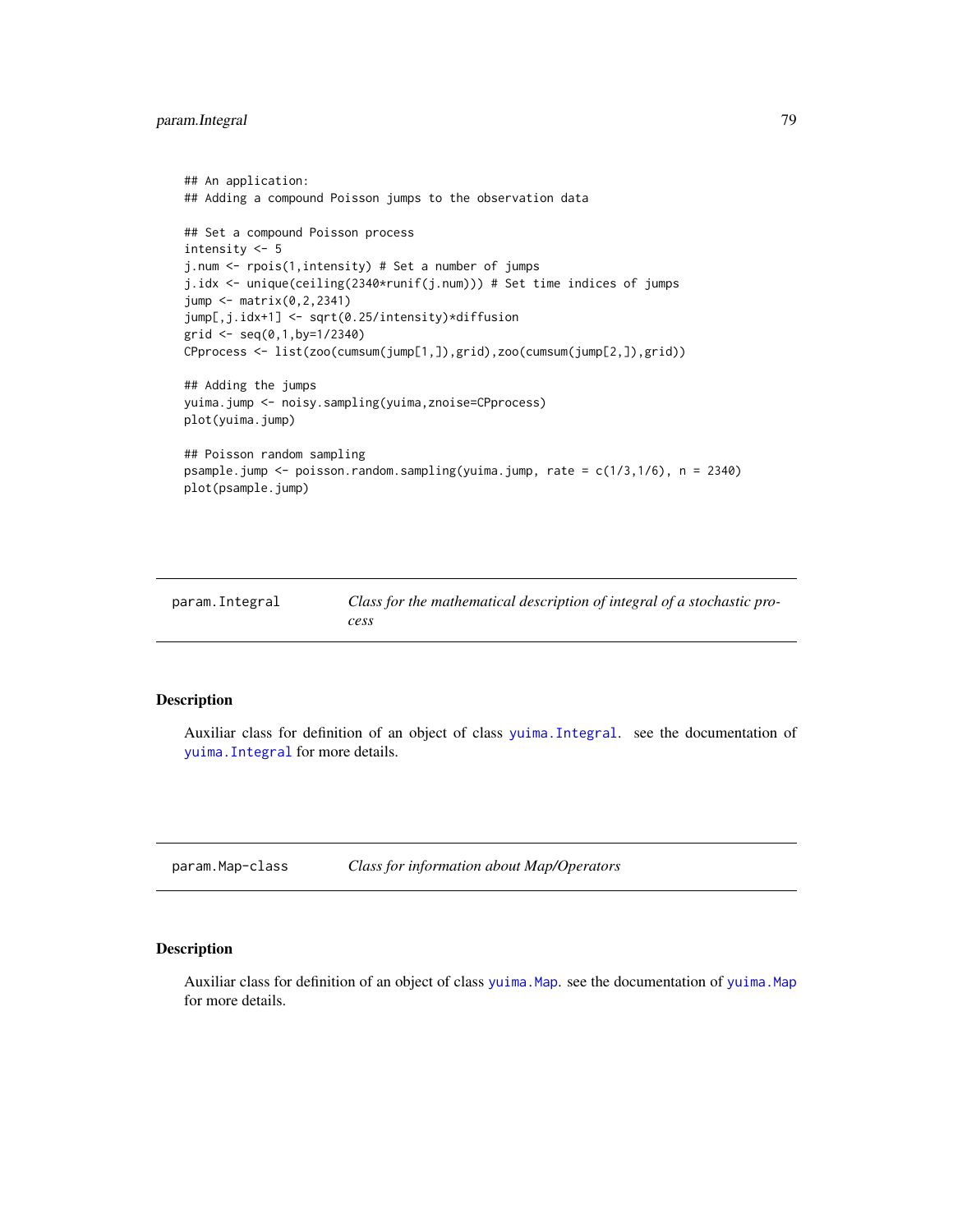## Description

Phi-divergence test statistic for stochastic differential equations.

## Usage

phi.test(yuima, H0, H1, phi, print=FALSE,...)

## Arguments

| yuima | a vuima object.                                              |
|-------|--------------------------------------------------------------|
| Н0    | a named list of parameter under H0.                          |
| H1    | a named list of parameter under H1.                          |
| phi   | the phi function to be used in the test. See Details.        |
| print | you can see a progress of the estimation when print is TRUE. |
|       | passed to qmle function.                                     |

# Details

phi.test executes a Phi-divergence test. If H1 is not specified this hypothesis is filled with the QMLE estimates.

If phi is missing, then  $phi(x)=1-x+x\times log(x)$  and the Phi-divergence statistic corresponds to the likelihood ratio test statistic.

# Value

ans an obkect of class phitest.

## Author(s)

The YUIMA Project Team

```
model<- setModel(drift="t1*(t2-x)",diffusion="t3")
T < -10n<-1000
sampling <- setSampling(Terminal=T,n=n)
yuima<-setYuima(model=model, sampling=sampling)
h0 <- list(t1=0.3, t2=1, t3=0.25)
X <- simulate(yuima, xinit=1, true=h0)
```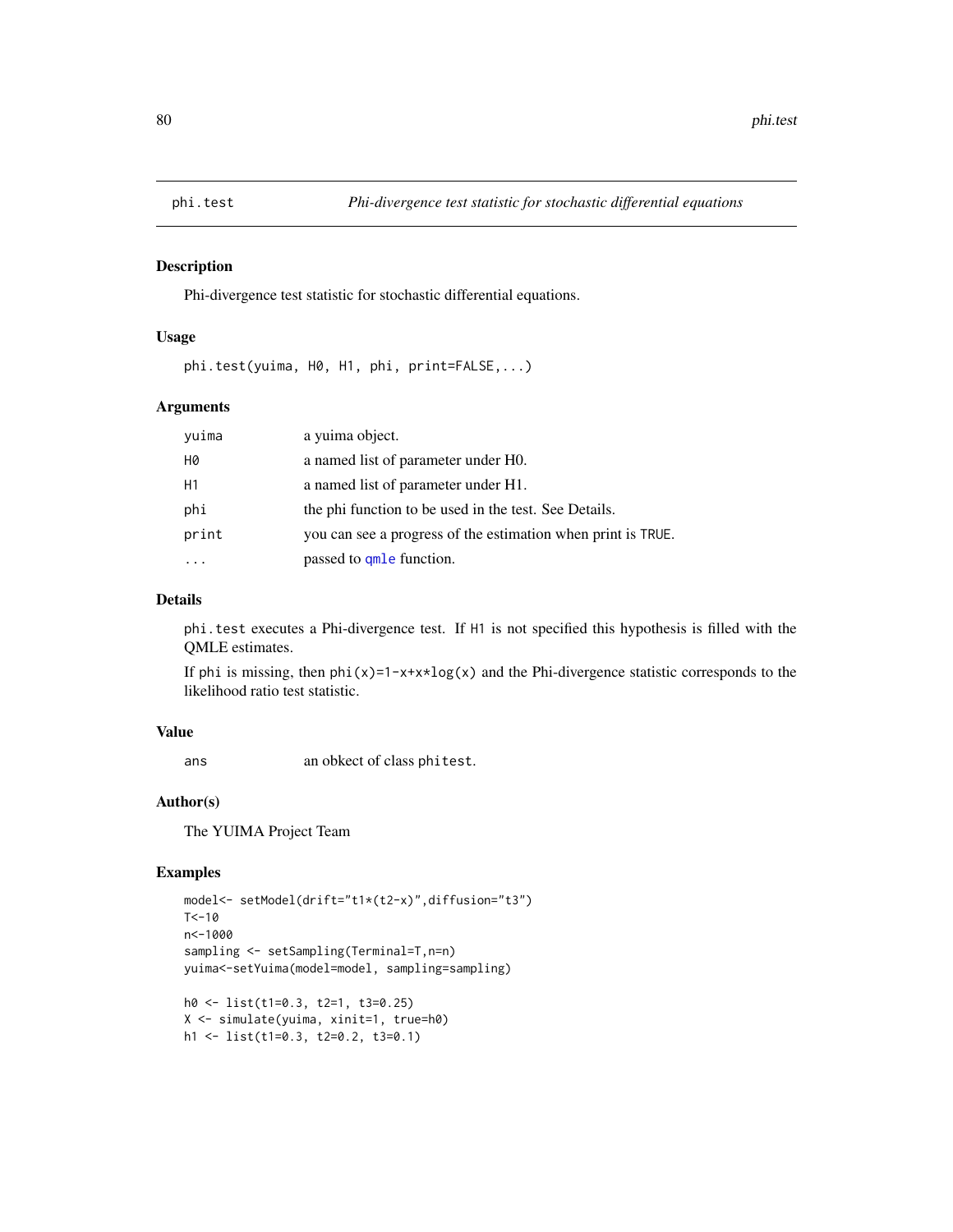# poisson.random.sampling 81

```
phi1 \leftarrow function(x) 1-x+x*log(x)phi.test(X, H0=h0, H1=h1,phi=phi1)
phi.test(X, H0=h0, phi=phi1, start=h0, lower=list(t1=0.1, t2=0.1, t3=0.1),
  upper=list(t1=2,t2=2,t3=2),method="L-BFGS-B")
phi.test(X, H0=h1, phi=phi1, start=h0, lower=list(t1=0.1, t2=0.1, t3=0.1),
  upper=list(t1=2,t2=2,t3=2),method="L-BFGS-B")
```
poisson.random.sampling

*Poisson random sampling method*

# Description

Poisson random sampling method.

## Usage

poisson.random.sampling(x, rate, n)

# Arguments

|      | an object of yuima.data-class or yuima-class.                           |
|------|-------------------------------------------------------------------------|
| rate | a Poisson intensity or a vector of Poisson intensities.                 |
| n    | a common multiplier to the Poisson intensities. The default value is 1. |

# Details

It returns an object of type [yuima.data-class](#page-147-0) which is a copy of the original input data where observations are sampled according to the Poisson process. The unsampled data are set to NA.

# Value

an object of [yuima.data-class](#page-147-0).

## Author(s)

The YUIMA Project Team

#### See Also

[cce](#page-12-0)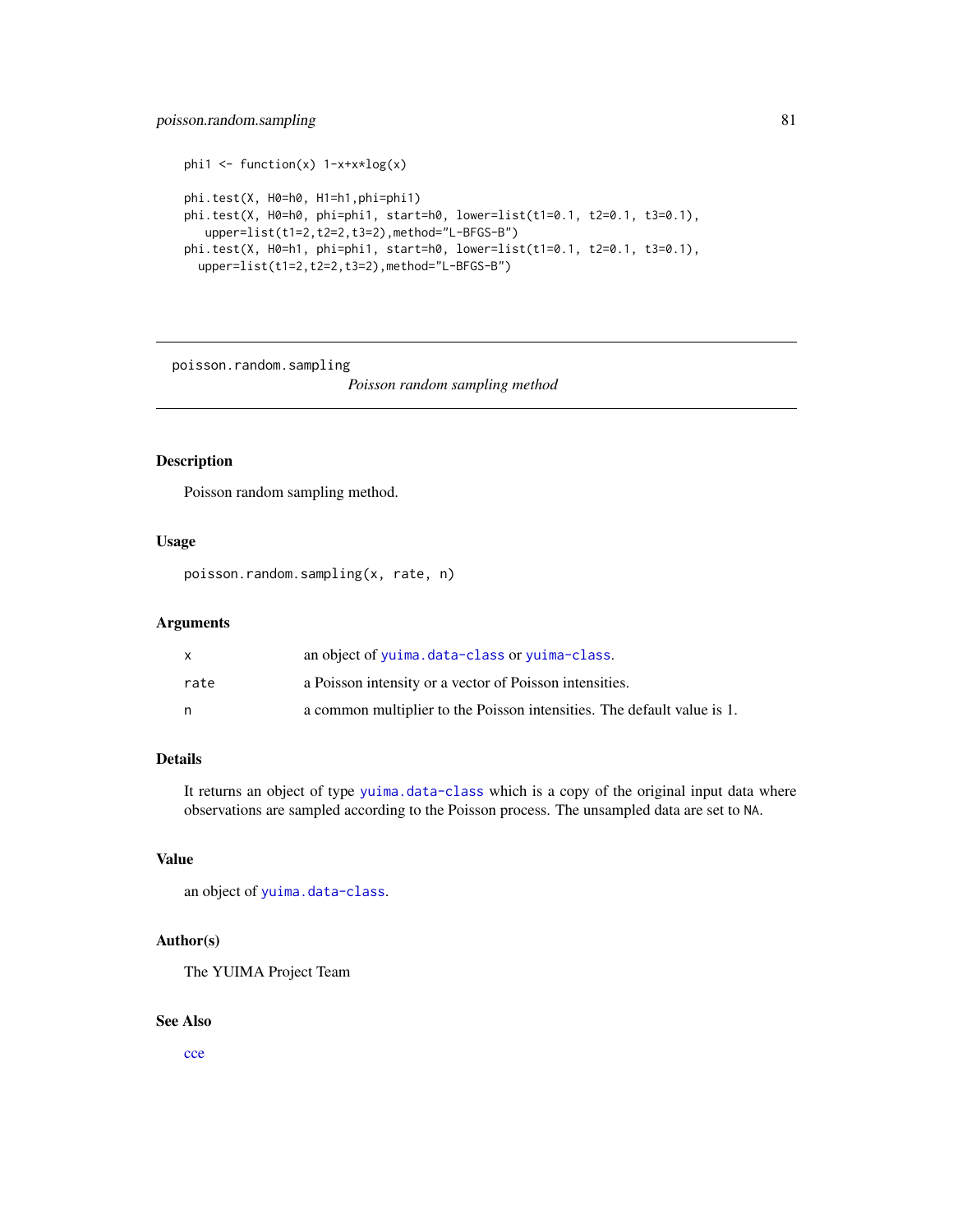## Examples

```
## Set a model
diff.coef.1 <- function(t, x1=0, x2) x2*(1+t)diff.coef.2 <- function(t, x1, x2=0) x1*sqrt(1+t^2)cor.rho <- function(t, x1=0, x2=0) sqrt((1+cos(x1+x2))/2)diff.coef.matrix <- matrix(c("diff.coef.1(t,x1,x2)",
"diff.coef.2(t,x1,x2)*cor.rho(t,x1,x2)", ""
"diff.coef.2(t,x1,x2)*sqrt(1-cor.rho(t,x1,x2)^2)"),2,2)
cor.mod <- setModel(drift=c("",""), diffusion=diff.coef.matrix,
solve.variable=c("x1", "x2"), xinit=c(3,2))
set.seed(111)
## We first simulate the two dimensional diffusion model
yuima.samp <- setSampling(Terminal=1, n=1200)
yuima <- setYuima(model=cor.mod, sampling=yuima.samp)
yuima.sim <- simulate(yuima)
## Then we use function poisson.random.sampling to get observations
## by Poisson sampling.
psample <- poisson.random.sampling(yuima.sim, rate = c(0.2, 0.3), n=1000)
str(psample)
```
qgv *qgv*

# Description

Estimate the local Holder exponent with quadratic generalized variations method

## Usage

```
qgv(yuima, filter.type = "Daubechies", order = 2, a = NULL)
```
## Arguments

| vuima       | A yuima object.                                            |
|-------------|------------------------------------------------------------|
| filter.type | The filter.type can be set to "Daubechies" or "Classical". |
| order       | The order of the filter a to be chosen                     |
| a           | Any other filter                                           |

# Details

Estimation of the Hurst index and the constant of the fractional Ornstein-Uhlenbeck process.

# Value

an object of class qgv

 $82$  and  $9$  quantity  $9$  quantity  $9$  quantity  $9$  quantity  $9$  quantity  $9$  quantity  $9$  quantity  $9$  quantity  $9$  quantity  $9$  quantity  $9$  quantity  $9$  quantity  $9$  quantity  $9$  quantity  $9$  quantity  $9$  quantity  $9$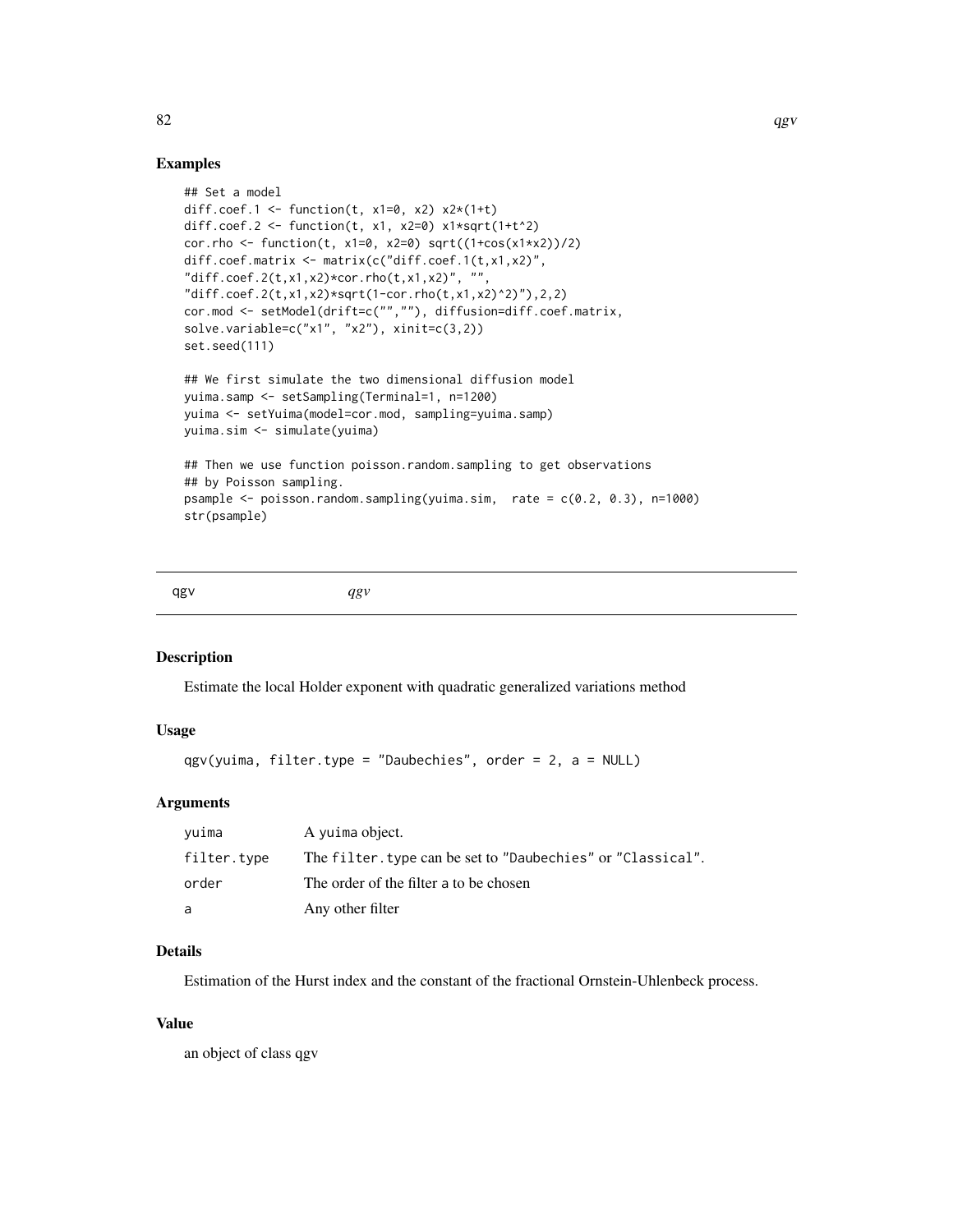$q$ mle  $\sim$  83

# Author(s)

The YUIMA Project Team

## References

Brouste, A., Iacus, S.M. (2013) Parameter estimation for the discretely observed fractional Ornstein-Uhlenbeck process and the Yuima R package, Computational Statistics, pp. 1129–1147.

## See Also

See also [mmfrac](#page-71-0).

# Examples

# Estimating both Hurst parameter and diffusion coefficient in fractional Ornstein-Uhlenbeck

```
model<-setModel(drift="-x*lambda",hurst=NA,diffusion="theta")
sampling<-setSampling(T=100,n=10000)
yui1<-simulate(model,true.param=list(theta=1,lambda=4),hurst=0.7,sampling=sampling)
qgv(yui1)
```
# Estimating Hurst parameter only in diffusion processes

```
model2<-setModel(drift="-x*lambda",hurst=NA,diffusion="theta*sqrt(x)")
sampling<-setSampling(T=1,n=10000)
yui2<-simulate(model2,true.param=list(theta=1,lambda=4),hurst=0.7,sampling=sampling,xinit=10)
qgv(yui2)
```
<span id="page-82-0"></span>

|  | × |
|--|---|

Calculate quasi-likelihood and ML estimator of least squares estima*tor*

## Description

Calculate the quasi-likelihood and estimate of the parameters of the stochastic differential equation by the maximum likelihood method or least squares estimator of the drift parameter.

# Usage

```
qmle(yuima, start, method = "BFGS", fixed = list(), print =
FALSE, lower, upper, joint = FALSE, Est.Incr =
"NoIncr", aggregation = TRUE, threshold = NULL, rcpp =FALSE, ...)
quasilogl(yuima, param, print = FALSE, rcpp = FALSE)
lse(yuima, start, lower, upper, method = "BFGS", ...)
```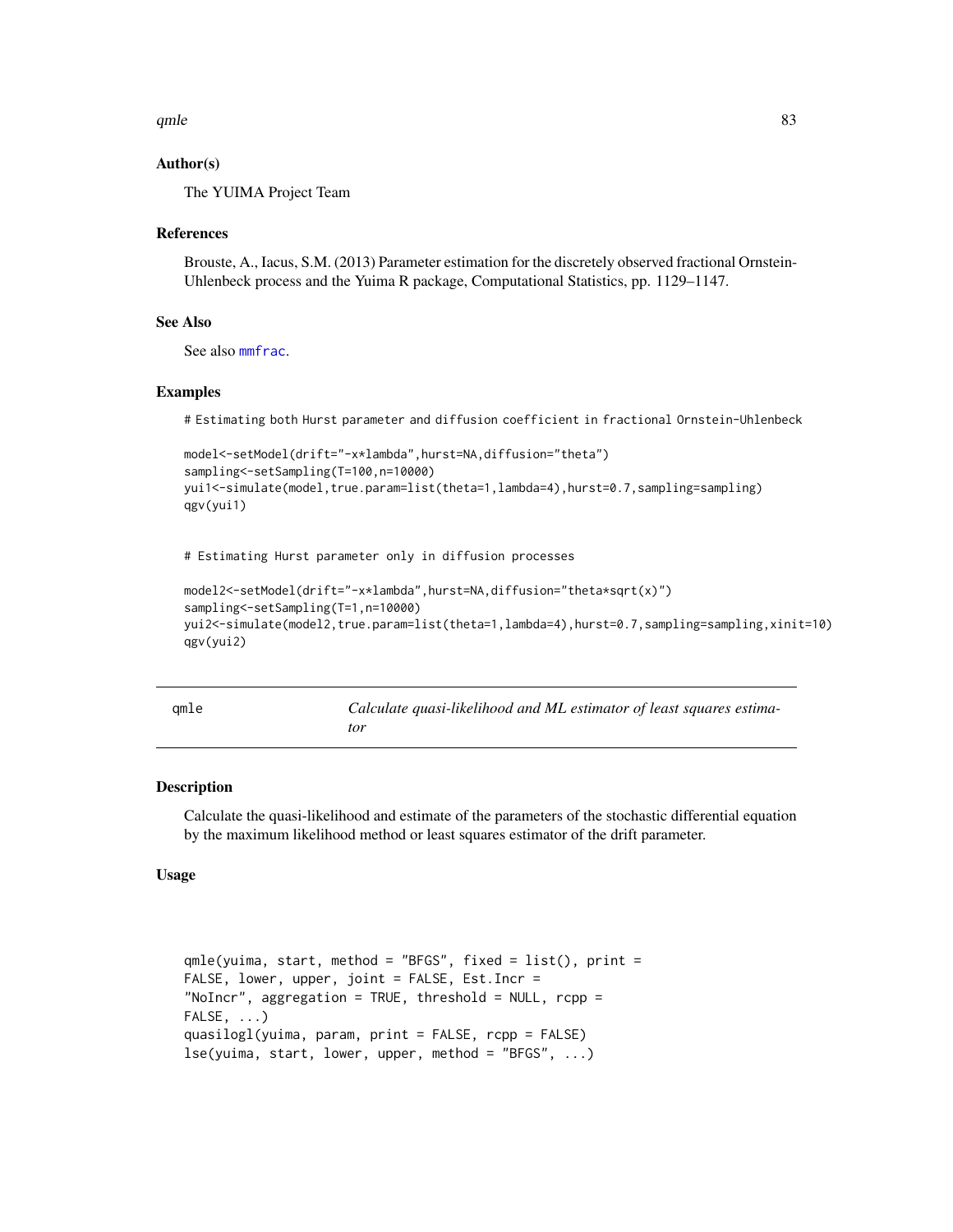84 qmle

# Arguments

| a yuima object.                                                                                                                                                                                                                                                                             |
|---------------------------------------------------------------------------------------------------------------------------------------------------------------------------------------------------------------------------------------------------------------------------------------------|
| you can see a progress of the estimation when print is TRUE.                                                                                                                                                                                                                                |
| see Details.                                                                                                                                                                                                                                                                                |
| list of parameters for the quasi loglikelihood.                                                                                                                                                                                                                                             |
| a named list for specifying lower bounds of parameters                                                                                                                                                                                                                                      |
| a named list for specifying upper bounds of parameters                                                                                                                                                                                                                                      |
| initial values to be passed to the optimizer.                                                                                                                                                                                                                                               |
| for conditional (quasi)maximum likelihood estimation.                                                                                                                                                                                                                                       |
| perform joint estimation or two stage estimation? by default joint=FALSE.                                                                                                                                                                                                                   |
| If the yuima model is an object of yuima.carma-class or yuima.cogarch-class<br>the qmle returns an object of yuima.carma.qmle-class, cogarch.est.incr-class, cogarch.est-clas<br>or object of class mle-class. By default Est. Incr="NoIncr", alternative val-<br>ues are IncrPar and Incr. |
| If aggregation=TRUE, before the estimation of the levy parameters we aggre-<br>gate the increments.                                                                                                                                                                                         |
| If the model has Compund Poisson type jumps, the threshold is used to perform<br>thresholding of the increments.                                                                                                                                                                            |
| passed to optimes method. See Examples.                                                                                                                                                                                                                                                     |
| use $C++code$ ?                                                                                                                                                                                                                                                                             |
|                                                                                                                                                                                                                                                                                             |

#### Details

qmle behaves more likely the standard mle function in stats4 and argument method is one of the methods available in [optim](#page-0-0).

lse calculates least squares estimators of the drift parameters. This is useful for initial guess of qmle estimation. quasilogl returns the value of the quasi loglikelihood for a given yuima object and list of parameters coef.

# Value

| QL         | a real value.                                                                                                                                                                                                         |
|------------|-----------------------------------------------------------------------------------------------------------------------------------------------------------------------------------------------------------------------|
| opt        | a list with components the same as 'optim' function.                                                                                                                                                                  |
| carmaopt   | if the model is an object of yuima.carma-class, qmle returns an object yuima.carma.qmle-class                                                                                                                         |
| cogarchopt | if the model is an object of yuima.cogarch-class, qmle returns an object<br>of class cogarch.est-class. The estimates are obtained by maximizing the<br>pseudo-loglikelihood function as shown in Iacus et al. (2015) |

# Note

The function qmle uses the function optim internally.

The function qmle uses the function [CarmaNoise](#page-9-0) internally for estimation of underlying Levy if the model is an object of [yuima.carma-class](#page-142-0).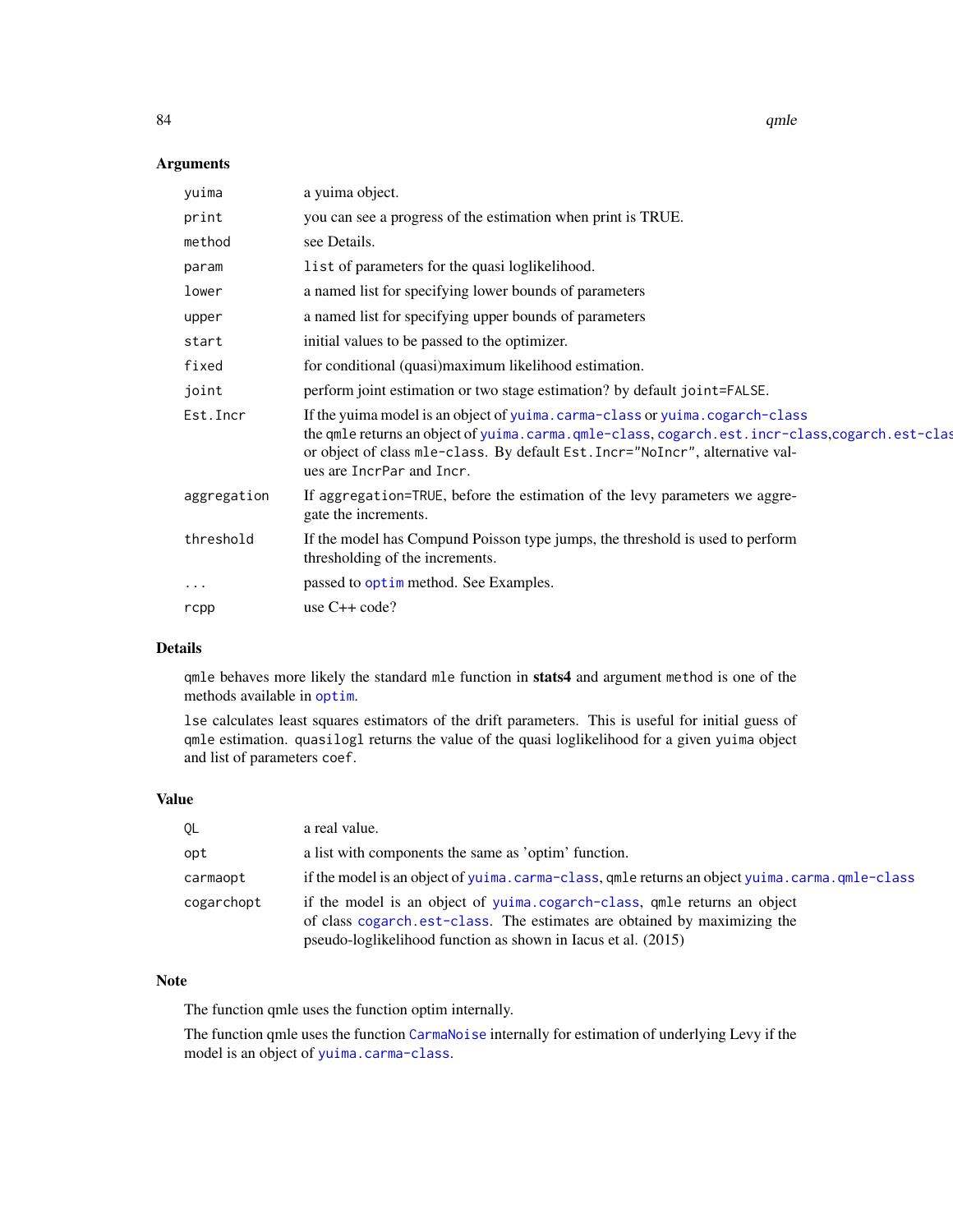$q$ mle  $\sim$  85

## Author(s)

The YUIMA Project Team

#### References

## Non-ergodic diffucion

Genon-Catalot, V., & Jacod, J. (1993). On the estimation of the diffusion coefficient for multidimensional diffusion processes. In Annales de l'IHP Probabilités et statistiques, 29(1), 119-151.

Uchida, M., & Yoshida, N. (2013). Quasi likelihood analysis of volatility and nondegeneracy of statistical random field. Stochastic Processes and their Applications, 123(7), 2851-2876.

## Ergodic diffusion

Kessler, M. (1997). Estimation of an ergodic diffusion from discrete observations. Scandinavian Journal of Statistics, 24(2), 211-229.

## ## Jump diffusion

Shimizu, Y., & Yoshida, N. (2006). Estimation of parameters for diffusion processes with jumps from discrete observations. Statistical Inference for Stochastic Processes, 9(3), 227-277.

Ogihara, T., & Yoshida, N. (2011). Quasi-likelihood analysis for the stochastic differential equation with jumps. Statistical Inference for Stochastic Processes, 14(3), 189-229.

## ## COGARCH

Iacus S. M., Mercuri L. and Rroji E.(2015) Discrete time approximation of a COGARCH (p, q) model and its estimation. <http://arxiv.org/abs/1511.00253>

# ## CARMA

Iacus S. M., Mercuri L. (2015) Implementation of Levy CARMA model in Yuima package. Comp. Stat. (30) 1111-1141. <http://link.springer.com/article/10.1007/s00180-015-0569-7>

```
#dXt^e = -theta2 * Xt^e * dt + theta1 * dWt
diff.matrix <- matrix(c("theta1"), 1, 1)
ymodel <- setModel(drift=c("(-1)*theta2*x"), diffusion=diff.matrix,
  time.variable="t", state.variable="x", solve.variable="x")
n < - 100ysamp <- setSampling(Terminal=(n)^(1/3), n=n)
yuima <- setYuima(model=ymodel, sampling=ysamp)
set.seed(123)
yuima <- simulate(yuima, xinit=1, true.parameter=list(theta1=0.3,
theta2=0.1))
QL <- quasilogl(yuima, param=list(theta2=0.8, theta1=0.7))
##QL <- ql(yuima, 0.8, 0.7, h=1/((n)^(2/3)))
QL
## another way of parameter specification
##param <- list(theta2=0.8, theta1=0.7)
##QL <- ql(yuima, h=1/((n)^(2/3)), param=param)
##QL
```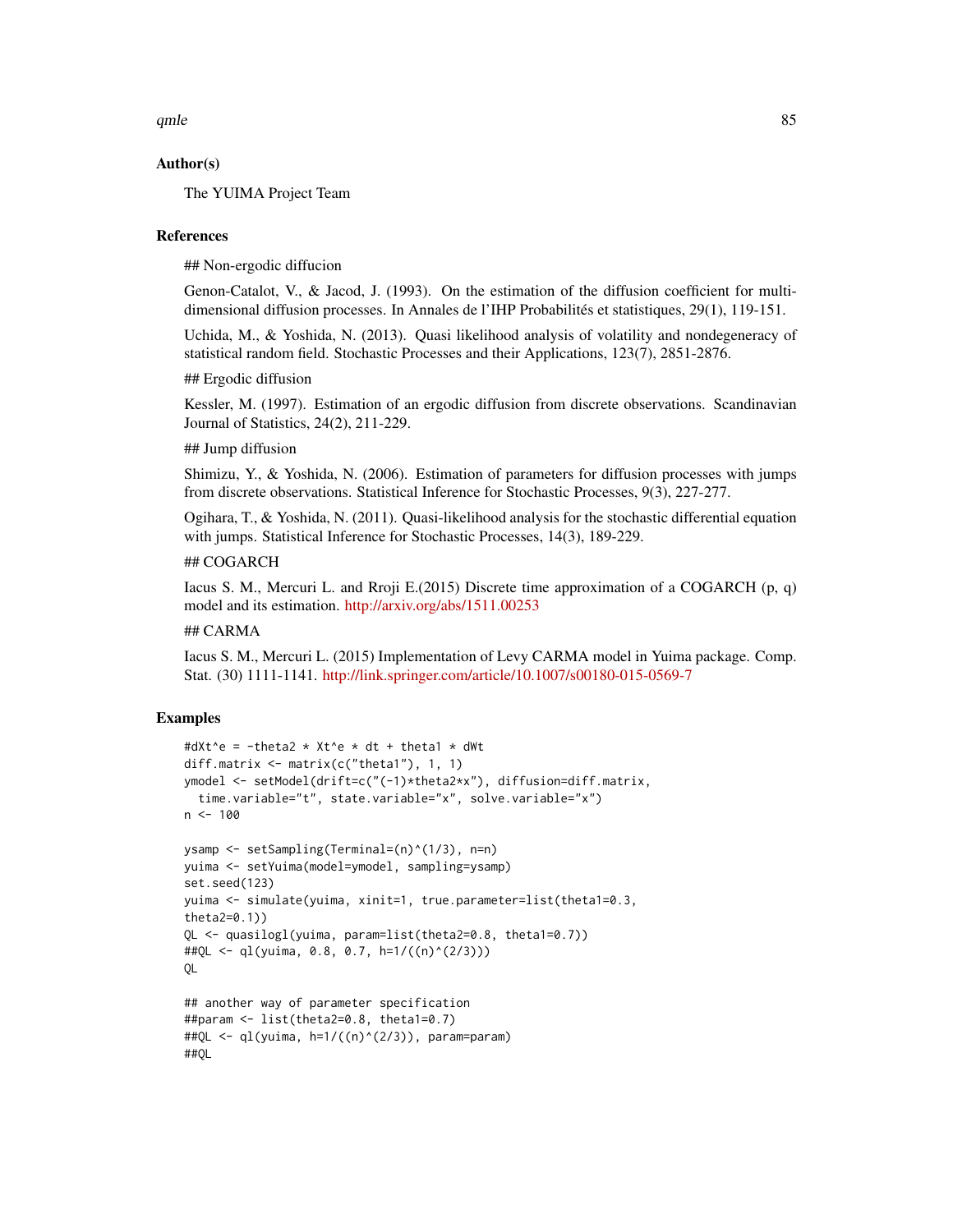```
## old code
##system.time(
##opt <- ml.ql(yuima, 0.8, 0.7, h=1/((n)^(2/3)), c(0, 1), c(0, 1))
##)
##cat(sprintf("\nTrue param. theta2 = .3, theta1 = .1\n"))
##print(coef(opt))
system.time(
opt2 <- qmle(yuima, start=list(theta1=0.8, theta2=0.7), lower=list(theta1=0,theta2=0),
upper=list(theta1=1,theta2=1), method="L-BFGS-B")
)
cat(sprintf("nTrue param. theta2 = .3, theta1 = .1\n")print(coef(opt2))
## initial guess for theta2 by least squares estimator
tmp <- lse(yuima, start=list(theta2=0.7), lower=list(theta2=0), upper=list(theta2=1))
tmp
system.time(
opt3 <- qmle(yuima, start=list(theta1=0.8, theta2=tmp), lower=list(theta1=0,theta2=0),
upper=list(theta1=1,theta2=1), method="L-BFGS-B")
\lambdacat(sprintf("nTrue param. theta2 = .3, theta1 = .1\n")print(coef(opt3))
## perform joint estimation? Non-optimal, just for didactic purposes
system.time(
opt4 <- qmle(yuima, start=list(theta1=0.8, theta2=0.7), lower=list(theta1=0,theta2=0),
upper=list(theta1=1,theta2=1), method="L-BFGS-B", joint=TRUE)
\mathcal{L}cat(sprintf("nTrue param. theta2 = .3, theta1 = .1\n")print(coef(opt4))
## old code
##system.time(
##opt <- ml.ql(yuima, 0.8, 0.7, h=1/((n)^(2/3)), c(0, 1), c(0, 1), method="Newton")
##)
##cat(sprintf("\nTrue param. theta2 = .3, theta1 = .1\n"))
##print(coef(opt))
## Not run:
###multidimension case
##dXt^e = - drift.matrix * Xt^e * dt + diff.matrix * dWt
diff.matrix <- matrix(c("theta1.1","theta1.2", "1", "1"), 2, 2)
drift.c <- c("-theta2.1*x1", "-theta2.2*x2", "-theta2.2", "-theta2.1")
drift.matrix <- matrix(drift.c, 2, 2)
```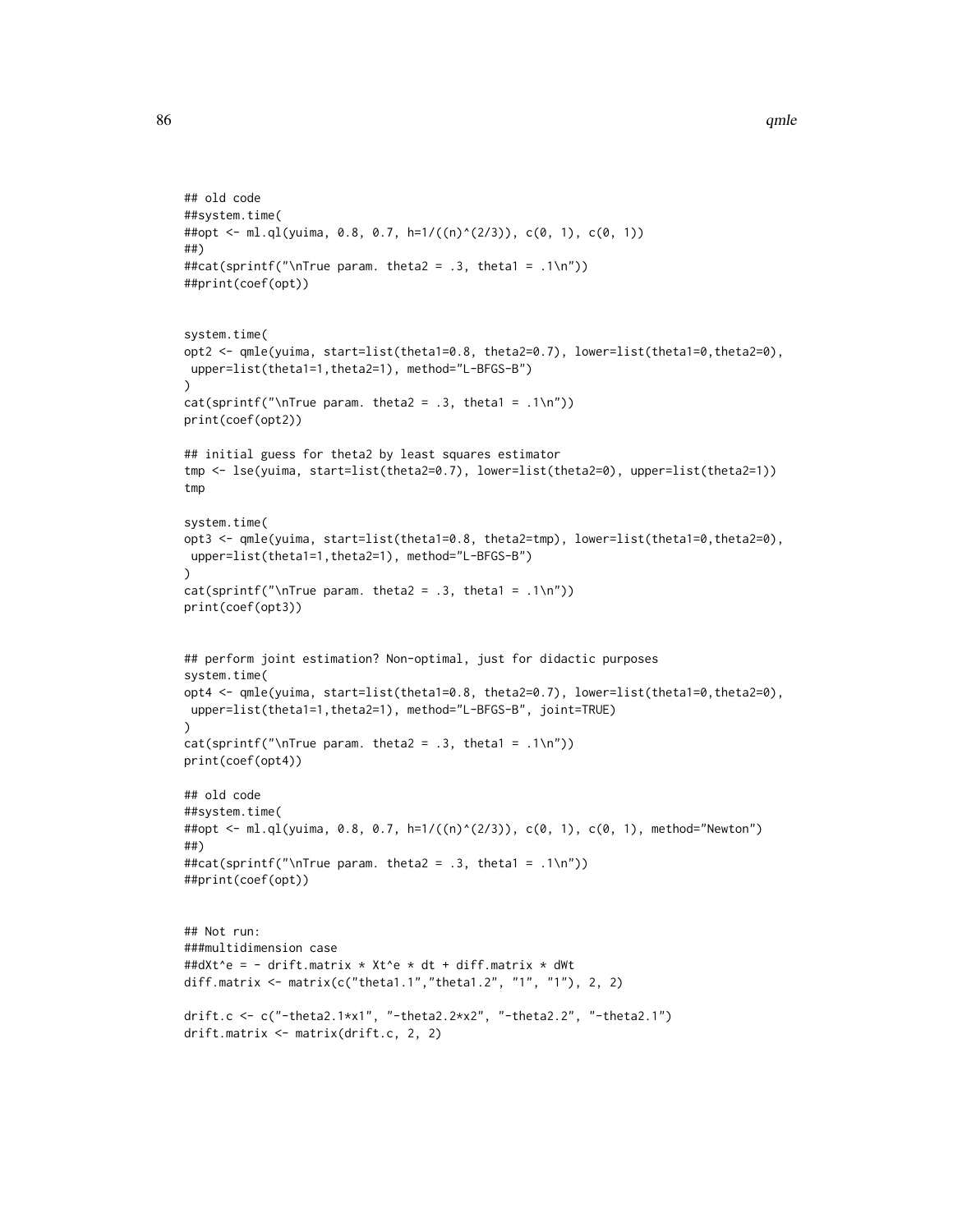```
ymodel <- setModel(drift=drift.matrix, diffusion=diff.matrix, time.variable="t",
                   state.variable=c("x1", "x2"), solve.variable=c("x1", "x2"))
n < -100ysamp <- setSampling(Terminal=(n)^(1/3), n=n)
yuima <- setYuima(model=ymodel, sampling=ysamp)
set.seed(123)
##xinit=c(x1, x2) #true.parameter=c(theta2.1, theta2.2, theta1.1, theta1.2)
yuima <- simulate(yuima, xinit=c(1, 1),
true.parameter=list(theta2.1=0.5, theta2.2=0.3, theta1.1=0.6, theta1.2=0.2))
## theta2 <- c(0.8, 0.2) #c(theta2.1, theta2.2)
##theta1 <- c(0.7, 0.1) #c(theta1.1, theta1.2)
## QL <- ql(yuima, theta2, theta1, h=1/((n)^(2/3)))
## QL
## ## another way of parameter specification
## #param <- list(theta2=theta2, theta1=theta1)
## #QL <- ql(yuima, h=1/((n)^(2/3)), param=param)
## #QL
## theta2.1.lim <- c(0, 1)
## theta2.2.lim <- c(0, 1)
## theta1.1.lim <- c(0, 1)
## theta1.2.lim <- c(0, 1)
## theta2.lim <- t( matrix( c(theta2.1.lim, theta2.2.lim), 2, 2) )
## theta1.lim <- t( matrix( c(theta1.1.lim, theta1.2.lim), 2, 2) )
## system.time(
## opt <- ml.ql(yuima, theta2, theta1, h=1/((n)^(2/3)), theta2.lim, theta1.lim)
## )
## opt@coef
system.time(
opt2 <- qmle(yuima, start=list(theta2.1=0.8, theta2.2=0.2, theta1.1=0.7, theta1.2=0.1),
lower=list(theta1.1=.1,theta1.2=.1,theta2.1=.1,theta2.2=.1),
 upper=list(theta1.1=4,theta1.2=4,theta2.1=4,theta2.2=4), method="L-BFGS-B")
\lambdaopt2@coef
summary(opt2)
## unconstrained optimization
system.time(
opt3 <- qmle(yuima, start=list(theta2.1=0.8, theta2.2=0.2, theta1.1=0.7, theta1.2=0.1))
\mathcal{L}opt3@coef
summary(opt3)
quasilogl(yuima, param=list(theta2.1=0.8, theta2.2=0.2, theta1.1=0.7, theta1.2=0.1))
##system.time(
##opt <- ml.ql(yuima, theta2, theta1, h=1/((n)^(2/3)), theta2.lim, theta1.lim, method="Newton")
##)
```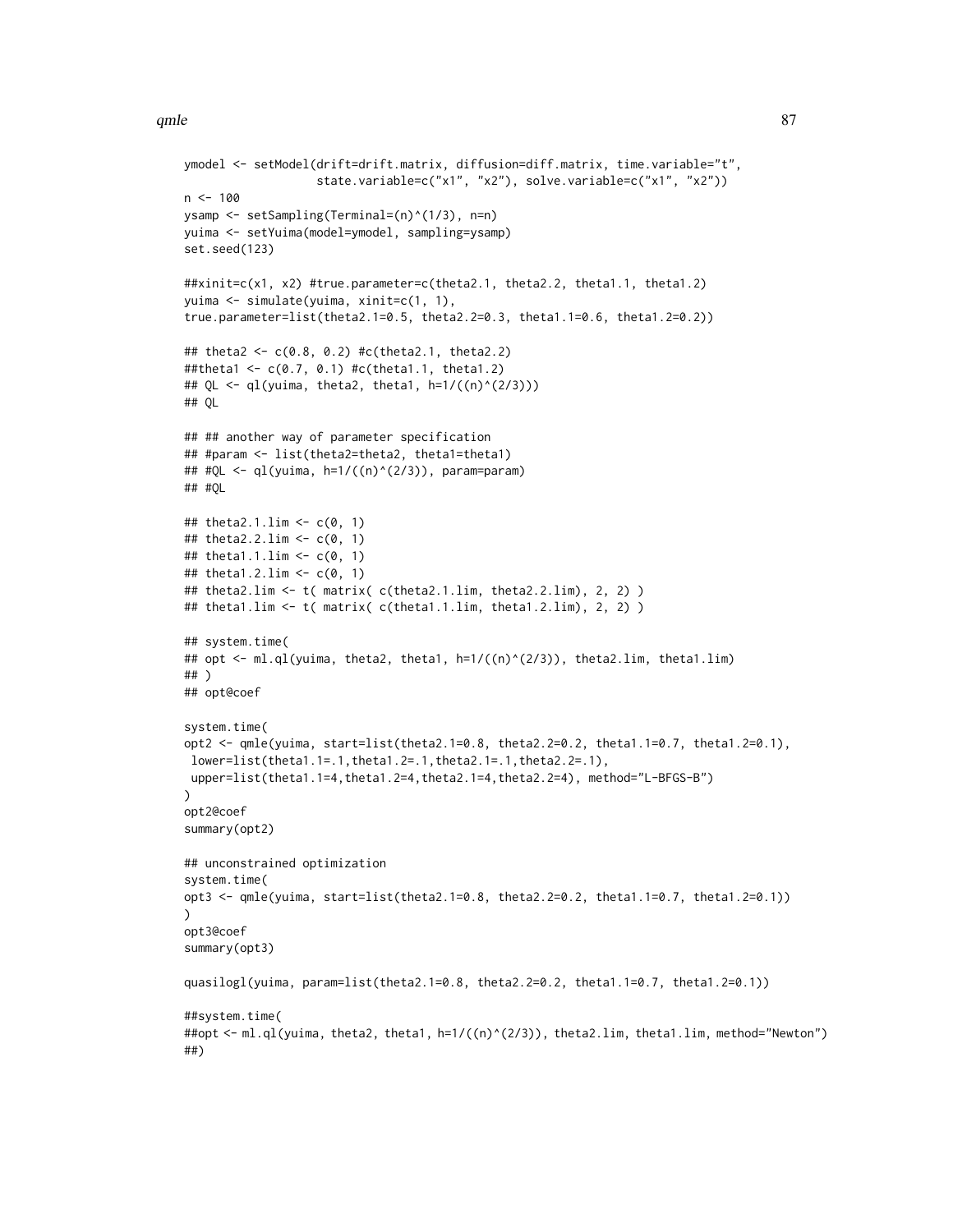```
##opt@coef
##
# carma(p=2,q=0) driven by a brownian motion without location parameter
mod0<-setCarma(p=2,
               q=0,
               scale.par="sigma")
true.parm0 <-list(a1=1.39631,
                 a2=0.05029,
                 b0=1,
                 sigma=0.23)
samp0<-setSampling(Terminal=100,n=250)
set.seed(123)
sim0 <- simulate(mod0,
               true.parameter=true.parm0,
               sampling=samp0)
system.time(
carmaopt0 <- qmle(sim0, start=list(a1=1.39631,a2=0.05029,
                               b0=1,
                                sigma=0.23))
\mathcal{L}summary(carmaopt0)
# carma(p=2,q=1) driven by a brownian motion without location parameter
mod1<-setCarma(p=2,
               q=1)
true.parm1 <-list(a1=1.39631,
                  a2=0.05029,
                  b0=1,
                  b1=2)samp1<-setSampling(Terminal=100,n=250)
set.seed(123)
sim1<-simulate(mod1,
               true.parameter=true.parm1,
               sampling=samp1)
system.time(
  carmaopt1 <- qmle(sim1, start=list(a1=1.39631,a2=0.05029,
                                      b0=1,b1=2),joint=TRUE)
\mathcal{L}summary(carmaopt1)
```
# carma(p=2,q=1) driven by a compound poisson process where the jump size is normally distributed.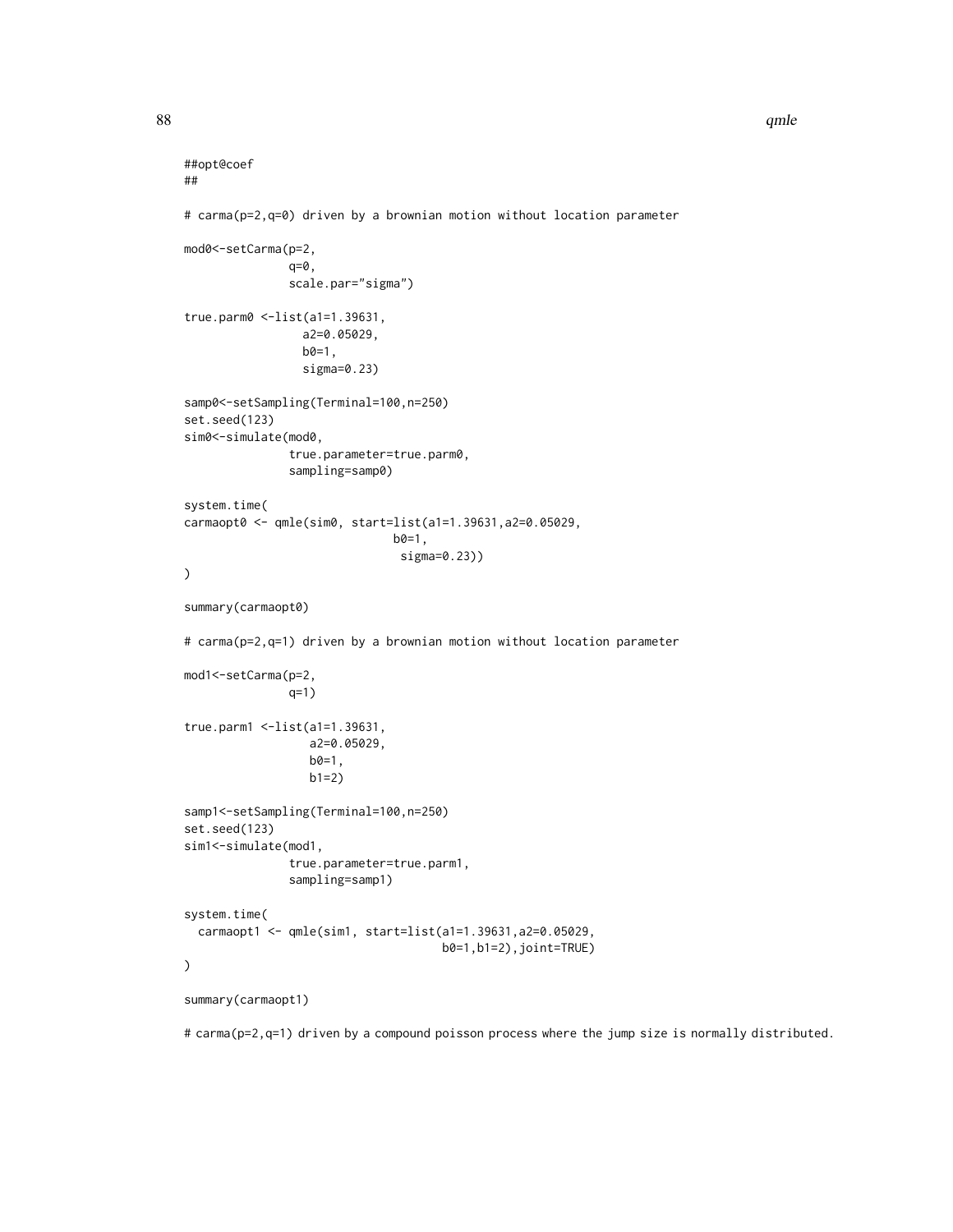#### $q$ mle  $\sim$  89

```
mod2<-setCarma(p=2,
               q=1,
               measure=list(intensity="1",df=list("dnorm(z, 0, 1)")),
               measure.type="CP")
true.parm2 <-list(a1=1.39631,
                  a2=0.05029,
                  b0=1,
                  b1=2samp2<-setSampling(Terminal=100,n=250)
set.seed(123)
sim2<-simulate(mod2,
               true.parameter=true.parm2,
               sampling=samp2)
system.time(
  carmaopt2 <- qmle(sim2, start=list(a1=1.39631,a2=0.05029,
                                     b0=1,b1=2),joint=TRUE)
)
summary(carmaopt2)
# carma(p=2,q=1) driven by a normal inverse gaussian process
mod3<-setCarma(p=2,q=1,
               measure=list(df=list("rNIG(z, alpha, beta, delta1, mu)")),
               measure.type="code")
#
# True param
true.param3<-list(a1=1.39631,
                 a2=0.05029,
                 b0=1,b1=2,
                 alpha=1,
                 beta=0,
                 delta1=1,
                 mu=0)samp3<-setSampling(Terminal=100,n=200)
set.seed(123)
sim3<-simulate(mod3,
               true.parameter=true.param3,
               sampling=samp3)
carmaopt3<-qmle(sim3,start=true.param3)
summary(carmaopt3)
# Simulation and Estimation of COGARCH(1,1) with CP driven noise
```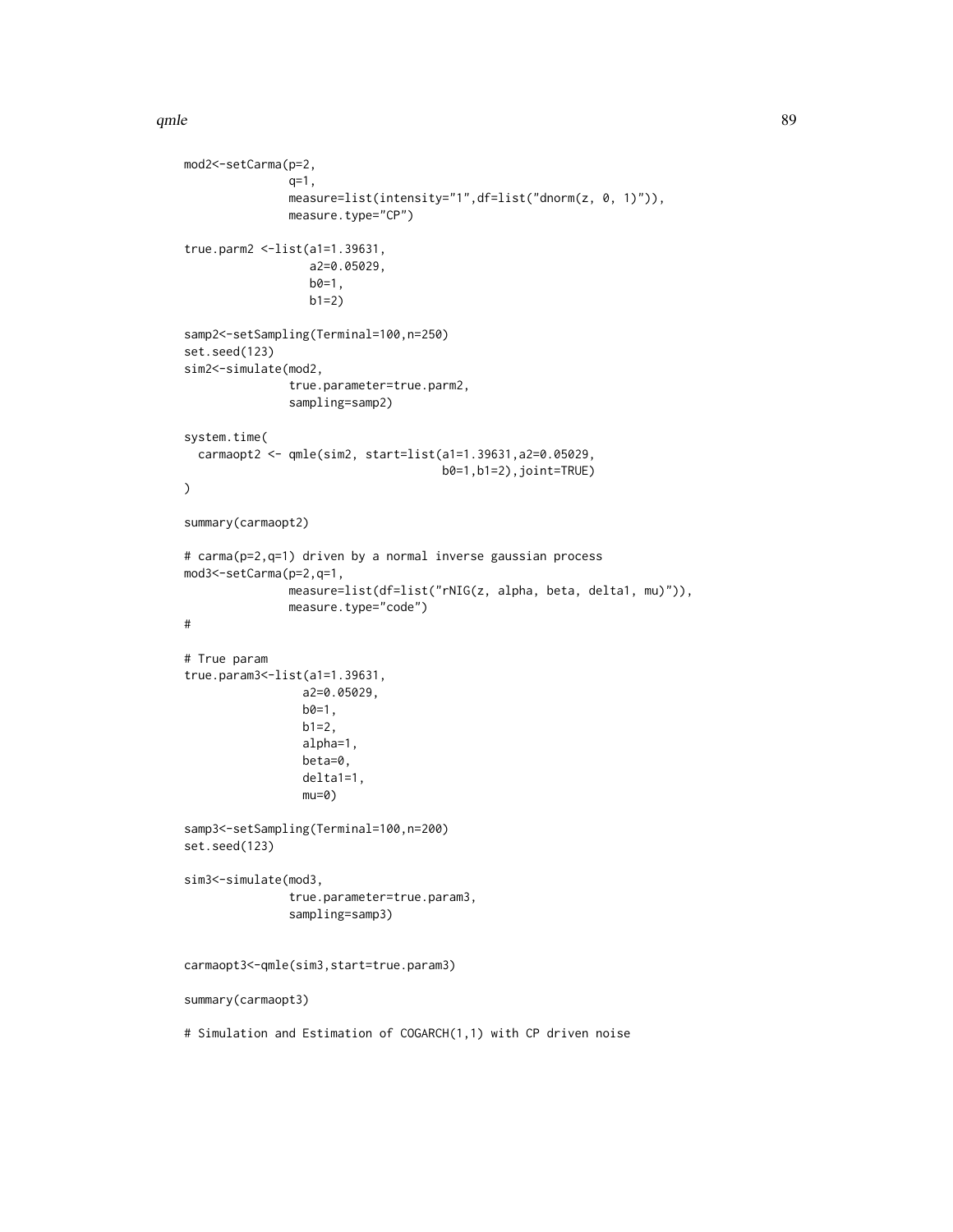```
# Model parameters
eta<-0.053
b1 < -etabeta <- 0.04
a0 <- beta/b1
phi<- 0.038
a1 \leftarrow phi# Definition
cog11 < - setCogarch(p = 1, q = 1,
  measure = list(intensity = "1",df = list("dnorm(z, 0, 1)")),
  measure.type = "CP",
  XinExpr=TRUE)
# Parameter
paramCP11 \le- list(a1 = a1, b1 = b1,
                   a0 = a0, y01 = 50.31# Sampling scheme
samp11 <- setSampling(0, 3200, n=64000)
# Simulation
set.seed(125)
SimTime11 <- system.time(
  sim11 \le simulate(object = cog11,
    true.parameter = paramCP11,
    sampling = samp11,
    method="mixed")
\mathcal{L}plot(sim11)
# Estimation
timeComp11<-system.time(
  res11 \leq - qmle(yuima = sim11,
    start = paramCP11,
    grideq = TRUE,
    method = "Nelder-Mead")
\mathcal{L}timeComp11
unlist(paramCP11)
coef(res11)
# COGARCH(2,2) model driven by CP
cog22 \le -\operatorname{setCogarch}(p = 2, q = 2,
```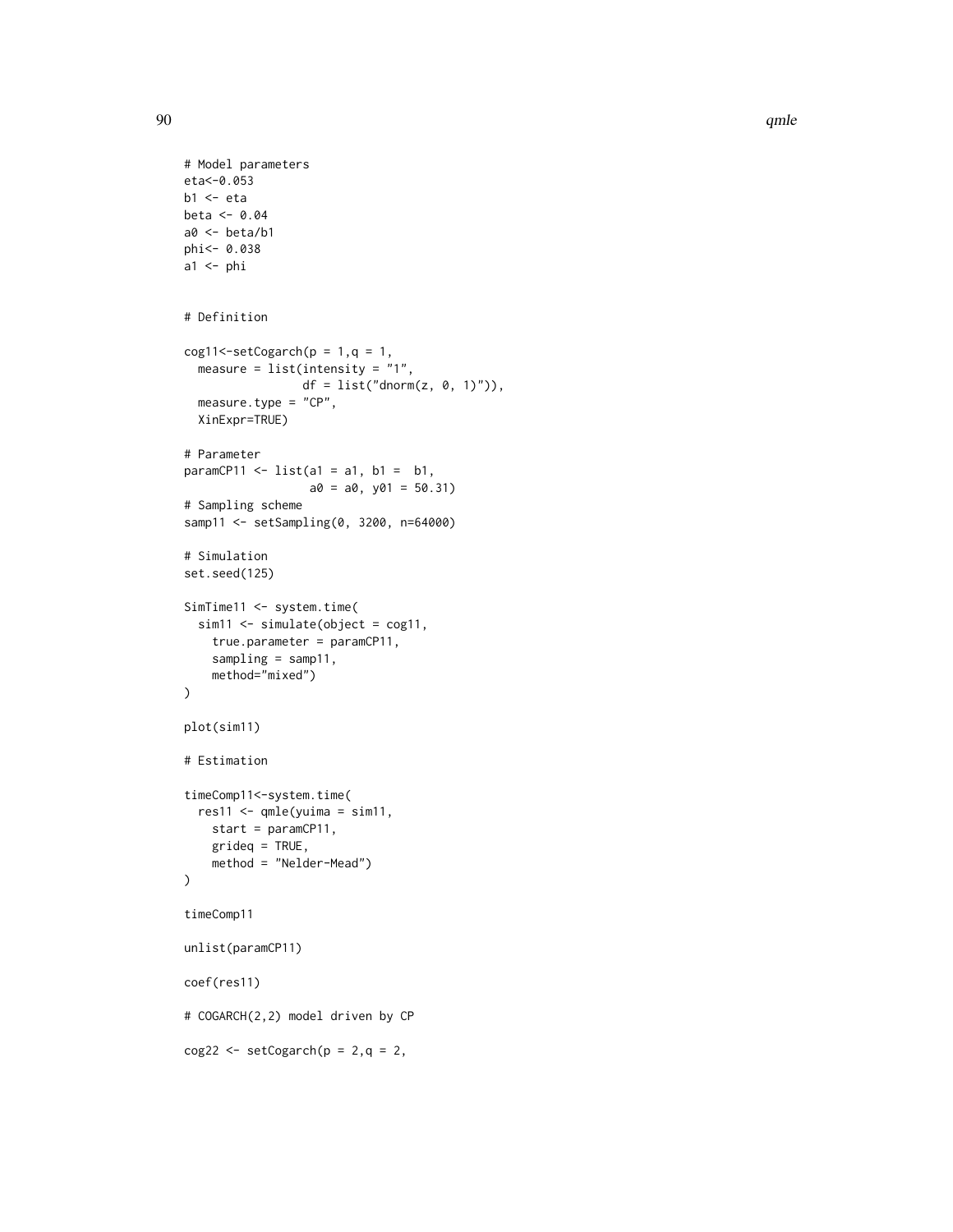#### qmleLevy 91

```
measure = list(intensity = "1",df = list("dnorm(z, 0, 1)")),
  measure.type = "CP",
  XinExpr=TRUE)
# Parameter
paramCP22 <- list(a1 = 0.04, a2 = 0.001,
  b1 = 0.705, b2 = 0.1, a0 = 0.1, y01 = (1 + 2 / 3),
  y02=0)
# Use diagnostic.cog for checking the stat and positivity
check22 <- Diagnostic.Cogarch(cog22, param = paramCP22)
# Sampling scheme
samp22 <- setSampling(0, 3600, n = 64000)
# Simulation
set.seed(125)
SimTime22 <- system.time(
  sim22 <- simulate(object = cog22,
    true.parameter = paramCP22,
    sampling = samp22,
    method = "Mixed")
\mathcal{L}plot(sim22)
timeComp22 <- system.time(
 res22 \leq \text{qmle}(\text{yuima} = \text{sim22},start = paramCP22,
    grideq=TRUE,
    method = "Nelder-Mead")
\lambdatimeComp22
unlist(paramCP22)
coef(res22)
## End(Not run)
```
qmleLevy *Gaussian quasi-likelihood estimation for Levy driven SDE*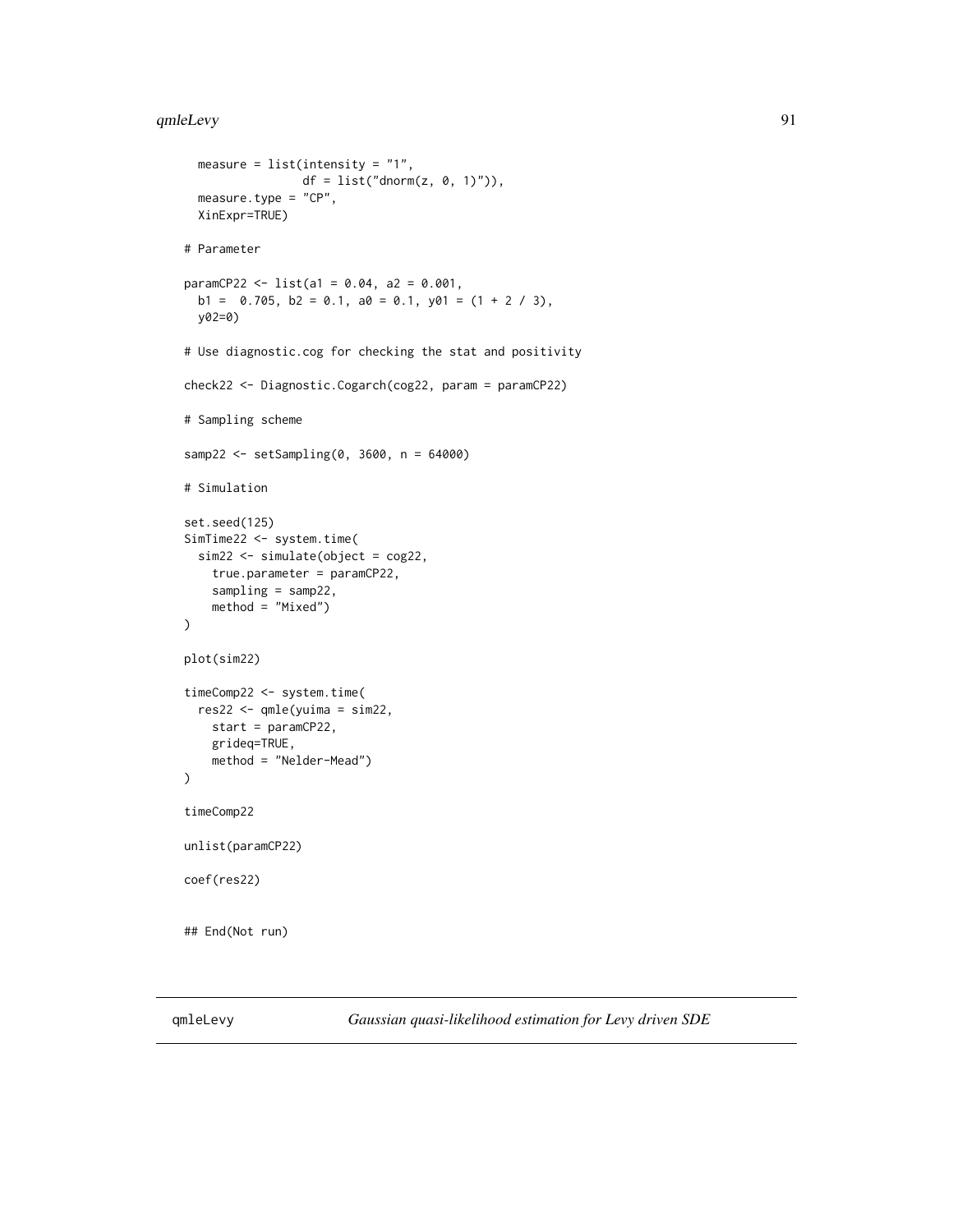## Description

Calculate the Gaussian quasi-likelihood and Gaussian quasi-likelihood estimators of Levy driven SDE.

#### Usage

```
qmleLevy(yuima, start, lower, upper, joint = FALSE, third = FALSE)
```
## **Arguments**

| yuima | a yuima object.                                                                                                                                                                 |
|-------|---------------------------------------------------------------------------------------------------------------------------------------------------------------------------------|
| lower | a named list for specifying lower bounds of parameters.                                                                                                                         |
| upper | a named list for specifying upper bounds of parameters.                                                                                                                         |
| start | initial values to be passed to the optimizer.                                                                                                                                   |
| joint | perform joint estimation or two stage estimation? by default joint=FALSE. If<br>there exists an overlapping parameter, joint=TRUE does not work for the theo-<br>retical reason |
| third | perform third estimation? by default third=FALSE. If there exists an overlapping<br>parameter, third=TRUE does not work for the theoretical reason.                             |

# Details

This function performs Gaussian quasi-likelihood estimation for Levy driven SDE.

#### Value

| first  | estimated values of first estimation (scale parameters)  |
|--------|----------------------------------------------------------|
| second | estimated values of second estimation (drift parameters) |
| third  | estimated values of third estimation (scale parameters)  |

#### **Note**

The function qmleLevy uses the function qmle internally. It can be applied only for the standardized Levy noise whose moments of any order exist. In present yuima package, birateral gamma (bgamma) process, normal inverse Gaussian (NIG) process, variance gamma (VG) process, and normal tempered stable process are such candidates. In the current version, the standardization condition on the driving noise is internally checked only for the one-dimensional noise. The standardization condition for the multivariate noise is given in

https://docs.google.com/viewer?a=v&pid=sites&srcid=ZGVmYXVsdGRvbWFpbnx5dW1hdWVoYXJhMTkyOHxneDo3Z or

https://docs.google.com/viewer?a=v&pid=sites&srcid=ZGVmYXVsdGRvbWFpbnx5dW1hdWVoYXJhMTkyOHxneDo3Z They also contain more presice explanation of this function.

# Author(s)

The YUIMA Project Team

Contacts: Yuma Uehara <y-uehara@math.kyushu-u.ac.jp>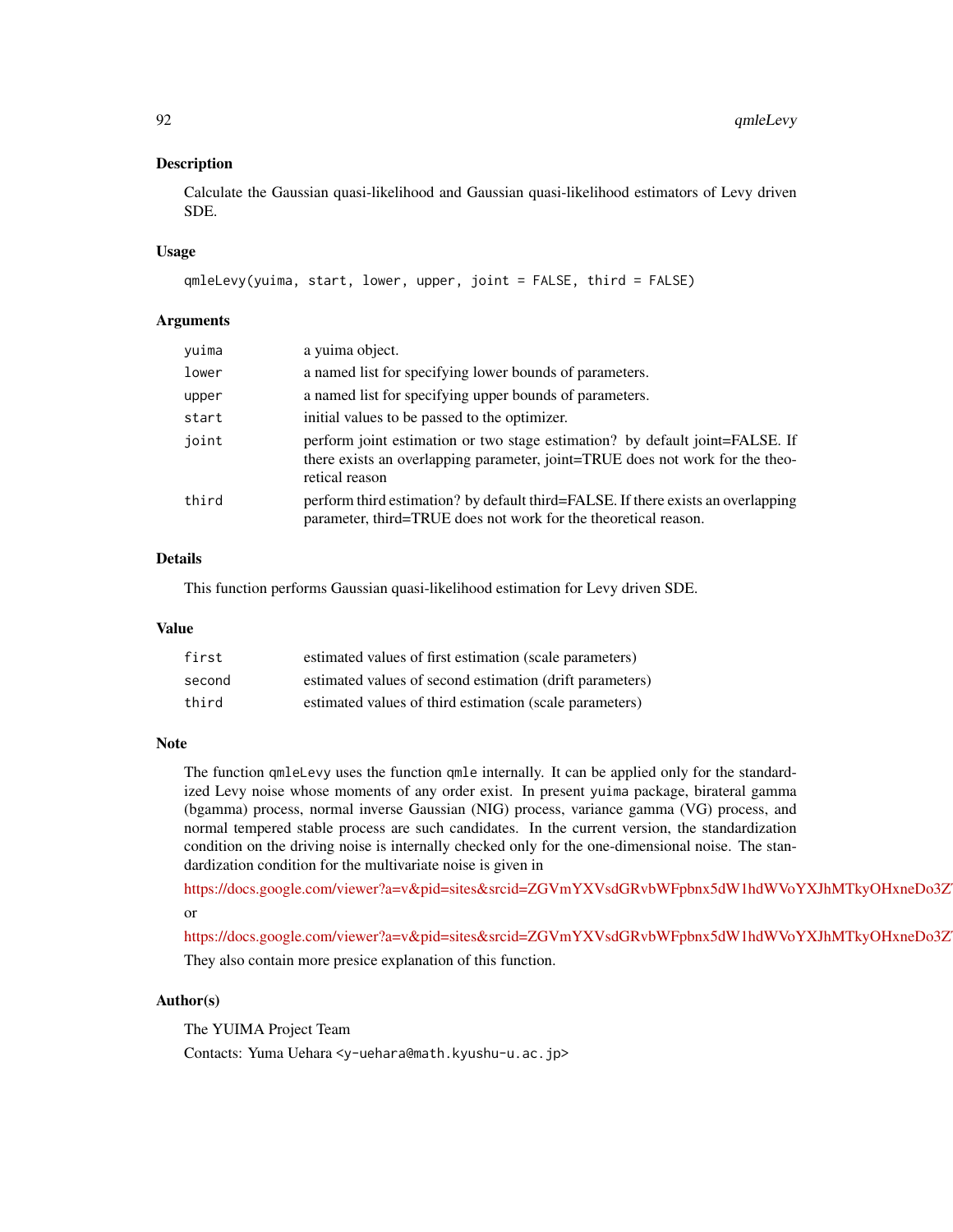#### qmleLevy 93

#### References

Masuda, H. (2013). Convergence of Gaussian quasi-likelihood random fields for ergodic Levy driven SDE observed at high frequency. The Annals of Statistics, 41(3), 1593-1641.

Masuda, H. and Uehara, Y. (2017). On stepwise estimation of Levy driven stochastic differential equation (Japanese) ., Proc. Inst. Statist. Math., accepted.

```
## One-dimensional case
dri<-"-theta0*x" ## set drift
jum<-"theta1/(1+x^2)^(-1/2)" ## set jump
yuima<-setModel(drift = dri
                ,jump.coeff = jum
                ,solve.variable = "x",state.variable = "x"
                ,measure.type = "code"
                ,measure = list(df="rbgamma(z,1,sqrt(2),1,sqrt(2))")) ## set true model
n<-3000
T<-30 ## terminal
hn<-T/n ## stepsize
sam<-setSampling(Terminal = T, n=n) ## set sampling scheme
yuima<-setYuima(model = yuima, sampling = sam) ## model
true \text{-}list(\text{theta} = 1, \text{theta1} = 2) ## true values
upper<-list(theta0 = 4, theta1 = 4) ## set upper bound
lower<-list(theta0 = 0.5, theta1 = 1) ## set lower bound
set.seed(123)
yuima<-simulate(yuima, xinit = 0, true.parameter = true,sampling = sam) ## generate a path
start <- list(theta0 = runif(1, 0.5, 4), theta1 = runif(1,1,4)) ## set initial values
qmleLevy(yuima,start=start,lower=lower,upper=upper, joint = TRUE)
## Multi-dimensional case
lambda<-1/2
alpha<-1
beta < -c(0, 0)mu < -c(0, 0)Lambda<-matrix(c(1,0,0,1),2,2) ## set parameters in noise
dri<-c("1-theta0*x1-x2","-theta1*x2")
jum<-matrix(c("x1*theta2+1","0","0","1"),2,2) ## set coefficients
yuima <- setModel(drift=dri,
                 solve.variable=c("x1","x2"),state.variable = c("x1","x2"),
                 jump.coeff=jum, measure.type="code",
                 measure=list(df="rvgamma(z, lambda, alpha, beta, mu, Lambda
                 )"))
n<-3000 ## the number of total samples
T<-30 ## terminal
hn<-T/n ## stepsize
```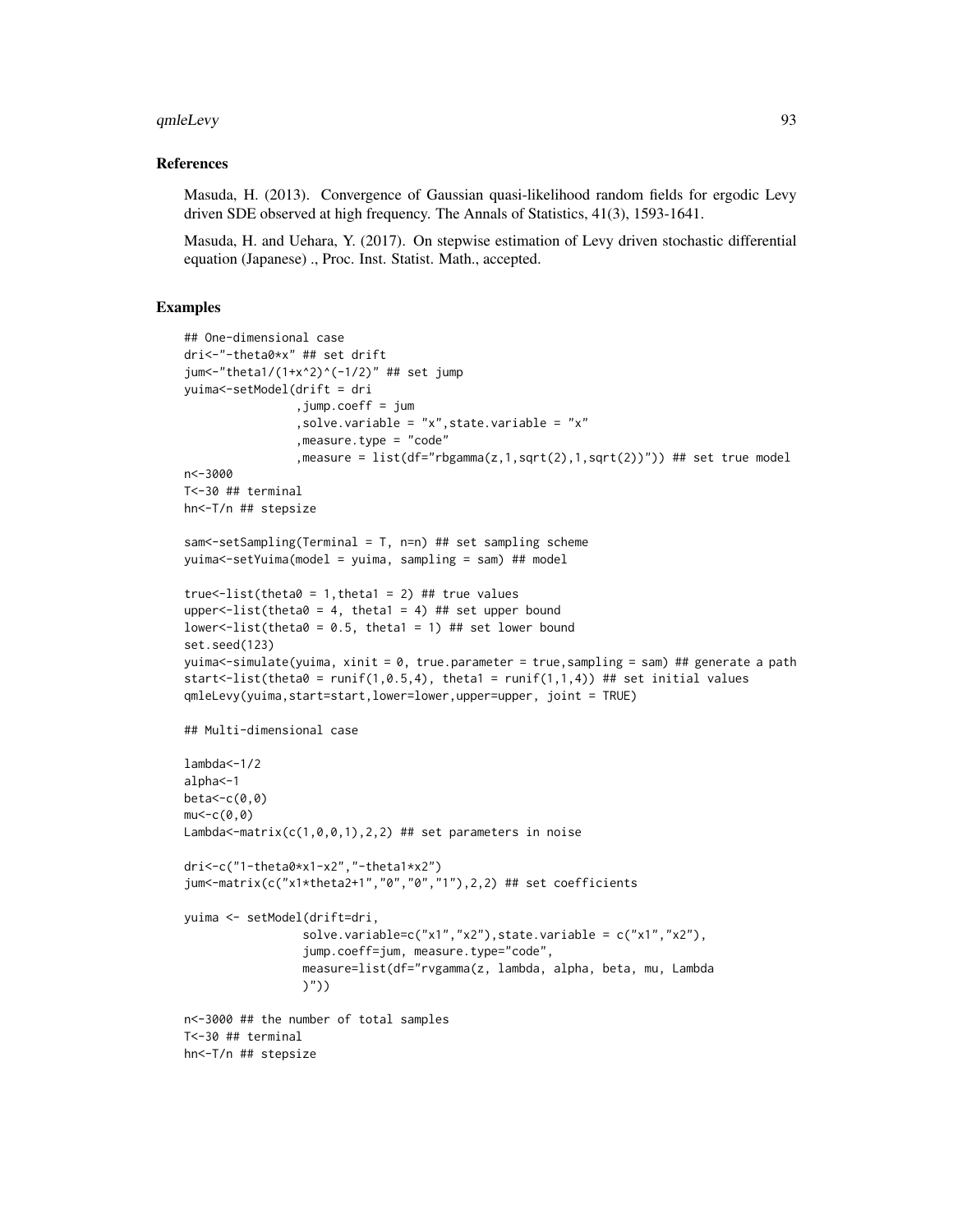```
sam<-setSampling(Terminal = T, n=n) ## set sampling scheme
yuima<-setYuima(model = yuima, sampling = sam) ## model
true\le-list(theta\theta = 1, theta1 = 2, theta2 = 3, lambda=lambda, alpha=alpha,
beta=beta,mu=mu, Lambda=Lambda) ## true values
upper \le-list(theta\theta = 4, theta1 = 4, theta2 = 5, lambda=lambda, alpha=alpha,
beta=beta,mu=mu, Lambda=Lambda) ## set upper bound
lower<-list(theta0 = 0.5, theta1 = 1, theta2 = 1, lambda=lambda, alpha=alpha,
beta=beta,mu=mu, Lambda=Lambda) ## set lower bound
set.seed(123)
yuima<-simulate(yuima, xinit = c(0,0), true.parameter = true,sampling = sam) ## generate a path
plot(yuima)
start <- list(theta0 = runif(1, 0.5, 4), theta1 = runif(1,1,4),
theta2 = runif(1,1,5), lambda=lambda, alpha=alpha,
beta=beta,mu=mu, Lambda=Lambda) ## set initial values
qmleLevy(yuima,start=start,lower=lower,upper=upper,joint = FALSE,third=TRUE)
```
rconst *Fictitious rng for the constant random variable used to generate and describe Poisson jumps.*

#### Description

Fictitious rng for the constant random variable used to generate and describe Poisson jumps.

#### Usage

 $rconst(n, k = 1)$  $dconst(x, k = 1)$ 

# **Arguments**

|              | number of replications  |
|--------------|-------------------------|
| k            | the size of the jump    |
| $\mathsf{x}$ | the fictitious argument |

# Value

returns a numeric vector

#### Author(s)

The YUIMA Project Team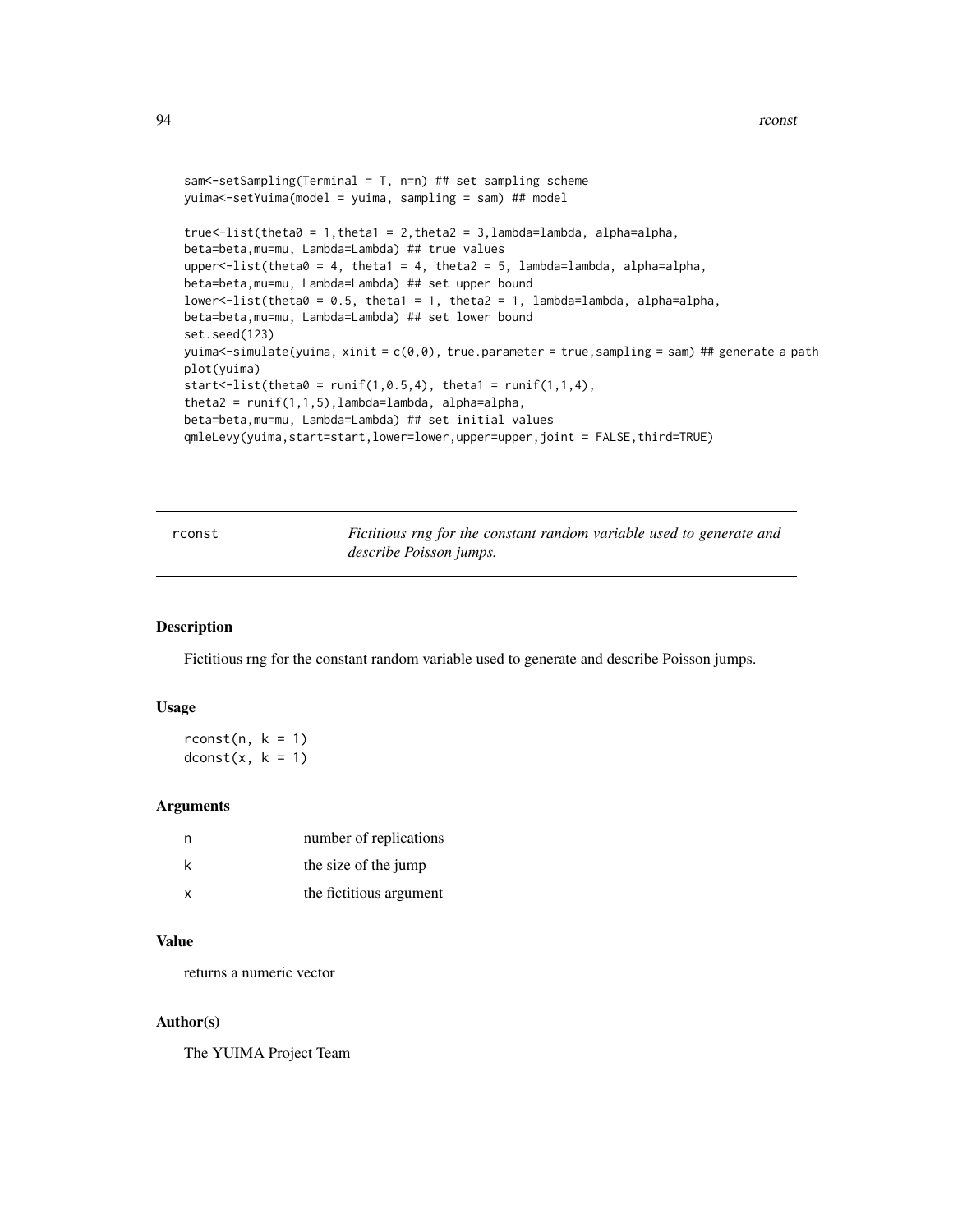rng 1955 - 1966 - 1972 - 1986 - 1987 - 1988 - 1989 - 1989 - 1989 - 1989 - 1989 - 1989 - 1989 - 1989 - 1989 - 1

# Examples

```
dconst(1,1)
dconst(2,1)
dconst(2,2)
rconst(10,3)
```
# rng *Random numbers and densities*

### Description

simulate function can use the specific random number generators to generate Levy paths.

## Usage

```
rGIG(x,lambda,delta,gamma)
dGIG(x,lambda,delta,gamma)
rGH(x,lambda,alpha,beta,delta,mu,Lambda)
dGH(x,lambda,alpha,beta,delta,mu,Lambda)
rIG(x,delta,gamma)
dIG(x,delta,gamma)
rNIG(x,alpha,beta,delta,mu,Lambda)
dNIG(x,alpha,beta,delta,mu,Lambda)
rvgamma(x,lambda,alpha,beta,mu,Lambda)
dvgamma(x,lambda,alpha,beta,mu,Lambda)
rbgamma(x,delta.plus,gamma.plus,delta.minus,gamma.minus)
dbgamma(x,delta.plus,gamma.plus,delta.minus,gamma.minus)
rstable(x,alpha,beta,sigma,gamma)
rpts(x,alpha,a,b)
rnts(x,alpha,a,b,beta,mu,Lambda)
```
#### Arguments

| x      | Number of R.Ns to be geneated. |  |
|--------|--------------------------------|--|
| a      | parameter                      |  |
| b      | parameter                      |  |
| delta  | parameter                      |  |
| gamma  | parameter                      |  |
| mu     | parameter                      |  |
| Lambda | parameter                      |  |
| alpha  | parameter                      |  |
| lambda | parameter                      |  |
| sigma  | parameter                      |  |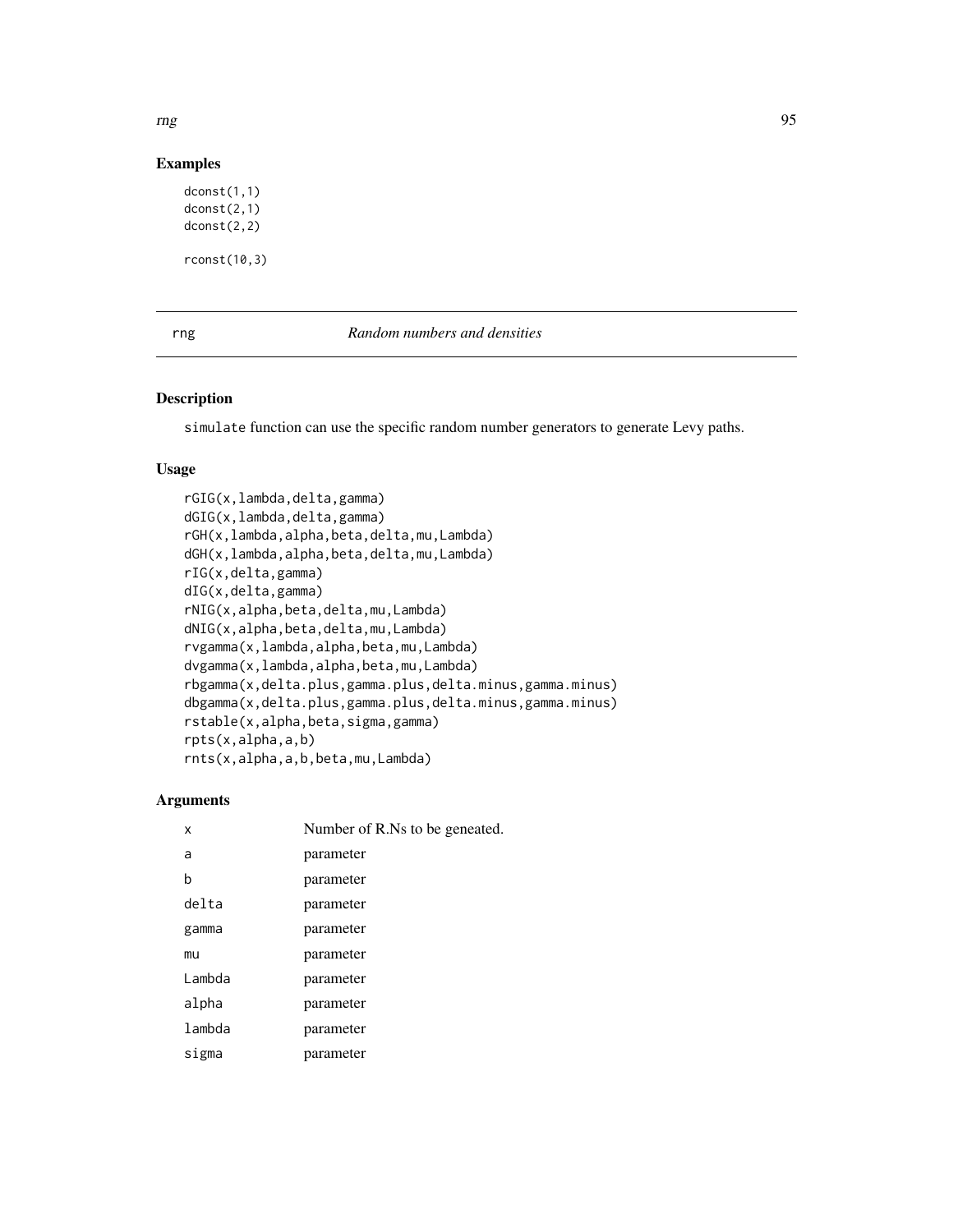| beta        | parameter |
|-------------|-----------|
| delta.plus  | parameter |
| gamma.plus  | parameter |
| delta.minus | parameter |
| gamma.minus | parameter |

# Details

GIG (generalized inverse Gaussian): The density function of GIG distribution is expressed as:

 $f(x) = 1/2 * (gamma/delta)^lambda * 1/bK_lambda(gamma * delta) * x^{(lambda - 1) *}$  $exp(-1/2 * (delta^2/x + gamma^2 * x))$ 

where  $bK_lambda()$  is the modified Bessel function of the third kind with order lambda. The parameters lambda, delta and gamma vary within the following regions:

 $delta >= 0, qamma > 0$ i flambda > 0,

 $delta > 0$ , gamma  $> 0$ i flambda = 0,

 $delta > 0$ , gamma  $\geq 0$ i flambda  $\lt 0$ .

The corresponding Levy measure is given in Eberlein, E., & Hammerstein, E. A. V. (2004) (it contains IG).

GH (generalized hyperbolic): Generalized hyperbolic distribution is defined by the normal meanvariance mixture of generalized inverse Gaussian distribution. The parameters alpha, beta, delta, mu express heaviness of tails, degree of asymmetry, scale and location, respectively. Here the parameter Lambda is supposed to be symmetric and positive definite with  $det(Lambda) = 1$  and the parameters vary within the following region:

 $delta > = 0$ ,  $alpha > 0$ ,  $alpha^2 > beta^T Lambdabetai flambda > 0$ ,  $delta > 0$ , alpha  $> 0$ , alpha<sup>2</sup> $> beta<sup>T</sup>$  Lambdabetai flambda = 0,  $delta > 0$ , alpha $\geq 0$ , alpha<sup>2</sup> $\geq 6$ eta<sup>T</sup> Lambdabetai flambda < 0.

The corresponding Levy measure is given in Eberlein, E., & Hammerstein, E. A. V. (2004) (it contains NIG and vgamma).

IG (inverse Gaussian (the element of GIG)): Delta and gamma are positive (the case of  $gamma = 0$ corresponds to the positive half stable, provided by the "rstable").

NIG (normal inverse Gaussian (the element of GH)): Normal inverse Gaussian distribution is defined by the normal mean-variance mixuture of inverse Gaussian distribution. The parameters alpha, beta, delta and mu express the heaviness of tails, degree of asymmetry, scale and location, respectively. They satisfy the following conditions: Lambda is symmetric and positive definite with  $det(Lambda) = 1; delta > 0; alpha > 0 with alpha<sup>2</sup> – beta<sup>T</sup>Lambdabeta > 0.$ 

vgamma (variance gamma (the element of GH)): Variance gamma distribution is defined by the normal mean-variance mixture of gamma distribution. The parameters satisfy the following conditions: Lambda is symmetric and positive definite with  $det(Lambda) = 1; lambda > 0; alpha > 0$ 0withalpha<sup>2</sup> – beta<sup>T</sup> Lambdabeta > 0. Especially in the case of beta = 0 it is variance gamma distribution.

bgamma (bilateral gamma): Bilateral gamma distribution is defined by the difference of independent gamma distributions Gamma(delta.plus,gamma.plus) and Gamma(delta.minus,gamma.minus). Its Levy density  $f(z)$  is given by:  $f(z) = delta. plus/z * exp(-gamma. plus * z) * ind(z > 0) +$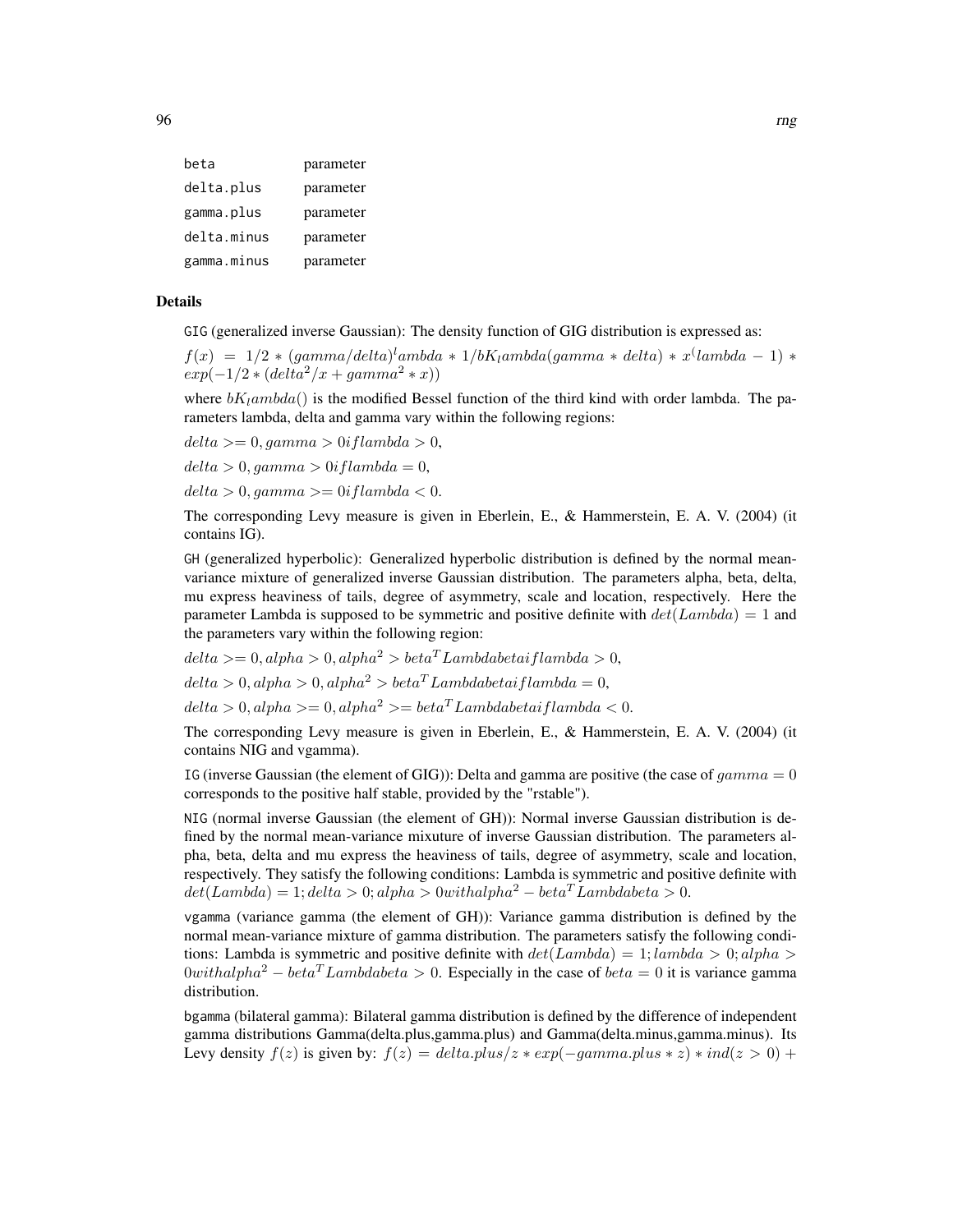$delta.minus/|z| * exp(-gamma.minus * |z|) * ind(z < 0)$ , where the function  $ind()$  denotes an indicator function.

stable (stable): Parameters alpha, beta, sigma and gamma express stability, degree of skewness, scale and location, respectively. They satisfy the following condition:  $0 < alpha \leq 2$ ;  $-1 \leq 1$  $beta \leq 1$ ; scale  $> 0$ ; gammaisarealnumber.

pts (positive tempered stable): Positive tempered stable distribution is defined by the tilting of positive stable distribution. The parameters alpha, a and b express stability, scale and degree of tilting, respectively. They satisfy the following condition:  $0 < alpha < 1$ ;  $a > 0$ ;  $b > 0$ . Its Levy density  $f(z)$  is given by:  $f(z) = az^{(-1 - \alpha lph\alpha)exp(-bz)}$ .

nts (normal tempered stable): Normal tempered stable distribution is defined by the normal meanvariance mixture of positive tempered stable distribution. The parameters alpha, a, b, beta, mu and Lambda express stability, scale, degree of tilting, degree of asymemtry, location and degree of mixture, respectively. They satisfy the following condition: Lambda is symmetric and positive definite with  $det(Lambda) = 1; 0 < alpha < 1; a > 0; b > 0$ . In one-dimensional case, its Levy density  $f(z)$  is given by:  $f(z) = 2a/(2pi)^{(1/2)} * exp(beta * z) * (z^2/(2b + beta^2))^{(-\alpha)}$  $1/4) * bK_ (alpha + 1/2) (z^2 (2b + beta^2) (1/2)).$ 

#### Value

| rXXX | Collection of of random numbers or vectors |
|------|--------------------------------------------|
| dXXX | Density dunction                           |

## **Note**

Some density-plot functions are still missing: as for the non-Gaussian stable densities, one can use, e.g., stabledist package. The rejection-acceptance method is used for generating pts and nts. It should be noted that its acceptance rate decreases at exponential order as a and b become larger: specifically, the rate is given by  $exp(a * gamma(-alpha) * b^(alpha))$ 

# Author(s)

The YUIMA Project Team

Contacts: Hiroki Masuda <hiroki@math.kyushu-u.ac.jp> and Yuma Uehara <y-uehara@math.kyushu-u.ac.jp>

#### References

## rGIG, dGIG, rIG, dIG

Chhikara, R. (1988). The Inverse Gaussian Distribution: Theory: Methodology, and Applications (Vol. 95). CRC Press.

Hörmann, W., & Leydold, J. (2014). Generating generalized inverse Gaussian random variates. Statistics and Computing, 24(4), 547-557. <http://onlinelibrary.wiley.com/doi/10.1111/1467-9469.00045/abstract>

Jørgensen, B. (2012). Statistical properties of the generalized inverse Gaussian distribution (Vol. 9). Springer Science & Business Media. <http://www.springer.com/la/book/9780387906652>

Michael, J. R., Schucany, W. R., & Haas, R. W. (1976). Generating random variates using transformations with multiple roots. The American Statistician, 30(2), 88-90. <https://www.jstor.org/stable/2683801> ## rGH, dGH, rNIG, dNIG, rvgamma, dvgamma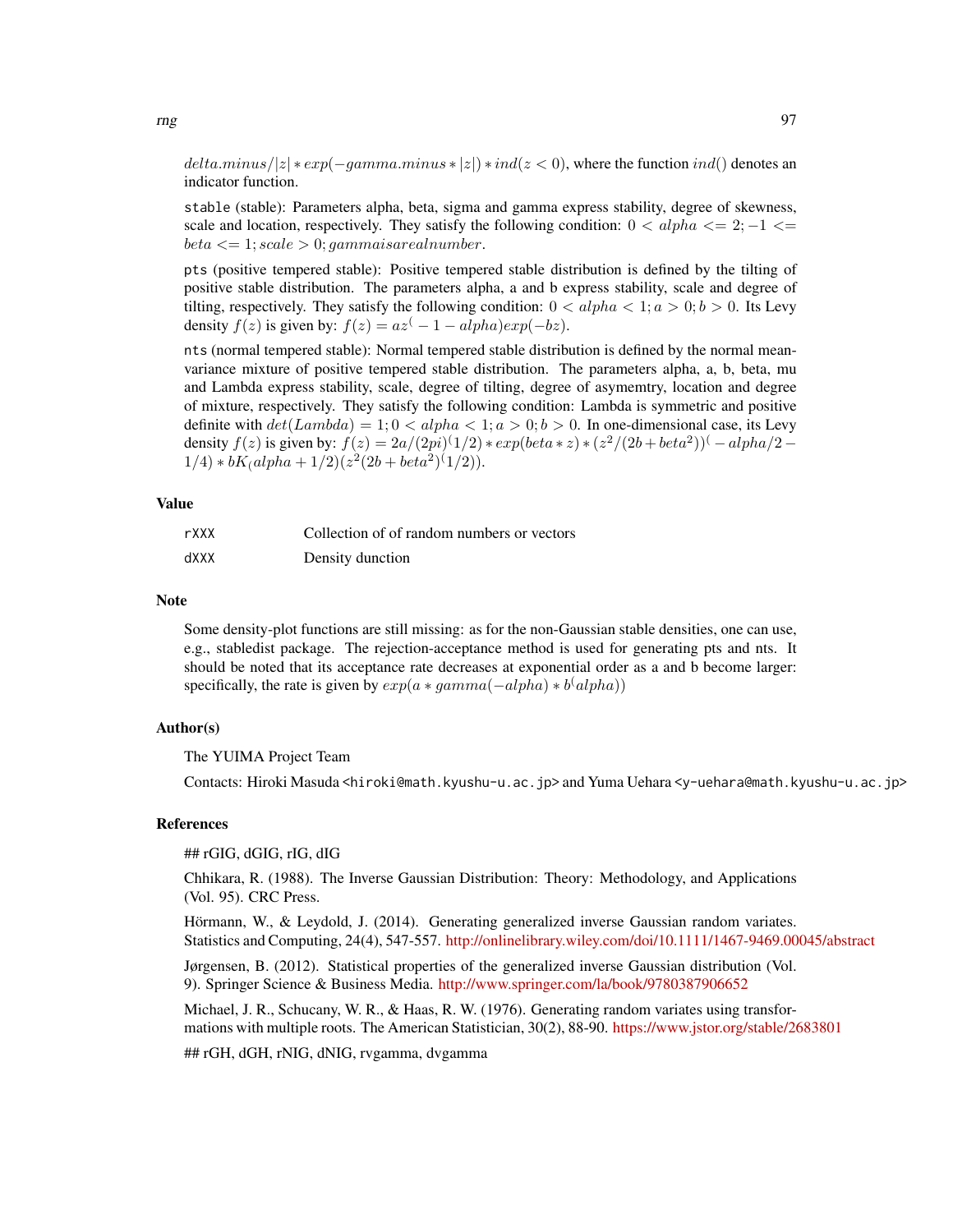Barndorff-Nielsen, O. (1977). Exponentially decreasing distributions for the logarithm of particle size. In Proceedings of the Royal Society of London A: Mathematical, Physical and Engineering Sciences (Vol. 353, No. 1674, pp. 401-419). The Royal Society. <http://rspa.royalsocietypublishing.org/content/353/1674/401>

Barndorff-Nielsen, O. E. (1997). Processes of normal inverse Gaussian type. Finance and stochastics, 2(1), 41-68. <http://link.springer.com/article/10.1007/s007800050032>

Eberlein, E. (2001). Application of generalized hyperbolic Lévy motions to finance. In Lévy processes (pp. 319-336). Birkhäuser Boston. [http://link.springer.com/chapter/10.1007/978-1-4612-](http://link.springer.com/chapter/10.1007/978-1-4612-0197-7_14) [0197-7\\_14](http://link.springer.com/chapter/10.1007/978-1-4612-0197-7_14)

Eberlein, E., & Hammerstein, E. A. V. (2004). Generalized hyperbolic and inverse Gaussian distributions: limiting cases and approximation of processes. In Seminar on stochastic analysis, random fields and applications IV (pp. 221-264). Birkhäuser Basel. [http://link.springer.com/chapter/10.1007](http://link.springer.com/chapter/10.1007/978-3-0348-7943-9_15)/978- [3-0348-7943-9\\_15](http://link.springer.com/chapter/10.1007/978-3-0348-7943-9_15)

Madan, D. B., Carr, P. P., & Chang, E. C. (1998). The variance gamma process and option pricing. European finance review, 2(1), 79-105. <http://rof.oxfordjournals.org/content/2/1/79.short>

#### ## rbgamma, dbgamma

Küchler, U., & Tappe, S. (2008). Bilateral Gamma distributions and processes in financial mathematics. Stochastic Processes and their Applications, 118(2), 261-283. http://www.sciencedirect.com/science/article/pii/S0304

Küchler, U., & Tappe, S. (2008). On the shapes of bilateral Gamma densities. Statistics & Probability Letters, 78(15), 2478-2484. <http://www.sciencedirect.com/science/article/pii/S0167715208001521>

## rstable

Chambers, John M., Colin L. Mallows, and B. W. Stuck. (1976) A method for simulating stable random variables, Journal of the american statistical association, 71(354), 340-344. http://amstat.tandfonline.com/doi/abs/10.108

Weron, Rafał. (1996) On the Chambers-Mallows-Stuck method for simulating skewed stable random variables, Statistics & probability letters, 28.2, 165-171. http://www.sciencedirect.com/science/article/pii/016771529500

Weron, Rafał. (2010) Correction to:" On the Chambers-Mallows-Stuck Method for Simulating Skewed Stable Random Variables", No. 20761, University Library of Munich, Germany. https://ideas.repec.org/p/pra/mprapa

## rpts

Kawai, R., & Masuda, H. (2011). On simulation of tempered stable random variates. Journal of Computational and Applied Mathematics, 235(8), 2873-2887. http://www.sciencedirect.com/science/article/pii/S0377042710

## rnts

Barndorff-Nielsen, O. E., & Shephard, N. (2001). Normal modified stable processes. Aarhus: MaPhySto, Department of Mathematical Sciences, University of Aarhus.

## Examples

```
set.seed(123)
```

```
# Ex 1. (One-dimensional standard Cauchy distribution)
# The value of parameters is alpha=1,beta=0,sigma=1,gamma=0.
# Choose the values of x.
x<-10 # the number of r.n
rstable(x,1,0,1,0)
```
# Ex 2. (One-dimensional Levy distribution)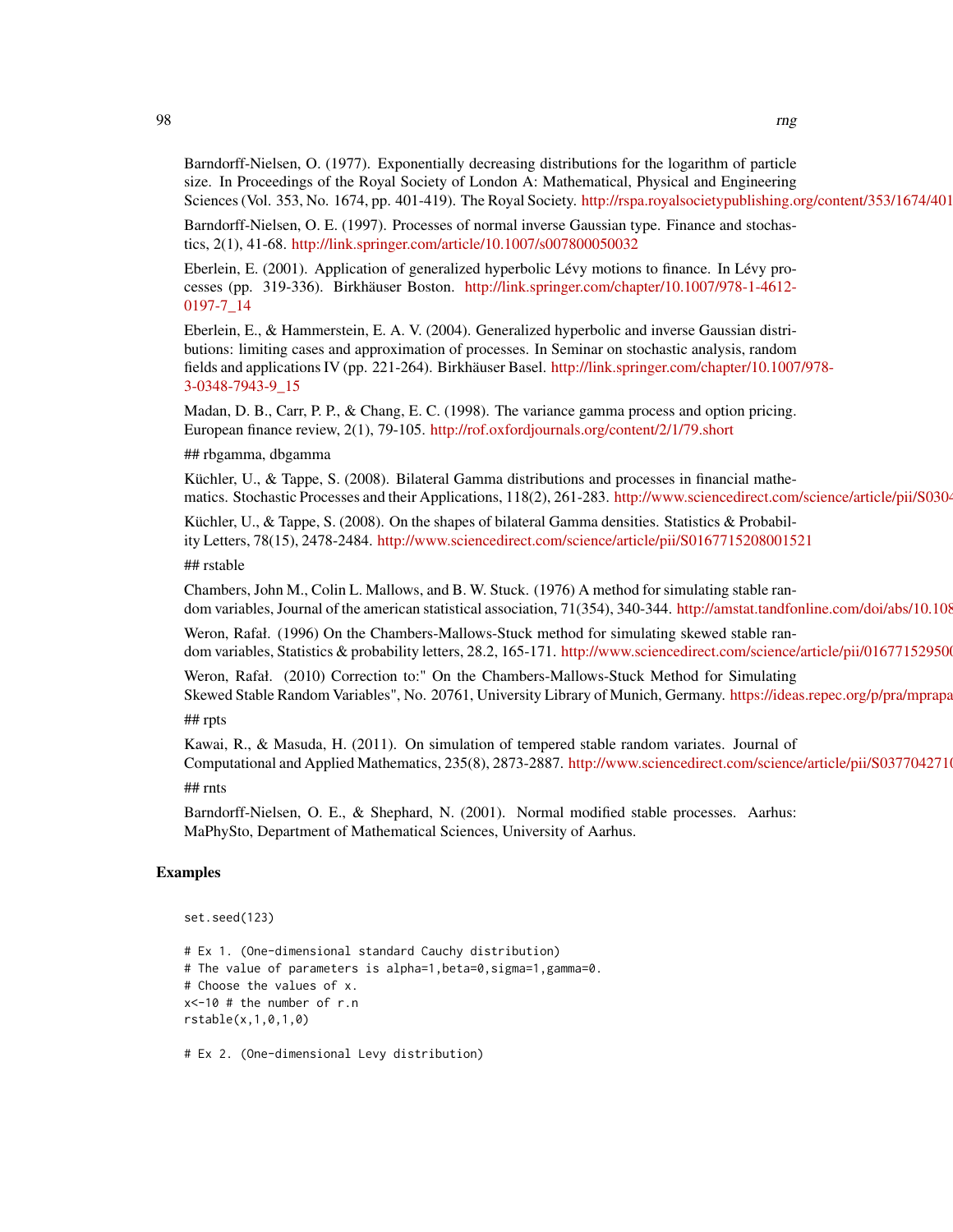rng terms of the state of the state of the state of the state of the state of the state of the state of the state of the state of the state of the state of the state of the state of the state of the state of the state of t

```
# Choose the values of sigma, gamma, x.
# alpha = 0.5, beta=1
x<-10 # the number of r.n
beta \leq -1sigma <-0.1gamma <- 0.1
rstable(x,0.5,beta,sigma,gamma)
# Ex 3. (Symmetric bilateral gamma)
# delta=delta.plus=delta.minus, gamma=gamma.plus=gamma.minus.
# Choose the values of delta and gamma and x.
x<-10 # the number of r.n
rbgamma(x,1,1,1,1)
# Ex 4. ((Possibly skewed) variance gamma)
# lambda, alpha, beta, mu
# Choose the values of lambda, alpha, beta, mu and x.
x<-10 # the number of r.n
rvgamma(x,2,1,-0.5,0)
# Ex 5. (One-dimensional normal inverse Gaussian distribution)
# Lambda=1.
# Choose the parameter values and x.
x<-10 # the number of r.n
rNIG(x,1,1,1,1)
# Ex 6. (Multi-dimensional normal inverse Gaussian distribution)
# Choose the parameter values and x.
beta<-c(.5,.5)
mu < -c(0, 0)Lambda<-matrix(c(1,0,0,1),2,2)
x<-10 # the number of r.n
rNIG(x,1,beta,1,mu,Lambda)
# Ex 7. (Positive tempered stable)
# Choose the parameter values and x.
alpha <- 0.7
a < -0.2h < -1x<-10 # the number of r.n
rpts(x,alpha,a,b)
# Ex 8. (Generarized inverse Gaussian)
# Choose the parameter values and x.
lambda < -0.3delta<-1
gamma <- 0.5
x<-10 # the number of r.n
rGIG(x,lambda,delta,gamma)
# Ex 9. (Multi-variate generalized hyperbolic)
# Choose the parameter values and x.
lambda<-0.4
```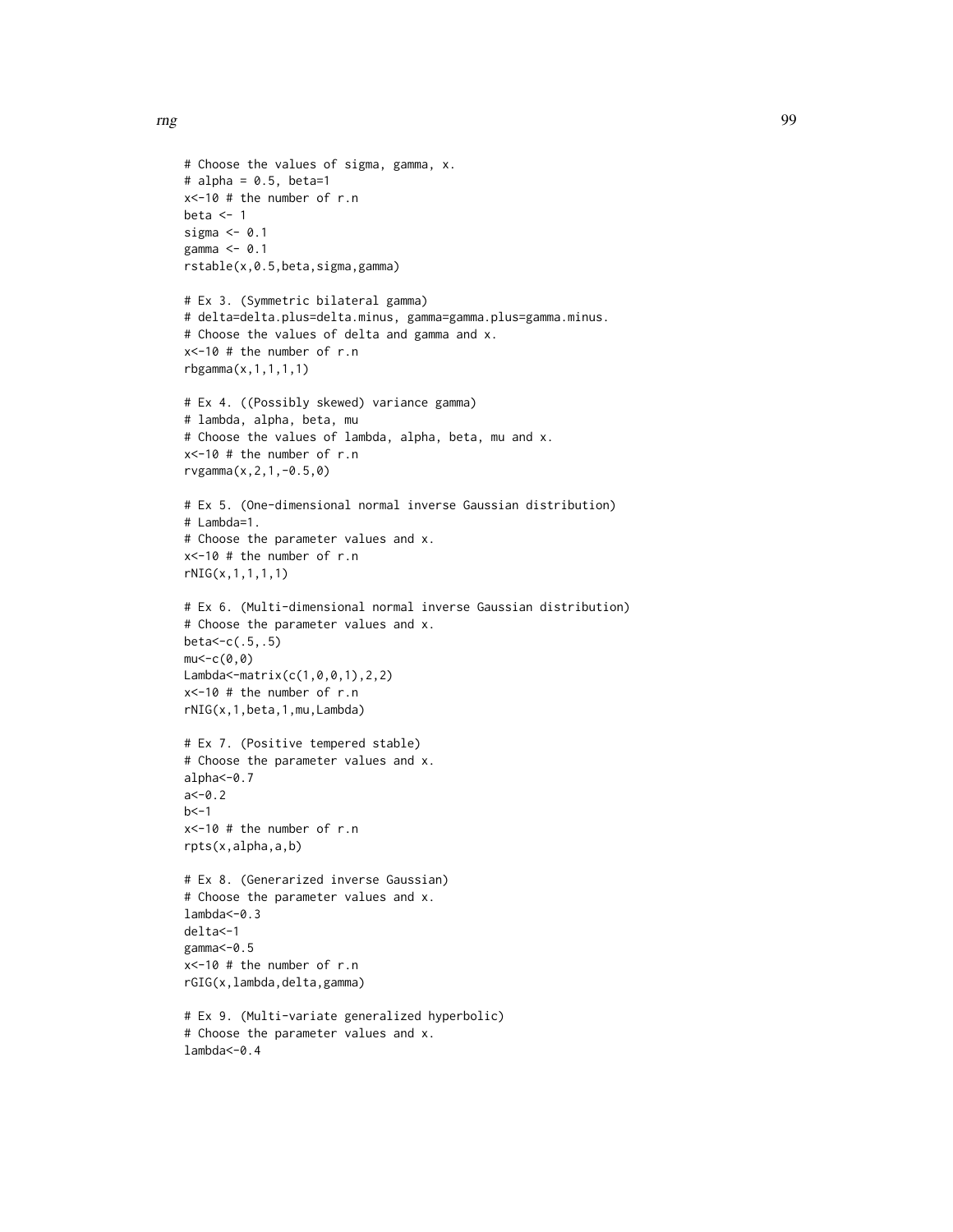```
alpha<-1
beta<-c(0,0.5)
delta<-1
mu < -c(0, 0)Lambda<-matrix(c(1,0,0,1),2,2)
x<-10 # the number of r.n
rGH(x,lambda,alpha,beta,delta,mu,Lambda)
```
setCarma *Continuous Autoregressive Moving Average (p, q) model*

## Description

...

'setCarma' describes the following model:

```
Vt = c0 + sigma (b0 Xt(0) + ... + b(q) Xt(q))
```

```
dXt(0) = Xt(1) dt
```

```
dXt(p-2) = Xt(p-1) dt
```
dXt(p-1) = (-a(p) Xt(0) -... -a(1) Xt(p-1))dt + (gamma(0) + gamma(1) Xt(0) + ... + gamma(p) Xt(p-1))dZt

The continuous ARMA process using the state-space representation as in Brockwell (2000) is obtained by choosing:

 $gamma(0) = 1$ ,  $gamma(1) = gamma(2) = ... = gamma(p) = 0$ .

Please refer to the vignettes and the examples or the yuima documentation for details.

## Usage

```
setCarma(p,q,loc.par=NULL,scale.par=NULL,ar.par="a",ma.par="b",
lin.par=NULL,Carma.var="v",Latent.var="x",XinExpr=FALSE, Cogarch=FALSE, ...)
```
## Arguments

| p         | a non-negative integer that indicates the number of the autoregressive coeffi-<br>cients.                     |
|-----------|---------------------------------------------------------------------------------------------------------------|
| q         | a non-negative integer that indicates the number of the moving average coeffi-<br>cients.                     |
| loc.par   | location coefficient. The default value $loc.$ par=NULL implies that $c0=0$ .                                 |
| scale.par | scale coefficient. The default value scale.par=NULL implies that sigma=1.                                     |
| ar.par    | a character-string that is the label of the autoregressive coefficients. The default<br>Value is ar. par="a". |
| ma.par    | a character-string that is the label of the moving average coefficients. The default<br>Value is ma.par="b".  |
| Carma.var | a character-string that is the label of the observed process. Defaults to "v".                                |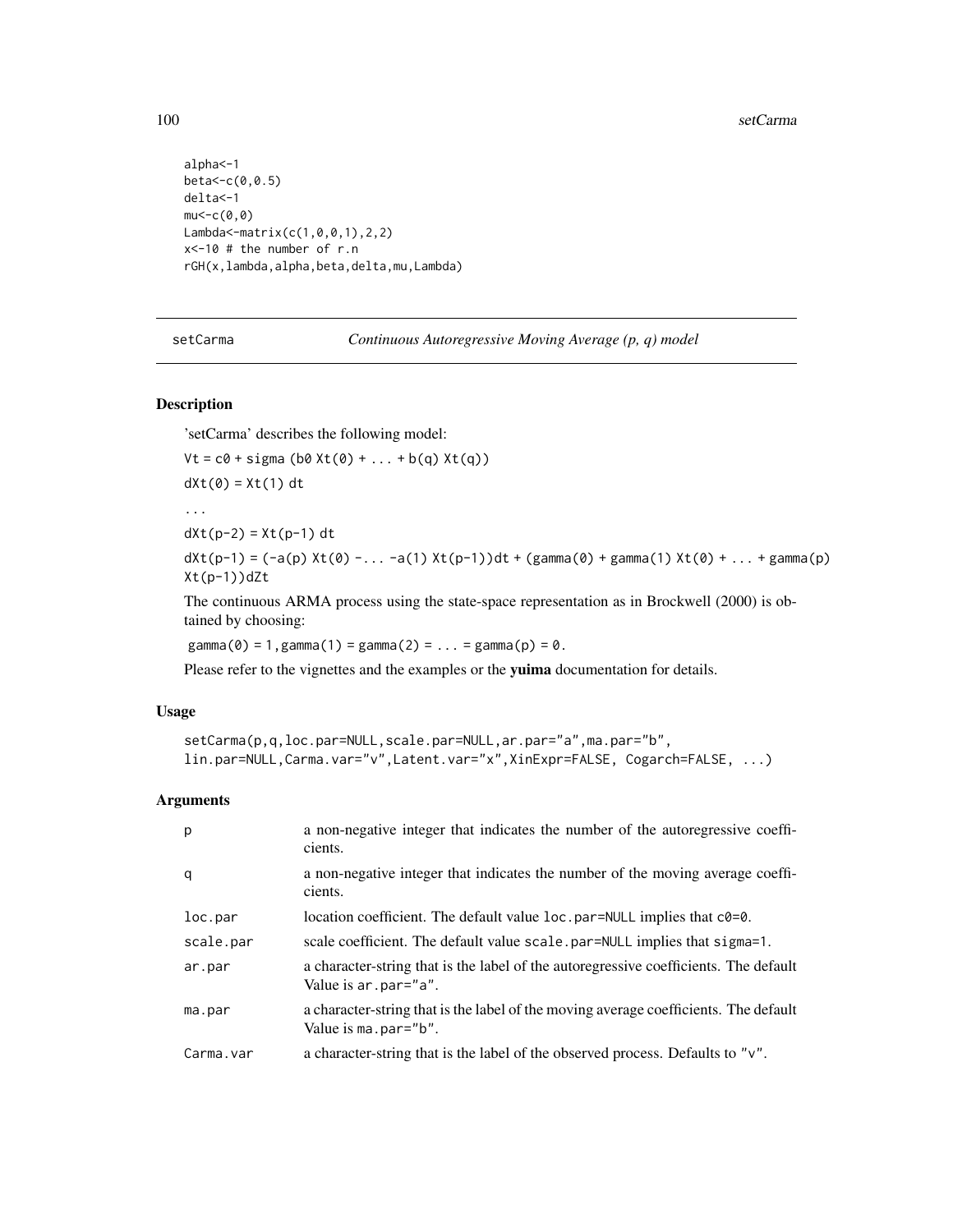#### setCarma 101

| Latent.var              | a character-string that is the label of the unobserved process. Defaults to "x".                                                                                                                            |
|-------------------------|-------------------------------------------------------------------------------------------------------------------------------------------------------------------------------------------------------------|
| lin.par                 | a character-string that is the label of the linear coefficients. If lin.par=NULL, the<br>default, the 'setCarma' builds the $CARMA(p, q)$ model defined as in Brockwell<br>(2000).                          |
| XinExpr                 | a logical variable. The default value XinExpr=FALSE implies that the start-<br>ing condition for Latent. var is zero. If XinExpr=TRUE, each component of<br>Latent. var has a parameter as a initial value. |
| Cogarch                 | a logical variable. The default value Cogarch=FALSE implies that the parameters<br>are specified according to Brockwell (2000).                                                                             |
| $\cdot$ $\cdot$ $\cdot$ | Arguments to be passed to 'setCarma', such as the slots of yuima.model-class                                                                                                                                |
|                         | measure Levy measure of jump variables.                                                                                                                                                                     |
|                         | measure. type type specification for Levy measure.                                                                                                                                                          |
|                         | xinit a vector of expressions identyfying the starting conditions for CARMA<br>model.                                                                                                                       |

# Details

Please refer to the vignettes and the examples or to the yuimadocs package.

An object of [yuima.carma-class](#page-142-0) contains:

info: It is an object of carma. info-class which is a list of arguments that identifies the carma $(p,q)$ model

and the same slots in an object of [yuima.model-class](#page-152-0) .

## Value

model an object of [yuima.carma-class](#page-142-0).

# Note

There may be missing information in the model description. Please contribute with suggestions and fixings.

# Author(s)

The YUIMA Project Team

# References

Brockwell, P. (2000) Continuous-time ARMA processes, *Stochastic Processes: Theory and Methods. Handbook of Statistics*, 19, (C. R. Rao and D. N. Shandhag, eds.) 249-276. North-Holland, Amsterdam.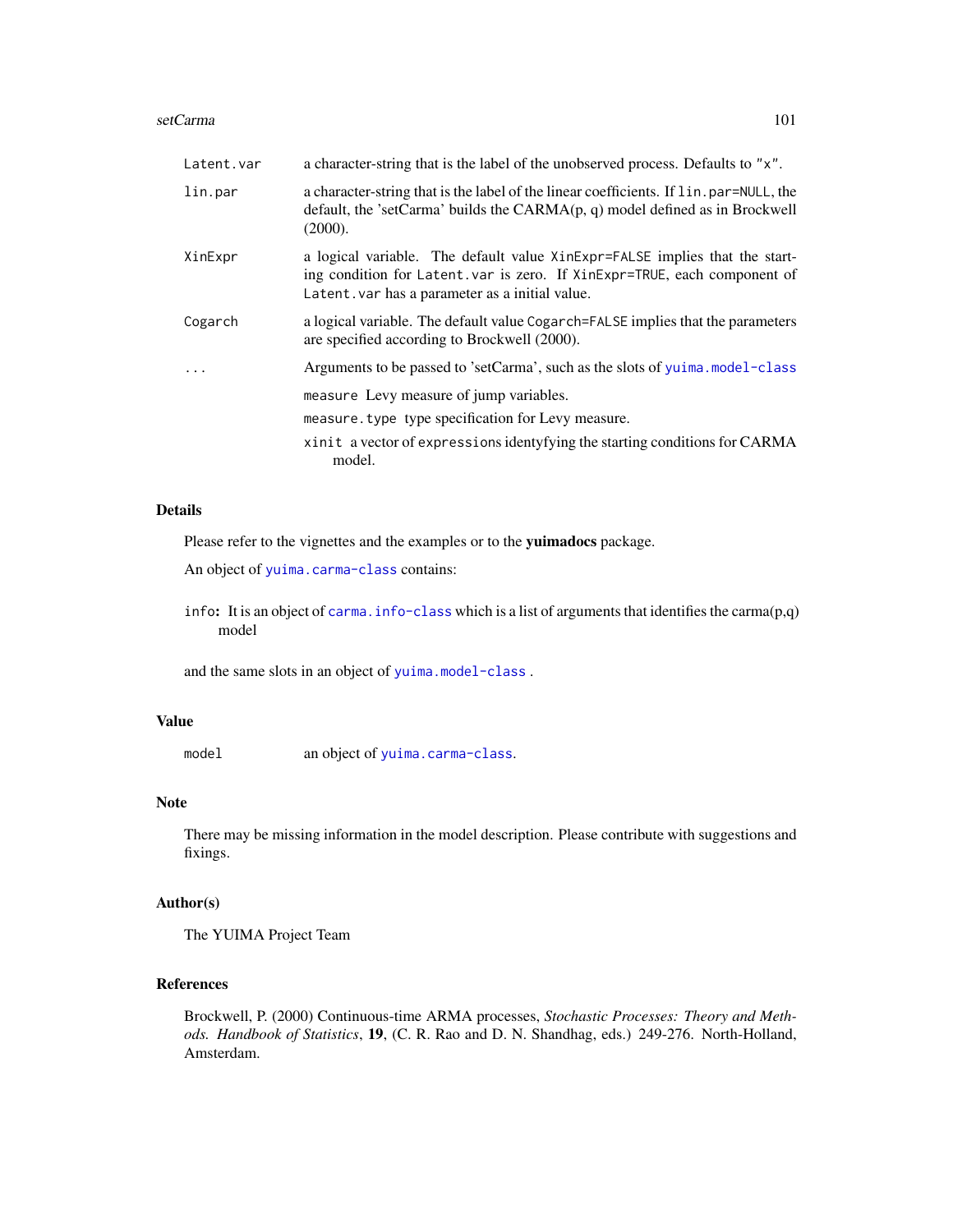```
# Ex 1. (Continuous ARMA process driven by a Brownian Motion)
# To describe the state-space representation of a CARMA(p=3,q=1) model:
# Vt=c0+alpha0*X0t+alpha1*X1t
# dX0t = X1t*dt
# dX1t = X2t*dt
# dX2t = (-beta3*X0t-beta2*X1t-beta1*X2t)dt+dWt
# we set
mod1<-setCarma(p=3,
               q=1.
               loc.par="c0")
# Look at the model structure by
str(mod1)
# Ex 2. (General setCarma model driven by a Brownian Motion)
# To describe the model defined as:
# Vt=c0+alpha0*X0t+alpha1*X1t
# dX0t = X1t*dt# dX1t = X2t*dt
# dX2t = (-beta3*X0t-beta2*X1t-beta1*X2t)dt+(c0+alpha0*X0t)dWt
# we set
mod2 <- setCarma(p=3,
                 q=1,
                 loc.par="c0",
                 ma.par="alpha",
                 ar.par="beta",
                 lin.par="alpha")
# Look at the model structure by
str(mod2)
# Ex 3. (Continuous Arma model driven by a Levy process)
# To specify the CARMA(p=3,q=1) model driven by a Compound Poisson process defined as:
# Vt=c0+alpha0*X0t+alpha1*X1t
# dX0t = X1t*dt
# dX1t = X2t*dt
# dX2t = (-beta3*X0t-beta2*X1t-beta1*X2t)dt+dzt
# we set the Levy measure as in setModel
mod3 <- setCarma(p=3,
                 q=1,
                 loc.par="c0",
                 measure=list(intensity="1",df=list("dnorm(z, 0, 1)")),
                 measure.type="CP")
# Look at the model structure by
str(mod3)
# Ex 4. (General setCarma model driven by a Levy process)
# Vt=c0+alpha0*X0t+alpha1*X1t
# dX0t = X1t*dt
# dX1t = X2t*dt
# dX2t = (-beta3*X1t-beta2*X2t-beta1*X3t)dt+(c0+alpha0*X0t)dzt
mod4 <- setCarma(p=3,
                 q=1,
```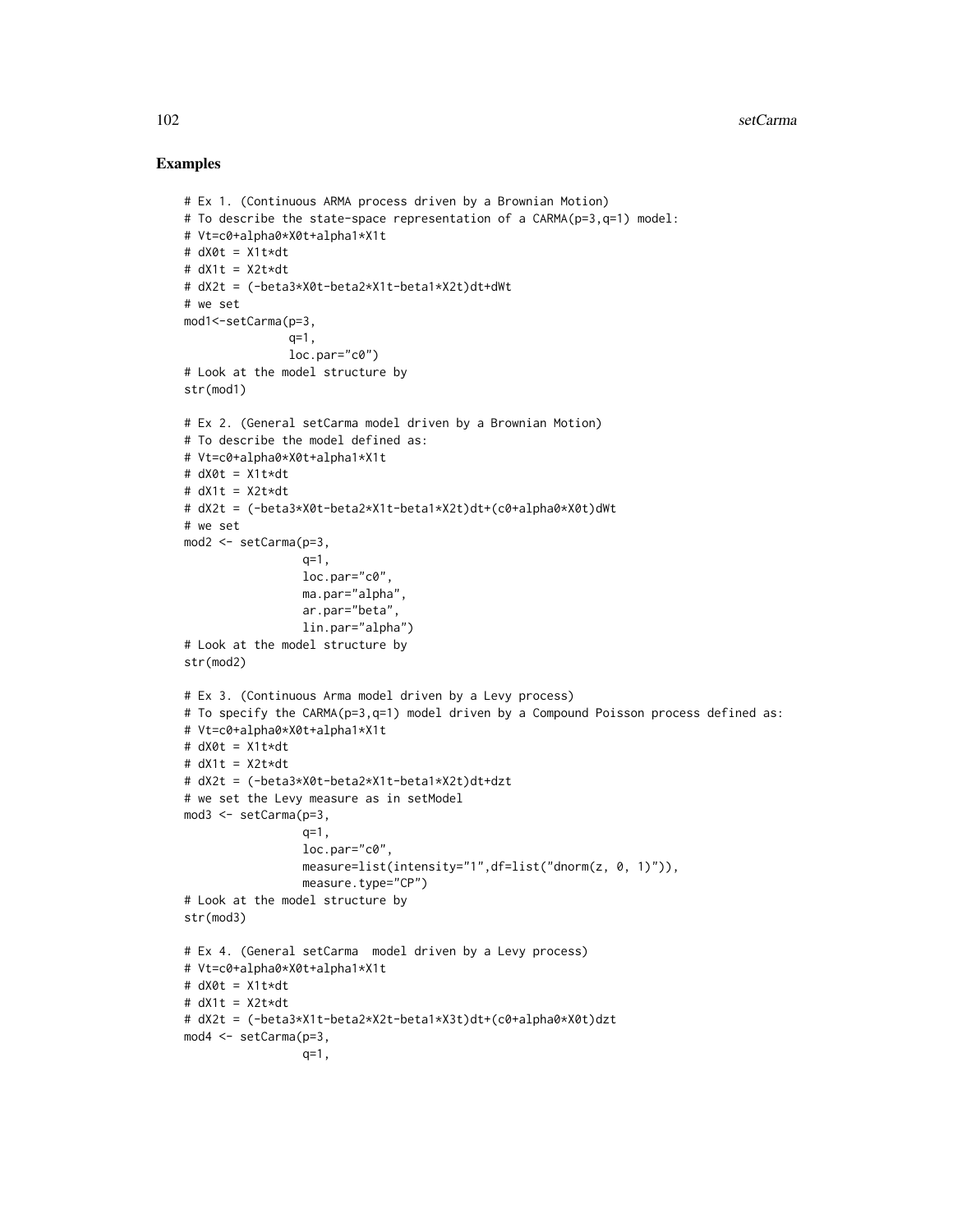# setCharacteristic 103

```
loc.par="c0",
                 ma.par="alpha",
                 ar.par="beta",
                 lin.par="alpha",
                 measure=list(intensity="1",df=list("dnorm(z, 0, 1)")),
                 measure.type="CP")
# Look at the model structure by
str(mod4)
```
setCharacteristic *Set characteristic information and create a 'characteristic' object.*

# Description

setCharacteristic is a constructor for characteristic class.

# Usage

setCharacteristic(equation.number,time.scale)

## Arguments

| equation.number |                                                  |
|-----------------|--------------------------------------------------|
|                 | The number of equations modeled in yuima object. |
| time.scale      | time.scale assumed in the model.                 |

#### Details

class characteristic has two slots, equation.number is the number of equations handled in the yuima object, and time.scale is a hoge of characteristic.

# Value

An object of class characteristic.

# Author(s)

The YUIMA Project Team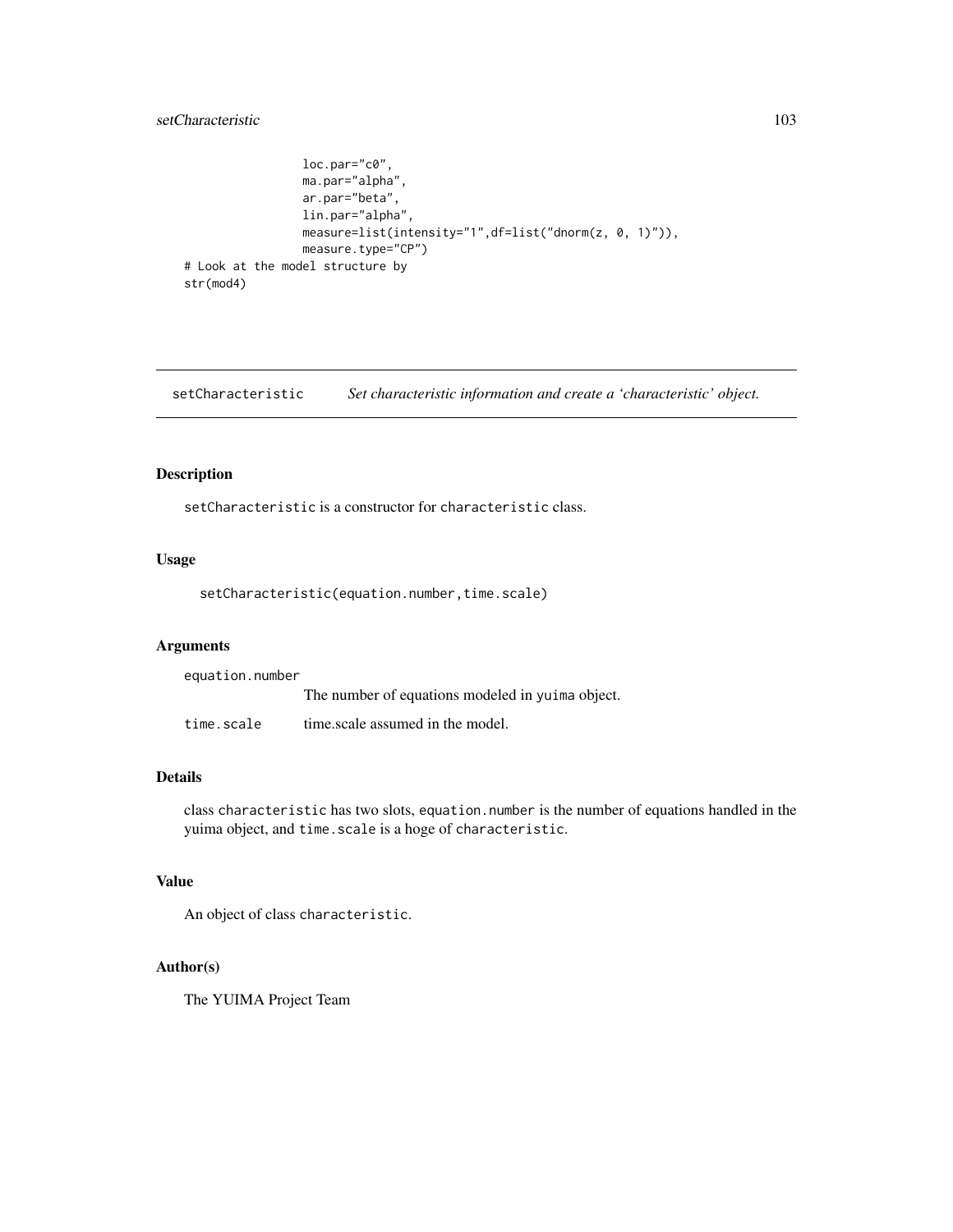# Description

setCogarch describes the Cogarch(p,q) model introduced in Brockwell et al. (2006):

dGt = sqrt(Vt)dZt  $Vt = a0 + (a1 Yt(1) + ... + a(p) Yt(p))$ dYt(1) = Yt(2) dt ...  $dYt(q-1) = Yt(q) dt$ dYt(q) =  $(-b(q) Yt(1) - ... -b(1) Yt(q))dt + (a0 + (a1 Yt(1) + ... + a(p) Yt(p))d[ZtZt]^{\dagger}{}_{q}$ 

# Usage

```
setCogarch(p, q, ar.par = "b", ma.par = "a", loc.par = "a0", Cogarch.var = "g",
  V.var = "v", Latent.var = "y", jump.variable = "z", time.variable = "t",
  measure = NULL, measure.type = NULL, XinExpr = FALSE, startCogarch = 0,
  work = FALSE, ...)
```
# Arguments

| p             | a non negative integer that is the number of the moving average coefficients of<br>the Variance process.                    |
|---------------|-----------------------------------------------------------------------------------------------------------------------------|
| q             | a non-negative integer that indicates the number of the autoregressive coeffi-<br>cients of the Variance process.           |
| ar.par        | a character-string that is the label of the autoregressive coefficients.                                                    |
| ma.par        | a character-string that is the label of the autoregressive coefficients.                                                    |
| loc.par       | the location coefficient.                                                                                                   |
| Cogarch.var   | a character-string that is the label of the observed cogarch process.                                                       |
| V.var         | a character-string that is the label of the latent variance process.                                                        |
| Latent.var    | a character-string that is the label of the latent process in the state space repre-<br>sentation for the variance process. |
| jump.variable | the jump variable.                                                                                                          |
| time.variable | the time variable.                                                                                                          |
| measure       | Levy measure of jump variables.                                                                                             |
| measure.type  | type specification for Levy measure.                                                                                        |
| XinExpr       | a vector of expressions identyfying the starting conditions for Cogarch model.                                              |
| startCogarch  | Start condition for the Cogarch process                                                                                     |
| work          | Internal Variable. In the final release this input will be removed.                                                         |
| $\cdots$      | Arguments to be passed to setCogarch such as the slots of the yuima.model-class                                             |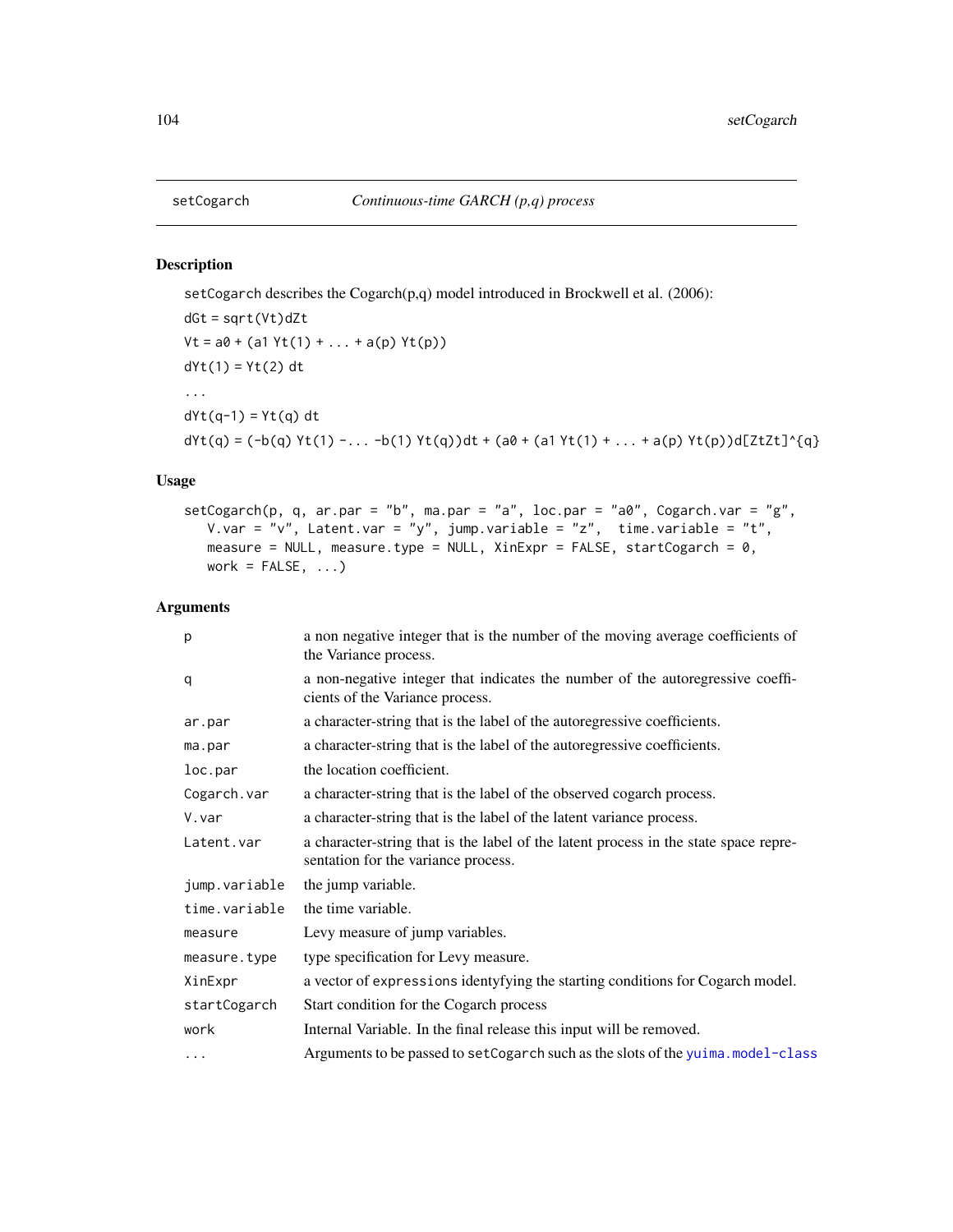# setCogarch 105

# Details

We remark that yuima describes a  $Co\{garch(p,q) \text{ model using the formulation proposed in Brockwell}$ et al.  $(2006)$ . This representation has the Cogarch $(1,1)$  model introduced in Kluppelberg et al.  $(2004)$  as a special case. Indeed, by choosing beta = a0 b1, eta = b1 and phi = a1, we obtain the Cogarch(1,1) model proposed in Kluppelberg et al. (2004) defined as the solution of the SDEs:

dGt = sqrt(Vt)dZt

 $dVt = (beta -eta Vt) dt + phi Vt d[ZtZt]^{\alpha}$ 

Please refer to the vignettes and the examples.

An object of [yuima.cogarch-class](#page-145-0) contains:

info: It is an object of [cogarch.info-class](#page-29-0) which is a list of arguments that identifies the Cogarch(p,q) model

and the same slots in an object of [yuima.model-class](#page-152-0) .

# Value

model an object of [yuima.cogarch-class](#page-145-0).

# Note

There may be missing information in the model description. Please contribute with suggestions and fixings.

# Author(s)

The YUIMA Project Team

## References

Brockwell, P., Chadraa, E. and Lindner, A. (2006) Continuous-time GARCH processes, *The Annals of Applied Probability*, 16, 790-826.

Kluppelberg, C., Lindner, A., and Maller, R. (2004) A continuous-time GARCH process driven by a Levy process: Stationarity and second-order behaviour, *Journal of Applied Probability*, 41, 601-622.

Stefano M. Iacus, Lorenzo Mercuri, Edit Rroji (2017) COGARCH(p,q): Simulation and Inference with the yuima Package, *Journal of Statistical Software*, 80(4), 1-49.

```
# Ex 1. (Continuous time GARCH process driven by a compound poisson process)
prova<-setCogarch(p=1,q=3,work=FALSE,
                 measure=list(intensity="1", df=list("dnorm(z, 0, 1)")),
                  measure.type="CP",
                  Cogarch.var="y",
                  V.var="v",
                  Latent.var="x")
```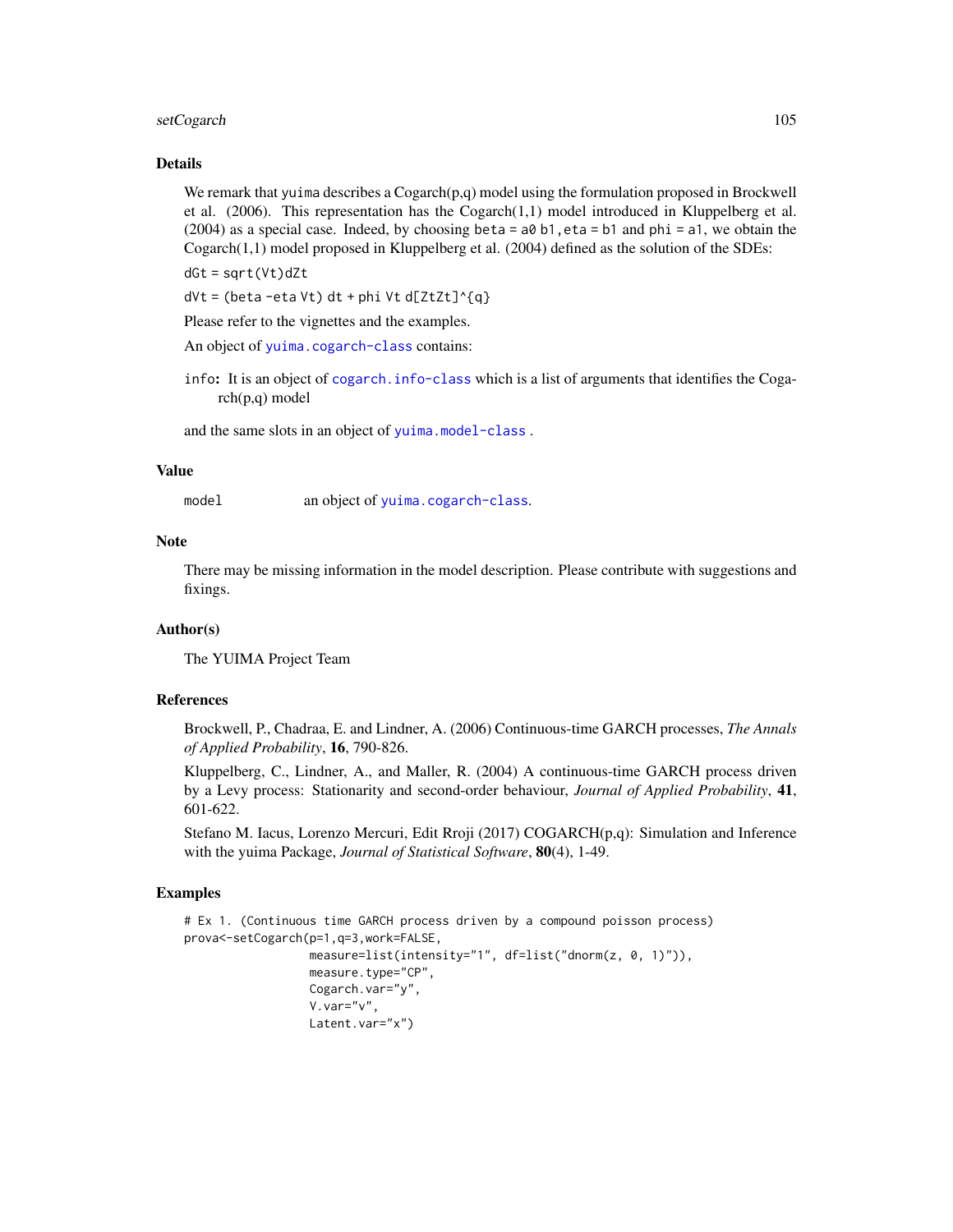# <span id="page-105-0"></span>**Description**

setData constructs an object of [yuima.data-class](#page-147-0).

get.zoo.data returns the content of the zoo.data slot of a [yuima.data-class](#page-147-0) object. (Note: value is a list of [zoo](#page-0-0) objects).

plot plot method for object of [yuima.data-class](#page-147-0) or [yuima-class](#page-141-0).

[dim](#page-105-0) returns the dim of the zoo.data slot of a [yuima.data-class](#page-147-0) object.

length returns the [length](#page-105-0) of the time series in zoo.data slot of a [yuima.data-class](#page-147-0) object. cbind.yuima bind yuima.data object.

# Usage

```
setData(original.data, delta=NULL, t0=0)
get.zoo.data(x)
```
#### Arguments

| original.data | some type of data, usually some sort of time series. The function always tries to<br>convert to the input data into an object of zoo-type. See Details. |
|---------------|---------------------------------------------------------------------------------------------------------------------------------------------------------|
| x.            | an object of type yuima.data-class or yuima-class.                                                                                                      |
| delta         | If there is the need to redefine on the fly the delta increment of the data to make<br>it consistent to statistical theory. See Details.                |
| t0            | the time origin for the internal zoo data slot, defaults to 0.                                                                                          |
|               |                                                                                                                                                         |

# Details

Objects in the [yuima.data-class](#page-147-0) contain two slots:

- original.data: The slot original.data contains, as the name suggests, a copy of the original data passed to the function setData. It is intended for backup purposes.
- zoo.data: the function setData tries to convert original.data into an object of class [zoo](#page-0-0). The coerced [zoo](#page-0-0) data are stored in the slot zoo.data. If the conversion fails the function exits with an error. Internally, the yuima package stores and operates on [zoo](#page-0-0)-type objects.

The function get.zoo.data returns the content of the slot zoo.data of x if x is of [yuima.data-class](#page-147-0) or the content of x@data@zoo.data if x is of [yuima-class](#page-141-0).

#### Value

value a list of object(s) of [yuima.data-class](#page-147-0) for setData. The content of the zoo.data slot for get.zoo.data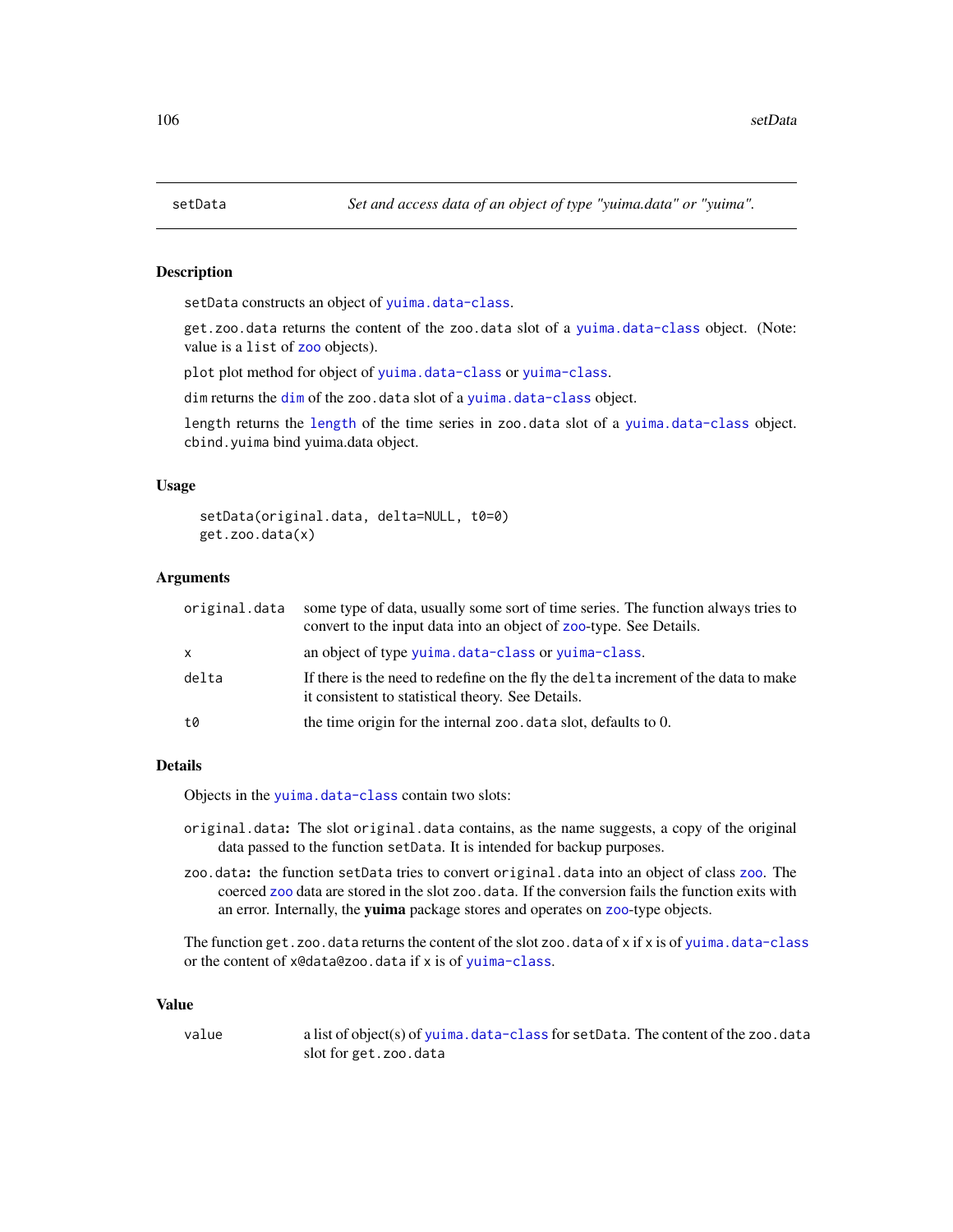#### setFunctional 107

# Author(s)

The YUIMA Project Team

# Examples

```
X <- ts(matrix(rnorm(200),100,2))
mydata <- setData(X)
str(get.zoo.data(mydata))
dim(mydata)
length(mydata)
plot(mydata)
# exactly the same output
mysde <- setYuima(data=setData(X))
str(get.zoo.data(mysde))
plot(mysde)
dim(mysde)
length(mysde)
# changing delta on the fly to 1/252
mysde2 <- setYuima(data=setData(X, delta=1/252))
str(get.zoo.data(mysde2))
plot(mysde2)
dim(mysde2)
length(mysde2)
# changing delta on the fly to 1/252 and shifting time to t0=1
mysde2 <- setYuima(data=setData(X, delta=1/252, t0=1))
str(get.zoo.data(mysde2))
plot(mysde2)
dim(mysde2)
length(mysde2)
```

|  | setFunctional |
|--|---------------|
|  |               |

Description of a functional associated with a perturbed stochastic dif*ferential equation*

# Description

This function is used to give a description of the stochastic differential equation. The functional represent the price of the option in financial economics, for example.

## Usage

setFunctional(model, F, f, xinit,e)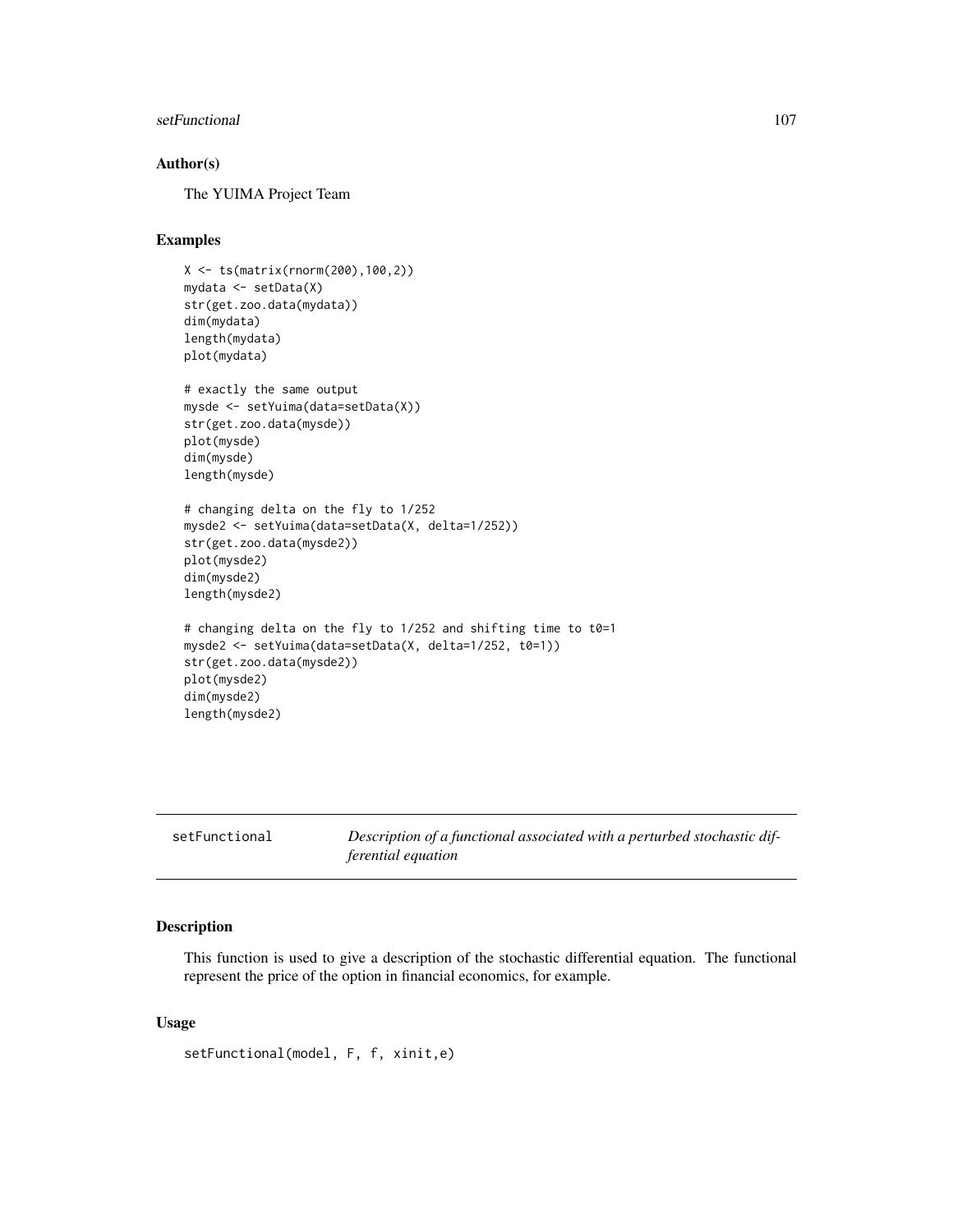## Arguments

| model | yuima or yuima.model object.             |  |
|-------|------------------------------------------|--|
| F     | function of $X_t$ \$ and \$epsilon\$     |  |
|       | list of functions of $X_t$ and Sepsilons |  |
| xinit | initial values of state variable.        |  |
|       | epsilon parameter                        |  |

#### Details

You should look at the vignette and examples.

The object foi contains several "slots". To see inside its structure we use the R command str. f and Fare R (list of) expressions which contains the functional of interest specification. e is a small parameter on which we conduct asymptotic expansion of the functional.

#### Value

yuima an object of class 'yuima' containing object of class 'functional'. If yuima object was given as 'model' argument, the result is just added and the other slots of the object are maintained.

#### Note

There may be missing information in the model description. Please contribute with suggestions and fixings.

# Author(s)

The YUIMA Project Team

```
set.seed(123)
# to the Black-Scholes economy:
# dXt^e = Xt^e * dt + e * Xt^e * dWt
diff.matrix \leq matrix( c("x*e"), 1,1)
model \le setModel(drift = c("x"), diffusion = diff.matrix)
# call option is evaluated by averating
# max{ (1/T)*int_0^T Xt^e dt, 0}, the first argument is the functional of interest:
Terminal <- 1
xinit \leq c(1)f <- list( c(expression(x/Terminal)), c(expression(0)))
F \leq -\emptysetdivision <- 1000
e \le -13yuima <- setYuima(model = model,sampling = setSampling(Terminal = Terminal, n = division))
yuima <- setFunctional( model = yuima, xinit=xinit, f=f,F=F,e=e)
# look at the model structure
str(yuima@functional)
```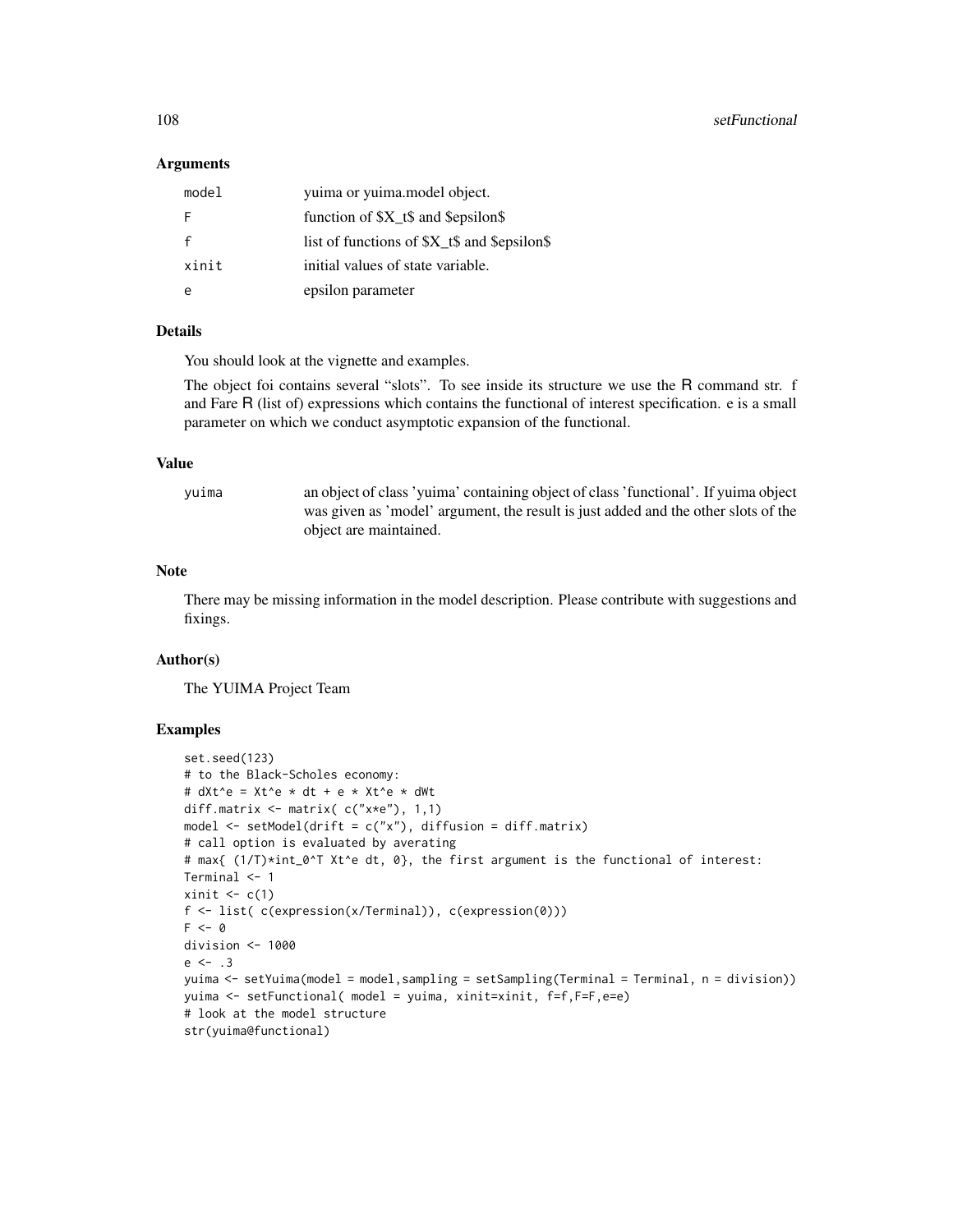# Description

'setHawkes' constructs an object of class [yuima.Hawkes](#page-148-0) that is a mathematical description of a multivariate Hawkes model

# Usage

```
setHawkes(lower.var = "0", upper.var = "t", var.dt = "s",
 process = "N", dimension = 1, intensity = "lambda",
 ExpKernParm1 = "c", ExpKernParm2 = "a", const = "nu",
 measure = NULL, measure.type = NULL)
```
# Arguments

| lower.var    | Lower bound in the integral                                      |
|--------------|------------------------------------------------------------------|
| upper.var    | Upper bound in the integral                                      |
| var.dt       | Time variable                                                    |
| process      | Counting process                                                 |
| dimension    | An integer that indicates the components of the counting process |
| intensity    | <b>Intensity Process</b>                                         |
| ExpKernParm1 | Kernel parameters                                                |
| ExpKernParm2 | Kernel parameters                                                |
| const        | Constant term in the intensity process                           |
| measure      | Jump size. By default 1                                          |
| measure.type | Type. By default code.                                           |

# Details

By default the object is an univariate Hawkes process

# Value

The function returns an object of class [yuima.Hawkes](#page-148-0).

# Author(s)

YUIMA Team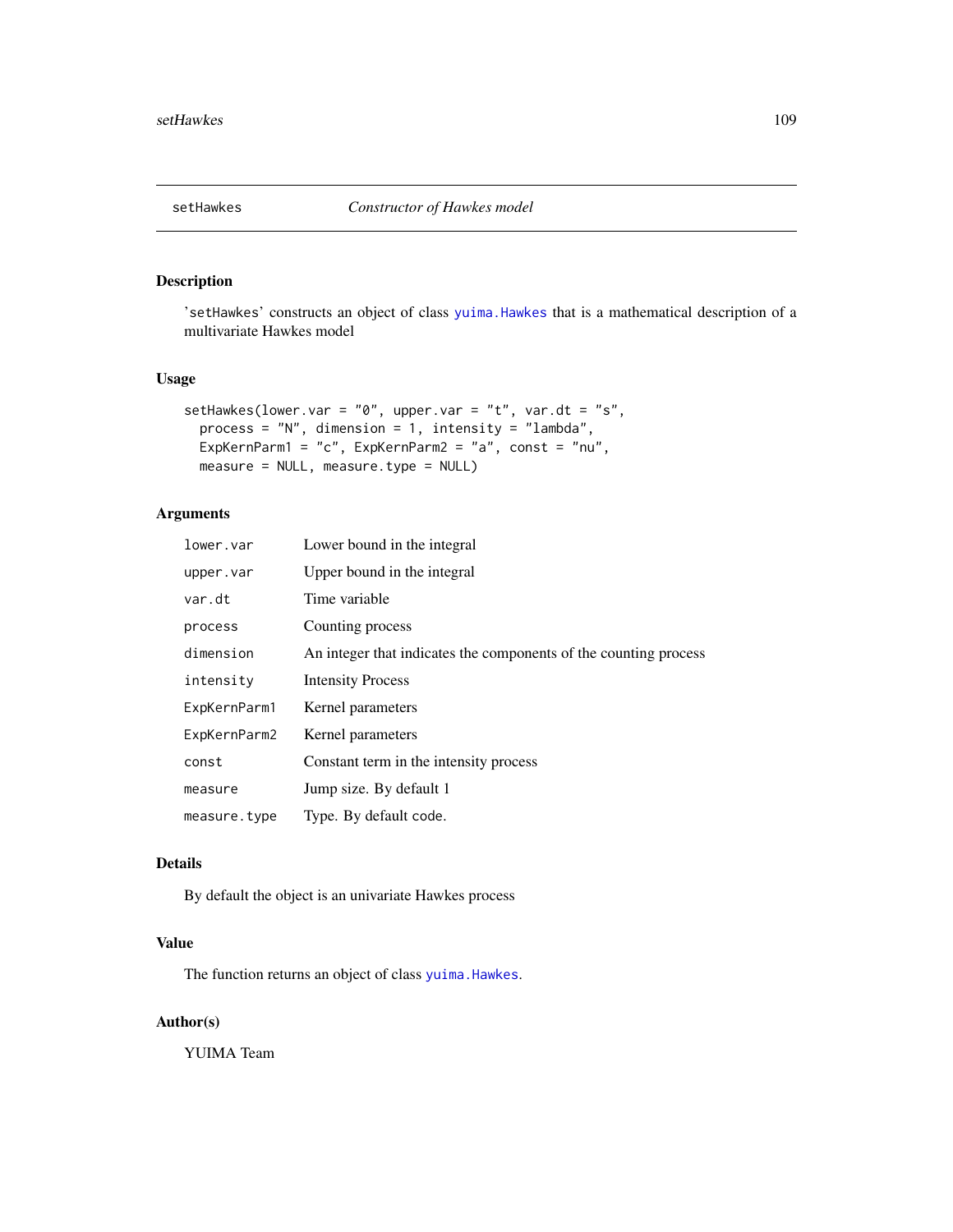# Examples

```
## Not run:
# Definition of an univariate hawkes model
provaHawkes2<-setHawkes()
str(provaHawkes2)
# Simulation
true.par <- list(nu1=0.5, c11=3.5, a11=4.5)
simprv1 <- simulate(object = provaHawkes2, true.parameter = true.par,
  sampling = setSampling(Terminal =70, n=7000))
plot(simprv1)
# Computation of intensity
lambda1 <- Intensity.PPR(simprv1, param = true.par)
plot(lambda1)
# qmle
res1 <- qmle(simprv1, method="Nelder-Mead", start = true.par)
summary(res1)
## End(Not run)
```

```
setIntegral Integral of Stochastic Differential Equation
```
# Description

'setIntegral' is the constructor of an object of class [yuima.Integral](#page-149-0)

## Usage

```
setIntegral(yuima, integrand, var.dx, lower.var, upper.var,
out.var = ", nrow = 1, ncol = 1)
```
# Arguments

| vuima     | an object of class yuima, model that is the SDE.                               |
|-----------|--------------------------------------------------------------------------------|
| integrand | A matrix or a vector of strings that describe each component of the integrand. |
| var.dx    | A label that indicates the variable of integration                             |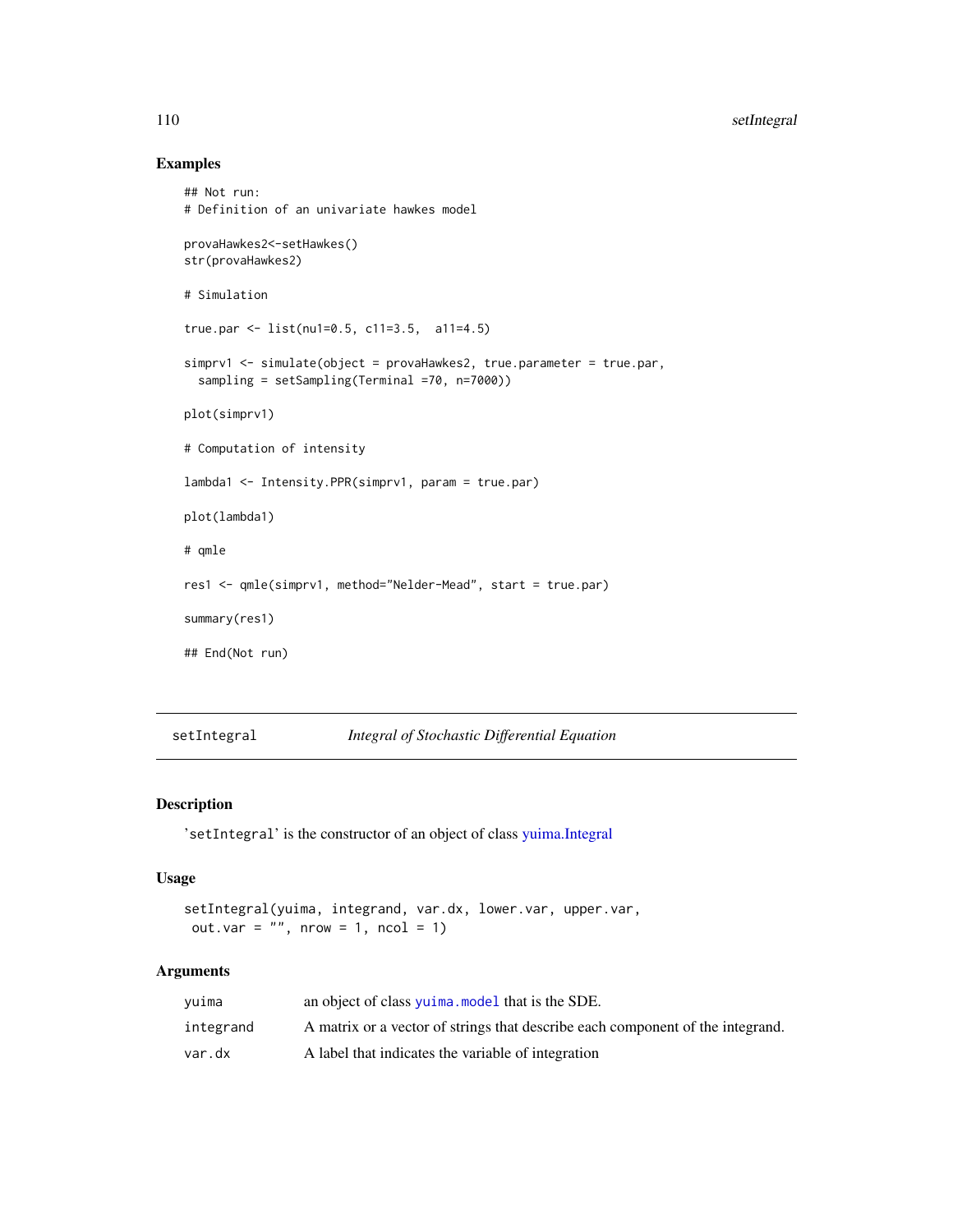# setIntegral 111

| lower.var | A label that indicates the lower variable in the support of integration, by default<br>$lower-var = 0.$   |
|-----------|-----------------------------------------------------------------------------------------------------------|
| upper.var | A label that indicates the upper variable in the support of integration, by default<br>upper. $var = t$ . |
| out.var   | Label for the output                                                                                      |
| nrow      | Dimension of output if integrand is a vector of string.                                                   |
| ncol      | Dimension of output if integrand is a vector of string.                                                   |

# Value

The constructor returns an object of class [yuima.Integral](#page-149-0).

## Author(s)

The YUIMA Project Team

# References

Yuima Documentation

```
## Not run:
# Definition Model
Mod1<-setModel(drift=c("a1"), diffusion = matrix(c("s1"),1,1),
  solve.variable = c("X"), time.variable = "s")
# In this example we define an integral of SDE such as
# \[
# I=\int^{t}_{0} b*exp(-a*(t-s))*(X_s-a1*s)dX_s
# \]
integ <- matrix("b*exp(-a*(t-s))*(X-a1*s)",1,1)
Integral <- setIntegral(yuima = Mod1,integrand = integ,
  var.dx = "X", lower.var = "0", upper.var = "t",
  out.var = "", nrow =1 ,ncol=1)
# Structure of slots
is(Integral)
# Function h in the above definition
Integral@Integral@Integrand@IntegrandList
# Dimension of Intgrand
Integral@Integral@Integrand@dimIntegrand
# all parameters are $\left(b,a,a1,s1\right)$
Integral@Integral@param.Integral@allparam
```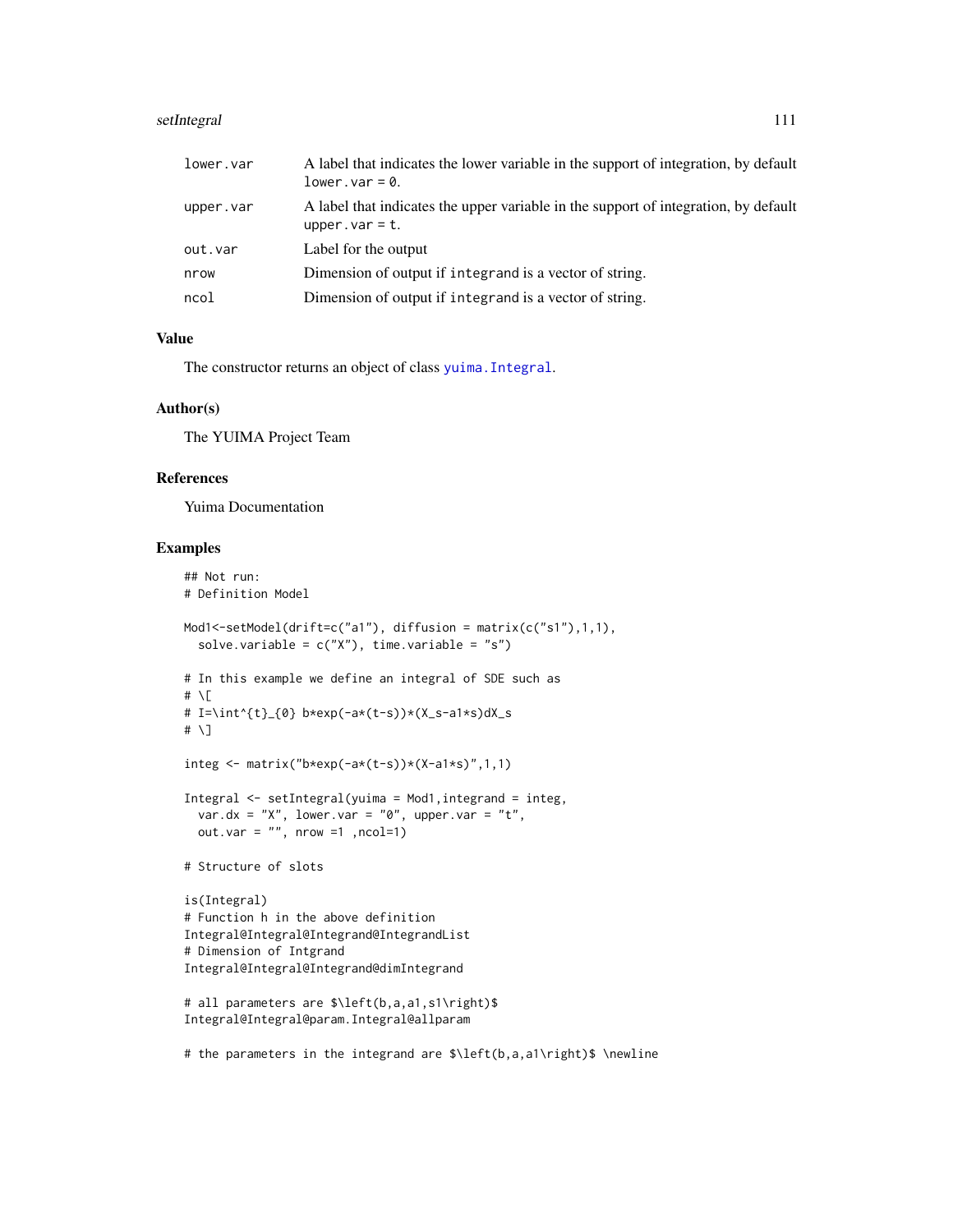#### 112 setLaw

Integral@Integral@param.Integral@Integrandparam

# common parameters are \$a1\$ Integral@Integral@param.Integral@common

# integral variable dX\_s Integral@Integral@variable.Integral@var.dx Integral@Integral@variable.Integral@var.time

# lower and upper vars Integral@Integral@variable.Integral@lower.var Integral@Integral@variable.Integral@upper.var

## End(Not run)

#### setLaw *Random variable constructor*

# Description

Constructor of a random variable

## Usage

```
setLaw(rng = function(n, ...) {
    NULL
}, density = function(x, ...) {
   NULL
\}, cdf = function(q, ...) {
   NULL
\}, quant = function(p, ...) {
   NULL
}, characteristic = function(u, ...) {
    NULL
}, time.var = "t", dim = NA)
```
# Arguments

rng function density function cdf function characteristic function quant function time.var label dim label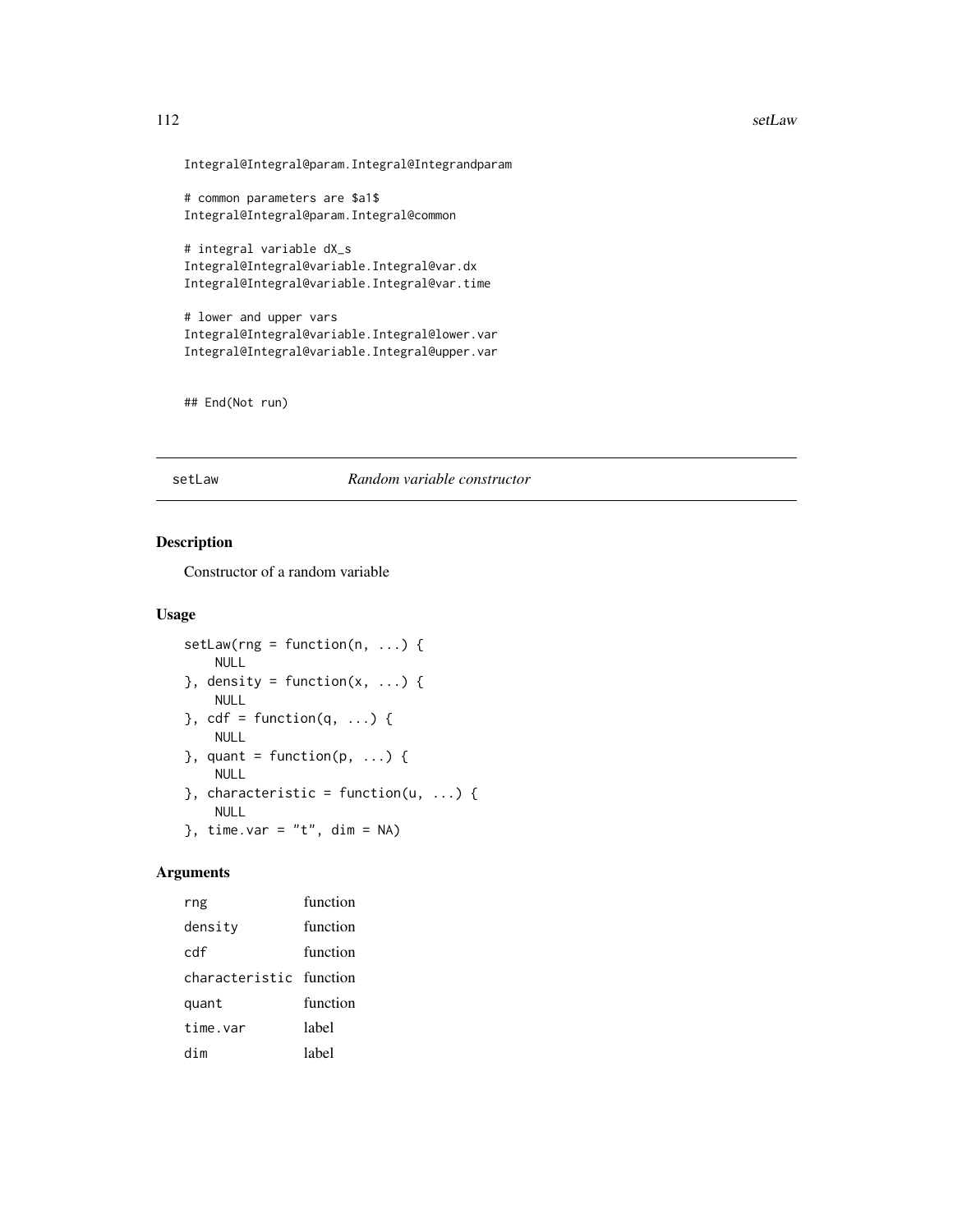#### setMap 2012 and 2013 and 2013 and 2013 and 2013 and 2013 and 2013 and 2013 and 2013 and 2013 and 2013 and 2013

# Details

Insert additional info

# Value

object of class yuima.law

# Note

Insert additional info

# Author(s)

YUIMA TEAM

setMap *Map of a Stochastic Differential Equation*

# Description

'setMap' is the constructor of an object of class [yuima.Map](#page-151-0) that describes a map of a SDE

# Usage

```
setMap(func, yuima, out.var = "", nrow = 1, ncol = 1)
```
# Arguments

| func    | a matrix or a vector of strings that describe each component of the map. |
|---------|--------------------------------------------------------------------------|
| vuima   | an object of class yuima, model that is the SDE.                         |
| out.var | label for the output                                                     |
| nrow    | dimension of Map if func is a vector of string.                          |
| ncol    | dimension of output if func is a vector of string.                       |

# Value

The constructor returns an object of class [yuima.Map](#page-151-0).

# Author(s)

The YUIMA Project Team

# References

Yuima Documentation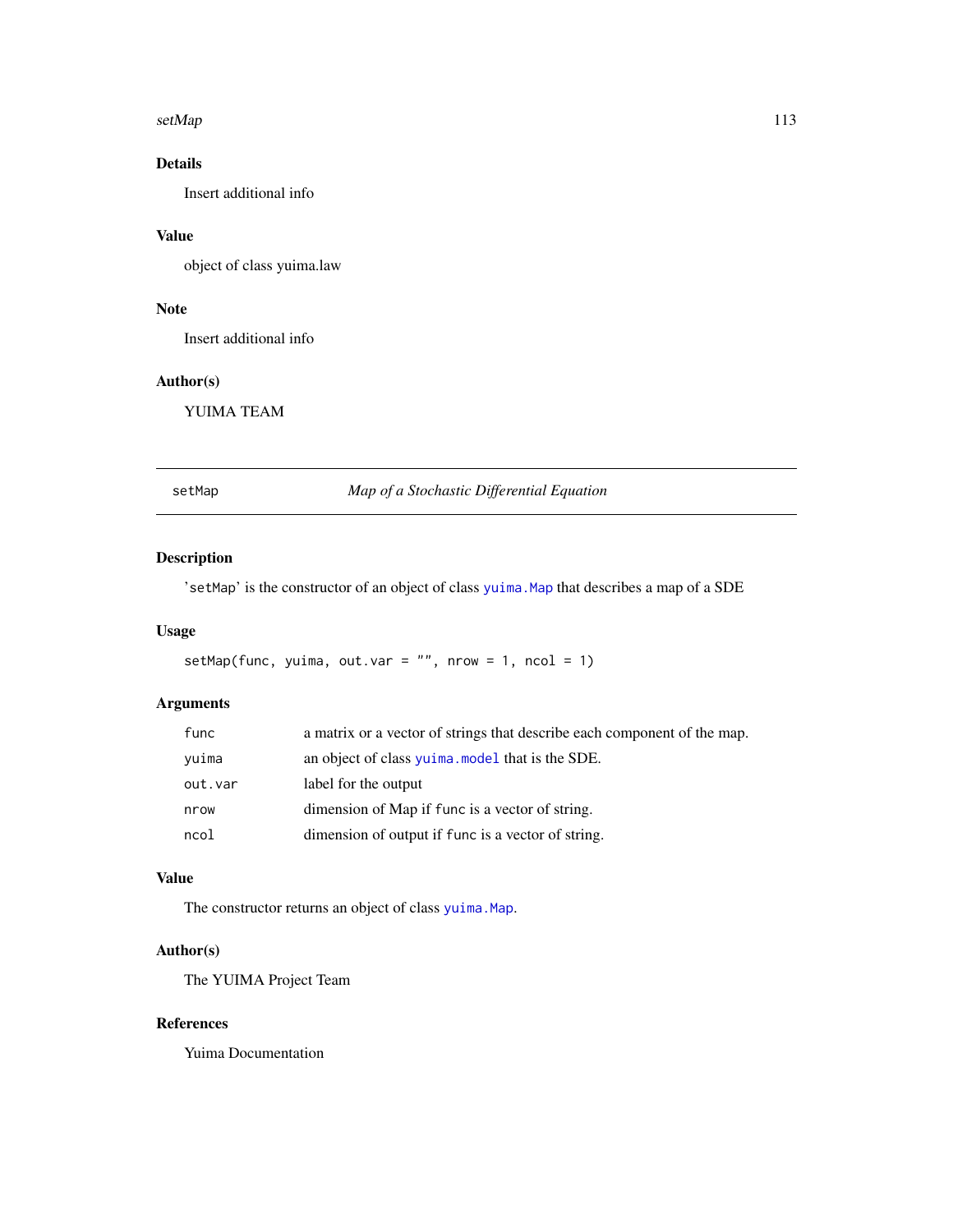# Examples

```
## Not run:
# Definition of a yuima model
mod <- setModel(drift=c("a1", "a2"),
  diffusion = matrix(c("s1","0","0","s2"),2,2),
  solve.variable = c("X", "Y")# Definition of a map
my.Map <- matrix(c("(X+Y)","-X-Y",
  "a*exp(X-a1*t)","b*exp(Y-a2*t)"),
  nrow=2,ncol=2)
# Construction of yuima.Map
yuimaMap <- setMap(func = my.Map, yuima = mod,
  out.var = c("f11","f21","f12","f22"))
# Simulation of a Map
set.seed(123)
samp <- setSampling(0, 100,n = 1000)
mypar <- list(a=1, b=1, s1=0.1, s2=0.2, a1=0.1, a2=0.1)
sim1 <- simulate(object = yuimaMap, true.parameter = mypar,
  sampling = samp)
# plot
plot(sim1, ylab = yuimaMap@Output@param@out.var,
  main = "simulation Map", cex.main = 0.8)
## End(Not run)
```
<span id="page-113-0"></span>

setModel *Basic description of stochastic differential equations (SDE)*

## Description

'setModel' gives a description of stochastic differential equation with or without jumps of the following form:

 $dXt = a(t, Xt, a1pha)dt + b(t, Xt, beta)dWt + c(t, Xt, gamma)dZt, X0=x0$ 

All functions relying on the yuima package will get as much information as possible from the different slots of the [yuima-class](#page-141-0) structure without replicating the same code twice. If there are missing pieces of information, some default values can be assumed.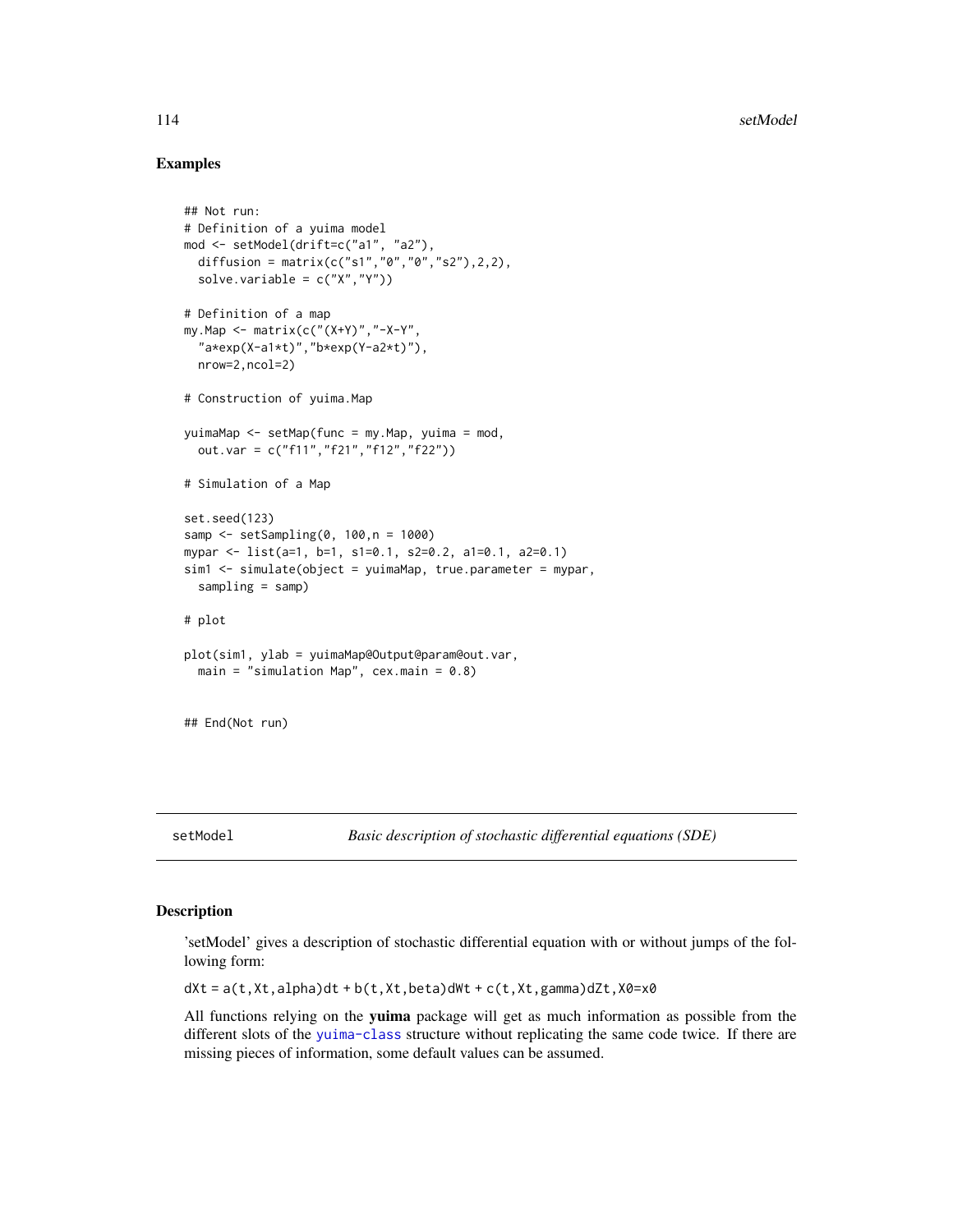#### setModel 115

## Usage

```
setModel(drift = NULL, diffusion = NULL, burst = 0.5, jump.coeff = NULL,measure = list(), measure.type = character(), state.variable = "x",
jump.variable = "z", time.variable = "t", solve.variable, xinit)
```
#### Arguments

| drift          | a vector of expressions (the default value is 0 when drift=NULL).                                                                                                                                                                                             |
|----------------|---------------------------------------------------------------------------------------------------------------------------------------------------------------------------------------------------------------------------------------------------------------|
| diffusion      | a matrix of expressions (the default value is $0$ when diffusion= $NULL$ ).                                                                                                                                                                                   |
| hurst          | the Hurst parameter of the gaussian noise. If $h=0.5$ , the default, the process is<br>Wiener otherwise it is fractional Brownian motion with that precise value of the<br>Hurst index. Can be set to NA for further specification.                           |
| jump.coeff     | a matrix of expressions for the jump component.                                                                                                                                                                                                               |
| measure        | Levy measure for jump variables.                                                                                                                                                                                                                              |
| measure.type   | type specification for Levy measures.                                                                                                                                                                                                                         |
| state.variable | a vector of names of the state variables in the drift and diffusion coefficients.                                                                                                                                                                             |
| jump.variable  | a vector of names of the jump variables in the jump coefficient.                                                                                                                                                                                              |
| time.variable  | the name of the time variable.                                                                                                                                                                                                                                |
| solve.variable | a vector of names of the variables in the left-hand-side of the equations in the<br>model; solve variable equals state variable as long as we have no ex-<br>ogenous variable other than statistical parameters in the coefficients (drift and<br>diffusion). |
| xinit          | a vector of numbers identifying the initial value of the solve variable.                                                                                                                                                                                      |

## Details

Please refer to the vignettes and the examples or to the yuimadocs package.

An object of [yuima.model-class](#page-152-1) contains several slots:

drift: an R expression which specifies the drift coefficient (a vector).

diffusion: an R expression which specifies the diffusion coefficient (a matrix).

jump.coeff: coefficient of the jump term.

measure: the Levy measure of the driving Levy process.

measure.type: specifies the type of the measure, such as CP, code or density. See below.

- parameter: a short name for "parameters". It is an object of [model.parameter-class](#page-72-0) which is a list of vectors of names of parameters belonging to the single components of the model (drift, diffusion, jump and measure), the names of common parameters and the names of all parameters. For more details see [model.parameter-class](#page-72-0) documentation page.
- solve.variable: a vector of variable names, each element corresponds to the name of the solution variable (left-hand-side) of each equation in the model, in the corresponding order.
- state.variable: identifies the state variables in the R expression. By default, it is assumed to be x.

jump.variable: the variable for the jump coefficient. By default, it is assumed to be z.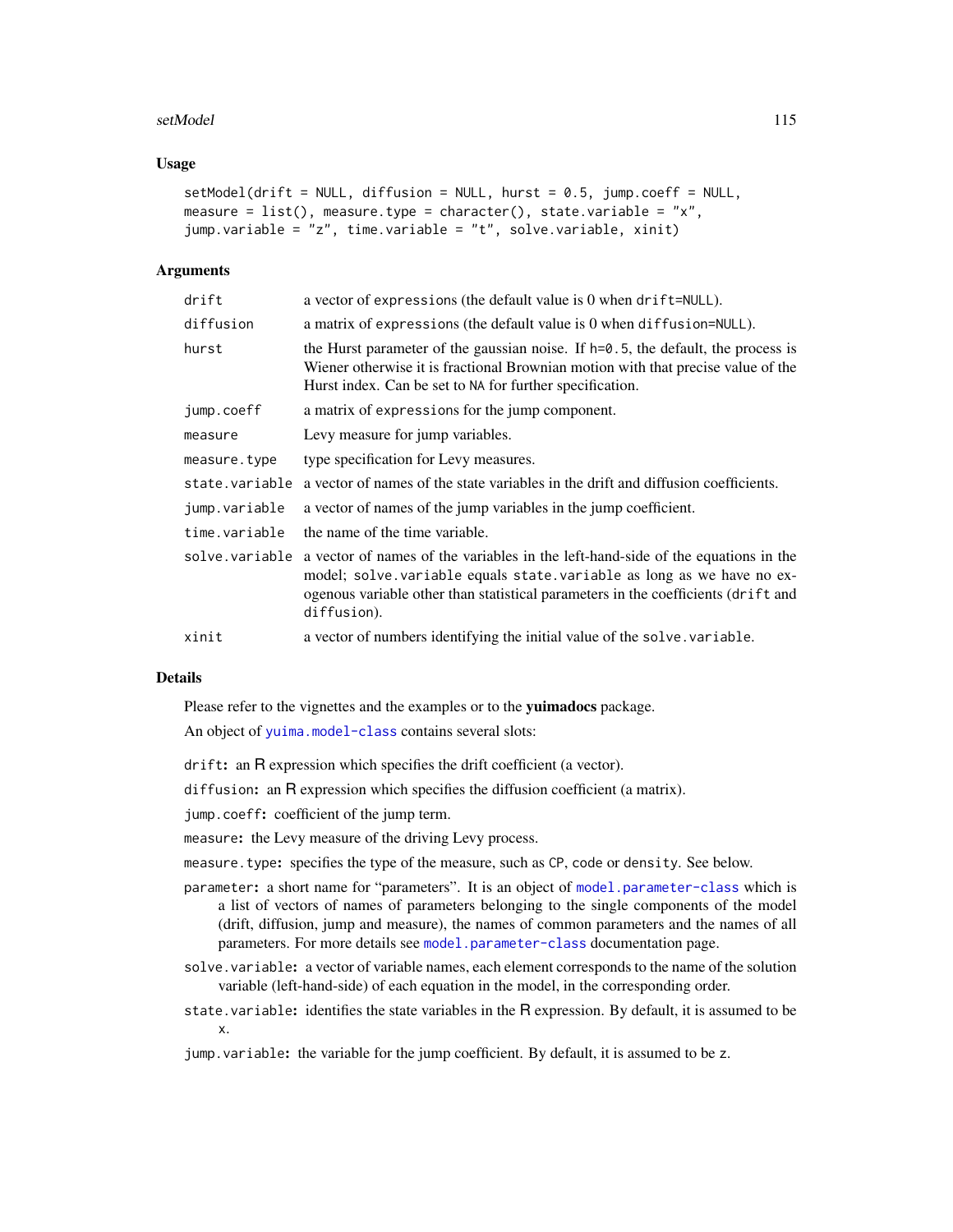time: the time variable. By default, it is assumed to be t.

solve. variable: used to identify the solution variables in the R expression, i.e. the variable with respect to which the stochastic differential equation has to be solved. By default, it is assumed to be x, otherwise the user can choose any other model specification.

noise.number: denotes the number of sources of noise. Currently only for the Gaussian part.

equation.number: denotes the dimension of the stochastic differential equation.

dimension: the dimensions of the parameters in the parameter slot.

xinit: denotes the initial value of the stochastic differential equation.

The [yuima.model-class](#page-152-1) structure assumes that the user either uses the default names for state.variable, jump.variable, solution.variable and time.variable or specifies his/her own names. All the rest of the terms in the R expressions are considered as parameters and identified accordingly in the parameter slot.

## Value

model an object of [yuima.model-class](#page-152-1).

## Note

There may be missing information in the model description. Please contribute with suggestions and fixings.

## Author(s)

The YUIMA Project Team

```
# Ex 1. (One-dimensional diffusion process)
# To describe
# dXt = -3*Xt*dt + (1/(1+Xt^2+t))dWt,
# we set
mod1 <- setModel(drift = "-3*x", diffusion = "1/(1+x^2+t)", solve.variable = c("x"))
# We may omit the solve.variable; then the default variable x is used
mod1 <- setModel(drift = "-3*x", diffusion = "1/(1+x^2+t)")
# Look at the model structure by
str(mod1)
# Ex 2. (Two-dimensional diffusion process with three factors)
# To describe
# dX1t = -3*X1t*dt + dW1t +X2t*dW3t,
# dX2t = -(X1t + 2*X2t)*dt + X1t*dW1t + 3*dW2t,
# we set the drift coefficient
a \leq c("-3*x1", "-x1-2*x2")# and also the diffusion coefficient
b \leq matrix(c("1","x1","0","3","x2","0"),2,3)
# Then set
mod2 <- setModel(drift = a, diffusion = b, solve.variable = c("x1", "x2"))# Look at the model structure by
```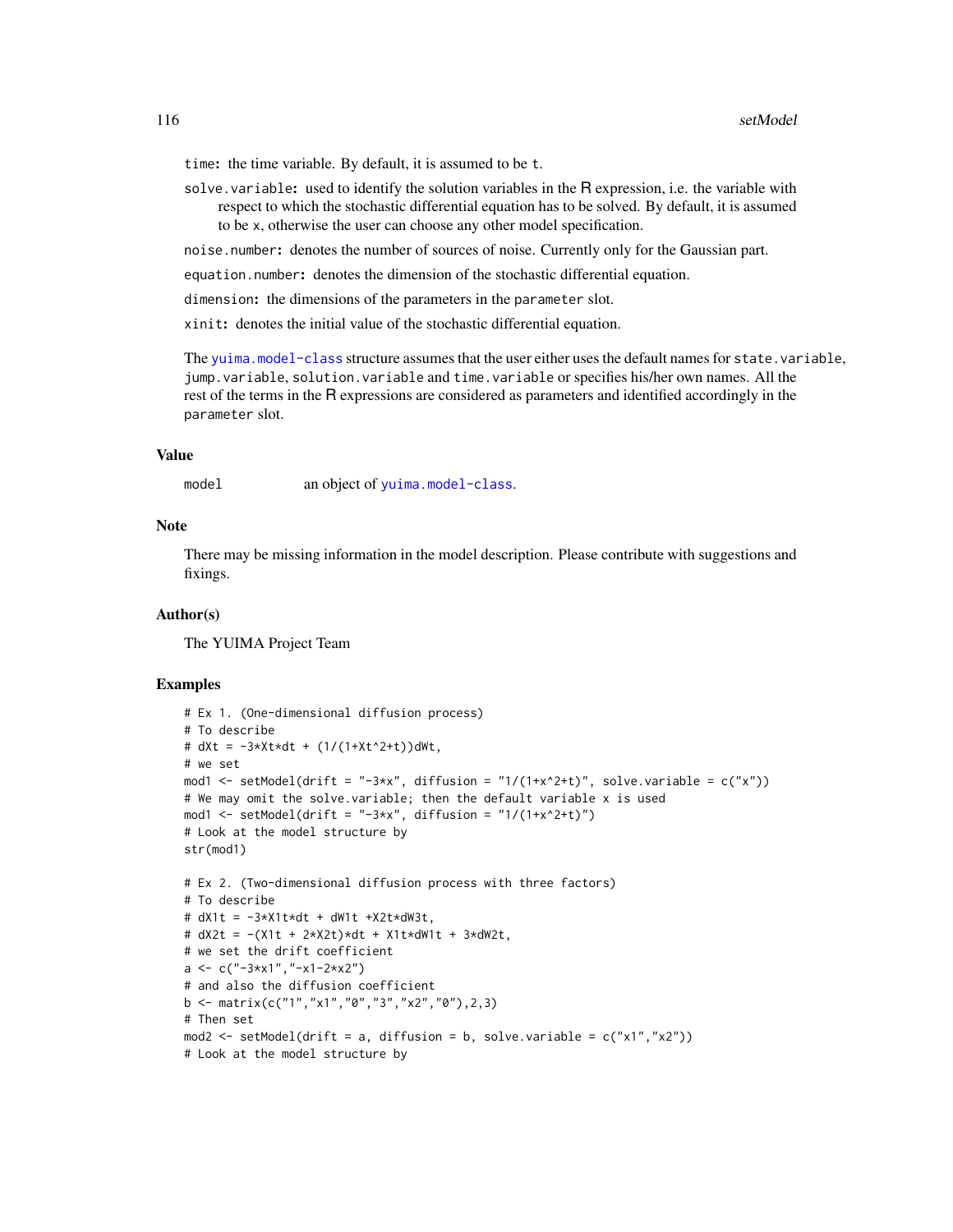#### setPoisson 117

```
str(mod2)
# The noise.number is automatically determined by inputting the diffusion matrix expression.
# If the dimensions of the drift differs from the number of the rows of the diffusion,
# the error message is returned.
# Ex 3. (Process with jumps (compound Poisson process))
# To describe
# dXt = -theta*Xt*dt+sigma*dZt
mod3 <- setModel(drift=c("-theta*x"), diffusion="sigma",
jump.coeff="1", measure=list(intensity="1", df=list("dnorm(z, 0, 1)")),
measure.type="CP", solve.variable="x")
# Look at the model structure by
str(mod3)
# Ex 4. (Process with jumps (stable process))
# To describe
# dXt = -theta*Xt*dt+sigma*dZt
mod4 <- setModel(drift=c("-theta*x"), diffusion="sigma",
jump.coeff="1", measure.type="code",measure=list(df="rstable(z,1,0,1,0)"), solve.variable="x")
# Look at the model structure by
str(mod4)
# See rng about other candidate of Levy noises.
# Ex 5. (Two-dimensional stochastic differenatial equation with Levy noise)
# To describe
# dX1t = (1 - X1t - X2t)*dt+dZ1t
# dX2t = (0.5 - X1t - X2t)*dt+dZ2tbeta<-c(.5,.5)mu < -c(0, 0)Lambda<-matrix(c(1,0,0,1),2,2)
mod5 <- setModel(drift=c("1 - x1-x2",".5 - x1-x2"),
solve.variable=c("x1","x2"), jump.coeff=Lambda, measure.type="code",
measure=list(df="rNIG(z, alpha, beta, delta0, mu, Lambda)"))
# Look at the model structure by
str(mod5)
# Ex 6. (Process with fractional Gaussian noise)
# dYt = 3*Yt*dt + dWt^h
mod6 <- setModel(drift="3*y", diffusion=1, hurst=0.3, solve.variable=c("y"))
# Look at the model structure by
str(mod6)
```
setPoisson *Basic constructor for Compound Poisson processes*

## **Description**

'setPoisson' construct a Compound Poisson model specification for a process of the form:

 $Mt = m0 + sum_{i=0}^s$  Nt  $c*Y_{i}$  tau\_i }, M0=m0

where Nt is a homogeneous or time-inhomogeneous Poisson process, tau\_i is the sequence of random times of Nt and Y is a sequence of i.i.d. random jumps.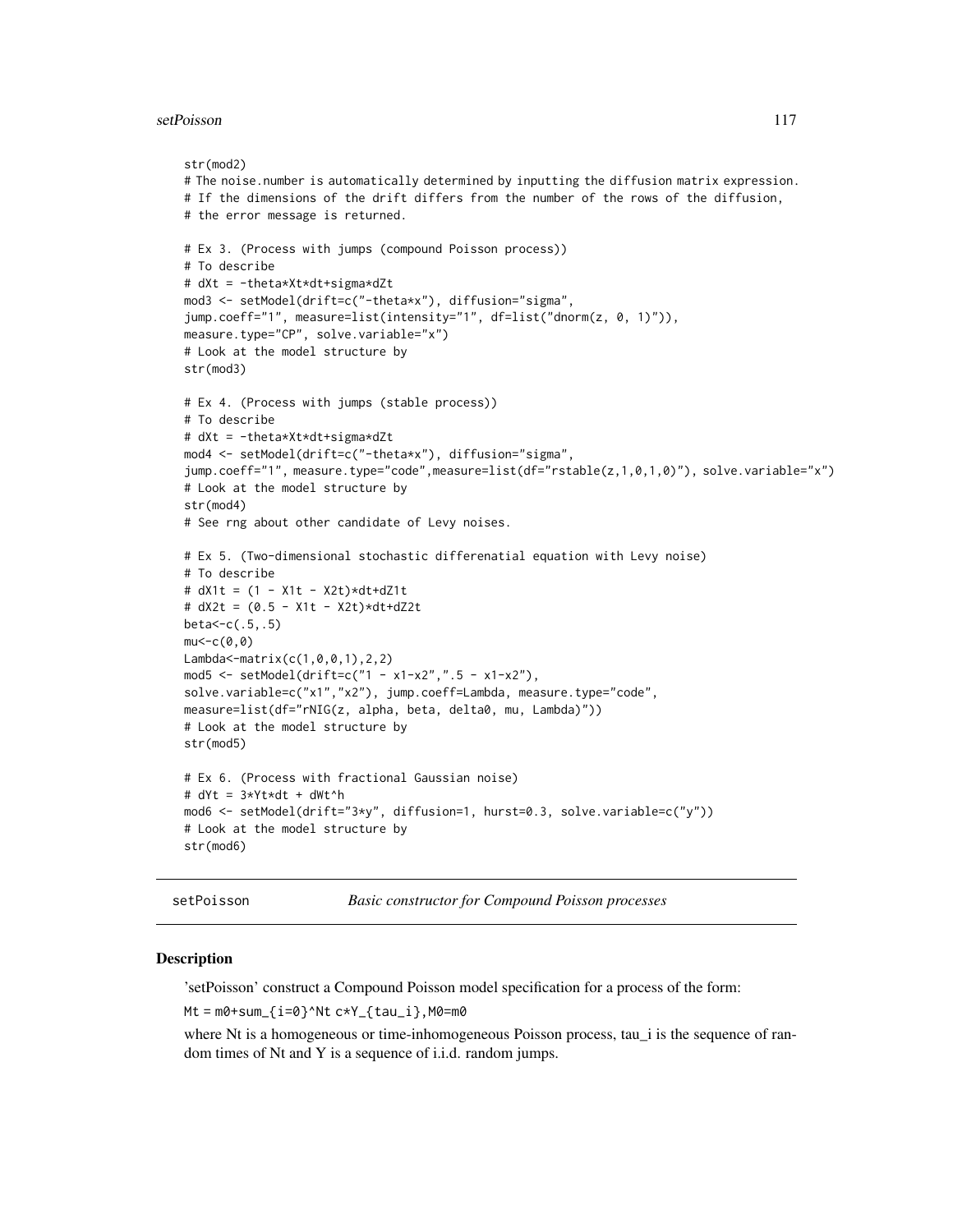```
setPoisson(intensity = 1, df = NULL, scale = 1, dimension=1, ...)
```
#### Arguments

| intensity | either and expression or a numerical value representing the intensity function of<br>the Poisson process Nt. |
|-----------|--------------------------------------------------------------------------------------------------------------|
| df        | is the density of jump random variables Y.                                                                   |
| scale     | this is the scaling factor c.                                                                                |
| dimension | this is the dimension of the jump component.                                                                 |
| $\ddotsc$ | passed to setModel                                                                                           |

# Details

An object of [yuima.model-class](#page-152-1) where the model slot is of class yuima.poisson-class.

#### Value

model an object of [yuima.model-class](#page-152-1).

# Author(s)

The YUIMA Project Team

```
Terminal <- 10
samp <- setSampling(T=Terminal,n=1000)
```

```
# Ex 1. (Simple homogeneous Poisson process)
mod1 <- setPoisson(intensity="lambda", df=list("dconst(z,1)"))
set.seed(123)
y1 <- simulate(mod1, true.par=list(lambda=1),sampling=samp)
plot(y1)
```

```
# scaling the jumps
mod2 <- setPoisson(intensity="lambda", df=list("dconst(z,1)"),scale=5)
set.seed(123)
y2 <- simulate(mod2, true.par=list(lambda=1),sampling=samp)
plot(y2)
```

```
# scaling the jumps through the constant distribution
mod3 <- setPoisson(intensity="lambda", df=list("dconst(z,5)"))
set.seed(123)
y3 <- simulate(mod3, true.par=list(lambda=1),sampling=samp)
plot(y3)
```

```
# Ex 2. (Time inhomogeneous Poisson process)
mod4 <- setPoisson(intensity="beta*(1+sin(lambda*t))", df=list("dconst(z,1)"))
set.seed(123)
```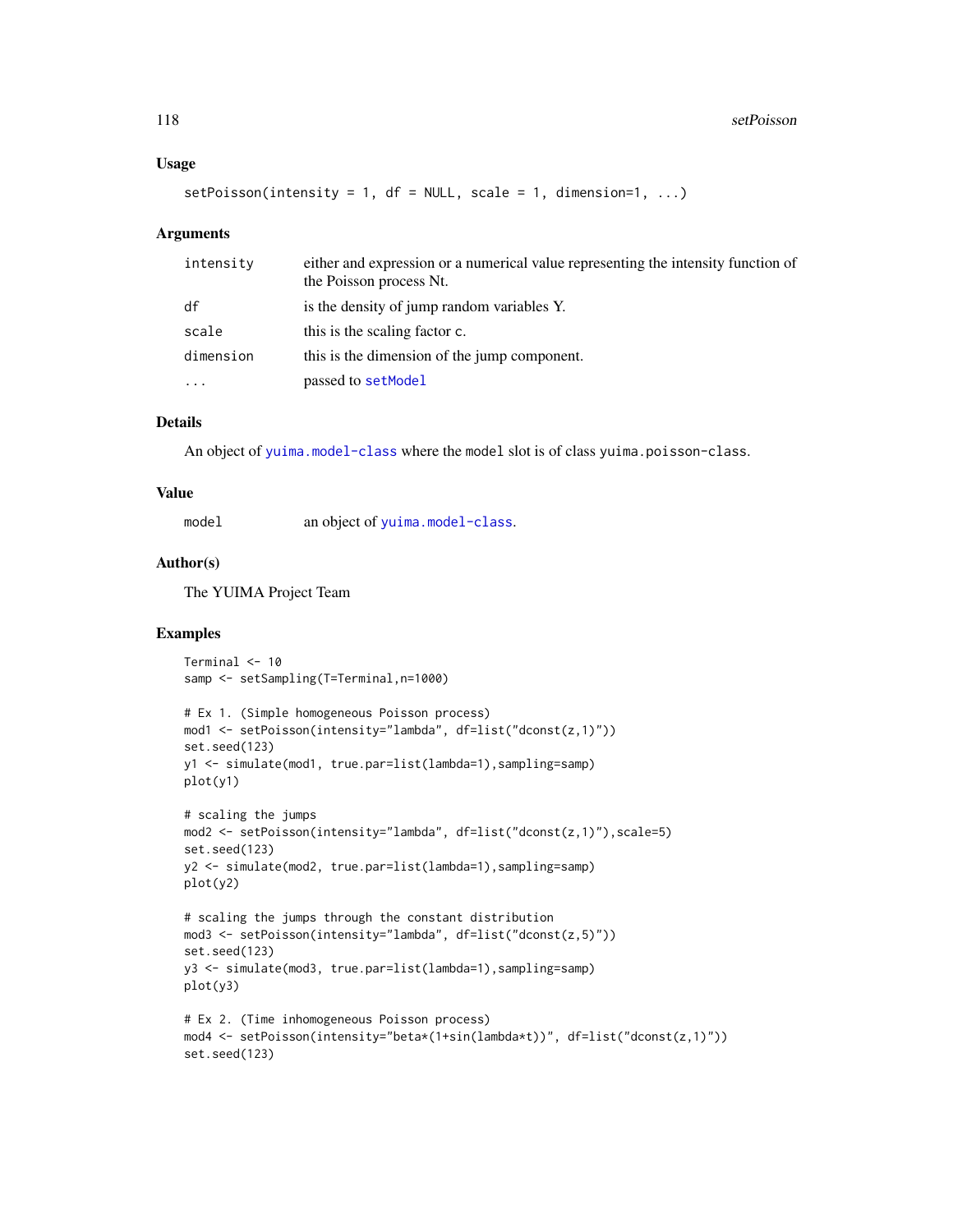#### setPPR and the set of the set of the set of the set of the set of the set of the set of the set of the set of the set of the set of the set of the set of the set of the set of the set of the set of the set of the set of th

```
lambda <- 3
beta <-5y4 <- simulate(mod4, true.par=list(lambda=lambda,beta=beta),sampling=samp)
par(mfrow=c(2,1))
par(mar=c(3,3,1,1))
plot(y4)
f <- function(t) beta*(1+sin(lambda*t))
curve(f, 0, Terminal, col="red")
# Ex 2. (Time inhomogeneous Compound Poisson process with Gaussian Jumps)
mod5 <- setPoisson(intensity="beta*(1+sin(lambda*t))", df=list("dnorm(z,mu,sigma)"))
set.seed(123)
y5 <- simulate(mod5, true.par=list(lambda=lambda,beta=beta,mu=0, sigma=2),sampling=samp)
plot(y5)
f <- function(t) beta*(1+sin(lambda*t))
curve(f, 0, Terminal, col="red")
```
setPPR *Point Process*

# Description

Constructor of a Point Process Regression Model

## Usage

```
setPPR(yuima, counting.var = "N", gFun, Kernel,
 var.dx = "s", var.dt = "s", lambda.var = "lambda",
 lower.var = "0", upper.var = "t", nrow = 1, ncol = 1)
```
#### Arguments

| vuima        | an object of yuima.model-class that describes the mathematical features of<br>counting and covariates processes $Y[t] = (X[t], N[t])$ . |  |
|--------------|-----------------------------------------------------------------------------------------------------------------------------------------|--|
| counting.var | a label denoting the name of the counting process.                                                                                      |  |
| gFun         | a vector string that is the mathematical expression of the vector function $g(t, Y[t-],theta)$<br>in the intensity process.             |  |
| Kernel       | a matrix string that is the kernel kappa $(t-s, Y[s], t)$ heta) in the definition of<br>the intensity process.                          |  |
| var.dx       | a string denoting the integration variable in the intensity process.                                                                    |  |
| var.dt       | a string denoting the integration time variable in the intensity process.                                                               |  |
| lambda.var   | name of the intensity process.                                                                                                          |  |
| lower.var    | Lower bound of the support for the integral in the definition of the intensity<br>process.                                              |  |
| upper.var    | Upper bound of the support for the integral in the definition of the intensity<br>process.                                              |  |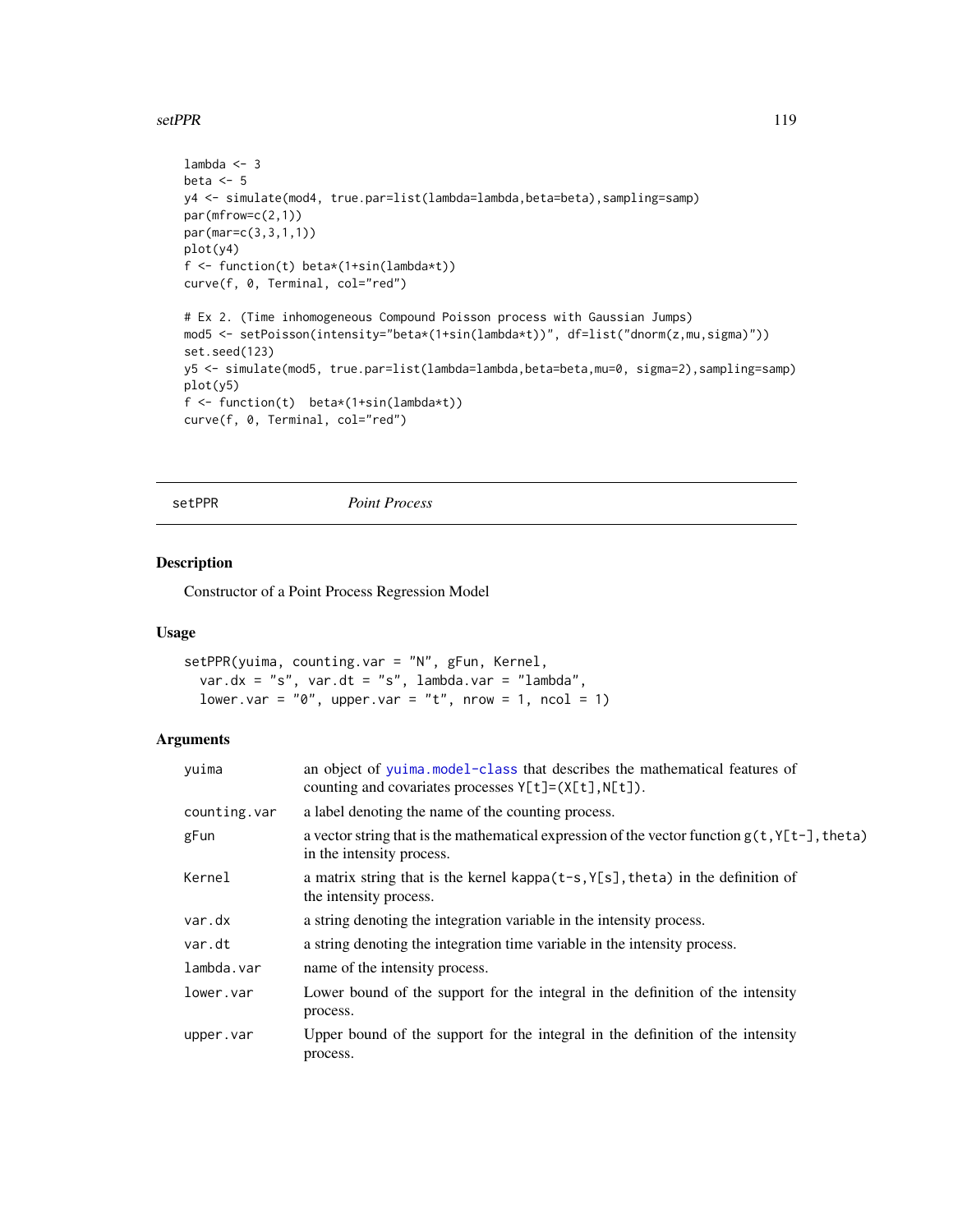#### 120 setPPR

| I<br>M.<br>۰. |  |
|---------------|--|

| nrow | number of rows in the kernel.    |
|------|----------------------------------|
| ncol | number of columns in the kernel. |

# Value

An object of [yuima.PPR](#page-157-0)

## Note

There may be missing information in the model description. Please contribute with suggestions and fixings.

# Author(s)

The YUIMA Project Team

Contacts: Lorenzo Mercuri <lorenzo.mercuri@unimi.it>

#### References

Insert Here References

```
## Not run:
## Hawkes process with power law kernel
# I. Law Definition:
my.rHwk2 <- function(n){
  as.matrix(rep(1,n))
  }
Law.Hwk2 <- setLaw(rng = my.rHwk2, dim = 1)
# II. Definition of the counting process N_t
mod.Hwk2 <- setModel(drift = c("0"), diffusion = matrix("0",1,1),
  jump.coeff = matrix(c("1"), 1, 1), measure = list(df = Law.Hwk2),measure.type = "code", solve.variable = c("N"),
  xinit=c("0"))
# III. Definition of g() and kappa()
g.Hwk2 < - "mu"
Kern.Hwk2 <- "alpha/(1+(t-s))^beta"
# IV. Construction of an yuima.PPR object
PPR.Hwk2 <- setPPR(yuima = mod.Hwk2, gFun=g.Hwk2,
  Kernel = as.matrix(Kern.Hwk2), var.dx = ''N'')
## End(Not run)
```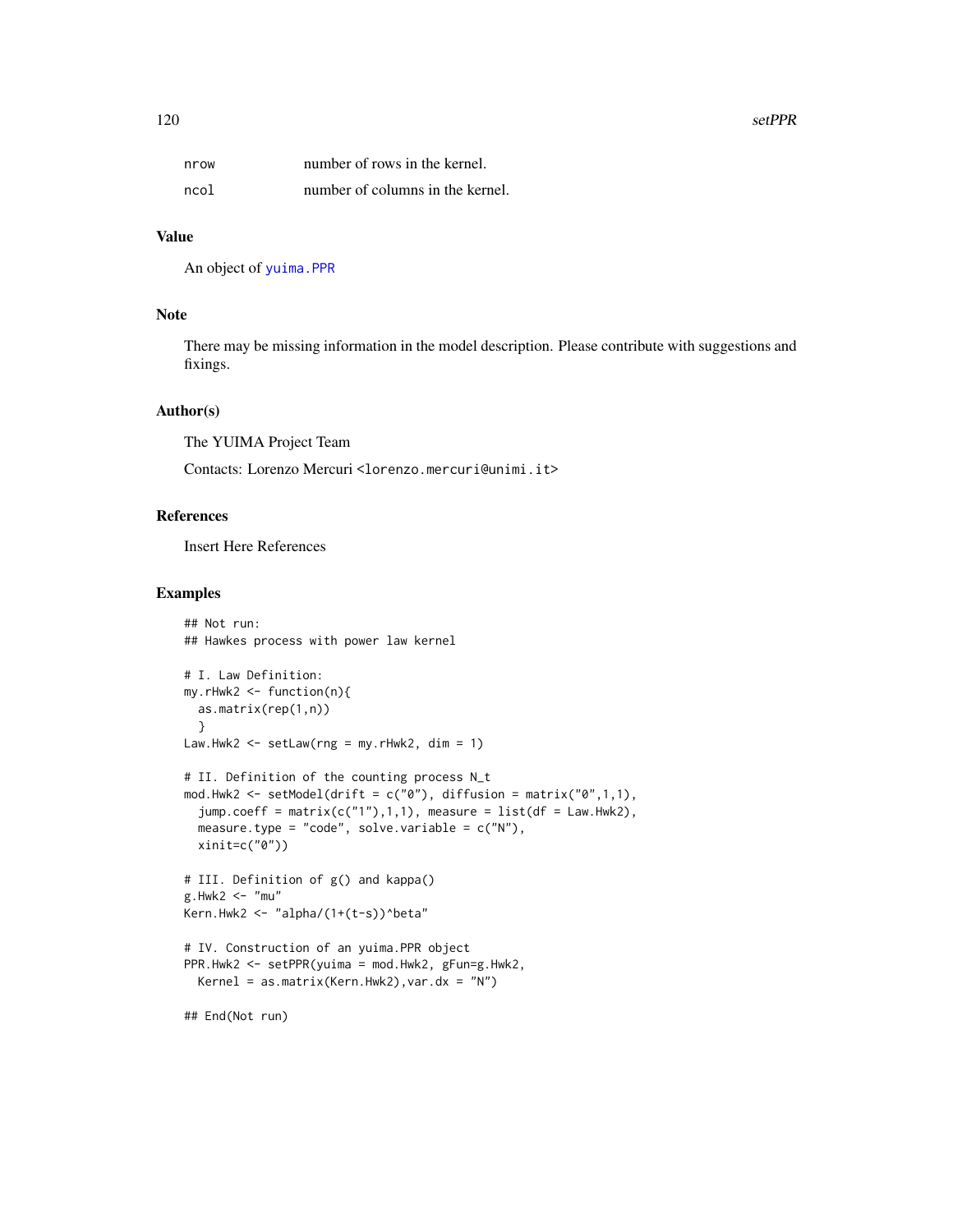<span id="page-120-0"></span>

## Description

setSampling is a constructor for [yuima.sampling-class](#page-158-0).

## Usage

```
setSampling(Initial = 0, Terminal = 1, n = 100, delta,
grid, random = FALSE, sdelta=as.numeric(NULL),
sgrid=as.numeric(NULL), interpolation="pt" )
```
# Arguments

| Initial       | Initial time of the grid.                                                                                    |  |
|---------------|--------------------------------------------------------------------------------------------------------------|--|
| Terminal      | Terminal time of the grid.                                                                                   |  |
| n             | number of time intervals.                                                                                    |  |
| delta         | mesh size in case of regular time grid.                                                                      |  |
| grid          | a grid of times for the simulation, possibly empty.                                                          |  |
| random        | specify if it is random sampling. See Details.                                                               |  |
| sdelta        | mesh size in case of regular space grid.                                                                     |  |
| sgrid         | a grid in space for the simulation, possibly empty.                                                          |  |
| interpolation | a rule of interpolation in case of subsampling. By default, the previous tick<br>interpolation. See Details. |  |

## Details

The function creates an object of type [yuima.sampling-class](#page-158-0) with several slots.

Initial: initial time of the grid.

Terminal: terminal time fo the grid.

n: the number of observations - 1.

delta: in case of a regular time grid it is the mesh.

grid: the grid of times.

random: either FALSE or the distribution of the random times.

regular: indicator of whether the grid is regular or not. For internal use only.

sdelta: in case of a regular space grid it is the mesh.

sgrid: the grid in space.

oindex: in case of interpolation, a vector of indexes corresponding to the original observations used for the approximation.

interpolation: the name of the interpolation method used.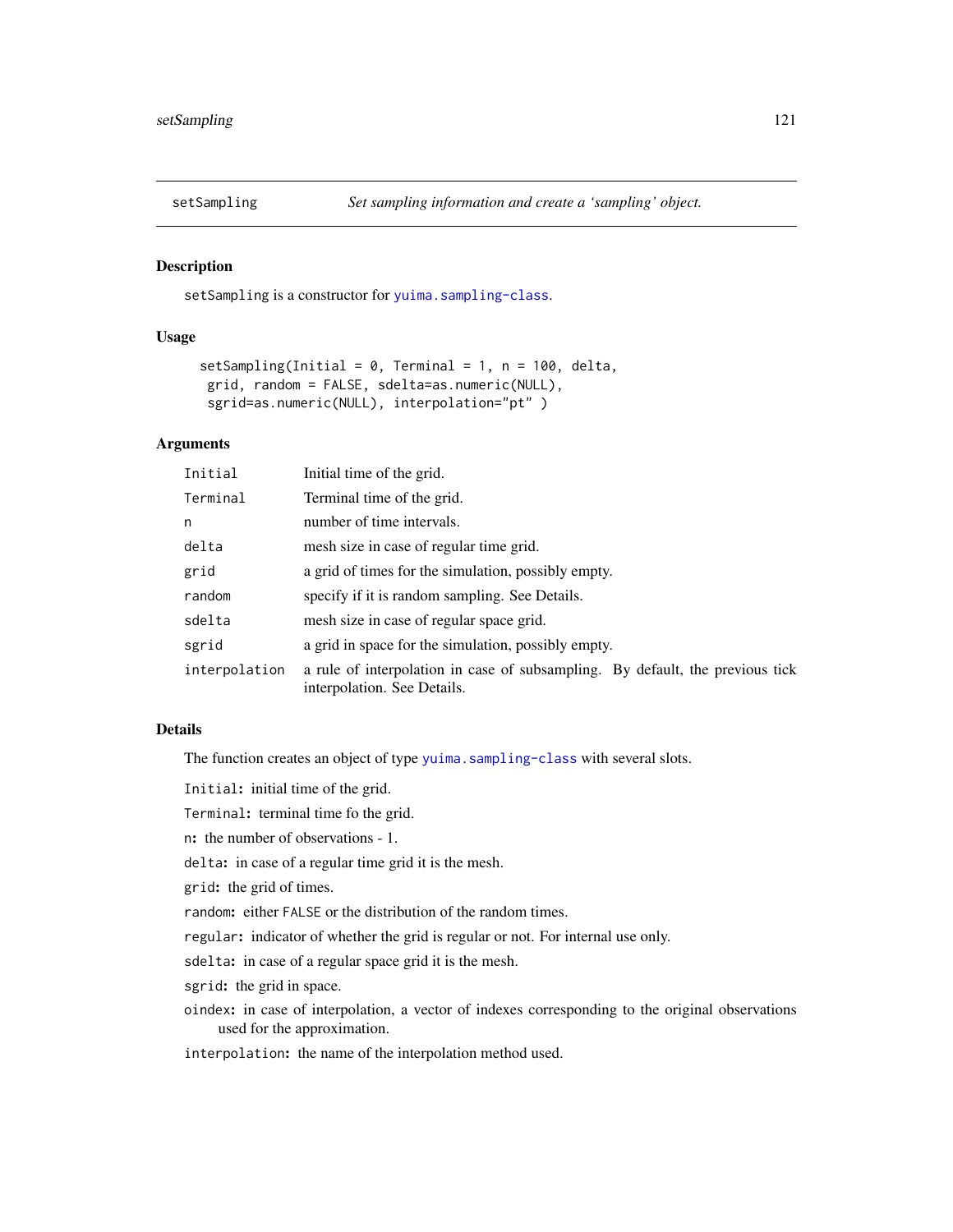In case of subsampling, the observations are subsampled on some given grid/sgrid or according to some random times. When the original observations do not exist at a give point of the grid they are obtained by some approximation method. Available methods are "pt" or "previous tick" observation method, "nt" or "next tick" observation method, or by l"linear" interpolation. In case of interpolation, the slot oindex contains the vector of indexes corresponding to the original observations used for the approximation. For the linear method the index corresponds to the leftmost observation.

The slot random is used as information in case a grid is already determined (e.g. n or delta, etc. ot the grid itself are given) or if some subsampling has occurred or if some particular method which causes a random grid is used in simulation (for example the space discretized Euler scheme). The slot random contains a list of two elements distr and scale, where distr is a the distribution of independent random times and scale is either a scaling constant or a scaling function. If the grid of times is deterministic, then random is FALSE.

If not specified and random=FALSE, the slot grid is filled automatically by the function. It is eventually modified or created after the call to the function [simulate](#page-124-0).

If delta is not specified, it is calculated as (Terminal-Initial)/n). If delta is specified, the Terminal is adjusted to be equal to Initial+n\*delta.

The vectors delta, n, Initial and Terminal may have different lengths, but then they are extended to the maximal length to keep consistency. See examples.

If grid is specified, it takes precedence over all other arguments.

# Value

An object of type [yuima.sampling-class](#page-158-0).

## Author(s)

The YUIMA Project Team

```
samp <- setSampling(Terminal=1, n=1000)
str(samp)
samp <- setSampling(Terminal=1, n=1000, delta=0.3)
str(samp)
```

```
samp <- setSampling(Terminal=1, n=1000, delta=c(0.1,0.3))
str(samp)
```

```
samp <- setSampling(Terminal=1:3, n=1000)
str(samp)
```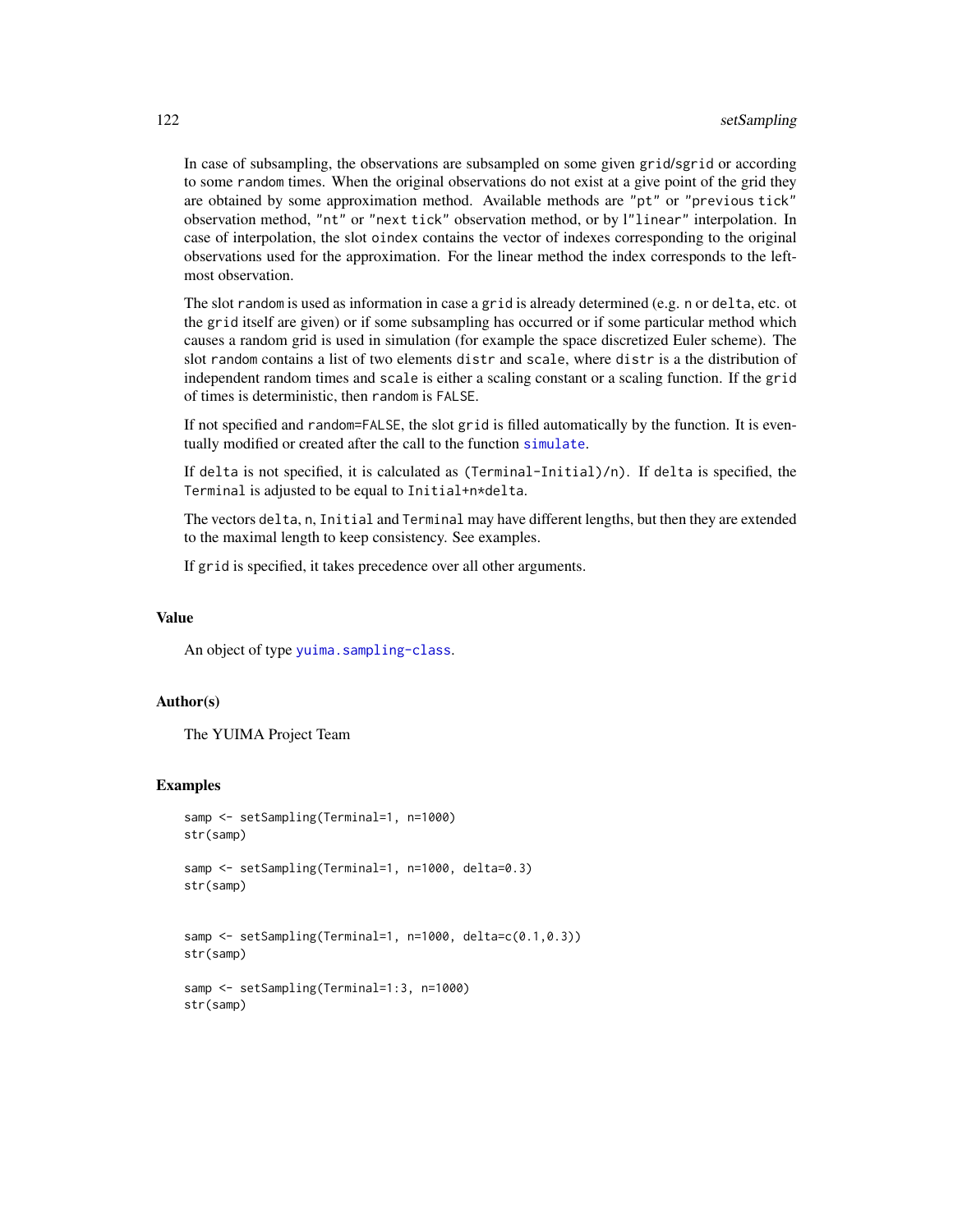setYuima *Creates a "yuima" object by combining "model", "data", "sampling", "characteristic" and "functional"slots.*

## Description

setYuima constructs an object of [yuima-class](#page-141-0).

#### Usage

```
setYuima(data, model, sampling, characteristic, functional)
```
## Arguments

| data       | an object of yuima.data-class.                          |
|------------|---------------------------------------------------------|
| model      | an object of yuima.model-class.                         |
| sampling   | an object of yuima.sampling-class.                      |
|            | characteristic an object of yuima.characteristic-class. |
| functional | an object of class yuima. functional-class.             |

## Details

The yuima-class object is the main object of the yuima package. Some of the slots can be missing.

The slot data contains the data, either empirical or simulated.

The slot model contains the description of the (statistical) model which is used to generate the data via different simulation schemes, to draw inference from the data or both.

The sampling slot contains information on how the data have been collected or how they should be simulated.

The slot characteristic contains information on PLEASE FINISH THIS. The slot functional contains information on PLEASE FINISH THIS.

Please refer to the vignettes and the examples in the yuimadocs package for more informations.

#### Value

an object of [yuima-class](#page-141-0).

#### Author(s)

The YUIMA Project Team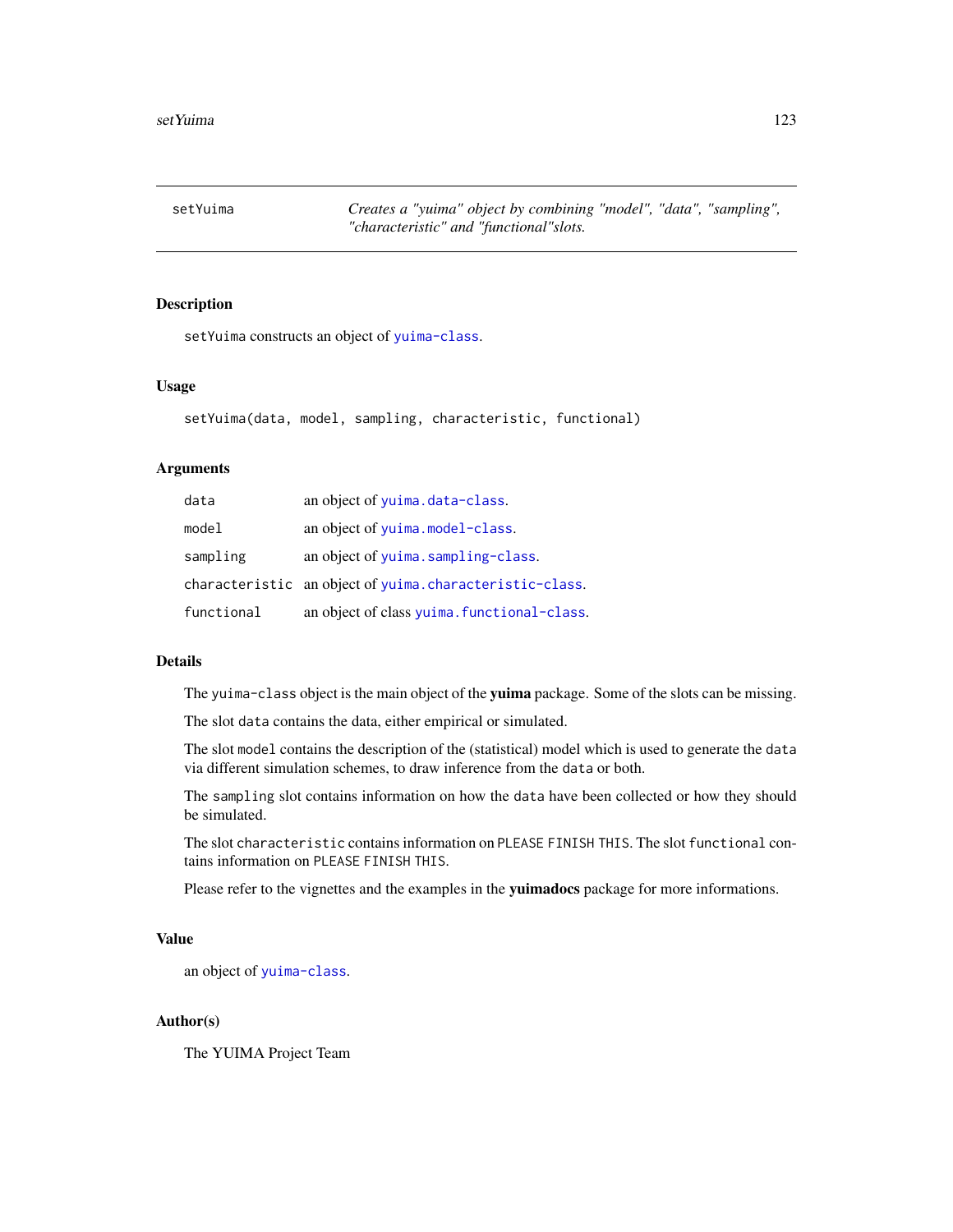## Examples

```
# Creation of a yuima object with all slots for a
# stochastic differential equation
# dXt^e = -theta2 * Xt^e * dt + theta1 * dWt
diffusion <- matrix(c("theta1"), 1, 1)
drift \leq c("-1*theta2*x")
ymodel <- setModel(drift=drift, diffusion=diffusion)
n <- 100
ysamp <- setSampling(Terminal=1, n=n)
yuima <- setYuima(model=ymodel, sampling=ysamp)
str(yuima)
```
simFunctional *Calculate the value of functional*

# Description

Calculate the value of functional associated with sde by Euler scheme.

## Usage

```
simFunctional(yuima, expand.var="e")
Fnorm(yuima, expand.var="e")
F0(yuima, expand.var="e")
```
# Arguments

| yuima      | a yuima object containing model, functional and data. |
|------------|-------------------------------------------------------|
| expand.var | default expand.var="e".                               |

# Details

Calculate the value of functional of interest. Fnorm returns normalized one, and F0 returns the value for the case small parameter epsilon  $= 0$ . In simFunctional and Fnorm, yuima MUST contains the 'data' slot (X in legacy version)

# Value

```
Fe a real value
```
## Note

we need to fix this routine.

# Author(s)

YUIMA Project Team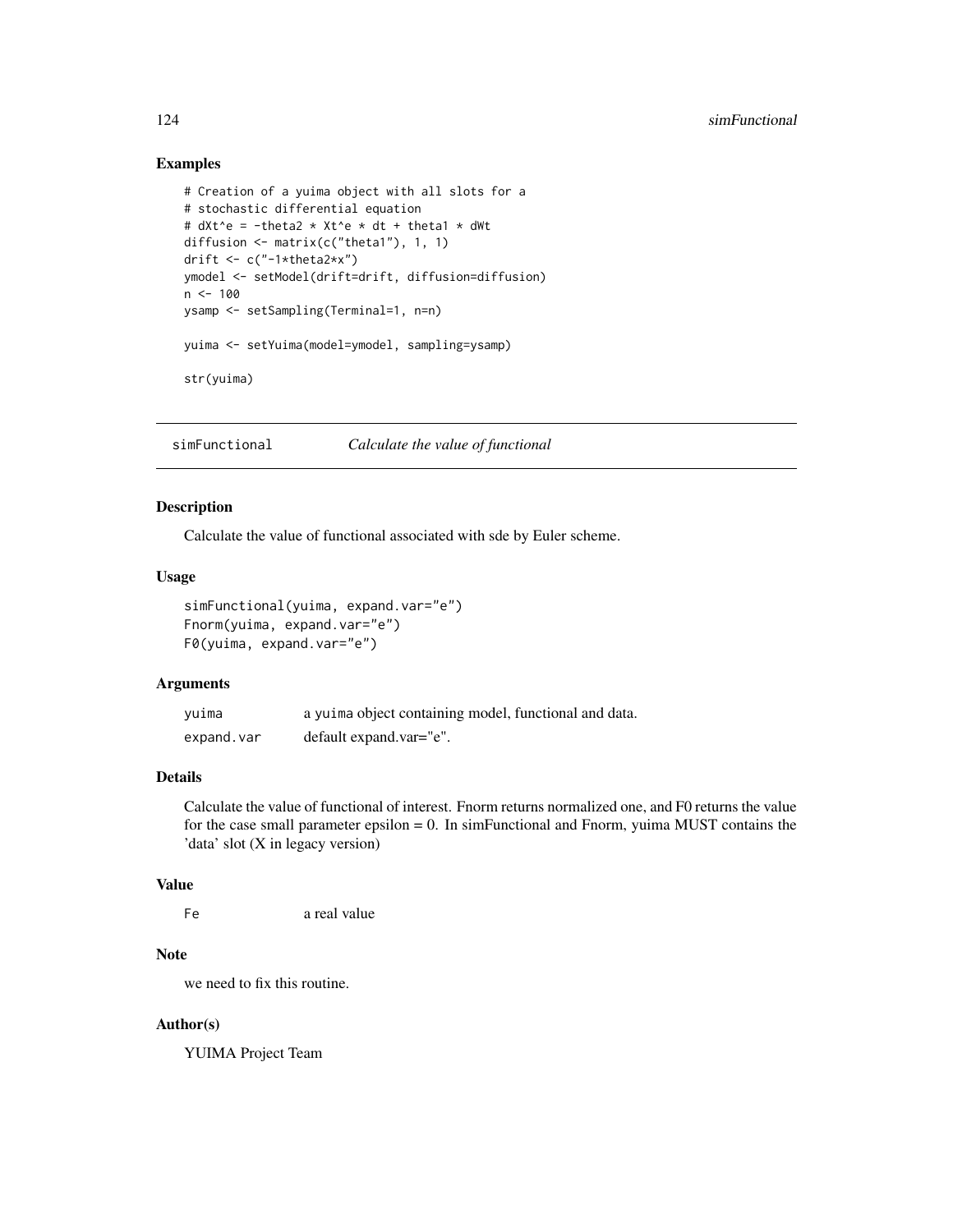#### simulate the contract of the contract of the contract of the contract of the contract of the contract of the contract of the contract of the contract of the contract of the contract of the contract of the contract of the c

## Examples

```
set.seed(123)
# to the Black-Scholes economy:
# dXt^e = Xt^e * dt + e * Xt^e * dWtdiff.matrix <- matrix( c("x*e"), 1,1)
model <- setModel(drift = c("x"), diffusion = diff.matrix)
# call option is evaluated by averating
# max{ (1/T)*int_0^T Xt^e dt, 0}, the first argument is the functional of interest:
Terminal <- 1
xinit \leftarrow c(1)
f <- list( c(expression(x/Terminal)), c(expression(0)))
F \leftarrow 0division <- 1000
e \le -13samp <- setSampling(Terminal = Terminal, n = division)
yuima <- setYuima(model = model,sampling = samp)
yuima <- setFunctional( yuima, xinit=xinit, f=f,F=F,e=e)
# evaluate the functional value
yuima <- simulate(yuima,xinit=xinit,true.par=e)
Fe <- simFunctional(yuima)
Fe
Fenorm <- Fnorm(yuima)
Fenorm
```
<span id="page-124-0"></span>

simulate *Simulator function for multi-dimensional stochastic processes*

## Description

Simulate multi-dimensional stochastic processes.

## Usage

```
simulate(object, nsim=1, seed=NULL, xinit, true.parameter, space.discretized = FALSE,
increment.W = NULL, increment.L = NULL, method = "euler", hurst, methodfGn = "WoodChan",
  sampling=sampling, subsampling=subsampling, ...)
```
#### Arguments

| object            | an yuima-class, yuima.model-class or yuima.carma-class object. |  |
|-------------------|----------------------------------------------------------------|--|
| xinit             | initial value vector of state variables.                       |  |
|                   | true parameter named list of parameters.                       |  |
| space.discretized |                                                                |  |
|                   | flag to switch to space-discretized Euler Maruyama method.     |  |
| increment.W       | to specify Wiener increment for each time tics in advance.     |  |
| increment.L       | to specify Levy increment for each time tics in advance.       |  |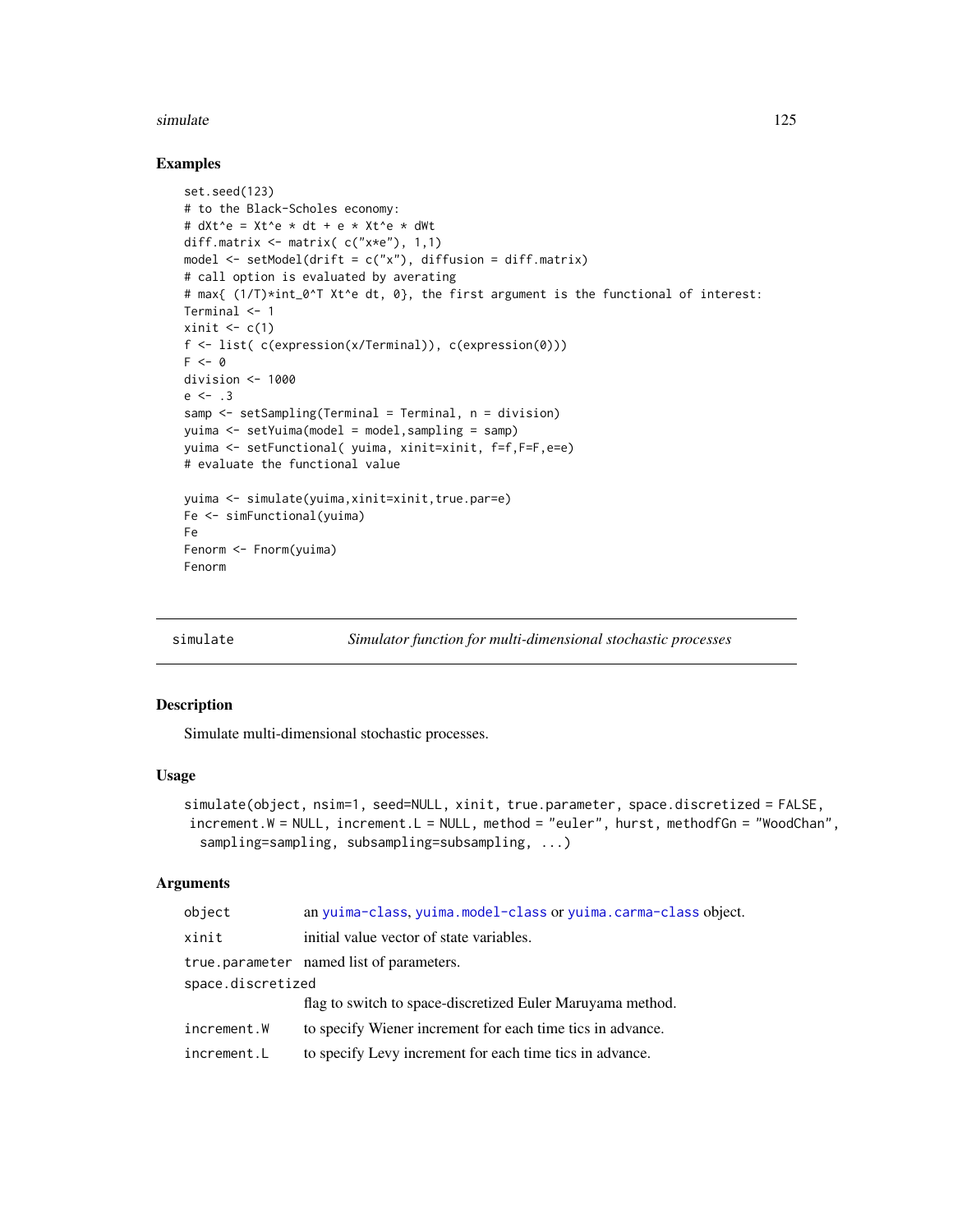| method      | string Variable for simulation scheme. The default value method=euler uses<br>the euler discretization for the simulation of a sample path. |
|-------------|---------------------------------------------------------------------------------------------------------------------------------------------|
| nsim        | Not used yet. Included only to match the standard genenirc in package stats.                                                                |
| seed        | Not used yet. Included only to match the standard genenirc in package stats.                                                                |
| hurst       | value of Hurst parameter for simulation of the fGn. Overrides the specified hurst<br>slot.                                                  |
| methodfGn   | simulation methods for fractional Gaussian noise.                                                                                           |
| .           | passed to setSampling to create a sampling                                                                                                  |
| sampling    | a yuima.sampling-class object.                                                                                                              |
| subsampling | a yuima.sampling-class object.                                                                                                              |

# Details

simulate is a function to solve SDE using the Euler-Maruyama method. This function supports usual Euler-Maruyama method for multidimensional SDE, and space discretized Euler-Maruyama method for one dimensional SDE.

It simulates solutions of stochastic differential equations with Gaussian noise, fractional Gaussian noise awith/without jumps.

If a [yuima-class](#page-141-0) object is passed as input, then the sampling information is taken from the slot sampling of the object. If a [yuima.carma-class](#page-142-0) object, a [yuima.model-class](#page-152-1) object or a [yuima-class](#page-141-0) object with missing sampling slot is passed as input the sampling argument is used. If this argument is missing then the sampling structure is constructed from Initial, Terminal, etc. arguments (see [setSampling](#page-120-0) for details on how to use these arguments).

For a COGARCH(p,q) process setting method=mixed implies that the simulation scheme is based on the solution of the state space process. For the case in which the underlying noise is a compound poisson Levy process, the trajectory is build firstly by simulation of the jump time, then the quadratic variation and the increments noise are simulated exactly at jump time. For the others Levy process, the simulation scheme is based on the discretization of the state space process solution.

# Value

yuima a yuima-class object.

# Note

In the simulation of multi-variate Levy processes, the values of parameters have to be defined outside of simulate function in advance (see examples below).

#### Author(s)

The YUIMA Project Team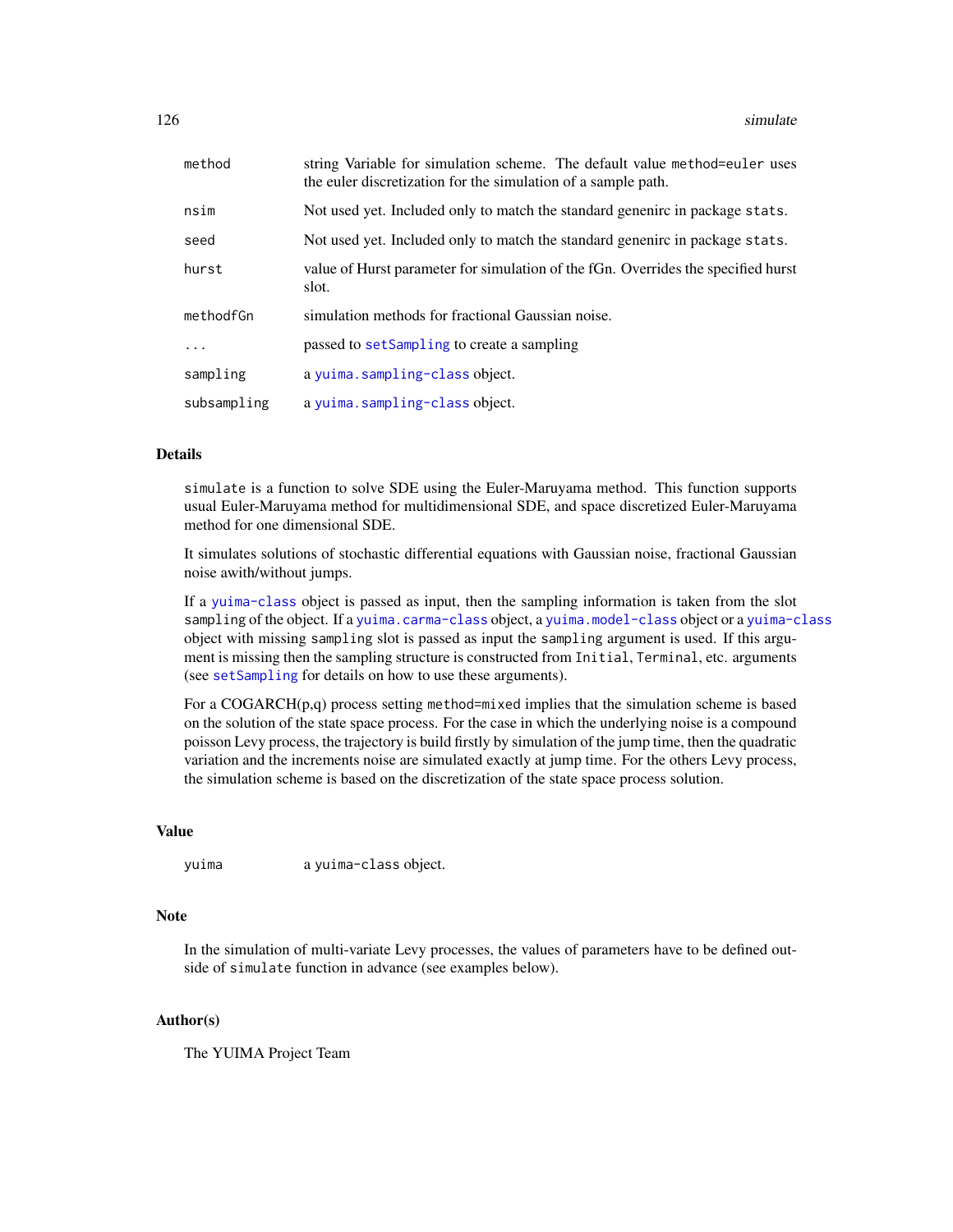#### simulate the contract of the contract of the contract of the contract of the contract of the contract of the contract of the contract of the contract of the contract of the contract of the contract of the contract of the c

```
set.seed(123)
# Path-simulation for 1-dim diffusion process.
# dXt = -0.3*Xt*dt + dWtmod <- setModel(drift="-0.3*y", diffusion=1, solve.variable=c("y"))
str(mod)
# Set the model in an `yuima' object with a sampling scheme.
T < -1n < -1000samp <- setSampling(Terminal=T, n=n)
ou <- setYuima(model=mod, sampling=samp)
# Solve SDEs using Euler-Maruyama method.
par(mfrow=c(3,1))
ou <- simulate(ou, xinit=1)
plot(ou)
set.seed(123)
ouB <- simulate(mod, xinit=1,sampling=samp)
plot(ouB)
set.seed(123)
ouC <- simulate(mod, xinit=1, Terminal=1, n=1000)
plot(ouC)
par(mfrow=c(1,1))
# Path-simulation for 1-dim diffusion process.
# dXt = theta*Xt*dt + dWt
mod1 <- setModel(drift="theta*y", diffusion=1, solve.variable=c("y"))
str(mod1)
ou1 <- setYuima(model=mod1, sampling=samp)
# Solve SDEs using Euler-Maruyama method.
ou1 <- simulate(ou1, xinit=1, true.p = list(theta=-0.3))
plot(ou1)
## Not run:
# A multi-dimensional (correlated) diffusion process.
# To describe the following model:
# X=(X1, X2, X3); dXt = U(t, Xt)dt + V(t) dWt# For drift coeffcient
U <- c("-x1","-2*x2","-t*x3")
# For diffusion coefficient of X1
v1 <- function(t) 0.5*sqrt(t)
# For diffusion coefficient of X2
```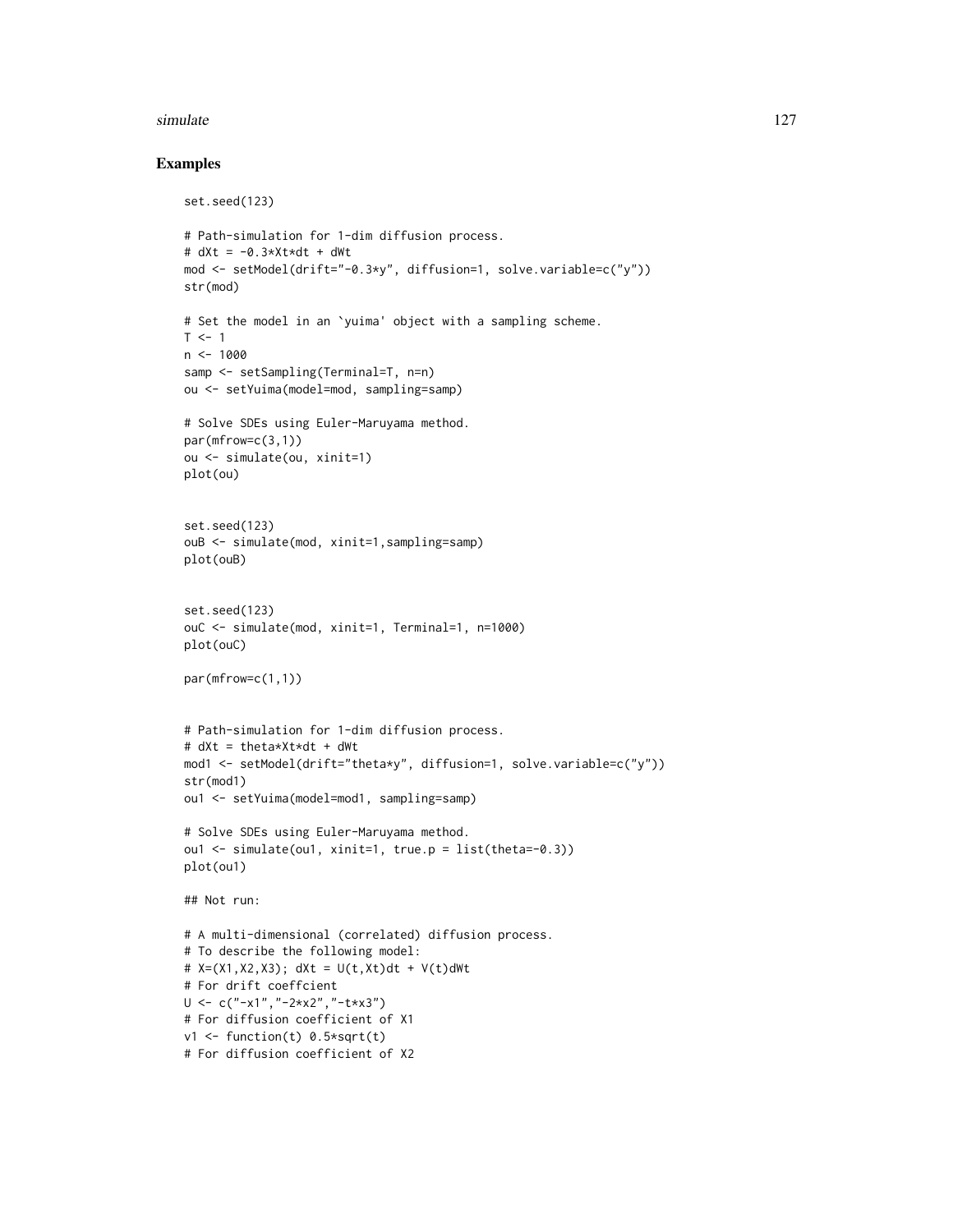```
v2 \leftarrow function(t) sqrt(t)
# For diffusion coefficient of X3
v3 <- function(t) 2*sqrt(t)
# correlation
rho \le function(t) sqrt(1/2)
# coefficient matrix for diffusion term
V \leq matrix( c( "v1(t)",
                "v2(t) * rho(t)","v3(t) * rho(t)",""v2(t) * sqrt(1-rho(t)^2)",
                ",
                "''"''"v3(t) * sqrt(1-rho(t)^2)"), 3, 3)
# Model sde using "setModel" function
cor.mod <- setModel(drift = U, diffusion = V,
state.variable=c("x1","x2","x3"),
solve.variable=c("x1","x2","x3"))
str(cor.mod)
# Set the `yuima' object.
cor.samp <- setSampling(Terminal=T, n=n)
cor <- setYuima(model=cor.mod, sampling=cor.samp)
# Solve SDEs using Euler-Maruyama method.
set.seed(123)
cor <- simulate(cor)
plot(cor)
# A non-negative process (CIR process)
# dXt= a*(c-y)*dt + b*sqrt(Xt)*dWt
 sq \leftarrow function(x){y = 0;if(x>0){y = sqrt(x);};return(y);}
 model<- setModel(drift="0.8*(0.2-x)",
 diffusion="0.5*sq(x)",solve.variable=c("x"))
 T < -10n<-1000
 sampling <- setSampling(Terminal=T,n=n)
 yuima<-setYuima(model=model, sampling=sampling)
 cir<-simulate(yuima,xinit=0.1)
 plot(cir)
# solve SDEs using Space-discretized Euler-Maruyama method
v4 \leftarrow function(t, x)return(0.5*(1-x)*sqrt(t))}
mod_sd <- setModel(drift = c("0.1*x1", "0.2*x2"),
                     diffusion = c("v1(t)", v4(t,x2)"),solve.var=c("x1","x2")
                     )
samp_sd <- setSampling(Terminal=T, n=n)
sd <- setYuima(model=mod_sd, sampling=samp_sd)
```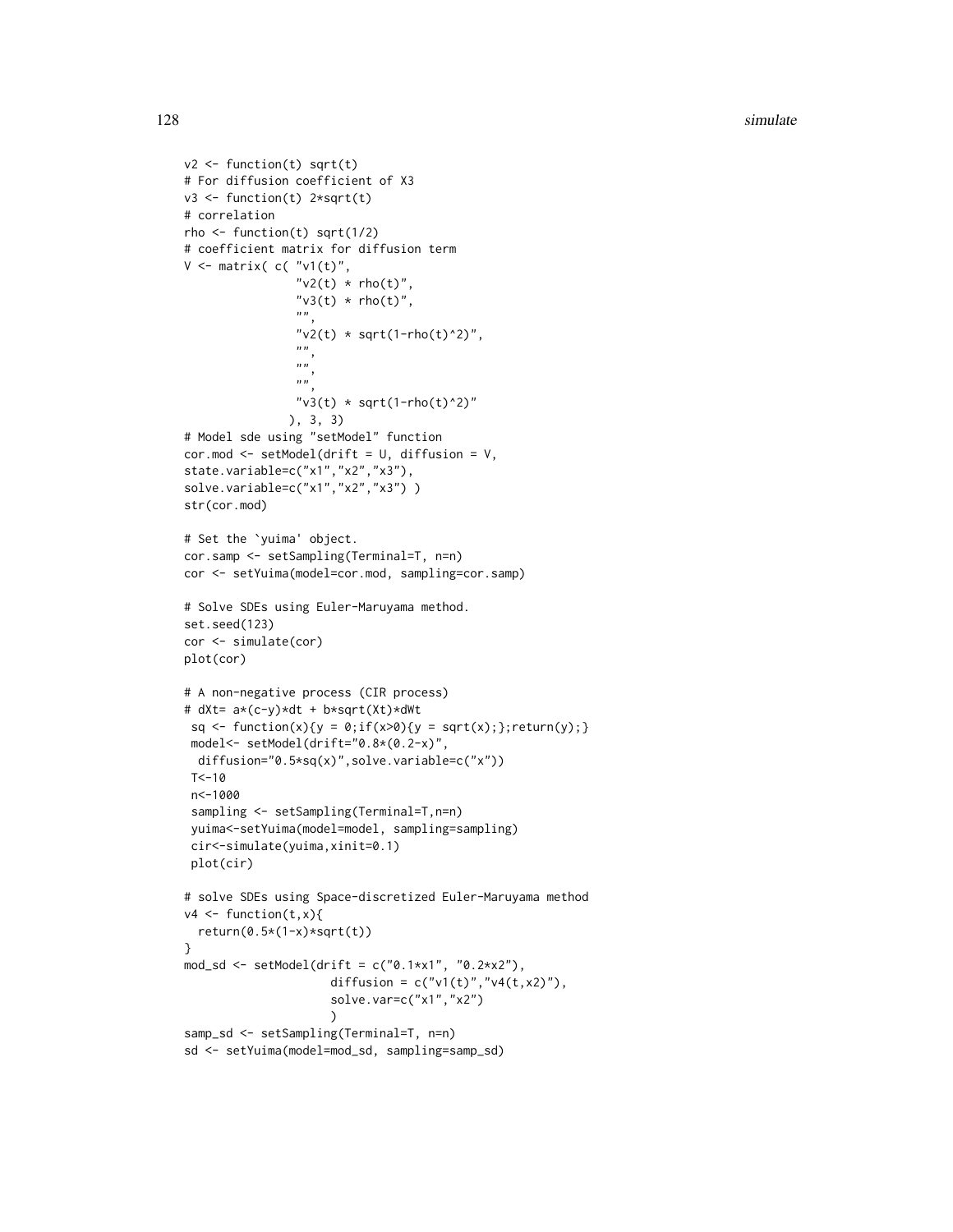#### simulate the contract of the contract of the contract of the contract of the contract of the contract of the contract of the contract of the contract of the contract of the contract of the contract of the contract of the c

```
sd <- simulate(sd, xinit=c(1,1), space.discretized=TRUE)
plot(sd)
## example of simulation by specifying increments
## Path-simulation for 1-dim diffusion process
## dXt = -0.3*Xt*dt + dWt
mod <- setModel(drift="-0.3*y", diffusion=1,solve.variable=c("y"))
str(mod)
## Set the model in an `yuima' object with a sampling scheme.
Terminal <- 1
n < -500mod.sampling <- setSampling(Terminal=Terminal, n=n)
yuima.mod <- setYuima(model=mod, sampling=mod.sampling)
##use original increment
delta <- Terminal/n
my.dW <- rnorm(n * yuima.mod@model@noise.number, 0, sqrt(delta))
my.dW <- t(matrix(my.dW, nrow=n, ncol=yuima.mod@model@noise.number))
## Solve SDEs using Euler-Maruyama method.
yuima.mod <- simulate(yuima.mod,
                      xinit=1,
                      space.discretized=FALSE,
                      increment.W=my.dW)
if( !is.null(yuima.mod) ){
 dev.new()
 # x11()
  plot(yuima.mod)
}
## A multi-dimensional (correlated) diffusion process.
## To describe the following model:
## X=(X1,X2,X3); dXt = U(t,Xt)dt + V(t)dWt
## For drift coeffcient
U <- c("-x1","-2*x2","-t*x3")
## For process 1
diff.coef.1 <- function(t) 0.5*sqrt(t)## For process 2
diff.coef.2 <- function(t) sqrt(t)
## For process 3
diff.coef.3 <- function(t) 2*sqrt(t)
## correlation
cor.rho \le function(t) sqrt(1/2)
## coefficient matrix for diffusion term
V \leq matrix( c( "diff.coef.1(t)",
               "diff.coef.2(t) * cor.rho(t)",
               "diff.coef.3(t) * cor.rho(t)",
               " ""diff.coef.2(t)",
               "diff.coef.3(t) * sqrt(1-cor.rho(t)^2)",
```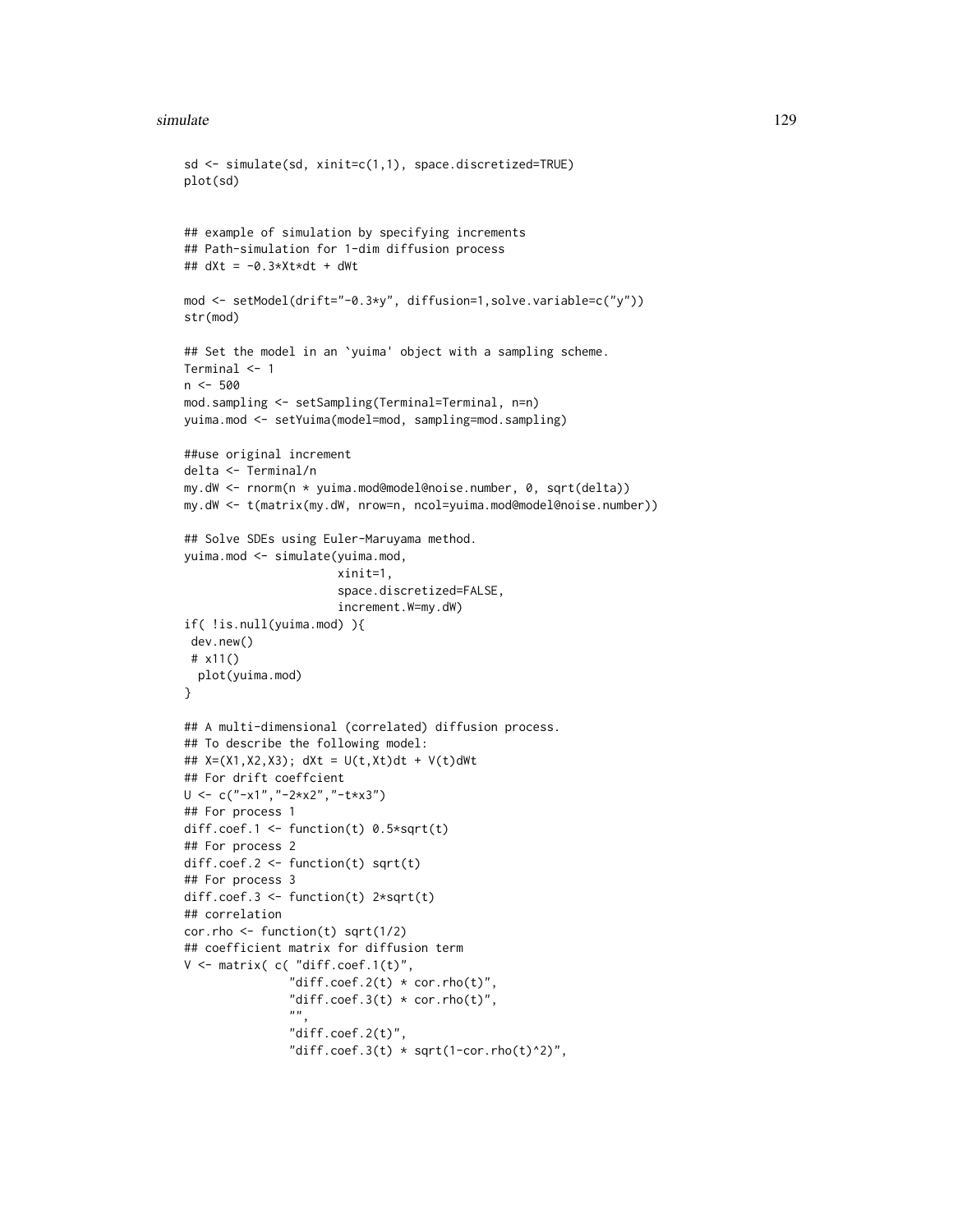```
"diff.coef.1(t) * cor.rho(t)",
               "",
               "diff.coef.3(t)"
               ), 3, 3)
## Model sde using "setModel" function
cor.mod <- setModel(drift = U, diffusion = V,
                    solve.variable=c("x1","x2","x3") )
str(cor.mod)
## Set the `yuima' object.
set.seed(123)
obj.sampling <- setSampling(Terminal=Terminal, n=n)
yuima.obj <- setYuima(model=cor.mod, sampling=obj.sampling)
##use original dW
my.dW <- rnorm(n * yuima.obj@model@noise.number, 0, sqrt(delta))
my.dW <- t(matrix(my.dW, nrow=n, ncol=yuima.obj@model@noise.number))
## Solve SDEs using Euler-Maruyama method.
yuima.obj.path <- simulate(yuima.obj, space.discretized=FALSE,
increment.W=my.dW)
if( !is.null(yuima.obj.path) ){
  dev.new()
# x11()
  plot(yuima.obj.path)
}
##:: sample for Levy process ("CP" type)
## specify the jump term as c(x,t)dzobj.model <- setModel(drift=c("-theta*x"), diffusion="sigma",
jump.coeff="1", measure=list(intensity="1", df=list("dnorm(z, 0, 1)")),
measure.type="CP", solve.variable="x")
##:: Parameters
lambda <-3theta <-6sigma <- 1
xinit \leftarrow runif(1)N < -500h \leq N^{(0)}(-0.7)eps <- h/50
n <- 50*N
T < -N*hset.seed(123)
obj.sampling <- setSampling(Terminal=T, n=n)
obj.yuima <- setYuima(model=obj.model, sampling=obj.sampling)
X <- simulate(obj.yuima, xinit=xinit, true.parameter=list(theta=theta, sigma=sigma))
dev.new()
plot(X)
```
##:: sample for Levy process ("CP" type)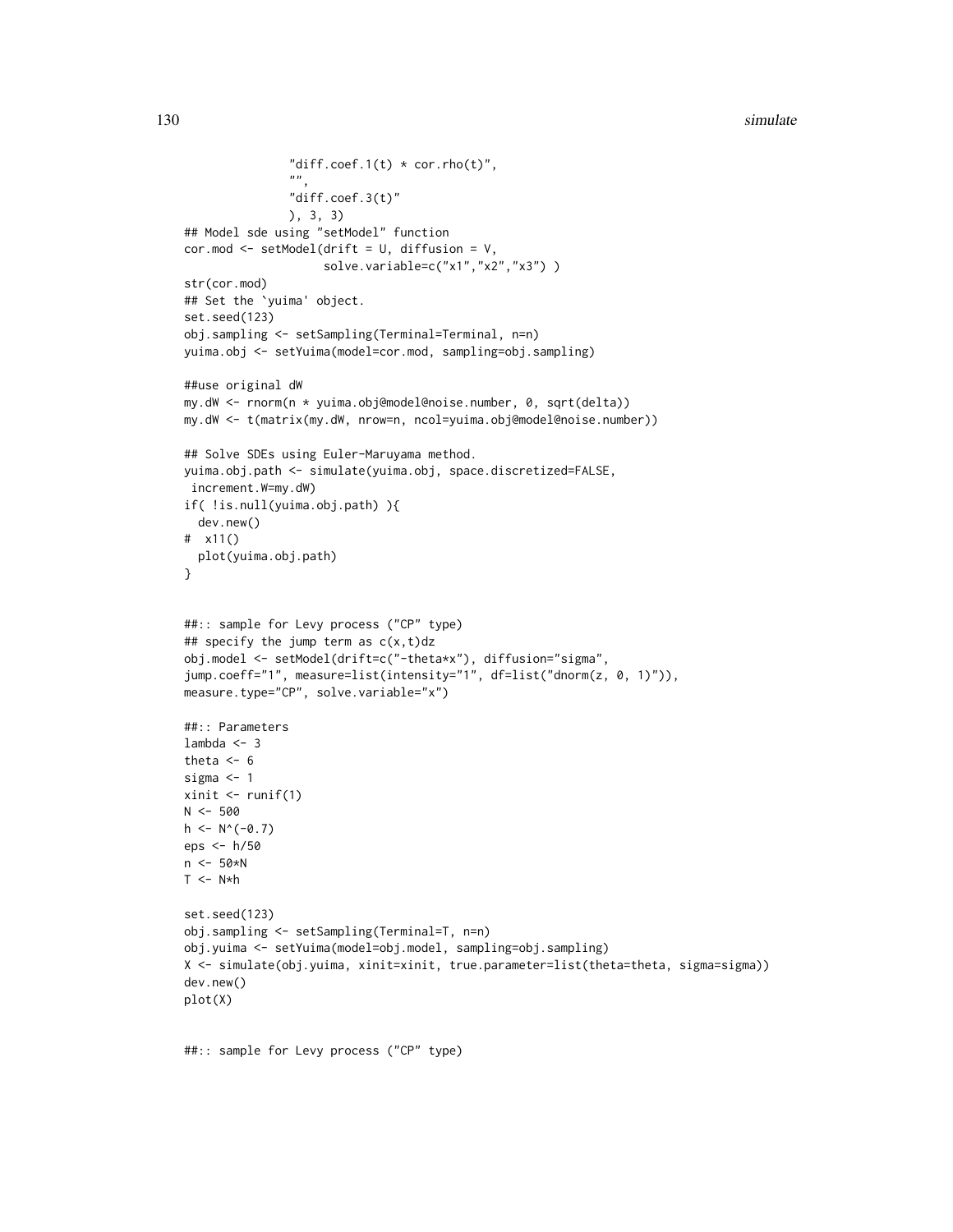#### simulate 131

```
## specify the jump term as c(x,t,z)## same plot as above example
obj.model <- setModel(drift=c("-theta*x"), diffusion="sigma",
jump.coeff="z", measure=list(intensity="1", df=list("dnorm(z, 0, 1)")),
measure.type="CP", solve.variable="x")
set.seed(123)
obj.sampling <- setSampling(Terminal=T, n=n)
obj.yuima <- setYuima(model=obj.model, sampling=obj.sampling)
X <- simulate(obj.yuima, xinit=xinit, true.parameter=list(theta=theta, sigma=sigma))
dev.new()
plot(X)
##:: sample for Levy process ("code" type)
## dX_{t} = -x dt + dZ_{t}obj.model <- setModel(drift="-x", xinit=1, jump.coeff="1", measure.type="code",
measure=list(df='rIG(z, 1, 0.1)"))
obj.sampling <- setSampling(Terminal=10, n=10000)
obj.yuima <- setYuima(model=obj.model, sampling=obj.sampling)
result <- simulate(obj.yuima)
dev.new()
plot(result)
##:: sample for multidimensional Levy process ("code" type)
## dX = (theta - A X)dt + dZ,## theta=(theta_1, theta_2) = c(1, .5)## A=[a_ij], a_11 = 2, a_12 = 1, a_21 = 1, a_22=2
require(yuima)
x0 \leq c(1,1)beta \leq c(.1, .1)mu < -c(0, 0)delta0 <- 1
alpha <-1Lambda <- matrix(c(1,0,0,1),2,2)
cc <- matrix(c(1, 0, 0, 1), 2, 2)obj.model <- setModel(drift=c("1 - 2*x1-x2",".5-x1-2*x2"), xinit=x0,
solve.variable=c("x1","x2"), jump.coeff=cc, measure.type="code",
measure=list(df="rNIG(z, alpha, beta, delta0, mu, Lambda)"))
obj.sampling <- setSampling(Terminal=10, n=10000)
obj.yuima <- setYuima(model=obj.model, sampling=obj.sampling)
result <- simulate(obj.yuima,true.par=list( alpha=alpha,
beta=beta, delta0=delta0, mu=mu, Lambda=Lambda))
plot(result)
# Path-simulation for a Carma(p=2,q=1) model driven by a Brownian motion:
carma1<-setCarma(p=2,q=1)
str(carma1)
```
# Set the sampling scheme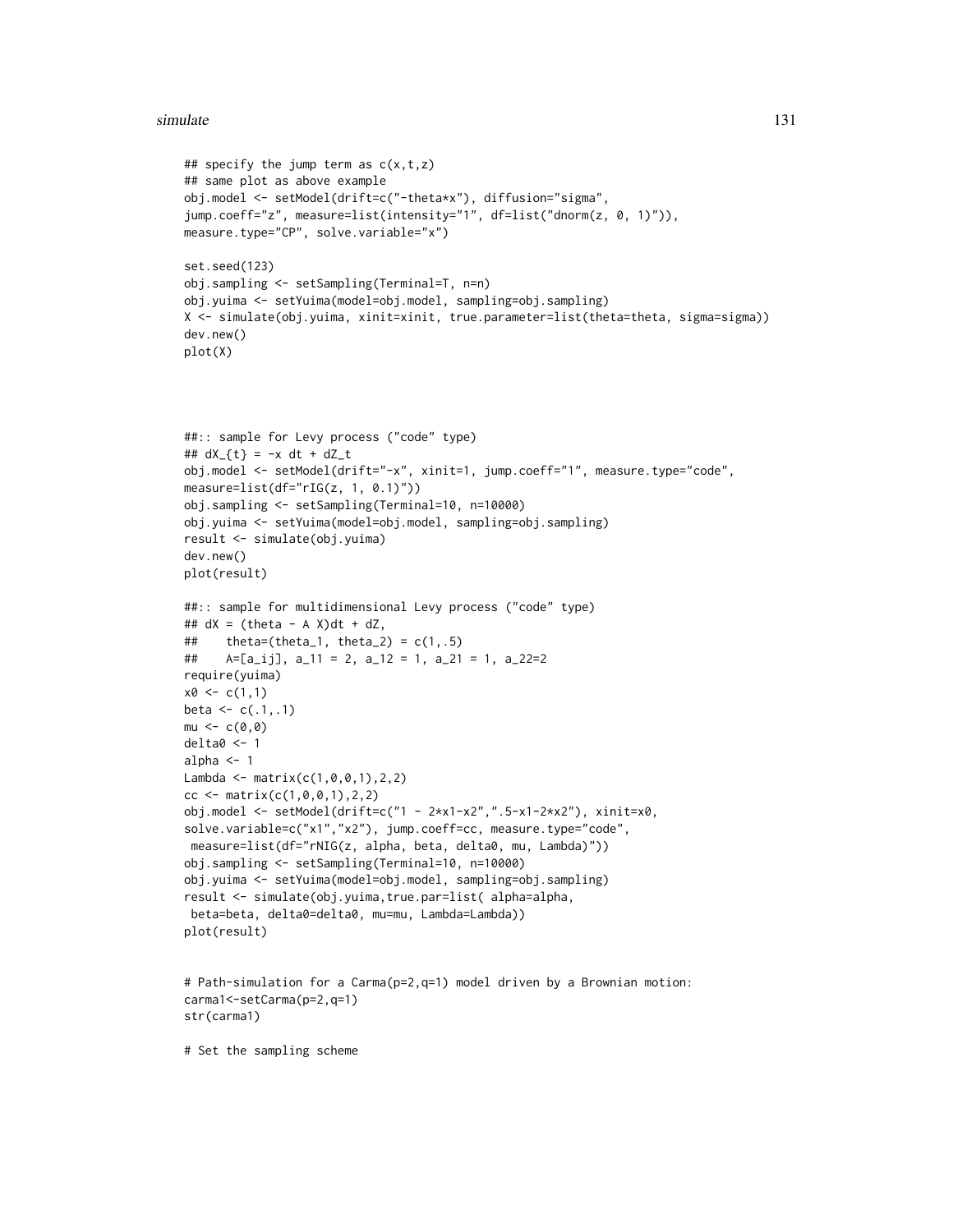```
samp<-setSampling(Terminal=100,n=10000)
# Set the values of the model parameters
par.carma1<-list(b0=1,b1=2.8,a1=2.66,a2=0.3)
set.seed(123)
sim.carma1<-simulate(carma1,
                     true.parameter=par.carma1,
                     sampling=samp)
plot(sim.carma1)
# Path-simulation for a Carma(p=2,q=1) model driven by a Compound Poisson process.
carma1<-setCarma(p=2,
                 q=1,
                 measure=list(intensity="1",df=list("dnorm(z, 0, 1)")),
                 measure.type="CP")
# Set Sampling scheme
samp<-setSampling(Terminal=100,n=10000)
# Fix carma parameters
par.carma1 <- list(b0=1,
                 b1=2.8,
                 a1=2.66,
                 a2=0.3)
set.seed(123)
sim.carma1<-simulate(carma1,
                     true.parameter=par.carma1,
                     sampling=samp)
plot(sim.carma1)
## End(Not run)
```
snr *Calculating self-normalized residuals for SDEs.*

# Description

Calculate self-normalized residuals based on the Gaussian quasi-likelihood estimator.

## Usage

snr(yuima, start, lower, upper, withdrift)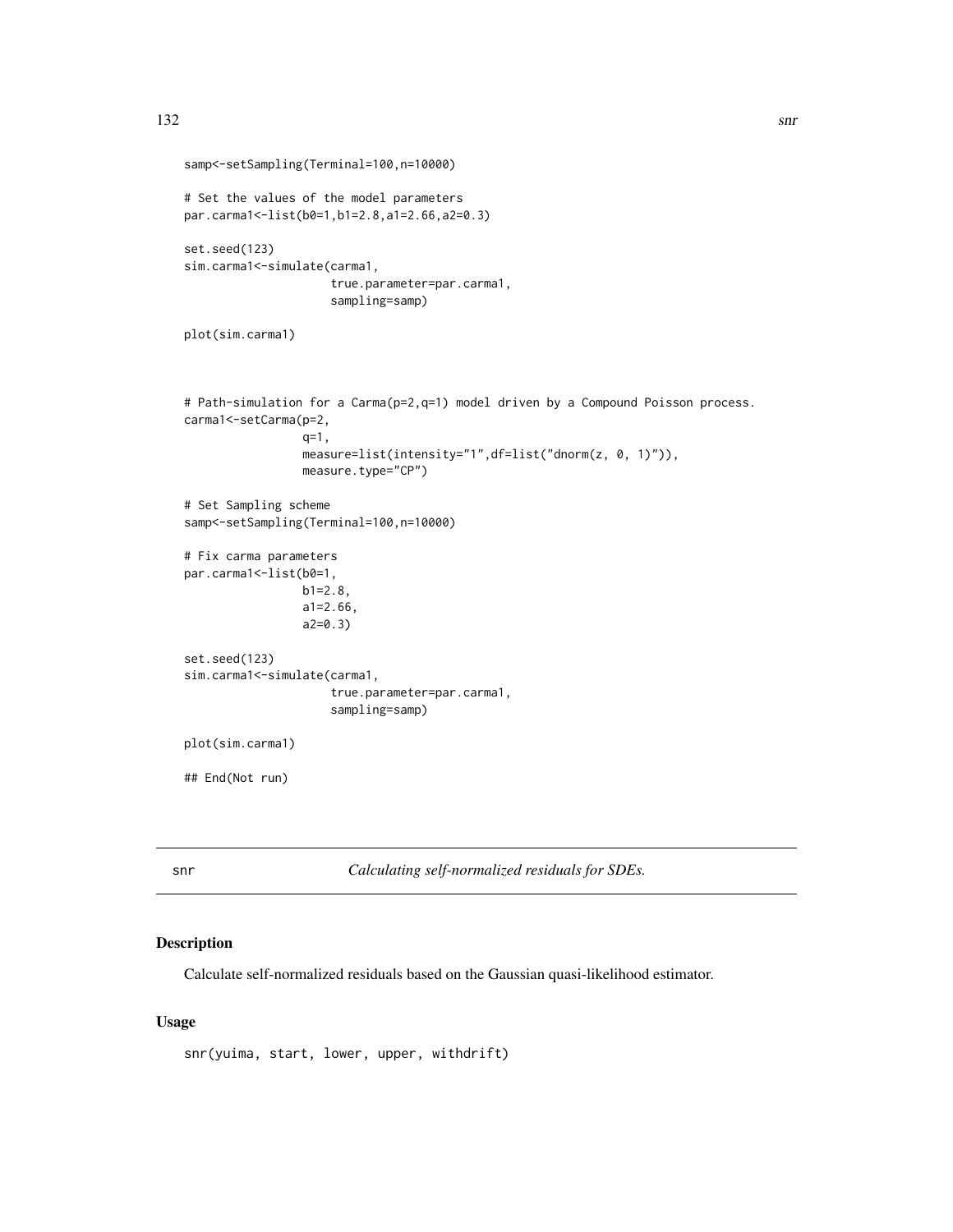## Arguments

| vuima     | a yuima object.                                                                                      |  |
|-----------|------------------------------------------------------------------------------------------------------|--|
| lower     | a named list for specifying lower bounds of parameters.                                              |  |
| upper     | a named list for specifying upper bounds of parameters.                                              |  |
| start     | initial values to be passed to the optimizer.                                                        |  |
| withdrift | use drift information for constructing self-normalized residuals. by default,<br>withdrift = $FALSE$ |  |

# Details

This function calculates the Gaussian quasi maximum likelihood estimator and associated selfnormalized residuals.

#### Value

| estimator | Gaussian quasi maximum likelihood estimator                                  |
|-----------|------------------------------------------------------------------------------|
| snr       | self-normalized residuals based on the Gaussian quasi maximum likelihood es- |
|           | <i>timator</i>                                                               |

## Author(s)

The YUIMA Project Team

Contacts: Yuma Uehara <y-uehara@ism.ac.jp>

#### References

Masuda, H. (2013). Asymptotics for functionals of self-normalized residuals of discretely observed stochastic processes. Stochastic Processes and their Applications 123 (2013), 2752–2778

```
# Test code (1. diffusion case)
yuima.mod <- setModel(drift="-theta*x",diffusion="theta1/sqrt(1+x^2)")
n <- 10000
ysamp <- setSampling(Terminal=n^(1/3),n=n)
yuima <- setYuima(model=yuima.mod, sampling=ysamp)
set.seed(123)
yuima <- simulate(yuima, xinit=0, true.parameter = list(theta=2,theta1=3))
start=list(theta=3,theta1=0.5)
lower=list(theta=1,theta1=0.3)
upper=list(theta=5,theta1=3)
res <- snr(yuima,start,lower,upper)
str(res)
# Test code (2.jump diffusion case)
a < -3b < -5mod <- setModel(drift="10-theta*x", #drift="10-3*x/(1+x^2)",
                diffusion="theta1*(2+x^2)/(1+x^2)",
```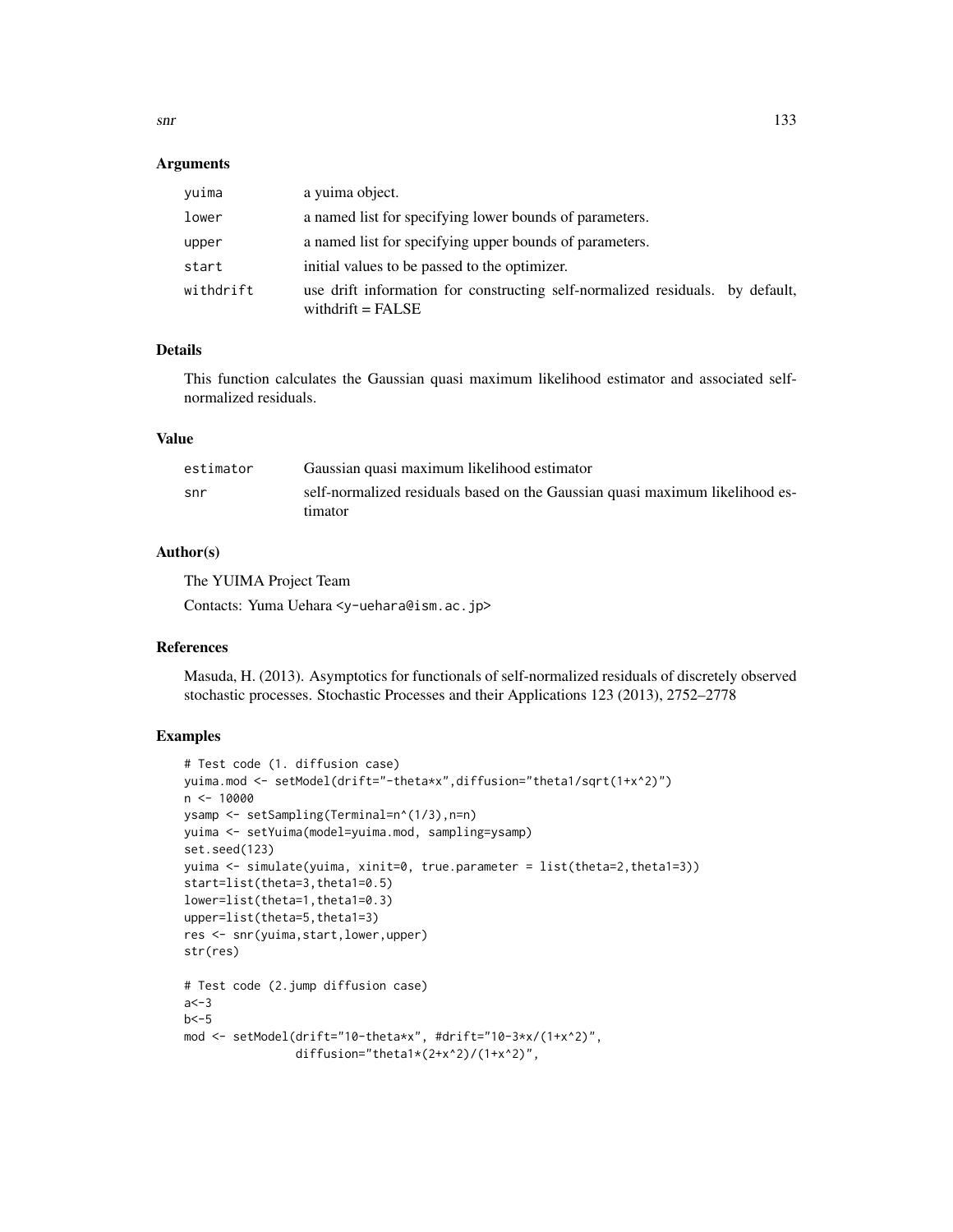# 134 spectralcov

```
jump.coeff="1",
                # measure=list(intensity="10",df=list("dgamma(z, a, b)")),
                measure=list(intensity="10",df=list("dunif(z, a, b)")),
                measure.type="CP")
T < - 100 ## Terminal
n <- 10000 ## generation size
samp <- setSampling(Terminal=T, n=n) ## define sampling scheme
yuima <- setYuima(model = mod, sampling = samp)
yuima <- simulate(yuima, xinit=1,
                  true.parameter=list(theta=2,theta1=sqrt(2),a=a,b=b),
                  sampling = samp)
start=list(theta=3,theta1=0.5)
lower=list(theta=1,theta1=0.3)
upper=list(theta=5,theta1=3)
res <- snr(yuima,start,lower,upper)
str(res)
```
spectralcov *Spectral Method for Cumulative Covariance Estimation*

### Description

This function implements the local method of moments proposed in Bibinger et al. (2014) to estimate the cummulative covariance matrix of a non-synchronously observed multi-dimensional Ito process with noise.

#### Usage

```
lmm(x, block = 20, freq = 50, freq.p = 10, K = 4, interval = c(0, 1),Sigma.p = NULL, noise.var = "AMZ", samp.adj = "direct", psd = TRUE)
```
# Arguments

| $\times$ | an object of yuima-class or yuima.data-class.                                                                                                                                                                                |
|----------|------------------------------------------------------------------------------------------------------------------------------------------------------------------------------------------------------------------------------|
| block    | a positive integer indicating the number of the blocks which the observation<br>interval is split into.                                                                                                                      |
| freg     | a positive integer indicating the number of the frequencies used to compute the<br>final estimator.                                                                                                                          |
| freg.p   | a positive integer indicating the number of the frequencies used to compute the<br>pilot estimator for the spot covariance matrix (corresponding to the number $J_n$<br>in Eq. $(29)$ from Altmeyer and Bibinger $(2015)$ ). |
| К        | a positive integer indicating the number of the blocks used to compute the pilot<br>estimator for the spot covariance matrix (corresponding to the number $K_n$ in<br>Eq. $(29)$ from Altmeyer and Bibinger $(2015)$ ).      |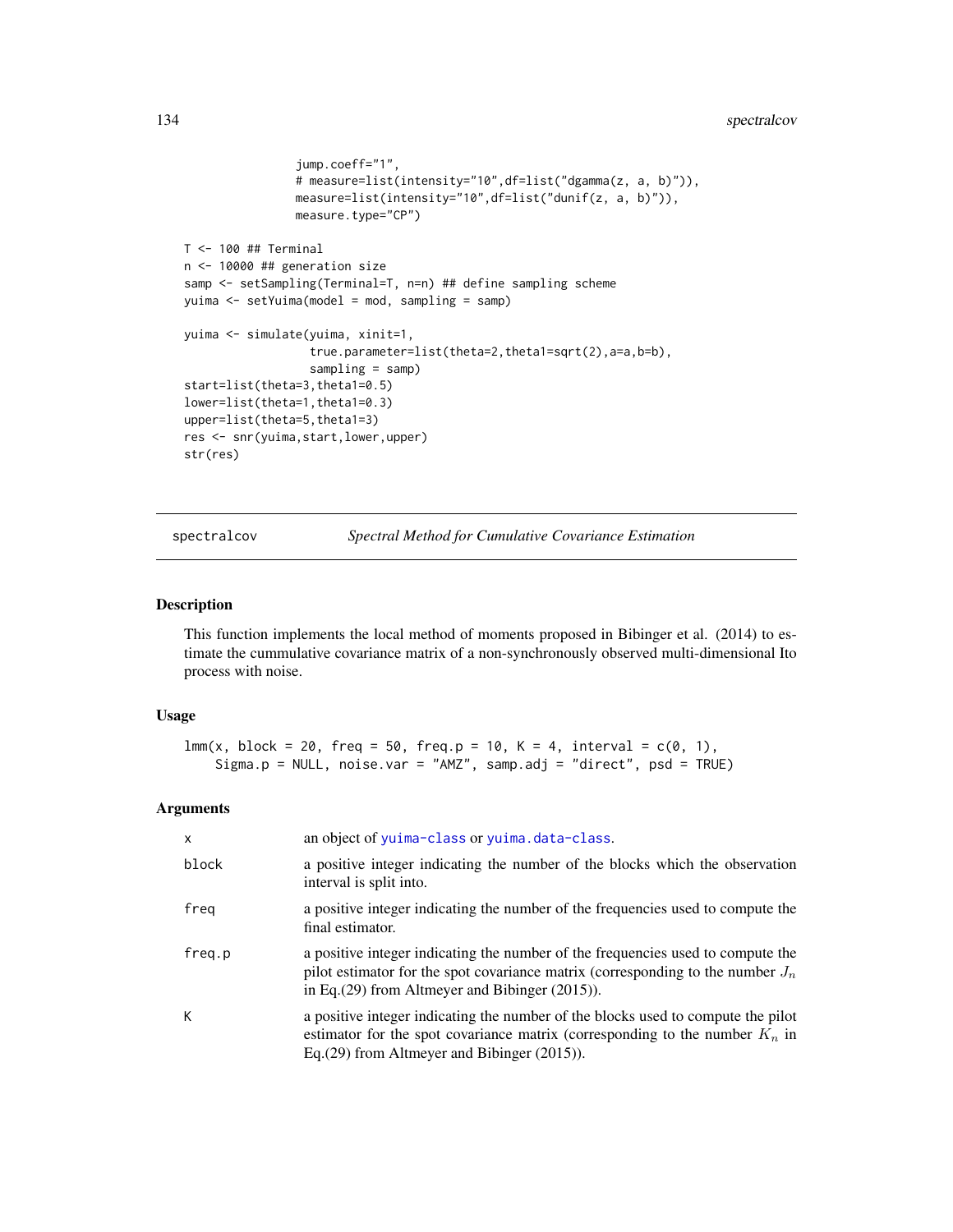| interval  | a vector indicating the observation interval. The first component represents the<br>initial value and the second component represents the terminal value.                                                                                                                                                                                                                                                                                                                                                                                                                                                                                                                                                                                                                                                                                                                      |
|-----------|--------------------------------------------------------------------------------------------------------------------------------------------------------------------------------------------------------------------------------------------------------------------------------------------------------------------------------------------------------------------------------------------------------------------------------------------------------------------------------------------------------------------------------------------------------------------------------------------------------------------------------------------------------------------------------------------------------------------------------------------------------------------------------------------------------------------------------------------------------------------------------|
| Sigma.p   | a block by dim(x) matrix giving the pilot estimates of the spot covariance ma-<br>trix plugged into the optimal weight matrices. If NULL (the default), it is com-<br>puted by using formula (29) from Altmeyer and Bibinger (2015).                                                                                                                                                                                                                                                                                                                                                                                                                                                                                                                                                                                                                                           |
| noise.var | character string giving the method to estimate the noise variances. There are sev-<br>eral options: "AMZ" (the default) uses equation (3.7) from Gatheral and Oomen<br>(2010), i.e. the quasi-maximum likelihood estimator proposed by Ait-Sahalia<br>et al. $(2005)$ (see also Xiu $(2010)$ ). "BR" uses equation $(3.9)$ from Gatheral<br>and Oomen (2010), i.e. the sample average of the squared returns divided by<br>2, the estimator proposed by Bandi and Russel (2006). "0" uses equation (3.8)<br>from Gatheral and Oomen (2010), i.e. another method-of-moments estimator<br>proposed by Oomen (2006). It is also possible to directly specify the noise<br>variances by setting this argument to a numeric vector. In this case the i-th<br>component of noise. var must indicates the variance of the noise for the i-th<br>component of the observation process. |
| samp.adj  | character string giving the method to adjust the effect of the sampling times on<br>the variances of the spectral statistics for the noise part. The default method<br>"direct" uses the local sums of the squares of the one-skip differences of the<br>sampling times divided by 2, which directly appears in the representation of the<br>variances of the spectral statistics for the noise part. Another choice is "QVT",<br>which uses the local quadratic variations of time as in Altmeyer and Bibinger<br>$(2015)$ and Bibinger et al. $(2014)$ .                                                                                                                                                                                                                                                                                                                     |
| psd       | logical. If TRUE (the default), the estimated covariance matrix and variance-<br>covariance matrix are converted to their spectral absolute values to ensure their<br>positive semi-definiteness. This procedure does not matter in terms of the asymp-<br>totic theory.                                                                                                                                                                                                                                                                                                                                                                                                                                                                                                                                                                                                       |

# Details

The default implementation is the adaptive version of the local method of moments estimator, which is only based on observation data. It is possible to implement oracle versions of the estimator by setting user-specified Sigma.p and/or noise.var. An example is given below.

# Value

An object of class "yuima.specv", which is a list with the following elements:

| covmat      | the estimated covariance matrix                                |
|-------------|----------------------------------------------------------------|
| <b>VCOV</b> | the estimated variance-covariance matrix of as vector (covmat) |
| Sigma.p     | the pilot estimates of the spot covariance matrix              |

# Author(s)

Yuta Koike with YUIMA Project Team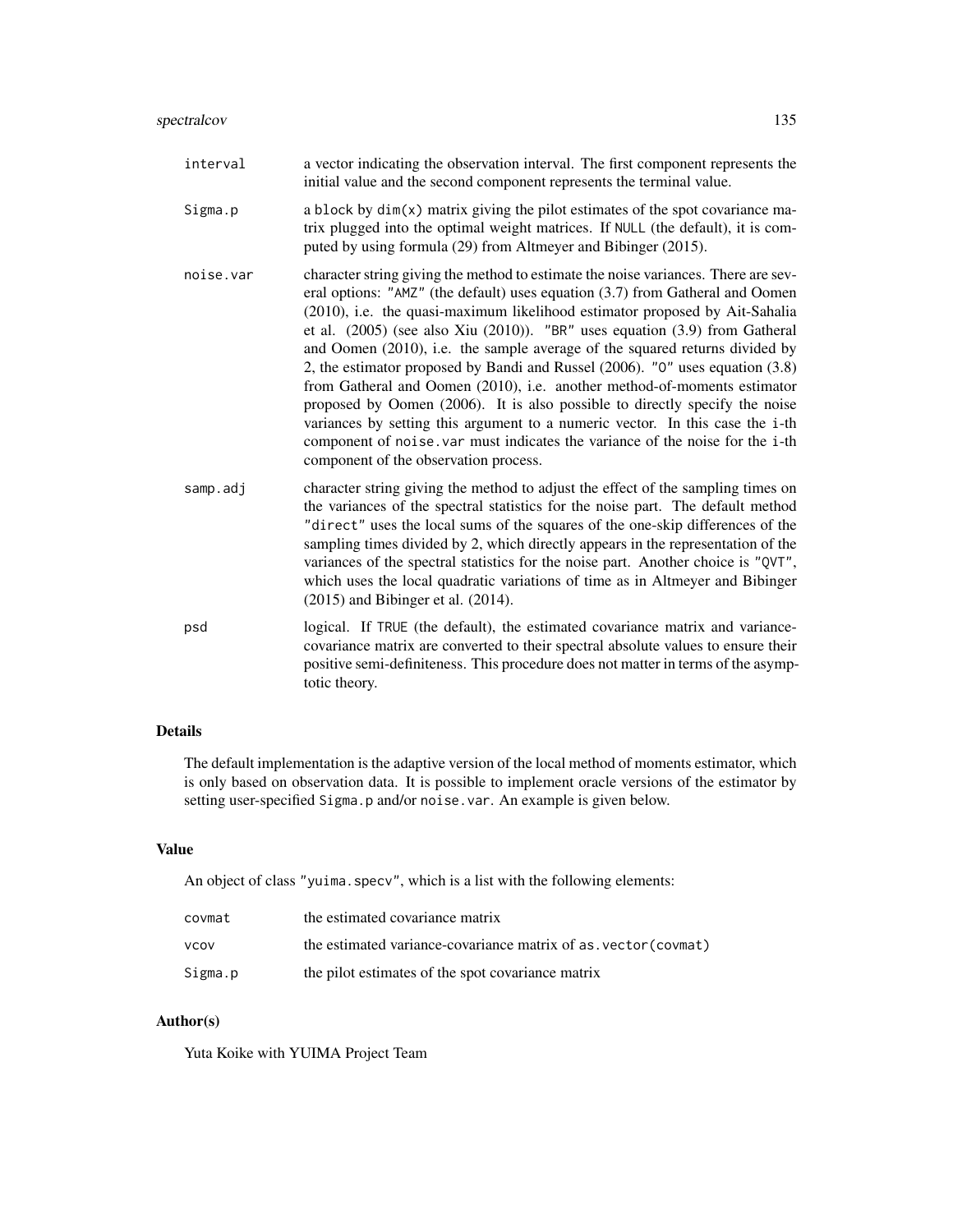## References

Ait-Sahalia, Y., Mykland, P. A. and Zhang, L. (2005) How often to sample a continuous-time process in the presence of market microstructure noise, *The Review of Financial Studies*, 18, 351–416.

Altmeyer, R. and Bibinger, M. (2015) Functional stable limit theorems for quasi-efficient spectral covolatility estimators, to appear in *Stochastic processes and their applications*, doi:10.1016/j.spa.2015.07.009.

Bandi, F. M. and Russell, J. R. (2006) Separating microstructure noise from volatility, *Journal of Financial Economics*, 79, 655–692.

Bibinger, M., Hautsch, N., Malec, P. and Reiss, M. (2014) Estimating the quadratic covariation matrix from noisy observations: local method of moments and efficiency, *Annals of Statistics*, 42, 80–114.

Gatheral J. and Oomen, R. C. A. (2010) Zero-intelligence realized variance estimation, *Finance Stochastics*, 14, 249–283.

Oomen, R. C. A. (2006) Properties of realized variance under alternative sampling schemes, *Journal of Business and Economic Statistics*, 24, 219–237.

Reiss, M. (2011) Asymptotic equivalence for inference on the volatility from noisy observations, *Annals of Statistics*, 39, 772–802.

Xiu, D. (2010) Quasi-maximum likelihood estimation of volatility with high frequency data, *Journal of Econometrics*, 159, 235–250.

#### See Also

[cce](#page-12-0), [setData](#page-105-0)

```
# Example. One-dimensional and regular sampling case
# Here the simulated model is taken from Reiss (2011)
## Set a model
sigma <- function(t) sqrt(0.02 + 0.2 * (t - 0.5)^4)
modI <- setModel(drift = 0, diffusion = "sigma(t)")
## Generate a path of the process
set.seed(117)
n < -12000yuima.samp <- setSampling(Terminal = 1, n = n)
yuima <- setYuima(model = modI, sampling = yuima.samp)
yuima <- simulate(yuima, xinit = 0)
delta <- 0.01 # standard deviation of microstructure noise
yuima <- noisy.sampling(yuima, var.adj = delta^2) # generate noisy observations
plot(yuima)
## Estimation of the integrated volatility
est <- lmm(yuima)
est
## True integrated volatility and theoretical standard error
```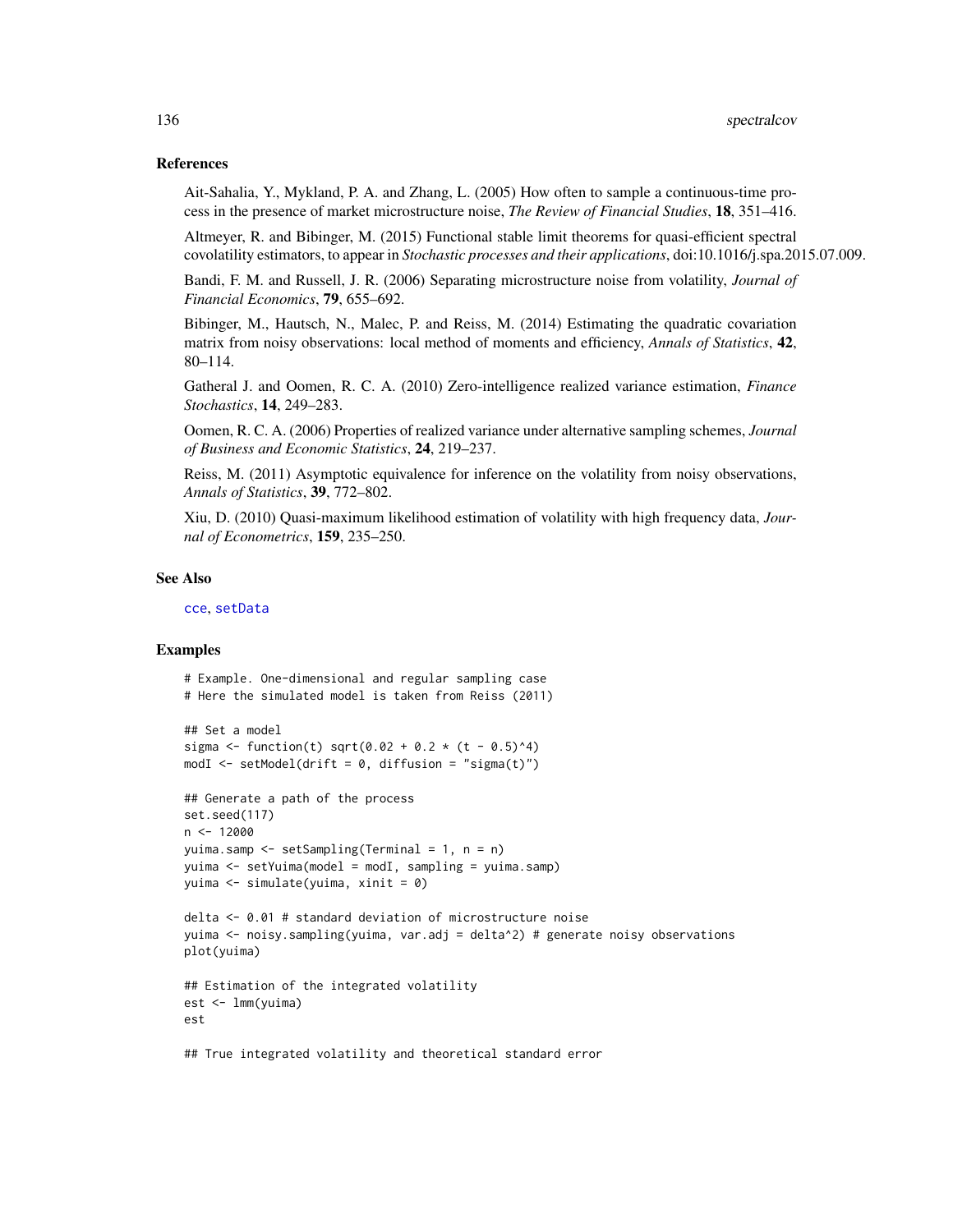# spectralcov 137

```
disc \leq seq(0, 1, by = 1/n)
cat("true integrated volatility\n")
print(mean(sigma(disc[-1])^2))
cat("theoretical standard error\n")
print(sqrt(8*delta*mean(sigma(disc[-1])^3))/n^(1/4))
# Plotting the pilot estimate of the spot variance path
block <- 20
G \leftarrow \text{seq}(0, 1, \text{by=1/block})[1:block]
Sigma.p <- sigma(G)^2 # true spot variance
plot(zoo(Sigma.p, G), col = "blue",, xlab = "time",
     ylab = expression(sigma(t)^2)lines(zoo(est$Sigma.p, G))
## "Oracle" implementation
lmm(yuima, block = block, Sigma.p = Sigma.p, noise.var = delta^2)
# Example. Multi-dimensional case
# We simulate noisy observations of a correlated bivariate Brownian motion
# First we examine the regular sampling case since in this situsation the theoretical standard
# error can easily be computed via the formulae given in p.88 of Bibinger et al. (2014)
## Set a model
drift \leq c(0,0)rho <- 0.5 # correlation
diffusion \leq matrix(c(1, rho, 0, sqrt(1-rho^2)), 2, 2)
modII <- setModel(drift=drift,diffusion=diffusion,
                  state.variable=c("x1","x2"),solve.variable=c("x1","x2"))
## Generate a path of the latent process
set.seed(123)
## We regard the unit interval as 6.5 hours and generate the path on it
## with the step size equal to 1 seconds
n <- 8000
yuima.samp <- setSampling(Terminal = 1, n = n)
yuima <- setYuima(model = modII, sampling = yuima.samp)
yuima <- simulate(yuima)
## Generate noisy observations
eta <- 0.05
yuima <- noisy.sampling(yuima, var.adj = diag(eta^2, 2))
plot(yuima)
## Estimation of the integrated covariance matrix
est <- lmm(yuima)
est
## Theoretical standard error
```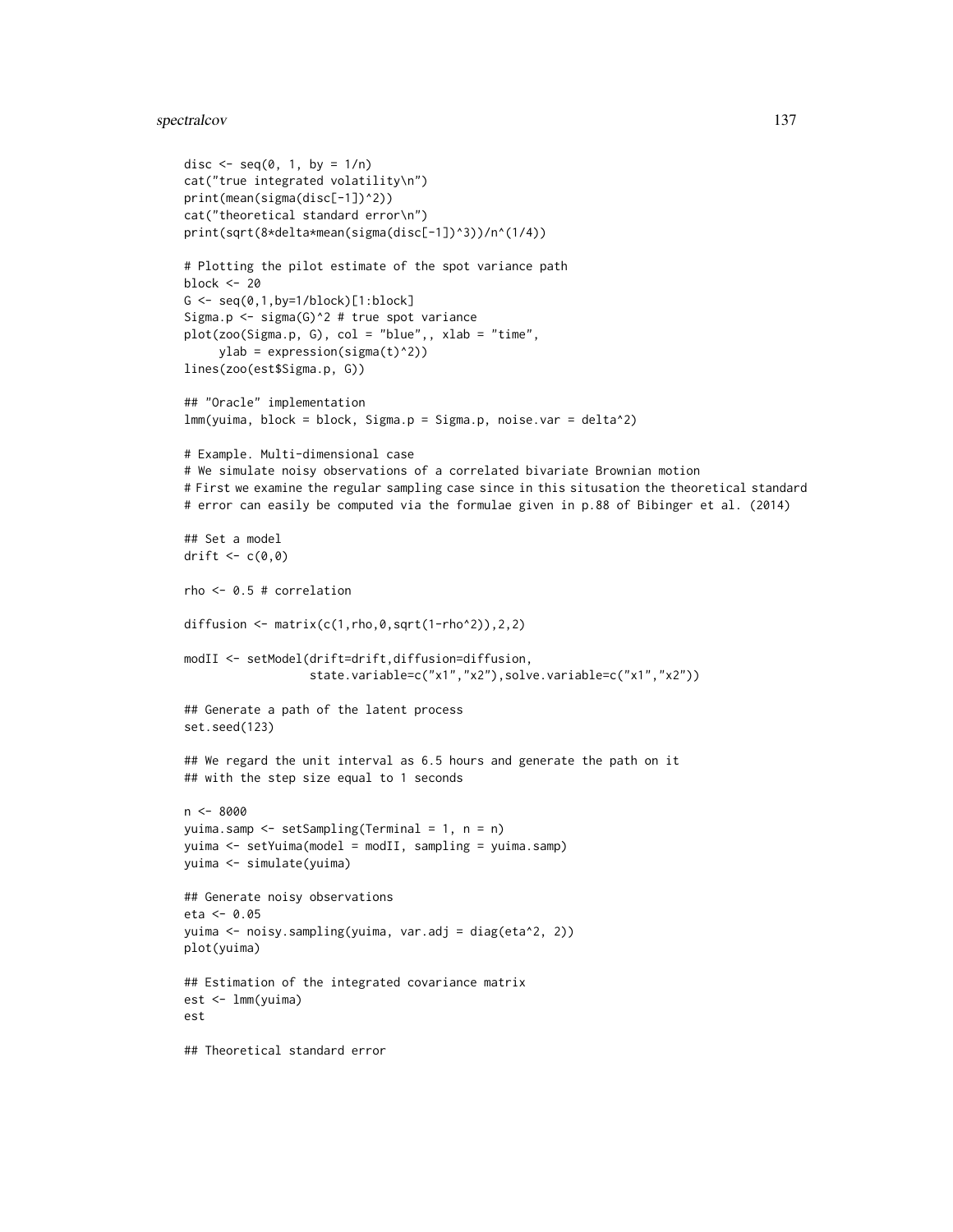```
a \leq \sqrt{4 \times 1} + eta \sqrt{2} (sqrt(1 + rho) + sqrt(1 - rho)))
b <- sqrt(2 * eta * ((1 + rho)^(3/2) + (1 - rho)^(3/2)))
cat("theoretical standard error\n")
print(matrix(c(a,b,b,a),2,2)/n^(1/4))
## "Oracle" implementation
block <- 20
Sigma.p <- matrix(c(1,rho,rho,1),block,4,byrow=TRUE) # true spot covariance matrix
lmm(yuima, block = block, Sigma.p = Sigma.p, noise.var = rep(eta^2,2))
# Next we extract nonsynchronous observations from
# the path generated above by Poisson random sampling
psample \leq poisson.random.sampling(yuima, rate = c(1/2,1/2), n = n)
## Estimation of the integrated covariance matrix
lmm(psample)
## "Oracle" implementation
lmm(psample, block = block, Sigma.p = Sigma.p, noise.var = rep(eta^2,2))
## Other choices of tuning parameters (estimated values are not varied so much)
lmm(psample, block = 25)
lmm(psample, freq = 100)
lmm(psample, freq.p = 15)
lmm(psample, K = 8)
```
subsampling *subsampling*

## Description

subsampling

## Usage

subsampling(x, sampling, ...)

## Arguments

| $\boldsymbol{\mathsf{x}}$ | an yuima-class or yuima.model-class object. |
|---------------------------|---------------------------------------------|
| sampling                  | a yuima.sampling-class object.              |
| $\cdot$                   | used to create a sampling structure         |

# Details

When subsampling on some grid of times, it may happen that no data is available at the given grid point. In this case it is possible to use several techniques. Different options are avaiable specifying the argument, or the slot, interpolation: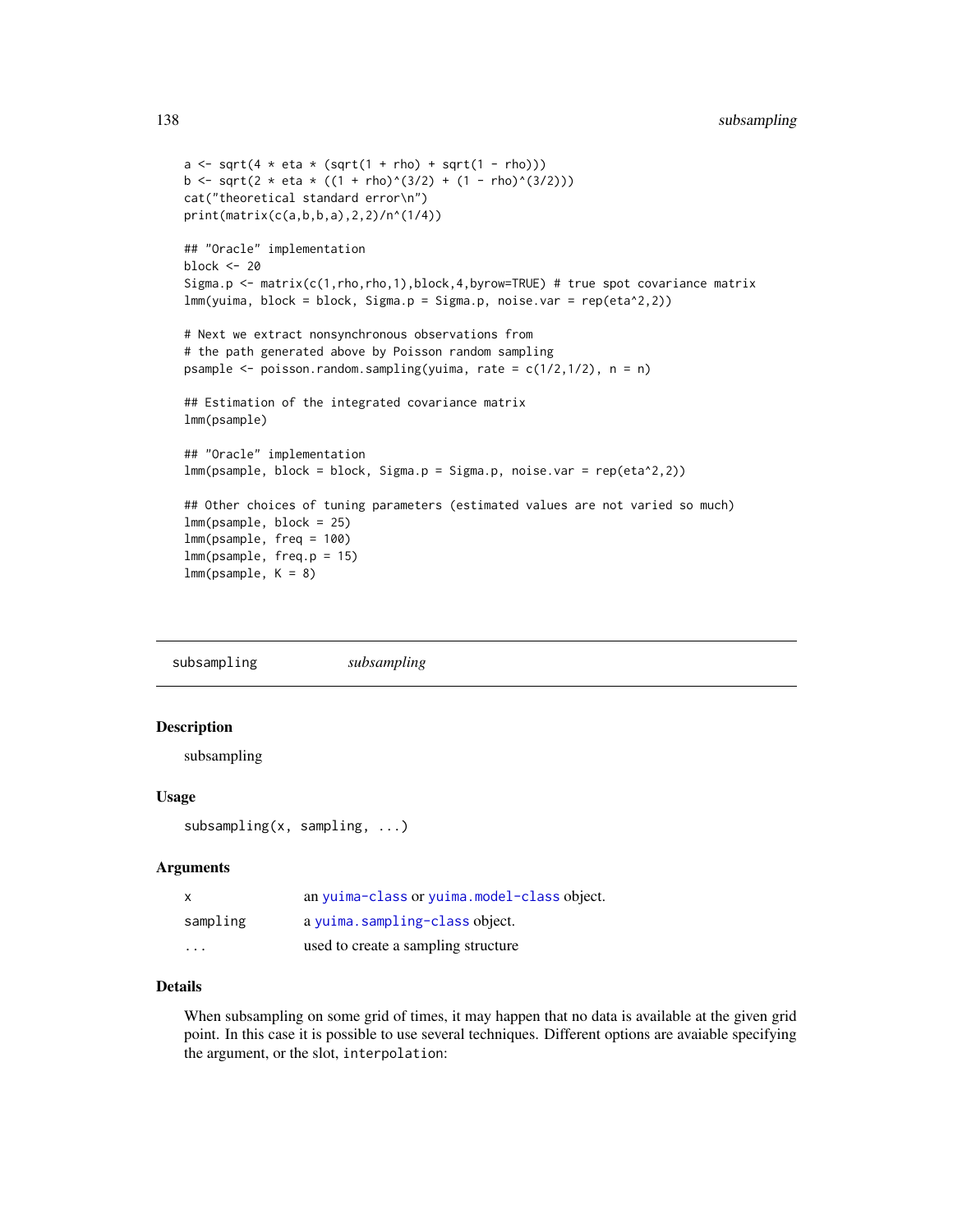# subsampling 139

- "none" or "exact" no interpolation. If no data point exists at a given grid point, NA is returned in the subsampled data
- "pt" or "previous" the first data on the left of the grid point instant is used.
- "nt" or "next" the first data on the right of the grid point instant is used.
- "lin" or "linear" the average of the values of the first data on the left and the first data to the right of the grid point instant is used.

#### Value

yuima a yuima.data-class object.

## Author(s)

The YUIMA Project Team

```
## Set a model
diff.coef.1 <- function(t, x1=0, x2) x2*(1+t)diff.coef.2 <- function(t, x1, x2=0) x1*sqrt(1+t^2)cor.rho <- function(t, x1=0, x2=0) sqrt((1+cos(x1+x2))/2)diff.coef.matrix <- matrix(c("diff.coef.1(t,x1,x2)",
"diff.coef.2(t,x1,x2)*cor.rho(t,x1,x2)", "",
"diff.coef.2(t,x1,x2)*sqrt(1-cor.rho(t,x1,x2)^2)"),2,2)
cor.mod <- setModel(drift=c("",""), diffusion=diff.coef.matrix,
solve.variable=c("x1", "x2"), xinit=c(3,2))
set.seed(111)
## We first simulate the two dimensional diffusion model
```

```
yuima.samp <- setSampling(Terminal=1, n=1200)
yuima <- setYuima(model=cor.mod, sampling=yuima.samp)
yuima.sim <- simulate(yuima)
```

```
plot(yuima.sim, plot.type="single")
```

```
## random sampling with exponential times
## one random sequence per time series
newsamp <- setSampling(
random=list(rdist=c( function(x) rexp(x, rate=10),
 function(x) rexp(x, rate=20)))
newdata <- subsampling(yuima.sim, sampling=newsamp)
points(get.zoo.data(newdata)[[1]],col="red")
points(get.zoo.data(newdata)[[2]],col="green")
```

```
plot(yuima.sim, plot.type="single")
```

```
## deterministic subsampling with different
## frequence for each time series
newsamp <- setSampling(delta=c(0.1,0.2))
newdata <- subsampling(yuima.sim, sampling=newsamp)
```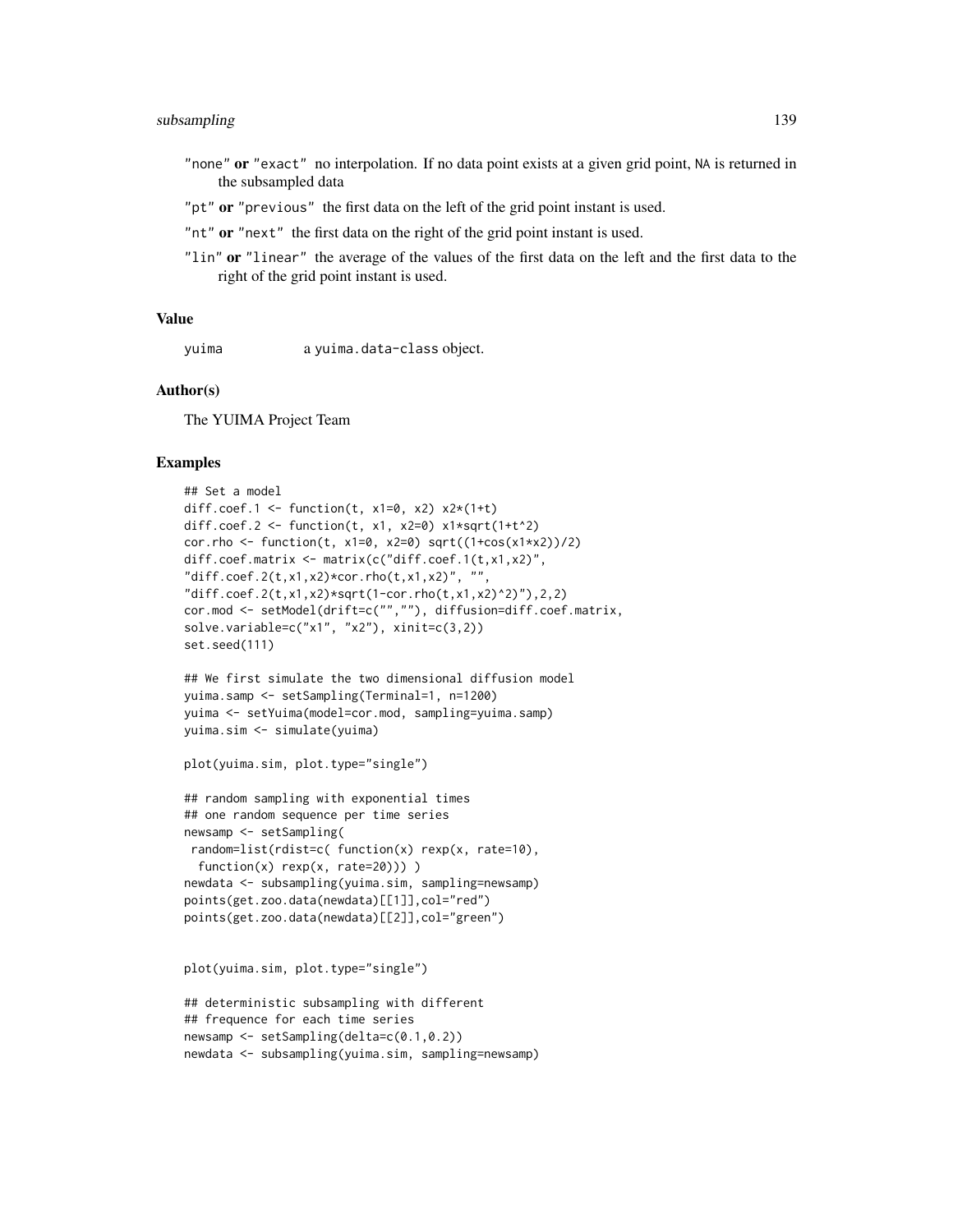140 toLatex the control of the control of the control of the control of the control of the control of the control of the control of the control of the control of the control of the control of the control of the control of

```
points(get.zoo.data(newdata)[[1]],col="red")
points(get.zoo.data(newdata)[[2]],col="green")
```
toLatex *Additional Methods for LaTeX Representations for Yuima objects*

## **Description**

These methods convert [yuima-class](#page-141-0), [yuima.model-class](#page-152-1), [yuima.carma-class](#page-142-0) or [yuima.cogarch-class](#page-145-1) objects to character vectors with LaTeX markup.

## Usage

```
## S3 method for class 'yuima'
toLatex(object,...)
## S3 method for class 'yuima.model'
toLatex(object,...)
## S3 method for class 'yuima.carma'
toLatex(object,...)
## S3 method for class 'yuima.cogarch'
toLatex(object,...)
```
# Arguments

| object   | object of a class yuima, yuima.model or yuima.carma. |
|----------|------------------------------------------------------|
| $\cdots$ | currently not used.                                  |

## Details

This method tries to convert a formal description of the model slot of the yuima object into a LaTeX formula. This is just a simple proof of concept and probably further LaTex manipulations for use in papers. Copy and paste of the output of toLatex into a real LaTeX file should do the job.

```
# dXt = theta*Xt*dt + dWt
mod1 <- setModel(drift="theta*y", diffusion=1, solve.variable=c("y"))
str(mod1)
toLatex(mod1)
# A multi-dimensional (correlated) diffusion process.
# To describe the following model:
# X=(X1, X2, X3); dXt = U(t, Xt)dt + V(t) dWt# For drift coeffcient
U <- c("-x1","-2*x2","-t*x3")
# For diffusion coefficient of X1
v1 <- function(t) 0.5*sqrt(t)
# For diffusion coefficient of X2
```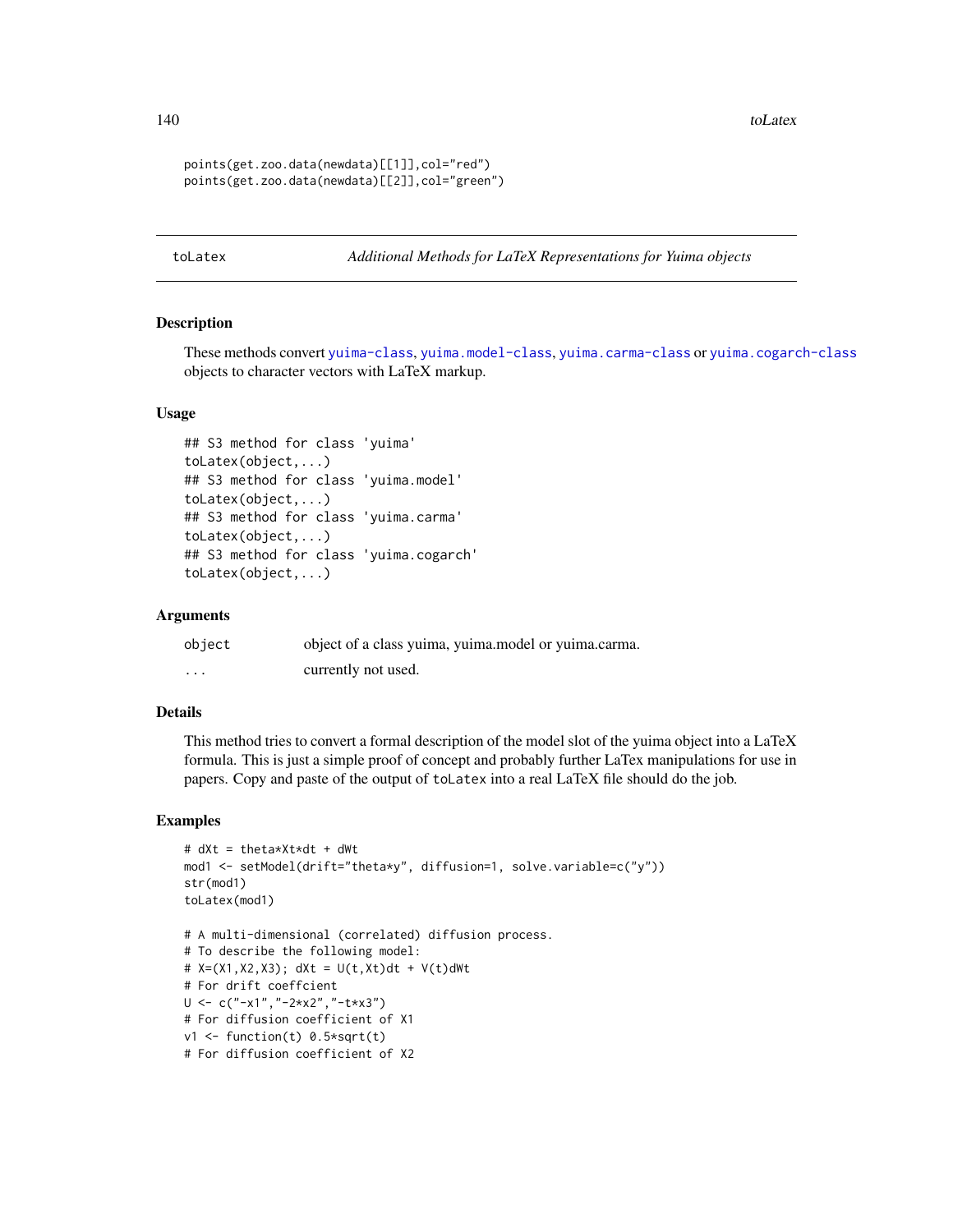```
v2 \leftarrow function(t) sqrt(t)
# For diffusion coefficient of X3
v3 <- function(t) 2*sqrt(t)
# correlation
rho \le function(t) sqrt(1/2)
# coefficient matrix for diffusion term
V \leq matrix( c( "v1(t)",
                 "v2(t) * rho(t)","v3(t) * rho(t)",".
                 "v2(t) * sqrt(1-rho(t)^2)",
                 ",
                 \hat{\bar{n}} \hat{\bar{n}}",
                 "v3(t) * sqrt(1-rho(t)^2)"), 3, 3)
# Model sde using "setModel" function
cor.mod <- setModel(drift = U, diffusion = V,
state.variable=c("x1","x2","x3"),
solve.variable=c("x1","x2","x3"))
str(cor.mod)
toLatex(cor.mod)
# A CARMA(p=3,q=1) process.
carma1<-setCarma(p=3,q=1,loc.par="c",scale.par="s")
str(carma1)
toLatex(carma1)
# A COGARCH(p=3,q=5) process.
cogarch1<-setCogarch(p=3,q=5,
                        measure=list(df=list("rNIG(z, mu00, bu00, 1, 0)")),
                        measure.type="code")
str(cogarch1)
toLatex(cogarch1)
```

| variable.Integral | Class for the mathematical description of integral of a stochastic pro- |
|-------------------|-------------------------------------------------------------------------|
|                   | cess                                                                    |

## Description

Auxiliar class for definition of an object of class [yuima.Integral](#page-149-0). see the documentation of [yuima.Integral](#page-149-0) for more details.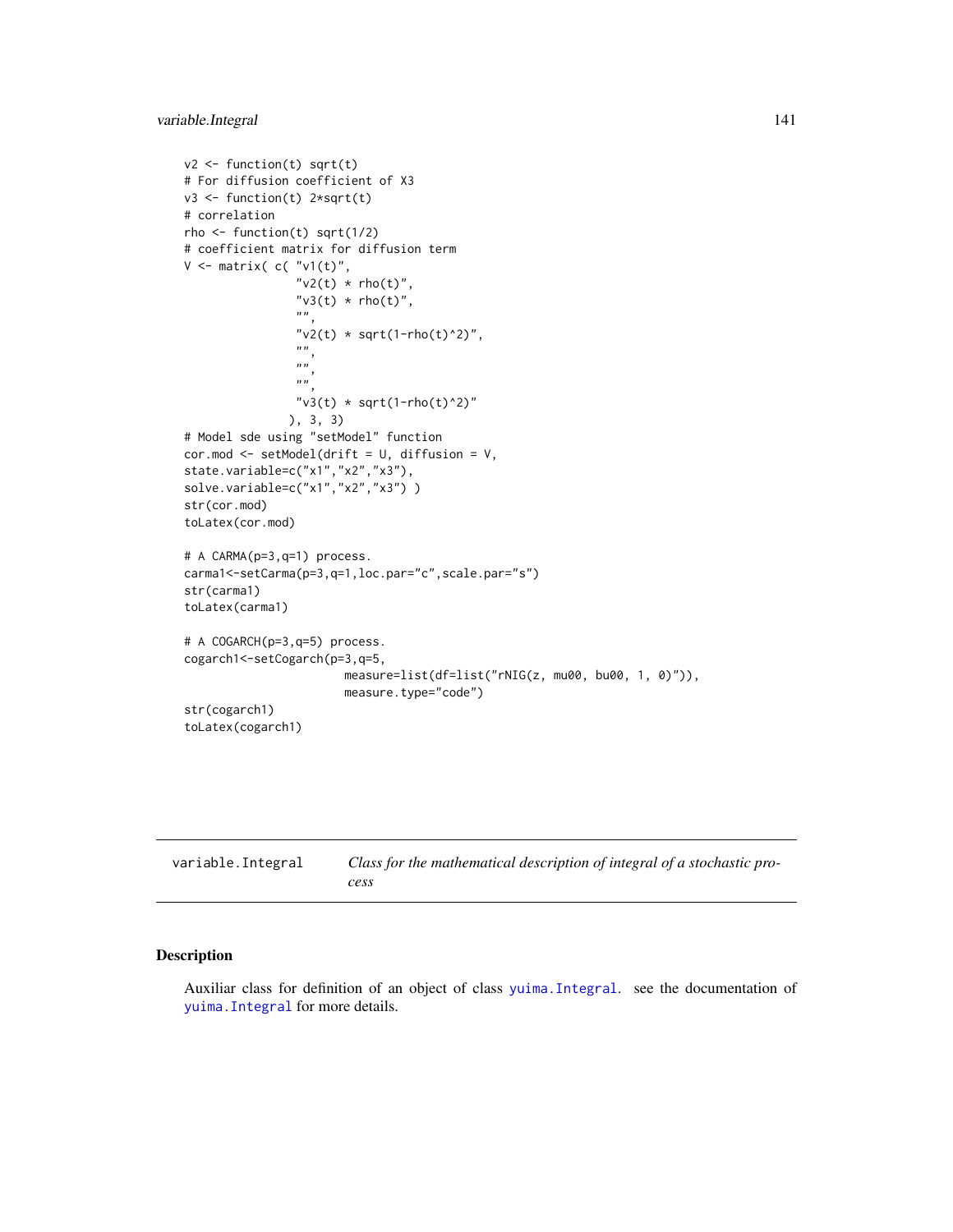# Description

Shows the R code corresponding to each chapter in the Yuima Book.

## Usage

ybook(chapter)

## Arguments

chapter a number in 1:7

# Details

This is an accessory function which open the R code corresponding to Chapter "chapter" in the Yuima Book so that the reader can replicate the code.

## Examples

ybook(1)

<span id="page-141-0"></span>yuima-class *Class for stochastic differential equations*

# Description

The yuima S4 class is a class of the yuima package.

# Details

The yuima-class object is the main object of the yuima package. Some of the slots may be missing.

The data slot contains the data, either empirical or simulated.

The model contains the description of the (statistical) model which is used to generate the data via different simulation schemes, to draw inference from the data or both.

The sampling slot contains information on how the data have been collected or how they should be generated.

The slot characteristic contains information on PLEASE FINISH THIS. The slot functional contains information on PLEASE FINISH THIS.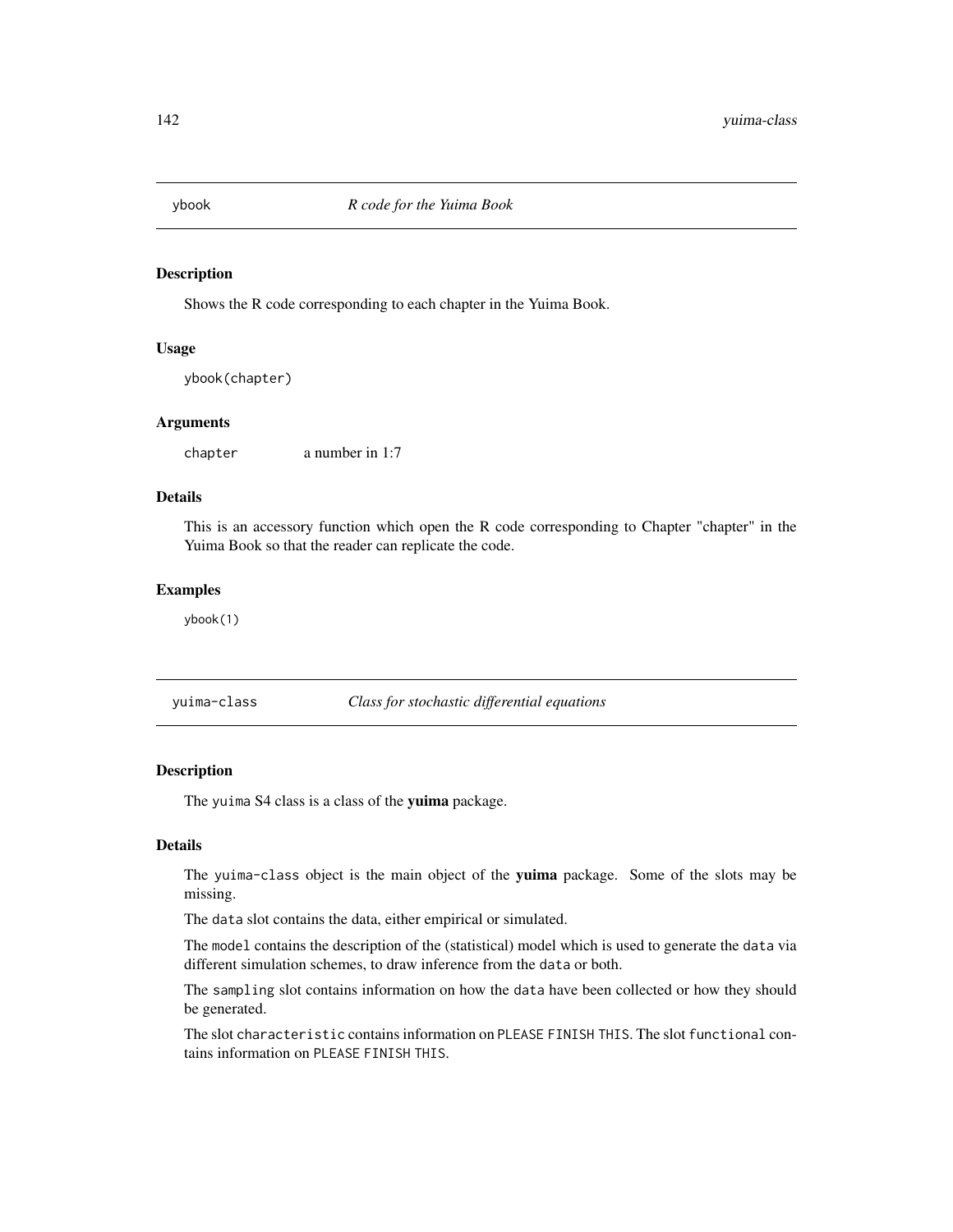## **Slots**

data: an object of class [yuima.data-class](#page-147-0)

model: an object of class [yuima.model-class](#page-152-1)

sampling: an object of class [yuima.sampling-class](#page-158-0)

characteristic: an object of class [yuima.characteristic-class](#page-145-0)

functional: an object of class [yuima.functional-class](#page-148-1)

# Methods

- new signature(x = "yuima",data = "yuima.data",model = "yuima.model",sampling = "yuima.sampling",charact = "yuima.characteristic": the function makes a copy of the prototype object from the class definition of [yuima-class](#page-141-0), then calls the initialize method passing as arguments the newly created object and the remaining arguments.
- $initialize$  signature(x = "yuima",data = "yuima.data",model = "yuima.model",sampling = "yuima.sampling",cha = "yuima.characteristic": makes a copy of each argument in the corresponding slots of the object x.
- **get.data** signature( $x = "yujma")$ : returns the content of the slot data.
- [plot](#page-0-0) signature( $x = "y$ uima",...): calls plot from the [zoo](#page-0-0) package with argument x@data@zoo.data. Additional arguments ... are passed as is to the [plot](#page-0-0) function.
- **dim** signature( $x =$ "yuima"): the number of SDEs in the yuima object.
- length signature( $x =$ "yuima"): a vector of length of each SDE described in the yuima object.
- cce signature( $x =$ "yuima"): calculates the asyncronous covariance estimator on the data contained in x@data@zoo.data. For more details see [cce](#page-12-0).
- llag signature(x = "yuima"): calculates the lead lag estimate r on the data contained in x@data@zoo.data. For more details see 11ag.

[simulate](#page-124-0) simulation method. For more information see simulate.

**cbind** signature( $x =$ "yuima"): bind yuima.data object.

#### Author(s)

The YUIMA Project Team

<span id="page-142-0"></span>yuima.carma-class *Class for the mathematical description of CARMA(p,q) model*

#### Description

The yuima.carma class is a class of the yuima package that extends the [yuima.model-class](#page-152-1).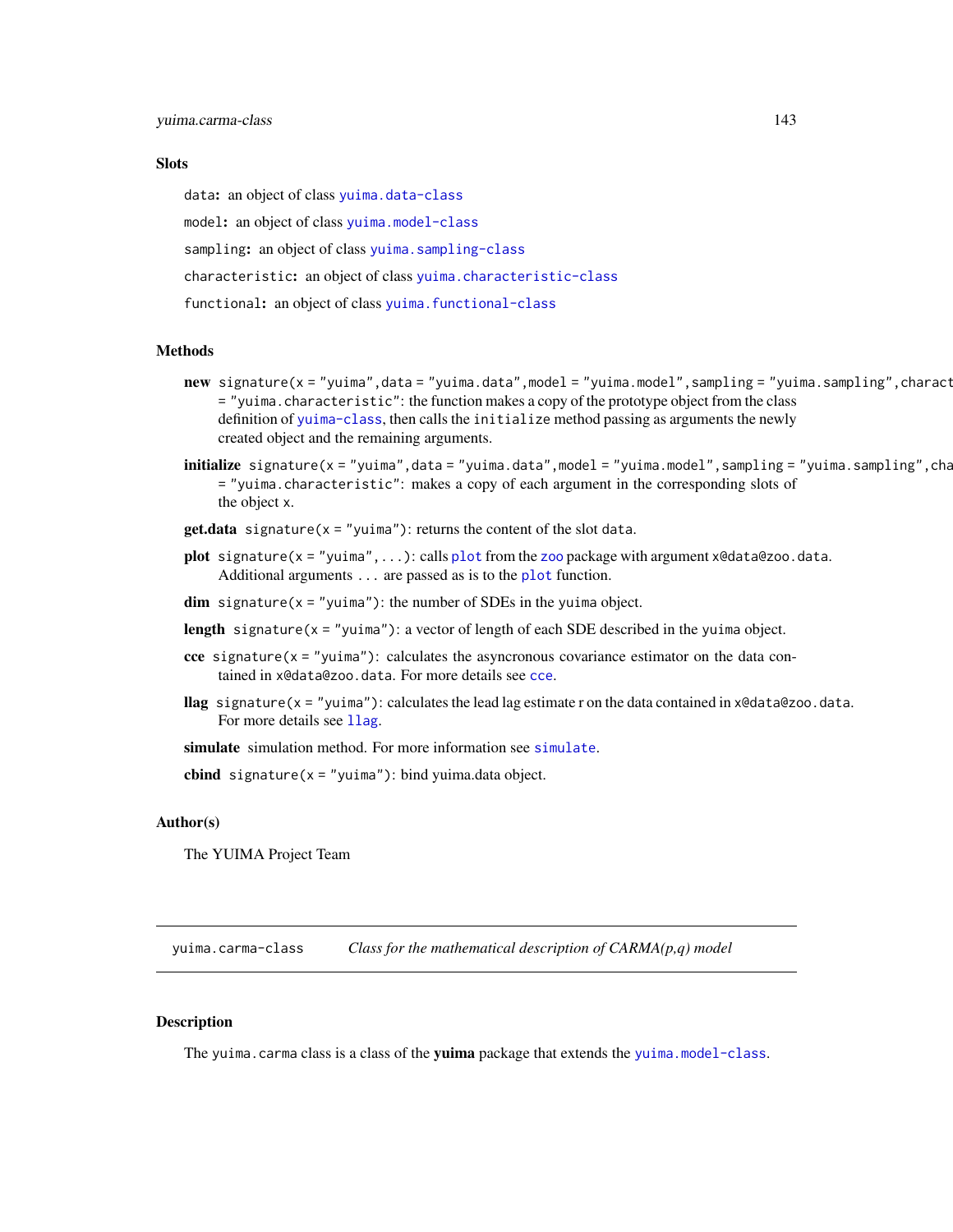# **Slots**

info: is an carma. info-class object that describes the structure of the  $CARMA(p,q)$  model.

- drift: is an R expression which specifies the drift coefficient (a vector).
- diffusion: is an R expression which specifies the diffusion coefficient (a matrix).
- hurst: the Hurst parameter of the gaussian noise. If h=0.5, the process is Wiener otherwise it is fractional Brownian motion with that precise value of the Hurst index. Can be set to NA for further specification.
- jump.coeff: a vector of expressions for the jump component.
- measure: Levy measure for jump variables.
- measure.type: Type specification for Levy measures.
- state.variable a vector of names identifying the names used to denote the state variable in the drift and diffusion specifications.
- parameter: which is a short name for "parameters", is an object of class [model.parameter-class](#page-72-0). For more details see [model.parameter-class](#page-72-0) documentation page.

state.variable: identifies the state variables in the R expression.

jump.variable: identifies the variable for the jump coefficient.

time.variable: the time variable.

noise.number: denotes the number of sources of noise. Currently only for the Gaussian part.

equation.number: denotes the dimension of the stochastic differential equation.

dimension: the dimensions of the parameter given in the parameter slot.

- solve.variable: identifies the variable with respect to which the stochastic differential equation has to be solved.
- xinit: contains the initial value of the stochastic differential equation.
- J.flag: wheather jump.coeff include jump.variable.

#### Methods

[simulate](#page-124-0) simulation method. For more information see simulate.

toLatex This method converts an object of yuima.carma-class to character vectors with LaTeX markup.

CarmaNoise Recovering underlying Levy. For more information see [CarmaNoise](#page-9-1).

[qmle](#page-82-0) Quasi maximum likelihood estimation procedure. For more information see qmle.

## Author(s)

The YUIMA Project Team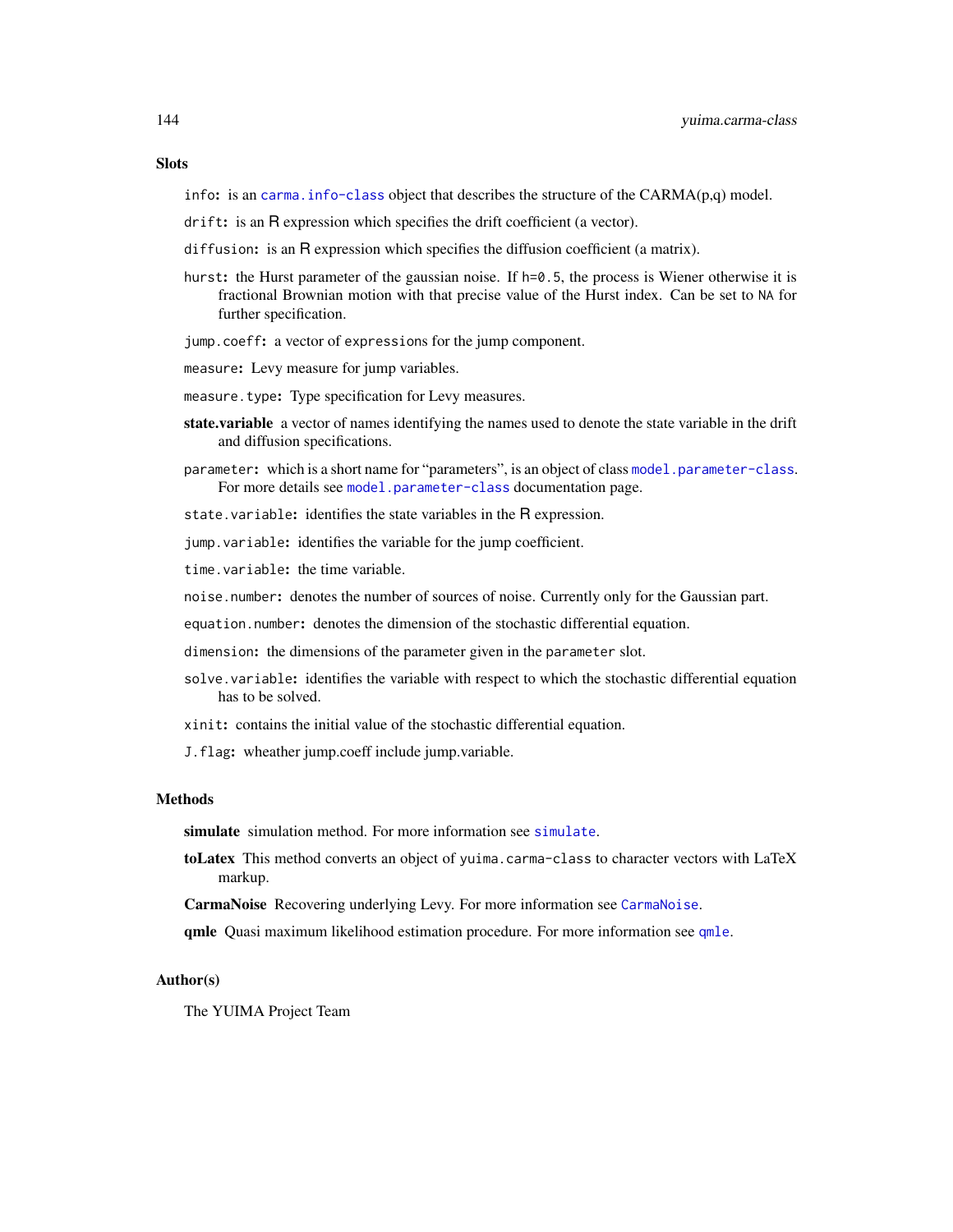<span id="page-144-0"></span>yuima.carma.qmle-class

*Class for Quasi Maximum Likelihood Estimation of CARMA(p,q) model*

# Description

The yuima.carma.qmle class is a class of the yuima package that extends the mle-class of the stats4 package.

# Slots

- Incr.Lev: is an object of class [zoo](#page-0-0) that contains the estimated increments of the noise obtained using [CarmaNoise](#page-9-0).
- model: is an object of of [yuima.carma-class](#page-142-0).
- logL.Incr: is an object of class numeric that contains the value of the log-likelihood for estimated Levy increments.
- call: is an object of class language.
- coef: is an object of class numeric that contains estimated parameters.
- fullcoef: is an object of class numeric that contains estimated and fixed parameters.
- vcov: is an object of class matrix.
- min: is an object of class numeric.
- minuslogl: is an object of class function.
- method: is an object of class character.

# Methods

plot Plot method for estimated increment of the noise.

Methods mle All methods for mle-class are available.

# Author(s)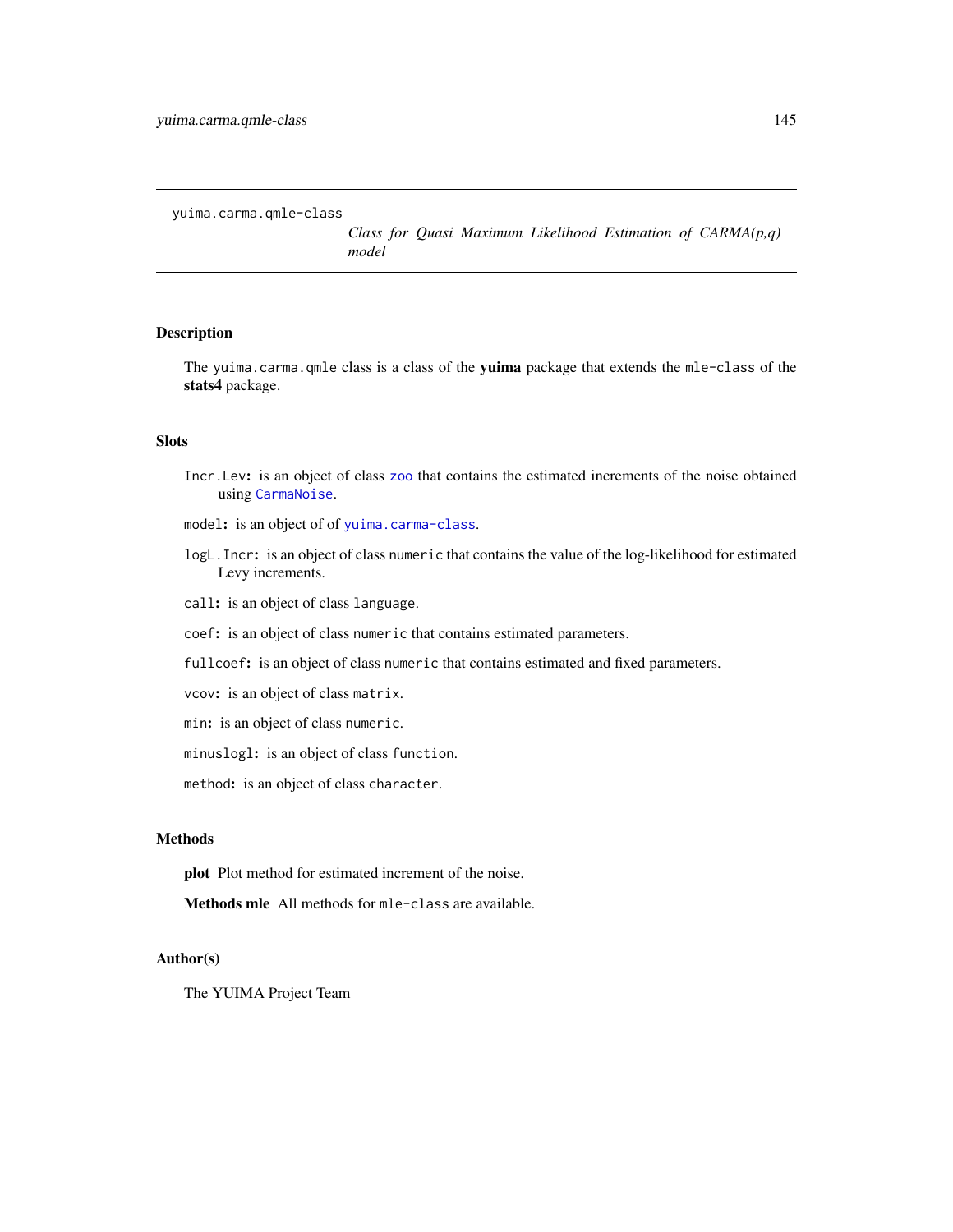```
yuima.characteristic-class
```
*Classe for stochastic differential equations characteristic scheme*

#### Description

The yuima.characteristic class is a class of the yuima package.

# **Slots**

equation.number: The number of equations modeled in the yuima object. time.scale: The time scale assumed in the yuima object.

#### Author(s)

The YUIMA Project Team

yuima.cogarch-class *Class for the mathematical description of CoGarch(p,q) model*

# Description

The yuima.cogarch class is a class of the yuima package that extends the [yuima.model-class](#page-152-0).

#### Objects from the Class

Objects can be created by calls of the function [setCogarch](#page-103-0).

#### Slots

info: is an cogarch. info-class object that describes the structure of the  $Cogarch(p,q)$  model. drift: is an R expression which specifies the drift coefficient (a vector). diffusion: is an R expression which specifies the diffusion coefficient (a matrix). hurst: the Hurst parameter of the gaussian noise. jump.coeff: a vector of "expressions" for the jump component. measure: Levy measure for the jump component. measure.type: Type of specification for Levy measure parameter: is an object of class [model.parameter-class](#page-72-0). state.variable: the state variable. jump.variable: the jump variable. time.variable: the time variable. noise.number: Object of class "numeric"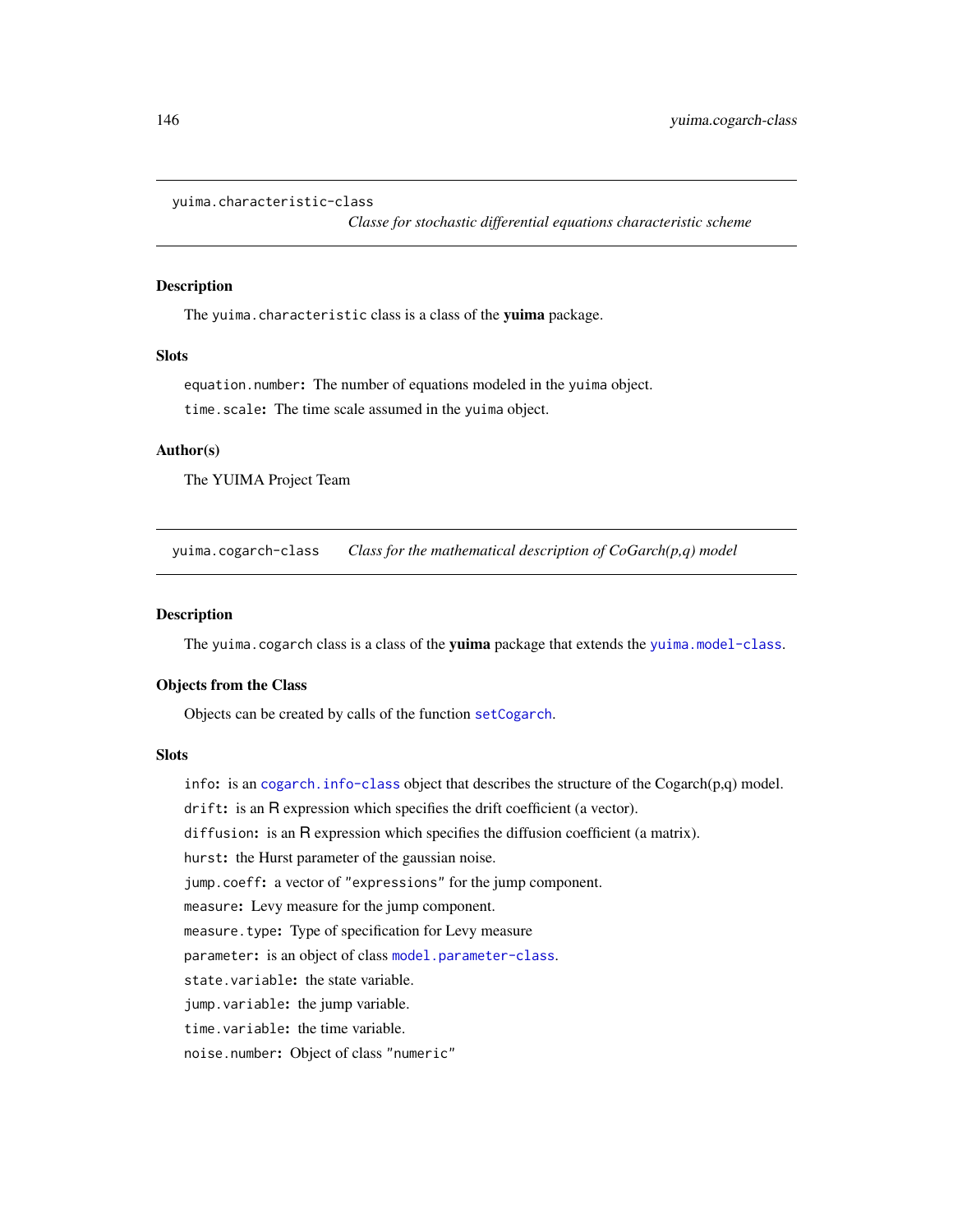<span id="page-146-0"></span>equation.number: dimension of the stochastic differential equation.

dimension: number of parameters.

solve.variable: the solve variable

xinit: Object of class "expression" that contains the starting function for the SDE.

J.flag: wheather jump.coeff include jump.variable.

# Extends

Class ["yuima.model"](#page-152-0), directly.

#### Methods

[simulate](#page-124-0) simulation method. For more information see simulate

toLatex This method converts an object of yuima.cogarch-class to character vectors with La-TeX markup.

[qmle](#page-82-0) Quasi maximum likelihood estimation procedure. For more information see qmle.

# Author(s)

The YUIMA Project Team

yuima.CP.qmle-class *Class for Quasi Maximum Likelihood Estimation of Compound Poisson-based and SDE models*

# **Description**

The yuima.CP.qmle class is a class of the yuima package that extends the mle-class of the stats4 package.

# **Slots**

Jump.times: a vector which contains the estimated time of jumps.

Jump. values: a vector which contains the jumps.

X.values: the value of the process at the jump times.

model: is an object of of [yuima.model-class](#page-152-0).

call: is an object of class language.

coef: is an object of class numeric that contains estimated parameters.

fullcoef: is an object of class numeric that contains estimated and fixed parameters.

vcov: is an object of class matrix.

min: is an object of class numeric.

minuslogl: is an object of class function.

method: is an object of class character.

model: is an object of class yuima.model-class.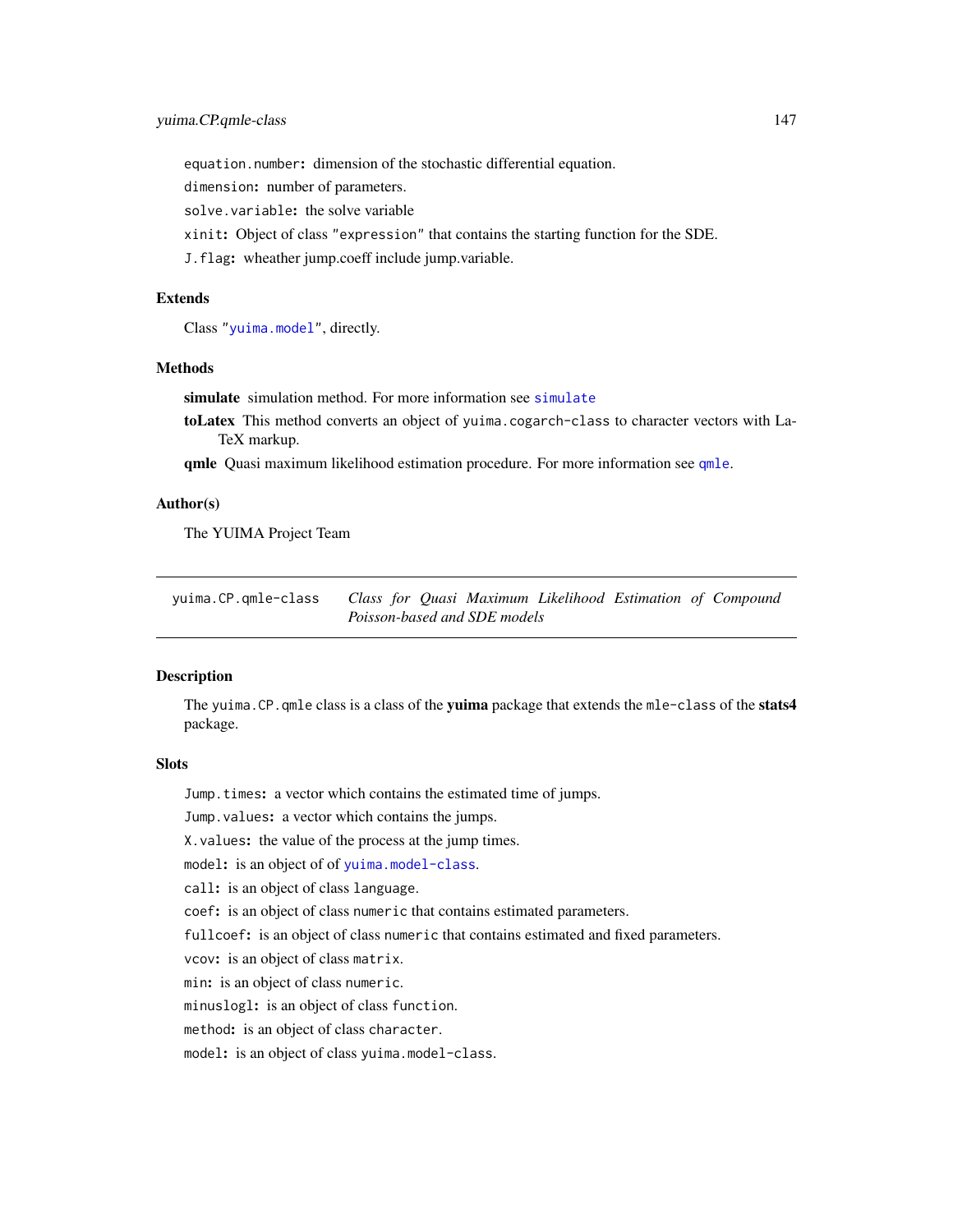## Methods

plot Plot method for plotting the jump times.

Methods mle All methods for mle-class are available.

#### Author(s)

The YUIMA Project Team

<span id="page-147-0"></span>yuima.data-class *Class "yuima.data" for the data slot of a "yuima" class object*

#### Description

The yuima.data-class is a class of the yuima package used to store the data which are hold in the slot data of an object of the yuima-class.

Objects from this class contain either true data or simulated data.

# Details

Objects in this class are created or initialized using the methods new or initialize or via the function [setData](#page-105-0). The preferred way to construct an object in this class is to use the function [setData](#page-105-0).

Objects in this class are used to store the data which are hold in the slot data of an object of the yuima-class.

Objects in this class contain two slots described here.

- original.data: The slot original.data contains, as the name suggests, a copy of the original data passed by the user to methods new or initialize or to the function [setData](#page-105-0). It is intended for backup purposes.
- zoo.data: When a new object of this class is created or initialized using the original.data, the package tries to convert original.data into an object of class [zoo](#page-0-0). Once coerced to zoo, the data are stored in the slot zoo.data.

If the conversion fails, the initialization or creation of the object fails.

Internally, the yuima package stores and operates on [zoo](#page-0-0)-type objects.

If data are obtained by simulation, the original.data slot is usually empty.

### **Slots**

original.data: The original data.

zoo.data: A list of zoo format data.

<span id="page-147-1"></span>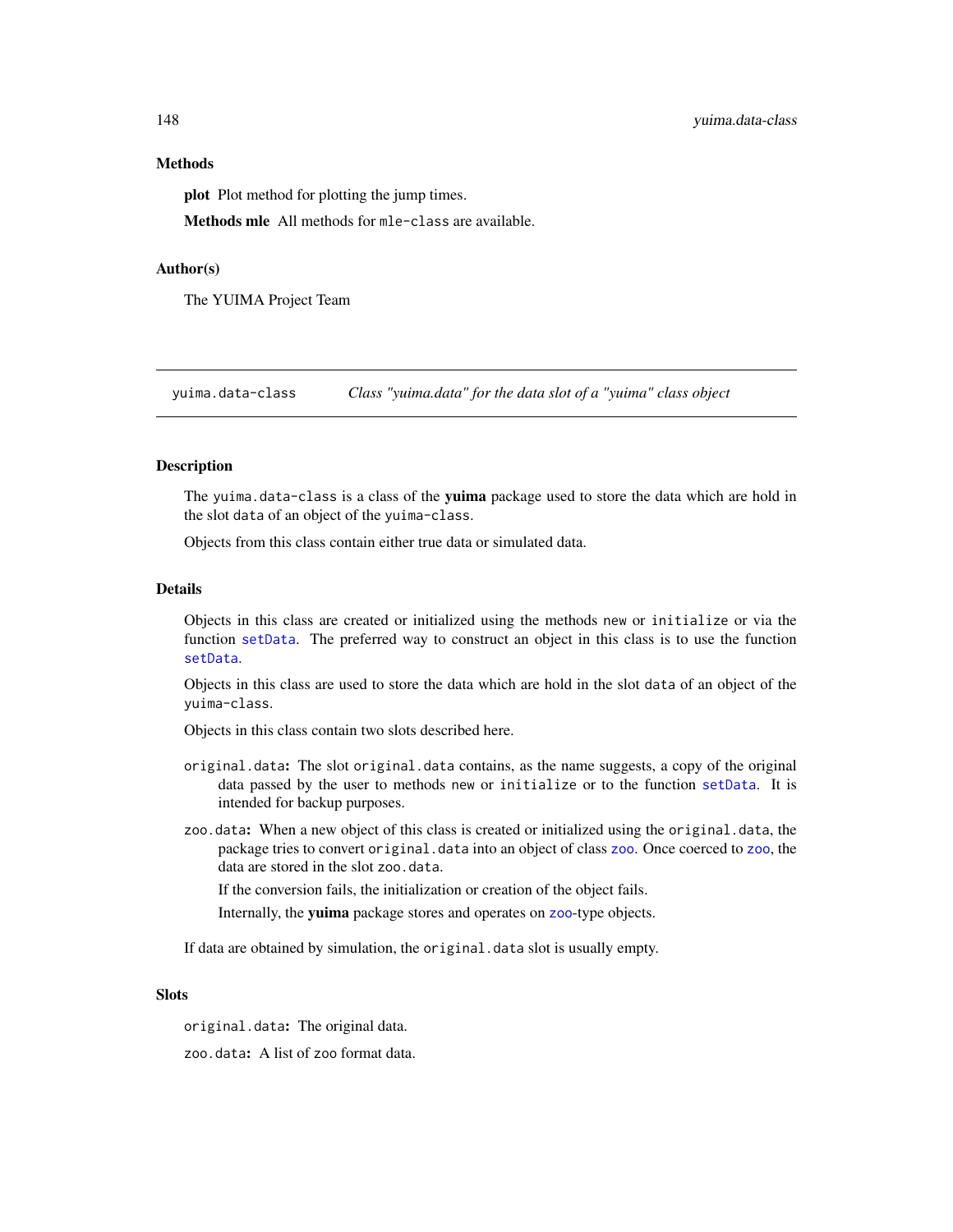#### <span id="page-148-1"></span>**Methods**

- new signature( $x =$ "yuima.data",original.data): the function makes a copy of the prototype object from the class definition of [yuima.data-class](#page-147-0), then calls the initialize method passing as arguments the newly created object and the original.data.
- initialize signature( $x = "y$ uima.data", original.data): makes a copy of original.data into the slot original.data of x and tries to coerce original.data into an object of class [zoo](#page-0-0). The result is put in the slot zoo.data of x. If coercion fails, the intialize method fails as well.
- $get.zoo.data$  signature( $x = "yuima.data"$ ): returns the content of the slot zoo.data of x.
- [plot](#page-0-0) signature( $x =$  "yuima.data",...): calls plot from the [zoo](#page-0-0) package with argument  $x@zoo$ .data. Additional arguments . . . are passed as is to the [plot](#page-0-0) function.
- $\dim$  $\dim$  signature(x = "yuima.data"): calls  $\dim$  from the [zoo](#page-0-0) package with argument x@zoo.data.

[length](#page-105-1) signature( $x =$  "yuima.data"): calls length from the [zoo](#page-0-0) package with argument  $x@zoo$ .data.

- cce signature( $x =$ "yuima.data"): calculates asyncronous covariance estimator on the data contained in x@zoo.data. For more details see [cce](#page-12-0).
- llag signature( $x =$ "yuima.data"): calculates lead lag estimate on the data contained in  $x@zoo$ .data. For more details see 11ag.

cbind.yuima signature( $x = "y$ uima.data"): bind yuima.data object.

#### Author(s)

The YUIMA Project Team

<span id="page-148-0"></span>yuima.functional-class

*Classes for stochastic differential equations data object*

#### **Description**

The yuima. functional class is a class of the yuima package.

#### Author(s)

YUIMA Project

yuima.Hawkes *Class for a mathematical description of a Point Process*

#### Description

The yuima. Hawkes-class is a class of the yuima package that extends the yuima. PPR-class. The object of this class contains all the information about the Hawkes process with exponential kernel. An object of this class can be created by calls of the function [setHawkes](#page-108-0).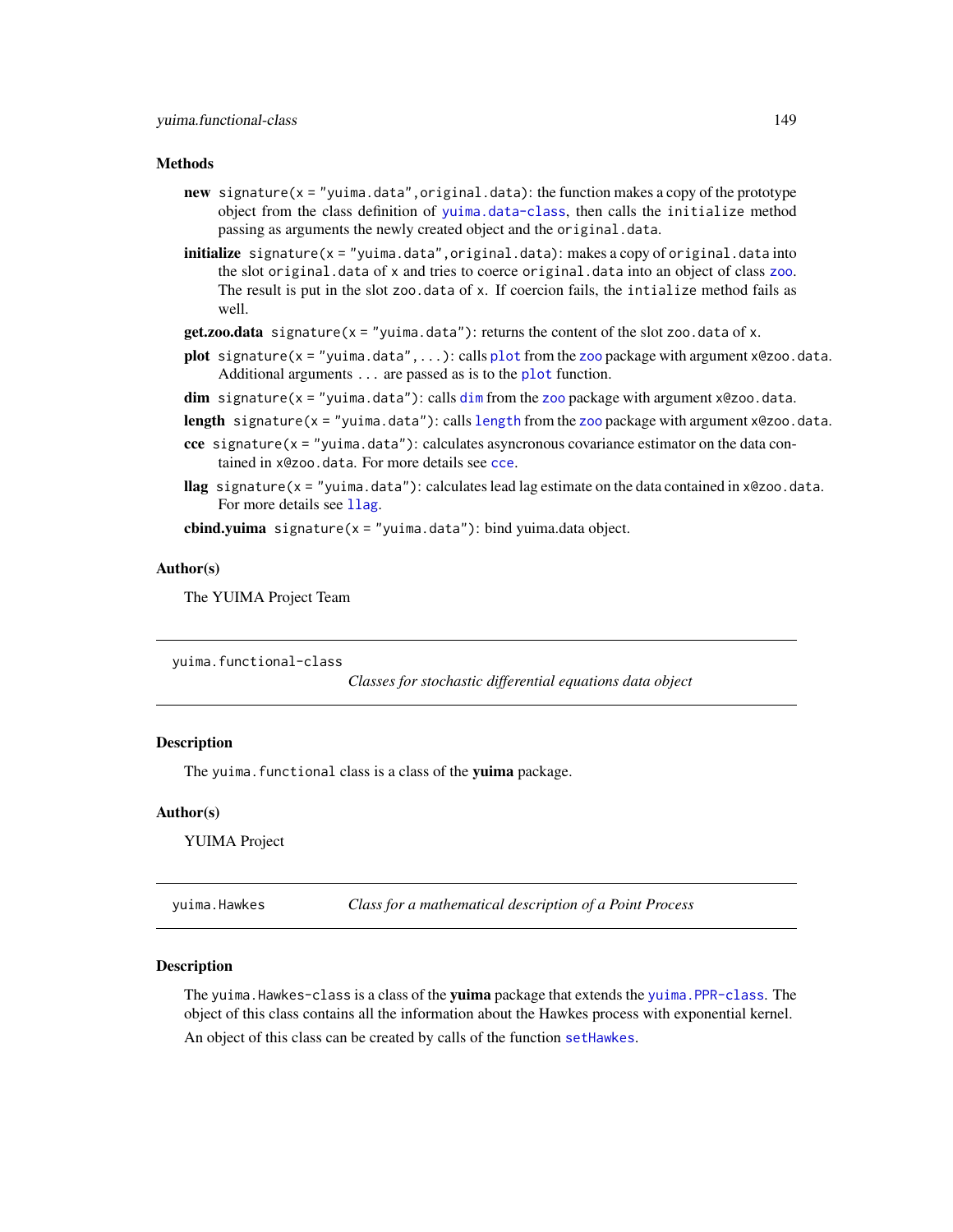<span id="page-149-0"></span>yuima.Integral-class *Class for the mathematical description of integral of a stochastic process*

# Description

The yuima. Integral class is a class of the **yuima** package that extends the [yuima-class](#page-141-0) it represents a integral of a stochastic process

 $zt = int^{(t)}_0 h(theta,Xs,s) dXs$ 

# Slots

In the following we report the the additional slots of an object of class yuima.Integral with respect to the [yuima-class](#page-141-0):

Integral: It is an object of class Integral.sde and it is composed by the following slots:

param.Integral: it is an object of class param.Integral and it is composed by the following slots:

allparam: labels of all parameters (model and integral).

common: common parameters.

Integrandparam: labels of all parameters only in the integral.

variable.Integral: it is an object of class variable.Integral and it is composed by the following slots:

var.dx: integral variable.

lower.var: lower bound of support.

upper.var: upper bound of support.

out.var: labels of output.

var.time: label of time.

Integrand: it is an object of class variable.Integral and it is composed by the following slots:

```
IntegrandList: It is a list that contains the components of integrand h(theta, Xs, s).
dimIntegrand: a numeric object that is the dimensions of the output.
```
# **Methods**

[simulate](#page-124-0) simulation method. For more information see simulate.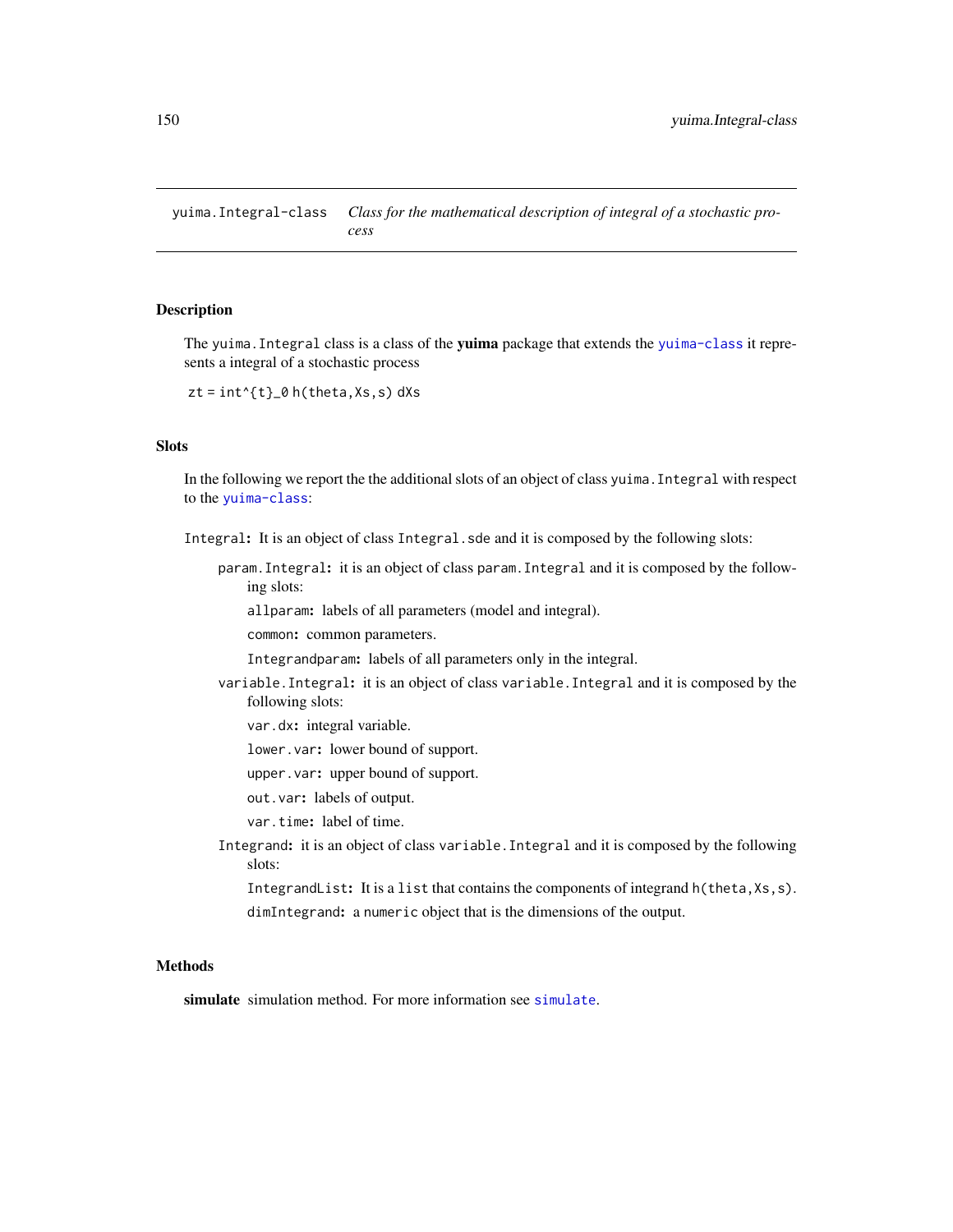# <span id="page-150-0"></span>Description

Insert Description Here

# Slots

...:

rng function

density function

cdf function

quantile function

characteristic function

param.measure ...

time.var label

dim number

# Methods

- rand signature(object = "yuima.law", n = "numeric", param = "list", ...): INSERT HERE DESCRIPTION
- dens signature(object = "yuima.law", $x =$  "numeric", param = "list",  $log =$  FALSE,...): IN-SERT HERE DESCRIPTION
- cdf signature(object = "yuima.law",q = "numeric",param = "list",...): INSERT HERE DESCRIPTION
- quant signature(object = "yuima.law",p = "numeric",param = "list",...): INSERT HERE DESCRIPTION
- char signature(object = "yuima.law", u = "numeric", param = "list", ...): INSERT HERE DESCRIPTION

# Author(s)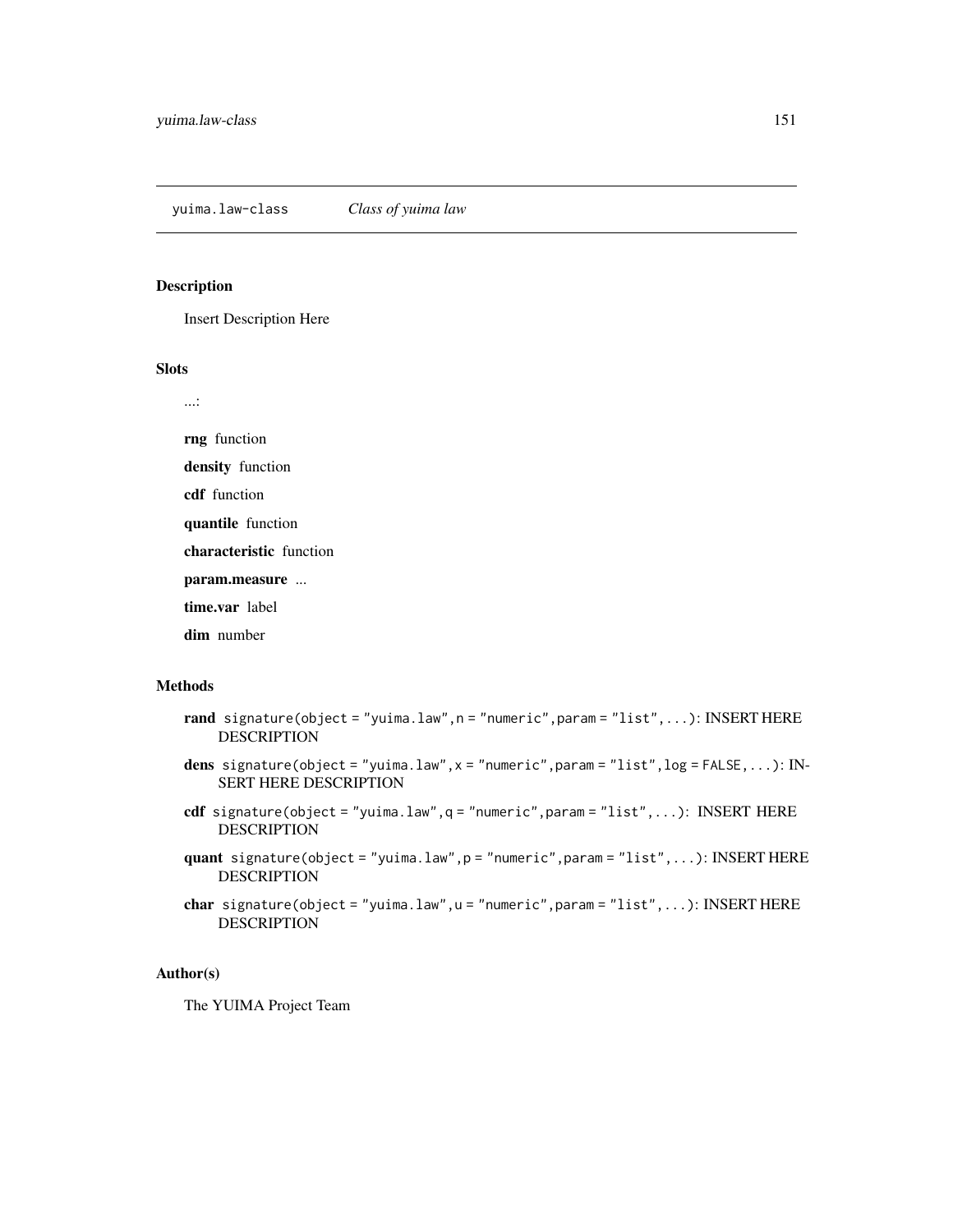<span id="page-151-0"></span>

#### Description

The yuima. Map class is a class of the yuima package that extends the [yuima-class](#page-141-0) it represents a map of a stochastic process

 $zt = g(theta, Xt, t) : R^{(q x d x 1)} \rightarrow R^{(11 x 12 x ...)}$ 

or an operator between two independent stochasic process:

 $zt = h(theta,Xt,Yt,t)$ 

where Xt and Yt are object of class [yuima.model-class](#page-152-0) or [yuima-class](#page-141-0) with the same dimension.

# **Slots**

Here we report the additional slots of an object of class yuima. Map with respect to the [yuima-class](#page-141-0):

Output: It is an object of class info.Map and it is composed by the following slots:

formula: It is a vector that contains the components of map  $g$ (theta,  $Xt, t$ ) or the operator h(theta,Xt,Yt,t)

dimension: a numeric object that is the dimensions of the Map.

- type: If type = "Maps", the Map is a map of stochastic process, If type = "Operator", the result is an operator between two independent stochastic process
- param it is an object of class param.Map and it is composed by the following slots:

out.var: labels for Map.

allparam: labels of all parameters (model and map/operators).

allparamMap: labels of map/operator parameters.

common: common parameters.

Input.var: labels for inputs.

time.var: label for time variable.

# Methods

[simulate](#page-124-0) simulation method. For more information see simulate.

#### Author(s)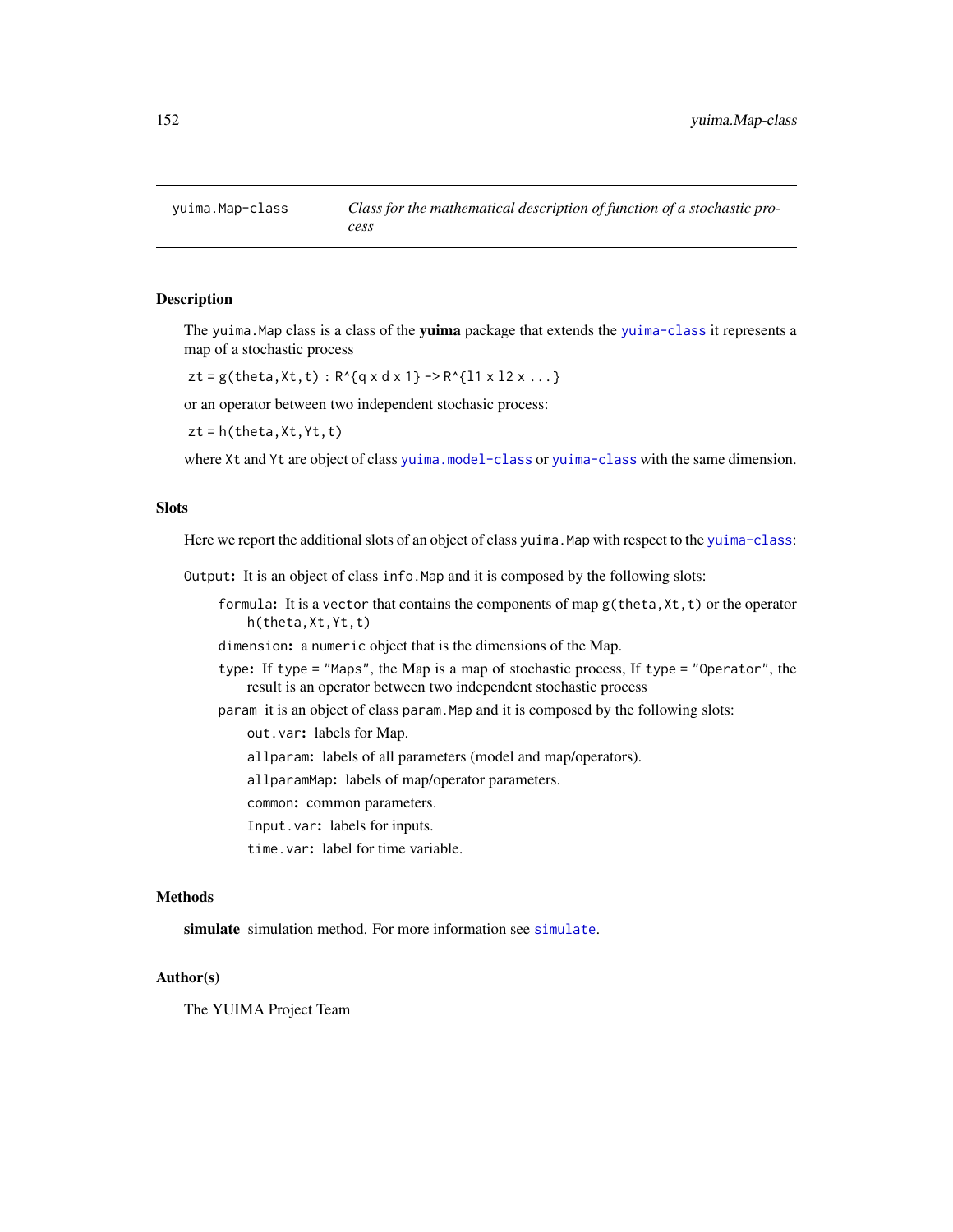<span id="page-152-1"></span><span id="page-152-0"></span>yuima.model-class *Classes for the mathematical description of stochastic differential equations*

#### Description

The yuima.model class is a class of the yuima package.

#### Slots

drift: is an R expression which specifies the drift coefficient (a vector).

- diffusion: is an R expression which specifies the diffusion coefficient (a matrix).
- hurst: the Hurst parameter of the gaussian noise. If h=0.5, the process is Wiener otherwise it is fractional Brownian motion with that precise value of the Hurst index. Can be set to NA for further specification.
- jump.coeff: a matrix of expressions for the jump component.

measure: Levy measure for jump variables.

measure.type: Type specification for Levy measures.

- state.variable a vector of names identifying the names used to denote the state variable in the drift and diffusion specifications.
- parameter: which is a short name for "parameters", is an object of class [model.parameter-class](#page-72-0). For more details see [model.parameter-class](#page-72-0) documentation page.
- state.variable: identifies the state variables in the R expression.
- jump.variable: identifies the variable for the jump coefficient.

time.variable: the time variable.

noise.number: denotes the number of sources of noise. Currently only for the Gaussian part.

equation.number: denotes the dimension of the stochastic differential equation.

- dimension: the dimensions of the parameter given in the parameter slot.
- solve.variable: identifies the variable with respect to which the stochastic differential equation has to be solved.
- xinit: contains the initial value of the stochastic differential equation.
- J.flag: wheather jump.coeff include jump.variable.

# Author(s)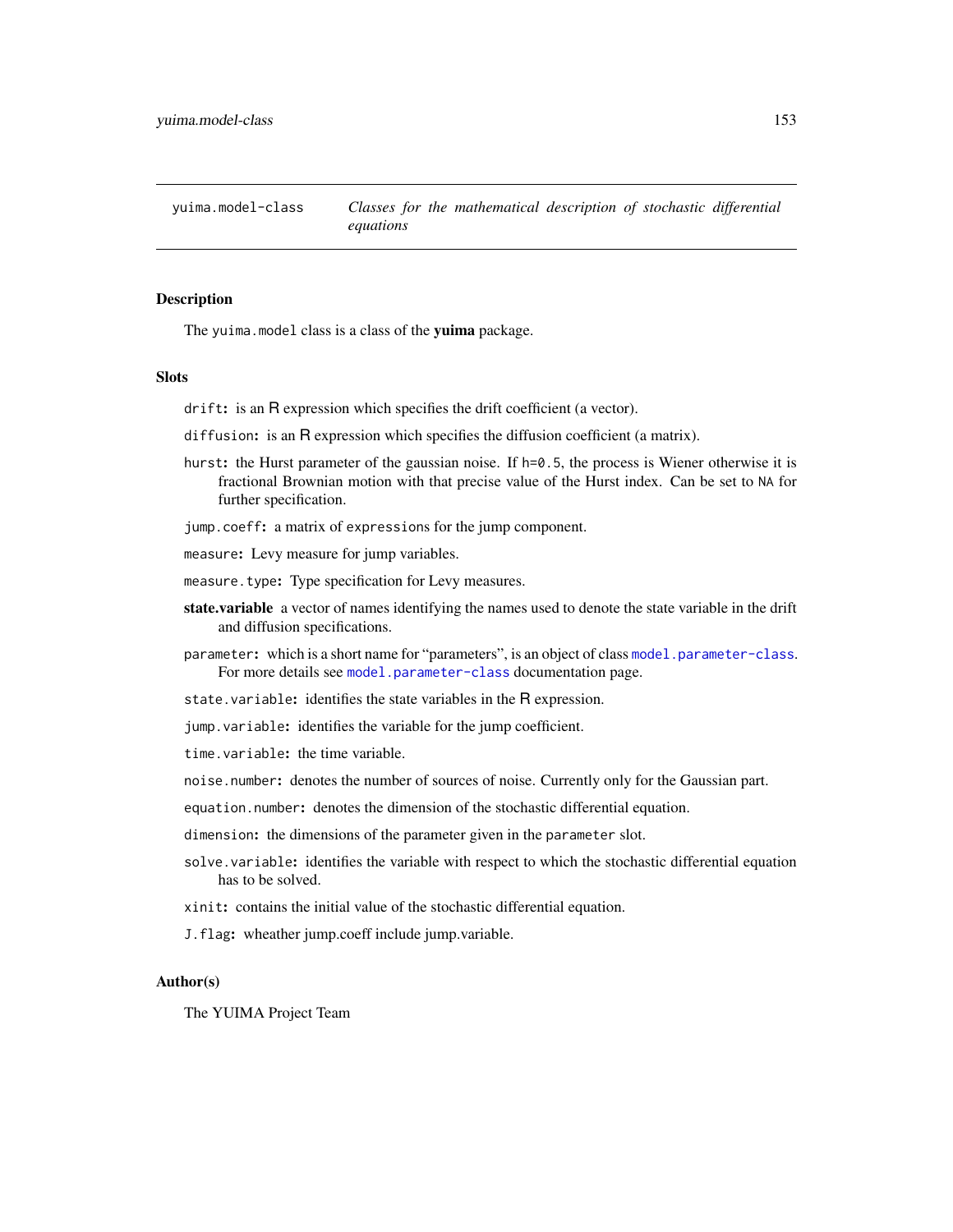```
yuima.multimodel-class
```
*Class for the mathematical description of Multi dimensional Jump Diffusion processes*

#### **Description**

The yuima.multimodel class is a class of the yuima package that extends the [yuima.model-class](#page-152-0).

# **Slots**

drift: always expression( $(0)$ ).

diffusion: a list of expression((0)).

hurst: always h=0.5, but ignored for this model.

jump.coeff: set according to scale in [setPoisson](#page-116-0).

measure: a list containting the intensity measure and the jump distribution.

measure.type: always "CP".

- state.variable a vector of names identifying the names used to denote the state variable in the drift and diffusion specifications.
- parameter: which is a short name for "parameters", is an object of class [model.parameter-class](#page-72-0). For more details see [model.parameter-class](#page-72-0) documentation page.

state.variable: identifies the state variables in the R expression.

jump.variable: identifies the variable for the jump coefficient.

time.variable: the time variable.

noise.number: denotes the number of sources of noise.

equation.number: denotes the dimension of the stochastic differential equation.

dimension: the dimensions of the parameter given in the parameter slot.

solve.variable: identifies the variable with respect to which the stochastic differential equation has to be solved.

xinit: contains the initial value of the stochastic differential equation.

J.flag: wheather jump.coeff include jump.variable.

#### Methods

[simulate](#page-124-0) simulation method. For more information see simulate.

[qmle](#page-82-0) Quasi maximum likelihood estimation procedure. For more information see qmle.

# Author(s)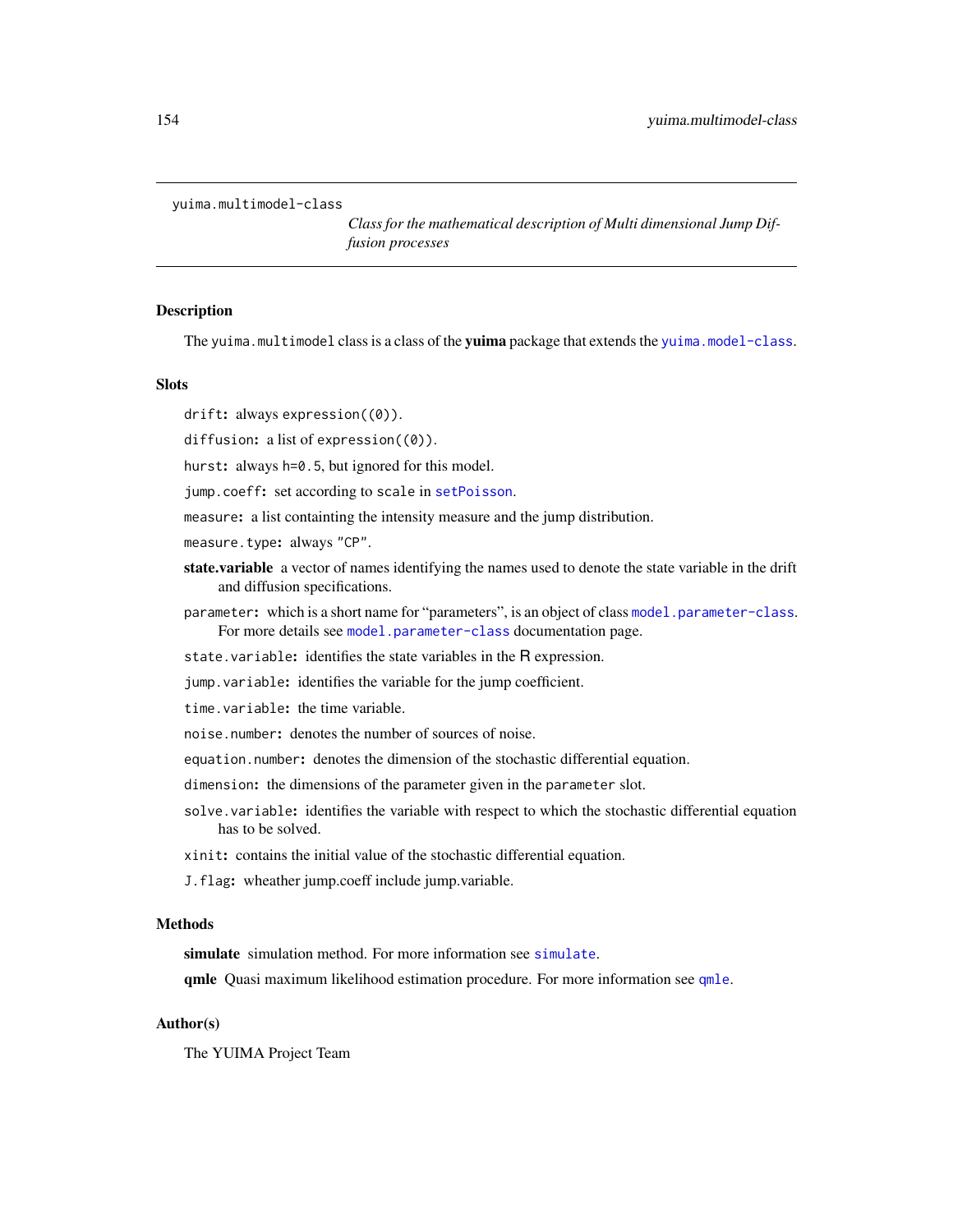# yuima.multimodel-class 155

#### Examples

```
## Not run:
# We define the density function of the underlying Levy
dmyexp \leq function(z, sig1, sig2, sig3){
  rep(0,3)
}
# We define the random number generator
rmyexp <- function(z, sig1, sig2, sig3){
  cbind(rnorm(z,0,sig1), rgamma(z,1,sig2), rnorm(z,0,sig3))
}
# Model Definition: in this case we consider only a multi
# compound poisson process with a common intensity as underlying
# noise
mod <- setModel(drift = matrix(c("0","0","0"),3,1), diffusion = NULL,
  jump.coeff = matrix(c("1","0","0","0","1","-1","1","0","0"),3,3),
  measure = list( intensity = "lambda1", df = "dmyexp(z,sig1,sig2,sig3)"),
  jump.variable = c("z"), measure.type=c("CP"),
  solve.variable=c("X1","X2","X3"))
# Sample scheme
samp<-setSampling(0,100,n=1000)
param \le list(lambda1 = 1, sig1 = 0.1, sig2 = 0.1, sig3 = 0.1)
# Simulation
traj \leq simulate(object = mod, sampling = samp,true.parameter = param)
# Plot
plot(traj, main = " driven noise. Multidimensional CP",
  cex.mainloop = 0.8# We construct a multidimensional SDE driven by a multivariate
# levy process without CP components.
# Definition multivariate density
dmyexp1 <- function(z, sig1, sig2, sig3){
  rep(0,3)
}
# Definition of random number generator
# In this case user must define the delta parameter in order to
# control the effect of time interval in the simulation.
```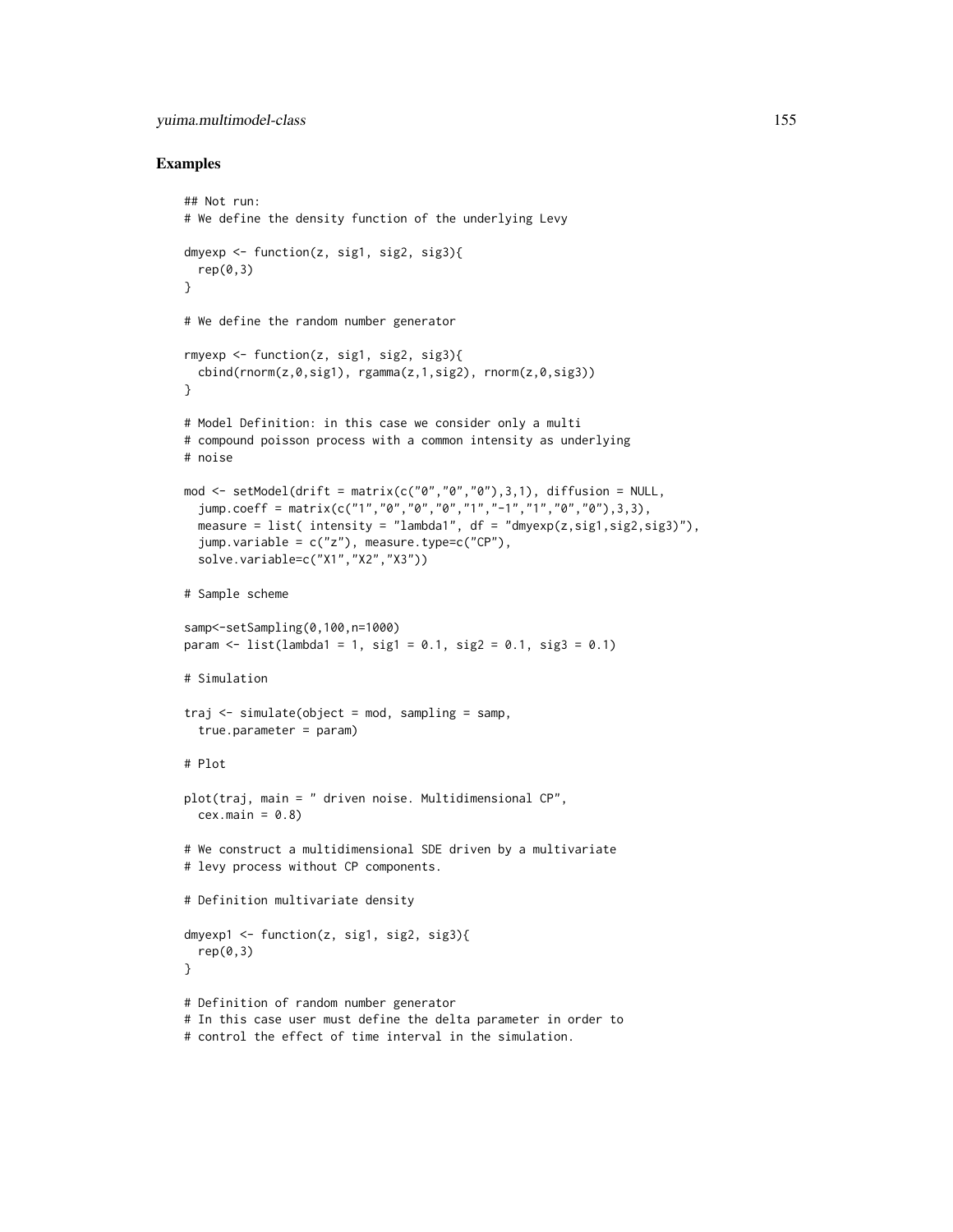```
rmyexp1 <- function(z, sig1, sig2, sig3, delta){
  cbind(rexp(z,sig1*delta), rgamma(z,1*delta,sig2), rexp(z,sig3*delta))
}
# Model defintion
mod1 <- setModel(drift=matrix(c("0.1*(0.01-X1)",
  "0.05*(1-X2)","0.1*(0.1-X3)"),3,1), diffusion=NULL,
   jump.coeff = matrix(c("0.01","0","0","0","0.01",
                          "0","0","0","0.01"),3,3),
   measure = list(df="dmyexp1(z,sig1,sig2,sig3)"),
   jump.variable = c("z"), measure.type=c("code"),
   solve.variable=c("X1","X2","X3"),xinit=c("10","1.2","10"))
# Simulation sample paths
samp<-setSampling(0,100,n=1000)
param < - list(sign = 1, sig2 = 1, sig3 = 1)# Simulation
set.seed(1)
traj1 <- simulate(object = mod1, sampling = samp,
  true.parameter = param)
# Plot
plot(traj1, main = "driven noise: multi Levy without CP",
  cex.mainloop = 0.8)# We construct a multidimensional SDE driven by a multivariate
# levy process.
# We consider a mixed situation where some
# noise are driven by a multivariate Compuond Poisson that
# shares a common intensity parameters.
### Multi Levy model
rmyexample2<-function(z,sig1,sig2,sig3, delta){
    if(missing(delta)){
      delta<-1
    }
    cbind(rexp(z,sig1*delta), rgamma(z,1*delta,sig2),
        rexp(z,sig3*delta), rep(1,z),
        rep(1,z)}
dmyexample2<-function(z,sig1,sig2,sig3){
  rep(0,5)}
# Definition Model
```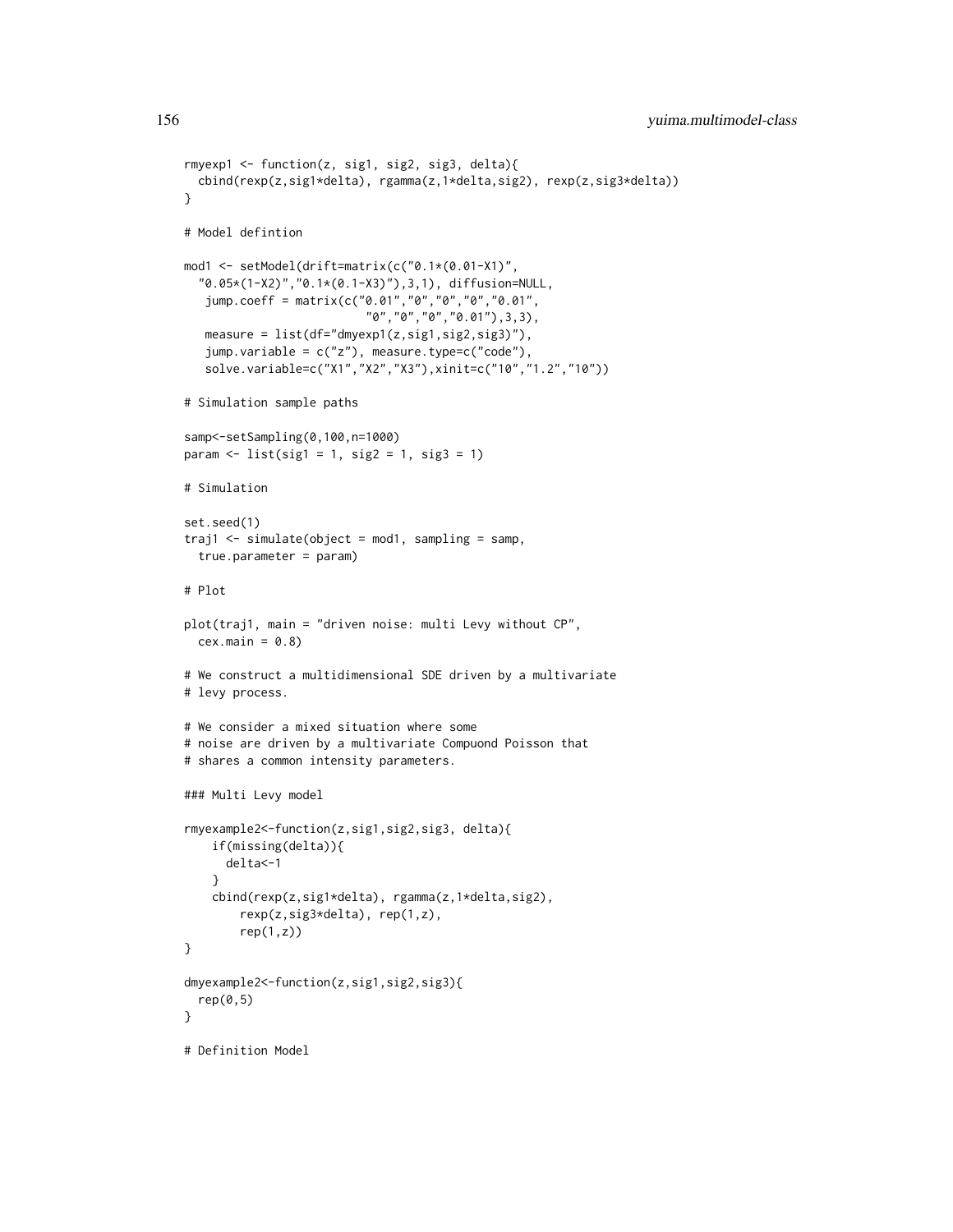```
mod2 <- setModel(drift=matrix(c("0.1*(0.01-X1)",
  "0.05*(1-X2)","0.1*(0.1-X3)", "0", "0"),5,1), diffusion=NULL,
  jump.coeff = matrix(c("0.01","0","0","0","0",
                        "0","0.01","0","0","0",
                        "0","0","0.01","0","0",
                        "0","0","0","0.01","0",
                        "0","0","0","0","0.01"),5,5),
  measure = list(df = "dmyexample2(z,sig1,sig2,sig3)",
            intensity = "lambda1"),
  jump.variable = c("z"),
  measure.type=c("code","code","code","CP","CP"),
  solve.variable=c("X1","X2","X3","X4","X5"),
  xinit=c("10","1.2","10","0","0"))
# Simulation scheme
samp <- setSampling(0, 100, n = 1000)
param <- list(sig1 = 1, sig2 = 1, sig3 = 1, lambda1 = 1)
# Simulation
set.seed(1)
traj2 <- simulate(object = mod2, sampling = samp,
  true.parameter = param)
plot(traj2, main = "driven noise: general multi Levy", cex.main = 0.8)
## End(Not run)
```
yuima.poisson-class *Class for the mathematical description of Compound Poisson processes*

# **Description**

The yuima.poisson class is a class of the yuima package that extends the [yuima.model-class](#page-152-0).

#### **Slots**

```
drift: always expression((0)).
```
diffusion: a list of expression( $(0)$ ).

hurst: always h=0.5, but ignored for this model.

jump.coeff: set according to scale in [setPoisson](#page-116-0).

measure: a list containting the intensity measure and the jump distribution.

measure.type: always "CP".

state.variable a vector of names identifying the names used to denote the state variable in the drift and diffusion specifications.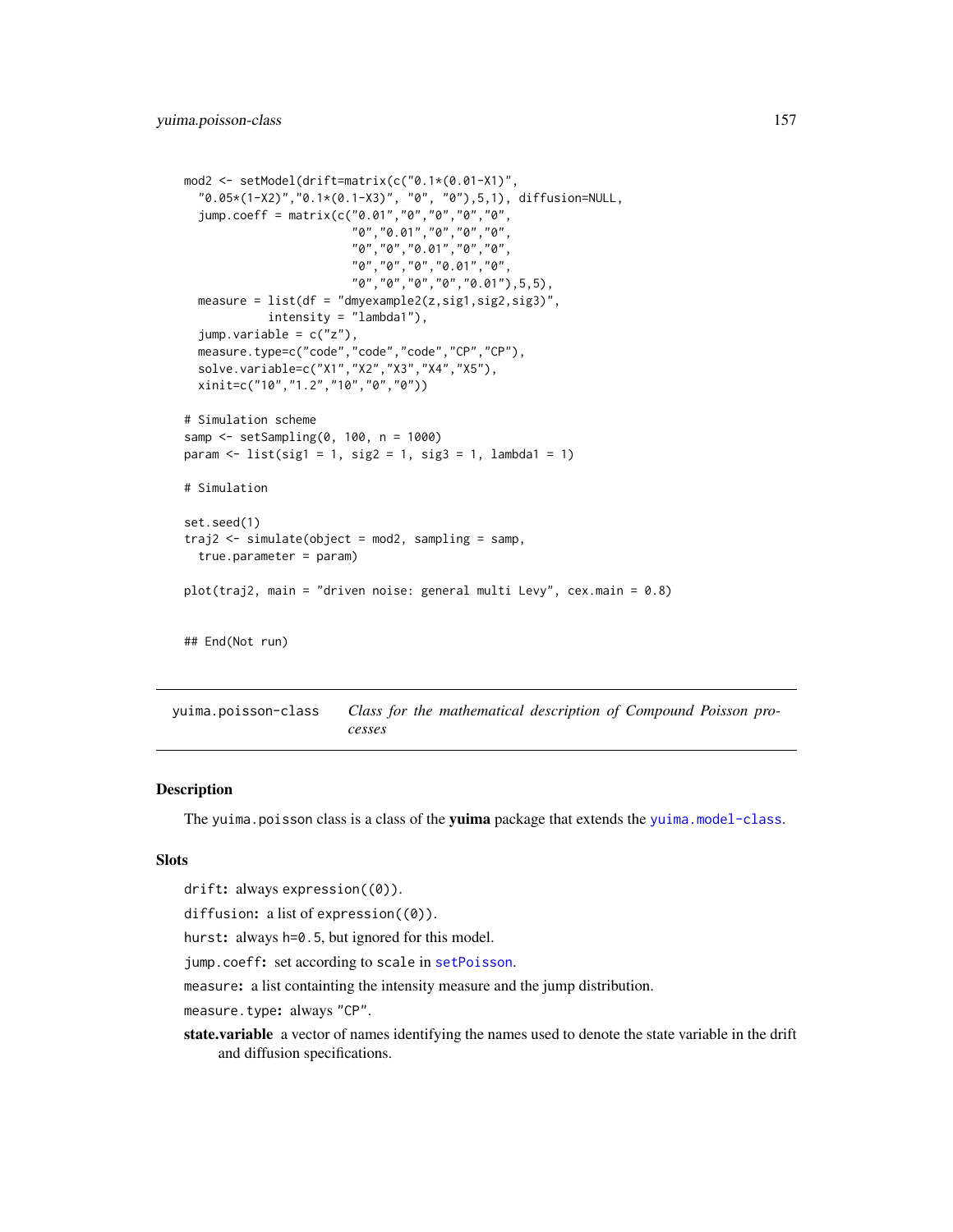- <span id="page-157-1"></span>parameter: which is a short name for "parameters", is an object of class [model.parameter-class](#page-72-0). For more details see [model.parameter-class](#page-72-0) documentation page.
- state.variable: identifies the state variables in the R expression.
- jump.variable: identifies the variable for the jump coefficient.

time.variable: the time variable.

- noise.number: denotes the number of sources of noise.
- equation.number: denotes the dimension of the stochastic differential equation.
- dimension: the dimensions of the parameter given in the parameter slot.
- solve.variable: identifies the variable with respect to which the stochastic differential equation has to be solved.

xinit: contains the initial value of the stochastic differential equation.

J.flag: wheather jump.coeff include jump.variable.

# Methods

[simulate](#page-124-0) simulation method. For more information see simulate.

[qmle](#page-82-0) Quasi maximum likelihood estimation procedure. For more information see qmle.

# Author(s)

The YUIMA Project Team

yuima.PPR *Class for a mathematical description of a Point Process*

#### <span id="page-157-0"></span>Description

The yuima. PPR class is a class of the yuima package that extends the [yuima-class](#page-141-0). The object of this class contains all the information about the Point Process Regression Model.

#### Objects from the Class

Objects can be created by calls of the function [setPPR](#page-118-0).

#### **Slots**

PPR: is an object of class [info.PPR](#page-50-0).

gFun: is an object of class [info.Map](#page-50-1).

Kernel: is an object of class [Integral.sde](#page-51-0).

data: is an object of class [yuima.data-class](#page-147-0). The slot contain either true data or simulated data model: is an object of class [yuima.model-class](#page-152-0). The slot contains all the information about the covariates

sampling: is an object of class [yuima.sampling-class](#page-158-0).

characteristic: is an object of class [yuima.characteristic-class](#page-145-0).

model: is an object of class [yuima.functional-class](#page-148-0).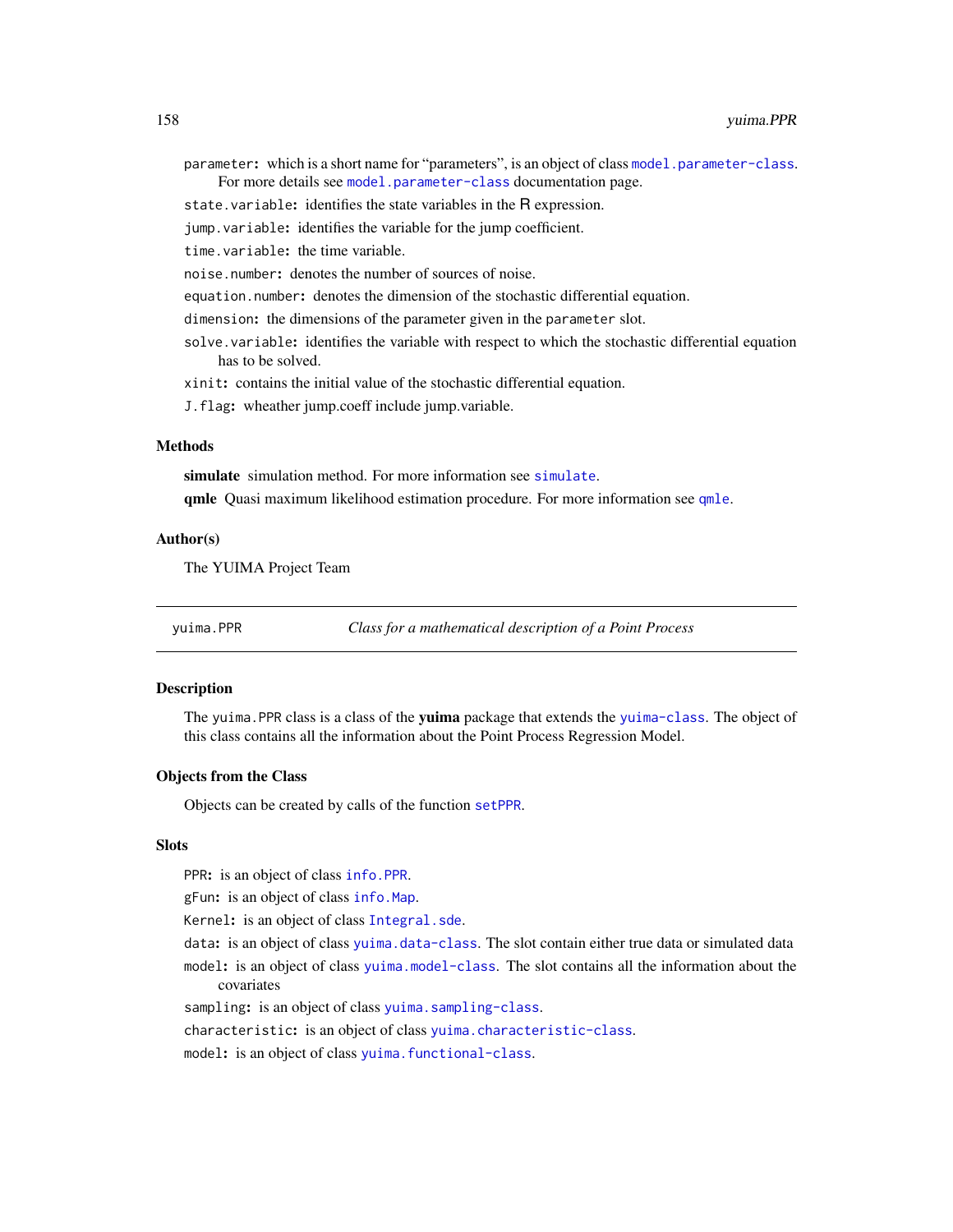#### <span id="page-158-1"></span>Author(s)

The YUIMA Project Team

<span id="page-158-0"></span>yuima.sampling-class *Classes for stochastic differential equations sampling scheme*

# Description

The yuima.sampling class is a class of the yuima package.

# Details

This object is created by [setSampling](#page-120-0) or as a result of a simulation scheme by the [simulate](#page-124-0) function or after subsampling via the function [subsampling](#page-137-0).

# Slots

Initial: initial time of the grid.

Terminal: terminal time fo the grid.

n: the number of observations - 1.

delta: in case of a regular grid is the mesh.

grid: the grid of times.

random: either FALSE or the distribution of the random times.

regular: indicator of whether the grid is regular or not. For internal use only.

sdelta: in case of a regular space grid it is the mesh.

sgrid: the grid in space.

oindex: in case of interpolation, a vector of indexes corresponding to the original observations used for the approximation.

interpolation: the name of the interpolation method used.

#### Author(s)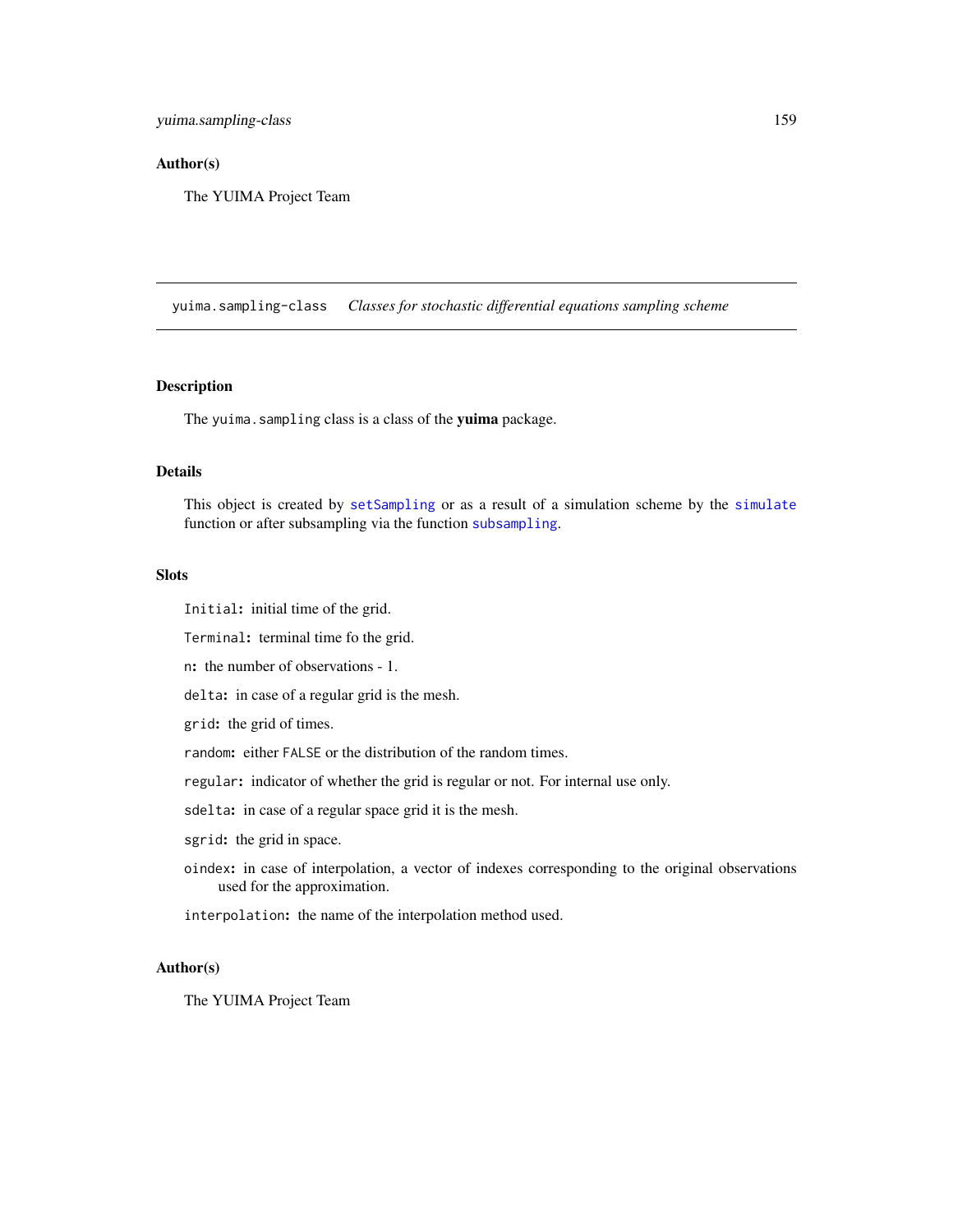<span id="page-159-0"></span>

# Description

The yuima.snr-class is a class of the yuima package used to store the calculatied self-normalized residuals of an SDEs.

# Slots

call: The original call.

coef: A numeric vector.

snr: A numeric vector of residuals.

model: A yuima.model.

# Methods

show print method

# Author(s)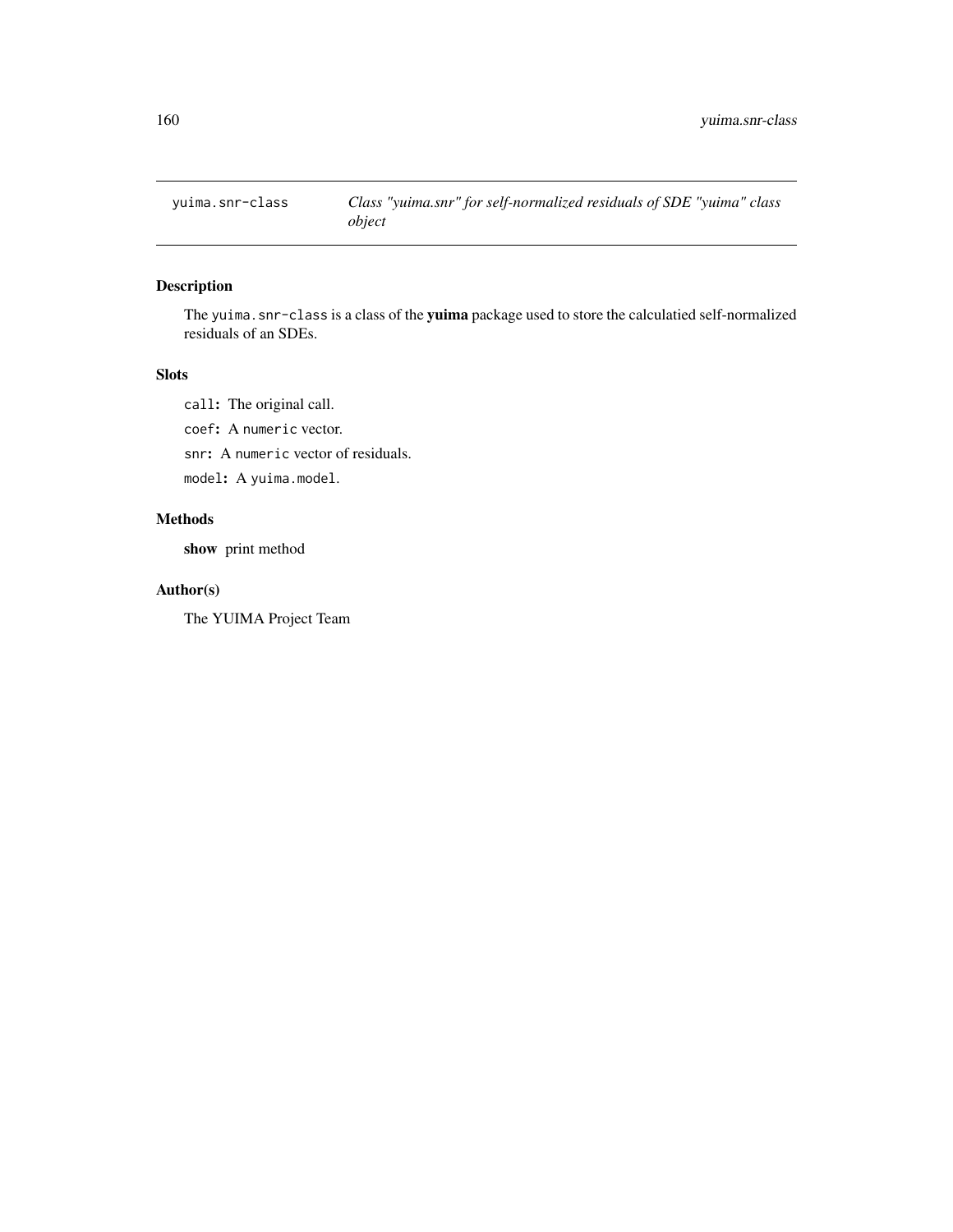# **Index**

∗Topic COGARCH setCogarch, [104](#page-103-1) ∗Topic Carma Diagnostic.Carma, [37](#page-36-0) ∗Topic Estimation COGARCH gmm, [43](#page-42-0) ∗Topic Estimation qmleLevy, [91](#page-90-0) ∗Topic Information criteria IC, [48](#page-47-0) ∗Topic Method of Moments gmm, [43](#page-42-0) ∗Topic Noise Diagnostic.Carma, [37](#page-36-0) ∗Topic PPR Constructor setPPR, [119](#page-118-1) ∗Topic PPR model setPPR, [119](#page-118-1) ∗Topic classes carma.info-class, [10](#page-9-1) Class for Quasi Maximum Likelihood Estimation of Point Process Regression Models, [27](#page-26-0) cogarch.est.-class, [28](#page-27-0) cogarch.est.incr-class, [29](#page-28-0) cogarch.info-class, [30](#page-29-1) model.parameter-class, [73](#page-72-1) yuima-class, [142](#page-141-1) yuima.carma-class, [143](#page-142-1) yuima.carma.qmle-class, [145](#page-144-0) yuima.characteristic-class, [146](#page-145-1) yuima.cogarch-class, [146](#page-145-1) yuima.CP.qmle-class, [147](#page-146-0) yuima.data-class, [148](#page-147-1) yuima.functional-class, [149](#page-148-1) yuima.law-class, [151](#page-150-0) yuima.Map-class, [152](#page-151-0) yuima.model-class, [153](#page-152-1) yuima.multimodel-class, [154](#page-153-0)

yuima.poisson-class, [157](#page-156-0) yuima.PPR, [158](#page-157-1) yuima.sampling-class, [159](#page-158-1) yuima.snr-class, [160](#page-159-0) ∗Topic datasets LogSPX, [65](#page-64-0) MWK151, [76](#page-75-0) ∗Topic misc toLatex, [140](#page-139-0) ybook, [142](#page-141-1) ∗Topic qmle qmleLevy, [91](#page-90-0) ∗Topic ts adaBayes, [3](#page-2-0) asymptotic\_term, [5](#page-4-0) bns.test, [7](#page-6-0) CarmaNoise, [10](#page-9-1) cce, [13](#page-12-1) cce.factor, [22](#page-21-0) cogarchNoise, [30](#page-29-1) CPoint, [31](#page-30-0) hyavar, [45](#page-44-0) lasso, [55](#page-54-0) limiting.gamma, [57](#page-56-0) llag, [59](#page-58-1) llag.test, [63](#page-62-0) lseBayes, [66](#page-65-0) mllag, [68](#page-67-0) mmfrac, [72](#page-71-0) mpv, [74](#page-73-0) noisy.sampling, [77](#page-76-0) phi.test, [80](#page-79-0) poisson.random.sampling, [81](#page-80-0) qgv, [82](#page-81-0) qmle, [83](#page-82-1) rconst, [94](#page-93-0) rng, [95](#page-94-0) setCarma, [100](#page-99-0) setCharacteristic, [103](#page-102-0)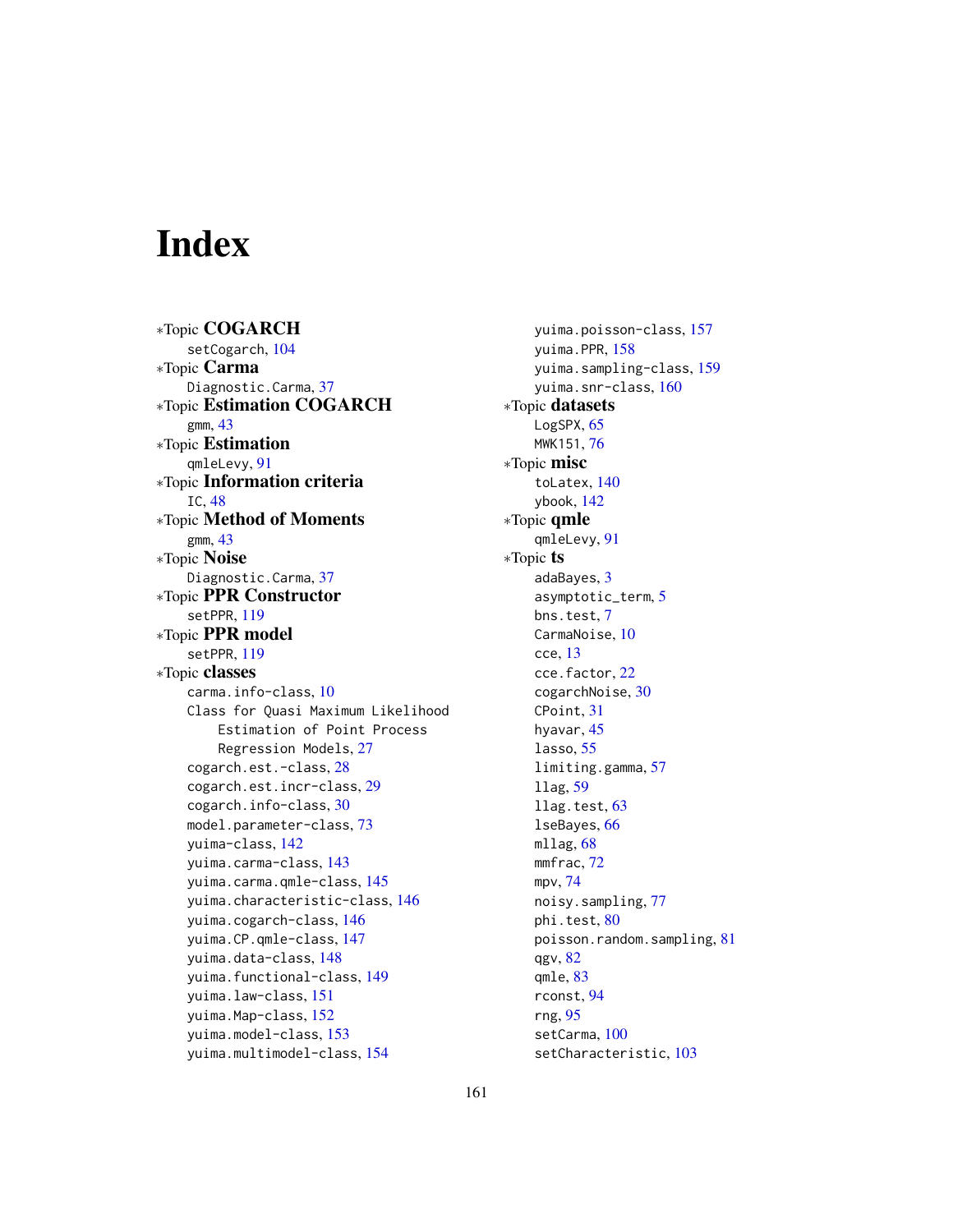```
setData, 106
    setFunctional, 107
    setModel, 114
    setPoisson, 117
    setSampling, 121
    setYuima, 123
    simFunctional, 124
    simulate, 125
    spectralcov, 134
    subsampling, 138
∗Topic yuima.cogarch
    setCogarch, 104
adaBayes, 3
adaBayes,yuima-method (adaBayes), 3
arima0, 17
asymptotic_term, 5
asymptotic_term,yuima-method
        (asymptotic_term), 5
bns.test, 7
bns.test,list-method (bns.test), 7
bns.test,yuima-method (bns.test), 7
bns.test,yuima.data-method (bns.test), 7
boot, 64
CARMA (setCarma), 100
Carma (setCarma), 100
carma.info-class, 10
carma.qmle (yuima.carma.qmle-class), 145
Carma.Recovering (CarmaNoise), 10
CarmaNoise, 10, 84, 144, 145
CarmaRecovNoise (CarmaNoise), 10
cbind,yuima,ANY-method (yuima-class),
        142
cbind.yuima (setData), 106
cbind.yuima,yuima.data-method
        (yuima.data-class), 148
cce, 13, 22–25, 45, 46, 61, 64, 75, 78, 81, 136,
        143, 149
cce,yuima-method (yuima-class), 142
cce,yuima.data-method
        (yuima.data-class), 148
cce.factor, 19, 22
cdf (LawMethods), 56
cdf,yuima.law-method (yuima.law-class),
        151
char (LawMethods), 56
```
char,yuima.law-method *(*yuima.law-class*)*, [151](#page-150-0) Class for Quasi Maximum Likelihood Estimation of Point Process Regression Models, [27](#page-26-0) COGARCH *(*setCogarch*)*, [104](#page-103-1) CoGarch *(*setCogarch*)*, [104](#page-103-1) Cogarch *(*setCogarch*)*, [104](#page-103-1) cogarch *(*setCogarch*)*, [104](#page-103-1) cogarch.est-class *(*cogarch.est.-class*)*, [28](#page-27-0) cogarch.est.-class, [28](#page-27-0) cogarch.est.incr-class, [29](#page-28-0) cogarch.info-class, [30](#page-29-1) cogarch.Recovering *(*cogarchNoise*)*, [30](#page-29-1) cogarchNoise, *[29](#page-28-0)*, [30](#page-29-1) CogarchRecovNoise *(*cogarchNoise*)*, [30](#page-29-1) CP.qmle *(*yuima.CP.qmle-class*)*, [147](#page-146-0) CPoint, [31](#page-30-0)

Data *(*LogSPX*)*, [65](#page-64-0) DataPPR, [35](#page-34-0) dbgamma *(*rng*)*, [95](#page-94-0) dconst *(*rconst*)*, [94](#page-93-0) dens *(*LawMethods*)*, [56](#page-55-0) dens,yuima.law-method *(*yuima.law-class*)*, [151](#page-150-0) dGH *(*rng*)*, [95](#page-94-0) dGIG *(*rng*)*, [95](#page-94-0) Diagnostic.Carma, [37](#page-36-0) Diagnostic.Cogarch, [38](#page-37-0) dIG *(*rng*)*, [95](#page-94-0) dim, *[106](#page-105-2)*, *[149](#page-148-1)* dim *(*setData*)*, [106](#page-105-2) dim,yuima-method *(*yuima-class*)*, [142](#page-141-1) dim,yuima.data-method *(*yuima.data-class*)*, [148](#page-147-1) dNIG *(*rng*)*, [95](#page-94-0) dvgamma *(*rng*)*, [95](#page-94-0)

est.cogarch.incr-class *(*cogarch.est.incr-class*)*, [29](#page-28-0)

F0 *(*simFunctional*)*, [124](#page-123-0) F0,yuima-method *(*simFunctional*)*, [124](#page-123-0) Fnorm *(*simFunctional*)*, [124](#page-123-0) Fnorm,yuima-method *(*simFunctional*)*, [124](#page-123-0)

get.counting.data, [40](#page-39-0)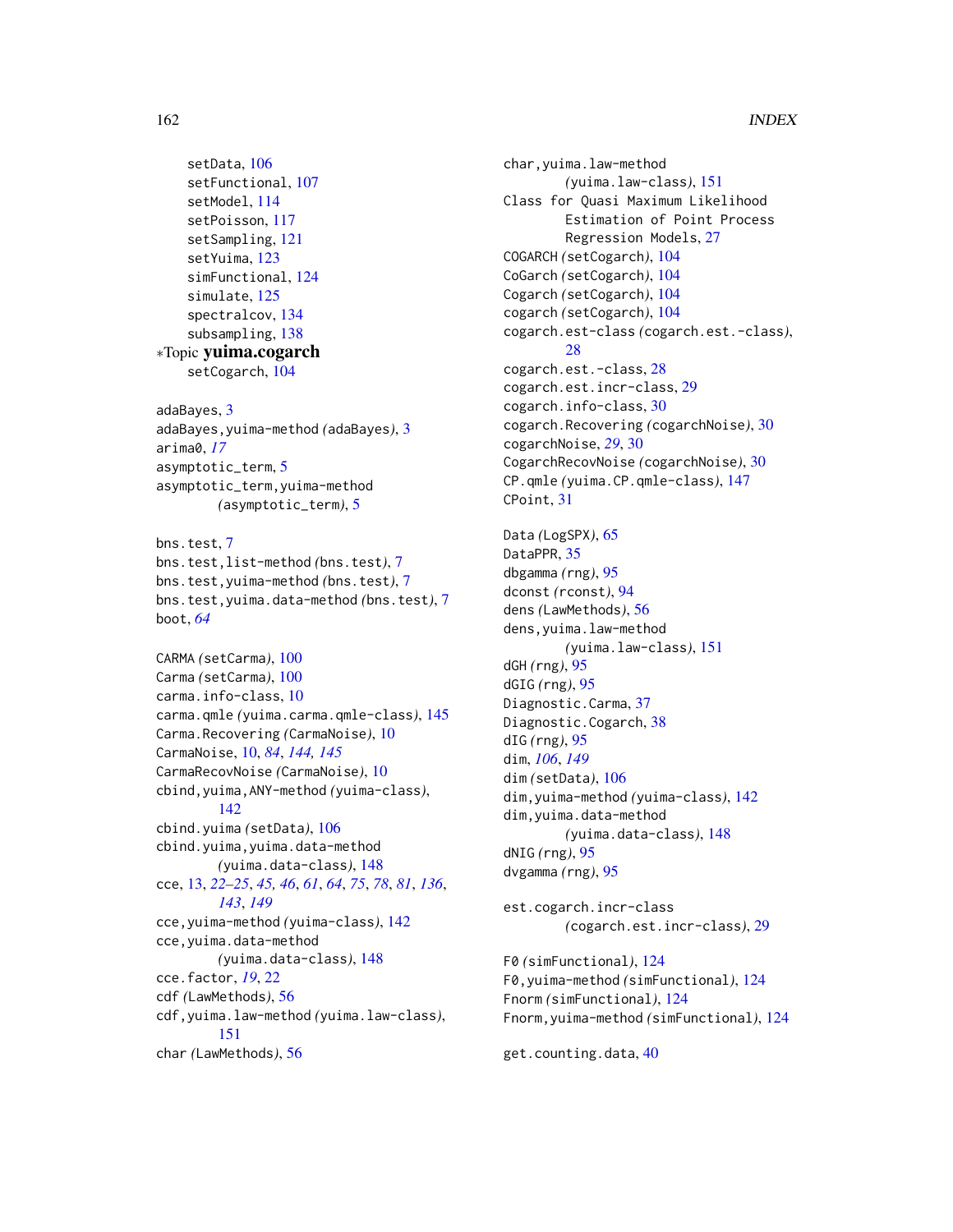#### $I\Lambda$  is a set of  $I\Lambda$  is a set of  $I\Lambda$  is a set of  $I\Lambda$  is a set of  $I\Lambda$  is a set of  $I\Lambda$

get.zoo.data *(*setData*)*, [106](#page-105-2) get.zoo.data,yuima-method *(*yuima-class*)*, [142](#page-141-1) get.zoo.data,yuima.data-method *(*yuima.data-class*)*, [148](#page-147-1) gete *(*setFunctional*)*, [107](#page-106-0) gete,yuima.functional-method *(*yuima.functional-class*)*, [149](#page-148-1) getF *(*setFunctional*)*, [107](#page-106-0) getf *(*setFunctional*)*, [107](#page-106-0) getF,yuima.functional-method *(*yuima.functional-class*)*, [149](#page-148-1) getf,yuima.functional-method *(*yuima.functional-class*)*, [149](#page-148-1) getxinit *(*setFunctional*)*, [107](#page-106-0) getxinit,yuima.functional-method *(*yuima.functional-class*)*, [149](#page-148-1) glassoFast, *[25](#page-24-0)* gmm, *[28,](#page-27-0) [29](#page-28-0)*, [43](#page-42-0)

hyavar, *[17](#page-16-0)*, *[19](#page-18-0)*, [45,](#page-44-0) *[59](#page-58-1)[–61](#page-60-0)*, *[64](#page-63-0)*, *[70](#page-69-0)*

#### IC, [48](#page-47-0)

info.Map, *[158](#page-157-1)* info.Map *(*info.Map-class*)*, [51](#page-50-2) info.Map-class, [51](#page-50-2) info.PPR, [51,](#page-50-2) *[158](#page-157-1)* info.PPR-class *(*info.PPR*)*, [51](#page-50-2) initialize,carma.info-method *(*yuima.carma-class*)*, [143](#page-142-1) initialize,cogarch.info-method *(*yuima.cogarch-class*)*, [146](#page-145-1) initialize,info.Map-method *(*info.Map-class*)*, [51](#page-50-2) initialize,info.PPR-method *(*info.PPR*)*, [51](#page-50-2) initialize,Integral.sde-method *(*Integral.sde*)*, [52](#page-51-1) initialize,Integrand-method *(*Integrand*)*, [52](#page-51-1) initialize,model.parameter-method *(*yuima.model-class*)*, [153](#page-152-1) initialize,param.Integral-method *(*param.Integral*)*, [79](#page-78-0) initialize,param.Map-method *(*param.Map-class*)*, [79](#page-78-0) initialize,variable.Integral-method *(*variable.Integral*)*, [141](#page-140-0)

initialize,yuima-method *(*yuima-class*)*,  $142$ initialize,yuima.carma-method *(*yuima.carma-class*)*, [143](#page-142-1) initialize,yuima.characteristic-method *(*yuima.characteristic-class*)*, [146](#page-145-1) initialize,yuima.cogarch-method *(*yuima.cogarch-class*)*, [146](#page-145-1) initialize,yuima.data-method *(*yuima.data-class*)*, [148](#page-147-1) initialize,yuima.functional-method *(*yuima.functional-class*)*, [149](#page-148-1) initialize,yuima.Hawkes-method *(*yuima.Hawkes*)*, [149](#page-148-1) initialize,yuima.Integral-method *(*yuima.Integral-class*)*, [150](#page-149-0) initialize,yuima.law-method *(*yuima.law-class*)*, [151](#page-150-0) initialize,yuima.Map-method *(*yuima.Map-class*)*, [152](#page-151-0) initialize,yuima.model-method *(*yuima.model-class*)*, [153](#page-152-1) initialize,yuima.multimodel-method *(*yuima.multimodel-class*)*, [154](#page-153-0) initialize,yuima.poisson-method *(*yuima.poisson-class*)*, [157](#page-156-0) initialize,yuima.PPR-method *(*yuima.PPR*)*, [158](#page-157-1) initialize,yuima.sampling-method *(*yuima.sampling-class*)*, [159](#page-158-1) Integral.sde, [52,](#page-51-1) *[158](#page-157-1)* Integral.sde-class *(*Integral.sde*)*, [52](#page-51-1) Integrand, [52](#page-51-1) Integrand-class *(*Integrand*)*, [52](#page-51-1) Intensity.PPR, [52](#page-51-1)

#### JBtest, [53](#page-52-0)

lambdaFromData, [54](#page-53-0) lasso, [55](#page-54-0) LawMethods, [56](#page-55-0) length, *[106](#page-105-2)*, *[149](#page-148-1)* length *(*setData*)*, [106](#page-105-2) length,yuima-method *(*yuima-class*)*, [142](#page-141-1) length,yuima.data-method *(*yuima.data-class*)*, [148](#page-147-1) Levy.Carma *(*CarmaNoise*)*, [10](#page-9-1) Levy.cogarch *(*cogarchNoise*)*, [30](#page-29-1)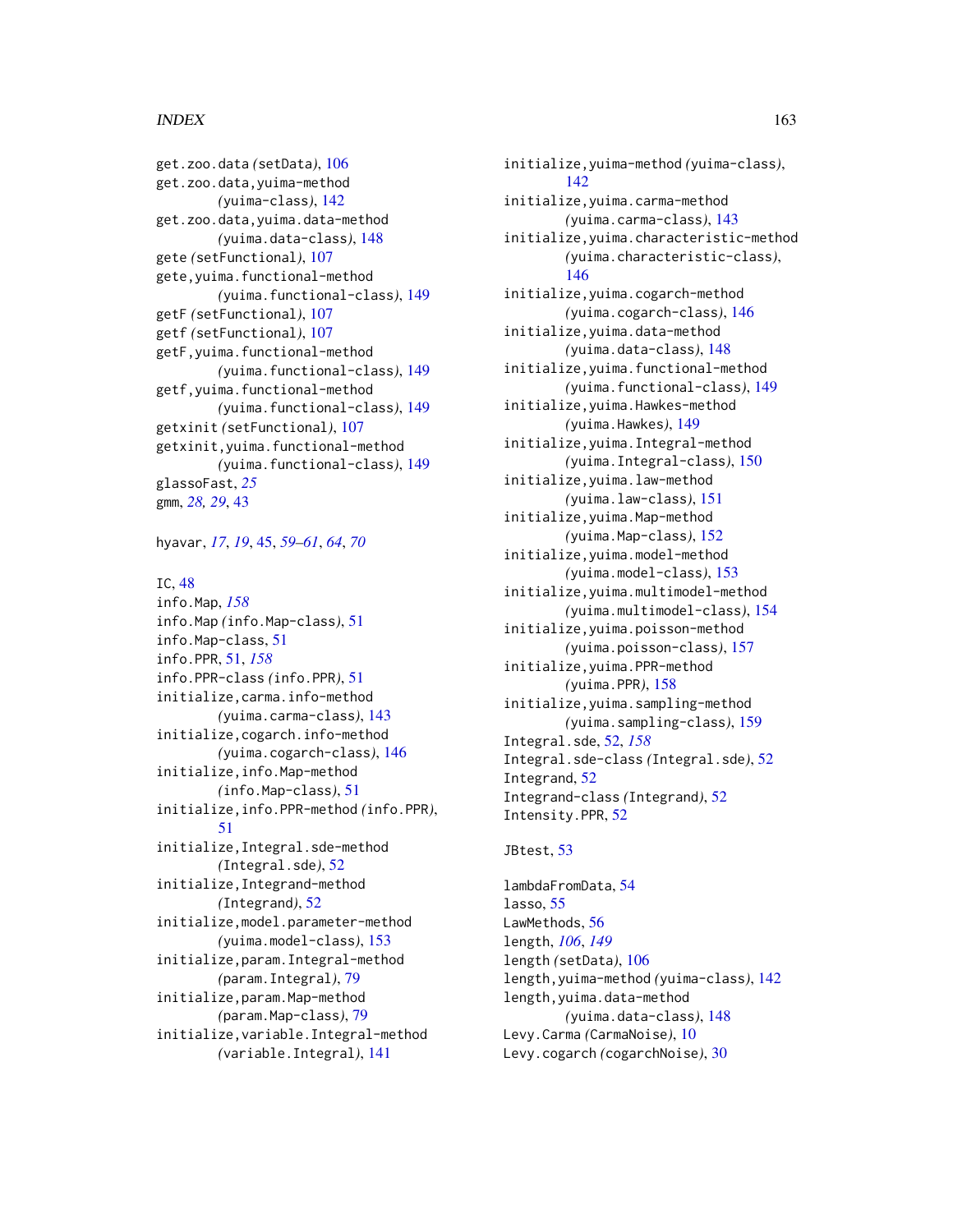limiting.gamma, [57](#page-56-0) limiting.gamma,yuima-method *(*yuima-class*)*, [142](#page-141-1) limiting.gamma,yuima.carma-method *(*yuima.carma-class*)*, [143](#page-142-1) limiting.gamma,yuima.cogarch-method *(*yuima.cogarch-class*)*, [146](#page-145-1) limiting.gamma,yuima.model-method *(*yuima.model-class*)*, [153](#page-152-1) llag, [59,](#page-58-1) *[64](#page-63-0)*, *[69,](#page-68-0) [70](#page-69-0)*, *[143](#page-142-1)*, *[149](#page-148-1)* llag,list-method *(*llag*)*, [59](#page-58-1) llag,yuima-method *(*yuima-class*)*, [142](#page-141-1) llag,yuima.data-method *(*yuima.data-class*)*, [148](#page-147-1) llag.test, *[61](#page-60-0)*, [63,](#page-62-0) *[70](#page-69-0)* lmm, *[19](#page-18-0)*, *[25](#page-24-0)*, *[78](#page-77-0)* lmm *(*spectralcov*)*, [134](#page-133-0) LogSPX, [65](#page-64-0) lse *(*qmle*)*, [83](#page-82-1) LSE,yuima-method *(*yuima-class*)*, [142](#page-141-1) lseBayes, [66](#page-65-0) lseBayes,yuima-method *(*lseBayes*)*, [66](#page-65-0)

Map of SDE *(*setMap*)*, [113](#page-112-0) Map of yuima *(*setMap*)*, [113](#page-112-0) Method of Moment COGARCH *(*gmm*)*, [43](#page-42-0) ml.ql,yuima-method *(*yuima-class*)*, [142](#page-141-1) mllag, *[61](#page-60-0)*, *[64](#page-63-0)*, [68](#page-67-0) mmfrac, [72,](#page-71-0) *[83](#page-82-1)* model.parameter-class, [73](#page-72-1) mpv, *[9](#page-8-0)*, [74](#page-73-0) mpv,yuima-method *(*mpv*)*, [74](#page-73-0) mpv,yuima.data-method *(*mpv*)*, [74](#page-73-0) MWK151, [76](#page-75-0)

NoisePPR *(*get.counting.data*)*, [40](#page-39-0) noisy.sampling, [77](#page-76-0) noisy.sampling,yuima-method *(*noisy.sampling*)*, [77](#page-76-0) noisy.sampling,yuima.data-method *(*noisy.sampling*)*, [77](#page-76-0)

```
optim, 43, 44, 55, 84
```
param.Integral, [79](#page-78-0) param.Integral-class *(*param.Integral*)*, [79](#page-78-0) param.Map *(*param.Map-class*)*, [79](#page-78-0) param.Map-class, [79](#page-78-0)

phi.test, [80](#page-79-0) plot, *[143](#page-142-1)*, *[149](#page-148-1)* plot,cogarch.est.,ANY-method *(*cogarch.est.-class*)*, [28](#page-27-0) plot,cogarch.est.incr,ANY-method *(*cogarch.est.incr-class*)*, [29](#page-28-0) plot,yuima,ANY-method *(*yuima-class*)*, [142](#page-141-1) plot,yuima.carma.qmle,ANY-method *(*yuima.carma.qmle-class*)*, [145](#page-144-0) plot,yuima.CP.qmle,ANY-method *(*yuima.CP.qmle-class*)*, [147](#page-146-0) plot,yuima.data,ANY-method *(*yuima.data-class*)*, [148](#page-147-1) poisson.random.sampling, [81](#page-80-0) poisson.random.sampling,yuima-method *(*yuima-class*)*, [142](#page-141-1) poisson.random.sampling,yuima.data-method *(*yuima.data-class*)*, [148](#page-147-1) PPR.qmle *(*Class for Quasi Maximum Likelihood Estimation of Point Process Regression Models*)*, [27](#page-26-0) pseudologlikelihood *(*qmle*)*, [83](#page-82-1)

# qgv, *[72](#page-71-0)*, [82](#page-81-0)

ql,yuima-method *(*yuima-class*)*, [142](#page-141-1) qmle, *[28,](#page-27-0) [29](#page-28-0)*, *[32](#page-31-0)*, *[49](#page-48-0)*, *[55](#page-54-0)*, *[80](#page-79-0)*, [83,](#page-82-1) *[144](#page-143-0)*, *[147](#page-146-0)*, *[154](#page-153-0)*, *[158](#page-157-1)* qmle.carma *(*yuima.carma.qmle-class*)*, [145](#page-144-0) qmle.CP *(*yuima.CP.qmle-class*)*, [147](#page-146-0) qmle.PPR *(*Class for Quasi Maximum Likelihood Estimation of Point Process Regression Models*)*, [27](#page-26-0) qmleL *(*CPoint*)*, [31](#page-30-0) qmleLevy, [91](#page-90-0) qmleR *(*CPoint*)*, [31](#page-30-0) quant *(*LawMethods*)*, [56](#page-55-0) quant,yuima.law-method *(*yuima.law-class*)*, [151](#page-150-0) quasilogl *(*qmle*)*, [83](#page-82-1) rand *(*LawMethods*)*, [56](#page-55-0) rand,yuima.law-method *(*yuima.law-class*)*, [151](#page-150-0) rand-method *(*LawMethods*)*, [56](#page-55-0) rbgamma *(*rng*)*, [95](#page-94-0) rconst, [94](#page-93-0)

Recovering.Noise *(*CarmaNoise*)*, [10](#page-9-1) Recovering.Noise.cogarch *(*cogarchNoise*)*, [30](#page-29-1)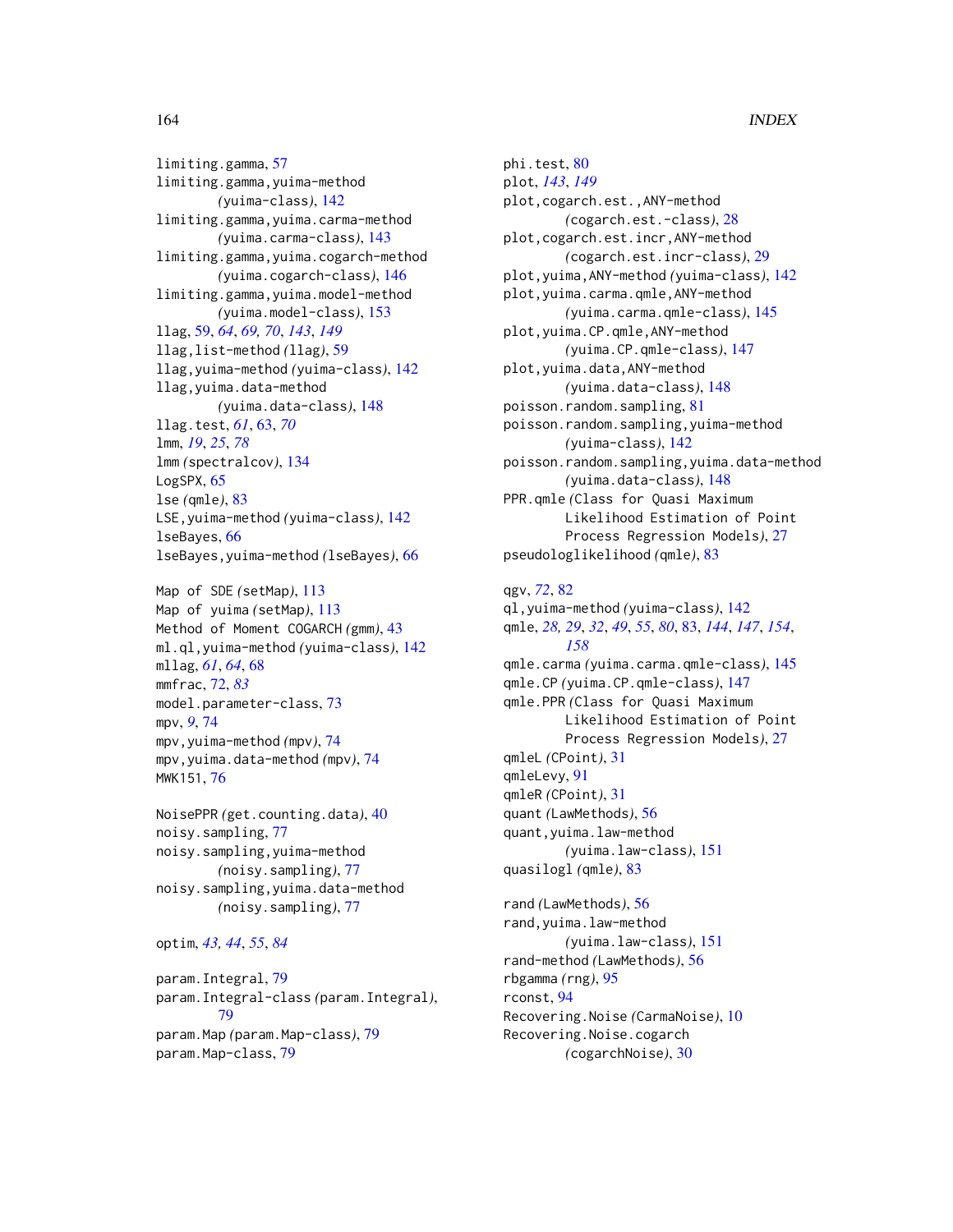rGH *(*rng*)*, [95](#page-94-0) rGIG *(*rng*)*, [95](#page-94-0) rIG *(*rng*)*, [95](#page-94-0) rng, [95](#page-94-0) rNIG *(*rng*)*, [95](#page-94-0) rnts *(*rng*)*, [95](#page-94-0) rpts *(*rng*)*, [95](#page-94-0) rql *(*qmle*)*, [83](#page-82-1) rql,yuima-method *(*yuima-class*)*, [142](#page-141-1) rstable *(*rng*)*, [95](#page-94-0) rvgamma *(*rng*)*, [95](#page-94-0) setCarma, *[10](#page-9-1)*, [100](#page-99-0) setCharacteristic, [103](#page-102-0) setCogarch, *[30](#page-29-1)*, [104,](#page-103-1) *[146](#page-145-1)* setData, *[19](#page-18-0)*, *[46](#page-45-0)*, [106,](#page-105-2) *[136](#page-135-0)*, *[148](#page-147-1)* setFunctional, [107](#page-106-0) setFunctional,yuima-method *(*setFunctional*)*, [107](#page-106-0) setFunctional,yuima.model-method *(*setFunctional*)*, [107](#page-106-0) setHawkes, [109,](#page-108-1) *[149](#page-148-1)* setIntegral, [110](#page-109-0) setLaw, [112](#page-111-0) setMap, [113](#page-112-0) setModel, *[19](#page-18-0)*, *[73](#page-72-1)*, *[75](#page-74-0)*, [114,](#page-113-0) *[118](#page-117-0)* setPoisson, [117,](#page-116-1) *[154](#page-153-0)*, *[157](#page-156-0)* setPPR, [119,](#page-118-1) *[158](#page-157-1)* setSampling, [121,](#page-120-1) *[126](#page-125-0)*, *[159](#page-158-1)* setYuima, [123](#page-122-0) show,yuima.snr-method *(*yuima.snr-class*)*, [160](#page-159-0) simFunctional, [124](#page-123-0) simFunctional,yuima-method *(*simFunctional*)*, [124](#page-123-0) simulate, *[29](#page-28-0)*, *[122](#page-121-0)*, [125,](#page-124-1) *[143,](#page-142-1) [144](#page-143-0)*, *[147](#page-146-0)*, *[150](#page-149-0)*, *[152](#page-151-0)*, *[154](#page-153-0)*, *[158,](#page-157-1) [159](#page-158-1)* simulate,cogarch.est.incr-method *(*cogarch.est.incr-class*)*, [29](#page-28-0) simulate,yuima-method *(*yuima-class*)*, [142](#page-141-1) simulate,yuima.carma-method *(*yuima.carma-class*)*, [143](#page-142-1) simulate,yuima.cogarch-method *(*yuima.cogarch-class*)*, [146](#page-145-1) simulate,yuima.Hawkes-method *(*yuima.Hawkes*)*, [149](#page-148-1) simulate,yuima.Integral-method *(*yuima.Integral-class*)*, [150](#page-149-0)

simulate,yuima.Map-method *(*yuima.Map-class*)*, [152](#page-151-0) simulate,yuima.model-method *(*yuima.model-class*)*, [153](#page-152-1) simulate,yuima.multimodel-method *(*yuima.multimodel-class*)*, [154](#page-153-0) simulate,yuima.PPR-method *(*yuima.PPR*)*, [158](#page-157-1) snr, [132](#page-131-0) spectralcov, [134](#page-133-0) subsampling, [138,](#page-137-1) *[159](#page-158-1)* subsampling,yuima-method *(*yuima-class*)*, [142](#page-141-1) subsampling,yuima.data-method *(*yuima.data-class*)*, [148](#page-147-1) toLatex, [140](#page-139-0)

variable.Integral, [141](#page-140-0) variable.Integral-class *(*variable.Integral*)*, [141](#page-140-0)

ybook, [142](#page-141-1) yuima-class, [142](#page-141-1) yuima.carma-class, [143](#page-142-1) yuima.carma.qmle-class, [145](#page-144-0) yuima.characteristic-class, [146](#page-145-1) yuima.cogarch-class, [146](#page-145-1) yuima.CP.qmle-class, [147](#page-146-0) yuima.data-class, [148](#page-147-1) yuima.functional-class, [149](#page-148-1) yuima.Hawkes, *[51](#page-50-2)*, *[109](#page-108-1)*, [149](#page-148-1) yuima.Hawkes-class *(*yuima.Hawkes*)*, [149](#page-148-1) yuima.Integral, *[52](#page-51-1)*, *[79](#page-78-0)*, *[110,](#page-109-0) [111](#page-110-0)*, *[141](#page-140-0)* yuima.Integral *(*yuima.Integral-class*)*, [150](#page-149-0) yuima.Integral-class, [150](#page-149-0) yuima.law *(*yuima.law-class*)*, [151](#page-150-0) yuima.law-class, [151](#page-150-0) yuima.Map, *[51](#page-50-2)*, *[79](#page-78-0)*, *[113](#page-112-0)* yuima.Map *(*yuima.Map-class*)*, [152](#page-151-0) yuima.Map-class, [152](#page-151-0) yuima.model, *[110](#page-109-0)*, *[113](#page-112-0)*, *[147](#page-146-0)* yuima.model *(*yuima.model-class*)*, [153](#page-152-1) yuima.model-class, [153](#page-152-1) yuima.multimodel *(*yuima.multimodel-class*)*, [154](#page-153-0) yuima.multimodel-class, [154](#page-153-0) yuima.poisson-class, [157](#page-156-0)